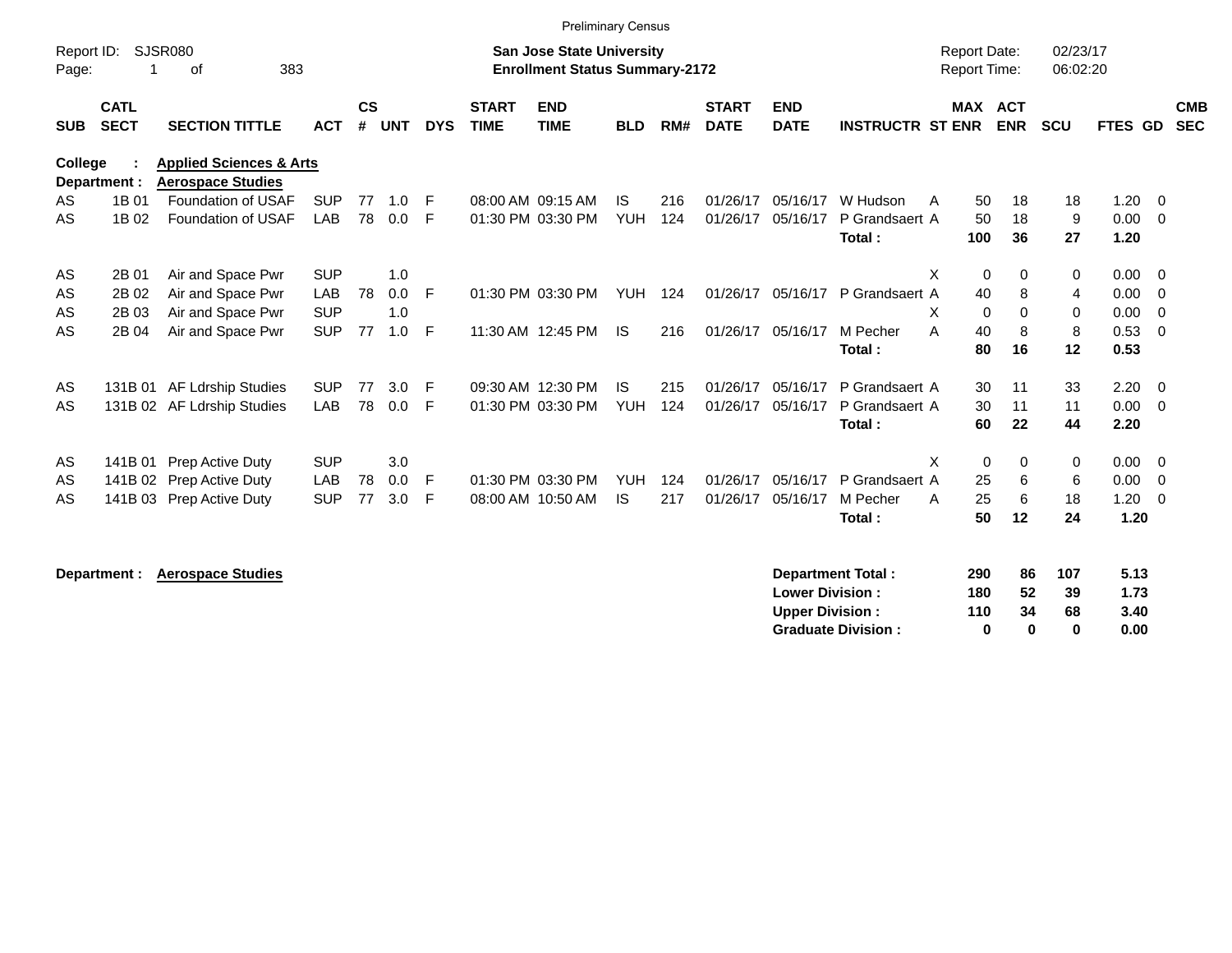|                                          |                                                                                                                             |            |                              |            |                             |                    | <b>Preliminary Census</b>                                                 |     |                             |                                                  |                                                       |                                            |                                            |                      |                              |                          |
|------------------------------------------|-----------------------------------------------------------------------------------------------------------------------------|------------|------------------------------|------------|-----------------------------|--------------------|---------------------------------------------------------------------------|-----|-----------------------------|--------------------------------------------------|-------------------------------------------------------|--------------------------------------------|--------------------------------------------|----------------------|------------------------------|--------------------------|
| Report ID:<br>Page:                      | SJSR080<br>2<br>оf                                                                                                          | 383        |                              |            |                             |                    | <b>San Jose State University</b><br><b>Enrollment Status Summary-2172</b> |     |                             |                                                  |                                                       | <b>Report Date:</b><br><b>Report Time:</b> |                                            | 02/23/17<br>06:02:20 |                              |                          |
| <b>CATL</b><br><b>SECT</b><br><b>SUB</b> | <b>SECTION TITTLE</b>                                                                                                       | <b>ACT</b> | <b>CS</b><br><b>UNT</b><br># | <b>DYS</b> | <b>START</b><br><b>TIME</b> | <b>END</b><br>TIME | <b>BLD</b>                                                                | RM# | <b>START</b><br><b>DATE</b> | <b>END</b><br><b>DATE</b>                        | <b>INSTRUCTR ST ENR</b>                               | MAX                                        | <b>ACT</b><br><b>ENR</b>                   | <b>SCU</b>           | <b>FTES GD</b>               | <b>CMB</b><br><b>SEC</b> |
| College<br>Department :                  | <b>Applied Sciences &amp; Arts</b><br><b>Applied Sciences &amp; Arts - All College</b><br>APSC 198ITL 01 Internat Exper Sem | SEM        | - 05<br>1.0                  | TBA        |                             |                    |                                                                           |     | 01/26/17                    | 05/16/17                                         | L Andonian<br>Total:                                  | 30<br>A<br>30                              | 30<br>30                                   | 30<br>30             | 2.35 21<br>2.35              |                          |
| Department :                             | <b>Applied Sciences &amp; Arts - All College</b>                                                                            |            |                              |            |                             |                    |                                                                           |     |                             | <b>Lower Division:</b><br><b>Upper Division:</b> | <b>Department Total:</b><br><b>Graduate Division:</b> | 30<br>30                                   | 30<br>0<br>$\bf{0}$<br>30<br>$\bf{0}$<br>0 | 30<br>0<br>30<br>0   | 2.35<br>0.00<br>2.35<br>0.00 |                          |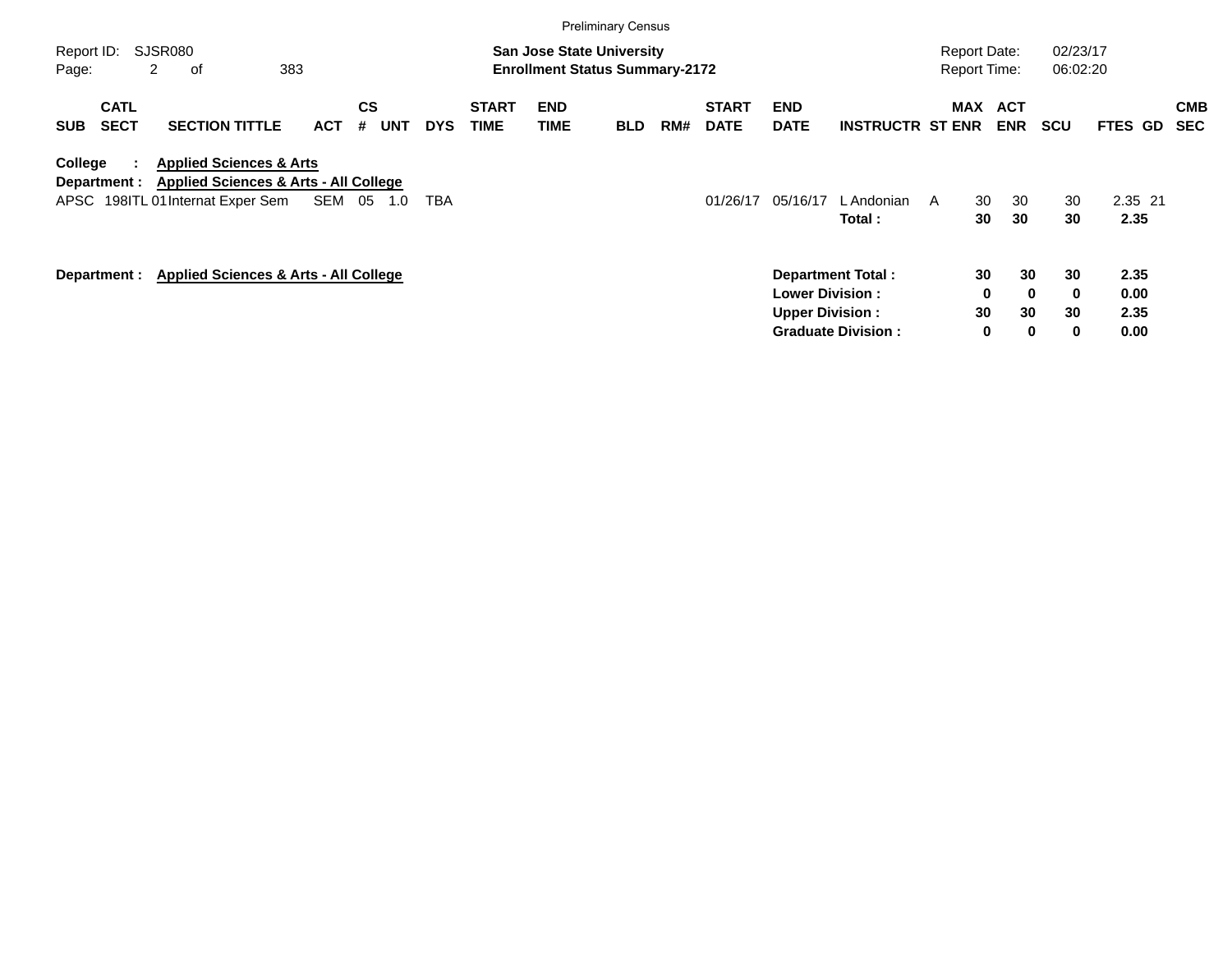|                  |                            |                                                |              |               |        |            |                             | <b>Preliminary Census</b>             |            |     |                             |                            |                             |                     |                   |                  |                |                      |                          |                          |
|------------------|----------------------------|------------------------------------------------|--------------|---------------|--------|------------|-----------------------------|---------------------------------------|------------|-----|-----------------------------|----------------------------|-----------------------------|---------------------|-------------------|------------------|----------------|----------------------|--------------------------|--------------------------|
| Report ID:       |                            | <b>SJSR080</b>                                 |              |               |        |            |                             | <b>San Jose State University</b>      |            |     |                             |                            |                             | <b>Report Date:</b> |                   |                  | 02/23/17       |                      |                          |                          |
| Page:            | 3<br>383<br>οf             |                                                |              |               |        |            |                             | <b>Enrollment Status Summary-2172</b> |            |     |                             |                            |                             | Report Time:        |                   |                  | 06:02:20       |                      |                          |                          |
| SUB              | <b>CATL</b><br><b>SECT</b> | <b>SECTION TITTLE</b>                          | <b>ACT</b>   | $\mathsf{cs}$ | # UNT  | <b>DYS</b> | <b>START</b><br><b>TIME</b> | <b>END</b><br><b>TIME</b>             | <b>BLD</b> | RM# | <b>START</b><br><b>DATE</b> | <b>END</b><br><b>DATE</b>  | <b>INSTRUCTR ST ENR</b>     |                     | MAX ACT           | <b>ENR</b>       | <b>SCU</b>     | <b>FTES GD</b>       |                          | <b>CMB</b><br><b>SEC</b> |
| <b>College</b>   |                            | <b>Applied Sciences &amp; Arts</b>             |              |               |        |            |                             |                                       |            |     |                             |                            |                             |                     |                   |                  |                |                      |                          |                          |
|                  | Department :               | <b>Nutrition, Food Science &amp; Packaging</b> |              |               |        |            |                             |                                       |            |     |                             |                            |                             |                     |                   |                  |                |                      |                          |                          |
| <b>NUFS</b>      | 8 0 1                      | Nutr Health Prof                               | <b>LEC</b>   |               | 01 3.0 | MW         |                             | 12:00 PM 01:15 PM                     | CCB        | 102 |                             | 01/26/17 05/16/17          | K Mauldin<br>Total:         | Α                   | 45<br>45          | 45<br>45         | 135<br>135     | $9.00 \t 0$<br>9.00  |                          |                          |
| <b>NUFS</b>      | 901                        | Intro Human Nutr                               | LEC          | 01            | 3.0    | TR         |                             | 01:30 PM 02:45 PM                     | CL         | 302 |                             | 01/26/17 05/16/17          | A Whitson                   | A                   | 45                | 34               | 102            | $6.80$ 0             |                          |                          |
| <b>NUFS</b>      | 902                        | Intro Human Nutr                               | <b>LEC</b>   | 01            | 3.0    | <b>MW</b>  |                             | 09:00 AM 10:15 AM                     | <b>BBC</b> | 201 |                             | 01/26/17 05/16/17          | K Knoblaugh A               |                     | 45                | 29               | 87             | 5.80 0               |                          |                          |
| <b>NUFS</b>      | 903                        | Intro Human Nutr                               | <b>LEC</b>   | 01            | 3.0    | MW         |                             | 10:30 AM 11:45 AM                     | <b>BBC</b> | 201 |                             | 01/26/17 05/16/17          | K Knoblaugh A<br>Total:     |                     | 45<br>135         | 45<br>108        | 135<br>324     | $9.00 \t 0$<br>21.60 |                          |                          |
| NUFS 1601        |                            | Sci, Physio, Nutr                              | <b>LEC</b>   | 02            | 3.0    | <b>TR</b>  |                             | 12:00 PM 01:15 PM                     | <b>BBC</b> | 201 |                             | 01/26/17 05/16/17 Y Sun    |                             | Α                   | 45                | 40               | 120            | $8.00 \t 0$          |                          |                          |
| <b>NUFS</b>      | 16 02                      | Sci, Physio, Nutr                              | <b>LEC</b>   | 02            | 3.0    | <b>TR</b>  |                             | 01:30 PM 02:45 PM                     | <b>BBC</b> | 201 |                             | 01/26/17 05/16/17 Y Sun    |                             | A                   | 45                | 26               | 78             | 5.20                 | $\overline{\phantom{0}}$ |                          |
|                  | <b>NUFS 1603</b>           | Sci, Physio, Nutr                              | <b>LEC</b>   | 02            | 3.0    | <b>MW</b>  |                             | 12:00 PM 01:15 PM                     | CL         | 302 |                             | 01/26/17 05/16/17          | J Morrill<br>Total:         | A                   | 45<br>135         | 44<br>110        | 132<br>330     | 8.80 0<br>22.00      |                          |                          |
| NUFS 2001        |                            | Sanitatn & Env Iss                             | SEM          | 04            | 2.0    | Т          |                             | 01:00 PM 02:40 PM                     | IS         | 230 |                             | 01/26/17 05/16/17          | A Widaman                   | A                   | 30                | 8                | 16             | 1.07                 | $0\,$ C                  |                          |
| HSPM 2001        |                            | Sanitatn & Env Iss                             | <b>SEM</b>   | 04            | 2.0    | $\top$     |                             | 01:00 PM 02:40 PM                     | <b>IS</b>  | 230 |                             | 01/26/17 05/16/17          | A Widaman<br>Total:         | A                   | $\mathbf 0$<br>30 | $\mathbf 0$<br>8 | 0<br>16        | 0.00<br>1.07         | 0 <sup>o</sup>           |                          |
| NUFS 21 01       |                            | Culinary Prin & Prac                           | <b>LEC</b>   | 02            | 3.0    | W          |                             | 08:30 AM 10:10 AM                     | <b>CCB</b> | 122 |                             | 01/26/17 05/16/17          | R Larson                    | A                   | 40                | 39               | 78             | 7.80 0               |                          |                          |
| <b>NUFS</b>      | 21 02                      | <b>Culinary Prin &amp; Prac</b>                | LAB          | 16            | 0.0    | W          |                             | 10:15 AM 01:15 PM                     | <b>CCB</b> | 125 |                             | 01/26/17 05/16/17          | R Larson                    | A                   | 20                | 20               | 20             | $0.00 \t 0$          |                          |                          |
|                  | NUFS 21 03                 | <b>Culinary Prin &amp; Prac</b>                | LAB          | 16            | 0.0    | F          |                             | 09:00 AM 12:00 PM                     | <b>CCB</b> | 125 |                             | 01/26/17 05/16/17          | R Larson                    | A                   | 20<br>80          | 19               | 19             | $0.00 \t 0$          |                          |                          |
|                  |                            |                                                |              |               |        |            |                             |                                       |            |     |                             |                            | Total:                      |                     |                   | 78               | 117            | 7.80                 |                          |                          |
| NUFS 25 01       |                            | Intern Fdserv Mgmt                             | <b>SUP</b>   | 36            | 1.0    | TBA        |                             |                                       |            |     |                             | 01/26/17 05/16/17          | A Wagle                     | Α                   | 20                | 1                | 1              | $0.07$ 0             |                          |                          |
| <b>NUFS 2502</b> |                            | Intern Fdserv Mgmt                             | <b>SUP</b>   | 36            | 2.0    | <b>TBA</b> |                             |                                       |            |     |                             | 01/26/17 05/16/17          | A Wagle                     | A                   | 20                | 3                | 6              | $0.40 \quad 0$       |                          |                          |
|                  |                            |                                                |              |               |        |            |                             |                                       |            |     |                             |                            | Total:                      |                     | 40                | 4                | $\overline{7}$ | 0.47                 |                          |                          |
| NUFS 31 01       |                            | Prof in Nufs and Pkg                           | LEC          | 02            | 1.0    | $\top$     |                             | 01:30 PM 02:20 PM                     | <b>CCB</b> | 122 |                             | 01/26/17 05/16/17          | A Wagle                     | A                   | 30                | 32               | 32             | $2.13 \quad 0$       |                          |                          |
|                  | NUFS 31 02                 | Prof in Nufs and Pkg                           | LEC          | $02\,$        | 1.0    | M          |                             | 03:00 PM 03:50 PM                     | <b>CCB</b> | 102 |                             |                            | 01/26/17 05/16/17 C LaSalle | Α                   | 30                | 29               | 29             | $1.93$ 0             |                          |                          |
|                  |                            |                                                |              |               |        |            |                             |                                       |            |     |                             |                            | Total:                      |                     | 60                | 61               | 61             | 4.07                 |                          |                          |
|                  |                            | NUFS 101A 01 Food Science                      | LEC.         |               | 04 4.0 | TR         |                             | 10:30 AM 11:45 AM                     | BBC        | 201 |                             | 01/26/17 05/16/17 J Kubota |                             | A                   | 60                | 44               | 132            | 12.00 4              |                          |                          |
|                  |                            | NUFS 101A 02 Food Science                      | LAB          |               | 16 0.0 | $\top$     |                             | 12:00 PM 03:00 PM                     | CCB        | 125 |                             | 01/26/17 05/16/17 J Kubota |                             | A                   | 20                | 10               | 10             | $0.00$ 1             |                          |                          |
|                  |                            | NUFS 101A 03 Food Science                      | LAB          |               | 16 0.0 | R.         |                             | 12:00 PM 03:00 PM                     | CCB        | 125 |                             | 01/26/17 05/16/17 J Kubota |                             | Α                   | 20                | 14               | 14             | $0.00$ 1             |                          |                          |
|                  |                            | NUFS 101A 04 Food Science                      | LAB          |               | 16 0.0 | R          |                             | 03:05 PM 06:05 PM                     | CCB 125    |     |                             | 01/26/17 05/16/17          | J Kubota<br>Total:          | A                   | 20<br>120         | 20<br>88         | 20<br>176      | 0.00 2<br>12.00      |                          |                          |
|                  | NUFS 103 01                | Food Proc & Pkg I                              | SEM 02 2.0 T |               |        |            |                             | 08:30 AM 10:10 AM                     | BBC 201    |     |                             |                            | 01/26/17 05/16/17 S Spencer | A                   | 45                | 44               | 88             | 5.97 3               |                          |                          |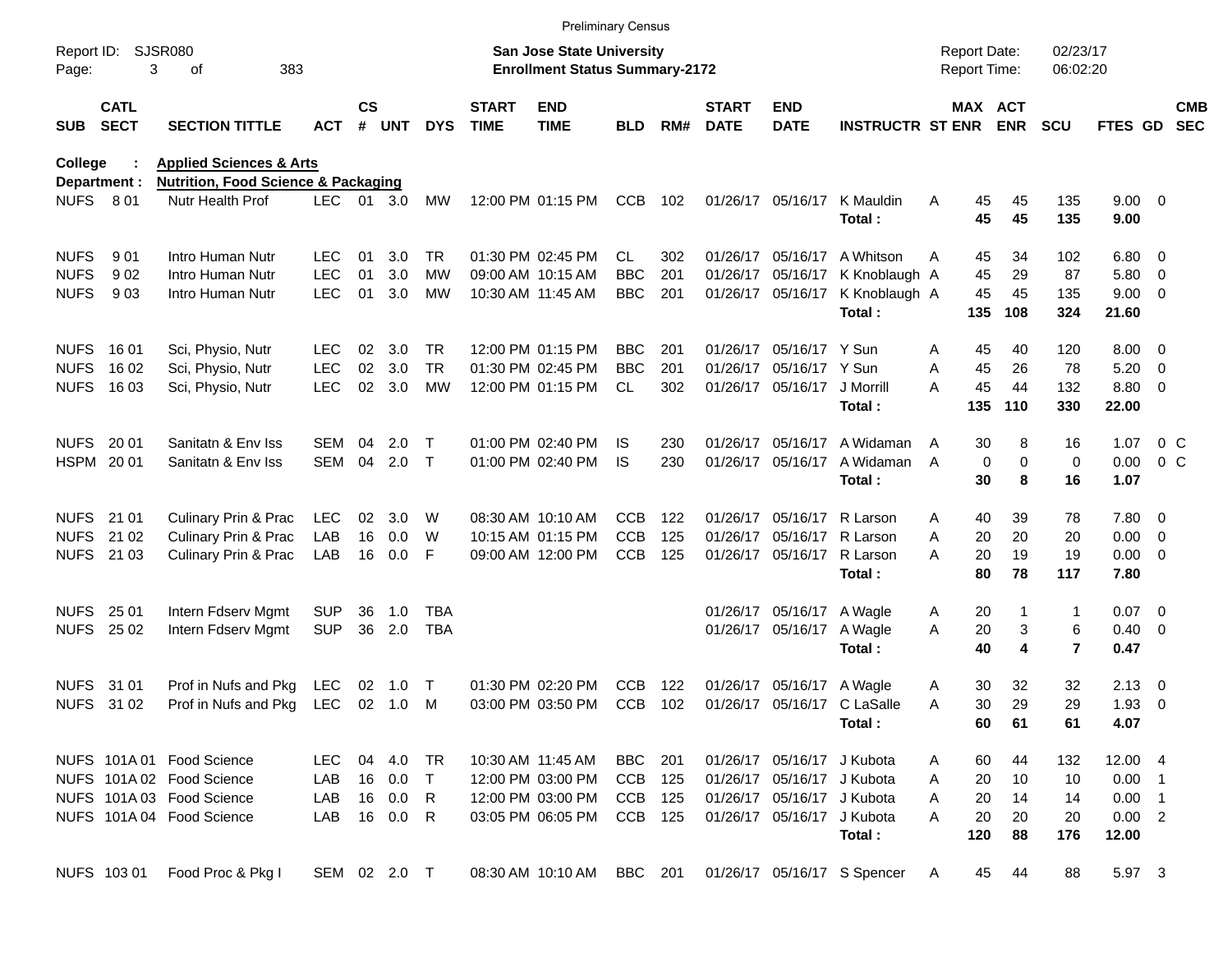|                     |                                           |                                                                        |                          |                    |                          |                  |                             | <b>Preliminary Census</b>                                          |                                        |                   |                             |                           |                                                                                              |                                            |                          |                      |                                             |                          |            |
|---------------------|-------------------------------------------|------------------------------------------------------------------------|--------------------------|--------------------|--------------------------|------------------|-----------------------------|--------------------------------------------------------------------|----------------------------------------|-------------------|-----------------------------|---------------------------|----------------------------------------------------------------------------------------------|--------------------------------------------|--------------------------|----------------------|---------------------------------------------|--------------------------|------------|
| Report ID:<br>Page: | 4                                         | <b>SJSR080</b><br>383<br>οf                                            |                          |                    |                          |                  |                             | San Jose State University<br><b>Enrollment Status Summary-2172</b> |                                        |                   |                             |                           |                                                                                              | <b>Report Date:</b><br><b>Report Time:</b> |                          | 02/23/17<br>06:02:20 |                                             |                          |            |
| <b>SUB</b>          | <b>CATL</b><br><b>SECT</b>                | <b>SECTION TITTLE</b>                                                  | <b>ACT</b>               | $\mathsf{cs}$<br># | UNT                      | <b>DYS</b>       | <b>START</b><br><b>TIME</b> | <b>END</b><br><b>TIME</b>                                          | <b>BLD</b>                             | RM#               | <b>START</b><br><b>DATE</b> | <b>END</b><br><b>DATE</b> | <b>INSTRUCTR ST ENR</b>                                                                      |                                            | MAX ACT<br><b>ENR</b>    | <b>SCU</b>           | FTES GD SEC                                 |                          | <b>CMB</b> |
|                     | NUFS 103 02                               | Food Proc & Pkg I                                                      | SEM 02 2.0               |                    |                          | R                |                             | 08:30 AM 10:10 AM                                                  | <b>BBC</b>                             | 201               | 01/26/17                    |                           | 05/16/17 S Spencer<br>Total:                                                                 | 45<br>A<br>90                              | 43<br>87                 | 86<br>174            | $5.73$ 0<br>11.70                           |                          |            |
|                     | NUFS 103L01                               | Food Process Lab<br>NUFS 103L 02 Food Process Lab                      | LAB<br><b>LAB</b>        | 16<br>16           | 1.0<br>1.0               | $\top$<br>$\top$ |                             | 12:00 PM 03:00 PM<br>03:05 PM 06:05 PM                             | <b>CCB</b><br><b>CCB</b>               | 216<br>216        |                             |                           | 01/26/17 05/16/17 S Spencer<br>01/26/17 05/16/17 S Spencer<br>Total:                         | 16<br>Α<br>16<br>A<br>32                   | 16<br>16<br>32           | 16<br>16<br>32       | 1.08<br>$1.07 \t 0$<br>2.15                 | $\overline{\phantom{1}}$ |            |
|                     |                                           | NUFS 104A 01 Cultural Food<br>NUFS 104A 02 Cultural Food               | LEC<br><b>ACT</b>        | 02<br>09           | 3.0<br>0.0               | W<br>W           |                             | 01:30 PM 03:10 PM<br>03:15 PM 04:55 PM                             | CCB<br><b>CCB</b>                      | 125<br>125        | 01/26/17<br>01/26/17        |                           | 05/16/17 A Finkelstei<br>05/16/17 A Finkelstei<br>Total:                                     | 20<br>A<br>20<br>A<br>40                   | 25<br>25<br>50           | 50<br>25<br>75       | $5.00 \t 0$<br>$0.00 \t 0$<br>5.00          |                          |            |
| HS                  | NUFS 105 01<br>105 01                     | Curr Issues in Nutr<br>Curr Issues in Nutr                             | <b>LEC</b><br><b>LEC</b> | 01<br>01           | 3.0<br>3.0               | R<br>R           |                             | 03:00 PM 05:45 PM<br>03:00 PM 05:45 PM                             | CCB<br><b>CCB</b>                      | 102<br>102        | 01/26/17<br>01/26/17        | 05/16/17<br>05/16/17      | M Freedman A<br>M Freedman A<br>Total:                                                       | 35<br>$\mathbf 0$<br>35                    | 35<br>$\mathbf 0$<br>35  | 105<br>0<br>105      | 7.00<br>0.00<br>7.00                        | $0\,$ C<br>$0\,$ C       |            |
|                     |                                           | NUFS 106A 01 Nutr in Life Span<br>NUFS 106A 02 Nutr in Life Span       | LEC<br><b>LEC</b>        | 02<br>02           | 3.0<br>3.0               | МW<br><b>TR</b>  |                             | 01:30 PM 02:45 PM<br>12:00 PM 01:15 PM                             | <b>CCB</b><br>MH                       | 102<br>322        | 01/26/17<br>01/26/17        |                           | 05/16/17 G Pereira Pi A<br>05/16/17 L Steinberg A<br>Total:                                  | 35<br>35<br>70                             | 20<br>22<br>42           | 60<br>66<br>126      | 4.05<br>$4.40 \ 0$<br>8.45                  | $\overline{\phantom{1}}$ |            |
|                     | NUFS 106B 01                              | Resrch Method NufS                                                     | LEC                      | 01                 | 3.0                      | <b>TR</b>        |                             | 10:30 AM 11:45 AM                                                  | <b>CCB</b>                             | 102               |                             |                           | 01/26/17 05/16/17 C Hollenbeck A<br>Total:                                                   | 30<br>30                                   | 16<br>16                 | 48<br>48             | $3.20 \ 0$<br>3.20                          |                          |            |
|                     |                                           | NUFS 108A 01 Nutr & Metab                                              | <b>LEC</b>               | 02                 | 3.0                      | <b>TR</b>        |                             | 12:00 PM 01:15 PM                                                  | <b>CCB</b>                             | 102               |                             | 01/26/17 05/16/17         | C Hollenbeck A<br>Total:                                                                     | 45<br>45                                   | 31<br>31                 | 93<br>93             | 6.35 3<br>6.35                              |                          |            |
|                     | NUFS 108L01                               | <b>Nutrition Lab</b>                                                   | LAB                      | 16                 | 1.0                      | W                |                             | 02:00 PM 05:00 PM                                                  | <b>CCB</b>                             | 221               |                             | 01/26/17 05/16/17         | K Mauldin<br>Total:                                                                          | A<br>16<br>16                              | 15<br>15                 | 15<br>15             | $1.00 \t 0$<br>1.00                         |                          |            |
|                     | NUFS 110B 01                              | Med Nutrition Ther<br>NUFS 110B 02 Med Nutrition Ther                  | SEM<br>ACT               | 04<br>13           | 3.0<br>0.0               | M<br>W           |                             | 12:00 PM 01:50 PM<br>12:00 PM 02:00 PM                             | <b>IRC</b><br><b>IRC</b>               | 306<br>306        | 01/26/17                    |                           | 05/16/17 C LaSalle<br>01/26/17 05/16/17 C LaSalle<br>Total:                                  | 45<br>Α<br>45<br>A<br>90                   | 36<br>36<br>72           | 72<br>36<br>108      | 7.55<br>0.007<br>7.55                       | $\overline{7}$           |            |
|                     | NUFS 111 01<br>NUFS 111 02<br>NUFS 111 03 | <b>Fdserv Prod Mgmt</b><br>Fdserv Prod Mgmt<br><b>Fdserv Prod Mgmt</b> | <b>LEC</b><br>LAB<br>LAB | 02<br>16           | 3.0<br>0.0<br>16  0.0  M | $\top$<br>$\top$ |                             | 08:30 AM 10:10 AM<br>10:15 AM 01:15 PM<br>02:00 PM 05:00 PM        | <b>CCB</b><br><b>CCB</b><br><b>CCB</b> | 122<br>122<br>122 | 01/26/17<br>01/26/17        |                           | 01/26/17 05/16/17 A Finkelstei A<br>05/16/17 A Finkelstei<br>05/16/17 A Finkelstei<br>Total: | 40<br>20<br>A<br>20<br>A<br>80             | $30\,$<br>12<br>18<br>60 | 60<br>12<br>18<br>90 | $6.05$ 1<br>$0.00 \t 0$<br>$0.00$ 1<br>6.05 |                          |            |
|                     | NUFS 113 01<br>NUFS 113 02                | FdsrSys:Mgmt&Pro<br>FdsrSys:Mgmt&Pro                                   | SEM 04 3.0 T<br>LAB      |                    | 16  0.0  R               |                  |                             | 10:00 AM 11:50 AM<br>09:00 AM 12:00 PM                             | IS.<br><b>IS</b>                       | 230<br>230        | 01/26/17                    |                           | 01/26/17 05/16/17 A Widaman A<br>05/16/17 A Widaman                                          | $30\,$<br>30<br><sub>A</sub>               | 29<br>29                 | 58<br>29             | 6.00 4<br>0.004                             |                          |            |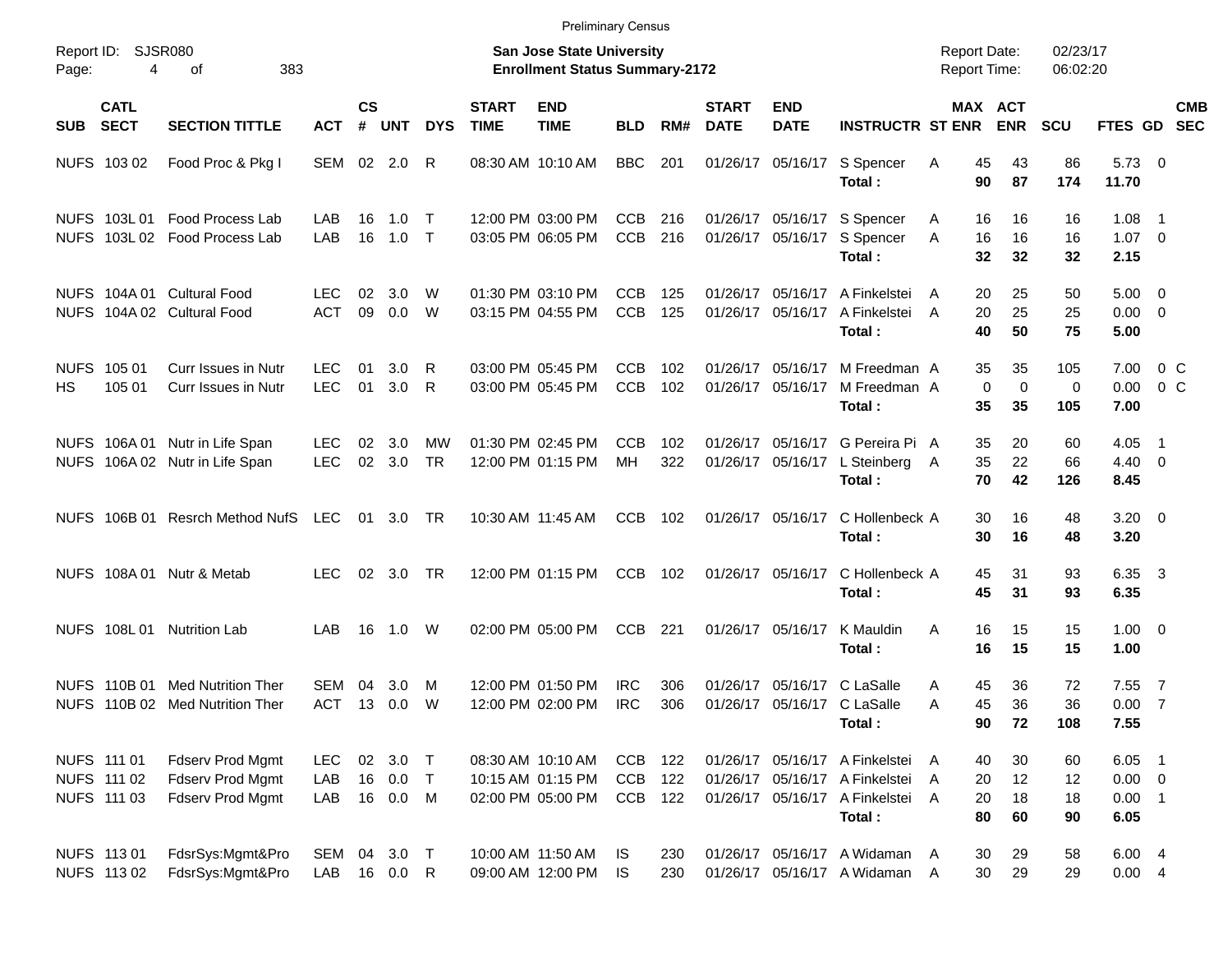|                     |                                           |                                                                                     |                          |                    |                      |                 |                             | <b>Preliminary Census</b>                                                 |                                 |                   |                             |                                                          |                                                                                                         |                                     |                                        |                      |                                      |                                                      |                          |
|---------------------|-------------------------------------------|-------------------------------------------------------------------------------------|--------------------------|--------------------|----------------------|-----------------|-----------------------------|---------------------------------------------------------------------------|---------------------------------|-------------------|-----------------------------|----------------------------------------------------------|---------------------------------------------------------------------------------------------------------|-------------------------------------|----------------------------------------|----------------------|--------------------------------------|------------------------------------------------------|--------------------------|
| Report ID:<br>Page: | 5                                         | <b>SJSR080</b><br>383<br>оf                                                         |                          |                    |                      |                 |                             | <b>San Jose State University</b><br><b>Enrollment Status Summary-2172</b> |                                 |                   |                             |                                                          |                                                                                                         | <b>Report Date:</b><br>Report Time: |                                        | 02/23/17<br>06:02:20 |                                      |                                                      |                          |
| <b>SUB</b>          | <b>CATL</b><br><b>SECT</b>                | <b>SECTION TITTLE</b>                                                               | <b>ACT</b>               | $\mathsf{cs}$<br># | <b>UNT</b>           | <b>DYS</b>      | <b>START</b><br><b>TIME</b> | <b>END</b><br><b>TIME</b>                                                 | <b>BLD</b>                      | RM#               | <b>START</b><br><b>DATE</b> | <b>END</b><br><b>DATE</b>                                | <b>INSTRUCTR ST ENR</b>                                                                                 |                                     | MAX ACT<br><b>ENR</b>                  | <b>SCU</b>           | FTES GD                              |                                                      | <b>CMB</b><br><b>SEC</b> |
|                     |                                           |                                                                                     |                          |                    |                      |                 |                             |                                                                           |                                 |                   |                             |                                                          | Total:                                                                                                  | 60                                  | 58                                     | 87                   | 6.00                                 |                                                      |                          |
|                     | NUFS 114A 01                              | Comm Nutrition, Majo LEC                                                            |                          |                    | 03 3.0 TR            |                 |                             | 01:30 PM 02:45 PM                                                         | CCB                             | 102               |                             | 01/26/17 05/16/17                                        | M Freedman A<br>Total:                                                                                  | 45<br>45                            | 46<br>46                               | 138<br>138           | 9.30 2<br>9.30                       |                                                      |                          |
|                     | NUFS 114B 01                              | Comm Nutrition Non-MSEM 04 3.0 T                                                    |                          |                    |                      |                 |                             | 05:00 PM 07:45 PM                                                         | <b>ENG</b>                      | 303               |                             | 01/26/17 05/16/17                                        | L Sweeney<br>Total:                                                                                     | 40<br>A<br>40                       | 10<br>10                               | 30<br>30             | $2.05$ 1<br>2.05                     |                                                      |                          |
|                     | NUFS 115 01<br>NUFS 115 02                | Issues in Food Tox<br><b>Issues in Food Tox</b>                                     | SEM<br><b>SEM</b>        | 04<br>04           | 3.0<br>3.0           | TR<br><b>TR</b> |                             | 09:00 AM 10:15 AM<br>10:30 AM 11:45 AM                                    | IS<br>IS                        | 215<br>215        |                             | 01/26/17 05/16/17<br>01/26/17 05/16/17                   | I Chou<br>I Chou<br>Total:                                                                              | 30<br>Α<br>30<br>A<br>60            | 28<br>33<br>61                         | 84<br>99<br>183      | $5.60 \quad 0$<br>$6.60$ 0<br>12.20  |                                                      |                          |
|                     | NUFS 116 01<br>GERO 116 01                | Aging and Nutr<br>Aging and Nutr                                                    | <b>LEC</b><br><b>LEC</b> | 02<br>02           | 3.0<br>3.0           | R<br>R          |                             | 03:00 PM 05:45 PM<br>03:00 PM 05:45 PM                                    | CL.<br><b>CL</b>                | 302<br>302        |                             | 01/26/17 05/16/17 C Haas<br>01/26/17 05/16/17            | C Haas<br>Total:                                                                                        | 40<br>A<br>A<br>40                  | 35<br>$\mathbf 0$<br>$\mathbf 0$<br>35 | 105<br>0<br>105      | 7.10<br>0.00<br>7.10                 | 2 C<br>$0\,$ C                                       |                          |
|                     | NUFS 122 01<br>NUFS 122 02                | Chem Analysis Food<br>Chem Analysis Food                                            | SEM<br>LAB               | 04                 | 3.0<br>16 0.0        | R<br>R          |                             | 10:00 AM 11:40 AM<br>12:00 PM 03:00 PM                                    | CCB<br><b>CCB</b>               | 121<br>221        |                             | 01/26/17 05/16/17<br>01/26/17 05/16/17                   | K Mauldin<br>K Mauldin<br>Total:                                                                        | 16<br>A<br>A<br>16<br>32            | 12<br>12<br>24                         | 12<br>24<br>36       | $2.40 \ 0$<br>$0.00 \t 0$<br>2.40    |                                                      |                          |
|                     | NUFS 124 01                               | Disordr Eat & Nut Th SEM                                                            |                          | 04                 | 3.0                  | МW              |                             | 10:30 AM 11:45 AM                                                         | <b>CCB</b>                      | 102               |                             | 01/26/17 05/16/17                                        | E Brown<br>Total:                                                                                       | 40<br>Α<br>40                       | 35<br>35                               | 105<br>105           | $7.10$ 2<br>7.10                     |                                                      |                          |
|                     | NUFS 139 01<br>NUFS 139 02                | Hunger & Environ Nut SEM<br>Hunger & Environ Nut SEM                                |                          |                    | 3.0<br>3.0           |                 |                             |                                                                           |                                 |                   |                             |                                                          |                                                                                                         | X<br>X                              | 0<br>0<br>$\mathbf 0$<br>$\Omega$      | 0<br>0               | $0.00 \t 0$<br>$0.00 \t 0$           |                                                      |                          |
|                     | NUFS 139 03<br>NUFS 139 04<br>NUFS 139 05 | Hunger & Environ Nut SEM<br>Hunger & Environ Nut SEM<br>Hunger & Environ Nut SEM    |                          | 04<br>04<br>04     | 3.0<br>3.0<br>3.0    | МW<br>MW<br>MW  |                             | 09:00 AM 10:15 AM<br>01:30 PM 02:45 PM<br>12:00 PM 01:15 PM               | CL.<br><b>CL</b><br><b>BBC</b>  | 302<br>302<br>225 |                             | 01/26/17 05/16/17 K Cahill<br>01/26/17 05/16/17 K Cahill | 01/26/17 05/16/17 K Knoblaugh A                                                                         | A<br>30<br>30<br>А<br>30            | 30<br>28<br>33                         | 90<br>84<br>99       | $6.00 \quad 0$<br>5.60 0<br>$6.60$ 0 |                                                      |                          |
|                     | NUFS 139 06<br>NUFS 139 07                | Hunger & Environ Nut SEM<br>Hunger & Environ Nut SEM                                |                          | 04<br>04           | 3.0<br>3.0           | M<br>M          |                             | 01:30 PM 04:15 PM<br>05:30 PM 08:15 PM                                    | IS<br><b>CCB</b>                | 230<br>102        |                             | 01/26/17 05/16/17                                        | E MacKusick A<br>01/26/17 05/16/17 E MacKusick A                                                        | 30<br>30                            | 29<br>26                               | 87<br>78             | 5.80<br>5.20                         | $\overline{\phantom{0}}$<br>$\overline{\phantom{0}}$ |                          |
|                     | NUFS 139 08<br>NUFS 139 09<br>NUFS 139 10 | Hunger & Environ Nut SEM 04<br>Hunger & Environ Nut SEM<br>Hunger & Environ Nut SEM |                          | 04                 | 3.0<br>3.0<br>04 3.0 | МW<br>МW        |                             | 05:30 PM 08:15 PM<br>12:00 PM 01:15 PM<br>01:30 PM 02:45 PM               | <b>CCB</b><br>BBC<br><b>BBC</b> | 101<br>201<br>201 |                             |                                                          | 01/26/17 05/16/17 E MacKusick A<br>01/26/17 05/16/17 A Reisenauer A<br>01/26/17 05/16/17 A Reisenauer A | 30<br>30<br>30                      | 30<br>36<br>32                         | 90<br>108<br>96      | 6.00<br>7.20<br>$6.40\quad 0$        | $\overline{\phantom{0}}$<br>$\overline{\phantom{0}}$ |                          |
|                     | NUFS 139 11<br>NUFS 139 12<br>NUFS 139 13 | Hunger & Environ Nut SEM<br>Hunger & Environ Nut SEM<br>Hunger & Environ Nut SEM    |                          | 04<br>04           | 04 3.0<br>3.0<br>3.0 | МW<br>МW<br>TR  |                             | 12:00 PM 01:15 PM<br>01:30 PM 02:45 PM<br>01:30 PM 02:45 PM               | ENG 232<br>MН                   | DMH 149A<br>322   |                             | 01/26/17 05/16/17 K Harvey<br>01/26/17 05/16/17 K Harvey | 01/26/17 05/16/17 L Steinberg                                                                           | 30<br>Α<br>30<br>Α<br>30<br>A       | 29<br>28<br>31                         | 87<br>84<br>93       | 5.80 0<br>5.60 0<br>$6.20\ 0$        |                                                      |                          |
|                     | NUFS 139 14<br>NUFS 139 15<br>NUFS 139 16 | Hunger & Environ Nut SEM<br>Hunger & Environ Nut SEM 04<br>Hunger & Environ Nut SEM |                          | 04                 | 3.0<br>3.0<br>3.0    | <b>TR</b><br>W  |                             | 07:30 AM 08:45 AM<br>03:00 PM 05:45 PM                                    | <b>CCB</b><br><b>BBC</b>        | 102<br>201        |                             |                                                          | 01/26/17 05/16/17 A Whitson<br>01/26/17 05/16/17 A Whitson                                              | 30<br>Α<br>30<br>Α<br>X             | 30<br>13<br>0<br>0                     | 90<br>39<br>0        | $6.00 \t 0$<br>2.60 0<br>$0.00 \t 0$ |                                                      |                          |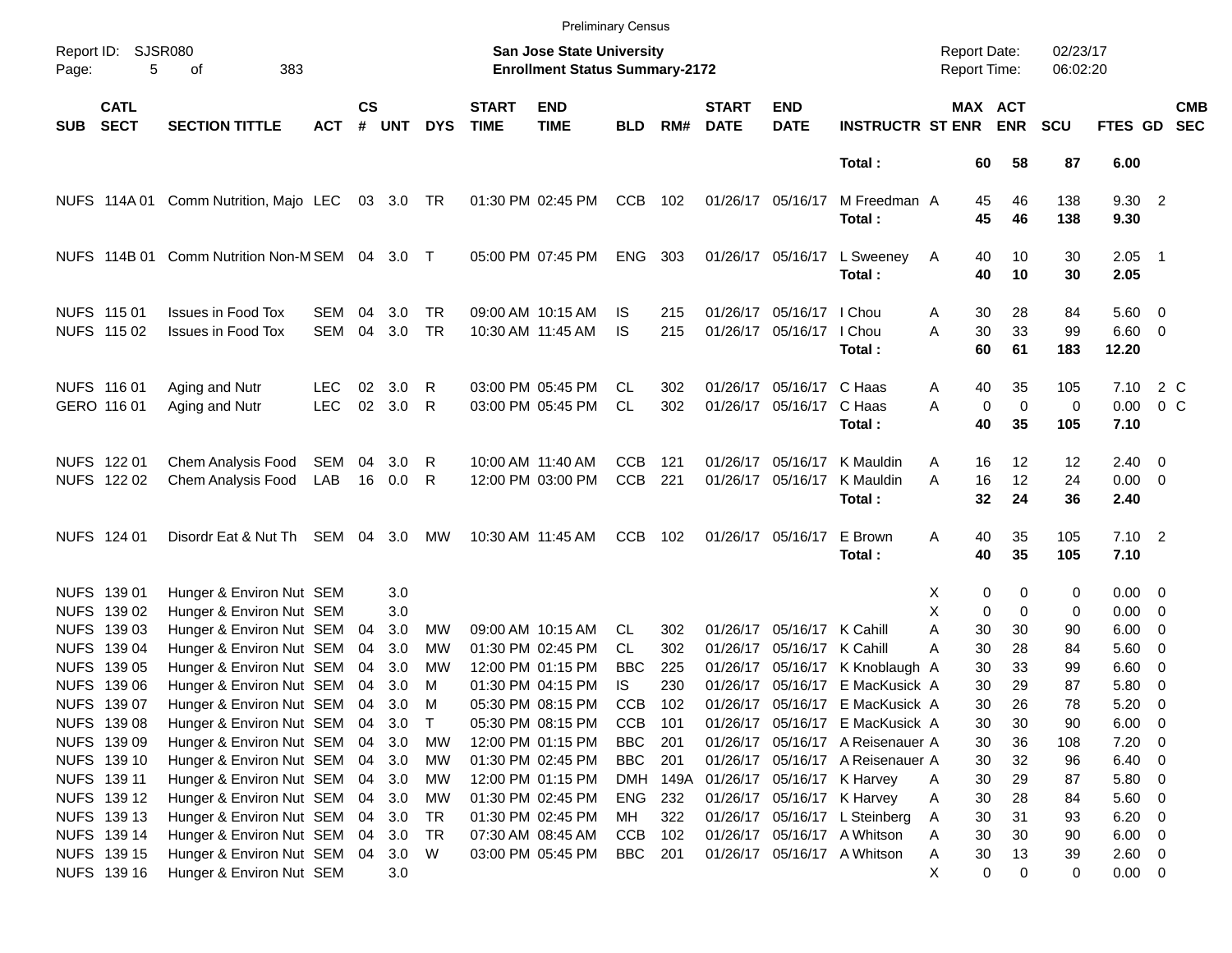|             |             |                          |            |               |        |            |                                       | <b>Preliminary Census</b>        |            |     |              |                           |                         |              |                     |            |            |         |                |  |
|-------------|-------------|--------------------------|------------|---------------|--------|------------|---------------------------------------|----------------------------------|------------|-----|--------------|---------------------------|-------------------------|--------------|---------------------|------------|------------|---------|----------------|--|
| Report ID:  |             | SJSR080                  |            |               |        |            |                                       | <b>San Jose State University</b> |            |     |              |                           |                         |              | <b>Report Date:</b> |            | 02/23/17   |         |                |  |
| Page:       | 6           | 383<br>οf                |            |               |        |            | <b>Enrollment Status Summary-2172</b> |                                  |            |     |              |                           |                         | Report Time: |                     | 06:02:20   |            |         |                |  |
|             |             |                          |            |               |        |            |                                       |                                  |            |     |              |                           |                         |              |                     |            |            |         |                |  |
|             | <b>CATL</b> |                          |            | $\mathsf{cs}$ |        |            | <b>START</b>                          | <b>END</b>                       |            |     | <b>START</b> | <b>END</b>                |                         |              | <b>MAX ACT</b>      |            |            |         | <b>CMB</b>     |  |
| <b>SUB</b>  | <b>SECT</b> | <b>SECTION TITTLE</b>    | <b>ACT</b> | #             | UNT    | <b>DYS</b> | <b>TIME</b>                           | <b>TIME</b>                      | <b>BLD</b> | RM# | <b>DATE</b>  | <b>DATE</b>               | <b>INSTRUCTR ST ENR</b> |              |                     | <b>ENR</b> | <b>SCU</b> | FTES GD | <b>SEC</b>     |  |
| NUFS 139 17 |             | Hunger & Environ Nut SEM |            | 04            | 3.0    | R          |                                       | 06:00 PM 08:45 PM                | <b>CCB</b> | 102 | 01/26/17     | 05/16/17 S Wood           |                         | Α            | 30                  | 9          | 27         | 1.80    | 0              |  |
| NUFS 139 18 |             | Hunger & Environ Nut SEM |            | 04            | 3.0    | W          |                                       | 03:00 PM 05:45 PM                | <b>CCB</b> | 102 | 01/26/17     | 05/16/17                  | A Gossard               | Α            | 30                  | 11         | 33         | 2.20    | 0              |  |
| NUFS 139 19 |             | Hunger & Environ Nut SEM |            | 04            | 3.0    | W          |                                       | 06:00 PM 08:45 PM                | <b>CCB</b> | 102 | 01/26/17     | 05/16/17                  | A Gossard               | Α            | 30                  | 9          | 27         | 1.80    | 0              |  |
| NUFS 139 20 |             | Hunger & Environ Nut SEM |            | 04            | 3.0    | <b>TR</b>  |                                       | 01:30 PM 02:45 PM                | <b>IS</b>  | 215 | 01/26/17     | 05/16/17                  | G Acker                 | Α            | 30                  | 30         | 90         | 6.00    | 0              |  |
| NUFS 139 21 |             | Hunger & Environ Nut SEM |            | 04            | 3.0    | TR         |                                       | 03:00 PM 04:15 PM                | <b>IS</b>  | 215 | 01/26/17     | 05/16/17                  | G Acker                 | A            | 30                  | 29         | 87         | 5.80    | 0              |  |
|             |             |                          |            |               |        |            |                                       |                                  |            |     |              |                           | Total:                  |              | 540                 | 463        | 1389       | 92.60   |                |  |
|             |             |                          |            |               |        |            |                                       |                                  |            |     |              |                           |                         |              |                     |            |            |         |                |  |
| NUFS 144 01 |             | <b>Food Culture</b>      | <b>LEC</b> | 02            | 3.0    | Т          |                                       | 03:00 PM 05:45 PM                | <b>CCB</b> | 102 | 01/26/17     | 05/16/17                  | A Finkelstei            | A            | 30                  | 30         | 90         | 6.00    | 0              |  |
| NUFS 144 02 |             | <b>Food Culture</b>      | <b>LEC</b> | 02            | 3.0    | <b>MW</b>  | 10:30 AM 11:45 AM                     |                                  | CL.        | 302 | 01/26/17     | 05/16/17 K Cahill         |                         | Α            | 30                  | 31         | 93         | 6.20    | 0              |  |
| NUFS 144 03 |             | <b>Food Culture</b>      | <b>LEC</b> | 02            | 3.0    | М          |                                       | 05:30 PM 08:15 PM                | CL.        | 302 | 01/26/17     | 05/16/17 K Cahill         |                         | Α            | 30                  | 25         | 75         | 5.00    | 0              |  |
| NUFS 144 04 |             | <b>Food Culture</b>      | <b>LEC</b> | 02            | 3.0    | МW         |                                       | 03:00 PM 04:15 PM                | MН         | 233 | 01/26/17     |                           | 05/16/17 K Harvey       | Α            | 30                  | 30         | 90         | 6.00    | 0              |  |
| NUFS 144 05 |             | <b>Food Culture</b>      | <b>LEC</b> | 02            | 3.0    | <b>MW</b>  |                                       | 04:30 PM 05:45 PM                | MН         | 233 | 01/26/17     | 05/16/17 K Harvey         |                         | Α            | 30                  | 30         | 90         | 6.00    | 0              |  |
| NUFS 144 06 |             | <b>Food Culture</b>      | <b>LEC</b> | 02            | 3.0    | <b>TR</b>  |                                       | 10:30 AM 11:45 AM                | CL.        | 243 | 01/26/17     | 05/16/17                  | D Singamsett A          |              | 30                  | 31         | 93         | 6.20    | 0              |  |
| NUFS 144 07 |             | <b>Food Culture</b>      | <b>LEC</b> | 02            | 3.0    | <b>TR</b>  |                                       | 12:00 PM 01:15 PM                | <b>SH</b>  | 312 | 01/26/17     | 05/16/17                  | D Singamsett A          |              | 30                  | 32         | 96         | 6.40    | 0              |  |
| NUFS 144 08 |             | <b>Food Culture</b>      | <b>LEC</b> | 02            | 3.0    | <b>TR</b>  |                                       | 01:30 PM 02:45 PM                | <b>SH</b>  | 312 | 01/26/17     | 05/16/17                  | D Singamsett A          |              | 30                  | 30         | 90         | 6.00    | 0              |  |
| NUFS 144 09 |             | <b>Food Culture</b>      | <b>LEC</b> | 02            | 3.0    | <b>TR</b>  |                                       | 10:30 AM 11:45 AM                | CL         | 302 | 01/26/17     |                           | 05/16/17 S Spencer      | A            | 30                  | 30         | 90         | 6.00    | 0              |  |
| NUFS 144 10 |             | <b>Food Culture</b>      | <b>LEC</b> | 02            | 3.0    | <b>TR</b>  |                                       | 03:30 PM 04:45 PM                | <b>CCB</b> | 122 | 01/26/17     |                           | 05/16/17 L Steinberg    | A            | 30                  | 28         | 84         | 5.60    | 0              |  |
| NUFS 144 11 |             | <b>Food Culture</b>      | <b>LEC</b> | 02            | 3.0    | T          |                                       | 05:30 PM 08:15 PM                | CL         | 302 | 01/26/17     |                           | 05/16/17 L Steinberg    | A            | 30                  | 30         | 90         | 6.00    | 0              |  |
| NUFS 144 12 |             | <b>Food Culture</b>      | <b>LEC</b> | 02            | 3.0    | M          |                                       | 05:30 PM 08:15 PM                | <b>BBC</b> | 201 | 01/26/17     | 05/16/17 F Tabib          |                         | Α            | 30                  | 32         | 96         | 6.40    | 0              |  |
| NUFS 144 13 |             | <b>Food Culture</b>      | <b>LEC</b> | 02            | 3.0    | W          |                                       | 05:30 PM 08:15 PM                | IS         | 230 | 01/26/17     | 05/16/17 F Tabib          |                         | Α            | 30                  | 15         | 45         | 3.00    | 0              |  |
| NUFS 144 14 |             | <b>Food Culture</b>      | <b>LEC</b> | 02            | 3.0    | <b>MW</b>  |                                       | 01:30 PM 02:45 PM                | <b>SH</b>  | 242 | 01/26/17     | 05/16/17 L Wiley          |                         | A            | 30                  | 33         | 99         | 6.60    | 0              |  |
| NUFS 144 15 |             | <b>Food Culture</b>      | <b>LEC</b> | 02            | 3.0    | W          |                                       | 03:00 PM 05:45 PM                | CL.        | 302 | 01/26/17     | 05/16/17 L Wiley          |                         | Α            | 30                  | 31         | 93         | 6.20    | 0              |  |
| NUFS 144 16 |             | <b>Food Culture</b>      | <b>LEC</b> | 02            | 3.0    | W          |                                       | 06:00 PM 08:45 PM                | CL.        | 302 | 01/26/17     | 05/16/17 L Wiley          |                         | Α            | 30                  | 29         | 87         | 5.80    | 0              |  |
| NUFS 144 17 |             | <b>Food Culture</b>      | <b>LEC</b> | 02            | 3.0    | $\top$     |                                       | 05:30 PM 08:15 PM                | <b>BBC</b> | 201 | 01/26/17     | 05/16/17                  | A Whitson               | Α            | 30                  | 30         | 90         | 6.00    | 0              |  |
| NUFS 144 18 |             | <b>Food Culture</b>      | <b>LEC</b> | 02            | 3.0    | W          |                                       | 05:30 PM 08:15 PM                | <b>CCB</b> | 101 | 01/26/17     | 05/16/17                  | M Young                 | Α            | 30                  | 28         | 84         | 5.60    | 0              |  |
|             |             |                          |            |               |        |            |                                       |                                  |            |     |              |                           | Total :                 |              | 540                 | 525        | 1575       | 105.00  |                |  |
|             |             |                          |            |               |        |            |                                       |                                  |            |     |              |                           |                         |              |                     |            |            |         |                |  |
| NUFS 163 01 |             | Phys Fit + Nutrit        | <b>LEC</b> | 02            | 3.0    | TR.        |                                       | 10:30 AM 11:45 AM                | BBC.       | 125 | 01/26/17     | 05/16/17                  | E Brown                 | A            | 32                  | 13         | 39         | 2.60    | 0 <sup>o</sup> |  |
| <b>KIN</b>  | 163 01      | Phys Fit + Nutrit        | <b>LEC</b> | 02            | 3.0    | <b>TR</b>  |                                       | 10:30 AM 11:45 AM                | <b>BBC</b> | 125 | 01/26/17     | 05/16/17 E Brown          |                         | Α            | 0                   | 21         | 63         | 4.20    | 0 <sup>o</sup> |  |
| NUFS 16302  |             | Phys Fit + Nutrit        | <b>LEC</b> | 02            | 3.0    | TR         |                                       | 10:30 AM 11:45 AM                | <b>BBC</b> | 130 | 01/26/17     | 05/16/17 E Brown          |                         | A            | 32                  | 11         | 33         | 2.20    | 0 <sup>o</sup> |  |
| <b>KIN</b>  | 163 02      | Phys Fit + Nutrit        | <b>LEC</b> | 02            | 3.0    | TR         |                                       | 10:30 AM 11:45 AM                | <b>BBC</b> | 130 |              | 01/26/17 05/16/17 E Brown |                         | A            | 0                   | 21         | 63         | 4.20    | 0 <sup>o</sup> |  |
| NUFS 163 03 |             | Phys Fit + Nutrit        | <b>LEC</b> |               | 02 3.0 | TR         |                                       | 12:00 PM 01:15 PM                | <b>CCB</b> | 101 |              | 01/26/17 05/16/17 E Brown |                         | A            | 32                  | 13         | 39         | 2.60    | 0 <sup>o</sup> |  |
| KIN         | 163 03      | Phys Fit + Nutrit        | <b>LEC</b> |               | 02 3.0 | TR         |                                       | 12:00 PM 01:15 PM                | <b>CCB</b> | 101 |              | 01/26/17 05/16/17 E Brown |                         | A            | 0                   | 18         | 54         | 3.60    | 0 <sup>C</sup> |  |
| NUFS 163 04 |             | Phys Fit + Nutrit        | <b>LEC</b> |               | 02 3.0 | <b>TR</b>  |                                       | 12:00 PM 01:15 PM                | YUH        | 243 |              | 01/26/17 05/16/17 E Brown |                         | A            | 32                  | 12         | 36         | 2.40    | 0 <sup>C</sup> |  |
| KIN         | 163 04      | Phys Fit + Nutrit        | <b>LEC</b> |               | 02 3.0 | TR         |                                       | 12:00 PM 01:15 PM                | YUH        | 243 |              | 01/26/17 05/16/17 E Brown |                         | A            | 0                   | 17         | 51         | 3.40    | 0 <sup>C</sup> |  |
| NUFS 163 05 |             | Phys Fit + Nutrit        | <b>LEC</b> |               | 02 3.0 | <b>MW</b>  |                                       | 09:00 AM 10:15 AM                | <b>CCB</b> | 102 |              | 01/26/17 05/16/17 A Bloom |                         | A            | 32                  | 13         | 39         | 2.60    | 0 <sup>C</sup> |  |
| KIN         | 163 05      | Phys Fit + Nutrit        | <b>LEC</b> |               | 02 3.0 | MW         |                                       | 09:00 AM 10:15 AM                | <b>CCB</b> | 102 |              | 01/26/17 05/16/17 A Bloom |                         | A            | 0                   | 16         | 48         | 3.20    | 0 <sup>C</sup> |  |
| NUFS 163 06 |             | Phys Fit + Nutrit        | <b>LEC</b> |               | 02 3.0 | MW         |                                       | 09:00 AM 10:15 AM                | CL         | 324 |              | 01/26/17 05/16/17 A Bloom |                         | A            | 32                  | 10         | 30         | 2.00    | $0\,C$         |  |
| <b>KIN</b>  | 163 06      | Phys Fit + Nutrit        | <b>LEC</b> |               | 02 3.0 | MW         |                                       | 09:00 AM 10:15 AM                | CL         | 324 |              | 01/26/17 05/16/17 A Bloom |                         | A            | 0                   | 20         | 60         | 4.10    | 2 C            |  |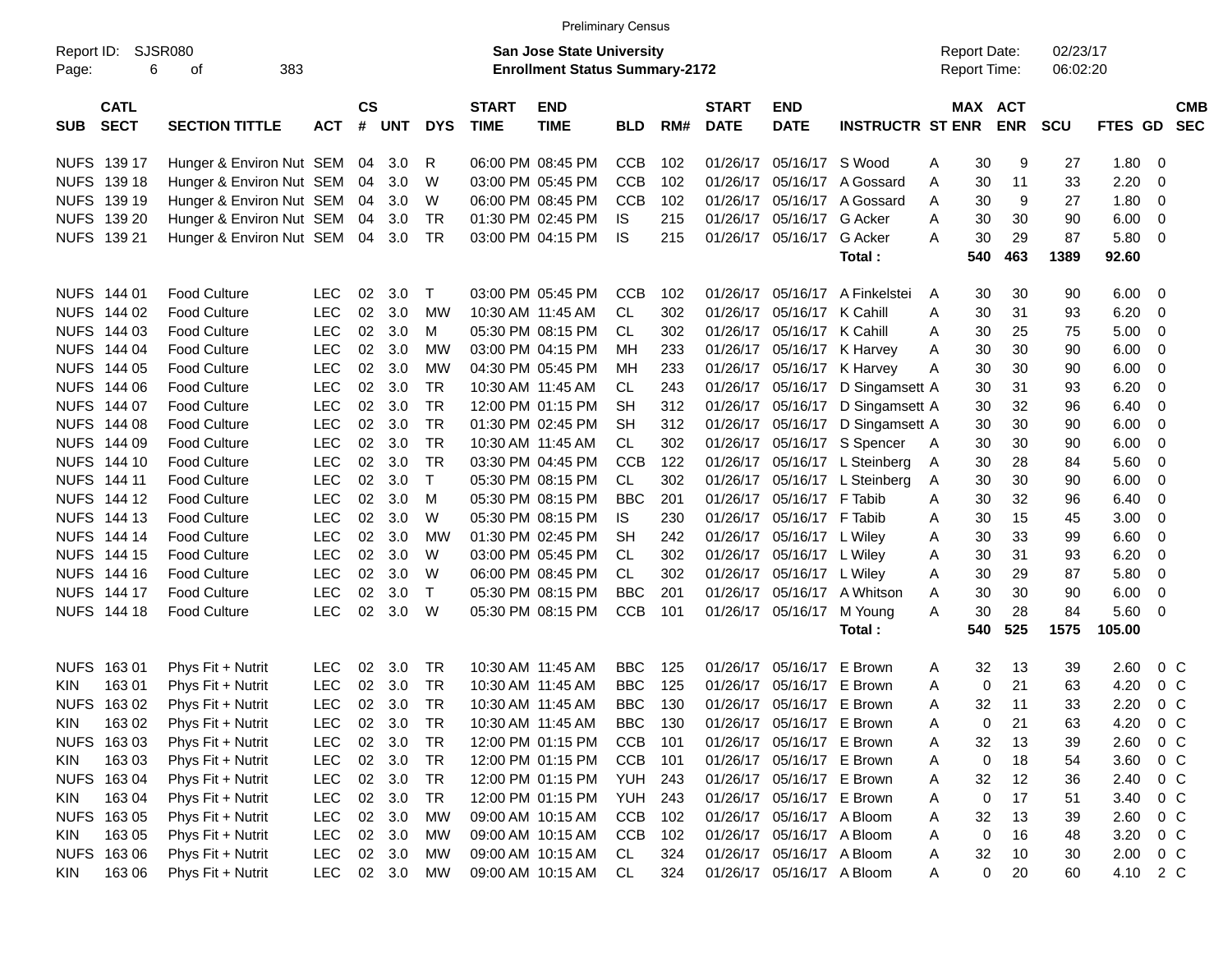|                     |                            |                           |            |                    |            |            |                             |                                                                           | <b>Preliminary Census</b> |     |                             |                           |                         |                                     |     |                          |                         |                |                          |
|---------------------|----------------------------|---------------------------|------------|--------------------|------------|------------|-----------------------------|---------------------------------------------------------------------------|---------------------------|-----|-----------------------------|---------------------------|-------------------------|-------------------------------------|-----|--------------------------|-------------------------|----------------|--------------------------|
| Report ID:<br>Page: | 7                          | <b>SJSR080</b><br>of      | 383        |                    |            |            |                             | <b>San Jose State University</b><br><b>Enrollment Status Summary-2172</b> |                           |     |                             |                           |                         | <b>Report Date:</b><br>Report Time: |     |                          | 02/23/17<br>06:02:20    |                |                          |
| <b>SUB</b>          | <b>CATL</b><br><b>SECT</b> | <b>SECTION TITTLE</b>     | <b>ACT</b> | $\mathsf{cs}$<br># | <b>UNT</b> | <b>DYS</b> | <b>START</b><br><b>TIME</b> | <b>END</b><br><b>TIME</b>                                                 | <b>BLD</b>                | RM# | <b>START</b><br><b>DATE</b> | <b>END</b><br><b>DATE</b> | <b>INSTRUCTR ST ENR</b> | MAX                                 |     | <b>ACT</b><br><b>ENR</b> | <b>SCU</b>              | <b>FTES GD</b> | <b>CMB</b><br><b>SEC</b> |
| <b>NUFS</b>         | 16307                      | Phys Fit + Nutrit         | LEC        | 02                 | 3.0        | MW         |                             | 10:30 AM 11:45 AM                                                         | IS.                       | 215 | 01/26/17                    | 05/16/17                  | A Bloom                 | A                                   | 32  | 20                       | 60                      | 4.00           | 0 <sup>C</sup>           |
| <b>KIN</b>          | 163 07                     | Phys Fit + Nutrit         | <b>LEC</b> | 02                 | 3.0        | MW         |                             | 10:30 AM 11:45 AM                                                         | IS                        | 215 | 01/26/17                    | 05/16/17                  | A Bloom                 | Α                                   | 0   | 11                       | 33                      | 2.20           | 0 <sup>C</sup>           |
| <b>NUFS</b>         | 16308                      | Phys Fit + Nutrit         | <b>LEC</b> | 02                 | 3.0        | MW         |                             | 10:30 AM 11:45 AM                                                         | IS                        | 230 | 01/26/17                    | 05/16/17                  | A Bloom                 | Α                                   | 32  | 13                       | 39                      | 2.60           | 0 <sup>C</sup>           |
| <b>KIN</b>          | 163 08                     | Phys Fit + Nutrit         | <b>LEC</b> | 02                 | 3.0        | MW         |                             | 10:30 AM 11:45 AM                                                         | IS                        | 230 | 01/26/17                    | 05/16/17                  | A Bloom                 | A                                   | 0   | 19                       | 57                      | 3.80           | 0 <sup>C</sup>           |
| <b>NUFS</b>         | 16309                      | Phys Fit + Nutrit         | <b>LEC</b> | 02                 | 3.0        | MW         |                             | 12:00 PM 01:15 PM                                                         | IS                        | 230 | 01/26/17                    | 05/16/17                  | A Bloom                 | Α                                   | 32  | 15                       | 45                      | 3.00           | 0 <sup>C</sup>           |
| <b>KIN</b>          | 163 09                     | Phys Fit + Nutrit         | <b>LEC</b> | 02                 | 3.0        | MW         |                             | 12:00 PM 01:15 PM                                                         | IS                        | 230 | 01/26/17                    | 05/16/17                  | A Bloom                 | Α                                   | 0   | 16                       | 48                      | 3.20           | 0 <sup>C</sup>           |
| <b>NUFS</b>         | 163 10                     | Phys Fit + Nutrit         | LEC        | 02                 | 3.0        | MW         |                             | 12:00 PM 01:15 PM                                                         | <b>CCB</b>                | 122 | 01/26/17                    | 05/16/17                  | A Bloom                 | Α                                   | 32  | 15                       | 45                      | 3.00           | 0 <sup>C</sup>           |
| <b>KIN</b>          | 163 10                     | Phys Fit + Nutrit         | <b>LEC</b> | 02                 | 3.0        | MW         |                             | 12:00 PM 01:15 PM                                                         | <b>CCB</b>                | 122 | 01/26/17                    | 05/16/17                  | A Bloom                 | Α                                   | 0   | 18                       | 54                      | 3.60           | 0 <sup>C</sup>           |
| <b>NUFS</b>         | 163 11                     | Phys Fit + Nutrit         | <b>LEC</b> | 02                 | 3.0        | MW         |                             | 01:30 PM 02:45 PM                                                         | HB                        | 407 | 01/26/17                    | 05/16/17                  | A Bloom                 | Α                                   | 32  | 12                       | 36                      | 2.40           | 0 <sup>C</sup>           |
| <b>KIN</b>          | 163 11                     | Phys Fit + Nutrit         | <b>LEC</b> | 02                 | 3.0        | MW         |                             | 01:30 PM 02:45 PM                                                         | HB                        | 407 | 01/26/17                    | 05/16/17                  | A Bloom                 | Α                                   | 0   | 19                       | 57                      | 3.80           | 0 <sup>C</sup>           |
| <b>NUFS</b>         | 163 12                     | Phys Fit + Nutrit         | <b>LEC</b> | 02                 | 3.0        | МW         |                             | 01:30 PM 02:45 PM                                                         | МH                        | 523 | 01/26/17                    | 05/16/17                  | A Bloom                 | Α                                   | 32  | 13                       | 39                      | 2.60           | 0 <sup>C</sup>           |
| <b>KIN</b>          | 163 12                     | Phys Fit + Nutrit         | <b>LEC</b> | 02                 | 3.0        | МW         |                             | 01:30 PM 02:45 PM                                                         | МH                        | 523 | 01/26/17                    | 05/16/17                  | A Bloom                 | A                                   | 0   | 20                       | 60                      | 4.00           | 0 <sup>C</sup>           |
|                     |                            |                           |            |                    |            |            |                             |                                                                           |                           |     |                             |                           | Total:                  |                                     | 384 | 376                      | 1128                    | 75.30          |                          |
|                     |                            |                           |            |                    |            |            |                             |                                                                           |                           |     |                             |                           |                         |                                     |     |                          |                         |                |                          |
|                     | NUFS 180 01                | <b>Individual Studies</b> | <b>SUP</b> | 36                 | 1.0        | TBA        |                             |                                                                           |                           |     | 01/26/17                    | 05/16/17                  | C Hollenbeck A          |                                     | 20  | 3                        | 3                       | 0.20           | 0                        |
|                     | NUFS 180 02                | <b>Individual Studies</b> | <b>SUP</b> | 36                 | 2.0        | TBA        |                             |                                                                           |                           |     | 01/26/17                    | 05/16/17                  | C Hollenbeck A          |                                     | 20  | 1                        | $\overline{\mathbf{c}}$ | 0.13           | 0                        |
|                     | NUFS 180 03                | <b>Individual Studies</b> | <b>SUP</b> | 36                 | 1.0        | <b>TBA</b> |                             |                                                                           |                           |     | 01/26/17                    | 05/16/17                  | A Wagle                 | A                                   | 20  | 1                        | $\mathbf{1}$            | 0.07           | $\mathbf 0$              |
|                     | NUFS 180 04                | <b>Individual Studies</b> | <b>SUP</b> | 36                 | 2.0        | <b>TBA</b> |                             |                                                                           |                           |     | 01/26/17                    | 05/16/17                  | A Wagle                 | A                                   | 20  | 0                        | 0                       | 0.00           | 0                        |
|                     | NUFS 180 05                | <b>Individual Studies</b> | <b>SUP</b> | 36                 | 3.0        | <b>TBA</b> |                             |                                                                           |                           |     | 01/26/17                    | 05/16/17                  | A Wagle                 | A                                   | 20  | 1                        | 3                       | 0.20           | 0                        |
|                     | NUFS 180 06                | <b>Individual Studies</b> | <b>SUP</b> | 36                 | 4.0        | <b>TBA</b> |                             |                                                                           |                           |     | 01/26/17                    | 05/16/17                  | A Wagle                 | A                                   | 20  | 0                        | 0                       | 0.00           | 0                        |
|                     | NUFS 180 07                | <b>Individual Studies</b> | <b>SUP</b> | 36                 | 5.0        | <b>TBA</b> |                             |                                                                           |                           |     | 01/26/17                    | 05/16/17                  | A Wagle                 | A                                   | 20  | 0                        | 0                       | 0.00           | 0                        |
|                     | NUFS 180 08                | <b>Individual Studies</b> | <b>SUP</b> | 36                 | 6.0        | <b>TBA</b> |                             |                                                                           |                           |     | 01/26/17                    | 05/16/17 A Wagle          |                         | Α                                   | 20  | 0                        | 0                       | 0.00           | 0                        |
|                     | NUFS 180 09                | <b>Individual Studies</b> | <b>SUP</b> | 36                 | 1.0        | <b>TBA</b> |                             |                                                                           |                           |     | 01/26/17                    | 05/16/17                  | C Barmore               | Α                                   | 20  | 1                        | $\mathbf{1}$            | 0.07           | $\mathbf 0$              |
|                     | NUFS 180 10                | <b>Individual Studies</b> | <b>SUP</b> | 36                 | 2.0        | <b>TBA</b> |                             |                                                                           |                           |     | 01/26/17                    | 05/16/17                  | C Barmore               | A                                   | 20  | 0                        | 0                       | 0.00           | 0                        |
|                     | NUFS 180 11                | <b>Individual Studies</b> | <b>SUP</b> | 36                 | 1.0        | <b>TBA</b> |                             |                                                                           |                           |     | 01/26/17                    | 05/16/17                  | M Freedman A            |                                     | 20  | 0                        | 0                       | 0.00           | 0                        |
|                     | NUFS 180 12                | <b>Individual Studies</b> | <b>SUP</b> | 36                 | 1.0        | <b>TBA</b> |                             |                                                                           |                           |     | 01/26/17                    | 05/16/17                  | G Pereira Pi A          |                                     | 20  | 1                        | $\mathbf{1}$            | 0.07           | 0                        |
|                     | NUFS 180 13                | <b>Individual Studies</b> | <b>SUP</b> | 36                 | 3.0        | TBA        |                             |                                                                           |                           |     | 01/26/17                    | 05/16/17                  | F Yambrach A            |                                     | 20  | 0                        | 0                       | 0.00           | 0                        |
|                     |                            |                           |            |                    |            |            |                             |                                                                           |                           |     |                             |                           | Total:                  |                                     | 260 | 8                        | 11                      | 0.73           |                          |
|                     | NUFS 190 01                | Nutr Ed & Couns           | <b>LEC</b> | 01                 | -3.0       | <b>MW</b>  |                             | 10:30 AM 11:45 AM                                                         | CCB                       | 122 | 01/26/17                    | 05/16/17                  | G Pereira Pi A          |                                     | 35  | 36                       | 108                     | 7.40           | -4                       |
|                     |                            |                           |            |                    |            |            |                             |                                                                           |                           |     |                             |                           | Total:                  |                                     | 35  | 36                       | 108                     | 7.40           |                          |
|                     |                            |                           |            |                    |            |            |                             |                                                                           |                           |     |                             |                           |                         |                                     |     |                          |                         |                |                          |
|                     | NUFS 192 01                | Fld Exp NufS/Pkg          | <b>SUP</b> | 36                 | 1.0        | TBA        |                             |                                                                           |                           |     |                             | 01/26/17 05/16/17 A Wagle |                         | A                                   | 20  | $\overline{1}$           | $\mathbf{1}$            | 0.07           | $\overline{\mathbf{0}}$  |
|                     | NUFS 192 02                | Fld Exp NufS/Pkg          | <b>SUP</b> | 36                 | 2.0        | <b>TBA</b> |                             |                                                                           |                           |     |                             | 01/26/17 05/16/17 A Wagle |                         | A                                   | 40  | $\boldsymbol{9}$         | 18                      | 1.20           | 0                        |
|                     | NUFS 192 03                | Fld Exp NufS/Pkg          | <b>SUP</b> |                    | 36 3.0     | <b>TBA</b> |                             |                                                                           |                           |     |                             | 01/26/17 05/16/17 A Wagle |                         | A                                   | 20  | $\overline{1}$           | 3                       | 0.20           | $\mathbf 0$              |
|                     | NUFS 192 04                | Fld Exp NufS/Pkg          | <b>SUP</b> | 36                 | 4.0        | <b>TBA</b> |                             |                                                                           |                           |     |                             | 01/26/17 05/16/17 A Wagle |                         | A                                   | 20  | 0                        | 0                       | 0.00           | $\mathbf 0$              |
|                     | NUFS 192 05                | Fld Exp NufS/Pkg          | <b>SUP</b> | 36                 | 5.0        | <b>TBA</b> |                             |                                                                           |                           |     | 01/26/17                    | 05/16/17 A Wagle          |                         | A                                   | 20  | 0                        | 0                       | 0.00           | $\mathbf 0$              |
|                     | NUFS 192 06                | Fld Exp NufS/Pkg          | <b>SUP</b> | 36                 | 6.0        | <b>TBA</b> |                             |                                                                           |                           |     | 01/26/17                    | 05/16/17 A Wagle          |                         | A                                   | 20  | 0                        | 0                       | 0.00           | 0                        |
|                     | NUFS 192 07                | Fld Exp NufS/Pkg          | <b>SUP</b> |                    | 36 2.0     | <b>TBA</b> |                             |                                                                           |                           |     |                             | 01/26/17 05/16/17 E Brown |                         | Α                                   | 20  | 13                       | 26                      | 1.73           | $\overline{0}$           |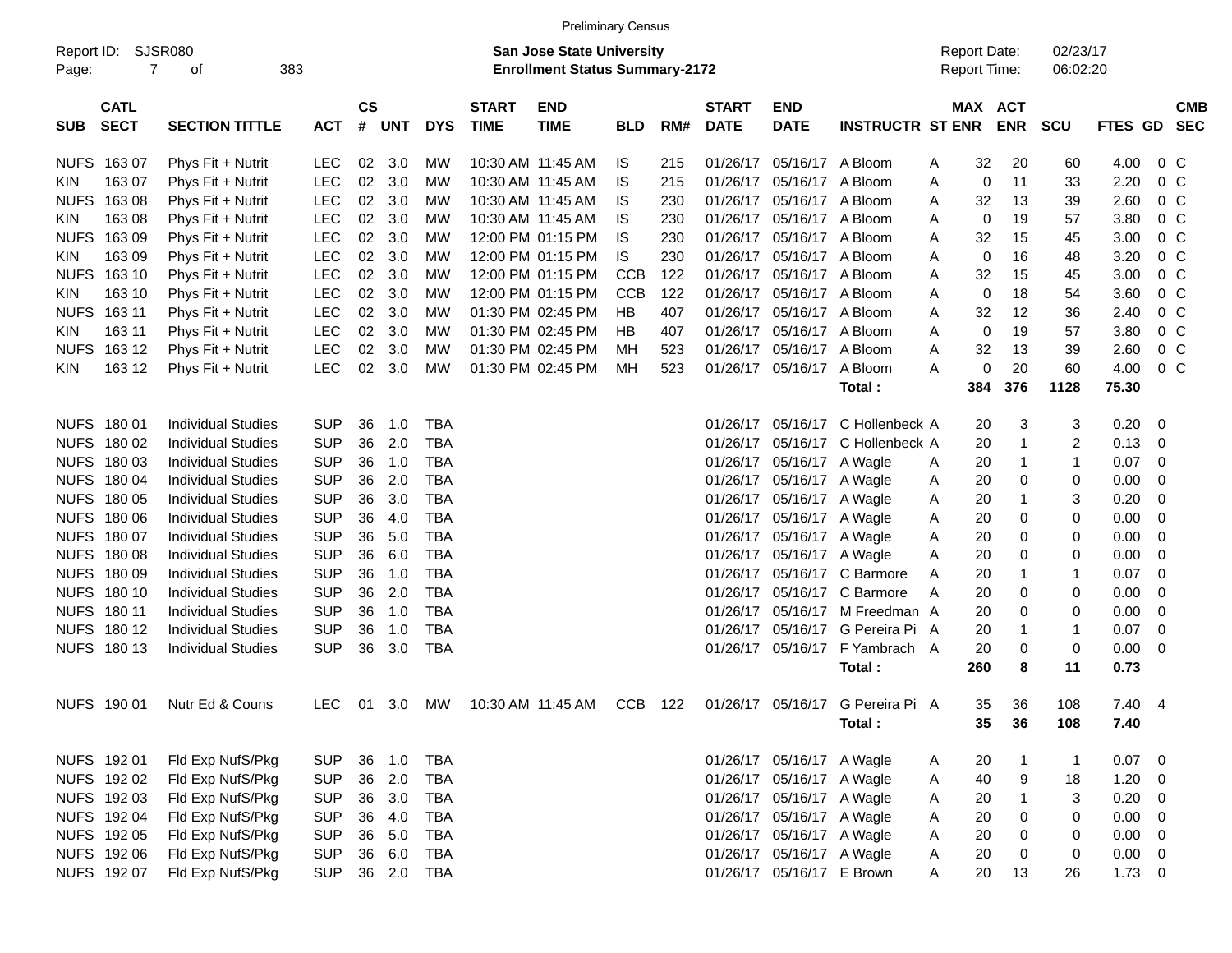|             |                            |                                          |              |                    |            |            |                             |                                                                           | <b>Preliminary Census</b> |       |                             |                           |                                  |   |                                            |                |                      |                    |                          |            |
|-------------|----------------------------|------------------------------------------|--------------|--------------------|------------|------------|-----------------------------|---------------------------------------------------------------------------|---------------------------|-------|-----------------------------|---------------------------|----------------------------------|---|--------------------------------------------|----------------|----------------------|--------------------|--------------------------|------------|
| Page:       | Report ID: SJSR080<br>8    | 383<br>оf                                |              |                    |            |            |                             | <b>San Jose State University</b><br><b>Enrollment Status Summary-2172</b> |                           |       |                             |                           |                                  |   | <b>Report Date:</b><br><b>Report Time:</b> |                | 02/23/17<br>06:02:20 |                    |                          |            |
| <b>SUB</b>  | <b>CATL</b><br><b>SECT</b> | <b>SECTION TITTLE</b>                    | <b>ACT</b>   | $\mathsf{cs}$<br># | <b>UNT</b> | <b>DYS</b> | <b>START</b><br><b>TIME</b> | <b>END</b><br><b>TIME</b>                                                 | <b>BLD</b>                | RM#   | <b>START</b><br><b>DATE</b> | <b>END</b><br><b>DATE</b> | <b>INSTRUCTR ST ENR</b>          |   | <b>MAX ACT</b>                             | <b>ENR</b>     | <b>SCU</b>           | FTES GD SEC        |                          | <b>CMB</b> |
|             | NUFS 192 08                | Fld Exp NufS/Pkg                         | <b>SUP</b>   | 36                 | 2.0        | <b>TBA</b> |                             |                                                                           |                           |       | 01/26/17                    | 05/16/17 C Haas           |                                  | A | 20                                         | 12             | 24                   | 1.60               | - 0                      |            |
|             | NUFS 192 09                | Fld Exp NufS/Pkg                         | <b>SUP</b>   | 36                 | 4.0        | <b>TBA</b> |                             |                                                                           |                           |       | 01/26/17                    |                           | 05/16/17 F Yambrach              | A | 20                                         | 4              | 16                   | 1.07               | - 0                      |            |
|             | NUFS 192 10                | Fld Exp NufS/Pkg                         | <b>SUP</b>   | 36                 | 5.0        | <b>TBA</b> |                             |                                                                           |                           |       |                             |                           | 01/26/17 05/16/17 F Yambrach     | A | 20                                         | 1              | 5                    | 0.33               | 0                        |            |
|             | NUFS 192 11                | Fld Exp NufS/Pkg                         | <b>SUP</b>   | 36                 | 6.0        | <b>TBA</b> |                             |                                                                           |                           |       |                             |                           | 01/26/17 05/16/17 F Yambrach     | A | 20                                         | -1             | 6                    | 0.40               | 0                        |            |
|             | NUFS 19212                 | Fld Exp NufS/Pkg                         | <b>SUP</b>   |                    | 1.0        |            |                             |                                                                           |                           |       |                             |                           |                                  | X | 0                                          | 0              | 0                    | 0.00               | $\overline{\mathbf{0}}$  |            |
|             |                            |                                          |              |                    |            |            |                             |                                                                           |                           |       |                             |                           | Total:                           |   | 240                                        | 42             | 99                   | 6.60               |                          |            |
|             | NUFS 201 01                | Colloq Nutr/Fd/Pkg                       | SEM 05 1.0 T |                    |            |            |                             | 03:30 PM 05:10 PM                                                         | IS.                       | 230   |                             | 01/26/17 05/16/17         | C Hollenbeck A<br>Total:         |   | 18<br>18                                   | 4<br>4         | 4<br>4               | $0.33 - 4$<br>0.33 |                          |            |
|             |                            | NUFS 219B 01 Sem Adv Topics in Nu SEM    |              |                    | 3.0        |            |                             |                                                                           |                           |       |                             |                           |                                  | X | 0                                          | 0              | 0                    | $0.00 \ 0$         |                          |            |
|             |                            | NUFS 219B 02 Sem Adv Topics in Nu SEM 05 |              |                    | $3.0$ T    |            |                             | 05:15 PM 08:00 PM                                                         | <b>CCB</b>                | 122   |                             | 01/26/17 05/16/17         | M Freedman A                     |   | 18                                         | 7              | 21                   | $1.75$ 7           |                          |            |
|             |                            |                                          |              |                    |            |            |                             |                                                                           |                           |       |                             |                           | Total:                           |   | 18                                         | $\overline{7}$ | 21                   | 1.75               |                          |            |
|             | NUFS 220A 01 Adv Mnt       |                                          | SEM 05 3.0   |                    |            | R          |                             | 06:00 PM 08:45 PM                                                         | CCB                       | 122   |                             | 01/26/17 05/16/17         | H Kiehl<br>Total:                | A | 18<br>18                                   | 3<br>3         | 9<br>9               | $0.75$ 3<br>0.75   |                          |            |
|             |                            | NUFS 280A 01 Dietetic Internship         | <b>SUP</b>   | 25                 | 1.0        | R          |                             | 04:00 PM 04:50 PM                                                         | CCB                       | - 121 |                             |                           | 01/26/17 05/16/17 C LaSalle      | A | 20                                         | 4              | 4                    | $0.33 - 4$         |                          |            |
| <b>NUFS</b> |                            | 280A 02 Dietetic Internship              | <b>SUP</b>   | 25                 | 3.0        | <b>TBA</b> |                             |                                                                           |                           |       | 01/26/17                    |                           | 05/16/17 C LaSalle               | A | 20                                         | 0              | 0                    | 0.00               | - 0                      |            |
|             |                            | NUFS 280A 03 Dietetic Internship         | <b>SUP</b>   | 25                 | 6.0        | TBA        |                             |                                                                           |                           |       |                             |                           | 01/26/17 05/16/17 C LaSalle      | A | 20                                         | 0              | 0                    | 0.00               | 0                        |            |
| <b>NUFS</b> |                            | 280A 04 Dietetic Internship              | <b>SUP</b>   | 25                 | 9.0        | <b>TBA</b> |                             |                                                                           |                           |       |                             |                           | 01/26/17 05/16/17 C LaSalle      | A | 20                                         | 0              | 0                    | 0.00               | - 0                      |            |
| <b>NUFS</b> |                            | 280A 05 Dietetic Internship              | <b>SUP</b>   |                    | 25 12.0    | TBA        |                             |                                                                           |                           |       |                             |                           | 01/26/17 05/16/17 C LaSalle      | A | 20                                         | 1              | 12                   | 1.00               | -1                       |            |
| <b>NUFS</b> |                            | 280A 06 Dietetic Internship              | <b>SUP</b>   |                    | 25 6.0     | TBA        |                             |                                                                           |                           |       |                             | 01/26/17 05/16/17 E Brown |                                  | A | 20                                         | 0              | 0                    | 0.00               | - 0                      |            |
|             |                            | NUFS 280A 07 Dietetic Internship         | <b>SUP</b>   |                    | 25 12.0    | TBA        |                             |                                                                           |                           |       |                             | 01/26/17 05/16/17 E Brown |                                  | A | 20                                         | 0              | 0                    | 0.00               | - 0                      |            |
| <b>NUFS</b> |                            | 280A 08 Dietetic Internship              | <b>SUP</b>   |                    | 25 6.0     | <b>TBA</b> |                             |                                                                           |                           |       | 01/26/17                    |                           | 05/16/17 K Mauldin               | A | 20                                         | 0              | 0                    | 0.00               | 0                        |            |
| <b>NUFS</b> |                            | 280A 09 Dietetic Internship              | <b>SUP</b>   |                    | 25 12.0    | TBA        |                             |                                                                           |                           |       | 01/26/17                    |                           | 05/16/17 K Mauldin               | А | 20                                         | 0              | 0                    | 0.00               | 0                        |            |
| <b>NUFS</b> |                            | 280A 10 Dietetic Internship              | <b>SUP</b>   |                    | 25 6.0     | TBA        |                             |                                                                           |                           |       | 01/26/17                    |                           | 05/16/17 G Pereira Pi            | A | 20                                         | 0              | 0                    | 0.00               | 0                        |            |
| <b>NUFS</b> |                            | 280A 11 Dietetic Internship              | <b>SUP</b>   |                    | 25 12.0    | TBA        |                             |                                                                           |                           |       | 01/26/17                    |                           | 05/16/17 G Pereira Pi A          |   | 20                                         | 0              | 0                    | 0.00               | 0                        |            |
| <b>NUFS</b> |                            | 280A 12 Dietetic Internship              | <b>SUP</b>   | 25                 | 6.0        | TBA        |                             |                                                                           |                           |       |                             | 01/26/17 05/16/17 A Wagle |                                  | A | 20                                         | 0              | 0                    | 0.00               | 0                        |            |
|             |                            | NUFS 280A 13 Dietetic Internship         | <b>SUP</b>   |                    | 25 12.0    | TBA        |                             |                                                                           |                           |       |                             | 01/26/17 05/16/17 A Wagle |                                  | A | 20                                         | 0              | 0                    | 0.00               | $\overline{\mathbf{0}}$  |            |
|             |                            |                                          |              |                    |            |            |                             |                                                                           |                           |       |                             |                           | Total:                           |   | 260                                        | 5              | 16                   | 1.33               |                          |            |
|             | NUFS 298 01                | <b>Special Studies</b>                   | <b>SUP</b>   | 25                 | 1.0        | TBA        |                             |                                                                           |                           |       |                             | 01/26/17 05/16/17 E Brown |                                  | A | 10                                         | 0              | 0                    | 0.00 0             |                          |            |
|             | NUFS 298 02                | <b>Special Studies</b>                   | <b>SUP</b>   | 25                 | 2.0        | TBA        |                             |                                                                           |                           |       |                             | 01/26/17 05/16/17 E Brown |                                  | Α | 10                                         | -1             | 2                    | $0.17$ 1           |                          |            |
|             | NUFS 298 03                | <b>Special Studies</b>                   | <b>SUP</b>   | 25                 | 3.0        | TBA        |                             |                                                                           |                           |       |                             | 01/26/17 05/16/17 E Brown |                                  | Α | 10                                         | 0              | 0                    | 0.00               | - 0                      |            |
|             | NUFS 298 04                | <b>Special Studies</b>                   | <b>SUP</b>   | 25                 | 1.0        | <b>TBA</b> |                             |                                                                           |                           |       |                             |                           | 01/26/17 05/16/17 M Freedman A   |   | 10                                         | 0              | 0                    | 0.00               | $\overline{\mathbf{0}}$  |            |
|             | NUFS 298 05                | <b>Special Studies</b>                   | <b>SUP</b>   | 25                 | 2.0        | TBA        |                             |                                                                           |                           |       |                             |                           | 01/26/17 05/16/17 M Freedman A   |   | 10                                         | 2              | 4                    | 0.33               | $\overline{\phantom{a}}$ |            |
|             | NUFS 298 06                | <b>Special Studies</b>                   | <b>SUP</b>   | 25                 | 3.0        | TBA        |                             |                                                                           |                           |       |                             |                           | 01/26/17 05/16/17 M Freedman A   |   | 10                                         | 0              | 0                    | $0.00 \t 0$        |                          |            |
|             | NUFS 298 07                | <b>Special Studies</b>                   | <b>SUP</b>   |                    |            | 25 1.0 TBA |                             |                                                                           |                           |       |                             |                           | 01/26/17 05/16/17 C Hollenbeck A |   | 10                                         | 0              | 0                    | $0.00 \t 0$        |                          |            |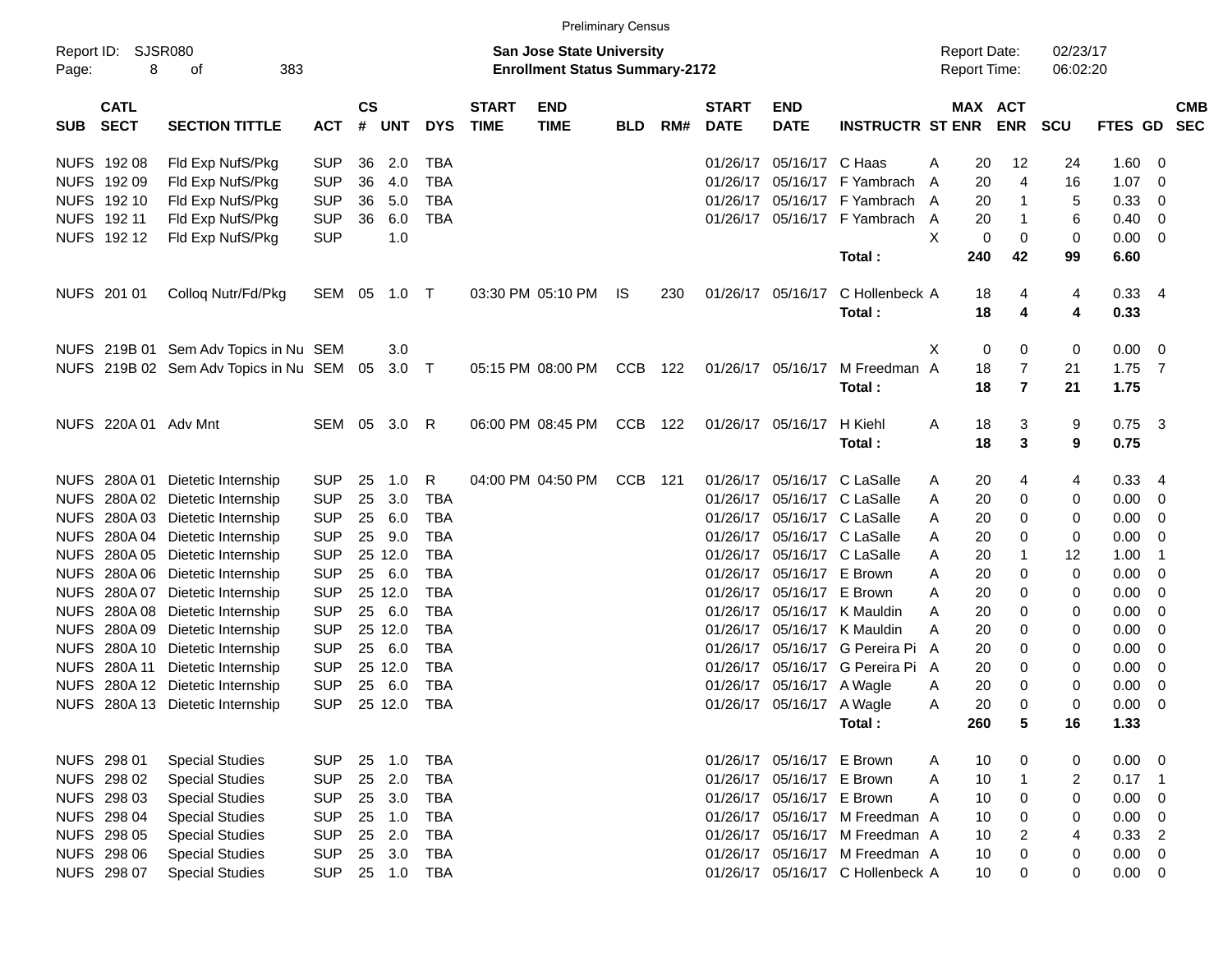| Page:       | Report ID: SJSR080<br>9    | οf                     | 383 |            |                |            |            |                             | <b>San Jose State University</b><br><b>Enrollment Status Summary-2172</b> |            |     |                             |                             |                                  | <b>Report Date:</b><br><b>Report Time:</b> |         |            | 02/23/17<br>06:02:20 |                |                          |
|-------------|----------------------------|------------------------|-----|------------|----------------|------------|------------|-----------------------------|---------------------------------------------------------------------------|------------|-----|-----------------------------|-----------------------------|----------------------------------|--------------------------------------------|---------|------------|----------------------|----------------|--------------------------|
| <b>SUB</b>  | <b>CATL</b><br><b>SECT</b> | <b>SECTION TITTLE</b>  |     | <b>ACT</b> | <b>CS</b><br># | <b>UNT</b> | <b>DYS</b> | <b>START</b><br><b>TIME</b> | <b>END</b><br><b>TIME</b>                                                 | <b>BLD</b> | RM# | <b>START</b><br><b>DATE</b> | <b>END</b><br><b>DATE</b>   | <b>INSTRUCTR ST ENR</b>          |                                            | MAX ACT | <b>ENR</b> | <b>SCU</b>           | <b>FTES GD</b> | <b>CMB</b><br><b>SEC</b> |
|             | NUFS 298 08                | <b>Special Studies</b> |     | SUP        | 25             | 2.0        | TBA        |                             |                                                                           |            |     | 01/26/17                    |                             | 05/16/17 C Hollenbeck A          |                                            | 10      | 0          | 0                    | $0.00\,$       | 0                        |
| <b>NUFS</b> | 298 09                     | <b>Special Studies</b> |     | <b>SUP</b> | 25             | 3.0        | <b>TBA</b> |                             |                                                                           |            |     | 01/26/17                    |                             | 05/16/17 C Hollenbeck A          |                                            | 10      | 0          | 0                    | 0.00           | 0                        |
| <b>NUFS</b> | 298 10                     | <b>Special Studies</b> |     | <b>SUP</b> | 25             | 1.0        | TBA        |                             |                                                                           |            |     | 01/26/17                    | 05/16/17 C LaSalle          |                                  | A                                          | 10      | 2          | 2                    | 0.17           | 2                        |
| <b>NUFS</b> | 298 11                     | <b>Special Studies</b> |     | <b>SUP</b> | 25             | 2.0        | TBA        |                             |                                                                           |            |     | 01/26/17                    | 05/16/17 C LaSalle          |                                  | A                                          | 10      | 0          | 0                    | 0.00           | 0                        |
| <b>NUFS</b> | 298 12                     | <b>Special Studies</b> |     | <b>SUP</b> | 25             | 3.0        | TBA        |                             |                                                                           |            |     | 01/26/17                    | 05/16/17 C LaSalle          |                                  | A                                          | 10      | 0          | 0                    | 0.00           | 0                        |
| <b>NUFS</b> | 298 13                     | <b>Special Studies</b> |     | <b>SUP</b> | 25             | 1.0        | TBA        |                             |                                                                           |            |     | 01/26/17                    |                             | 05/16/17 K Mauldin               | A                                          | 10      | 1          | -1                   | 0.08           | -1                       |
| <b>NUFS</b> | 298 14                     | <b>Special Studies</b> |     | <b>SUP</b> | 25             | 2.0        | <b>TBA</b> |                             |                                                                           |            |     | 01/26/17                    | 05/16/17                    | K Mauldin                        | A                                          | 10      | 1          | 2                    | 0.17           | -1                       |
| <b>NUFS</b> | 298 15                     | <b>Special Studies</b> |     | <b>SUP</b> | 25             | 3.0        | TBA        |                             |                                                                           |            |     | 01/26/17                    |                             | 05/16/17 K Mauldin               | Α                                          | 10      | 0          | 0                    | 0.00           | 0                        |
| <b>NUFS</b> | 298 16                     | <b>Special Studies</b> |     | <b>SUP</b> | 25             | 1.0        | TBA        |                             |                                                                           |            |     | 01/26/17                    |                             | 05/16/17 G Pereira Pi A          |                                            | 10      | 2          | 2                    | 0.17           | 2                        |
| <b>NUFS</b> | 298 17                     | <b>Special Studies</b> |     | <b>SUP</b> | 25             | 2.0        | TBA        |                             |                                                                           |            |     | 01/26/17                    |                             | 05/16/17 G Pereira Pi A          |                                            | 10      | 1          | 2                    | 0.17           | -1                       |
| <b>NUFS</b> | 298 18                     | <b>Special Studies</b> |     | <b>SUP</b> | 25             | 3.0        | TBA        |                             |                                                                           |            |     | 01/26/17                    |                             | 05/16/17 G Pereira Pi A          |                                            | 10      | 0          | 0                    | 0.00           | 0                        |
| <b>NUFS</b> | 298 19                     | <b>Special Studies</b> |     | <b>SUP</b> | 25             | 1.0        | TBA        |                             |                                                                           |            |     | 01/26/17                    | 05/16/17 A Wagle            |                                  | A                                          | 10      | 1          | -1                   | 0.08           | -1                       |
| <b>NUFS</b> | 298 20                     | <b>Special Studies</b> |     | <b>SUP</b> | 25             | 2.0        | TBA        |                             |                                                                           |            |     | 01/26/17                    | 05/16/17 A Wagle            |                                  | A                                          | 10      | 0          | 0                    | 0.00           | 0                        |
| <b>NUFS</b> | 298 21                     | <b>Special Studies</b> |     | <b>SUP</b> | 25             | 3.0        | TBA        |                             |                                                                           |            |     | 01/26/17                    | 05/16/17 A Wagle            |                                  | A                                          | 10      | 0          | 0                    | 0.00           | 0                        |
|             | NUFS 298 22                | <b>Special Studies</b> |     | <b>SUP</b> | 25             | 1.0        | TBA        |                             |                                                                           |            |     | 01/26/17                    |                             | 05/16/17 F Yambrach              | A                                          | 10      | 0          | 0                    | 0.00           | 0                        |
|             | NUFS 298 23                | <b>Special Studies</b> |     | <b>SUP</b> | 25             | 2.0        | TBA        |                             |                                                                           |            |     | 01/26/17                    |                             | 05/16/17 F Yambrach              | A                                          | 10      | 0          | 0                    | 0.00           | 0                        |
|             | NUFS 298 24                | <b>Special Studies</b> |     | <b>SUP</b> | 25             | 3.0        | TBA        |                             |                                                                           |            |     | 01/26/17                    |                             | 05/16/17 F Yambrach              | A                                          | 10      | 1          | 3                    | 0.25           | -1                       |
|             | <b>NUFS 298 25</b>         | <b>Special Studies</b> |     | <b>SUP</b> | 25             | 1.0        | TBA        |                             |                                                                           |            |     | 01/26/17                    | 05/16/17 X Liu              |                                  | A                                          | 10      | 0          | 0                    | 0.00           | 0                        |
|             | NUFS 298 26                | <b>Special Studies</b> |     | <b>SUP</b> | 25             | 1.0        | TBA        |                             |                                                                           |            |     |                             | 01/26/17 05/16/17           | C Haas                           | A                                          | 10      | 1          | -1                   | 0.08           | -1                       |
|             |                            |                        |     |            |                |            |            |                             |                                                                           |            |     |                             |                             | Total:                           |                                            | 260     | 13         | 20                   | 1.67           |                          |
|             | NUFS 299 01                | Mas Thesis or Proj     |     | <b>SUP</b> | 25             | 1.0        | TBA        |                             |                                                                           |            |     | 01/26/17                    | 05/16/17                    | M Freedman A                     |                                            | 10      | 0          | 0                    | 0.00           | 0                        |
| <b>NUFS</b> | 299 02                     | Mas Thesis or Proj     |     | <b>SUP</b> | 25             | 2.0        | TBA        |                             |                                                                           |            |     | 01/26/17                    | 05/16/17                    | M Freedman A                     |                                            | 10      | 0          | 0                    | 0.00           | 0                        |
|             | NUFS 299 03                | Mas Thesis or Proj     |     | <b>SUP</b> | 25             | 3.0        | TBA        |                             |                                                                           |            |     | 01/26/17                    |                             | 05/16/17 M Freedman A            |                                            | 10      | 0          | 0                    | 0.00           | 0                        |
|             | NUFS 299 04                | Mas Thesis or Proj     |     | <b>SUP</b> | 25             | 4.0        | TBA        |                             |                                                                           |            |     | 01/26/17                    |                             | 05/16/17 M Freedman A            |                                            | 10      | 0          | 0                    | 0.00           | 0                        |
| <b>NUFS</b> | 299 05                     | Mas Thesis or Proj     |     | <b>SUP</b> | 25             | 5.0        | TBA        |                             |                                                                           |            |     | 01/26/17                    |                             | 05/16/17 M Freedman A            |                                            | 10      | 0          | 0                    | 0.00           | 0                        |
| <b>NUFS</b> | 299 06                     | Mas Thesis or Proj     |     | <b>SUP</b> | 25             | 6.0        | TBA        |                             |                                                                           |            |     | 01/26/17                    |                             | 05/16/17 M Freedman A            |                                            | 10      | 0          | 0                    | 0.00           | 0                        |
| <b>NUFS</b> | 299 07                     | Mas Thesis or Proj     |     | <b>SUP</b> | 25             | 1.0        | TBA        |                             |                                                                           |            |     | 01/26/17                    |                             | 05/16/17 C Hollenbeck A          |                                            | 10      | 0          | 0                    | 0.00           | 0                        |
| <b>NUFS</b> | 299 08                     | Mas Thesis or Proj     |     | <b>SUP</b> | 25             | 2.0        | TBA        |                             |                                                                           |            |     | 01/26/17                    |                             | 05/16/17 C Hollenbeck A          |                                            | 10      | 0          | 0                    | 0.00           | 0                        |
| <b>NUFS</b> | 299 09                     | Mas Thesis or Proj     |     | <b>SUP</b> | 25             | 3.0        | TBA        |                             |                                                                           |            |     | 01/26/17                    |                             | 05/16/17 C Hollenbeck A          |                                            | 10      | 0          | 0                    | 0.00           | 0                        |
|             | <b>NUFS 299 10</b>         | Mas Thesis or Proj     |     | <b>SUP</b> | 25             | 4.0        | TBA        |                             |                                                                           |            |     |                             |                             | 01/26/17 05/16/17 C Hollenbeck A |                                            | 10      | 0          | 0                    | 0.00           | 0                        |
|             | NUFS 299 11                | Mas Thesis or Proj     |     | <b>SUP</b> |                | 25 5.0     | TBA        |                             |                                                                           |            |     |                             |                             | 01/26/17 05/16/17 C Hollenbeck A |                                            | 10      | 0          | 0                    | $0.00\,$       | 0                        |
|             | NUFS 299 12                | Mas Thesis or Proj     |     | <b>SUP</b> |                | 25 6.0     | TBA        |                             |                                                                           |            |     |                             |                             | 01/26/17 05/16/17 C Hollenbeck A |                                            | 10      | 0          |                      | 0.00           | 0                        |
|             | NUFS 299 13                | Mas Thesis or Proj     |     | <b>SUP</b> |                | 25 1.0     | TBA        |                             |                                                                           |            |     |                             | 01/26/17 05/16/17 C LaSalle |                                  | A                                          | 10      |            | 0                    | 0.00           | 0                        |
|             | NUFS 299 14                | Mas Thesis or Proj     |     | <b>SUP</b> |                | 25 2.0     | TBA        |                             |                                                                           |            |     |                             | 01/26/17 05/16/17 C LaSalle |                                  | A                                          | 10      |            | 2                    | 0.17           | -1                       |
|             | NUFS 299 15                | Mas Thesis or Proj     |     | <b>SUP</b> |                | 25 3.0     | TBA        |                             |                                                                           |            |     |                             | 01/26/17 05/16/17 C LaSalle |                                  | A                                          | 10      | 0          | 0                    | 0.00           | 0                        |
|             | NUFS 299 16                | Mas Thesis or Proj     |     | <b>SUP</b> |                | 25 4.0     | TBA        |                             |                                                                           |            |     |                             | 01/26/17 05/16/17 C LaSalle |                                  | A                                          | 10      | 0          | 0                    | 0.00           | 0                        |
|             | NUFS 299 17                | Mas Thesis or Proj     |     | SUP        |                | 25 5.0     | TBA        |                             |                                                                           |            |     |                             | 01/26/17 05/16/17 C LaSalle |                                  | A                                          | 10      |            | 0                    | 0.00           | 0                        |
|             | NUFS 299 18                | Mas Thesis or Proj     |     | SUP 25 6.0 |                |            | TBA        |                             |                                                                           |            |     |                             |                             | 01/26/17 05/16/17 C LaSalle      | A                                          | 10      | 0          | 0                    | 0.00           | 0                        |

Preliminary Census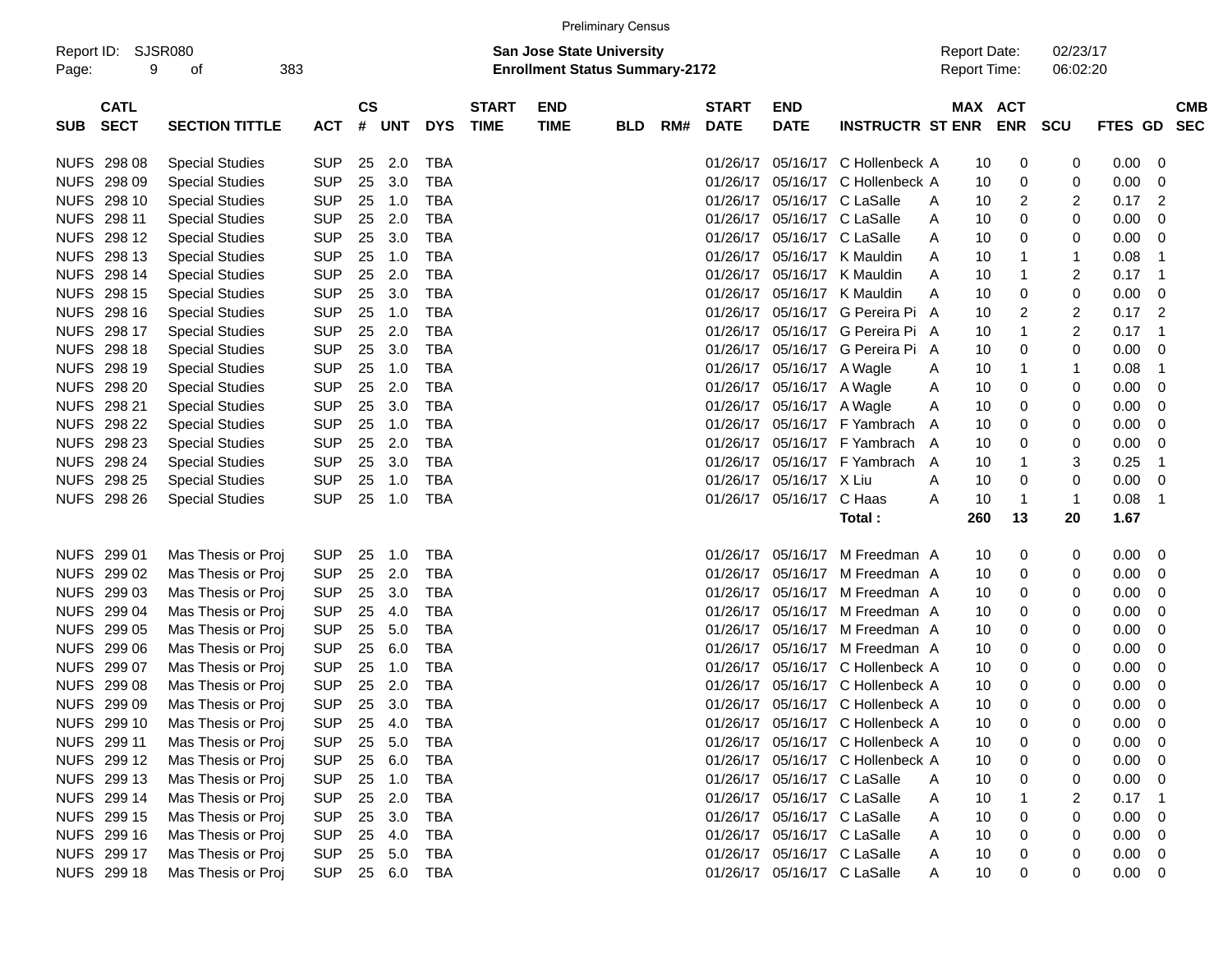|                                          |                                         |            |                    |            |            |                             |                                                                           | <b>Preliminary Census</b> |     |                             |                             |                                |                                            |                       |             |                      |                |                |                          |
|------------------------------------------|-----------------------------------------|------------|--------------------|------------|------------|-----------------------------|---------------------------------------------------------------------------|---------------------------|-----|-----------------------------|-----------------------------|--------------------------------|--------------------------------------------|-----------------------|-------------|----------------------|----------------|----------------|--------------------------|
| Report ID:<br>Page:                      | SJSR080<br>10<br>383<br>οf              |            |                    |            |            |                             | <b>San Jose State University</b><br><b>Enrollment Status Summary-2172</b> |                           |     |                             |                             |                                | <b>Report Date:</b><br><b>Report Time:</b> |                       |             | 02/23/17<br>06:02:20 |                |                |                          |
| <b>CATL</b><br><b>SECT</b><br><b>SUB</b> | <b>SECTION TITTLE</b>                   | <b>ACT</b> | $\mathsf{cs}$<br># | <b>UNT</b> | <b>DYS</b> | <b>START</b><br><b>TIME</b> | <b>END</b><br><b>TIME</b>                                                 | <b>BLD</b>                | RM# | <b>START</b><br><b>DATE</b> | <b>END</b><br><b>DATE</b>   | <b>INSTRUCTR ST ENR</b>        |                                            | MAX ACT<br><b>ENR</b> |             | <b>SCU</b>           | <b>FTES GD</b> |                | <b>CMB</b><br><b>SEC</b> |
| NUFS 299 19                              | Mas Thesis or Proj                      | <b>SUP</b> | 25                 | 1.0        | TBA        |                             |                                                                           |                           |     | 01/26/17                    | 05/16/17                    | K Mauldin                      | A                                          | 10                    | 0           | 0                    | 0.00           | - 0            |                          |
| NUFS 299 20                              | Mas Thesis or Proj                      | <b>SUP</b> | 25                 | 2.0        | <b>TBA</b> |                             |                                                                           |                           |     | 01/26/17                    | 05/16/17                    | K Mauldin                      | A                                          | 10                    | 0           | 0                    | 0.00           | - 0            |                          |
| NUFS 299 21                              | Mas Thesis or Proj                      | <b>SUP</b> | 25                 | 3.0        | <b>TBA</b> |                             |                                                                           |                           |     | 01/26/17                    |                             | 05/16/17 K Mauldin             | A                                          | 10                    | 0           | 0                    | 0.00           | - 0            |                          |
| NUFS 299 22                              | Mas Thesis or Proj                      | <b>SUP</b> | 25                 | 4.0        | <b>TBA</b> |                             |                                                                           |                           |     | 01/26/17                    |                             | 05/16/17 K Mauldin             | A                                          | 10                    | 0           | 0                    | 0.00           | - 0            |                          |
| NUFS 299 23                              | Mas Thesis or Proj                      | <b>SUP</b> | 25                 | 5.0        | <b>TBA</b> |                             |                                                                           |                           |     | 01/26/17                    |                             | 05/16/17 K Mauldin             | A                                          | 10                    | 0           | 0                    | 0.00           | - 0            |                          |
| NUFS 299 24                              | Mas Thesis or Proj                      | <b>SUP</b> | 25                 | 6.0        | <b>TBA</b> |                             |                                                                           |                           |     | 01/26/17                    |                             | 05/16/17 K Mauldin             | A                                          | 10                    | 0           | 0                    | 0.00           | - 0            |                          |
| NUFS 299 25                              | Mas Thesis or Proj                      | <b>SUP</b> | 25                 | 1.0        | <b>TBA</b> |                             |                                                                           |                           |     | 01/26/17                    |                             | 05/16/17 F Yambrach            | A                                          | 10                    | 0           | 0                    | 0.00           | - 0            |                          |
| NUFS 299 26                              | Mas Thesis or Proj                      | <b>SUP</b> | 25                 | 2.0        | <b>TBA</b> |                             |                                                                           |                           |     | 01/26/17                    |                             | 05/16/17 F Yambrach            | A                                          | 10                    | 0           | 0                    | 0.00           | - 0            |                          |
| NUFS 299 27                              | Mas Thesis or Proj                      | <b>SUP</b> | 25                 | 3.0        | <b>TBA</b> |                             |                                                                           |                           |     | 01/26/17                    |                             | 05/16/17 F Yambrach A          |                                            | 10                    | 0           | 0                    | 0.00           | - 0            |                          |
| NUFS 299 28                              | Mas Thesis or Proj                      | <b>SUP</b> | 25                 | 4.0        | <b>TBA</b> |                             |                                                                           |                           |     | 01/26/17                    |                             | 05/16/17 F Yambrach A          |                                            | 10                    | 0           | 0                    | 0.00           | - 0            |                          |
| NUFS 299 29                              | Mas Thesis or Proj                      | <b>SUP</b> | 25                 | 5.0        | <b>TBA</b> |                             |                                                                           |                           |     | 01/26/17                    |                             | 05/16/17 F Yambrach            | A                                          | 10                    | 0           | 0                    | 0.00           | - 0            |                          |
| NUFS 299 30                              | Mas Thesis or Proj                      | <b>SUP</b> | 25                 | 6.0        | <b>TBA</b> |                             |                                                                           |                           |     | 01/26/17                    |                             | 05/16/17 F Yambrach A          |                                            | 10                    | 0           | 0                    | 0.00           | - 0            |                          |
|                                          |                                         |            |                    |            |            |                             |                                                                           |                           |     |                             |                             | Total:                         |                                            | 300                   | $\mathbf 1$ | $\mathbf{2}$         | 0.17           |                |                          |
| <b>PKG</b>                               | 141B 01 Pkg Materials II                | LEC        | 02                 | 3.0        | M          |                             | 10:30 AM 12:10 PM                                                         | IS.                       | 115 | 01/26/17                    | 05/16/17                    | F Yambrach A                   |                                            | 20                    | 19          | 38                   | 3.80           | $0\,$ C        |                          |
| <b>NUFS</b>                              | 141B 01 Pkg Materials II                | <b>LEC</b> | 02                 | 3.0        | M          |                             | 10:30 AM 12:10 PM                                                         | IS.                       | 115 | 01/26/17                    | 05/16/17                    | F Yambrach A                   |                                            | 0                     | $\mathbf 0$ | 0                    | 0.00           | 0 <sup>o</sup> |                          |
| <b>PKG</b>                               | 141B 02 Pkg Materials II                | <b>ACT</b> | 13                 | 0.0        | W          |                             | 10:30 AM 12:30 PM                                                         | IS.                       | 114 | 01/26/17                    | 05/16/17                    | F Yambrach                     | A                                          | 20                    | 19          | 19                   | 0.00           | 0 <sup>o</sup> |                          |
|                                          | NUFS 141B 02 Pkg Materials II           | <b>ACT</b> | 13                 | 0.0        | W          |                             | 10:30 AM 12:30 PM                                                         | IS.                       | 114 |                             |                             | 01/26/17 05/16/17 F Yambrach A |                                            | 0                     | $\mathbf 0$ | 0                    | 0.00           | 0 <sup>o</sup> |                          |
|                                          |                                         |            |                    |            |            |                             |                                                                           |                           |     |                             |                             | Total:                         |                                            | 40                    | 38          | 57                   | 3.80           |                |                          |
|                                          |                                         |            |                    |            |            |                             |                                                                           |                           |     |                             |                             |                                |                                            |                       |             |                      |                |                |                          |
| 158 01<br><b>PKG</b>                     | Protective Pkg Dsgn                     | LEC        | 02                 | 3.0        | $\top$     |                             | 05:00 PM 06:40 PM                                                         | IS.                       | 115 |                             | 01/26/17 05/16/17           | E Tang                         | A                                          | 20                    | 24          | 48                   | 4.85           | 1 C            |                          |
| <b>NUFS</b><br>158 01                    | Protective Pkg Dsgn                     | LEC        | 02                 | 3.0        | $\top$     |                             | 05:00 PM 06:40 PM                                                         | IS.                       | 115 |                             | 01/26/17 05/16/17           | E Tang                         | A                                          | 0                     | 0           | 0                    | 0.00           | $0\,$ C        |                          |
| <b>PKG</b><br>158 02                     | Protective Pkg Dsgn                     | <b>ACT</b> | 07                 | 0.0        | R          |                             | 05:00 PM 07:00 PM                                                         | IS.                       | 114 |                             | 01/26/17 05/16/17           | E Tang                         | A                                          | 20                    | 24          | 24                   | 0.00           | 1 C            |                          |
| NUFS 158 02                              | Protective Pkg Dsgn                     | <b>ACT</b> | 07                 | 0.0        | R          |                             | 05:00 PM 07:00 PM                                                         | IS.                       | 114 |                             | 01/26/17 05/16/17           | E Tang                         | A                                          | 0                     | 0           | $\mathbf 0$          | 0.00           | 0 <sup>o</sup> |                          |
|                                          |                                         |            |                    |            |            |                             |                                                                           |                           |     |                             |                             | Total:                         |                                            | 40                    | 48          | 72                   | 4.85           |                |                          |
| 159 01<br><b>PKG</b>                     | Pkg Mtrl Hndlng Dist LEC                |            | 02                 | 3.0        | TR         |                             | 10:30 AM 11:45 AM                                                         | <b>BBC</b>                | 126 | 01/26/17                    | 05/16/17                    | X Liu                          | A                                          | 20                    | 30          | 90                   | 6.05           | 1 C            |                          |
| NUFS 159 01                              | Pkg Mtrl Hndlng Dist LEC                |            |                    | 02 3.0     | TR         |                             | 10:30 AM 11:45 AM                                                         | <b>BBC</b>                | 126 |                             | 01/26/17 05/16/17 X Liu     |                                | A                                          | 0                     | 0           | 0                    | 0.00           | $0\,$ C        |                          |
|                                          |                                         |            |                    |            |            |                             |                                                                           |                           |     |                             |                             | Total:                         |                                            | 20                    | 30          | 90                   | 6.05           |                |                          |
|                                          |                                         |            |                    |            |            |                             |                                                                           |                           |     |                             |                             |                                |                                            |                       |             |                      |                |                |                          |
| <b>PKG</b>                               | 170 01 Pkg Develmt and Mgt LEC 02 3.0 M |            |                    |            |            |                             | 01:30 PM 03:10 PM IS                                                      |                           |     |                             | 115 01/26/17 05/16/17 X Liu |                                | Α                                          | 20 20                 |             | 40                   | 4.05 1 C       |                |                          |
| NUFS 170 01                              | Pkg Develmt and Mgt LEC                 |            | 02                 | 3.0        | M          |                             | 01:30 PM 03:10 PM                                                         | - IS                      | 115 |                             | 01/26/17 05/16/17 X Liu     |                                | A                                          | 0                     | 0           | 0                    | 0.00           | $0\,$ C        |                          |
| <b>PKG</b><br>170 02                     | Pkg Develmt and Mgt ACT                 |            |                    | 07 0.0     | - W        |                             | 01:30 PM 03:30 PM                                                         | - IS                      | 114 |                             |                             | 01/26/17 05/16/17 F Yambrach   | A                                          | 20                    | 20          | 20                   | 0.00           | 1 C            |                          |
| NUFS 170 02                              | Pkg Develmt and Mgt ACT                 |            |                    | 07  0.0  W |            |                             | 01:30 PM 03:30 PM IS                                                      |                           | 114 |                             |                             | 01/26/17 05/16/17 F Yambrach A |                                            | 0                     | 0           | 0                    | 0.00           | $0\,C$         |                          |
|                                          |                                         |            |                    |            |            |                             |                                                                           |                           |     |                             |                             | Total:                         |                                            | 40                    | 40          | 60                   | 4.05           |                |                          |
| PKG<br>180 01                            | <b>Individual Studies</b>               | <b>SUP</b> | 36                 | 1.0        | <b>TBA</b> |                             |                                                                           |                           |     |                             |                             | 01/26/17 05/16/17 F Yambrach A |                                            | 20                    | 0           | 0                    | $0.00 \t 0$    |                |                          |
| <b>PKG</b><br>180 02                     | <b>Individual Studies</b>               | <b>SUP</b> | 36                 | 2.0        | TBA        |                             |                                                                           |                           |     |                             |                             | 01/26/17 05/16/17 F Yambrach A |                                            | 20                    | 0           | 0                    | $0.00 \quad 0$ |                |                          |
| <b>PKG</b><br>180 03                     | <b>Individual Studies</b>               | <b>SUP</b> |                    |            | 36 3.0 TBA |                             |                                                                           |                           |     |                             |                             | 01/26/17 05/16/17 F Yambrach A |                                            | 40                    | 3           | 9                    | $0.60 \t 0$    |                |                          |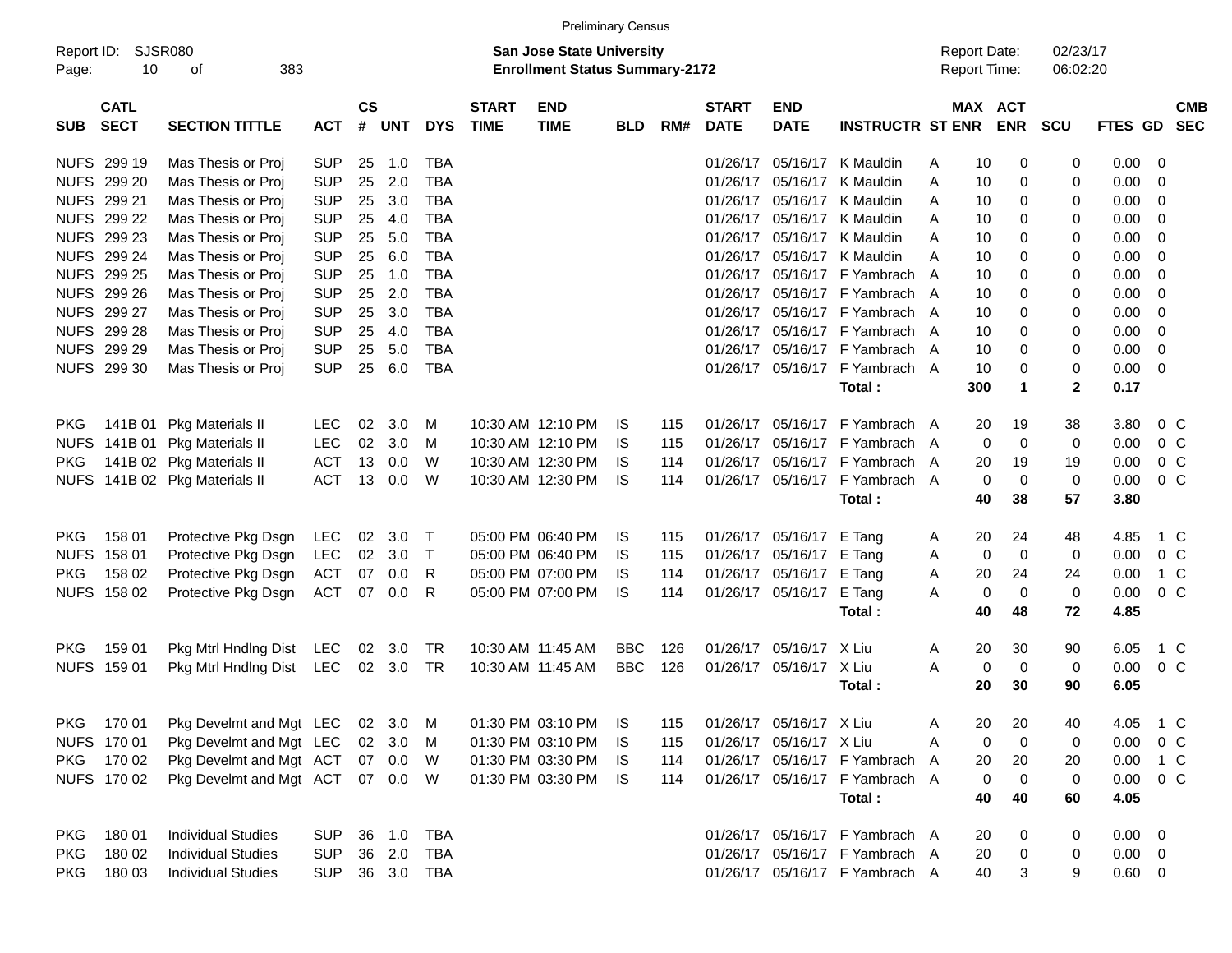|            |              |                                                |            |           |     |            |              |                                       | <b>Preliminary Census</b> |     |              |                         |                           |   |                     |            |            |          |                |            |
|------------|--------------|------------------------------------------------|------------|-----------|-----|------------|--------------|---------------------------------------|---------------------------|-----|--------------|-------------------------|---------------------------|---|---------------------|------------|------------|----------|----------------|------------|
| Report ID: |              | SJSR080                                        |            |           |     |            |              | <b>San Jose State University</b>      |                           |     |              |                         |                           |   | <b>Report Date:</b> |            | 02/23/17   |          |                |            |
| Page:      | 11           | 383<br>οf                                      |            |           |     |            |              | <b>Enrollment Status Summary-2172</b> |                           |     |              |                         |                           |   | Report Time:        |            | 06:02:20   |          |                |            |
|            | <b>CATL</b>  |                                                |            | <b>CS</b> |     |            | <b>START</b> | <b>END</b>                            |                           |     | <b>START</b> | <b>END</b>              |                           |   | <b>MAX</b>          | <b>ACT</b> |            |          |                | <b>CMB</b> |
| <b>SUB</b> | <b>SECT</b>  | <b>SECTION TITTLE</b>                          | <b>ACT</b> | #         | UNT | <b>DYS</b> | TIME         | <b>TIME</b>                           | <b>BLD</b>                | RM# | <b>DATE</b>  | <b>DATE</b>             | <b>INSTRUCTR ST ENR</b>   |   |                     | <b>ENR</b> | <b>SCU</b> | FTES GD  |                | <b>SEC</b> |
| <b>PKG</b> | 180 04       | Individual Studies                             | <b>SUP</b> | 36        | 4.0 | <b>TBA</b> |              |                                       |                           |     | 01/26/17     | 05/16/17                | F Yambrach A              |   | 20                  | 0          | 0          | $0.00\,$ | $\overline{0}$ |            |
| <b>PKG</b> | 180 05       | <b>Individual Studies</b>                      | <b>SUP</b> | 36        | 5.0 | <b>TBA</b> |              |                                       |                           |     | 01/26/17     | 05/16/17                | F Yambrach A              |   | 20                  | 0          | 0          | 0.00     | - 0            |            |
| <b>PKG</b> | 180 06       | <b>Individual Studies</b>                      | <b>SUP</b> | 36        | 6.0 | <b>TBA</b> |              |                                       |                           |     | 01/26/17     |                         | 05/16/17 F Yambrach A     |   | 20                  | 0          | 0          | 0.00     | - 0            |            |
| PKG.       | 18007        | <b>Individual Studies</b>                      | <b>SUP</b> | 36        | 1.0 | TBA        |              |                                       |                           |     | 01/26/17     | 05/16/17                | X Liu                     | A | 20                  | 0          | 0          | $0.00\,$ | - 0            |            |
|            |              |                                                |            |           |     |            |              |                                       |                           |     |              |                         | Total :                   |   | 160                 | 3          | 9          | 0.60     |                |            |
|            | Department : | <b>Nutrition, Food Science &amp; Packaging</b> |            |           |     |            |              |                                       |                           |     |              |                         | <b>Department Total:</b>  |   | 4663                | 2853       | 7386       | 495.58   |                |            |
|            |              |                                                |            |           |     |            |              |                                       |                           |     |              | <b>Lower Division :</b> |                           |   | 525                 | 414        | 990        | 66.00    |                |            |
|            |              |                                                |            |           |     |            |              |                                       |                           |     |              | <b>Upper Division:</b>  |                           |   | 3264                | 2406       | 6324       | 423.58   |                |            |
|            |              |                                                |            |           |     |            |              |                                       |                           |     |              |                         | <b>Graduate Division:</b> |   | 874                 | 33         | 72         | 6.00     |                |            |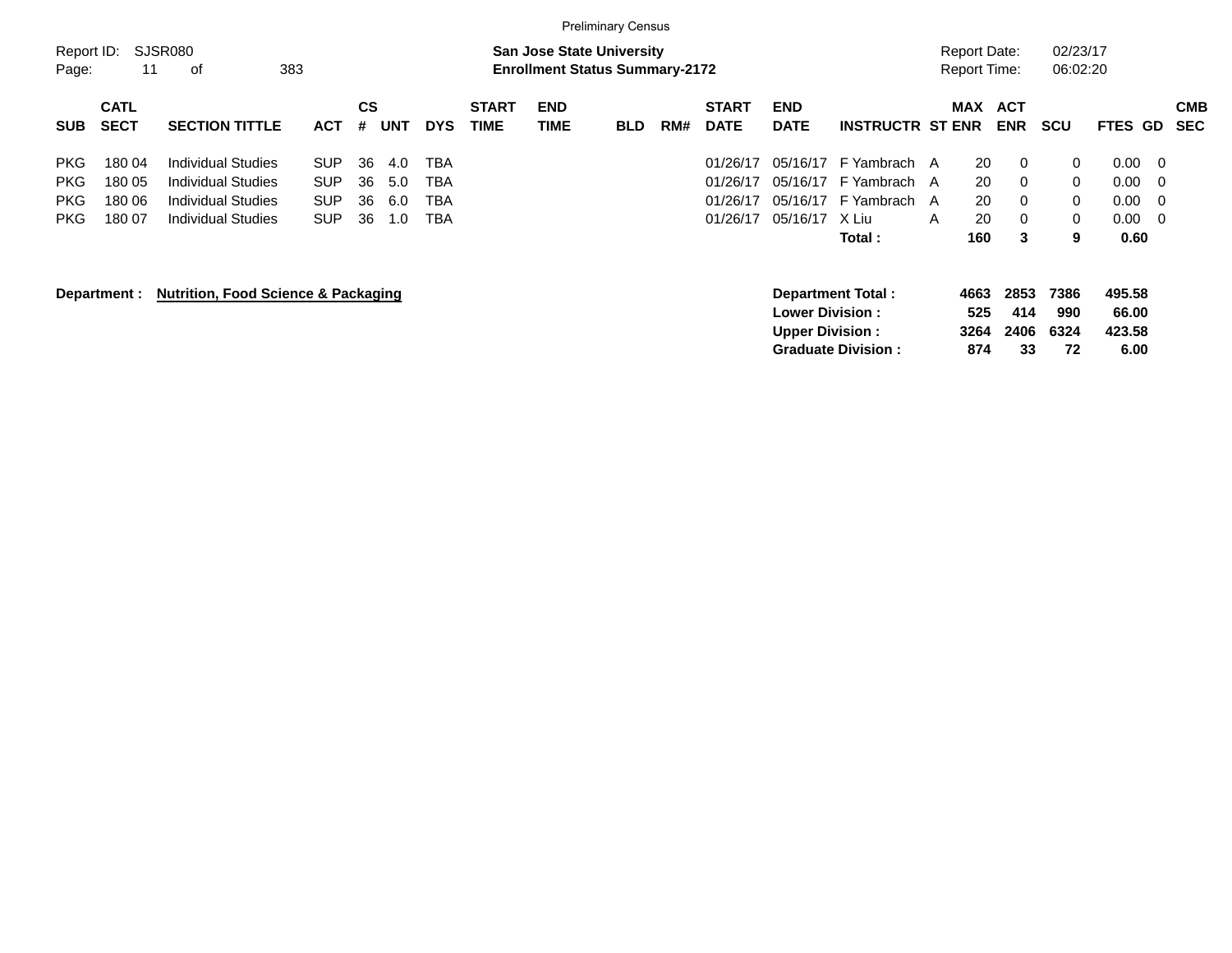|                     |                            |                                                      |                          |                    |            |                 |                             | <b>Preliminary Census</b>                                                 |                        |            |                             |                           |                         |                                            |             |                |                      |              |                            |                          |
|---------------------|----------------------------|------------------------------------------------------|--------------------------|--------------------|------------|-----------------|-----------------------------|---------------------------------------------------------------------------|------------------------|------------|-----------------------------|---------------------------|-------------------------|--------------------------------------------|-------------|----------------|----------------------|--------------|----------------------------|--------------------------|
| Report ID:<br>Page: | 12                         | SJSR080<br>383<br>οf                                 |                          |                    |            |                 |                             | <b>San Jose State University</b><br><b>Enrollment Status Summary-2172</b> |                        |            |                             |                           |                         | <b>Report Date:</b><br><b>Report Time:</b> |             |                | 02/23/17<br>06:02:20 |              |                            |                          |
| <b>SUB</b>          | <b>CATL</b><br><b>SECT</b> | <b>SECTION TITTLE</b>                                | <b>ACT</b>               | $\mathsf{cs}$<br># | <b>UNT</b> | <b>DYS</b>      | <b>START</b><br><b>TIME</b> | <b>END</b><br><b>TIME</b>                                                 | <b>BLD</b>             | RM#        | <b>START</b><br><b>DATE</b> | <b>END</b><br><b>DATE</b> | <b>INSTRUCTR ST ENR</b> | MAX ACT                                    |             | <b>ENR</b>     | <b>SCU</b>           | FTES GD      |                            | <b>CMB</b><br><b>SEC</b> |
| <b>College</b>      |                            | <b>Applied Sciences &amp; Arts</b>                   |                          |                    |            |                 |                             |                                                                           |                        |            |                             |                           |                         |                                            |             |                |                      |              |                            |                          |
|                     | Department :               | <b>Health Science</b>                                |                          |                    |            |                 |                             |                                                                           |                        |            |                             |                           |                         |                                            |             |                |                      |              |                            |                          |
| HS                  | 1 0 1                      | <b>Understand Health</b>                             | <b>LEC</b>               | 02                 | 3.0        | МW              |                             | 09:00 AM 10:15 AM                                                         | <b>SH</b>              | 346        | 01/26/17                    | 05/16/17                  | M McCarthy A            |                                            | 40          | 42             | 126                  | 8.40         | $\mathbf{0}$               |                          |
| <b>HS</b>           | 1 0 2                      | <b>Understand Health</b><br><b>Understand Health</b> | <b>LEC</b>               | 02                 | 3.0        | МW              |                             | 10:30 AM 11:45 AM                                                         | <b>SH</b>              | 346        | 01/26/17                    | 05/16/17                  | M McCarthy A            |                                            | 40          | 40             | 120                  | 8.00         | $\mathbf 0$                |                          |
| НS                  | 1 0 3                      | <b>Understand Health</b>                             | <b>LEC</b><br><b>LEC</b> | 02<br>02           | 3.0<br>3.0 | МW<br><b>TR</b> |                             | 12:00 PM 01:15 PM<br>09:00 AM 10:15 AM                                    | <b>SH</b><br><b>SH</b> | 346        | 01/26/17<br>01/26/17        | 05/16/17                  | A Buckner-Ca A<br>L Mai |                                            | 40          | 40<br>31       | 120                  | 8.00<br>6.20 | $\mathbf 0$                |                          |
| НS<br>НS            | 1 04<br>1 0 5              | <b>Understand Health</b>                             | <b>LEC</b>               | 02                 | 3.0        | <b>TR</b>       |                             | 10:30 AM 11:45 AM                                                         | <b>SH</b>              | 346<br>346 | 01/26/17                    | 05/16/17<br>05/16/17      | L Mai                   | A<br>Α                                     | 40<br>40    | 41             | 93<br>123            | 8.20         | $\mathbf 0$<br>$\mathbf 0$ |                          |
|                     |                            |                                                      |                          |                    |            |                 |                             |                                                                           |                        |            |                             |                           | Total:                  |                                            | 200         | 194            | 582                  | 38.80        |                            |                          |
| НS                  | 15 01                      | Human Life Span                                      | <b>LEC</b>               | 02                 | 3.0        | <b>TR</b>       |                             | 12:00 PM 01:15 PM                                                         | НB                     | 407        | 01/26/17                    | 05/16/17                  | F Noonis                | A                                          | 40          | 35             | 105                  | 7.00         | 0 <sup>o</sup>             |                          |
| <b>RECL</b>         | 15 01                      | Human Life Span                                      | <b>LEC</b>               | 02                 | 3.0        | <b>TR</b>       |                             | 12:00 PM 01:15 PM                                                         | <b>HB</b>              | 407        | 01/26/17                    | 05/16/17                  | F Noonis                | Α                                          | $\mathbf 0$ | $\mathbf{3}$   | 9                    | 0.60         | $0\quad C$                 |                          |
| НS                  | 15 02                      | Human Life Span                                      | <b>LEC</b>               | 02                 | 3.0        | <b>MW</b>       |                             | 10:30 AM 11:45 AM                                                         | ΗB                     | 407        | 01/26/17                    | 05/16/17                  | F Noonis                | Α                                          | 40          | 36             | 108                  | 7.20         | 0 <sub>C</sub>             |                          |
| <b>RECL</b>         | 15 02                      | Human Life Span                                      | <b>LEC</b>               | 02                 | 3.0        | МW              |                             | 10:30 AM 11:45 AM                                                         | <b>HB</b>              | 407        | 01/26/17                    | 05/16/17                  | F Noonis                | Α                                          | 0           | $\overline{2}$ | 6                    | 0.40         | 0 <sub>C</sub>             |                          |
| НS                  | 15 03                      | Human Life Span                                      | <b>LEC</b>               | 02                 | 3.0        | МW              |                             | 03:00 PM 04:15 PM                                                         | <b>HB</b>              | 407        | 01/26/17                    | 05/16/17                  | M Bondi                 | Α                                          | 40          | 28             | 84                   | 5.60         | 0 <sup>o</sup>             |                          |
| <b>RECL</b>         | 15 03                      | Human Life Span                                      | <b>LEC</b>               | 02                 | 3.0        | МW              |                             | 03:00 PM 04:15 PM                                                         | <b>HB</b>              | 407        | 01/26/17                    | 05/16/17                  | M Bondi                 | Α                                          | $\mathbf 0$ | 6              | 18                   | 1.20         | $0\,C$                     |                          |
| НS                  | 15 04                      | Human Life Span                                      | <b>LEC</b>               | 02                 | 3.0        | <b>TR</b>       |                             | 03:00 PM 04:15 PM                                                         | <b>HB</b>              | 407        | 01/26/17                    | 05/16/17                  | <b>R</b> Bartlett       | Α                                          | 40          | 22             | 66                   | 4.40         | $0\quad C$                 |                          |
| <b>RECL</b>         | 15 04                      | Human Life Span                                      | <b>LEC</b>               | 02                 | 3.0        | <b>TR</b>       |                             | 03:00 PM 04:15 PM                                                         | <b>HB</b>              | 407        | 01/26/17                    | 05/16/17                  | <b>R</b> Bartlett       | А                                          | $\mathbf 0$ | $\overline{1}$ | 3                    | 0.20         | $0\,C$                     |                          |
|                     |                            |                                                      |                          |                    |            |                 |                             |                                                                           |                        |            |                             |                           | Total:                  |                                            | 160         | 133            | 399                  | 26.60        |                            |                          |
| HS                  | 25 01                      | <b>Hith Team Building</b>                            | <b>LEC</b>               | 02                 | 3.0        | M               |                             | 03:00 PM 05:45 PM                                                         | CL                     | 324        | 01/26/17                    | 05/16/17                  | D McClure               | Α                                          | 40          | 26             | 78                   | 5.20         | 0                          |                          |
| НS                  | 25 02                      | <b>Hith Team Building</b>                            | <b>LEC</b>               | 02                 | 3.0        | M               |                             | 06:00 PM 08:45 PM                                                         | <b>CL</b>              | 324        | 01/26/17                    | 05/16/17                  | D McClure               | A                                          | 40          | 13             | 39                   | 2.60         | $\mathbf 0$                |                          |
| НS                  | 25 03                      | <b>Hith Team Building</b>                            | <b>LEC</b>               | 02                 | 3.0        | W               |                             | 03:00 PM 05:45 PM                                                         | <b>CL</b>              | 324        | 01/26/17                    | 05/16/17                  | A Shaw                  | Α                                          | 40          | 16             | 48                   | 3.20         | $\mathbf 0$                |                          |
| НS                  | 25 04                      | <b>Hith Team Building</b>                            | <b>LEC</b>               | 02                 | 3.0        | <b>TR</b>       |                             | 10:30 AM 11:45 AM                                                         | <b>CL</b>              | 324        | 01/26/17                    | 05/16/17                  | I Cantos                | А                                          | 40          | 39             | 117                  | 7.80         | $\mathbf 0$                |                          |
|                     |                            |                                                      |                          |                    |            |                 |                             |                                                                           |                        |            |                             |                           | Total:                  | 160                                        |             | 94             | 282                  | 18.80        |                            |                          |
| HS.                 | 67 01                      | Intro Health Stat                                    | <b>LEC</b>               | 01                 | 3.0        | MW              |                             | 09:00 AM 10:15 AM                                                         | MН                     | 322        | 01/26/17                    | 05/16/17                  | S Paterson              | A                                          | 25          | 11             | 33                   | 2.20         | 0                          |                          |
| НS                  | 6703                       | Intro Health Stat                                    | <b>LEC</b>               | 01                 | 3.0        | <b>TR</b>       |                             | 09:00 AM 10:15 AM                                                         | MН                     | 322        | 01/26/17                    | 05/16/17                  | R Knight                | A                                          | 25          | 16             | 48                   | 3.20         | $\mathbf 0$                |                          |
| НS                  | 67 04                      | Intro Health Stat                                    | <b>LEC</b>               | 01                 | 3.0        | <b>TR</b>       |                             | 10:30 AM 11:45 AM                                                         | MH                     | 322        | 01/26/17                    | 05/16/17                  | R Knight                | A                                          | 25          | 23             | 69                   | 4.60         | $\mathbf 0$                |                          |
|                     |                            |                                                      |                          |                    |            |                 |                             |                                                                           |                        |            |                             |                           | Total:                  |                                            | 75          | 50             | 150                  | 10.00        |                            |                          |
| HS                  | 74 01                      | <b>Healthy Comms</b>                                 | LEC.                     |                    | 02 3.0 MW  |                 |                             | 01:30 PM 02:45 PM WSQ 109                                                 |                        |            |                             | 01/26/17 05/16/17 K Roe   |                         | Α                                          |             | 105 113        | 339                  | 22.60 0      |                            |                          |
|                     |                            |                                                      |                          |                    |            |                 |                             |                                                                           |                        |            |                             |                           | Total:                  |                                            |             | 105 113        | 339                  | 22.60        |                            |                          |
| HS                  | 103 01                     | <b>Health Policy</b>                                 | LEC 01 3.0 T             |                    |            |                 |                             | 06:00 PM 08:45 PM YUH 124                                                 |                        |            |                             | 01/26/17 05/16/17 A Shaw  |                         | 100<br>A                                   |             | 72             | 216                  | 14.40 0      |                            |                          |
|                     |                            |                                                      |                          |                    |            |                 |                             |                                                                           |                        |            |                             |                           | Total:                  | 100                                        |             | 72             | 216                  | 14.40        |                            |                          |
| HS                  | 104 01                     | Com Hlth Promo                                       | LEC                      |                    | 02 3.0 MW  |                 |                             | 01:30 PM 02:45 PM BBC 004                                                 |                        |            |                             | 01/26/17 05/16/17         | R Rinck                 | 100<br>A                                   |             | 85             | 255                  | 17.00 0      |                            |                          |
|                     |                            |                                                      |                          |                    |            |                 |                             |                                                                           |                        |            |                             |                           | Total:                  |                                            | 100         | 85             | 255                  | 17.00        |                            |                          |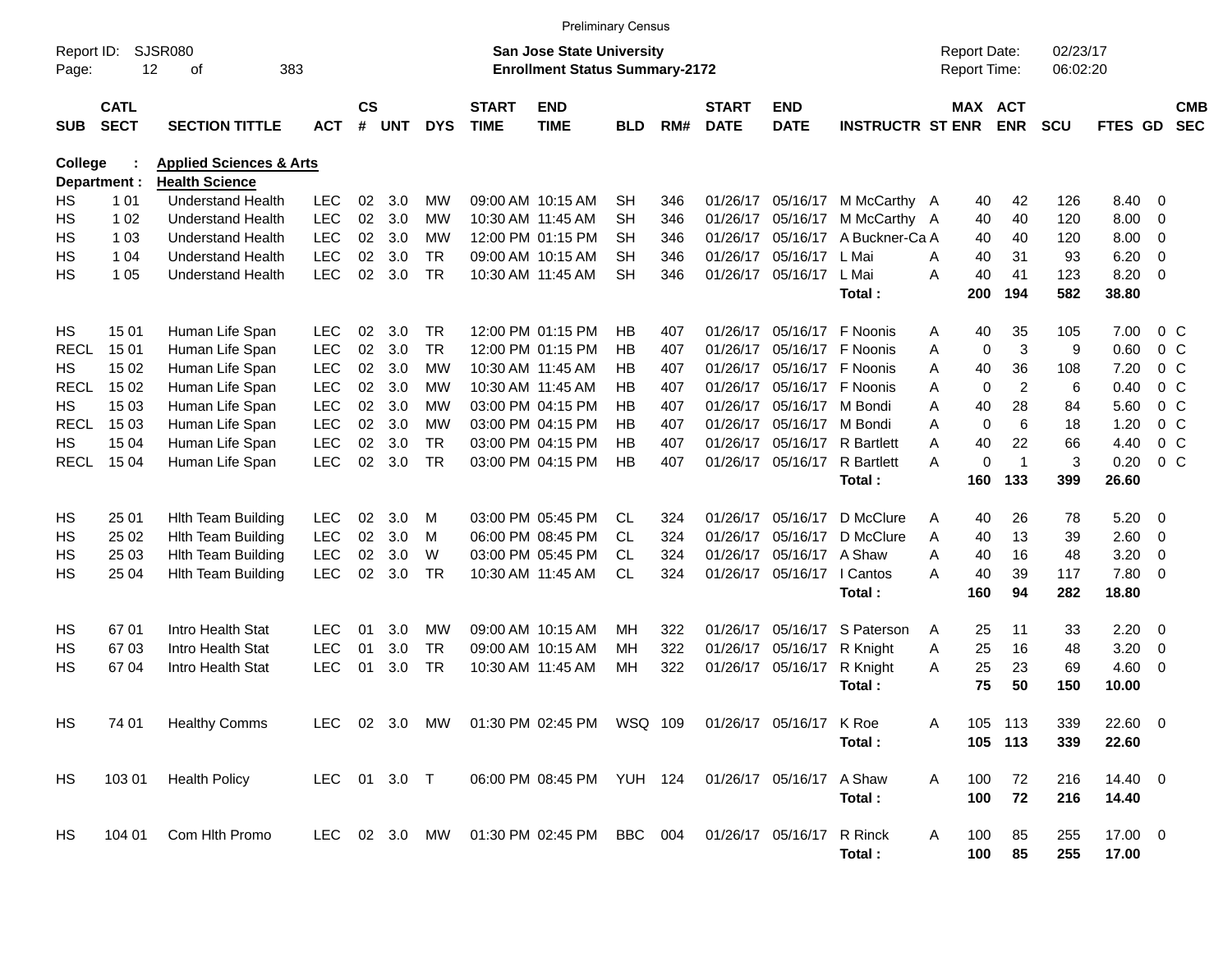|                     |                            |                             |              |                    |            |            |                             |                                                                           | <b>Preliminary Census</b> |     |                             |                            |                              |                                     |             |                       |                      |                  |                          |                          |
|---------------------|----------------------------|-----------------------------|--------------|--------------------|------------|------------|-----------------------------|---------------------------------------------------------------------------|---------------------------|-----|-----------------------------|----------------------------|------------------------------|-------------------------------------|-------------|-----------------------|----------------------|------------------|--------------------------|--------------------------|
| Report ID:<br>Page: | 13                         | <b>SJSR080</b><br>383<br>of |              |                    |            |            |                             | <b>San Jose State University</b><br><b>Enrollment Status Summary-2172</b> |                           |     |                             |                            |                              | <b>Report Date:</b><br>Report Time: |             |                       | 02/23/17<br>06:02:20 |                  |                          |                          |
| <b>SUB</b>          | <b>CATL</b><br><b>SECT</b> | <b>SECTION TITTLE</b>       | <b>ACT</b>   | $\mathsf{cs}$<br># | <b>UNT</b> | <b>DYS</b> | <b>START</b><br><b>TIME</b> | <b>END</b><br><b>TIME</b>                                                 | <b>BLD</b>                | RM# | <b>START</b><br><b>DATE</b> | <b>END</b><br><b>DATE</b>  | <b>INSTRUCTR ST ENR</b>      |                                     |             | MAX ACT<br><b>ENR</b> | <b>SCU</b>           | FTES GD          |                          | <b>CMB</b><br><b>SEC</b> |
| HS                  | 114 01                     | <b>Applied ComHealth</b>    | <b>SUP</b>   | 36                 | 3.0        | TBA        |                             |                                                                           |                           |     |                             | 01/26/17 05/16/17          | R Rinck<br>Total:            | Α                                   | 100<br>100  | 84<br>84              | 252<br>252           | 16.80 0<br>16.80 |                          |                          |
| HS                  | 145 01                     | Com Mental Health           | <b>LEC</b>   | 03                 | 3.0        | R          |                             | 03:00 PM 05:45 PM                                                         | <b>BBC</b>                | 201 |                             | 01/26/17 05/16/17          | A Demers                     | Α                                   | 60          | 41                    | 123                  | 8.25             | $1\,C$                   |                          |
| <b>PSYC</b>         | 145 01                     | Com Mental Health           | <b>LEC</b>   | 03                 | 3.0        | R          |                             | 03:00 PM 05:45 PM                                                         | <b>BBC</b>                | 201 | 01/26/17                    | 05/16/17                   | A Demers                     | A                                   | $\mathbf 0$ | 12                    | 36                   | 2.40             | $0\,C$                   |                          |
| SOCI                | 145 01                     | <b>Com Mental Health</b>    | <b>LEC</b>   | 03                 | 3.0        | R          |                             | 03:00 PM 05:45 PM                                                         | <b>BBC</b>                | 201 |                             | 01/26/17 05/16/17          | A Demers                     | Α                                   | $\mathbf 0$ | 3                     | 9                    | 0.65             | $1\,C$                   |                          |
|                     |                            |                             |              |                    |            |            |                             |                                                                           |                           |     |                             |                            | Total:                       |                                     | 60          | 56                    | 168                  | 11.30            |                          |                          |
| HS                  | 158 01                     | <b>Hith Comm</b>            | <b>LEC</b>   | 01                 | 3.0        | TR         |                             | 08:30 AM 09:20 AM                                                         | DH.                       | 351 |                             | 01/26/17 05/16/17          | N Zhang                      | Α                                   | 70          | 67                    | 134                  | 13.40            | - 0                      |                          |
| HS                  | 158 02                     | <b>Hlth Comm</b>            | <b>SEM</b>   | 05                 | 0.0        | <b>TR</b>  |                             | 09:30 AM 09:55 AM                                                         | DH                        | 351 |                             | 01/26/17 05/16/17 N Zhang  |                              | Α                                   | 70          | 67                    | 67                   | 0.00             | $\overline{\mathbf{0}}$  |                          |
| HS                  | 158 03                     | <b>Hith Comm</b>            | <b>LEC</b>   |                    | 3.0        |            |                             |                                                                           |                           |     |                             |                            |                              | Χ                                   | 0           | 0                     | 0                    | 0.00             | $\overline{\mathbf{0}}$  |                          |
| НS                  | 158 04                     | <b>Hith Comm</b>            | <b>SEM</b>   |                    | 0.0        |            |                             |                                                                           |                           |     |                             |                            |                              | X                                   | 0           | $\mathbf 0$           | 0                    | 0.00             | $\overline{\mathbf{0}}$  |                          |
|                     |                            |                             |              |                    |            |            |                             |                                                                           |                           |     |                             |                            | Total:                       |                                     | 140         | 134                   | 201                  | 13.40            |                          |                          |
| HS                  | 159 01                     | Hith Prgm Planning          | <b>LEC</b>   | 01                 | 3.0        | MW         |                             | 01:30 PM 02:20 PM                                                         | <b>BBC</b>                | 126 |                             | 01/26/17 05/16/17          | A Buckner-Ca A               |                                     | 25          | 22                    | 44                   | 4.40             | $\overline{\phantom{0}}$ |                          |
| HS                  | 159 02                     | Hith Prgm Planning          | <b>SEM</b>   | 05                 | 0.0        | MW         |                             | 02:30 PM 02:55 PM                                                         | <b>BBC</b>                | 126 | 01/26/17                    | 05/16/17                   | A Buckner-Ca A               |                                     | 25          | 22                    | 22                   | 0.00             | $\overline{\mathbf{0}}$  |                          |
| НS                  | 159 05                     | Hlth Prgm Planning          | <b>LEC</b>   | 01                 | 3.0        | MW         |                             | 01:30 PM 02:20 PM                                                         | MН                        | 322 |                             | 01/26/17 05/16/17          | F Noonis                     | Α                                   | 25          | 18                    | 36                   | 3.60             | $\overline{\mathbf{0}}$  |                          |
| НS                  | 159 06                     | Hith Prgm Planning          | <b>SEM</b>   | 05                 | 0.0        | MW         |                             | 02:30 PM 02:55 PM                                                         | MН                        | 322 |                             | 01/26/17 05/16/17 F Noonis |                              | Α                                   | 25          | 18                    | 18                   | 0.00             | 0                        |                          |
| НS                  | 159 07                     | Hith Prgm Planning          | <b>LEC</b>   | 01                 | 3.0        | MW         |                             | 01:30 PM 02:20 PM                                                         | CL.                       | 324 |                             |                            | 01/26/17 05/16/17 K Freiwald | Α                                   | 25          | 21                    | 42                   | 4.20             | $\overline{0}$           |                          |
| НS                  | 159 08                     | Hith Prgm Planning          | <b>SEM</b>   | 05                 | 0.0        | MW         |                             | 02:30 PM 02:55 PM                                                         | <b>CL</b>                 | 324 |                             |                            | 01/26/17 05/16/17 K Freiwald | A                                   | 25          | 21                    | 21                   | 0.00             | $\overline{0}$           |                          |
| HS                  | 159 09                     | Hith Prgm Planning          | <b>LEC</b>   | 01                 | 3.0        | MW         |                             | 01:30 PM 02:20 PM                                                         | MН                        | 234 |                             | 01/26/17 05/16/17          | K Roe                        | A                                   | 25          | 21                    | 42                   | 4.20             | 0                        |                          |
| НS                  | 159 10                     | Hith Prgm Planning          | <b>SEM</b>   | 05                 | 0.0        | МW         |                             | 02:30 PM 02:55 PM                                                         | МH                        | 234 |                             | 01/26/17 05/16/17          | K Roe                        | Α                                   | 25          | 21                    | 21                   | 0.00             | $\overline{0}$           |                          |
|                     |                            |                             |              |                    |            |            |                             |                                                                           |                           |     |                             |                            | Total:                       |                                     | 200         | 164                   | 246                  | 16.40            |                          |                          |
| HS                  | 161 01                     | Epidemiology                | <b>LEC</b>   | 01                 | 3.0        | W          |                             | 03:00 PM 04:50 PM                                                         | <b>SPXC 152</b>           |     |                             | 01/26/17 05/16/17          | M Worthen                    | Α                                   | 25          | 26                    | 52                   | 5.20             | $\overline{\phantom{0}}$ |                          |
| HS                  | 161 02                     | Epidemiology                | <b>SEM</b>   | 05                 | 0.0        | W          |                             | 05:00 PM 05:50 PM                                                         | <b>SPXC 152</b>           |     |                             | 01/26/17 05/16/17          | M Worthen                    | Α                                   | 25          | 26                    | 26                   | 0.00             | $\overline{\mathbf{0}}$  |                          |
| НS                  | 161 03                     | Epidemiology                | <b>LEC</b>   | 01                 | 3.0        | W          |                             | 03:00 PM 04:50 PM                                                         | MН                        | 322 |                             | 01/26/17 05/16/17          | M Dougan                     | Α                                   | 25          | 25                    | 50                   | 5.00             | 0                        |                          |
| HS                  | 161 04                     | Epidemiology                | <b>SEM</b>   | 05                 | 0.0        | W          |                             | 05:00 PM 05:50 PM                                                         | MН                        | 322 |                             | 01/26/17 05/16/17          | M Dougan                     | Α                                   | 25          | 25                    | 25                   | 0.00             | 0                        |                          |
| HS                  | 161 05                     | Epidemiology                | <b>LEC</b>   | 01                 | 3.0        | м          |                             | 03:00 PM 04:50 PM                                                         | ΜН                        | 322 |                             | 01/26/17 05/16/17          | R Shah                       | A                                   | 25          | 26                    | 52                   | 5.20             | 0                        |                          |
| НS                  | 161 06                     | Epidemiology                | <b>SEM</b>   | 05                 | 0.0        | M          |                             | 05:00 PM 05:50 PM                                                         | МH                        | 322 |                             | 01/26/17 05/16/17 R Shah   |                              | Α                                   | 25          | 26                    | 26                   | 0.00             | $\overline{0}$           |                          |
| HS                  | 161 07                     | Epidemiology                | <b>LEC</b>   |                    | 01 3.0 M   |            |                             | 03:00 PM 04:50 PM                                                         | BBC                       | 126 |                             | 01/26/17 05/16/17   Ahmad  |                              | Α                                   | 25          | 25                    | 50                   | $5.00 \t 0$      |                          |                          |
| НS                  | 161 08                     | Epidemiology                | SEM 05 0.0 M |                    |            |            |                             | 05:00 PM 05:50 PM                                                         | <b>BBC</b> 126            |     |                             | 01/26/17 05/16/17   Ahmad  |                              | Α                                   | 25          | 25                    | 25                   | $0.00 \t 0$      |                          |                          |
|                     |                            |                             |              |                    |            |            |                             |                                                                           |                           |     |                             |                            | Total:                       |                                     |             | 200 204               | 306                  | 20.40            |                          |                          |
| HS                  | 162 02                     | Health Org & Admin          | LEC 02 3.0 W |                    |            |            |                             | 06:00 PM 08:45 PM                                                         | BBC 204                   |     |                             |                            | 01/26/17 05/16/17 A Santiago | A                                   |             | 100 102               | 306                  | 20.40 0          |                          |                          |
|                     |                            |                             |              |                    |            |            |                             |                                                                           |                           |     |                             |                            | Total:                       |                                     |             | 100 102               | 306                  | 20.40            |                          |                          |
| HS                  | 164 01                     | Hith & Soc Mrkting          | LEC          |                    | 01 3.0 M   |            |                             | 03:00 PM 04:45 PM                                                         | CL                        | 222 |                             | 01/26/17 05/16/17 K Roe    |                              | Α                                   | 60          | 25                    | 50                   | $5.00 \t 0$      |                          |                          |
| НS                  | 164 02                     | Hith & Soc Mrkting          | SEM 05 0.0 M |                    |            |            |                             | 05:00 PM 05:50 PM                                                         | CL                        | 222 |                             | 01/26/17 05/16/17 K Roe    |                              | Α                                   | 60          | 25                    | 25                   | $0.00 \t 0$      |                          |                          |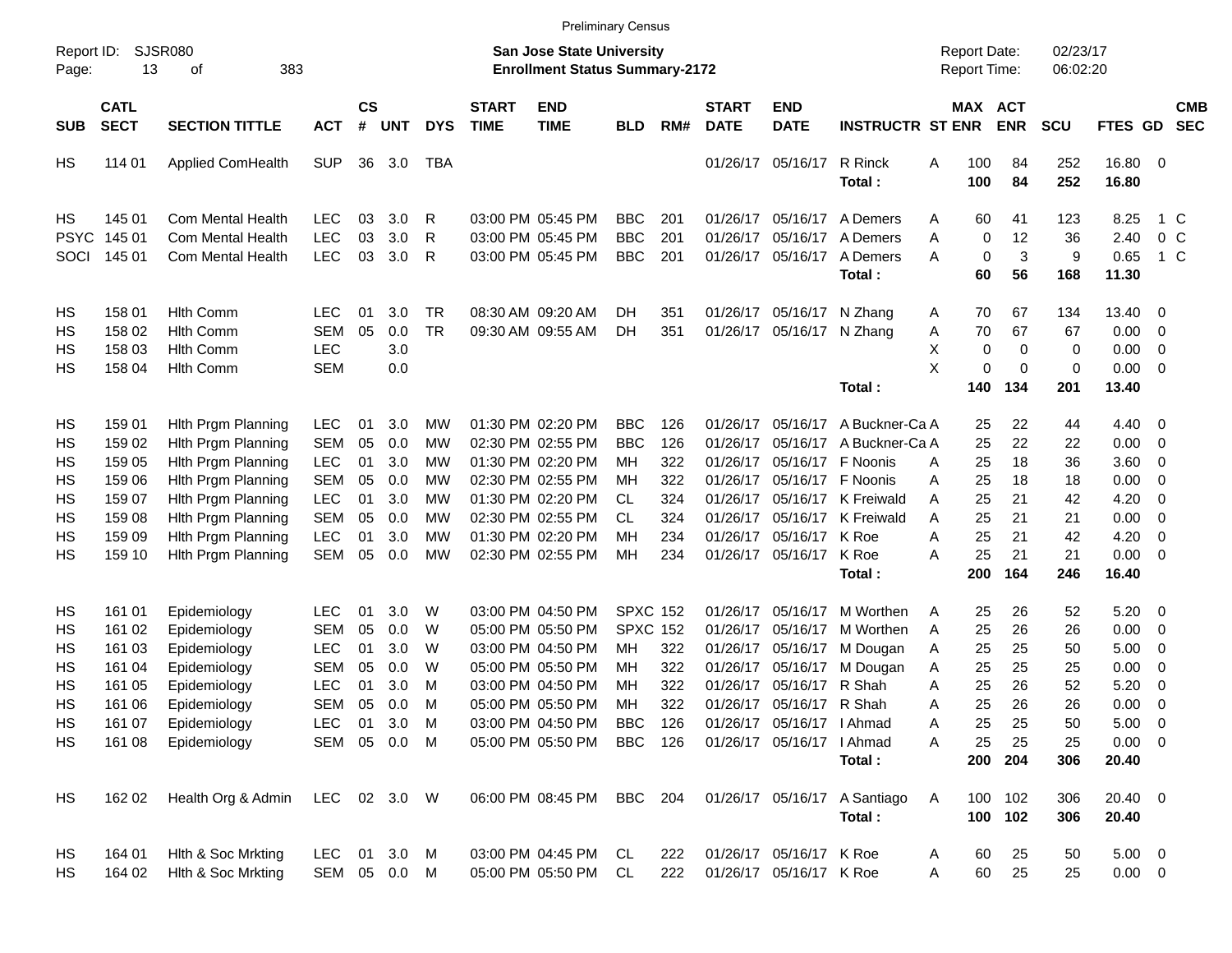|                     |                            |                                              |                   |                    |            |                              |                             | <b>Preliminary Census</b>                                          |                 |            |                             |                               |                                                            |                                     |                              |                      |                      |                          |                          |
|---------------------|----------------------------|----------------------------------------------|-------------------|--------------------|------------|------------------------------|-----------------------------|--------------------------------------------------------------------|-----------------|------------|-----------------------------|-------------------------------|------------------------------------------------------------|-------------------------------------|------------------------------|----------------------|----------------------|--------------------------|--------------------------|
| Report ID:<br>Page: | 14                         | <b>SJSR080</b><br>383<br>οf                  |                   |                    |            |                              |                             | San Jose State University<br><b>Enrollment Status Summary-2172</b> |                 |            |                             |                               |                                                            | <b>Report Date:</b><br>Report Time: |                              | 02/23/17<br>06:02:20 |                      |                          |                          |
| <b>SUB</b>          | <b>CATL</b><br><b>SECT</b> | <b>SECTION TITTLE</b>                        | <b>ACT</b>        | $\mathsf{cs}$<br># | <b>UNT</b> | <b>DYS</b>                   | <b>START</b><br><b>TIME</b> | <b>END</b><br><b>TIME</b>                                          | <b>BLD</b>      | RM#        | <b>START</b><br><b>DATE</b> | <b>END</b><br><b>DATE</b>     | <b>INSTRUCTR ST ENR</b>                                    |                                     | <b>MAX ACT</b><br><b>ENR</b> | <b>SCU</b>           | FTES GD              |                          | <b>CMB</b><br><b>SEC</b> |
|                     |                            |                                              |                   |                    |            |                              |                             |                                                                    |                 |            |                             |                               | Total:                                                     | 120                                 | 50                           | 75                   | 5.00                 |                          |                          |
| HS                  | 165 01                     | <b>Hith Professional</b>                     | LEC               | 01                 | 3.0        | м                            |                             | 06:00 PM 07:50 PM                                                  | <b>BBC</b>      | 004        |                             | 01/26/17 05/16/17             | J McCabe                                                   | Α<br>100                            | 73                           | 146                  | 14.60 0              |                          |                          |
| HS                  | 165 02                     | <b>Hith Professional</b>                     | <b>SEM</b>        | 05                 | 0.0        | M                            |                             | 08:00 PM 08:50 PM                                                  | <b>BBC</b>      | 004        |                             | 01/26/17 05/16/17             | J McCabe<br>Total:                                         | A<br>100<br>200                     | 73<br>146                    | 73<br>219            | $0.00 \t 0$<br>14.60 |                          |                          |
| HS                  |                            | 166A 01 Field Exp Sem                        | SEM 05            |                    | 3.0 F      |                              |                             | 09:00 AM 11:45 AM                                                  | <b>YUH 243</b>  |            |                             | 01/26/17 05/16/17             | J Jones                                                    | 45<br>Α                             | 28                           | 84                   | $5.60$ 0             |                          |                          |
|                     |                            |                                              |                   |                    |            |                              |                             |                                                                    |                 |            |                             |                               | Total:                                                     | 45                                  | 28                           | 84                   | 5.60                 |                          |                          |
| HS                  |                            | 166B 01 Field Exp Hlth Sci                   | <b>SUP</b>        | 36                 | 3.0        | TBA                          |                             |                                                                    |                 |            |                             | 01/26/17 05/16/17             | J Jones<br>Total:                                          | 45<br>Α<br>45                       | 28<br>28                     | 84<br>84             | $5.60$ 0<br>5.60     |                          |                          |
|                     |                            |                                              |                   |                    |            |                              |                             |                                                                    |                 |            |                             |                               |                                                            |                                     |                              |                      |                      |                          |                          |
| HS                  | 167 01                     | <b>Biostatistics</b>                         | LEC               | 01                 | 3.0        | TR.                          |                             | 12:00 PM 01:15 PM                                                  | BBC             | 004        |                             | 01/26/17 05/16/17             | E Houts                                                    | 100<br>A                            | 96                           | 192                  | 19.25                | - 1                      |                          |
| HS<br>HS            | 16702<br>16703             | <b>Biostatistics</b><br><b>Biostatistics</b> | <b>SEM</b><br>SEM | 05<br>05           | 0.0<br>0.0 | $\mathsf{T}$<br>$\mathsf{T}$ |                             | 01:30 PM 02:15 PM<br>03:00 PM 03:45 PM                             | <b>MH</b><br>MН | 332<br>332 | 01/26/17                    | 05/16/17<br>01/26/17 05/16/17 | E Houts<br>E Houts                                         | 25<br>A<br>25                       | 27<br>22                     | 27<br>22             | $0.00 \t 0$<br>0.00  | $\overline{\phantom{0}}$ |                          |
| HS                  | 16704                      | <b>Biostatistics</b>                         | <b>SEM</b>        | 05                 | 0.0        | $\mathsf{T}$                 |                             | 02:15 PM 03:00 PM                                                  | MН              | 332        |                             | 01/26/17 05/16/17 E Houts     |                                                            | A<br>25<br>A                        | 22                           | 22                   | 0.00                 | -1                       |                          |
| HS                  | 167 05                     | <b>Biostatistics</b>                         | <b>SEM</b>        | 05                 | 0.0        | $\mathsf{R}$                 |                             | 01:30 PM 02:15 PM                                                  | <b>MH</b>       | 332        |                             | 01/26/17 05/16/17 E Houts     |                                                            | A<br>25                             | 25                           | 25                   | 0.00                 | $\overline{\mathbf{0}}$  |                          |
| HS                  | 167 06                     | <b>Biostatistics</b>                         | <b>SEM</b>        |                    | 0.0        |                              |                             |                                                                    |                 |            |                             |                               |                                                            | X                                   | $\mathbf 0$<br>$\Omega$      | 0                    | $0.00 \t 0$          |                          |                          |
|                     |                            |                                              |                   |                    |            |                              |                             |                                                                    |                 |            |                             |                               | Total:                                                     | 200                                 | 192                          | 288                  | 19.25                |                          |                          |
| HS                  | 171 01                     | Managed Hith Care                            | <b>LEC</b>        | 02                 | 3.0 T      |                              |                             | 06:00 PM 08:45 PM                                                  | CL              | 324        |                             | 01/26/17 05/16/17             | C Cherney                                                  | Α<br>45                             | 48                           | 144                  | 9.60 0               |                          |                          |
|                     |                            |                                              |                   |                    |            |                              |                             |                                                                    |                 |            |                             |                               | Total:                                                     | 45                                  | 48                           | 144                  | 9.60                 |                          |                          |
| HS                  | 17201                      | Contemp Env Hith                             | <b>LEC</b>        | 02                 | 3.0        | MW                           |                             | 12:00 PM 01:15 PM                                                  | YUH             | 243        |                             | 01/26/17 05/16/17 A Shaw      |                                                            | 40<br>A                             | 37                           | 111                  | $7.40 \quad 0$       |                          |                          |
| HS                  | 172 02                     | Contemp Env Hith                             | <b>LEC</b>        |                    | 3.0        |                              |                             |                                                                    |                 |            |                             |                               |                                                            | Χ                                   | 0<br>$\mathbf 0$             | 0                    | 0.00                 | $\overline{\phantom{0}}$ |                          |
| HS                  | 172 03                     | Contemp Env Hith                             | <b>LEC</b>        | 02                 | 3.0        | MW                           |                             | 09:00 AM 10:15 AM                                                  | <b>SH</b>       | 240        |                             | 01/26/17 05/16/17             | J Hartle                                                   | A<br>40                             | 19                           | 57                   | 3.80 0               |                          |                          |
|                     |                            |                                              |                   |                    |            |                              |                             |                                                                    |                 |            |                             |                               | Total:                                                     | 80                                  | 56                           | 168                  | 11.20                |                          |                          |
| HS                  | 173 01                     | Comp Healthcare Sys LEC                      |                   |                    | 02 3.0 R   |                              |                             | 06:00 PM 08:45 PM                                                  | CL              | 324        |                             | 01/26/17 05/16/17             | A Shaw                                                     | 45<br>A                             | 31                           | 93                   | $6.20 \quad 0$       |                          |                          |
|                     |                            |                                              |                   |                    |            |                              |                             |                                                                    |                 |            |                             |                               | Total:                                                     | 45                                  | 31                           | 93                   | 6.20                 |                          |                          |
| HS                  |                            | 175 01 Lgl/Ethcl--HC Adm                     | LEC 02 3.0 W      |                    |            |                              |                             |                                                                    |                 |            |                             |                               | 06:00 PM 08:45 PM YUH 243 01/26/17 05/16/17 C Castuciano A |                                     | 45<br>46                     | 138                  | $9.20 \ 0$           |                          |                          |
|                     |                            |                                              |                   |                    |            |                              |                             |                                                                    |                 |            |                             |                               | Total:                                                     |                                     | 45<br>46                     | 138                  | 9.20                 |                          |                          |
| HS                  | 176 01                     | Global Health                                | <b>LEC</b>        |                    | 3.0        |                              |                             |                                                                    |                 |            |                             |                               |                                                            | X                                   | $\pmb{0}$<br>0               | 0                    | $0.00 \t 0$          |                          |                          |
|                     |                            |                                              |                   |                    |            |                              |                             |                                                                    |                 |            |                             |                               | Total:                                                     |                                     | $\bf{0}$<br>$\bf{0}$         | 0                    | 0.00                 |                          |                          |
| HS                  | 180 01                     | <b>Indiv Studies</b>                         | SUP               |                    |            | 36 1.0 TBA                   |                             |                                                                    |                 |            |                             | 01/26/17 05/16/17 R Rinck     |                                                            | 10<br>A                             | 8                            | 8                    | $0.55$ 1             |                          |                          |
| HS                  | 180 02                     | <b>Indiv Studies</b>                         | <b>SUP</b>        |                    |            | 36  2.0  TBA                 |                             |                                                                    |                 |            |                             | 01/26/17 05/16/17 R Rinck     |                                                            | 15<br>A                             | 9                            | 18                   | $1.23$ 1             |                          |                          |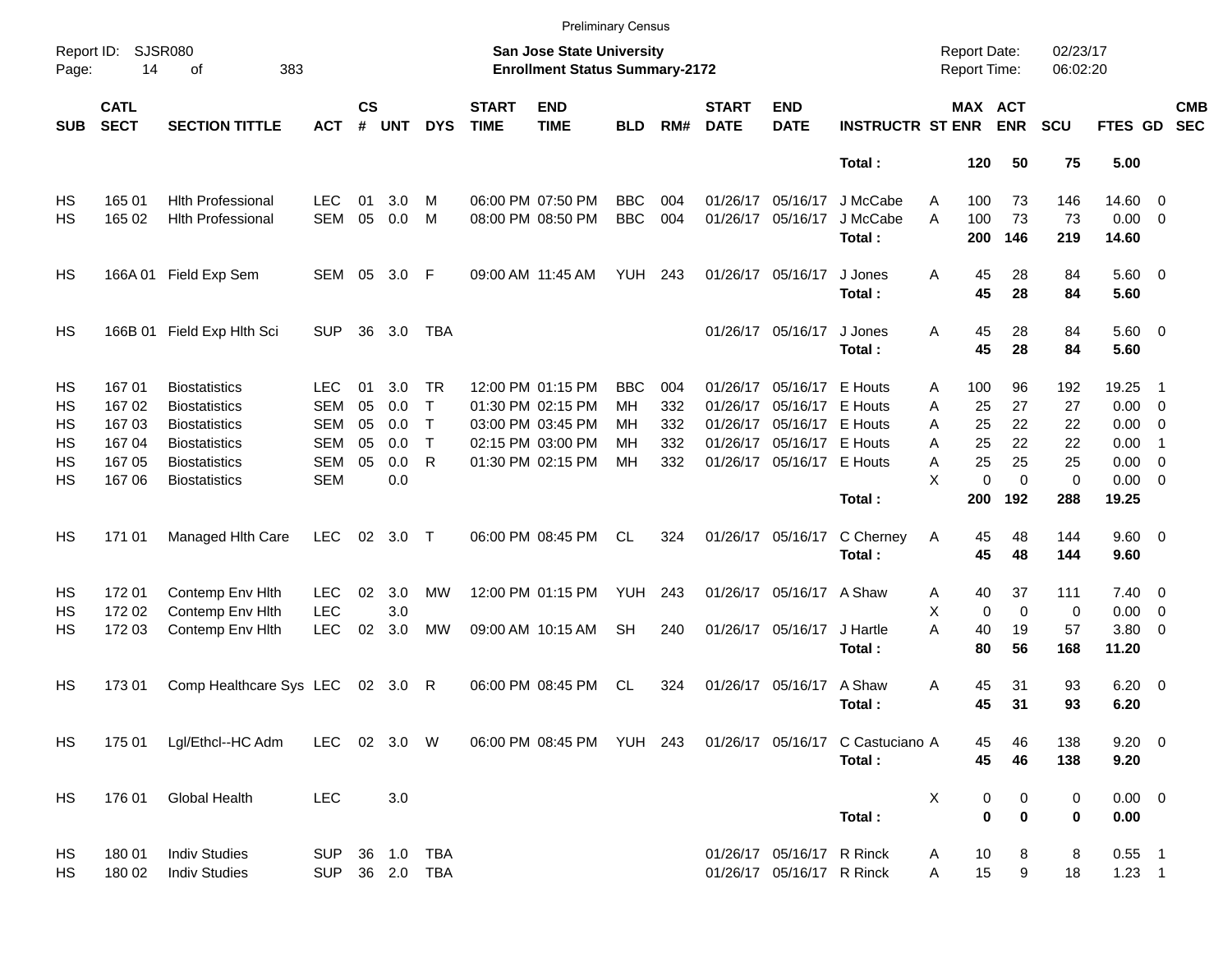|            |                            |                                 |            |                |            |            |                             | <b>Preliminary Census</b>                                                 |                |     |                             |                                                  |                          |   |                                            |                     |                      |                            |                         |            |
|------------|----------------------------|---------------------------------|------------|----------------|------------|------------|-----------------------------|---------------------------------------------------------------------------|----------------|-----|-----------------------------|--------------------------------------------------|--------------------------|---|--------------------------------------------|---------------------|----------------------|----------------------------|-------------------------|------------|
| Page:      | Report ID: SJSR080<br>15   | 383<br>οf                       |            |                |            |            |                             | <b>San Jose State University</b><br><b>Enrollment Status Summary-2172</b> |                |     |                             |                                                  |                          |   | <b>Report Date:</b><br><b>Report Time:</b> |                     | 02/23/17<br>06:02:20 |                            |                         |            |
| <b>SUB</b> | <b>CATL</b><br><b>SECT</b> | <b>SECTION TITTLE</b>           | <b>ACT</b> | <b>CS</b><br># | <b>UNT</b> | <b>DYS</b> | <b>START</b><br><b>TIME</b> | <b>END</b><br><b>TIME</b>                                                 | <b>BLD</b>     | RM# | <b>START</b><br><b>DATE</b> | <b>END</b><br><b>DATE</b>                        | <b>INSTRUCTR ST ENR</b>  |   | MAX ACT                                    | <b>ENR</b>          | <b>SCU</b>           | FTES GD SEC                |                         | <b>CMB</b> |
| HS         | 180 03                     | <b>Indiv Studies</b>            | <b>SUP</b> | 36             | 2.0        | <b>TBA</b> |                             |                                                                           |                |     | 01/26/17                    |                                                  | 05/16/17 E Romero        | A | 10                                         | 4                   | 8                    | 0.53                       | $\overline{\mathbf{0}}$ |            |
| HS         | 180 04                     | <b>Indiv Studies</b>            | <b>SUP</b> | 36             | 2.0        | <b>TBA</b> |                             |                                                                           |                |     | 01/26/17                    | 05/16/17                                         |                          | Α | 15                                         | 0                   | 0                    | 0.00                       | $\overline{0}$          |            |
| HS         | 180 05                     | <b>Indiv Studies</b>            | <b>SUP</b> | 36             | 3.0        | <b>TBA</b> |                             |                                                                           |                |     | 01/26/17                    | 05/16/17                                         |                          | A | 10                                         | 0                   | 0                    | 0.00                       | $\overline{0}$          |            |
| НS         | 180 06                     | <b>Indiv Studies</b>            | <b>SUP</b> | 36             | 3.0        | <b>TBA</b> |                             |                                                                           |                |     | 01/26/17                    | 05/16/17                                         |                          | A | 10                                         | 0                   | 0                    | 0.00                       | $\overline{\mathbf{0}}$ |            |
| HS         | 180 07                     | <b>Indiv Studies</b>            | <b>SUP</b> | 36             | 1.0        | <b>TBA</b> |                             |                                                                           |                |     | 01/26/17                    |                                                  | 05/16/17 E Romero        | A | 15                                         | -1                  | 0                    | 0.07                       | $\overline{0}$          |            |
| HS         | 180 10                     | <b>Indiv Studies</b>            | <b>SUP</b> | 36             | 3.0        | <b>TBA</b> |                             |                                                                           |                |     |                             | 01/26/17 05/16/17                                | D McClure<br>Total:      | A | 10<br>95                                   | $\mathbf 1$<br>23   | 0<br>34              | 0.20<br>2.58               | $\overline{\mathbf{0}}$ |            |
| HS         | 262 01                     | Health Care Org                 | <b>LEC</b> | 02             | 2.0        | R          |                             | 06:00 PM 08:45 PM                                                         | <b>YUH 243</b> |     |                             | 01/26/17 05/16/17                                | P Conelly<br>Total:      | Α | 30<br>30                                   | 28<br>28            | 56<br>56             | 4.67 28<br>4.67            |                         |            |
| HS         | 265 01                     | Env Health                      | <b>LEC</b> | 01             | 3.0        | M          |                             | 06:00 PM 08:45 PM                                                         | <b>YUH 243</b> |     |                             | 01/26/17 05/16/17                                | J Hartle<br>Total:       | A | 30<br>30                                   | 18<br>18            | 54<br>54             | 4.50 18<br>4.50            |                         |            |
| HS         | 267 01                     | Cmp Pub Healt Sta               | SEM 05     |                | 3.0        | R          |                             | 03:00 PM 05:45 PM                                                         | MН             | 321 |                             | 01/26/17 05/16/17                                | J Pham<br>Total:         | A | 30<br>30                                   | 26<br>26            | 78<br>78             | 6.50 26<br>6.50            |                         |            |
| HS         | 269 01                     | App Data Analysis               | <b>LEC</b> |                | 02 3.0     | W          |                             | 03:00 PM 05:45 PM                                                         | CL.            | 238 |                             | 01/26/17 05/16/17                                | E Mamary<br>Total:       | A | 30<br>30                                   | 11<br>11            | 33<br>33             | 2.75 11<br>2.75            |                         |            |
| <b>HS</b>  | 272 01                     | Hth Prom Plan Eval              | SEM 05     |                | 3.0        | W          |                             | 06:00 PM 08:45 PM                                                         | CL             | 324 |                             | 01/26/17 05/16/17                                | J Seavey-Hul A<br>Total: |   | 30<br>30                                   | 25<br>25            | 75<br>75             | 6.25 25<br>6.25            |                         |            |
| <b>HS</b>  | 277 01                     | Multi Com Health Pro SEM 05 3.0 |            |                |            | M          |                             | 03:00 PM 05:45 PM                                                         | <b>BBC</b>     | 225 | 01/26/17 05/16/17           |                                                  | M Allen<br>Total:        | A | 40<br>40                                   | 32<br>32            | 96<br>96             | 8.00 32<br>8.00            |                         |            |
| НS         | 291A01                     | <b>Fldwrk Seminar</b>           | SEM 04     |                | 1.0        | $\top$     |                             | 06:00 PM 08:45 PM                                                         | <b>BBC</b>     | 126 |                             | 01/26/17 05/16/17                                | J Jones<br>Total:        | A | 30<br>30                                   | 26<br>26            | 26<br>26             | 2.17 26<br>2.17            |                         |            |
| HS         | 293 01                     | Public Health Leader LEC        |            |                | 02 3.0     | W          |                             | 06:00 PM 08:45 PM                                                         | BBC            | 126 |                             | 01/26/17 05/16/17 M Allen                        | Total:                   | Α | 30<br>30                                   | 11<br>11            | 22<br>22             | 2.75 11<br>2.75            |                         |            |
| <b>HS</b>  | 298 01                     | Spec Study                      | <b>SUP</b> |                | 25 3.0 TBA |            |                             |                                                                           |                |     |                             | 01/26/17 05/16/17                                | Total:                   | A | 3<br>3                                     | 0<br>$\mathbf 0$    | 0<br>$\mathbf 0$     | $0.00 \t 0$<br>0.00        |                         |            |
|            |                            | Department : Health Science     |            |                |            |            |                             |                                                                           |                |     |                             | <b>Lower Division:</b><br><b>Upper Division:</b> | <b>Department Total:</b> |   | 2873<br>700<br>1920                        | 2310<br>584<br>1549 | 5469<br>1752<br>3277 | 373.32<br>116.80<br>218.93 |                         |            |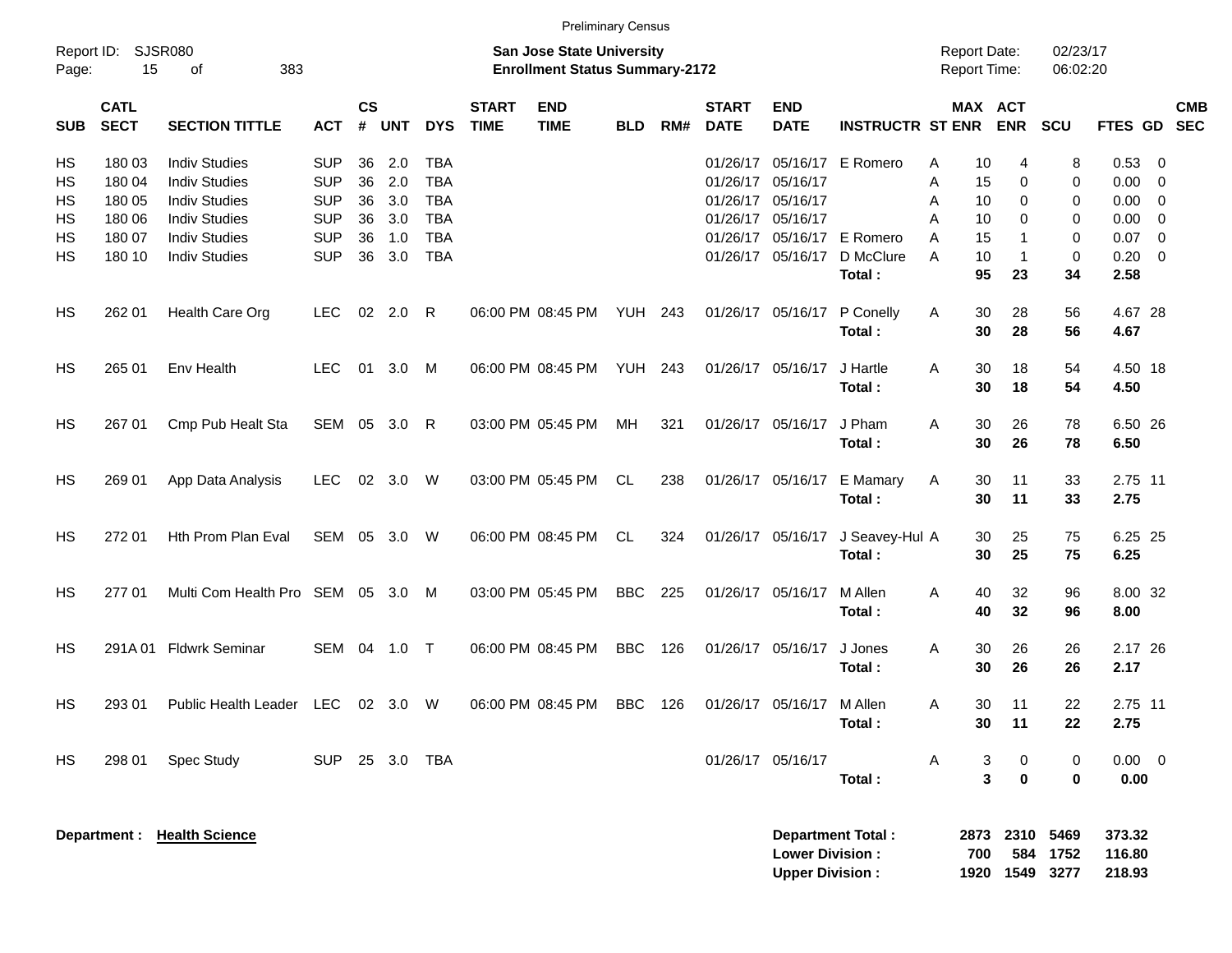|            |                          |                       |     |                 |     |                             |                           | <b>Preliminary Census</b>                                                 |     |                             |                           |                         |                              |     |                      |             |            |
|------------|--------------------------|-----------------------|-----|-----------------|-----|-----------------------------|---------------------------|---------------------------------------------------------------------------|-----|-----------------------------|---------------------------|-------------------------|------------------------------|-----|----------------------|-------------|------------|
| Page:      | Report ID: SJSR080<br>16 | of                    | 383 |                 |     |                             |                           | <b>San Jose State University</b><br><b>Enrollment Status Summary-2172</b> |     |                             |                           |                         | Report Date:<br>Report Time: |     | 02/23/17<br>06:02:20 |             |            |
| <b>SUB</b> | CATL<br><b>SECT</b>      | <b>SECTION TITTLE</b> |     | СS<br>ACT # UNT | DYS | <b>START</b><br><b>TIME</b> | <b>END</b><br><b>TIME</b> | BLD                                                                       | RM# | <b>START</b><br><b>DATE</b> | <b>END</b><br><b>DATE</b> | <b>INSTRUCTR ST ENR</b> | <b>MAX ACT</b>               | ENR | scu                  | FTES GD SEC | <b>CMB</b> |

**Graduate Division : 253 177 440 37.58**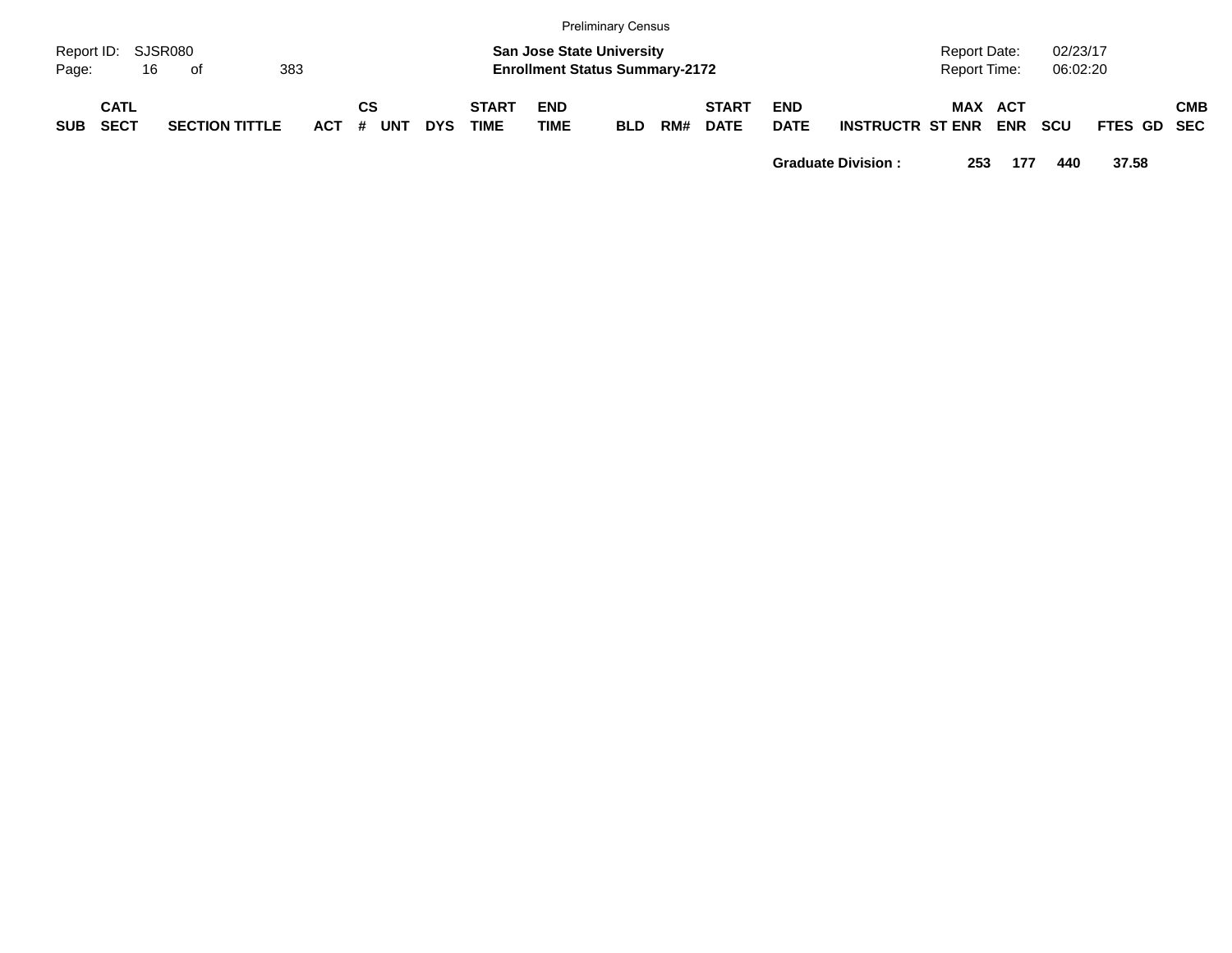|                     |                            |                                    |            |                        |       |            |                             |                                                                           | <b>Preliminary Census</b> |     |                             |                           |                         |   |                     |                |                      |                |                |                          |
|---------------------|----------------------------|------------------------------------|------------|------------------------|-------|------------|-----------------------------|---------------------------------------------------------------------------|---------------------------|-----|-----------------------------|---------------------------|-------------------------|---|---------------------|----------------|----------------------|----------------|----------------|--------------------------|
| Report ID:<br>Page: | 17                         | SJSR080<br>οf                      | 383        |                        |       |            |                             | <b>San Jose State University</b><br><b>Enrollment Status Summary-2172</b> |                           |     |                             |                           |                         |   | <b>Report Date:</b> | Report Time:   | 02/23/17<br>06:02:20 |                |                |                          |
| <b>SUB</b>          | <b>CATL</b><br><b>SECT</b> | <b>SECTION TITTLE</b>              | <b>ACT</b> | $\mathbf{c}\mathbf{s}$ | # UNT | <b>DYS</b> | <b>START</b><br><b>TIME</b> | <b>END</b><br><b>TIME</b>                                                 | BLD                       | RM# | <b>START</b><br><b>DATE</b> | <b>END</b><br><b>DATE</b> | <b>INSTRUCTR ST ENR</b> |   |                     | MAX ACT<br>ENR | <b>SCU</b>           | <b>FTES GD</b> |                | <b>CMB</b><br><b>SEC</b> |
| College             |                            | <b>Applied Sciences &amp; Arts</b> |            |                        |       |            |                             |                                                                           |                           |     |                             |                           |                         |   |                     |                |                      |                |                |                          |
|                     | Department :               | <b>Health Professions</b>          |            |                        |       |            |                             |                                                                           |                           |     |                             |                           |                         |   |                     |                |                      |                |                |                          |
|                     |                            | HPRF 100W 01 Writing Workshop      | SEM 04     |                        | 3.0   | <b>MW</b>  |                             | 01:30 PM 02:45 PM                                                         | <b>SPXC 152</b>           |     | 01/26/17                    | 05/16/17 M Bondi          |                         | A | 25                  | 13             | 39                   | 2.60           | 0 <sup>o</sup> |                          |
| HS                  |                            | 100W 01 Writing Workshop           | SEM        | 04                     | 3.0   | <b>MW</b>  |                             | 01:30 PM 02:45 PM                                                         | <b>SPXC 152</b>           |     | 01/26/17                    | 05/16/17 M Bondi          |                         | Α | 0                   | 8              | 24                   | 1.60           | 0 <sup>o</sup> |                          |
|                     |                            | NURS 100W 01 Writing Workshop      | SEM        | 04                     | 3.0   | <b>MW</b>  |                             | 01:30 PM 02:45 PM                                                         | <b>SPXC 152</b>           |     | 01/26/17                    | 05/16/17 M Bondi          |                         | Α | 0                   | $\overline{c}$ | 6                    | 0.40           | 0 <sup>o</sup> |                          |
|                     |                            | NUFS 100W 01 Writing Workshop      | SEM        | 04                     | 3.0   | <b>MW</b>  |                             | 01:30 PM 02:45 PM                                                         | <b>SPXC 152</b>           |     | 01/26/17                    | 05/16/17 M Bondi          |                         | Α | 0                   | 1              | 3                    | 0.20           | $0\,$ C        |                          |
|                     |                            | OCTH 100W 01 Writing Workshop      | SEM        | 04                     | 3.0   | <b>MW</b>  |                             | 01:30 PM 02:45 PM                                                         | <b>SPXC 152</b>           |     | 01/26/17                    | 05/16/17 M Bondi          |                         | Α | 0                   | 0              | 0                    | 0.00           | $0\,$ C        |                          |
| <b>HPRF</b>         |                            | 100W 02 Writing Workshop           | SEM        | 04                     | 3.0   | TR         | 10:30 AM 11:45 AM           |                                                                           | <b>SPXC 152</b>           |     | 01/26/17                    |                           | 05/16/17 M Duphily      | Α | 25                  | 4              | 12                   | 0.80           | $0\,$ C        |                          |
| HS                  |                            | 100W 02 Writing Workshop           | SEM        | 04                     | 3.0   | TR         |                             | 10:30 AM 11:45 AM                                                         | <b>SPXC 152</b>           |     | 01/26/17                    |                           | 05/16/17 M Duphily      | Α | 0                   | 14             | 42                   | 2.80           | $0\,$ C        |                          |
|                     |                            | NURS 100W 02 Writing Workshop      | SEM        | 04                     | 3.0   | TR         | 10:30 AM 11:45 AM           |                                                                           | <b>SPXC 152</b>           |     | 01/26/17                    |                           | 05/16/17 M Duphily      | Α | 0                   | 1              | 3                    | 0.20           | $0\,$ C        |                          |
|                     |                            | NUFS 100W 02 Writing Workshop      | SEM        | 04                     | 3.0   | TR         | 10:30 AM 11:45 AM           |                                                                           | <b>SPXC 152</b>           |     | 01/26/17                    |                           | 05/16/17 M Duphily      | Α | 0                   | 6              | 18                   | 1.20           | $0\,$ C        |                          |
|                     |                            | OCTH 100W 02 Writing Workshop      | SEM        | 04                     | 3.0   | TR         |                             | 10:30 AM 11:45 AM                                                         | <b>SPXC 152</b>           |     | 01/26/17                    |                           | 05/16/17 M Duphily      | Α | 0                   | 0              | 0                    | 0.00           | $0\,$ C        |                          |
| <b>HPRF</b>         |                            | 100W 03 Writing Workshop           | SEM        | 04                     | 3.0   | TR         |                             | 01:30 PM 02:45 PM                                                         | <b>SPXC 152</b>           |     | 01/26/17                    | 05/16/17 A Petty          |                         | Α | 25                  | 8              | 24                   | 1.60           | $0\,$ C        |                          |
| HS                  |                            | 100W 03 Writing Workshop           | SEM        | 04                     | 3.0   | TR         |                             | 01:30 PM 02:45 PM                                                         | <b>SPXC 152</b>           |     | 01/26/17                    | 05/16/17 A Petty          |                         | Α | 0                   | 15             | 45                   | 3.00           | 0 <sup>o</sup> |                          |
|                     |                            | NURS 100W 03 Writing Workshop      | SEM        | 04                     | 3.0   | TR         |                             | 01:30 PM 02:45 PM                                                         | <b>SPXC 152</b>           |     | 01/26/17                    | 05/16/17 A Petty          |                         | Α | 0                   | 1              | 3                    | 0.20           | $0\,$ C        |                          |
|                     |                            | NUFS 100W 03 Writing Workshop      | SEM        | 04                     | 3.0   | TR         |                             | 01:30 PM 02:45 PM                                                         | <b>SPXC 152</b>           |     | 01/26/17                    | 05/16/17 A Petty          |                         | Α | 0                   | 1              | 3                    | 0.20           | $0\,$ C        |                          |
|                     |                            | OCTH 100W 03 Writing Workshop      | SEM        | 04                     | 3.0   | TR         |                             | 01:30 PM 02:45 PM                                                         | <b>SPXC 152</b>           |     | 01/26/17                    | 05/16/17 A Petty          |                         | Α | 0                   | 0              | 0                    | 0.00           | $0\,$ C        |                          |
| <b>HPRF</b>         |                            | 100W 04 Writing Workshop           | SEM        | 04                     | 3.0   | MW         |                             | 09:00 AM 10:15 AM                                                         | <b>SPXC 152</b>           |     | 01/26/17                    |                           | 05/16/17 N Williams     | A | 25                  | 4              | 12                   | 0.80           | 0 <sup>o</sup> |                          |
| HS                  |                            | 100W 04 Writing Workshop           | SEM        | 04                     | 3.0   | <b>MW</b>  |                             | 09:00 AM 10:15 AM                                                         | <b>SPXC 152</b>           |     | 01/26/17                    |                           | 05/16/17 N Williams     | Α | 0                   | 16             | 48                   | 3.20           | $0\,$ C        |                          |
|                     |                            | NURS 100W 04 Writing Workshop      | SEM        | 04                     | 3.0   | <b>MW</b>  |                             | 09:00 AM 10:15 AM                                                         | <b>SPXC 152</b>           |     | 01/26/17                    |                           | 05/16/17 N Williams     | Α | 0                   | 1              | 3                    | 0.20           | $0\,$ C        |                          |
|                     |                            | NUFS 100W 04 Writing Workshop      | SEM        | 04                     | 3.0   | <b>MW</b>  |                             | 09:00 AM 10:15 AM                                                         | <b>SPXC 152</b>           |     | 01/26/17                    |                           | 05/16/17 N Williams     | Α | 0                   | $\overline{c}$ | 6                    | 0.40           | $0\,$ C        |                          |
|                     |                            | OCTH 100W 04 Writing Workshop      | SEM        | 04                     | 3.0   | MW         |                             | 09:00 AM 10:15 AM                                                         | <b>SPXC 152</b>           |     | 01/26/17                    |                           | 05/16/17 N Williams     | Α | 0                   | 0              | 0                    | 0.00           | $0\,$ C        |                          |
| <b>HPRF</b>         |                            | 100W 05 Writing Workshop           | SEM        | 04                     | 3.0   | м          |                             | 03:00 PM 05:45 PM                                                         | <b>SPXC 152</b>           |     | 01/26/17                    |                           | 05/16/17 N Williams     | Α | 25                  | 3              | 9                    | 0.60           | $0\,$ C        |                          |
| HS                  |                            | 100W 05 Writing Workshop           | SEM        | 04                     | 3.0   | м          |                             | 03:00 PM 05:45 PM                                                         | <b>SPXC 152</b>           |     | 01/26/17                    |                           | 05/16/17 N Williams     | Α | 0                   | 17             | 51                   | 3.40           | $0\,$ C        |                          |
|                     |                            | NURS 100W 05 Writing Workshop      | SEM        | 04                     | 3.0   | M          |                             | 03:00 PM 05:45 PM                                                         | <b>SPXC 152</b>           |     | 01/26/17                    |                           | 05/16/17 N Williams     | Α | 0                   | 3              | 9                    | 0.60           | $0\,$ C        |                          |
| <b>NUFS</b>         |                            | 100W 05 Writing Workshop           | SEM        | 04                     | 3.0   | M          |                             | 03:00 PM 05:45 PM                                                         | <b>SPXC 152</b>           |     | 01/26/17                    |                           | 05/16/17 N Williams     | Α | 0                   | $\overline{c}$ | 6                    | 0.40           | $0\,$ C        |                          |
| <b>OCTH</b>         |                            | 100W 05 Writing Workshop           | SEM        | 04                     | 3.0   | M          |                             | 03:00 PM 05:45 PM                                                         | <b>SPXC 152</b>           |     | 01/26/17                    |                           | 05/16/17 N Williams     | Α | 0                   | 0              | 0                    | 0.00           | 0 <sub>C</sub> |                          |
| <b>HPRF</b>         |                            | 100W 06 Writing Workshop           | SEM        | 04                     | 3.0   | TR         |                             | 12:00 PM 01:15 PM                                                         | <b>SPXC 152</b>           |     | 01/26/17                    | 05/16/17 A Petty          |                         | A | 25                  | 5              | 15                   | 1.00           | 0 <sub>C</sub> |                          |
| НS                  |                            | 100W 06 Writing Workshop           | SEM        | 04                     | 3.0   | <b>TR</b>  |                             | 12:00 PM 01:15 PM                                                         | <b>SPXC 152</b>           |     | 01/26/17                    | 05/16/17 A Petty          |                         | Α | 0                   | 6              | 18                   | 1.20           | 0 <sup>o</sup> |                          |
|                     |                            | NURS 100W 06 Writing Workshop      | SEM        | 04                     | 3.0   | TR         |                             | 12:00 PM 01:15 PM                                                         | <b>SPXC 152</b>           |     |                             | 01/26/17 05/16/17 A Petty |                         | A | 0                   | 14             | 42                   | 2.80           | 0 <sub>C</sub> |                          |
|                     |                            | NUFS 100W 06 Writing Workshop      | SEM 04     |                        | 3.0   | TR         |                             | 12:00 PM 01:15 PM SPXC 152                                                |                           |     |                             | 01/26/17 05/16/17 A Petty |                         | A | 0                   | 0              | 0                    | 0.00           | 0 <sup>o</sup> |                          |
|                     |                            | OCTH 100W 06 Writing Workshop      | SEM 04     |                        | 3.0   | <b>TR</b>  |                             | 12:00 PM 01:15 PM                                                         | <b>SPXC 152</b>           |     |                             | 01/26/17 05/16/17 A Petty |                         | A | 0                   | 0              | 0                    | 0.00           | $0\,C$         |                          |
|                     |                            | HPRF 100W 07 Writing Workshop      | SEM        |                        | 3.0   |            |                             |                                                                           |                           |     |                             |                           |                         | X | 0                   | 0              | 0                    | 0.00           | 0              |                          |
| HS                  |                            | 100W 07 Writing Workshop           | SEM        |                        | 3.0   |            |                             |                                                                           |                           |     |                             |                           |                         | Х | 0                   | 0              | 0                    | 0.00           | 0              |                          |
|                     |                            | NURS 100W 07 Writing Workshop      | SEM        |                        | 3.0   |            |                             |                                                                           |                           |     |                             |                           |                         | Х | 0                   | 0              | 0                    | 0.00           | 0              |                          |
|                     |                            | NUFS 100W 07 Writing Workshop      | SEM        |                        | 3.0   |            |                             |                                                                           |                           |     |                             |                           |                         | Χ | 0                   | 0              | 0                    | 0.00           | 0              |                          |
|                     |                            | OCTH 100W 07 Writing Workshop      | SEM        |                        | 3.0   |            |                             |                                                                           |                           |     |                             |                           |                         | х | 0                   | 0              | 0                    | 0.00           | 0              |                          |
|                     |                            | HPRF 100W 08 Writing Workshop      | SEM        |                        | 3.0   |            |                             |                                                                           |                           |     |                             |                           |                         | Х | 0                   | 0              | 0                    | 0.00           | 0              |                          |
| HS                  |                            | 100W 08 Writing Workshop           | SEM        |                        | 3.0   |            |                             |                                                                           |                           |     |                             |                           |                         | X | 0                   | 0              | 0                    | 0.00           | $\mathbf 0$    |                          |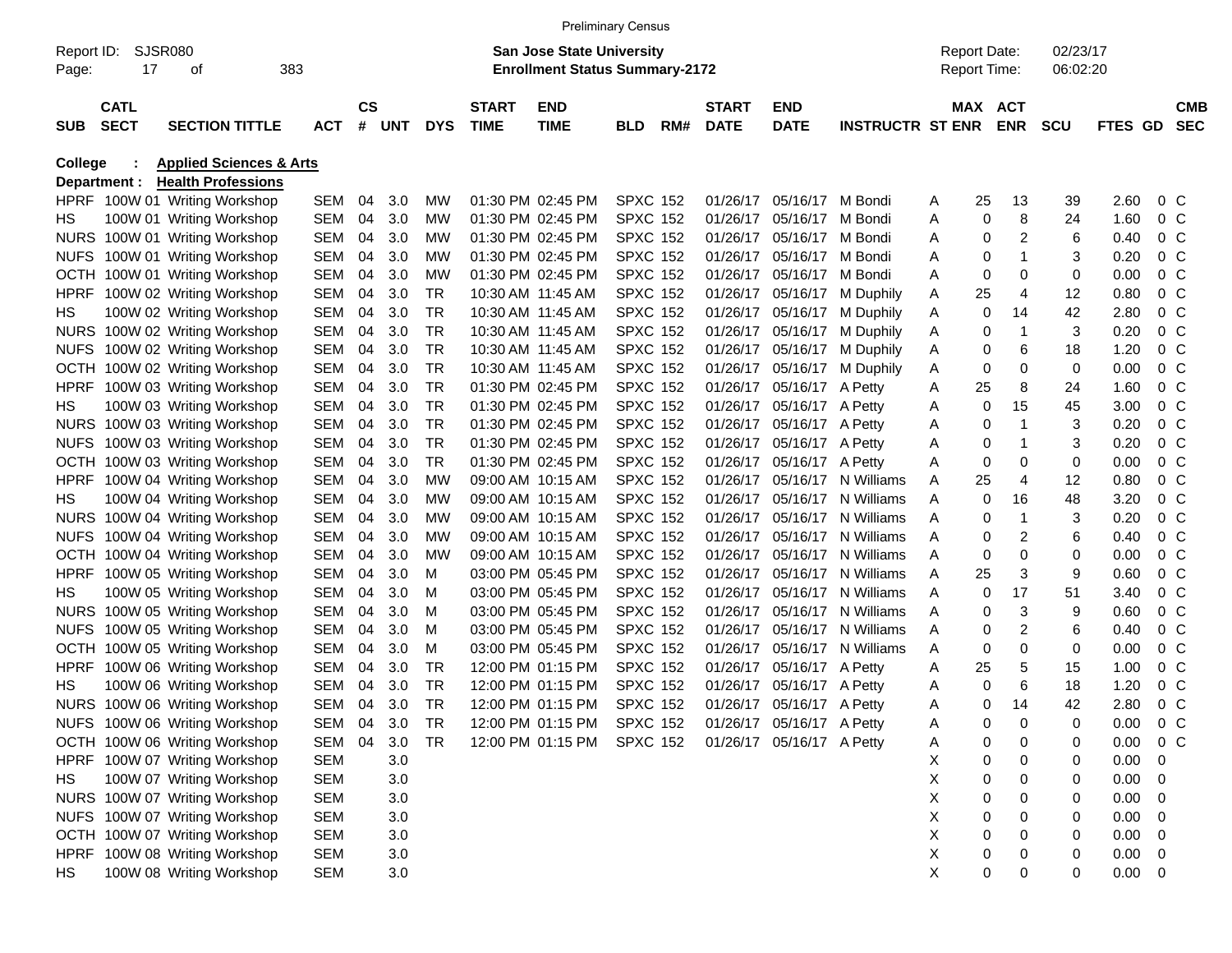| <b>Preliminary Census</b> |  |
|---------------------------|--|
|---------------------------|--|

| Page:       | Report ID: SJSR080<br>18   | οf                            | 383        |                       |              |             |                             | <b>San Jose State University</b><br><b>Enrollment Status Summary-2172</b> |            |     |                             |                           |                         | <b>Report Date:</b><br>Report Time: |            |         | 02/23/17<br>06:02:20 |               |                |                          |
|-------------|----------------------------|-------------------------------|------------|-----------------------|--------------|-------------|-----------------------------|---------------------------------------------------------------------------|------------|-----|-----------------------------|---------------------------|-------------------------|-------------------------------------|------------|---------|----------------------|---------------|----------------|--------------------------|
|             |                            |                               |            |                       |              |             |                             |                                                                           |            |     |                             |                           |                         |                                     |            |         |                      |               |                |                          |
| SUB.        | <b>CATL</b><br><b>SECT</b> | <b>SECTION TITTLE</b>         | <b>ACT</b> | $\mathsf{cs}$<br>$\#$ | <b>UNT</b>   | <b>DYS</b>  | <b>START</b><br><b>TIME</b> | <b>END</b><br><b>TIME</b>                                                 | <b>BLD</b> | RM# | <b>START</b><br><b>DATE</b> | <b>END</b><br><b>DATE</b> | <b>INSTRUCTR ST ENR</b> | MAX ACT                             | <b>ENR</b> |         | SCU                  | FTES GD       |                | <b>CMB</b><br><b>SEC</b> |
|             |                            | NURS 100W 08 Writing Workshop | <b>SEM</b> |                       | 3.0          |             |                             |                                                                           |            |     |                             |                           |                         | Х                                   | 0          | 0       | 0                    | $0.00 \t 0$   |                |                          |
|             |                            | NUFS 100W 08 Writing Workshop | <b>SEM</b> |                       | 3.0          |             |                             |                                                                           |            |     |                             |                           |                         | X                                   | 0          | 0       | 0                    | 0.00          | - 0            |                          |
|             |                            | OCTH 100W 08 Writing Workshop | <b>SEM</b> |                       | 3.0          |             |                             |                                                                           |            |     |                             |                           |                         | X                                   | 0          | 0       | 0                    | 0.00          | 0              |                          |
| <b>HPRF</b> |                            | 100W 09 Writing Workshop      | <b>SEM</b> |                       | 3.0          |             |                             |                                                                           |            |     |                             |                           |                         | X                                   | 0          | 0       | 0                    | 0.00          | 0              |                          |
| HS          |                            | 100W 09 Writing Workshop      | <b>SEM</b> |                       | 3.0          |             |                             |                                                                           |            |     |                             |                           |                         | X                                   | 0          | 0       | 0                    | 0.00          | 0              |                          |
|             |                            | NURS 100W 09 Writing Workshop | <b>SEM</b> |                       | 3.0          |             |                             |                                                                           |            |     |                             |                           |                         | X                                   | 0          | 0       | 0                    | 0.00          | 0              |                          |
|             |                            | NUFS 100W 09 Writing Workshop | <b>SEM</b> |                       | 3.0          |             |                             |                                                                           |            |     |                             |                           |                         | X                                   | 0          | 0       | 0                    | 0.00          | 0              |                          |
|             |                            | OCTH 100W 09 Writing Workshop | <b>SEM</b> |                       | 3.0          |             |                             |                                                                           |            |     |                             |                           |                         | X                                   | 0          | 0       | 0                    | 0.00          | 0              |                          |
| <b>HPRF</b> |                            | 100W 10 Writing Workshop      | <b>SEM</b> | 04                    | 3.0          | TBA         |                             |                                                                           |            |     |                             | 01/26/17 05/16/17         | M Duphily               | 25<br>Α                             |            | 4       | 12                   | 0.80          | 0 <sup>o</sup> |                          |
| HS          |                            | 100W 10 Writing Workshop      | <b>SEM</b> | 04                    | 3.0          | <b>TBA</b>  |                             |                                                                           |            |     |                             | 01/26/17 05/16/17         | M Duphily               | A                                   | 0          | 11      | 33                   | 2.20          | 0 <sup>o</sup> |                          |
|             |                            | NURS 100W 10 Writing Workshop | <b>SEM</b> | 04                    | 3.0          | <b>TBA</b>  |                             |                                                                           |            |     |                             | 01/26/17 05/16/17         | M Duphily               | Α                                   | 0          | 8       | 24                   | 1.60          | 0 <sup>o</sup> |                          |
|             |                            | NUFS 100W 10 Writing Workshop | <b>SEM</b> | 04                    | 3.0          | <b>TBA</b>  |                             |                                                                           |            |     |                             | 01/26/17 05/16/17         | M Duphily               | Α                                   | 0          | 2       | 6                    | 0.40          | 0 <sup>o</sup> |                          |
|             |                            | OCTH 100W 10 Writing Workshop | <b>SEM</b> | 04                    | 3.0          | <b>TBA</b>  |                             |                                                                           |            |     | 01/26/17                    | 05/16/17                  | M Duphily               | A                                   | 0          | 0       | 0                    | 0.00          | 0 <sup>o</sup> |                          |
| <b>HPRF</b> |                            | 100W 11 Writing Workshop      | <b>SEM</b> | 04                    | 3.0          | <b>TBA</b>  |                             |                                                                           |            |     | 01/26/17                    | 05/16/17 S Rivera         |                         | 25<br>Α                             |            | 11      | 33                   | 2.20          | 0 <sup>o</sup> |                          |
| HS          |                            | 100W 11 Writing Workshop      | <b>SEM</b> | 04                    | 3.0          | <b>TBA</b>  |                             |                                                                           |            |     | 01/26/17                    | 05/16/17 S Rivera         |                         | Α                                   | 0          | 11      | 33                   | 2.20          | 0 <sup>o</sup> |                          |
|             |                            | NURS 100W 11 Writing Workshop | <b>SEM</b> | 04                    | 3.0          | <b>TBA</b>  |                             |                                                                           |            |     | 01/26/17                    | 05/16/17 S Rivera         |                         | Α                                   | 0          | 1       | 3                    | 0.20          | 0 <sup>o</sup> |                          |
|             |                            | NUFS 100W 11 Writing Workshop | <b>SEM</b> | 04                    | 3.0          | <b>TBA</b>  |                             |                                                                           |            |     | 01/26/17                    | 05/16/17 S Rivera         |                         | Α                                   | 0          | 1       | 3                    | 0.20          | 0 <sup>o</sup> |                          |
|             |                            | OCTH 100W 11 Writing Workshop | <b>SEM</b> | 04                    | 3.0          | <b>TBA</b>  |                             |                                                                           |            |     | 01/26/17                    | 05/16/17 S Rivera         |                         | A                                   | 0          | 0       | 0                    | 0.00          | $0\,C$         |                          |
| <b>HPRF</b> |                            | 100W 12 Writing Workshop      | <b>SEM</b> |                       | 3.0          |             |                             |                                                                           |            |     |                             |                           |                         | X                                   | 0          | 0       | 0                    | 0.00          | 0              |                          |
| HS          |                            | 100W 12 Writing Workshop      | <b>SEM</b> |                       | 3.0          |             |                             |                                                                           |            |     |                             |                           |                         | X                                   | 0          | 0       | 0                    | 0.00          | -0             |                          |
|             |                            | NURS 100W 12 Writing Workshop | <b>SEM</b> |                       | 3.0          |             |                             |                                                                           |            |     |                             |                           |                         | Χ                                   | 0          | 0       | 0                    | 0.00          | 0              |                          |
|             |                            | NUFS 100W 12 Writing Workshop | <b>SEM</b> |                       | 3.0          |             |                             |                                                                           |            |     |                             |                           |                         | X                                   | 0          | 0       | 0                    | 0.00          | 0              |                          |
|             |                            | OCTH 100W 12 Writing Workshop | <b>SEM</b> |                       | 3.0          |             |                             |                                                                           |            |     |                             |                           |                         | X                                   | 0          | 0       | 0                    | 0.00          | 0              |                          |
| HPRF        |                            | 100W 13 Writing Workshop      | <b>SEM</b> | 04                    | 3.0          | TBA         |                             |                                                                           |            |     |                             | 01/26/17 05/16/17         |                         | 20<br>Α                             |            | 0       | 0                    | 0.00          | 0 <sup>o</sup> |                          |
| HS          |                            | 100W 13 Writing Workshop      | <b>SEM</b> | 04                    | 3.0          | <b>TBA</b>  |                             |                                                                           |            |     |                             | 01/26/17 05/16/17         |                         | Α                                   | 0          | 0       | 0                    | 0.00          | 0 <sup>o</sup> |                          |
|             |                            | NURS 100W 13 Writing Workshop | <b>SEM</b> | 04                    | 3.0          | <b>TBA</b>  |                             |                                                                           |            |     |                             | 01/26/17 05/16/17         |                         | Α                                   | 0          | 7       | 21                   | 1.40          | 0 <sup>o</sup> |                          |
|             |                            | NUFS 100W 13 Writing Workshop | <b>SEM</b> | 04                    | 3.0          | <b>TBA</b>  |                             |                                                                           |            |     |                             | 01/26/17 05/16/17         |                         | Α                                   | 0          | 0       | 0                    | 0.00          | 0 <sup>o</sup> |                          |
|             |                            | OCTH 100W 13 Writing Workshop | <b>SEM</b> | 04                    | 3.0          | <b>TBA</b>  |                             |                                                                           |            |     |                             | 01/26/17 05/16/17         |                         | Α                                   | 0          | 0       | 0                    | 0.00          | $0\,C$         |                          |
|             |                            |                               |            |                       |              |             |                             |                                                                           |            |     |                             |                           | Total :                 | 220                                 | 203        |         | 609                  | 40.60         |                |                          |
|             | HPRF 134 01                | Comp Alt Health               | LEC        |                       | 3.0          | $\mathsf T$ |                             | 06:00 PM 08:45 PM                                                         | <b>CCB</b> |     |                             | 01/26/17 05/16/17         | C Haas                  | 40                                  |            |         | 6                    | 0.40          | $0\,$ C        |                          |
|             |                            | NUFS 134 01 Comp Alt Health   |            | 02                    | LEC 02 3.0 T |             |                             | 06:00 PM 08:45 PM CCB 102                                                 |            | 102 |                             |                           |                         | A                                   |            | 2<br>22 |                      | 4.45 1 C      |                |                          |
|             |                            |                               |            |                       |              |             |                             |                                                                           |            |     |                             | 01/26/17 05/16/17 C Haas  |                         | A<br>40                             | 0          | 24      | 66<br>72             |               |                |                          |
|             |                            |                               |            |                       |              |             |                             |                                                                           |            |     |                             |                           | Total:                  |                                     |            |         |                      | 4.85          |                |                          |
|             | HPRF 135 01                | <b>Hith Multiculture</b>      | LEC        |                       | 03 3.0 W     |             |                             | 03:00 PM 05:45 PM                                                         | SH         | 242 |                             | 01/26/17 05/16/17 K Roe   |                         | 40<br>A                             |            | 3       | 9                    | $0.60$ 0 C    |                |                          |
| HS.         | 135 01                     | <b>Hith Multiculture</b>      | LEC        | 03                    | 3.0 W        |             |                             | 03:00 PM 05:45 PM                                                         | SH         | 242 |                             | 01/26/17 05/16/17 K Roe   |                         | Α                                   | 0          | 31      | 93                   | 6.20 0 C      |                |                          |
|             | NUFS 135 01                | <b>Hith Multiculture</b>      | LEC        |                       | 03 3.0 W     |             |                             | 03:00 PM 05:45 PM                                                         | SH         | 242 |                             | 01/26/17 05/16/17 K Roe   |                         | Α                                   | 0          | $\,6$   | 18                   | 1.20 0 C      |                |                          |
|             | NURS 135 01                | <b>Hith Multiculture</b>      | LEC        |                       | 03 3.0       | W           |                             | 03:00 PM 05:45 PM                                                         | SH         | 242 |                             | 01/26/17 05/16/17 K Roe   |                         | A                                   | 0          | 0       | 0                    | $0.00 \t 0 C$ |                |                          |
|             | OCTH 135 01                | <b>Hith Multiculture</b>      |            |                       | LEC 03 3.0 W |             |                             | 03:00 PM 05:45 PM SH                                                      |            | 242 |                             | 01/26/17 05/16/17 K Roe   |                         | A                                   | 0          | 0       | 0                    | $0.00 \t 0 C$ |                |                          |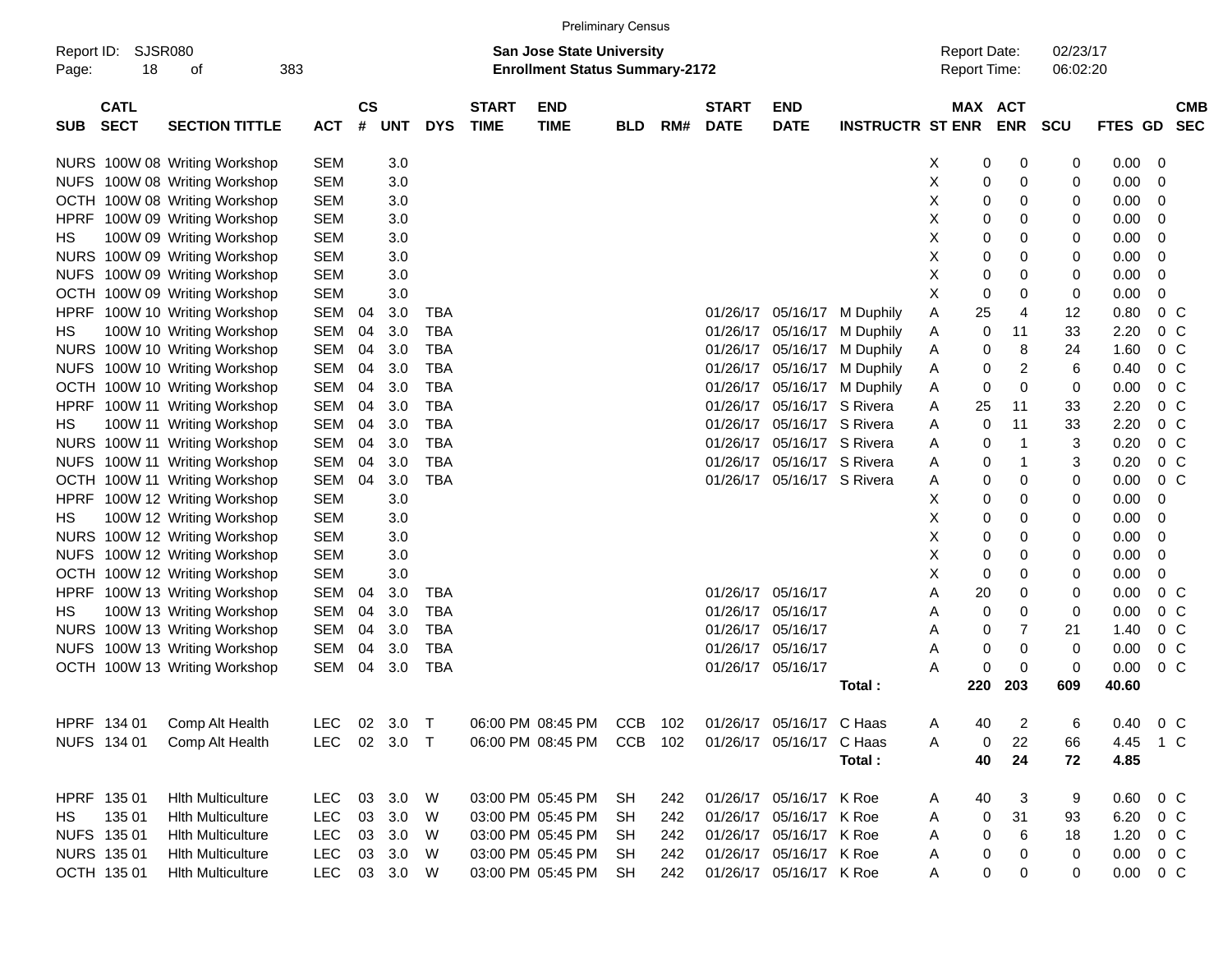|                                                                |                                    |            |               |            |            |              | <b>Preliminary Census</b>                                                 |            |     |              |             |                         |     |                                     |            |                      |             |                         |  |
|----------------------------------------------------------------|------------------------------------|------------|---------------|------------|------------|--------------|---------------------------------------------------------------------------|------------|-----|--------------|-------------|-------------------------|-----|-------------------------------------|------------|----------------------|-------------|-------------------------|--|
| Report ID:                                                     | <b>SJSR080</b><br>19               | 383        |               |            |            |              | <b>San Jose State University</b><br><b>Enrollment Status Summary-2172</b> |            |     |              |             |                         |     | <b>Report Date:</b><br>Report Time: |            | 02/23/17<br>06:02:20 |             |                         |  |
| Page:                                                          | οf                                 |            |               |            |            |              |                                                                           |            |     |              |             |                         |     |                                     |            |                      |             |                         |  |
| <b>CATL</b>                                                    |                                    |            | $\mathsf{cs}$ |            |            | <b>START</b> | <b>END</b>                                                                |            |     | <b>START</b> | <b>END</b>  |                         |     | MAX ACT                             |            |                      |             | <b>CMB</b>              |  |
| <b>SECT</b><br><b>SUB</b>                                      | <b>SECTION TITTLE</b>              | <b>ACT</b> | #             | <b>UNT</b> | <b>DYS</b> | <b>TIME</b>  | <b>TIME</b>                                                               | <b>BLD</b> | RM# | <b>DATE</b>  | <b>DATE</b> | <b>INSTRUCTR ST ENR</b> |     |                                     | <b>ENR</b> | <b>SCU</b>           | <b>FTES</b> | <b>SEC</b><br><b>GD</b> |  |
| <b>HPRF</b>                                                    | 135 02<br><b>Hith Multiculture</b> | <b>LEC</b> | 03            | 3.0        | Т          |              | 06:00 PM 08:45 PM                                                         | MН         | 324 | 01/26/17     | 05/16/17    | N West                  | A   | 40                                  | 5          | 15                   | 1.00        | $0\,C$                  |  |
| <b>HS</b>                                                      | 135 02<br><b>Hith Multiculture</b> | <b>LEC</b> | 03            | 3.0        | Т          |              | 06:00 PM 08:45 PM                                                         | MH         | 324 | 01/26/17     | 05/16/17    | N West                  | Α   | 0                                   | 26         | 78                   | 5.20        | 0 <sup>C</sup>          |  |
| <b>NUFS</b>                                                    | 135 02<br><b>Hith Multiculture</b> | <b>LEC</b> | 03            | 3.0        | Т          |              | 06:00 PM 08:45 PM                                                         | MH         | 324 | 01/26/17     | 05/16/17    | N West                  | A   | 0                                   | 5          | 15                   | 1.00        | 0 C                     |  |
| <b>NURS 135 02</b>                                             | <b>Hith Multiculture</b>           | <b>LEC</b> | 03            | 3.0        | Т          |              | 06:00 PM 08:45 PM                                                         | MН         | 324 | 01/26/17     | 05/16/17    | N West                  | A   | 0                                   | 0          | 0                    | 0.00        | $0\,C$                  |  |
| OCTH 135 02                                                    | <b>Hith Multiculture</b>           | <b>LEC</b> | 03            | 3.0        | Т          |              | 06:00 PM 08:45 PM                                                         | MН         | 324 | 01/26/17     | 05/16/17    | N West                  | А   | $\mathbf 0$                         | 0          | 0                    | 0.00        | $0\,C$                  |  |
| <b>HPRF</b>                                                    | 135 03<br><b>Hith Multiculture</b> | <b>LEC</b> | 03            | 3.0        | <b>TR</b>  |              | 01:30 PM 02:45 PM                                                         | CL.        | 324 | 01/26/17     | 05/16/17    | L Cruz-Hou              | A   | 40                                  | 7          | 21                   | 1.40        | 0 <sup>o</sup>          |  |
| НS                                                             | 135 03<br><b>Hith Multiculture</b> | <b>LEC</b> | 03            | 3.0        | <b>TR</b>  |              | 01:30 PM 02:45 PM                                                         | CL.        | 324 | 01/26/17     | 05/16/17    | L Cruz-Hou              | Α   | 0                                   | 27         | 81                   | 5.40        | 0 <sup>o</sup>          |  |
| <b>NUFS</b>                                                    | 135 03<br><b>Hith Multiculture</b> | <b>LEC</b> | 03            | 3.0        | TR         |              | 01:30 PM 02:45 PM                                                         | CL.        | 324 | 01/26/17     | 05/16/17    | L Cruz-Hou              | A   | 0                                   | 5          | 15                   | 1.00        | $0\,$ C                 |  |
| NURS 135 03                                                    | <b>Hith Multiculture</b>           | <b>LEC</b> | 03            | 3.0        | <b>TR</b>  |              | 01:30 PM 02:45 PM                                                         | CL.        | 324 | 01/26/17     | 05/16/17    | L Cruz-Hou              | A   | 0                                   | 0          | 0                    | 0.00        | 0 <sup>C</sup>          |  |
| <b>OCTH</b>                                                    | 135 03<br><b>Hith Multiculture</b> | <b>LEC</b> | 03            | 3.0        | <b>TR</b>  |              | 01:30 PM 02:45 PM                                                         | CL         | 324 | 01/26/17     | 05/16/17    | L Cruz-Hou              | Α   | $\mathbf 0$                         | 0          | 0                    | 0.00        | 0 <sup>o</sup>          |  |
| <b>HPRF</b>                                                    | 135 04<br><b>Hith Multiculture</b> | <b>LEC</b> | 03            | 3.0        | <b>TR</b>  |              | 12:00 PM 01:15 PM                                                         | CL.        | 324 | 01/26/17     | 05/16/17    | V Park                  | A   | 40                                  | 6          | 18                   | 1.20        | $0\,C$                  |  |
| <b>HS</b>                                                      | 135 04<br><b>Hith Multiculture</b> | <b>LEC</b> | 03            | 3.0        | <b>TR</b>  |              | 12:00 PM 01:15 PM                                                         | CL.        | 324 | 01/26/17     | 05/16/17    | V Park                  | Α   | 0                                   | 30         | 90                   | 6.00        | $0\,C$                  |  |
| <b>NUFS</b>                                                    | 135 04<br><b>Hith Multiculture</b> | <b>LEC</b> | 03            | 3.0        | <b>TR</b>  |              | 12:00 PM 01:15 PM                                                         | CL         | 324 | 01/26/17     | 05/16/17    | V Park                  | Α   | 0                                   | 2          | 6                    | 0.40        | 0 <sup>C</sup>          |  |
| <b>NURS 135 04</b>                                             | <b>Hith Multiculture</b>           | <b>LEC</b> | 03            | 3.0        | <b>TR</b>  |              | 12:00 PM 01:15 PM                                                         | CL.        | 324 | 01/26/17     | 05/16/17    | V Park                  | A   | $\mathbf 0$                         | 0          | $\mathbf 0$          | 0.00        | $0\,C$                  |  |
| OCTH 135 04                                                    | <b>Hith Multiculture</b>           | <b>LEC</b> | 03            | 3.0        | <b>TR</b>  |              | 12:00 PM 01:15 PM                                                         | <b>CL</b>  | 324 | 01/26/17     | 05/16/17    | V Park                  | A   | 0                                   | 2          | 6                    | 0.40        | $0\,C$                  |  |
|                                                                |                                    |            |               |            |            |              |                                                                           |            |     |              |             | Total:                  |     | 160                                 | 155        | 465                  | 31.00       |                         |  |
| <b>HPRF</b>                                                    | 295 01<br>Research Methodology SEM |            | 05            | 3.0        | W          |              | 03:00 PM 05:45 PM                                                         | <b>CCB</b> | 121 | 01/26/17     | 05/16/17    | C Hollenbeck A          |     | 25                                  | 3          | 9                    | 0.75        | $3\,C$                  |  |
| НS                                                             | 295 01<br>Research Methodology SEM |            | 05            | 3.0        | W          |              | 03:00 PM 05:45 PM                                                         | <b>CCB</b> | 121 | 01/26/17     | 05/16/17    | C Hollenbeck A          |     | 0                                   | 0          | 0                    | 0.00        | 0 <sup>C</sup>          |  |
|                                                                |                                    |            |               |            |            |              |                                                                           |            |     |              |             | Total:                  |     | 25                                  | 3          | 9                    | 0.75        |                         |  |
| <b>Health Professions</b><br>Department Total:<br>Department : |                                    |            |               |            |            |              |                                                                           |            |     |              |             | 445                     | 385 | 1155                                | 77.20      |                      |             |                         |  |

| Department Total:         | 445 |              | 385 1155 | 77.20 |
|---------------------------|-----|--------------|----------|-------|
| <b>Lower Division:</b>    | n   | $\mathbf{u}$ | 0        | 0.00  |
| <b>Upper Division:</b>    | 420 |              | 382 1146 | 76.45 |
| <b>Graduate Division:</b> | 25  | -3.          | 9        | 0.75  |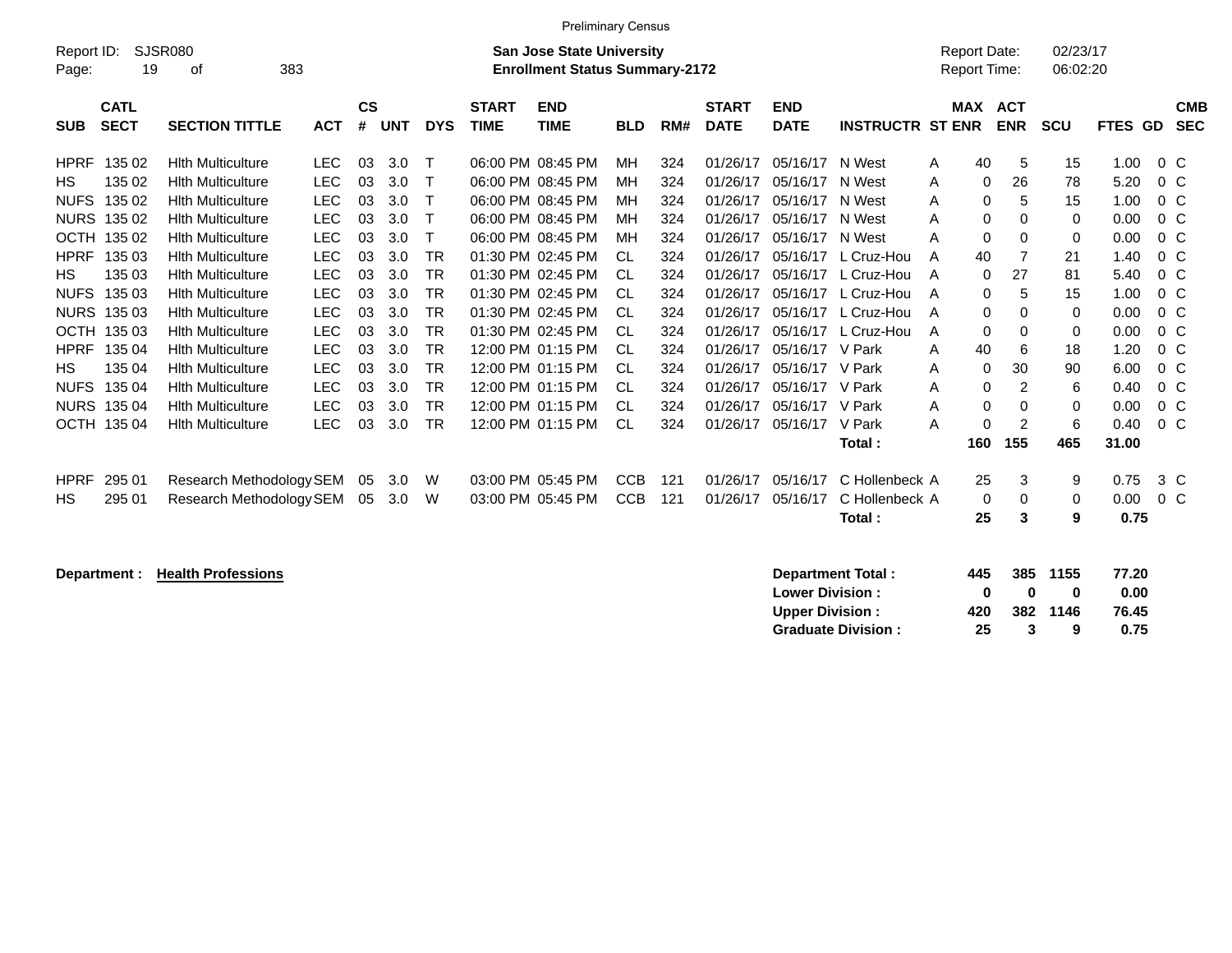|                |                            |                                                                     |               |                    |            |            |                             | <b>Preliminary Census</b>                                                 |            |     |                             |                           |                                 |                     |                             |                      |             |                |                          |
|----------------|----------------------------|---------------------------------------------------------------------|---------------|--------------------|------------|------------|-----------------------------|---------------------------------------------------------------------------|------------|-----|-----------------------------|---------------------------|---------------------------------|---------------------|-----------------------------|----------------------|-------------|----------------|--------------------------|
| Page:          | Report ID: SJSR080<br>20   | 383<br>of                                                           |               |                    |            |            |                             | <b>San Jose State University</b><br><b>Enrollment Status Summary-2172</b> |            |     |                             |                           |                                 | <b>Report Date:</b> | <b>Report Time:</b>         | 02/23/17<br>06:02:20 |             |                |                          |
| <b>SUB</b>     | <b>CATL</b><br><b>SECT</b> | <b>SECTION TITTLE</b>                                               | ACT           | $\mathsf{cs}$<br># | <b>UNT</b> | <b>DYS</b> | <b>START</b><br><b>TIME</b> | <b>END</b><br><b>TIME</b>                                                 | <b>BLD</b> | RM# | <b>START</b><br><b>DATE</b> | <b>END</b><br><b>DATE</b> | <b>INSTRUCTR ST ENR</b>         |                     | MAX ACT<br><b>ENR</b>       | <b>SCU</b>           | FTES GD     |                | <b>CMB</b><br><b>SEC</b> |
| <b>College</b> | Department :               | <b>Applied Sciences &amp; Arts</b><br><b>Hospitality Management</b> |               |                    |            |            |                             |                                                                           |            |     |                             |                           |                                 |                     |                             |                      |             |                |                          |
| HSPM 101       |                            | Intro Hospitality                                                   | <b>LEC</b>    | 02                 | 3.0        | TBA        |                             |                                                                           |            |     |                             | 01/26/17 05/16/17 P Wey   |                                 | A                   | 45<br>38                    | 114                  | 7.60 0      |                |                          |
| <b>HSPM</b>    | 1 0 2                      | Intro Hospitality                                                   | <b>LEC</b>    | 02                 | 3.0        | <b>TBA</b> |                             |                                                                           |            |     |                             | 01/26/17 05/16/17         | P Wey                           | A                   | 45<br>25                    | 75                   | $5.00 \t 0$ |                |                          |
|                |                            |                                                                     |               |                    |            |            |                             |                                                                           |            |     |                             |                           | Total:                          |                     | 90<br>63                    | 189                  | 12.60       |                |                          |
| HSPM 11 01     |                            | <b>Restaurant Mgmt</b>                                              | <b>LEC</b>    | 02                 | 3.0        | МW         |                             | 01:30 PM 02:45 PM                                                         | МH         | 324 |                             | 01/26/17 05/16/17         | T Thompson A                    |                     | 70<br>45                    | 135                  | $9.00 \t 0$ |                |                          |
|                |                            |                                                                     |               |                    |            |            |                             |                                                                           |            |     |                             |                           | Total:                          |                     | 70<br>45                    | 135                  | 9.00        |                |                          |
| HSPM 1201      |                            | Cost Ctrl Hosp                                                      | <b>SEM</b>    |                    | 3.0        |            |                             |                                                                           |            |     |                             |                           |                                 | X.                  | 0                           | 0<br>0               | $0.00 \t 0$ |                |                          |
| <b>NUFS</b>    | 12 01                      | Cost Ctrl Hosp                                                      | <b>SEM</b>    |                    | 3.0        |            |                             |                                                                           |            |     |                             |                           |                                 | X                   | 0                           | $\Omega$<br>0        | 0.00        | $\overline{0}$ |                          |
|                | HSPM 1202                  | Cost Ctrl Hosp                                                      | <b>SEM</b>    | 04                 | 3.0        | TBA        |                             |                                                                           |            |     |                             | 01/26/17 05/16/17         | J Ha                            | A                   | 46<br>60                    | 138                  | 9.20        | $0\,$ C        |                          |
|                | NUFS 1202                  | Cost Ctrl Hosp                                                      | <b>SEM</b>    | 04                 | 3.0        | <b>TBA</b> |                             |                                                                           |            |     |                             | 01/26/17 05/16/17         | J Ha                            | A                   | $\mathbf 0$<br>$\mathbf{1}$ | 3                    | 0.20        | $0\,C$         |                          |
|                |                            |                                                                     |               |                    |            |            |                             |                                                                           |            |     |                             |                           | Total:                          |                     | 47<br>60                    | 141                  | 9.40        |                |                          |
| HSPM 65 01     |                            | Seminar in HSPM                                                     | <b>LEC</b>    | 02                 | 1.0        | W          |                             | 03:00 PM 03:50 PM                                                         | MН         | 324 |                             | 01/26/17 05/16/17         | T Yen                           | Α                   | 70<br>42                    | 42                   | $2.80 \t 0$ |                |                          |
|                |                            |                                                                     |               |                    |            |            |                             |                                                                           |            |     |                             |                           | Total:                          |                     | 70<br>42                    | 42                   | 2.80        |                |                          |
|                | HSPM 97B 01                | Special Events in HR LEC 01 3.0                                     |               |                    |            | TBA        |                             |                                                                           |            |     |                             | 01/26/17 05/16/17         | T Thompson A                    |                     | 35<br>29                    | 87                   | $5.85$ 1    |                |                          |
|                |                            |                                                                     |               |                    |            |            |                             |                                                                           |            |     |                             |                           | Total:                          |                     | 35<br>29                    | 87                   | 5.85        |                |                          |
|                |                            | HSPM 100W 01 Writing Workshop                                       | <b>SEM</b>    | 04                 | 3.0        | МW         |                             | 09:00 AM 10:15 AM                                                         | <b>BBC</b> | 225 |                             | 01/26/17 05/16/17         | K Haven                         | Α                   | 18<br>25                    | 54                   | $3.60 \ 0$  |                |                          |
|                |                            | HSPM 100W 02 Writing Workshop                                       | <b>SEM</b>    |                    | 3.0        |            |                             |                                                                           |            |     |                             |                           |                                 | X                   | $\mathbf 0$                 | $\mathbf 0$<br>0     | $0.00 \t 0$ |                |                          |
|                |                            | HSPM 100W 03 Writing Workshop                                       | <b>SEM</b>    | 04                 | 3.0        | МW         |                             | 10:30 AM 11:45 AM                                                         | <b>BBC</b> | 221 |                             | 01/26/17 05/16/17         | K Haven                         | Α                   | 25<br>25                    | 75                   | $5.00 \t 0$ |                |                          |
|                |                            | HSPM 100W 04 Writing Workshop                                       | <b>SEM</b>    | 04                 | 3.0        | <b>TR</b>  |                             | 01:30 PM 02:45 PM                                                         | <b>BBC</b> | 126 |                             | 01/26/17 05/16/17         | L Lindelof                      | A                   | 25<br>15                    | 45                   | $3.00 \ 0$  |                |                          |
|                |                            |                                                                     |               |                    |            |            |                             |                                                                           |            |     |                             |                           | Total:                          |                     | 75<br>58                    | 174                  | 11.60       |                |                          |
|                | HSPM 101 01                | Culture & Intl Iss                                                  | LEC.          | 02                 | 3.0        | МW         |                             | 12:00 PM 01:15 PM                                                         | <b>BBC</b> | 130 |                             | 01/26/17 05/16/17         | K Haven                         | Α                   | 35<br>40                    | 105                  | $7.00 \t 0$ |                |                          |
|                |                            |                                                                     |               |                    |            |            |                             |                                                                           |            |     |                             |                           | Total:                          |                     | 35<br>40                    | 105                  | 7.00        |                |                          |
|                |                            | HSPM 102 01 Hotel & Lodging Op                                      | LEC 02 3.0 TR |                    |            |            |                             | 12:00 PM 01:15 PM MH 324                                                  |            |     |                             |                           | 01/26/17 05/16/17 F MemarzadehA |                     | 70<br>35                    | 105                  | $7.00 \t 0$ |                |                          |
|                |                            |                                                                     |               |                    |            |            |                             |                                                                           |            |     |                             |                           | Total:                          |                     | 70<br>35                    | 105                  | 7.00        |                |                          |
|                | HSPM 104 01                | <b>Hospitality Mktg</b>                                             | LEC 02 3.0 MW |                    |            |            |                             | 12:00 PM 01:15 PM DBH 133                                                 |            |     |                             | 01/26/17 05/16/17         | M Jones                         | Α                   | 70<br>44                    | 132                  | 8.80 0      |                |                          |
|                |                            |                                                                     |               |                    |            |            |                             |                                                                           |            |     |                             |                           | Total:                          |                     | 70<br>44                    | 132                  | 8.80        |                |                          |
|                | HSPM 105 01                | Finance in HSPM                                                     | LEC.          |                    | 02 3.0 MW  |            |                             | 10:30 AM 11:45 AM                                                         | CL.        | 324 |                             |                           | 01/26/17 05/16/17 F MemarzadehA |                     | 30<br>25                    | 75                   | $5.00 \t 0$ |                |                          |
|                | HSPM 105 02                | Finance in HSPM                                                     | LEC           |                    | 02 3.0 TR  |            |                             | 09:00 AM 10:15 AM                                                         | МH         | 324 |                             |                           | 01/26/17 05/16/17 F MemarzadehA |                     | 30<br>22                    | 66                   | 4.40 0      |                |                          |
|                |                            |                                                                     |               |                    |            |            |                             |                                                                           |            |     |                             |                           | Total:                          |                     | 60<br>47                    | 141                  | 9.40        |                |                          |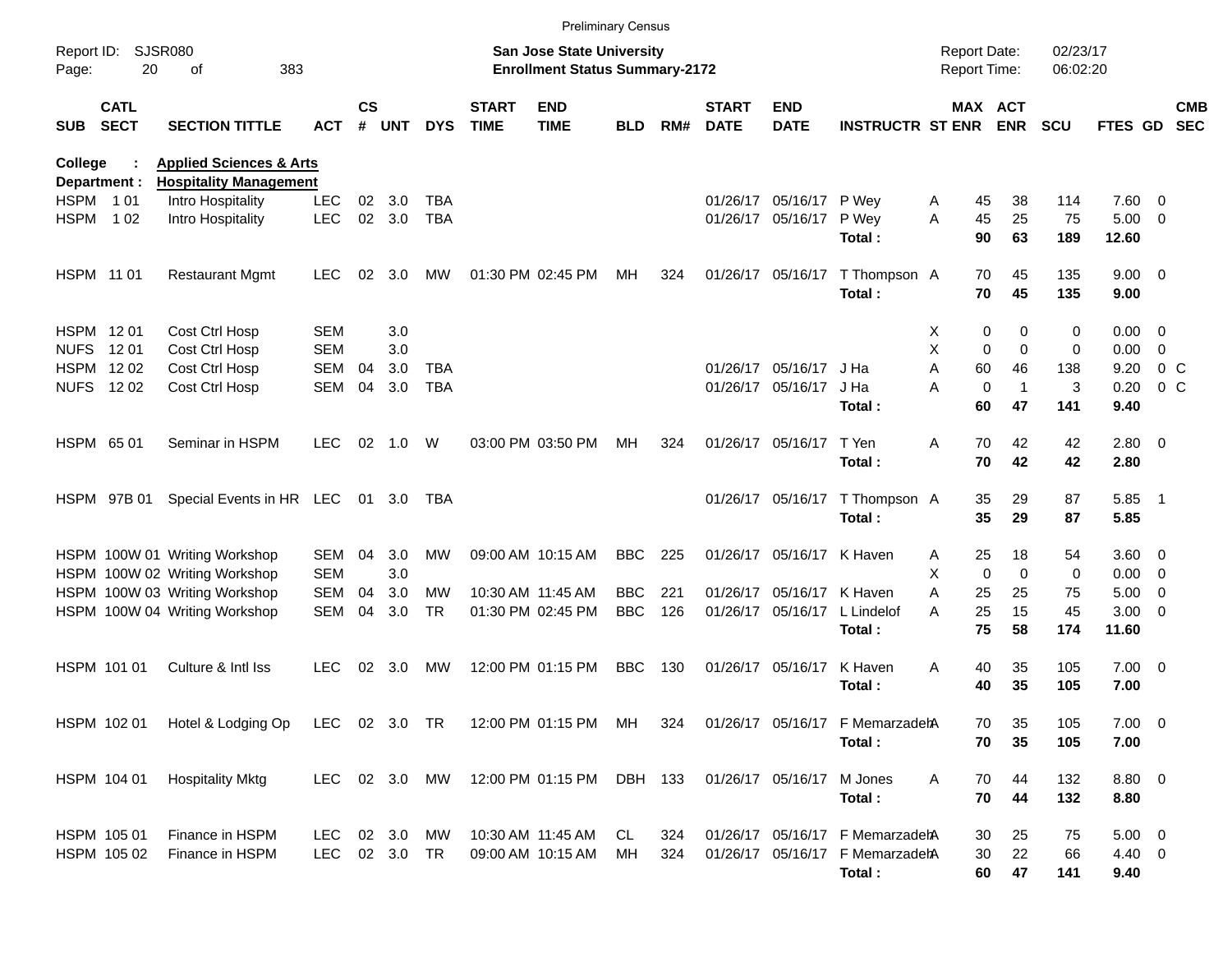|                     |                            |                                                      |                          |               |                    |                              |                             |                                                                    | <b>Preliminary Census</b> |            |                             |                                                        |                                                            |                                     |                         |                         |                      |                                       |                          |
|---------------------|----------------------------|------------------------------------------------------|--------------------------|---------------|--------------------|------------------------------|-----------------------------|--------------------------------------------------------------------|---------------------------|------------|-----------------------------|--------------------------------------------------------|------------------------------------------------------------|-------------------------------------|-------------------------|-------------------------|----------------------|---------------------------------------|--------------------------|
| Report ID:<br>Page: | 21                         | <b>SJSR080</b><br>of                                 | 383                      |               |                    |                              |                             | San Jose State University<br><b>Enrollment Status Summary-2172</b> |                           |            |                             |                                                        |                                                            | <b>Report Date:</b><br>Report Time: |                         |                         | 02/23/17<br>06:02:20 |                                       |                          |
| <b>SUB</b>          | <b>CATL</b><br><b>SECT</b> | <b>SECTION TITTLE</b>                                | <b>ACT</b>               | $\mathsf{cs}$ | # UNT              | <b>DYS</b>                   | <b>START</b><br><b>TIME</b> | <b>END</b><br><b>TIME</b>                                          | <b>BLD</b>                | RM#        | <b>START</b><br><b>DATE</b> | <b>END</b><br><b>DATE</b>                              | <b>INSTRUCTR ST ENR</b>                                    | MAX ACT                             |                         | <b>ENR</b>              | <b>SCU</b>           | FTES GD                               | <b>CMB</b><br><b>SEC</b> |
|                     | HSPM 107 01                | Legal Hospitality                                    | <b>LEC</b>               |               | 02 3.0             | МW                           |                             | 10:30 AM 11:45 AM                                                  | МH                        | 324        |                             | 01/26/17 05/16/17                                      | J Dworak<br>Total:                                         | A                                   | 70<br>70                | 58<br>58                | 174<br>174           | 11.60 0<br>11.60                      |                          |
|                     | HSPM 108 01                | <b>HSPM Info Sys</b>                                 | <b>LEC</b>               |               | 02 3.0             | <b>TBA</b>                   |                             |                                                                    |                           |            |                             | 01/26/17 05/16/17                                      | P Wey<br>Total:                                            | Α                                   | 60<br>60                | 48<br>48                | 144<br>144           | $9.65$ 1<br>9.65                      |                          |
|                     | HSPM 121 01<br>HSPM 121 02 | <b>HSPM Leadership</b><br><b>HSPM Leadership</b>     | <b>LEC</b><br><b>LEC</b> | 02            | 3.0<br>3.0         | $\top$                       |                             | 06:00 PM 08:45 PM                                                  | <b>BBC</b>                | 224        |                             | 01/26/17 05/16/17                                      | <b>B</b> Ratcliffe<br>Total:                               | X<br>A                              | 0<br>50<br>50           | 0<br>48<br>48           | 0<br>144<br>144      | $0.00 \t 0$<br>9.60 0<br>9.60         |                          |
|                     | HSPM 130 01<br>HSPM 130 02 | <b>Hospitality Event</b><br><b>Hospitality Event</b> | <b>LEC</b><br><b>LEC</b> | 02<br>02      | 3.0<br>3.0         | MW<br><b>TR</b>              |                             | 12:00 PM 01:15 PM<br>12:00 PM 01:15 PM                             | MН<br>CL                  | 324<br>302 |                             | 01/26/17 05/16/17<br>01/26/17 05/16/17                 | D Cormany<br>D Cormany<br>Total:                           | A<br>A                              | 45<br>45<br>90          | 35<br>35<br>70          | 105<br>105<br>210    | $7.00 \t 0$<br>$7.00 \t 0$<br>14.00   |                          |
|                     | HSPM 134 01                | HR Management                                        | <b>LEC</b>               | 02            | 3.0                | TR                           |                             | 10:30 AM 11:45 AM                                                  | МH                        | 324        |                             | 01/26/17 05/16/17                                      | T Thompson A<br>Total:                                     |                                     | 70<br>70                | 48<br>48                | 144<br>144           | 9.60 0<br>9.60                        |                          |
|                     | HSPM 140 01                | Mtg, Conv & Event                                    | <b>LEC</b>               | 02            | 3.0                | <b>TR</b>                    |                             | 10:30 AM 11:45 AM                                                  | <b>SH</b>                 | 345        |                             | 01/26/17 05/16/17                                      | K Sullivan<br>Total:                                       | Α                                   | 40<br>40                | 25<br>25                | 75<br>75             | $5.00 \t 0$<br>5.00                   |                          |
|                     | HSPM 141 01<br>HSPM 141 02 | <b>Resort Club Mgmt</b><br><b>Resort Club Mgmt</b>   | <b>LEC</b><br><b>LEC</b> | 02            | 3.0<br>3.0         | W                            |                             | 06:00 PM 08:45 PM                                                  | <b>BBC</b>                | 022        |                             | 01/26/17 05/16/17                                      | J Facciolla<br>Total:                                      | X<br>A                              | $\mathbf 0$<br>50<br>50 | $\mathbf 0$<br>25<br>25 | 0<br>75<br>75        | $0.00 \t 0$<br>$5.00 \t 0$<br>5.00    |                          |
|                     | HSPM 142 01<br>HSPM 142 02 | <b>Tradeshow Mgnt</b><br><b>Tradeshow Mgnt</b>       | <b>LEC</b><br><b>LEC</b> | 02            | 3.0<br>3.0         | <b>TR</b>                    |                             | 01:30 PM 02:45 PM                                                  | DMH 166                   |            |                             | 01/26/17 05/16/17                                      | D Cormany<br>Total:                                        | X<br>Α                              | $\mathbf 0$<br>50<br>50 | $\mathbf 0$<br>37<br>37 | 0<br>111<br>111      | $0.00 \t 0$<br>$7.40 \quad 0$<br>7.40 |                          |
|                     | HSPM 143 01<br>HSPM 143 02 | <b>Tour Destination</b><br><b>Tour Destination</b>   | <b>LEC</b><br>LEC.       |               | 02 3.0<br>02 3.0   |                              |                             | 03:00 PM 05:45 PM                                                  | DMH 163                   |            |                             | 01/26/17 05/16/17<br>01/26/17 05/16/17                 | D Andre<br>Total:                                          | X<br>Α                              | 0<br>50<br>50           | 0<br>28<br>28           | 0<br>84<br>84        | $0.00 \t 0$<br>5.60 0<br>5.60         |                          |
|                     | HSPM 148 01<br>HSPM 148 02 | Wine Appreciation<br>Wine Appreciation               | <b>LEC</b><br>LEC        |               | 02 3.0<br>02 3.0 M | M                            |                             | 03:00 PM 05:45 PM<br>06:00 PM 08:45 PM                             | МH<br>MH                  | 324<br>324 |                             | 01/26/17 05/16/17 S Orvis<br>01/26/17 05/16/17 S Orvis | Total:                                                     | A<br>A                              | 65<br>65                | 59<br>55<br>130 114     | 177<br>165<br>342    | 11.80 0<br>11.00 0<br>22.80           |                          |
|                     | HSPM 149 01<br>HSPM 149 02 | <b>Beer Appreciation</b><br><b>Beer Appreciation</b> | <b>LEC</b><br><b>LEC</b> |               | 02 3.0<br>02 3.0   | $\mathsf{R}$<br>$\mathsf{R}$ |                             | 06:00 PM 08:45 PM<br>06:00 PM 08:45 PM                             | МH<br><b>BBC</b>          | 324<br>224 |                             |                                                        | 01/26/17 05/16/17 K Sullivan<br>01/26/17 05/16/17 J Dworak | A<br>Α                              | 55<br>60                | 68<br>44                | 204<br>132           | 13.65 1<br>8.85 1                     |                          |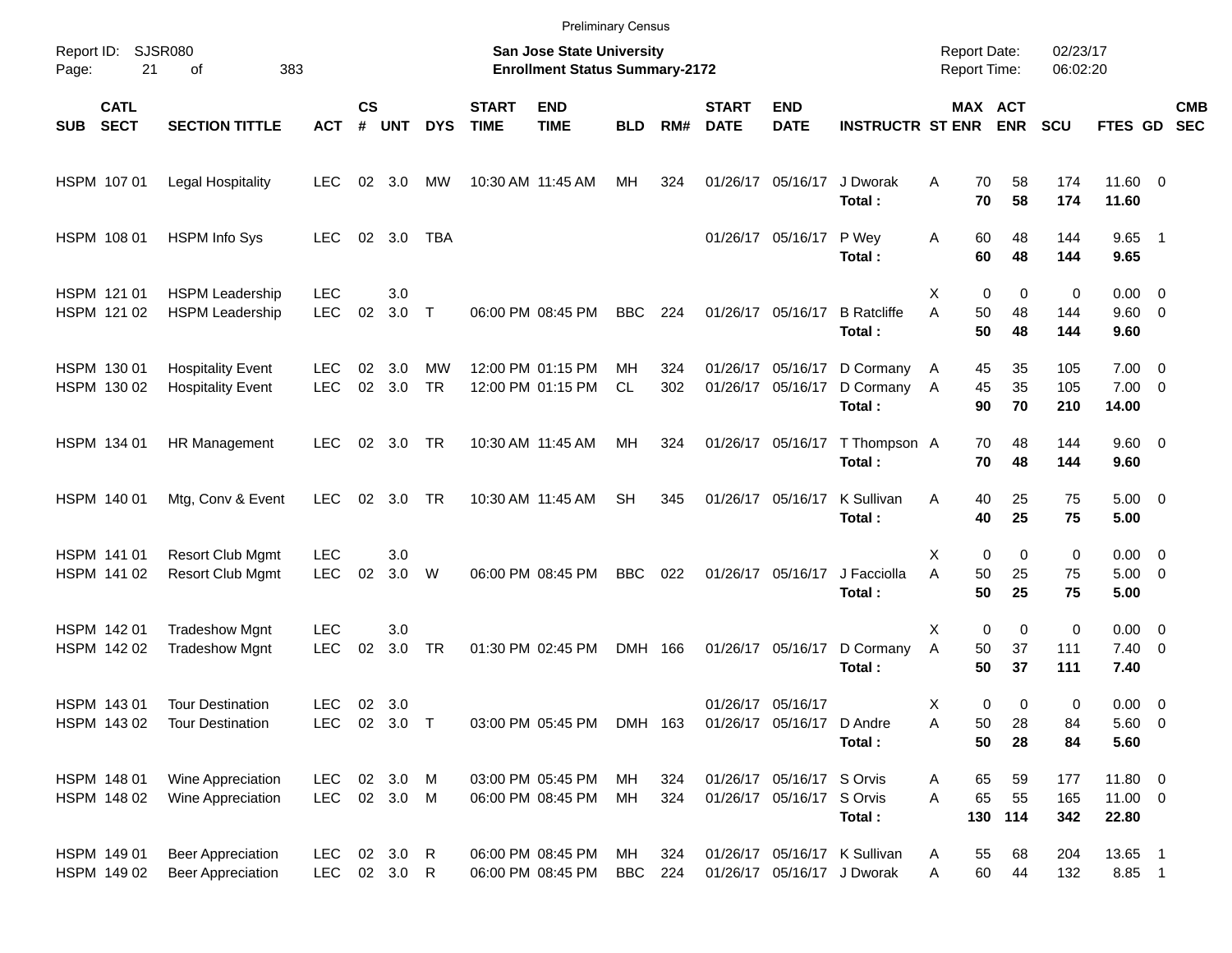|            |                            |                                                      |                          |                |            |                        |                             | <b>Preliminary Census</b>                                                 |                          |            |                             |                                                  |                                                       |                                            |                       |                                 |                          |                                   |                          |                          |
|------------|----------------------------|------------------------------------------------------|--------------------------|----------------|------------|------------------------|-----------------------------|---------------------------------------------------------------------------|--------------------------|------------|-----------------------------|--------------------------------------------------|-------------------------------------------------------|--------------------------------------------|-----------------------|---------------------------------|--------------------------|-----------------------------------|--------------------------|--------------------------|
| Page:      | Report ID: SJSR080<br>22   | 383<br>of                                            |                          |                |            |                        |                             | <b>San Jose State University</b><br><b>Enrollment Status Summary-2172</b> |                          |            |                             |                                                  |                                                       | <b>Report Date:</b><br><b>Report Time:</b> |                       |                                 | 02/23/17<br>06:02:20     |                                   |                          |                          |
| <b>SUB</b> | <b>CATL</b><br><b>SECT</b> | <b>SECTION TITTLE</b>                                | <b>ACT</b>               | <b>CS</b><br># | <b>UNT</b> | <b>DYS</b>             | <b>START</b><br><b>TIME</b> | <b>END</b><br><b>TIME</b>                                                 | <b>BLD</b>               | RM#        | <b>START</b><br><b>DATE</b> | <b>END</b><br><b>DATE</b>                        | <b>INSTRUCTR ST ENR</b>                               |                                            | MAX ACT<br><b>ENR</b> |                                 | SCU                      | FTES GD                           |                          | <b>CMB</b><br><b>SEC</b> |
|            |                            |                                                      |                          |                |            |                        |                             |                                                                           |                          |            |                             |                                                  | Total:                                                |                                            | 115 112               |                                 | 336                      | 22.50                             |                          |                          |
|            | HSPM 152 01                | <b>Hotel Catering</b>                                | <b>LEC</b>               |                | 02 3.0     | <b>TR</b>              |                             | 01:30 PM 02:45 PM                                                         | <b>SH</b>                | 434        |                             | 01/26/17 05/16/17                                | T Thompson A<br>Total:                                |                                            | 40<br>40              | 33<br>33                        | 99<br>99                 | $6.60$ 0<br>6.60                  |                          |                          |
|            | HSPM 154 01                | Revenue Management LEC 02 3.0                        |                          |                |            | MW                     |                             | 09:00 AM 10:15 AM                                                         | МH                       | 324        |                             | 01/26/17 05/16/17                                | F Chen<br>Total:                                      | A                                          | 40<br>40              | 14<br>14                        | 42<br>42                 | $2.80 \t 0$<br>2.80               |                          |                          |
|            | HSPM 161 01<br>HSPM 161 02 | Cruise Op Mgnt<br>Cruise Op Mgnt                     | <b>LEC</b><br><b>LEC</b> | 02<br>02       | 3.0<br>3.0 | M                      |                             | 03:00 PM 05:45 PM                                                         | МH                       | 523        | 01/26/17 05/16/17           | 01/26/17 05/16/17                                | R Adams<br>Total:                                     | X<br>A                                     | 0<br>50<br>50         | $\mathbf 0$<br>37<br>37         | 0<br>111<br>111          | $0.00 \t 0$<br>$7.40 \ 0$<br>7.40 |                          |                          |
|            | HSPM 177 01<br>HSPM 177 02 | <b>HSPM Service Mgnt</b><br><b>HSPM Service Mgnt</b> | LEC<br><b>LEC</b>        | 02<br>02       | 3.0<br>3.0 | <b>MW</b><br><b>TR</b> |                             | 01:30 PM 02:45 PM<br>12:00 PM 01:15 PM                                    | <b>BBC</b><br><b>BBC</b> | 225<br>225 |                             | 01/26/17 05/16/17<br>01/26/17 05/16/17           | J Ha<br>J Ha<br>Total:                                | Α<br>A                                     | 40<br>40<br>80        | 35<br>32<br>67                  | 105<br>96<br>201         | $7.00 \t 0$<br>6.40<br>13.40      | $\overline{\phantom{0}}$ |                          |
|            | HSPM 180 01                | <b>Individual Studies</b>                            | <b>SUP</b>               | 36             | 3.0        | <b>TBA</b>             |                             |                                                                           |                          |            |                             | 01/26/17 05/16/17                                | T Yen<br>Total:                                       | A                                          | 10<br>10              | 3<br>3                          | 9<br>9                   | $0.60 \quad 0$<br>0.60            |                          |                          |
|            |                            | HSPM 191A 01 Intern Level 1                          | <b>SUP</b>               | 36             | 2.0        | TBA                    |                             |                                                                           |                          |            |                             | 01/26/17 05/16/17                                | T Yen<br>Total:                                       | Α                                          | 60<br>60              | 29<br>29                        | 58<br>58                 | $3.87$ 0<br>3.87                  |                          |                          |
|            |                            | HSPM 191B 01 Intern Level 2                          | <b>SUP</b>               | 36             | 3.0        | <b>TBA</b>             |                             |                                                                           |                          |            | 01/26/17 05/16/17           |                                                  | K Sullivan<br>Total:                                  | A                                          | 60<br>60              | 32<br>32                        | 96<br>96                 | $6.40 \quad 0$<br>6.40            |                          |                          |
|            | Department :               | <b>Hospitality Management</b>                        |                          |                |            |                        |                             |                                                                           |                          |            |                             | <b>Lower Division:</b><br><b>Upper Division:</b> | <b>Department Total:</b><br><b>Graduate Division:</b> | 1755<br>1430                               | 325<br>$\bf{0}$       | 1273<br>226<br>1047<br>$\bf{0}$ | 3706<br>594<br>3112<br>0 | 247.27<br>39.65<br>207.62<br>0.00 |                          |                          |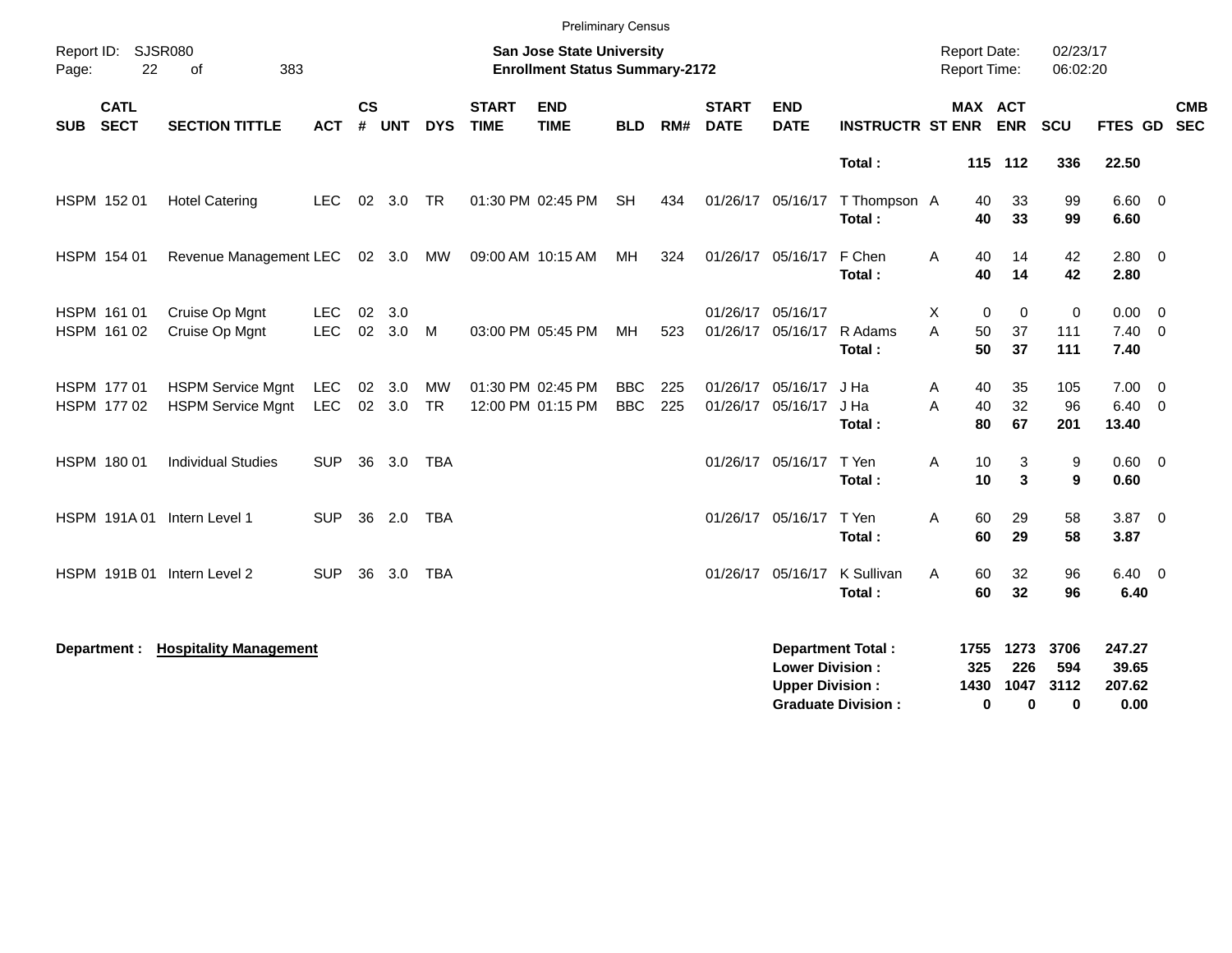|                     |                                        |                                                                                  |                                        |               |                            |                        |                             | <b>Preliminary Census</b>                                                 |                               |              |                                        |                                                         |                                           |             |                                            |                |                      |                                  |                          |
|---------------------|----------------------------------------|----------------------------------------------------------------------------------|----------------------------------------|---------------|----------------------------|------------------------|-----------------------------|---------------------------------------------------------------------------|-------------------------------|--------------|----------------------------------------|---------------------------------------------------------|-------------------------------------------|-------------|--------------------------------------------|----------------|----------------------|----------------------------------|--------------------------|
| Report ID:<br>Page: | 23                                     | <b>SJSR080</b><br>383<br>οf                                                      |                                        |               |                            |                        |                             | <b>San Jose State University</b><br><b>Enrollment Status Summary-2172</b> |                               |              |                                        |                                                         |                                           |             | <b>Report Date:</b><br><b>Report Time:</b> |                | 02/23/17<br>06:02:20 |                                  |                          |
| <b>SUB</b>          | <b>CATL</b><br><b>SECT</b>             | <b>SECTION TITTLE</b>                                                            | ACT                                    | $\mathsf{cs}$ | # UNT                      | <b>DYS</b>             | <b>START</b><br><b>TIME</b> | <b>END</b><br><b>TIME</b>                                                 | <b>BLD</b>                    | RM#          | <b>START</b><br><b>DATE</b>            | <b>END</b><br><b>DATE</b>                               | <b>INSTRUCTR ST ENR ENR</b>               |             | MAX ACT                                    |                | <b>SCU</b>           | <b>FTES GD</b>                   | <b>CMB</b><br><b>SEC</b> |
| College             | Department :                           | <b>Applied Sciences &amp; Arts</b><br><b>Journalism &amp; Mass Communication</b> |                                        |               |                            |                        |                             |                                                                           |                               |              |                                        |                                                         |                                           |             |                                            |                |                      |                                  |                          |
| ADV                 | 91 01                                  | Intro Advertising                                                                | LEC.                                   |               | 02 3.0                     | MW                     |                             | 03:00 PM 04:15 PM                                                         | YUH 124                       |              |                                        | 01/26/17 05/16/17                                       | D Ocampo<br>Total:                        | Α           | 150<br>150                                 | 93<br>93       | 279<br>279           | 18.60 0<br>18.60                 |                          |
| ADV                 | 116 01                                 | Spartan Daily Ad Sta                                                             | ACT                                    |               | 20 3.0                     |                        |                             | MTWR01:30 PM 04:15 PM                                                     | DBH                           | <b>2091</b>  |                                        | 01/26/17 05/16/17                                       | T Hendrick<br>Total:                      | A           | 20<br>20                                   | 6<br>6         | 18<br>18             | $1.20 \t 0$<br>1.20              |                          |
| ADV                 | 121 01                                 | <b>Consumer Advertising LEC</b>                                                  |                                        |               | 02 3.0 T                   |                        |                             | 06:00 PM 08:45 PM                                                         | DBH 133                       |              |                                        | 01/26/17 05/16/17                                       | S Eckstone<br>Total:                      | A           | 45<br>45                                   | 44<br>44       | 132<br>132           | 8.85 1<br>8.85                   |                          |
| ADV.                | 122 01                                 | <b>Bus-to-Bus Advertisi</b>                                                      | SEM                                    |               | 04 3.0                     | MW                     |                             | 12:00 PM 01:15 PM                                                         | DBH 225                       |              |                                        | 01/26/17 05/16/17                                       | S Eckstone<br>Total:                      | A           | 30<br>30                                   | 33<br>33       | 99<br>99             | $6.60$ 0<br>6.60                 |                          |
| ADV                 | 123 01                                 | Brdcast & New Media SEM 04 3.0                                                   |                                        |               |                            | M                      |                             | 06:00 PM 08:45 PM                                                         | DBH 202                       |              |                                        | 01/26/17 05/16/17                                       | S Eckstone<br>Total:                      | A           | 20<br>20                                   | 19<br>19       | 57<br>57             | $3.80\ 0$<br>3.80                |                          |
| ADV                 | 124 01                                 | Copywriting                                                                      | SEM 04                                 |               | 3.0                        | <b>TR</b>              |                             | 01:30 PM 02:45 PM                                                         | DBH 225                       |              |                                        | 01/26/17 05/16/17                                       | J Delacruz<br>Total:                      | A           | 20<br>20                                   | 20<br>20       | 60<br>60             | $4.00 \ 0$<br>4.00               |                          |
| ADV<br>ADV          | 125 01<br>125 02                       | Ad Layout & Prod<br>Ad Layout & Prod                                             | SEM<br>SEM                             | 04<br>04      | 3.0<br>3.0                 | <b>MW</b><br><b>MW</b> |                             | 12:00 PM 01:15 PM<br>04:30 PM 05:45 PM                                    | DBH<br><b>DBH</b>             | 117D<br>117D | 01/26/17 05/16/17<br>01/26/17 05/16/17 |                                                         | J Delacruz<br>J Delacruz<br>Total:        | A<br>A      | 20<br>20<br>40                             | 20<br>20<br>40 | 60<br>60<br>120      | $4.00 \ 0$<br>$4.00 \ 0$<br>8.00 |                          |
| ADV                 | 126 01                                 | Media Planning & Buy SEM 04 3.0 TR                                               |                                        |               |                            |                        |                             | 04:30 PM 05:45 PM                                                         | DBH                           | 202          |                                        | 01/26/17 05/16/17                                       | T Hendrick<br>Total:                      | A           | 20<br>20                                   | 20<br>20       | 60<br>60             | $4.00 \ 0$<br>4.00               |                          |
| ADV                 | 128 01                                 | Integrtd Mktg Comm                                                               | SEM 04                                 |               | 3.0                        | MW                     |                             | 04:30 PM 05:45 PM                                                         | DBH                           | 225          |                                        | 01/26/17 05/16/17                                       | T Hendrick<br>Total:                      | A           | 30<br>30                                   | 19<br>19       | 57<br>57             | $3.85$ 1<br>3.85                 |                          |
| ADV                 | 129 01                                 | <b>Campaigns Mgmt</b>                                                            | SEM 04 3.0 TR                          |               |                            |                        |                             | 10:30 AM 11:45 AM                                                         | DBH 225                       |              |                                        |                                                         | 01/26/17 05/16/17 J Delacruz<br>Total:    | A           | 30<br>30                                   | 27<br>27       | 81<br>81             | $5.40 \quad 0$<br>5.40           |                          |
|                     | JOUR 61 01<br>JOUR 61 02<br>JOUR 61 03 | Prnt/Mag and Online<br>Prnt/Mag and Online<br>Prnt/Mag and Online                | <b>LEC</b><br><b>LEC</b><br><b>LEC</b> |               | 02 3.0<br>02 3.0<br>02 3.0 | MW<br>TR<br>TR         |                             | 12:00 PM 01:15 PM<br>03:00 PM 04:15 PM<br>10:30 AM 11:45 AM               | DBH 224<br>DBH 224<br>DBH 222 |              |                                        | 01/26/17 05/16/17 H Kazem<br>01/26/17 05/16/17 T Ulrich | 01/26/17 05/16/17 R Nichols               | A<br>A<br>A | 20<br>20<br>20                             | 19<br>19<br>19 | 57<br>57<br>57       | 3.80 0<br>$3.80\ 0$<br>$3.80\ 0$ |                          |
|                     | JOUR 61 04                             | Prnt/Mag and Online                                                              | LEC                                    |               | 02 3.0                     | MW                     |                             | 01:30 PM 02:45 PM                                                         | DBH 224                       |              |                                        |                                                         | 01/26/17 05/16/17 J Rodriguez A<br>Total: |             | 20<br>80                                   | 8<br>65        | 24<br>195            | $1.60 \t 0$<br>13.00             |                          |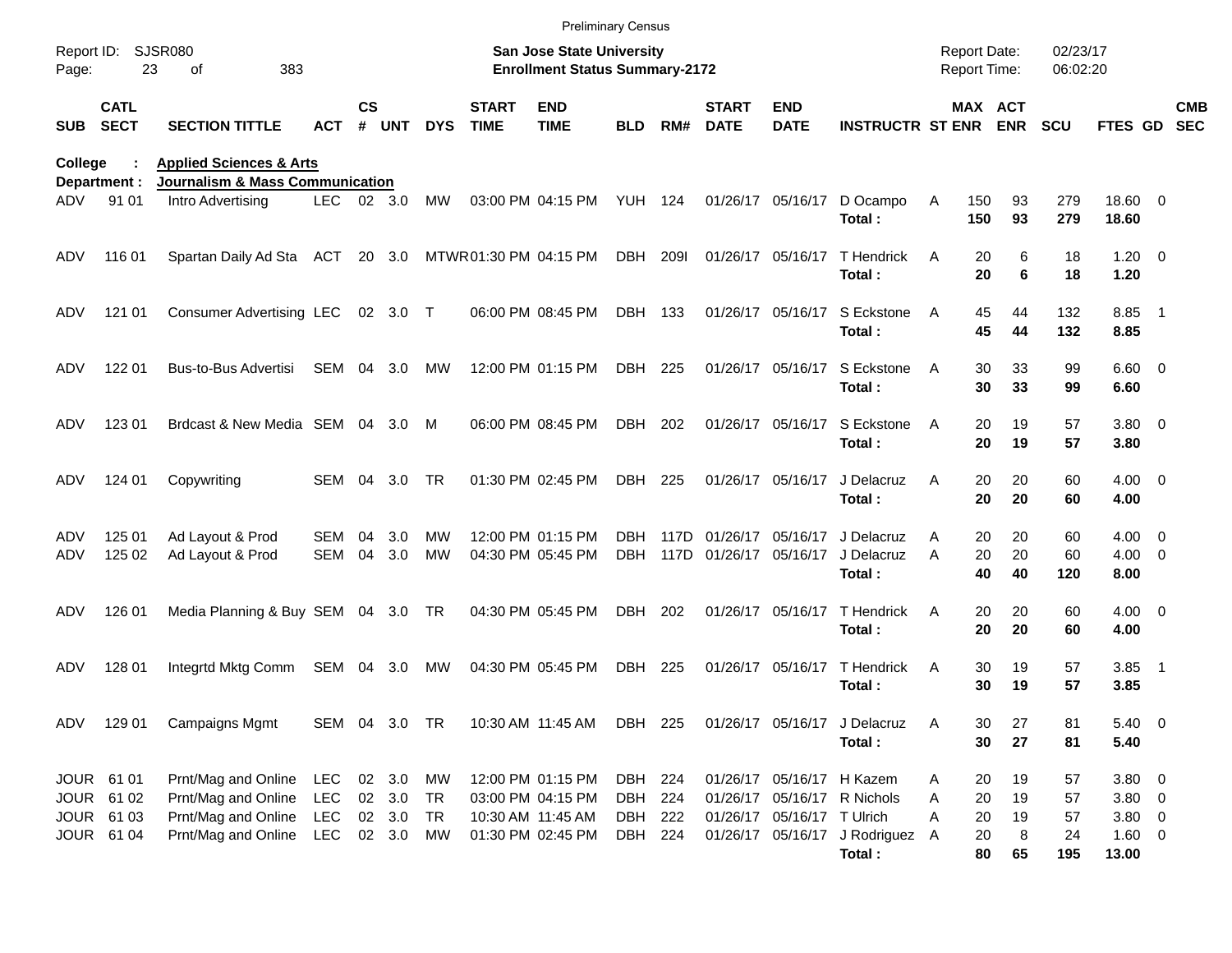| Report ID:<br>24<br>Page:                                                        | SJSR080<br>383<br>οf                                                       |                                                                           |                    |                                                      |                                                  |                                                 | <b>San Jose State University</b><br><b>Enrollment Status Summary-2172</b>                                                  |                                                                     | <b>Report Date:</b><br><b>Report Time:</b> |                             | 02/23/17<br>06:02:20                                                                   |                                                                                  |                                                                       |                                         |                                         |                                                                        |                                                        |
|----------------------------------------------------------------------------------|----------------------------------------------------------------------------|---------------------------------------------------------------------------|--------------------|------------------------------------------------------|--------------------------------------------------|-------------------------------------------------|----------------------------------------------------------------------------------------------------------------------------|---------------------------------------------------------------------|--------------------------------------------|-----------------------------|----------------------------------------------------------------------------------------|----------------------------------------------------------------------------------|-----------------------------------------------------------------------|-----------------------------------------|-----------------------------------------|------------------------------------------------------------------------|--------------------------------------------------------|
| <b>CATL</b><br><b>SECT</b><br><b>SUB</b>                                         | <b>SECTION TITTLE</b>                                                      | <b>ACT</b>                                                                | $\mathsf{cs}$<br># | <b>UNT</b>                                           | <b>DYS</b>                                       | <b>START</b><br><b>TIME</b>                     | <b>END</b><br><b>TIME</b>                                                                                                  | <b>BLD</b>                                                          | RM#                                        | <b>START</b><br><b>DATE</b> | <b>END</b><br><b>DATE</b>                                                              | <b>INSTRUCTR ST ENR</b>                                                          |                                                                       | MAX ACT<br><b>ENR</b>                   | <b>SCU</b>                              | FTES GD                                                                | <b>CMB</b><br><b>SEC</b>                               |
| 95 01<br>JOUR                                                                    | Digital News Photo                                                         | <b>LEC</b>                                                                | 03                 | 3.0                                                  | МW                                               |                                                 | 09:00 AM 10:15 AM                                                                                                          | DBH                                                                 | 225                                        |                             | 01/26/17 05/16/17                                                                      | D Cheers<br>Total:                                                               | 20<br>Α<br>20                                                         | 21<br>21                                | 63<br>63                                | $4.20 \ 0$<br>4.20                                                     |                                                        |
| JOUR 132 01                                                                      | <b>Feature Reporting</b>                                                   | <b>LEC</b>                                                                | 04                 | 3.0                                                  | МW                                               | 10:30 AM 11:45 AM                               |                                                                                                                            | DBH                                                                 | 213                                        |                             | 01/26/17 05/16/17                                                                      | J Rodriguez A<br>Total:                                                          | 20<br>20                                                              | 21<br>21                                | 63<br>63                                | $4.20 \ 0$<br>4.20                                                     |                                                        |
| JOUR 133 01                                                                      | <b>Editing/News Mgmt</b>                                                   | SEM                                                                       | 04                 | 3.0                                                  | МW                                               |                                                 | 03:00 PM 04:15 PM                                                                                                          | DBH                                                                 | 224                                        |                             | 01/26/17 05/16/17                                                                      | W Tillinghas A<br>Total:                                                         | 20<br>20                                                              | 20<br>20                                | 60<br>60                                | $4.00 \ 0$<br>4.00                                                     |                                                        |
| JOUR 135 01<br>JOUR 135 02                                                       | Rep/Editing & Mgmt<br>Rep/Editing & Mgmt                                   | ACT<br><b>ACT</b>                                                         | 20<br>20           | 1.0<br>2.0                                           |                                                  | MTWR 01:30 PM 02:45 PM<br>MTWR03:00 PM 04:15 PM |                                                                                                                            | <b>DBH</b><br><b>DBH</b>                                            | 209<br>209                                 |                             | 01/26/17 05/16/17<br>01/26/17 05/16/17                                                 | D Cheers<br>D Cheers<br>Total:                                                   | 15<br>A<br>A<br>15<br>30                                              | 19<br>19<br>38                          | 19<br>19<br>38                          | 1.27<br>2.53<br>3.80                                                   | $\overline{\phantom{0}}$<br>$\overline{0}$             |
| JOUR 136 01                                                                      | Newspaper and Mag D&EC                                                     |                                                                           |                    | 02 3.0                                               | TR                                               |                                                 | 04:30 PM 05:45 PM                                                                                                          | DBH                                                                 | 222                                        |                             | 01/26/17 05/16/17                                                                      | N Waters<br>Total:                                                               | 20<br>A<br>20                                                         | 20<br>20                                | 60<br>60                                | $4.00 \ 0$<br>4.00                                                     |                                                        |
| JOUR 137 01                                                                      | Reviewing the Arts                                                         | SEM                                                                       | 05                 | 3.0                                                  | TR                                               |                                                 | 10:30 AM 11:45 AM                                                                                                          | <b>DBH</b>                                                          | 213                                        |                             | 01/26/17 05/16/17                                                                      | P West<br>Total:                                                                 | 20<br>A<br>20                                                         | 8<br>8                                  | 24<br>24                                | $1.65$ 1<br>1.65                                                       |                                                        |
| JOUR 165 01<br>JOUR 165 02<br>JOUR 165 03                                        | <b>TV News Staff</b><br><b>TV News Staff</b><br><b>TV News Staff</b>       | ACT<br><b>ACT</b><br><b>ACT</b>                                           | 20<br>20<br>20     | 1.0<br>2.0<br>3.0                                    | -F<br>F.<br>- F                                  |                                                 | 08:00 AM 10:30 AM<br>08:00 AM 10:30 AM<br>08:00 AM 10:30 AM                                                                | <b>DBH</b><br><b>DBH</b><br><b>DBH</b>                              | 141<br>141<br>141                          |                             | 01/26/17 05/16/17<br>01/26/17 05/16/17<br>01/26/17 05/16/17                            | Total:                                                                           | 20<br>A<br>20<br>Α<br>A<br>20<br>60                                   | 0<br>0<br>18<br>18                      | 0<br>0<br>18<br>18                      | 0.00<br>0.00<br>3.60<br>3.60                                           | $\overline{\mathbf{0}}$<br>$\overline{0}$<br>- 0       |
| JOUR 166 01<br>JOUR 166 02                                                       | Converged Newsroom LEC<br>Converged Newsroom ACT                           |                                                                           |                    | 04 3.0<br>12 0.0                                     |                                                  | MTWR 01:30 PM 02:45 PM<br>MTWR03:00 PM 04:15 PM |                                                                                                                            | <b>DBH</b><br><b>DBH</b>                                            | 209<br>209                                 |                             | 01/26/17 05/16/17                                                                      | S Fosdick<br>01/26/17 05/16/17 S Fosdick<br>Total:                               | Α<br>20<br>A<br>20<br>40                                              | 11<br>11<br>22                          | 22<br>11<br>33                          | 2.25<br>0.00<br>2.25                                                   | $\overline{\phantom{1}}$<br>$\overline{\phantom{0}}$ 1 |
| MCOM 63 01<br>MCOM 63 02<br>MCOM 63 03<br>MCOM 63 04<br>MCOM 63 05<br>MCOM 63 06 | New Media<br>New Media<br>New Media<br>New Media<br>New Media<br>New Media | <b>LEC</b><br><b>LEC</b><br><b>LEC</b><br><b>LEC</b><br>LEC<br><b>LEC</b> | 02<br>02<br>02     | 3.0<br>3.0<br>3.0<br>02 3.0 TR<br>02 3.0<br>02 3.0 F | <b>TR</b><br><b>TR</b><br><b>MW</b><br><b>TR</b> |                                                 | 09:00 AM 10:15 AM<br>03:00 PM 04:15 PM<br>03:00 PM 04:15 PM<br>12:00 PM 01:15 PM<br>01:30 PM 02:45 PM<br>12:30 PM 03:15 PM | <b>DBH</b><br><b>DBH</b><br><b>DBH</b><br>DBH 228<br>DBH<br>DBH 228 | 225<br>228<br>226<br>228                   | 01/26/17<br>01/26/17        | 05/16/17<br>05/16/17 P Young<br>01/26/17 05/16/17 P Young<br>01/26/17 05/16/17 P Young | D Cheers<br>01/26/17 05/16/17 D Nichols<br>01/26/17 05/16/17 D Nichols<br>Total: | 20<br>A<br>20<br>A<br>20<br>A<br>20<br>A<br>20<br>Α<br>20<br>A<br>120 | 19<br>18<br>20<br>20<br>19<br>19<br>115 | 57<br>54<br>60<br>60<br>57<br>57<br>345 | 3.80<br>3.60<br>4.00<br>$4.00 \t 0$<br>$3.80\ 0$<br>$3.80\ 0$<br>23.00 | $\overline{\mathbf{0}}$<br>$\overline{0}$<br>0         |
| MCOM 70 01<br>MCOM 70 02                                                         | Vis Comm Mod Media LEC<br>Vis Comm Mod Media LEC 03 3.0 MW                 |                                                                           |                    | 03 3.0                                               | МW                                               | 10:30 AM 11:45 AM                               | 09:00 AM 10:15 AM                                                                                                          | DBH 133<br>DBH 225                                                  |                                            |                             |                                                                                        | 01/26/17 05/16/17 D Nichols<br>01/26/17 05/16/17 N Waters<br>Total:              | 70<br>A<br>30<br>A<br>100                                             | 53<br>30<br>83                          | 159<br>90<br>249                        | $10.60 \t 0$<br>$6.00 \t 0$<br>16.60                                   |                                                        |

Preliminary Census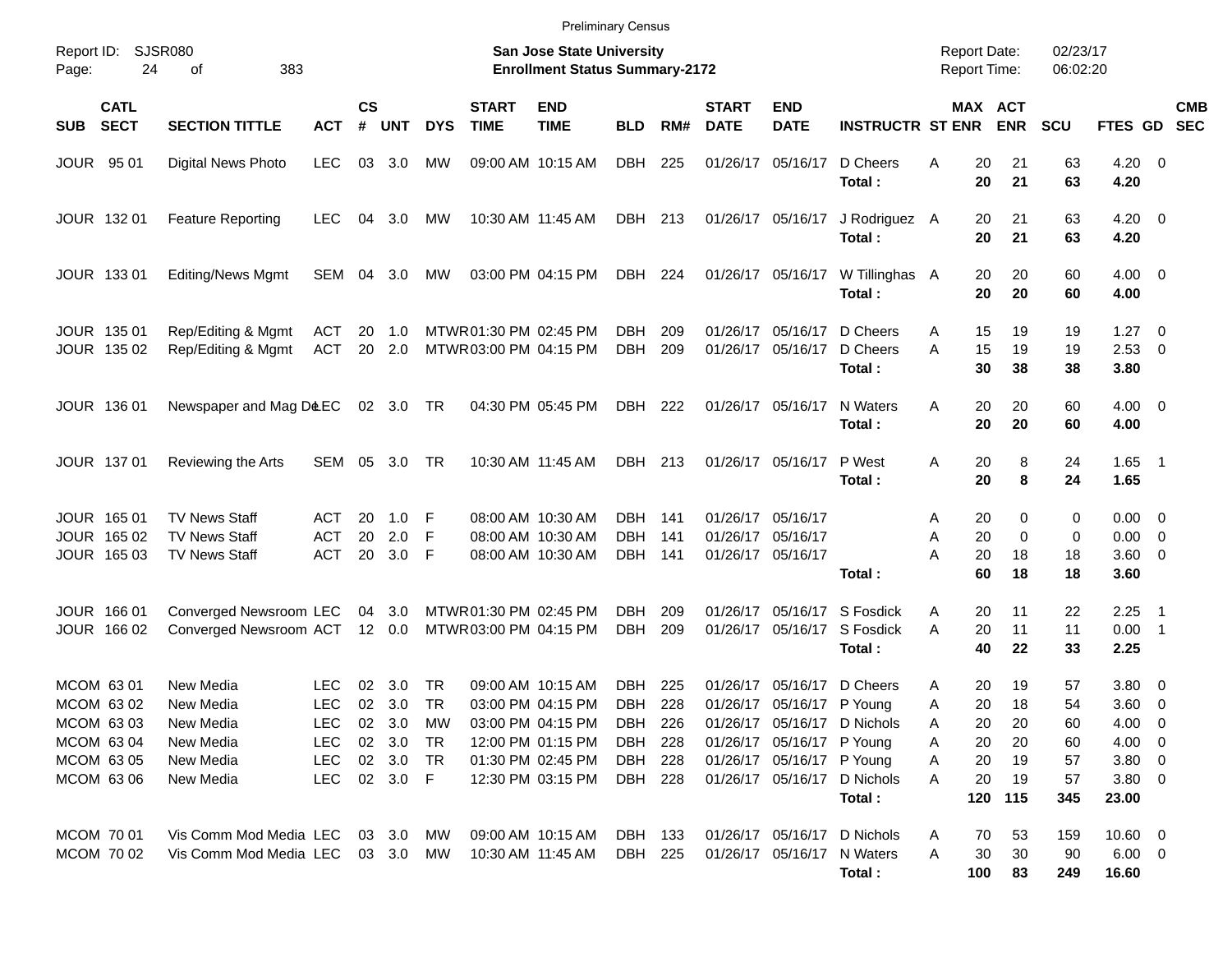|                                          |                                  |                          |                |            |                        |                             |                                                                           | <b>Preliminary Census</b> |            |                             |                                     |                                       |                                     |                            |                      |                            |                          |                          |
|------------------------------------------|----------------------------------|--------------------------|----------------|------------|------------------------|-----------------------------|---------------------------------------------------------------------------|---------------------------|------------|-----------------------------|-------------------------------------|---------------------------------------|-------------------------------------|----------------------------|----------------------|----------------------------|--------------------------|--------------------------|
| Report ID:<br>25<br>Page:                | <b>SJSR080</b><br>383<br>οf      |                          |                |            |                        |                             | <b>San Jose State University</b><br><b>Enrollment Status Summary-2172</b> |                           |            |                             |                                     |                                       | <b>Report Date:</b><br>Report Time: |                            | 02/23/17<br>06:02:20 |                            |                          |                          |
| <b>CATL</b><br><b>SECT</b><br><b>SUB</b> | <b>SECTION TITTLE</b>            | АСТ                      | <b>CS</b><br># | <b>UNT</b> | <b>DYS</b>             | <b>START</b><br><b>TIME</b> | <b>END</b><br><b>TIME</b>                                                 | <b>BLD</b>                | RM#        | <b>START</b><br><b>DATE</b> | <b>END</b><br><b>DATE</b>           | <b>INSTRUCTR ST ENR</b>               |                                     | MAX ACT<br><b>ENR</b>      | <b>SCU</b>           | FTES GD                    |                          | <b>CMB</b><br><b>SEC</b> |
| MCOM 72 01                               | Mcom & Society                   | <b>LEC</b>               | 02             | 3.0        | TR.                    |                             | 09:00 AM 10:15 AM                                                         | <b>DBH</b>                | 133        | 01/26/17                    |                                     | 05/16/17 W Tillinghas A               | 70                                  | 26                         | 78                   | 5.20                       | $\overline{\phantom{0}}$ |                          |
| MCOM 72 02<br>MCOM 72 03                 | Mcom & Society<br>Mcom & Society | <b>LEC</b><br><b>LEC</b> | 02<br>02       | 3.0<br>3.0 | <b>MW</b><br><b>TR</b> |                             | 12:00 PM 01:15 PM<br>10:30 AM 11:45 AM                                    | SCI<br><b>DBH</b>         | 164<br>133 | 01/26/17                    | 01/26/17 05/16/17 R Craig           | 05/16/17 W Tillinghas<br>Total:       | 90<br>A<br>45<br>A<br>205           | 51<br>43<br>120            | 153<br>129<br>360    | 10.20<br>$8.60$ 0<br>24.00 | - 0                      |                          |
|                                          | MCOM 100W 01 Wrtg Wkhp in Comm   | SEM                      | 04             | 3.0        | TR                     |                             | 01:30 PM 02:45 PM                                                         | DBH                       | 224        | 01/26/17                    | 05/16/17 T Ulrich                   |                                       | 20<br>Α                             | 18                         | 54                   | $3.60 \quad 0$             |                          |                          |
|                                          | MCOM 100W 02 Wrtg Wkhp in Comm   | <b>SEM</b>               | 04             | 3.0        | TR                     |                             | 03:00 PM 04:15 PM                                                         | <b>DBH</b>                | 222        | 01/26/17                    |                                     | 05/16/17 D Nichols                    | 20<br>A                             | 20                         | 60                   | $4.00 \ 0$                 |                          |                          |
|                                          | MCOM 100W 03 Wrtg Wkhp in Comm   | <b>SEM</b>               | 04             | 3.0        | MW                     |                             | 12:00 PM 01:15 PM                                                         | <b>DBH</b>                | 222        | 01/26/17                    |                                     | 05/16/17 R Nichols                    | A<br>20                             | 20                         | 60                   | $4.00 \ 0$                 |                          |                          |
|                                          | MCOM 100W 04 Wrtg Wkhp in Comm   | SEM                      | 04             | 3.0        | F                      |                             | 09:30 AM 12:15 PM                                                         | <b>DBH</b>                | 224        | 01/26/17                    |                                     | 05/16/17 R Nichols                    | 20<br>A                             | 12                         | 36                   | 2.40                       | $\overline{\phantom{0}}$ |                          |
|                                          | MCOM 100W 05 Wrtg Wkhp in Comm   | SEM                      | 04             | 3.0        | -F                     |                             | 12:30 PM 03:15 PM                                                         | DBH                       | 224        |                             |                                     | 01/26/17 05/16/17 R Nichols<br>Total: | A<br>20<br>100                      | 13<br>83                   | 39<br>249            | $2.60 \t 0$<br>16.60       |                          |                          |
| MCOM 101 01                              | Media Law & Ethics               | <b>LEC</b>               | 03             | 3.0        | TR                     |                             | 01:30 PM 02:45 PM                                                         | DBH                       | 133        | 01/26/17                    |                                     | 05/16/17 L Sokoloff                   | 50<br>A                             | 33                         | 99                   | $6.60$ 0                   |                          |                          |
| MCOM 101 02                              | Media Law & Ethics               | <b>LEC</b>               | 03             | 3.0        | MW                     |                             | 03:00 PM 04:15 PM                                                         | <b>DBH</b>                | 133        |                             |                                     | 01/26/17 05/16/17 L Sokoloff          | 40<br>Α                             | 37                         | 111                  | $7.40 \quad 0$             |                          |                          |
| MCOM 101 03                              | Media Law & Ethics               | <b>LEC</b>               |                | 3.0        |                        |                             |                                                                           |                           |            |                             |                                     |                                       | X                                   | $\mathbf 0$<br>$\mathbf 0$ | 0                    | $0.00 \t 0$                |                          |                          |
|                                          |                                  |                          |                |            |                        |                             |                                                                           |                           |            |                             |                                     | Total:                                | 90                                  | 70                         | 210                  | 14.00                      |                          |                          |
| MCOM 103 01                              | Hist of Amer Media               | <b>LEC</b>               |                | 02 3.0     | TR                     |                             | 04:30 PM 05:45 PM                                                         | DBH 225                   |            |                             | 01/26/17 05/16/17 R Craig           |                                       | Α<br>40                             | 11                         | 33                   | $2.20 \t 0$                |                          |                          |
|                                          |                                  |                          |                |            |                        |                             |                                                                           |                           |            |                             |                                     | Total:                                | 40                                  | 11                         | 33                   | 2.20                       |                          |                          |
| <b>MCOM 104 01</b>                       | Mass Comm Research SEM           |                          | 04             | 3.0        | TR.                    |                             | 03:00 PM 04:15 PM                                                         | DBH                       | 133        | 01/26/17                    |                                     | 05/16/17 W Tillinghas                 | 30<br>A                             | 31                         | 93                   | $6.20 \quad 0$             |                          |                          |
| MCOM 104 02                              | Mass Comm Research SEM           |                          |                | 04 3.0     | МW                     |                             | 04:30 PM 05:45 PM                                                         | <b>DBH</b>                | 226        |                             | 01/26/17 05/16/17 Z Li              |                                       | 30<br>A                             | 31                         | 93                   | $6.20 \quad 0$             |                          |                          |
|                                          |                                  |                          |                |            |                        |                             |                                                                           |                           |            |                             |                                     | Total:                                | 60                                  | 62                         | 186                  | 12.40                      |                          |                          |
| <b>MCOM 105 01</b>                       | Diversty & Media                 | <b>LEC</b>               | 02             | 3.0        | МW                     |                             | 01:30 PM 02:45 PM                                                         | DBH 133                   |            |                             | 01/26/17 05/16/17                   | R Rucker                              | A<br>70                             | 23                         | 69                   | $4.60 \ 0$                 |                          |                          |
|                                          |                                  |                          |                |            |                        |                             |                                                                           |                           |            |                             |                                     | Total:                                | 70                                  | 23                         | 69                   | 4.60                       |                          |                          |
| MCOM 106 01                              | Global Mass Comm                 | <b>LEC</b>               |                | 02 3.0     | МW                     |                             | 10:30 AM 11:45 AM                                                         | DBH 133                   |            |                             | 01/26/17 05/16/17                   | H Kazem                               | A<br>45                             | 31                         | 93                   | $6.20 \quad 0$             |                          |                          |
|                                          |                                  |                          |                |            |                        |                             |                                                                           |                           |            |                             |                                     | Total:                                | 45                                  | 31                         | 93                   | 6.20                       |                          |                          |
| MCOM 111 01                              | Internship                       |                          |                |            | SEM 06 3.0 TBA         |                             |                                                                           |                           |            |                             | 01/26/17 05/16/17 M Cabot           |                                       | 50<br>Α                             | 47                         | 141                  | $9.40 \quad 0$             |                          |                          |
|                                          |                                  |                          |                |            |                        |                             |                                                                           |                           |            |                             |                                     | Total:                                | 50                                  | 47                         | 141                  | 9.40                       |                          |                          |
| MCOM 139 01                              | Specialized Wrtg                 | <b>SEM</b>               |                | 3.0        |                        |                             |                                                                           |                           |            |                             |                                     |                                       | Х                                   | 0<br>0                     | 0                    | $0.00 \t 0$                |                          |                          |
| MCOM 139 02                              | Specialized Wrtg                 | <b>SEM</b>               | 04             | 3.0        | TR                     |                             | 03:00 PM 04:15 PM                                                         |                           |            |                             | DBH 209B 01/26/17 05/16/17 T Ulrich |                                       | Α<br>20                             | 7                          | 21                   | $1.40 \ 0$                 |                          |                          |
| MCOM 139 03                              | Specialized Wrtg                 | <b>SEM</b>               |                | 3.0        |                        |                             |                                                                           |                           |            |                             |                                     |                                       | Χ                                   | 0<br>0                     | 0                    | $0.00 \t 0$                |                          |                          |
| MCOM 139 04                              | Specialized Wrtg                 | SEM                      |                | 3.0        |                        |                             |                                                                           |                           |            |                             |                                     |                                       | X                                   | 0<br>0                     | 0                    | $0.00 \t 0$                |                          |                          |
| MCOM 139 05                              | Specialized Wrtg                 | SEM                      | 04             | 3.0        | MW                     |                             | 04:30 PM 05:45 PM                                                         | DBH 224                   |            |                             |                                     | 01/26/17 05/16/17 D Nichols           | Α<br>25                             | 15                         | 45                   | $3.00 \t 0$                |                          |                          |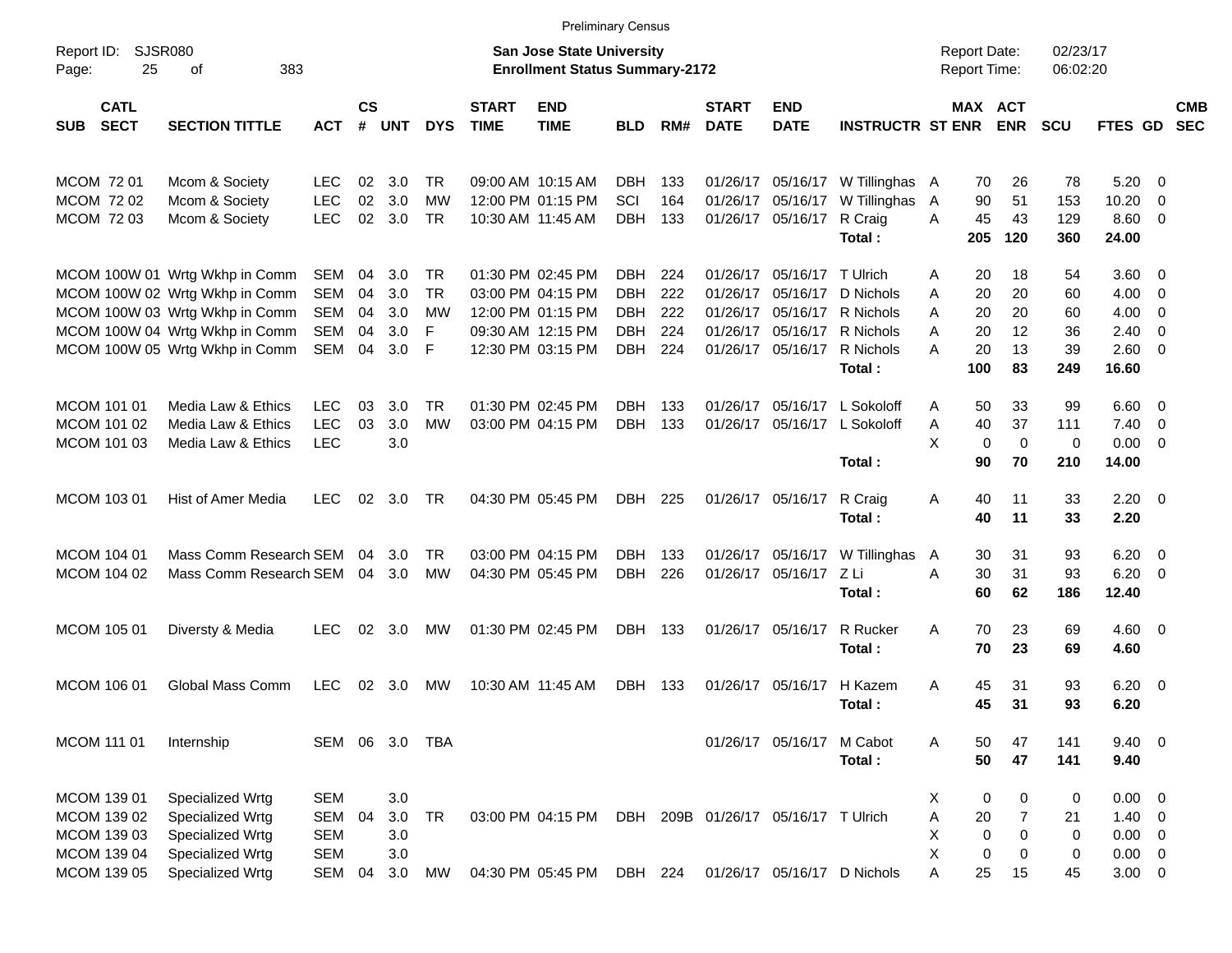|                                           |                            |                                                             |                                        |                    |                   |                                        |                             | <b>Preliminary Census</b>                                          |            |     |                             |                                                             |                                            |                                     |                                                          |                      |                                    |                            |                          |
|-------------------------------------------|----------------------------|-------------------------------------------------------------|----------------------------------------|--------------------|-------------------|----------------------------------------|-----------------------------|--------------------------------------------------------------------|------------|-----|-----------------------------|-------------------------------------------------------------|--------------------------------------------|-------------------------------------|----------------------------------------------------------|----------------------|------------------------------------|----------------------------|--------------------------|
| Page:                                     | Report ID: SJSR080<br>26   | 383<br>of                                                   |                                        |                    |                   |                                        |                             | San Jose State University<br><b>Enrollment Status Summary-2172</b> |            |     |                             |                                                             |                                            | <b>Report Date:</b><br>Report Time: |                                                          | 02/23/17<br>06:02:20 |                                    |                            |                          |
| <b>SUB</b>                                | <b>CATL</b><br><b>SECT</b> | <b>SECTION TITTLE</b>                                       | <b>ACT</b>                             | $\mathsf{cs}$<br># | <b>UNT</b>        | <b>DYS</b>                             | <b>START</b><br><b>TIME</b> | <b>END</b><br><b>TIME</b>                                          | <b>BLD</b> | RM# | <b>START</b><br><b>DATE</b> | <b>END</b><br><b>DATE</b>                                   | <b>INSTRUCTR ST ENR</b>                    |                                     | MAX ACT<br><b>ENR</b>                                    | <b>SCU</b>           | <b>FTES GD</b>                     |                            | <b>CMB</b><br><b>SEC</b> |
|                                           |                            |                                                             |                                        |                    |                   |                                        |                             |                                                                    |            |     |                             |                                                             | Total:                                     | 45                                  | 22                                                       | 66                   | 4.40                               |                            |                          |
| MCOM 163 01                               |                            | Adv Media tech                                              | <b>LEC</b>                             | 03                 | 3.0               | TR                                     |                             | 04:30 PM 05:45 PM                                                  | DBH 228    |     |                             | 01/26/17 05/16/17                                           | P Young<br>Total:                          | 20<br>Α<br>20                       | 20<br>20                                                 | 60<br>60             | $4.00 \ 0$<br>4.00                 |                            |                          |
| MCOM 170 01                               |                            | StrtgcSocialMedia&Bu LEC                                    |                                        |                    | 01 3.0 W          |                                        |                             | 06:00 PM 08:45 PM                                                  | DBH 133    |     |                             | 01/26/17 05/16/17                                           | M Brito<br>Total:                          | 50<br>A<br>50                       | 10<br>10                                                 | 30<br>30             | $2.00 \t 0$<br>2.00                |                            |                          |
| MCOM 180 01<br>MCOM 180 02<br>MCOM 180 03 |                            | Global Leadership<br>Global Leadership<br>Global Leadership | <b>SUP</b><br><b>SUP</b><br><b>SUP</b> | 36<br>36<br>36     | 1.0<br>2.0<br>3.0 | <b>TBA</b><br><b>TBA</b><br><b>TBA</b> |                             |                                                                    |            |     |                             | 01/26/17 05/16/17<br>01/26/17 05/16/17<br>01/26/17 05/16/17 | R Rucker<br>R Rucker<br>R Rucker<br>Total: | 30<br>A<br>A<br>20<br>A<br>30<br>80 | 20<br>$\overline{4}$<br>18<br>42                         | 20<br>8<br>54<br>82  | $1.35$ 1<br>0.53 0<br>3.65<br>5.53 | $\overline{\phantom{0}}$ 1 |                          |
|                                           |                            | MCOM 199B 01 Ad & PR Agency II                              | LAB                                    |                    | 15 3.0            |                                        | MTWR03:00 PM 04:15 PM       |                                                                    |            |     | DBH 117D 01/26/17 05/16/17  |                                                             | T Hendrick<br>Total:                       | 30<br>A<br>30                       | 28<br>28                                                 | 84<br>84             | $5.60$ 0<br>5.60                   |                            |                          |
| MCOM 215 01                               |                            | <b>Media Visionaries</b>                                    | SEM                                    | 05                 | 3.0               | M                                      |                             | 06:00 PM 08:45 PM                                                  | DBH 133    |     |                             | 01/26/17 05/16/17                                           | <b>R</b> Rucker<br>Total:                  | A<br>20<br>20                       | 13<br>13                                                 | 39<br>39             | 3.25 13<br>3.25                    |                            |                          |
| MCOM 270 01                               |                            | Comm Law & Policy                                           | SEM                                    |                    | 3.0               |                                        |                             |                                                                    |            |     |                             |                                                             | Total:                                     | Χ                                   | 0<br>0<br>$\mathbf 0$<br>$\bf{0}$                        | 0<br>0               | $0.00 \t 0$<br>0.00                |                            |                          |
| MCOM 284 01                               |                            | Project Man                                                 | SEM 05 3.0 R                           |                    |                   |                                        |                             | 06:00 PM 08:45 PM                                                  | DBH 225    |     |                             | 01/26/17 05/16/17                                           | V Nelson<br>Total:                         | A<br>20<br>20                       | 10<br>10                                                 | 30<br>30             | 2.50 10<br>2.50                    |                            |                          |
| MCOM 295 01                               |                            | Mass Comm Research SEM 05 3.0 W                             |                                        |                    |                   |                                        |                             | 06:00 PM 08:45 PM                                                  | DBH        | 225 |                             | 01/26/17 05/16/17                                           | ZLi<br>Total:                              | Α<br>20<br>20                       | 12<br>12                                                 | 36<br>36             | 3.00 12<br>3.00                    |                            |                          |
| MCOM 298 01<br>MCOM 298 02                |                            | SP Studies M C<br>SP Studies M C                            | <b>SUP</b><br><b>SUP</b>               | 25                 | 3.0<br>25 6.0     | TBA<br><b>TBA</b>                      |                             |                                                                    |            |     |                             | 01/26/17 05/16/17<br>01/26/17 05/16/17 R Craig              | R Craig<br>Total:                          | 20<br>A<br>Α<br>20<br>40            | 4<br>0<br>4                                              | 12<br>0<br>12        | 1.004<br>$0.00 \t 0$<br>1.00       |                            |                          |
| MCOM 299 01<br>MCOM 299 02                |                            | <b>Mass Comm Thesis</b><br><b>Mass Comm Thesis</b>          | <b>SUP</b><br><b>SUP</b>               |                    | 3.0<br>6.0        |                                        |                             |                                                                    |            |     |                             |                                                             | Total:                                     | X<br>X                              | $\boldsymbol{0}$<br>0<br>0<br>$\pmb{0}$<br>$\bf{0}$<br>0 | 0<br>0<br>0          | $0.00 \t 0$<br>$0.00 \t 0$<br>0.00 |                            |                          |
| <b>PR</b>                                 | 99 01                      | Contempory PR                                               | SEM 04 3.0 TR                          |                    |                   |                                        |                             | 09:00 AM 10:15 AM                                                  | SCI        | 164 |                             | 01/26/17 05/16/17                                           | M Cabot<br>Total:                          | Α<br>110<br>110                     | 37<br>37                                                 | 111<br>111           | $7.45$ 1<br>7.45                   |                            |                          |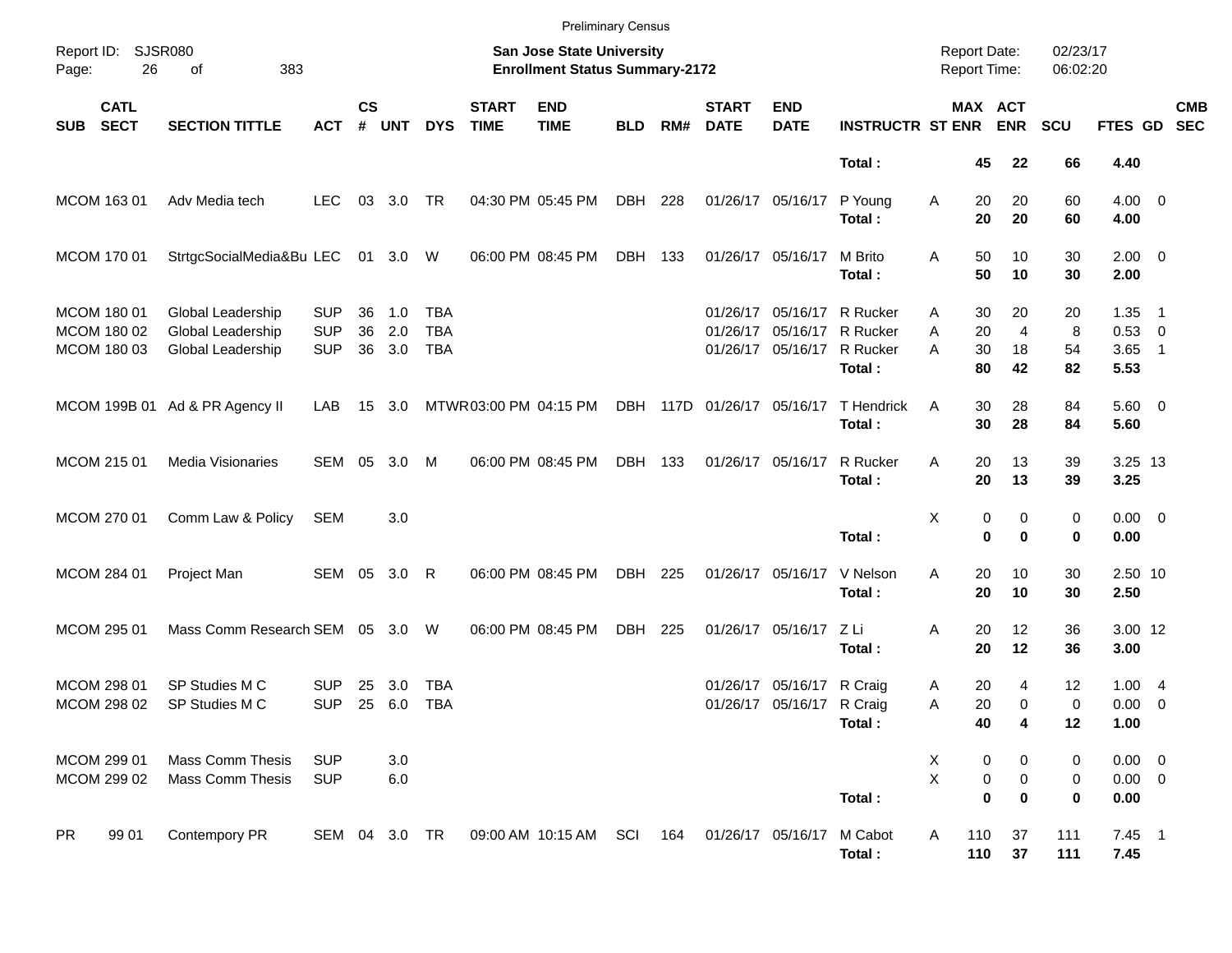|                        | <b>Preliminary Census</b>  |                                                      |                          |                    |            |                        |                             |                                                                           |                          |            |                             |                                                  |                                        |                                            |                                  |                      |                                       |                          |  |
|------------------------|----------------------------|------------------------------------------------------|--------------------------|--------------------|------------|------------------------|-----------------------------|---------------------------------------------------------------------------|--------------------------|------------|-----------------------------|--------------------------------------------------|----------------------------------------|--------------------------------------------|----------------------------------|----------------------|---------------------------------------|--------------------------|--|
| Report ID:<br>Page:    | 27                         | <b>SJSR080</b><br>383<br>οf                          |                          |                    |            |                        |                             | <b>San Jose State University</b><br><b>Enrollment Status Summary-2172</b> |                          |            |                             |                                                  |                                        | <b>Report Date:</b><br><b>Report Time:</b> |                                  | 02/23/17<br>06:02:20 |                                       |                          |  |
| <b>SUB</b>             | <b>CATL</b><br><b>SECT</b> | <b>SECTION TITTLE</b>                                | <b>ACT</b>               | $\mathsf{cs}$<br># | <b>UNT</b> | <b>DYS</b>             | <b>START</b><br><b>TIME</b> | <b>END</b><br><b>TIME</b>                                                 | <b>BLD</b>               | RM#        | <b>START</b><br><b>DATE</b> | <b>END</b><br><b>DATE</b>                        | <b>INSTRUCTR ST ENR</b>                |                                            | MAX ACT<br><b>ENR</b>            | <b>SCU</b>           | FTES GD                               | <b>CMB</b><br><b>SEC</b> |  |
| <b>PR</b><br><b>PR</b> | 190 01<br>190 02           | Media Writing<br>Media Writing                       | <b>SEM</b><br><b>SEM</b> | 04<br>04           | 3.0<br>3.0 | <b>TR</b><br><b>TR</b> |                             | 01:30 PM 02:45 PM<br>10:30 AM 11:45 AM                                    | <b>DBH</b><br><b>DBH</b> | 226<br>226 | 01/26/17<br>01/26/17        | 05/16/17<br>05/16/17                             | K Martinelli<br>K Martinelli<br>Total: | A<br>A                                     | 20<br>19<br>20<br>20<br>40<br>39 | 57<br>60<br>117      | $3.80 \quad 0$<br>4.00<br>7.80        | $\overline{\mathbf{0}}$  |  |
| <b>PR</b><br><b>PR</b> | 191 01<br>191 02           | <b>Strategic Writing</b><br><b>Strategic Writing</b> | <b>SEM</b><br><b>SEM</b> | 04<br>04           | 3.0<br>3.0 | <b>TR</b><br><b>TR</b> |                             | 01:30 PM 02:45 PM<br>10:30 AM 11:45 AM                                    | <b>DBH</b><br><b>DBH</b> | 222<br>224 | 01/26/17<br>01/26/17        | 05/16/17<br>05/16/17                             | M Cabot<br>M Cabot<br>Total:           | A<br>A                                     | 20<br>16<br>20<br>20<br>40<br>36 | 48<br>60<br>108      | $3.20 \ 0$<br>$4.00 \ 0$<br>7.20      |                          |  |
| <b>PR</b><br><b>PR</b> | 19201<br>192 02            | <b>Case Studies</b><br><b>Case Studies</b>           | <b>SEM</b><br><b>SEM</b> | 04<br>04           | 3.0<br>3.0 | MW<br>MW               |                             | 10:30 AM 11:45 AM<br>01:30 PM 02:45 PM                                    | <b>DBH</b><br><b>DBH</b> | 226<br>222 | 01/26/17<br>01/26/17        | 05/16/17<br>05/16/17                             | K Martinelli<br>K Martinelli<br>Total: | A<br>A                                     | 20<br>25<br>20<br>23<br>40<br>48 | 75<br>69<br>144      | $5.00 \t 0$<br>$4.60 \quad 0$<br>9.60 |                          |  |
| <b>PR</b>              | 193 01                     | Special Event Manage SEM                             |                          | 04                 | 3.0        | MW                     |                             | 01:30 PM 02:45 PM                                                         | <b>DBH</b>               | 225        | 01/26/17                    | 05/16/17                                         | C Disalvo<br>Total:                    | A                                          | 30<br>9<br>30<br>9               | 27<br>27             | $1.80 \ 0$<br>1.80                    |                          |  |
| <b>PR</b>              | 199 01                     | Campaign Mgmt                                        | <b>SEM</b>               | 05                 | 3.0        | <b>MW</b>              |                             | 04:30 PM 05:45 PM                                                         | <b>DBH</b>               | 133        | 01/26/17                    | 05/16/17                                         | C Disalvo<br>Total:                    | A                                          | 35<br>25<br>35<br>25             | 75<br>75             | $5.00 \t 0$<br>5.00                   |                          |  |
|                        | Department :               | Journalism & Mass Communication                      |                          |                    |            |                        |                             |                                                                           |                          |            |                             | <b>Lower Division:</b><br><b>Upper Division:</b> | <b>Department Total:</b>               | 2215<br>785<br>1330                        | 1554<br>534<br>981               | 4473<br>1602<br>2754 | 304.13<br>106.85<br>187.53            |                          |  |

**Graduate Division : 100 39 117 9.75**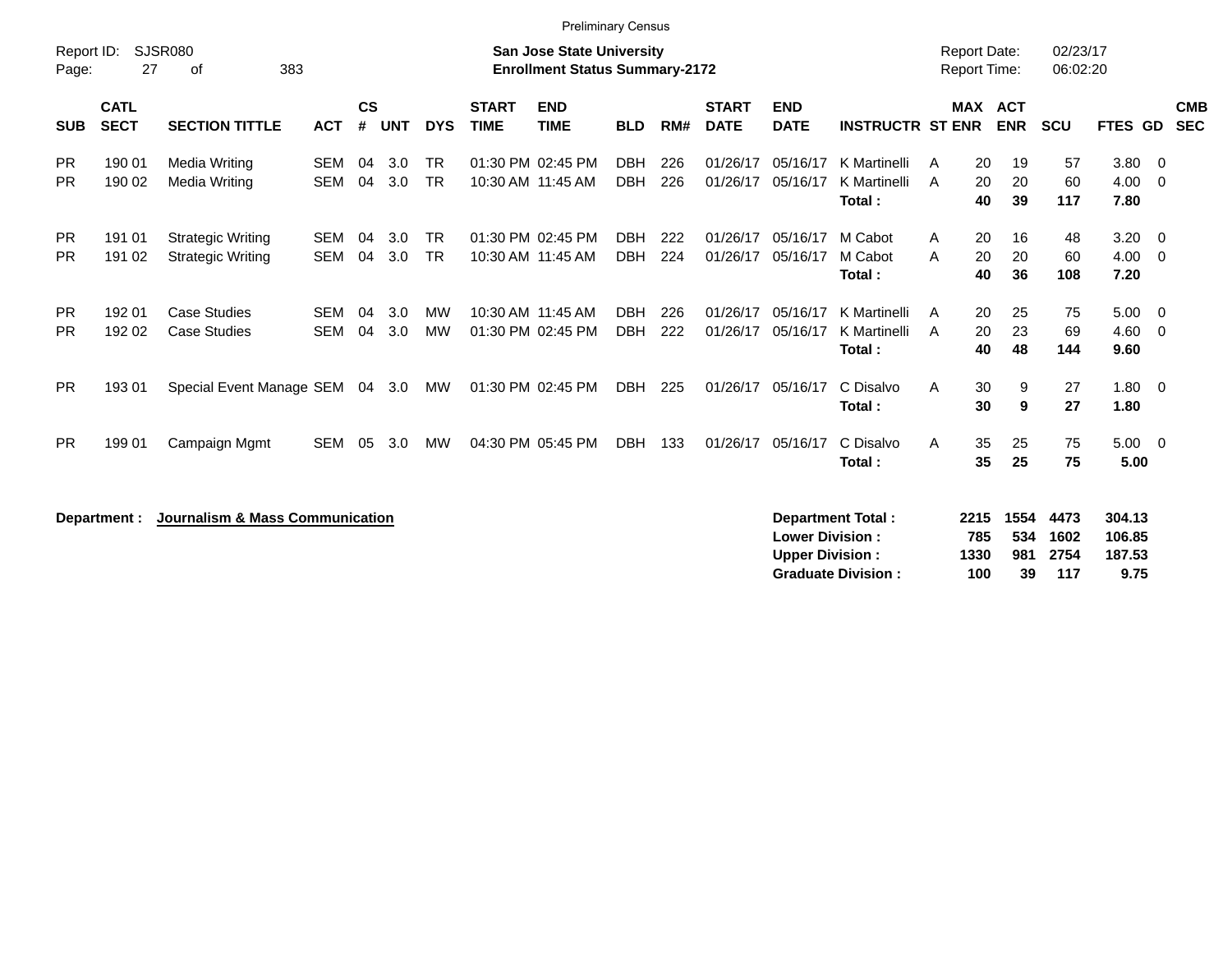| Report ID:<br><b>SJSR080</b><br><b>Report Date:</b><br>02/23/17<br><b>San Jose State University</b><br>28<br>383<br><b>Enrollment Status Summary-2172</b><br>Report Time:<br>06:02:20<br>Page:<br>of<br><b>CS</b><br><b>END</b><br><b>CATL</b><br><b>START</b><br><b>START</b><br><b>END</b><br>MAX ACT<br><b>SECT</b><br><b>SECTION TITTLE</b><br># UNT<br><b>DYS</b><br><b>TIME</b><br><b>DATE</b><br><b>ENR</b><br>FTES GD<br><b>SEC</b><br><b>TIME</b><br><b>BLD</b><br>RM#<br><b>DATE</b><br><b>INSTRUCTR ST ENR</b><br><b>SCU</b><br><b>SUB</b><br><b>ACT</b><br><b>Applied Sciences &amp; Arts</b><br><b>College</b><br><b>Justice Studies</b><br>Department :<br>11 01<br>Survey For Sci<br><b>LEC</b><br>02<br>3.0<br><b>TBA</b><br>01/26/17 05/16/17 S Lee<br>7.40<br>FS<br>125<br>37<br>111<br>$\overline{0}$<br>Α<br>02<br>3.0<br>F<br>A<br>65<br>22<br>66<br><b>FS</b><br>11 02<br><b>LEC</b><br>05:30 PM 08:15 PM<br>520<br>01/26/17 05/16/17<br>J Garrido<br>$4.40 \quad 0$<br>Survey For Sci<br>МH<br>190<br>59<br>Total:<br>177<br>11.80<br>Spec Topics FS<br><b>TBA</b><br>01/26/17 05/16/17 S Lee<br>35<br>10<br>$2.00 \t 0$<br>FS<br>160 01<br>SEM<br>05<br>3.0<br>Α<br>10<br>G Zamora<br>A<br>35<br>12<br>160 02<br>Spec Topics FS<br><b>SEM</b><br>05<br>3.0<br><b>MW</b><br>223<br>01/26/17 05/16/17<br>12<br>$2.40 \ 0$<br>FS<br>09:00 AM 10:15 AM<br>МH<br>70<br>22<br>Total:<br>22<br>4.40<br><b>Crime Scene Invest</b><br><b>LEC</b><br>01/26/17 05/16/17<br>M Juno<br>55<br>27<br>54<br>$5.40 \ 0$<br>FS<br>161 01<br>02<br>3.0<br>Т<br>09:00 AM 10:55 AM<br>MН<br>520<br>Α<br>16<br>A<br>55<br>27<br><b>FS</b><br>161 02<br><b>Crime Scene Invest</b><br>LAB<br>0.0<br>R<br>520<br>01/26/17 05/16/17<br>M Juno<br>27<br>$0.00 \t 0$<br>09:00 AM 11:45 AM<br>MН<br>110<br>54<br>81<br>Total:<br>5.40<br><b>FS Applications</b><br>04:30 PM 06:20 PM<br>01/26/17 05/16/17<br>M Juno<br>55<br>55<br>110<br>11.00 0<br>FS<br>162 01<br>SEM<br>04<br>3.0<br>Т<br>MН<br>520<br>Α<br>55<br>55<br>07<br>A<br>55<br><b>ACT</b><br>0.0<br>R<br>04:30 PM 06:20 PM<br>MH<br>520<br>01/26/17 05/16/17<br>M Juno<br>$0.00 \t 0$<br>FS<br>162 02<br><b>FS Applications</b><br>110<br>165<br>Total:<br>110<br>11.00<br>16701<br><b>Forensic Mol Biol</b><br><b>LEC</b><br>02<br>06:00 PM 09:20 PM<br>01/26/17 05/16/17<br>J Garrido<br>9<br>36<br>$0.00 \t 0$<br>FS<br>0.0<br>м<br>MН<br>520<br>20<br>Α<br>LAB<br>16<br>A<br>20<br>9<br><b>FS</b><br>167 02<br>Forensic Mol Biol<br>5.0<br>$\mathsf{T}$<br>06:30 PM 09:30 PM<br>MH<br>520<br>01/26/17 05/16/17<br>J Garrido<br>9<br>$3.00 \ 0$<br>40<br>18<br>45<br>Total:<br>3.00<br><b>FS Senior Seminar</b><br><b>SEM</b><br>3.0<br>Χ<br>$\Omega$<br>$\mathbf 0$<br>0<br>$0.00 \t 0$<br>FS<br>169 01<br>3.0<br>F<br>A<br>12<br>169 02<br><b>FS Senior Seminar</b><br>SEM<br>05<br>01:30 PM 04:15 PM<br>222<br>01/26/17 05/16/17<br>S Lee<br>27<br>36<br>$2.40 \ 0$<br>FS<br>MН<br>27<br>12<br>36<br>Total:<br>2.40<br>Intro Just Stud<br>10:30 AM 11:45 AM<br>01/26/17 05/16/17<br>J Randle<br>65<br>123<br>$8.20 \ 0$<br>JS<br>10 01<br><b>LEC</b><br>01<br>3.0<br>MW<br>MН<br>520<br>Α<br>41<br>65<br>$6.20 \quad 0$<br><b>JS</b><br>10 02<br><b>LEC</b><br>01<br>3.0<br><b>TBA</b><br>01/26/17 05/16/17<br>J Randle<br>A<br>31<br>93<br>Intro Just Stud<br>130<br>72<br>216<br>14.40<br>Total:<br>LEC 02 3.0 MW 09:00 AM 10:15 AM MH 520<br>01/26/17 05/16/17 G Woods<br>JS<br>12 01<br>Intro to Leg Studie<br>Α<br>65<br>15<br>45<br>$3.00 \ 0$<br>65<br>Total:<br>15<br>45<br>3.00<br><b>JS</b><br>15 01<br>Intro Stat Justice<br>LEC 02 3.0 TBA<br>01/26/17 05/16/17 M Vallerga<br>18<br>$3.60$ 0<br>A<br>50<br>54<br>50<br>54<br>Total:<br>18<br>3.60<br>Intro HR & Justice<br>01/26/17 05/16/17 H Kazem<br>65<br>52<br>$10.40 \ 0$<br>JS<br>25 01<br>LEC.<br>02 3.0 TR<br>09:00 AM 10:15 AM<br>MН<br>523<br>156<br>A<br>25 02<br>Intro HR & Justice<br><b>LEC</b><br>3.0<br>X<br>0<br>$\mathbf 0$<br>$0.00 \t 0$<br>JS<br>0<br>25 03<br>Intro HR & Justice<br><b>LEC</b><br>02 3.0 F<br>01:30 PM 04:15 PM<br>520<br>01/26/17 05/16/17 R Abusaad<br>65<br>15<br>$3.00 \ 0$<br>JS<br>MН<br>A<br>45 |  |  |  |  | <b>Preliminary Census</b> |  |  |  |  |  |            |
|--------------------------------------------------------------------------------------------------------------------------------------------------------------------------------------------------------------------------------------------------------------------------------------------------------------------------------------------------------------------------------------------------------------------------------------------------------------------------------------------------------------------------------------------------------------------------------------------------------------------------------------------------------------------------------------------------------------------------------------------------------------------------------------------------------------------------------------------------------------------------------------------------------------------------------------------------------------------------------------------------------------------------------------------------------------------------------------------------------------------------------------------------------------------------------------------------------------------------------------------------------------------------------------------------------------------------------------------------------------------------------------------------------------------------------------------------------------------------------------------------------------------------------------------------------------------------------------------------------------------------------------------------------------------------------------------------------------------------------------------------------------------------------------------------------------------------------------------------------------------------------------------------------------------------------------------------------------------------------------------------------------------------------------------------------------------------------------------------------------------------------------------------------------------------------------------------------------------------------------------------------------------------------------------------------------------------------------------------------------------------------------------------------------------------------------------------------------------------------------------------------------------------------------------------------------------------------------------------------------------------------------------------------------------------------------------------------------------------------------------------------------------------------------------------------------------------------------------------------------------------------------------------------------------------------------------------------------------------------------------------------------------------------------------------------------------------------------------------------------------------------------------------------------------------------------------------------------------------------------------------------------------------------------------------------------------------------------------------------------------------------------------------------------------------------------------------------------------------------------------------------------------------------------------------------------------------------------------------------------------------------------------------------------------------------------------------------------------------------------------------------------------------------------------------------------------------------------------------------------------------------------------------------------------------------------------------------------------------------------------------------------------------------------------------------------------------------------------------------------------------------------------------------------------------|--|--|--|--|---------------------------|--|--|--|--|--|------------|
|                                                                                                                                                                                                                                                                                                                                                                                                                                                                                                                                                                                                                                                                                                                                                                                                                                                                                                                                                                                                                                                                                                                                                                                                                                                                                                                                                                                                                                                                                                                                                                                                                                                                                                                                                                                                                                                                                                                                                                                                                                                                                                                                                                                                                                                                                                                                                                                                                                                                                                                                                                                                                                                                                                                                                                                                                                                                                                                                                                                                                                                                                                                                                                                                                                                                                                                                                                                                                                                                                                                                                                                                                                                                                                                                                                                                                                                                                                                                                                                                                                                                                                                                                                          |  |  |  |  |                           |  |  |  |  |  |            |
|                                                                                                                                                                                                                                                                                                                                                                                                                                                                                                                                                                                                                                                                                                                                                                                                                                                                                                                                                                                                                                                                                                                                                                                                                                                                                                                                                                                                                                                                                                                                                                                                                                                                                                                                                                                                                                                                                                                                                                                                                                                                                                                                                                                                                                                                                                                                                                                                                                                                                                                                                                                                                                                                                                                                                                                                                                                                                                                                                                                                                                                                                                                                                                                                                                                                                                                                                                                                                                                                                                                                                                                                                                                                                                                                                                                                                                                                                                                                                                                                                                                                                                                                                                          |  |  |  |  |                           |  |  |  |  |  | <b>CMB</b> |
|                                                                                                                                                                                                                                                                                                                                                                                                                                                                                                                                                                                                                                                                                                                                                                                                                                                                                                                                                                                                                                                                                                                                                                                                                                                                                                                                                                                                                                                                                                                                                                                                                                                                                                                                                                                                                                                                                                                                                                                                                                                                                                                                                                                                                                                                                                                                                                                                                                                                                                                                                                                                                                                                                                                                                                                                                                                                                                                                                                                                                                                                                                                                                                                                                                                                                                                                                                                                                                                                                                                                                                                                                                                                                                                                                                                                                                                                                                                                                                                                                                                                                                                                                                          |  |  |  |  |                           |  |  |  |  |  |            |
|                                                                                                                                                                                                                                                                                                                                                                                                                                                                                                                                                                                                                                                                                                                                                                                                                                                                                                                                                                                                                                                                                                                                                                                                                                                                                                                                                                                                                                                                                                                                                                                                                                                                                                                                                                                                                                                                                                                                                                                                                                                                                                                                                                                                                                                                                                                                                                                                                                                                                                                                                                                                                                                                                                                                                                                                                                                                                                                                                                                                                                                                                                                                                                                                                                                                                                                                                                                                                                                                                                                                                                                                                                                                                                                                                                                                                                                                                                                                                                                                                                                                                                                                                                          |  |  |  |  |                           |  |  |  |  |  |            |
|                                                                                                                                                                                                                                                                                                                                                                                                                                                                                                                                                                                                                                                                                                                                                                                                                                                                                                                                                                                                                                                                                                                                                                                                                                                                                                                                                                                                                                                                                                                                                                                                                                                                                                                                                                                                                                                                                                                                                                                                                                                                                                                                                                                                                                                                                                                                                                                                                                                                                                                                                                                                                                                                                                                                                                                                                                                                                                                                                                                                                                                                                                                                                                                                                                                                                                                                                                                                                                                                                                                                                                                                                                                                                                                                                                                                                                                                                                                                                                                                                                                                                                                                                                          |  |  |  |  |                           |  |  |  |  |  |            |
|                                                                                                                                                                                                                                                                                                                                                                                                                                                                                                                                                                                                                                                                                                                                                                                                                                                                                                                                                                                                                                                                                                                                                                                                                                                                                                                                                                                                                                                                                                                                                                                                                                                                                                                                                                                                                                                                                                                                                                                                                                                                                                                                                                                                                                                                                                                                                                                                                                                                                                                                                                                                                                                                                                                                                                                                                                                                                                                                                                                                                                                                                                                                                                                                                                                                                                                                                                                                                                                                                                                                                                                                                                                                                                                                                                                                                                                                                                                                                                                                                                                                                                                                                                          |  |  |  |  |                           |  |  |  |  |  |            |
|                                                                                                                                                                                                                                                                                                                                                                                                                                                                                                                                                                                                                                                                                                                                                                                                                                                                                                                                                                                                                                                                                                                                                                                                                                                                                                                                                                                                                                                                                                                                                                                                                                                                                                                                                                                                                                                                                                                                                                                                                                                                                                                                                                                                                                                                                                                                                                                                                                                                                                                                                                                                                                                                                                                                                                                                                                                                                                                                                                                                                                                                                                                                                                                                                                                                                                                                                                                                                                                                                                                                                                                                                                                                                                                                                                                                                                                                                                                                                                                                                                                                                                                                                                          |  |  |  |  |                           |  |  |  |  |  |            |
|                                                                                                                                                                                                                                                                                                                                                                                                                                                                                                                                                                                                                                                                                                                                                                                                                                                                                                                                                                                                                                                                                                                                                                                                                                                                                                                                                                                                                                                                                                                                                                                                                                                                                                                                                                                                                                                                                                                                                                                                                                                                                                                                                                                                                                                                                                                                                                                                                                                                                                                                                                                                                                                                                                                                                                                                                                                                                                                                                                                                                                                                                                                                                                                                                                                                                                                                                                                                                                                                                                                                                                                                                                                                                                                                                                                                                                                                                                                                                                                                                                                                                                                                                                          |  |  |  |  |                           |  |  |  |  |  |            |
|                                                                                                                                                                                                                                                                                                                                                                                                                                                                                                                                                                                                                                                                                                                                                                                                                                                                                                                                                                                                                                                                                                                                                                                                                                                                                                                                                                                                                                                                                                                                                                                                                                                                                                                                                                                                                                                                                                                                                                                                                                                                                                                                                                                                                                                                                                                                                                                                                                                                                                                                                                                                                                                                                                                                                                                                                                                                                                                                                                                                                                                                                                                                                                                                                                                                                                                                                                                                                                                                                                                                                                                                                                                                                                                                                                                                                                                                                                                                                                                                                                                                                                                                                                          |  |  |  |  |                           |  |  |  |  |  |            |
|                                                                                                                                                                                                                                                                                                                                                                                                                                                                                                                                                                                                                                                                                                                                                                                                                                                                                                                                                                                                                                                                                                                                                                                                                                                                                                                                                                                                                                                                                                                                                                                                                                                                                                                                                                                                                                                                                                                                                                                                                                                                                                                                                                                                                                                                                                                                                                                                                                                                                                                                                                                                                                                                                                                                                                                                                                                                                                                                                                                                                                                                                                                                                                                                                                                                                                                                                                                                                                                                                                                                                                                                                                                                                                                                                                                                                                                                                                                                                                                                                                                                                                                                                                          |  |  |  |  |                           |  |  |  |  |  |            |
|                                                                                                                                                                                                                                                                                                                                                                                                                                                                                                                                                                                                                                                                                                                                                                                                                                                                                                                                                                                                                                                                                                                                                                                                                                                                                                                                                                                                                                                                                                                                                                                                                                                                                                                                                                                                                                                                                                                                                                                                                                                                                                                                                                                                                                                                                                                                                                                                                                                                                                                                                                                                                                                                                                                                                                                                                                                                                                                                                                                                                                                                                                                                                                                                                                                                                                                                                                                                                                                                                                                                                                                                                                                                                                                                                                                                                                                                                                                                                                                                                                                                                                                                                                          |  |  |  |  |                           |  |  |  |  |  |            |
|                                                                                                                                                                                                                                                                                                                                                                                                                                                                                                                                                                                                                                                                                                                                                                                                                                                                                                                                                                                                                                                                                                                                                                                                                                                                                                                                                                                                                                                                                                                                                                                                                                                                                                                                                                                                                                                                                                                                                                                                                                                                                                                                                                                                                                                                                                                                                                                                                                                                                                                                                                                                                                                                                                                                                                                                                                                                                                                                                                                                                                                                                                                                                                                                                                                                                                                                                                                                                                                                                                                                                                                                                                                                                                                                                                                                                                                                                                                                                                                                                                                                                                                                                                          |  |  |  |  |                           |  |  |  |  |  |            |
|                                                                                                                                                                                                                                                                                                                                                                                                                                                                                                                                                                                                                                                                                                                                                                                                                                                                                                                                                                                                                                                                                                                                                                                                                                                                                                                                                                                                                                                                                                                                                                                                                                                                                                                                                                                                                                                                                                                                                                                                                                                                                                                                                                                                                                                                                                                                                                                                                                                                                                                                                                                                                                                                                                                                                                                                                                                                                                                                                                                                                                                                                                                                                                                                                                                                                                                                                                                                                                                                                                                                                                                                                                                                                                                                                                                                                                                                                                                                                                                                                                                                                                                                                                          |  |  |  |  |                           |  |  |  |  |  |            |
|                                                                                                                                                                                                                                                                                                                                                                                                                                                                                                                                                                                                                                                                                                                                                                                                                                                                                                                                                                                                                                                                                                                                                                                                                                                                                                                                                                                                                                                                                                                                                                                                                                                                                                                                                                                                                                                                                                                                                                                                                                                                                                                                                                                                                                                                                                                                                                                                                                                                                                                                                                                                                                                                                                                                                                                                                                                                                                                                                                                                                                                                                                                                                                                                                                                                                                                                                                                                                                                                                                                                                                                                                                                                                                                                                                                                                                                                                                                                                                                                                                                                                                                                                                          |  |  |  |  |                           |  |  |  |  |  |            |
|                                                                                                                                                                                                                                                                                                                                                                                                                                                                                                                                                                                                                                                                                                                                                                                                                                                                                                                                                                                                                                                                                                                                                                                                                                                                                                                                                                                                                                                                                                                                                                                                                                                                                                                                                                                                                                                                                                                                                                                                                                                                                                                                                                                                                                                                                                                                                                                                                                                                                                                                                                                                                                                                                                                                                                                                                                                                                                                                                                                                                                                                                                                                                                                                                                                                                                                                                                                                                                                                                                                                                                                                                                                                                                                                                                                                                                                                                                                                                                                                                                                                                                                                                                          |  |  |  |  |                           |  |  |  |  |  |            |
|                                                                                                                                                                                                                                                                                                                                                                                                                                                                                                                                                                                                                                                                                                                                                                                                                                                                                                                                                                                                                                                                                                                                                                                                                                                                                                                                                                                                                                                                                                                                                                                                                                                                                                                                                                                                                                                                                                                                                                                                                                                                                                                                                                                                                                                                                                                                                                                                                                                                                                                                                                                                                                                                                                                                                                                                                                                                                                                                                                                                                                                                                                                                                                                                                                                                                                                                                                                                                                                                                                                                                                                                                                                                                                                                                                                                                                                                                                                                                                                                                                                                                                                                                                          |  |  |  |  |                           |  |  |  |  |  |            |
|                                                                                                                                                                                                                                                                                                                                                                                                                                                                                                                                                                                                                                                                                                                                                                                                                                                                                                                                                                                                                                                                                                                                                                                                                                                                                                                                                                                                                                                                                                                                                                                                                                                                                                                                                                                                                                                                                                                                                                                                                                                                                                                                                                                                                                                                                                                                                                                                                                                                                                                                                                                                                                                                                                                                                                                                                                                                                                                                                                                                                                                                                                                                                                                                                                                                                                                                                                                                                                                                                                                                                                                                                                                                                                                                                                                                                                                                                                                                                                                                                                                                                                                                                                          |  |  |  |  |                           |  |  |  |  |  |            |
|                                                                                                                                                                                                                                                                                                                                                                                                                                                                                                                                                                                                                                                                                                                                                                                                                                                                                                                                                                                                                                                                                                                                                                                                                                                                                                                                                                                                                                                                                                                                                                                                                                                                                                                                                                                                                                                                                                                                                                                                                                                                                                                                                                                                                                                                                                                                                                                                                                                                                                                                                                                                                                                                                                                                                                                                                                                                                                                                                                                                                                                                                                                                                                                                                                                                                                                                                                                                                                                                                                                                                                                                                                                                                                                                                                                                                                                                                                                                                                                                                                                                                                                                                                          |  |  |  |  |                           |  |  |  |  |  |            |
|                                                                                                                                                                                                                                                                                                                                                                                                                                                                                                                                                                                                                                                                                                                                                                                                                                                                                                                                                                                                                                                                                                                                                                                                                                                                                                                                                                                                                                                                                                                                                                                                                                                                                                                                                                                                                                                                                                                                                                                                                                                                                                                                                                                                                                                                                                                                                                                                                                                                                                                                                                                                                                                                                                                                                                                                                                                                                                                                                                                                                                                                                                                                                                                                                                                                                                                                                                                                                                                                                                                                                                                                                                                                                                                                                                                                                                                                                                                                                                                                                                                                                                                                                                          |  |  |  |  |                           |  |  |  |  |  |            |
|                                                                                                                                                                                                                                                                                                                                                                                                                                                                                                                                                                                                                                                                                                                                                                                                                                                                                                                                                                                                                                                                                                                                                                                                                                                                                                                                                                                                                                                                                                                                                                                                                                                                                                                                                                                                                                                                                                                                                                                                                                                                                                                                                                                                                                                                                                                                                                                                                                                                                                                                                                                                                                                                                                                                                                                                                                                                                                                                                                                                                                                                                                                                                                                                                                                                                                                                                                                                                                                                                                                                                                                                                                                                                                                                                                                                                                                                                                                                                                                                                                                                                                                                                                          |  |  |  |  |                           |  |  |  |  |  |            |
|                                                                                                                                                                                                                                                                                                                                                                                                                                                                                                                                                                                                                                                                                                                                                                                                                                                                                                                                                                                                                                                                                                                                                                                                                                                                                                                                                                                                                                                                                                                                                                                                                                                                                                                                                                                                                                                                                                                                                                                                                                                                                                                                                                                                                                                                                                                                                                                                                                                                                                                                                                                                                                                                                                                                                                                                                                                                                                                                                                                                                                                                                                                                                                                                                                                                                                                                                                                                                                                                                                                                                                                                                                                                                                                                                                                                                                                                                                                                                                                                                                                                                                                                                                          |  |  |  |  |                           |  |  |  |  |  |            |
|                                                                                                                                                                                                                                                                                                                                                                                                                                                                                                                                                                                                                                                                                                                                                                                                                                                                                                                                                                                                                                                                                                                                                                                                                                                                                                                                                                                                                                                                                                                                                                                                                                                                                                                                                                                                                                                                                                                                                                                                                                                                                                                                                                                                                                                                                                                                                                                                                                                                                                                                                                                                                                                                                                                                                                                                                                                                                                                                                                                                                                                                                                                                                                                                                                                                                                                                                                                                                                                                                                                                                                                                                                                                                                                                                                                                                                                                                                                                                                                                                                                                                                                                                                          |  |  |  |  |                           |  |  |  |  |  |            |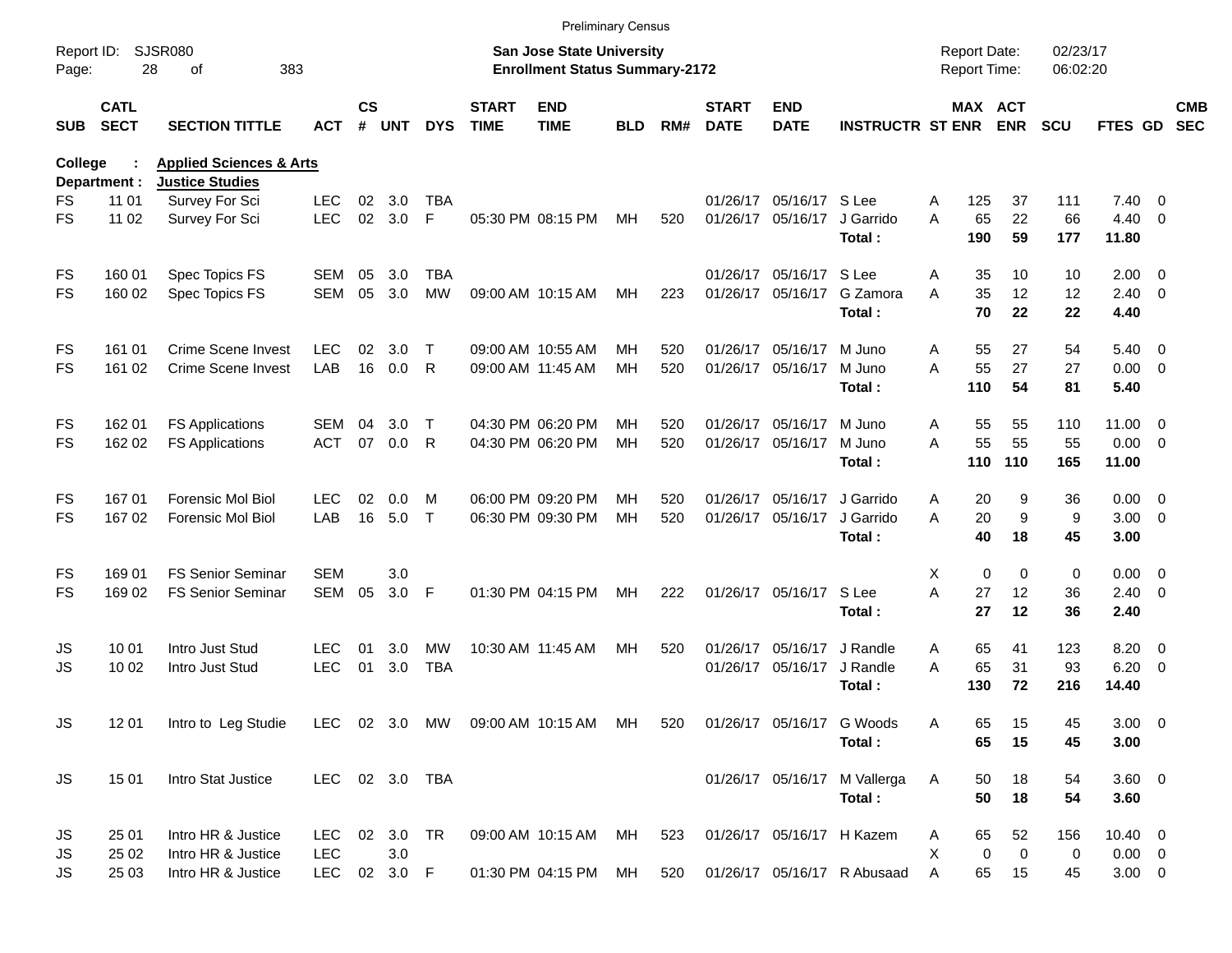|                       |                                                 |                                                                                  |                                        |                    |                   |                               |                             | <b>Preliminary Census</b>                                                 |                        |                   |                             |                                                             |                                                        |                                     |                       |                         |                                               |                          |                          |
|-----------------------|-------------------------------------------------|----------------------------------------------------------------------------------|----------------------------------------|--------------------|-------------------|-------------------------------|-----------------------------|---------------------------------------------------------------------------|------------------------|-------------------|-----------------------------|-------------------------------------------------------------|--------------------------------------------------------|-------------------------------------|-----------------------|-------------------------|-----------------------------------------------|--------------------------|--------------------------|
| Page:                 | <b>SJSR080</b><br>Report ID:<br>29<br>383<br>of |                                                                                  |                                        |                    |                   |                               |                             | <b>San Jose State University</b><br><b>Enrollment Status Summary-2172</b> |                        |                   |                             |                                                             |                                                        | <b>Report Date:</b><br>Report Time: |                       | 02/23/17<br>06:02:20    |                                               |                          |                          |
| <b>SUB</b>            | <b>CATL</b><br><b>SECT</b>                      | <b>SECTION TITTLE</b>                                                            | <b>ACT</b>                             | $\mathsf{cs}$<br># | UNT               | <b>DYS</b>                    | <b>START</b><br><b>TIME</b> | <b>END</b><br><b>TIME</b>                                                 | <b>BLD</b>             | RM#               | <b>START</b><br><b>DATE</b> | <b>END</b><br><b>DATE</b>                                   | <b>INSTRUCTR ST ENR</b>                                | MAX ACT                             | <b>ENR</b>            | <b>SCU</b>              | FTES GD                                       |                          | <b>CMB</b><br><b>SEC</b> |
|                       |                                                 |                                                                                  |                                        |                    |                   |                               |                             |                                                                           |                        |                   |                             |                                                             | Total:                                                 | 130                                 | 67                    | 201                     | 13.40                                         |                          |                          |
| JS<br>JS<br><b>JS</b> |                                                 | 100W 01 Writing Workshop<br>100W 02 Writing Workshop<br>100W 03 Writing Workshop | SEM<br><b>SEM</b><br><b>SEM</b>        | 04<br>04<br>04     | 3.0<br>3.0<br>3.0 | MW<br><b>TR</b><br><b>TBA</b> |                             | 12:00 PM 01:15 PM<br>12:00 PM 01:15 PM                                    | SН<br>MH               | 444<br>234        |                             | 01/26/17 05/16/17<br>01/26/17 05/16/17<br>01/26/17 05/16/17 | G Woods<br>H Peterson<br>L Buckingham A<br>Total:      | 27<br>A<br>27<br>A<br>50<br>104     | 27<br>26<br>37<br>90  | 81<br>78<br>111<br>270  | $5.40 \ 0$<br>5.20<br>$7.40 \quad 0$<br>18.00 | $\overline{\phantom{0}}$ |                          |
| JS<br><b>JS</b>       | 101 01<br>101 02                                | <b>Critical Issues</b><br><b>Critical Issues</b>                                 | LEC<br><b>LEC</b>                      | 01<br>01           | 3.0<br>3.0        | МW<br><b>TR</b>               |                             | 12:00 PM 01:15 PM<br>07:30 AM 08:45 AM                                    | MН<br>MH               | 523<br>520        |                             | 01/26/17 05/16/17<br>01/26/17 05/16/17                      | A De Giorgi<br>D Kameda<br>Total:                      | 65<br>A<br>55<br>A<br>120           | 66<br>36<br>102       | 198<br>108<br>306       | 13.20<br>$7.20 \t 0$<br>20.40                 | $\overline{\phantom{0}}$ |                          |
| JS<br>JS              | 102 01<br>102 02                                | Police and Society<br>Police and Society                                         | <b>LEC</b><br><b>LEC</b>               | 02<br>02           | 3.0<br>3.0        | R<br>$\top$                   |                             | 05:30 PM 08:15 PM<br>01:30 PM 04:15 PM                                    | YUH.<br>MH             | 124<br>520        |                             | 01/26/17 05/16/17<br>01/26/17 05/16/17                      | E Sills<br>M Juno<br>Total:                            | 125<br>Α<br>70<br>A<br>195          | 61<br>36<br>97        | 183<br>108<br>291       | 12.20<br>$7.20 \t 0$<br>19.40                 | $\overline{\phantom{0}}$ |                          |
| JS<br><b>JS</b>       | 103 01<br>103 02                                | <b>Courts and Society</b><br><b>Courts and Society</b>                           | <b>LEC</b><br><b>LEC</b>               | 02<br>02           | 3.0<br>3.0        | TR.<br><b>TBA</b>             |                             | 12:00 PM 01:15 PM                                                         | MН                     | 520               |                             | 01/26/17 05/16/17<br>01/26/17 05/16/17                      | M Stevenson A<br>H Peterson<br>Total:                  | 65<br>65<br>A<br>130                | 32<br>59<br>91        | 96<br>177<br>273        | $6.40 \quad 0$<br>11.80 0<br>18.20            |                          |                          |
| JS                    | 104 01                                          | Penal Pol & Inst                                                                 | <b>LEC</b>                             | 02                 | 3.0               | МW                            |                             | 03:00 PM 04:15 PM                                                         | MН                     | 520               |                             | 01/26/17 05/16/17                                           | D Kameda<br>Total:                                     | 65<br>A<br>65                       | 27<br>27              | 81<br>81                | $5.40 \ 0$<br>5.40                            |                          |                          |
| JS                    | 107 01                                          | Justice Mgmt                                                                     | <b>LEC</b>                             |                    | 02 3.0            | <b>TBA</b>                    |                             |                                                                           |                        |                   |                             | 01/26/17 05/16/17                                           | S Rivera<br>Total:                                     | 50<br>A<br>50                       | 53<br>53              | 159<br>159              | $10.60 \t 0$<br>10.60                         |                          |                          |
| JS<br>JS<br><b>JS</b> | 114 01<br>114 02<br>114 03                      | <b>Research Methods</b><br><b>Research Methods</b><br><b>Research Methods</b>    | <b>LEC</b><br><b>LEC</b><br><b>LEC</b> | 02<br>02<br>02     | 3.0<br>3.0<br>3.0 | МW<br>MW<br><b>TR</b>         |                             | 04:30 PM 05:45 PM<br>01:30 PM 02:45 PM<br>09:00 AM 10:15 AM               | MН<br>MH<br><b>BBC</b> | 223<br>223<br>225 |                             | 01/26/17 05/16/17<br>01/26/17 05/16/17 Y Yuan               | M Vallerga<br>01/26/17 05/16/17 V Thompson A<br>Total: | 35<br>Α<br>35<br>A<br>35<br>105     | 29<br>34<br>38<br>101 | 87<br>102<br>114<br>303 | 5.80 0<br>6.80<br>7.60 0<br>20.20             | $\overline{\phantom{0}}$ |                          |
| JS                    | 121 01                                          | Media and Justice                                                                | LEC 02 3.0 T                           |                    |                   |                               |                             | 06:00 PM 08:45 PM DH                                                      |                        |                   |                             | 250 01/26/17 05/16/17 W Iqbal                               | Total:                                                 | Α<br>55<br>55                       | 8<br>8                | 24<br>24                | $1.60 \t 0$<br>1.60                           |                          |                          |
| <b>JS</b>             | 122 01                                          | Drugs & Society                                                                  |                                        |                    |                   | LEC 01 3.0 MW                 |                             | 03:00 PM 04:15 PM DMH 234                                                 |                        |                   |                             | 01/26/17 05/16/17 S Rivera                                  | Total:                                                 | 55<br>Α<br>55                       | 54<br>54              | 162<br>162              | 10.80 0<br>10.80                              |                          |                          |
| JS<br>JS              | 123 01<br>123 02                                | Terrorism & Security<br>Terrorism & Security LEC 02 3.0 TBA                      | LEC                                    |                    |                   | 02 3.0 MW                     |                             | 07:30 AM_08:45 AM  MH                                                     |                        | 523               |                             | 01/26/17 05/16/17 J Guy<br>01/26/17 05/16/17 J Bale         | Total:                                                 | 44<br>A<br>A<br>55<br>99            | 20<br>19<br>39        | 60<br>57<br>117         | $4.00 \t 0$<br>$3.80\ 0$<br>7.80              |                          |                          |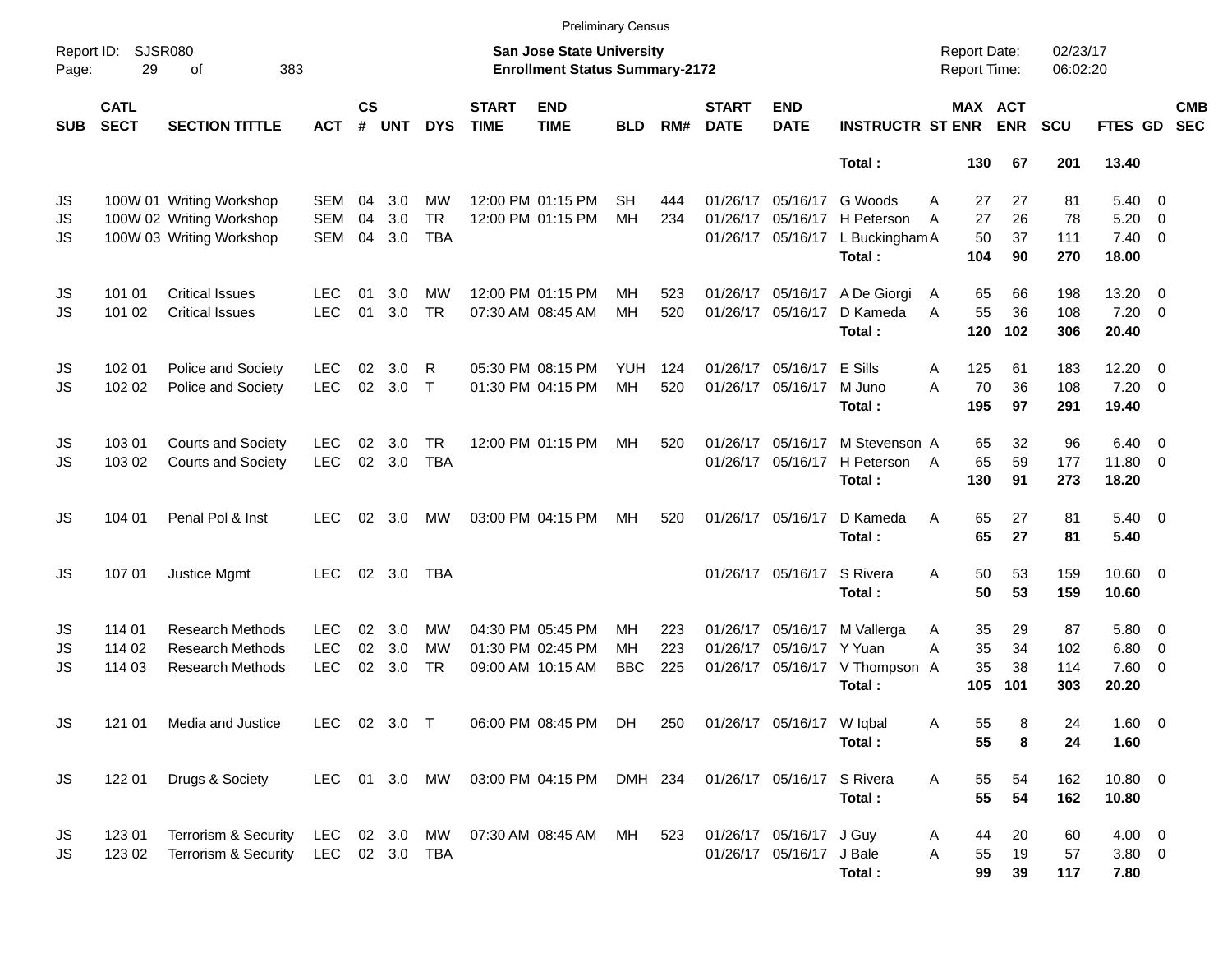|                       |                            |                                                                                  |                          |                    |                            |                                |                             |                                                                           | <b>Preliminary Census</b> |            |                             |                                                             |                                                     |                                      |                       |                          |                                             |                          |                          |
|-----------------------|----------------------------|----------------------------------------------------------------------------------|--------------------------|--------------------|----------------------------|--------------------------------|-----------------------------|---------------------------------------------------------------------------|---------------------------|------------|-----------------------------|-------------------------------------------------------------|-----------------------------------------------------|--------------------------------------|-----------------------|--------------------------|---------------------------------------------|--------------------------|--------------------------|
| Report ID:<br>Page:   | 30                         | <b>SJSR080</b><br>383<br>of                                                      |                          |                    |                            |                                |                             | <b>San Jose State University</b><br><b>Enrollment Status Summary-2172</b> |                           |            |                             |                                                             |                                                     | <b>Report Date:</b><br>Report Time:  |                       | 02/23/17<br>06:02:20     |                                             |                          |                          |
| <b>SUB</b>            | <b>CATL</b><br><b>SECT</b> | <b>SECTION TITTLE</b>                                                            | <b>ACT</b>               | $\mathsf{cs}$<br># | <b>UNT</b>                 | <b>DYS</b>                     | <b>START</b><br><b>TIME</b> | <b>END</b><br><b>TIME</b>                                                 | <b>BLD</b>                | RM#        | <b>START</b><br><b>DATE</b> | <b>END</b><br><b>DATE</b>                                   | <b>INSTRUCTR ST ENR</b>                             | MAX ACT                              | <b>ENR</b>            | <b>SCU</b>               | <b>FTES GD</b>                              |                          | <b>CMB</b><br><b>SEC</b> |
| <b>JS</b>             | 127 01                     | Imm and Justice                                                                  | <b>LEC</b>               |                    | 3.0                        |                                |                             |                                                                           |                           |            |                             |                                                             | Total:                                              | Χ<br>0<br>$\bf{0}$                   | 0<br>$\bf{0}$         | 0<br>0                   | $0.00 \t 0$<br>0.00                         |                          |                          |
| JS                    | 128 01                     | Punishment, Cult an LEC                                                          |                          |                    | 3.0                        |                                |                             |                                                                           |                           |            |                             |                                                             | Total:                                              | Χ<br>0<br>$\bf{0}$                   | 0<br>$\bf{0}$         | 0<br>0                   | $0.00 \t 0$<br>0.00                         |                          |                          |
| JS<br><b>JS</b>       | 131 01<br>131 04           | Intervntn/Mediatn<br>Intervntn/Mediatn                                           | <b>LEC</b><br><b>LEC</b> | 02<br>02           | 3.0<br>3.0                 | <b>TR</b>                      |                             | 07:30 AM 08:45 AM                                                         | МH                        | 523        |                             | 01/26/17 05/16/17                                           | 01/26/17 05/16/17 V Montelongo A<br>Total:          | $\mathbf 0$<br>X<br>50<br>50         | 0<br>14<br>14         | 0<br>42<br>42            | $0.00 \t 0$<br>2.80 0<br>2.80               |                          |                          |
| JS<br>JS<br><b>JS</b> | 132 01<br>132 02<br>132 03 | Race Gender Inequali LEC<br>Race Gender Inequali LEC<br>Race Gender Inequali LEC |                          |                    | 02 3.0<br>02 3.0<br>02 3.0 | MW<br><b>TBA</b><br>TBA        |                             | 01:30 PM 02:45 PM                                                         | CL                        | 303        |                             | 01/26/17 05/16/17<br>01/26/17 05/16/17 A Colbert            | J DiSalvo<br>01/26/17 05/16/17 S Martinek<br>Total: | 44<br>Α<br>A<br>44<br>44<br>A<br>132 | 39<br>41<br>39<br>119 | 117<br>123<br>117<br>357 | 7.80 0<br>8.20<br>7.80 0<br>23.80           | $\overline{\phantom{0}}$ |                          |
| JS<br>JS<br><b>JS</b> | 136 01<br>136 02<br>136 03 | Famly & Comm ViolencLEC<br>Famly & Comm ViolencLEC<br>Famly & Comm ViolencLEC    |                          |                    | 02 3.0<br>02 3.0<br>02 3.0 | TBA<br><b>TR</b><br><b>TBA</b> |                             | 09:00 AM 10:15 AM                                                         | <b>CCB</b>                | 102        |                             | 01/26/17 05/16/17<br>01/26/17 05/16/17<br>01/26/17 05/16/17 | M Lowell<br>D Kameda<br>M Lowell<br>Total:          | A<br>44<br>44<br>A<br>44<br>A<br>132 | 28<br>42<br>37<br>107 | 84<br>126<br>111<br>321  | $5.60$ 0<br>8.40<br>$7.40 \quad 0$<br>21.40 | $\overline{\phantom{0}}$ |                          |
| JS                    | 13701                      | Collaborative Respon LEC                                                         |                          |                    | 3.0                        |                                |                             |                                                                           |                           |            |                             |                                                             | Total:                                              | Χ<br>0<br>$\bf{0}$                   | 0<br>$\bf{0}$         | 0<br>0                   | $0.00 \t 0$<br>0.00                         |                          |                          |
| JS                    | 140 01                     | <b>RCP</b>                                                                       | <b>LEC</b>               | 02                 | 3.0                        | TR                             |                             | 03:00 PM 04:15 PM                                                         | <b>SH</b>                 | 347        |                             | 01/26/17 05/16/17                                           | M Stevenson A<br>Total:                             | 25<br>25                             | 15<br>15              | 45<br>45                 | $3.05$ 1<br>3.05                            |                          |                          |
| JS<br>JS              | 141 01<br>141 02           | <b>RCP Representation</b><br><b>RCP Representation</b>                           | SUP<br><b>SUP</b>        | 36<br>36           | 3.0<br>3.0                 | TR<br><b>TR</b>                |                             | 04:30 PM 05:45 PM<br>04:30 PM 05:45 PM                                    | <b>SH</b>                 | 347        |                             | 01/26/17 05/16/17<br>01/26/17 05/16/17                      | M Stevenson A<br>E Tejada<br>Total:                 | 10<br>10<br>Α<br>20                  | 7<br>9<br>16          | 21<br>27<br>48           | $1.40 \ 0$<br>1.80<br>3.20                  | $\overline{\phantom{0}}$ |                          |
| <b>JS</b>             | 143 01                     | Evidence & Proced                                                                | LEC 02 3.0 TR            |                    |                            |                                |                             | 01:30 PM 02:45 PM MH                                                      |                           | 523        |                             |                                                             | 01/26/17 05/16/17 H Peterson<br>Total:              | 55<br>A<br>55                        | 54<br>54              | 162<br>162               | 10.80 0<br>10.80                            |                          |                          |
| <b>JS</b>             | 144 01                     | <b>Criminal Law</b>                                                              | LEC 02 3.0 TR            |                    |                            |                                |                             | 10:30 AM 11:45 AM                                                         | МH                        | 523        |                             |                                                             | 01/26/17 05/16/17 H Peterson<br>Total:              | $\overline{A}$<br>55<br>55           | 53<br>53              | 159<br>159               | 10.60 0<br>10.60                            |                          |                          |
| JS<br>JS              | 151 01<br>151 02           | Crim Theory<br>Crim Theory                                                       | <b>LEC</b><br><b>LEC</b> |                    | 02 3.0 R<br>02 3.0 TR      |                                |                             | 04:30 PM 07:15 PM<br>12:00 PM 01:15 PM                                    | MН<br>МH                  | 322<br>523 |                             | 01/26/17 05/16/17 Y Baba<br>01/26/17 05/16/17 C Hebert      |                                                     | 35<br>Α<br>65<br>Α                   | 24<br>69              | 72<br>207                | 4.80 0<br>13.80 0                           |                          |                          |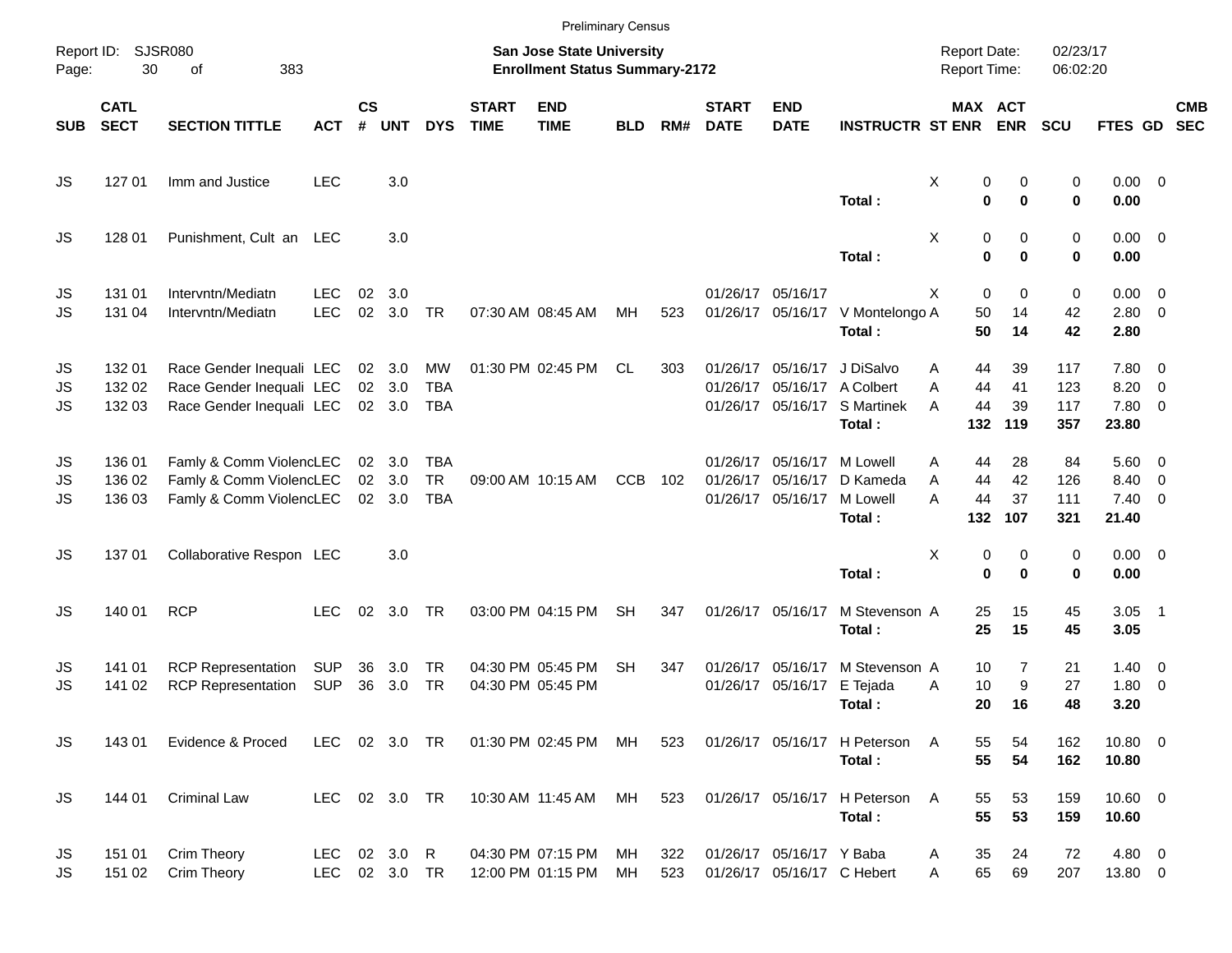|                       |                                      |                                                                                              |                                                      |                    |                                          |                          |                             | <b>Preliminary Census</b>                                          |            |     |                             |                                                                                                           |                                                    |                  |                                |                                            |                         |                                                               |                          |            |
|-----------------------|--------------------------------------|----------------------------------------------------------------------------------------------|------------------------------------------------------|--------------------|------------------------------------------|--------------------------|-----------------------------|--------------------------------------------------------------------|------------|-----|-----------------------------|-----------------------------------------------------------------------------------------------------------|----------------------------------------------------|------------------|--------------------------------|--------------------------------------------|-------------------------|---------------------------------------------------------------|--------------------------|------------|
| Page:                 | Report ID: SJSR080<br>31             | 383<br>of                                                                                    |                                                      |                    |                                          |                          |                             | San Jose State University<br><b>Enrollment Status Summary-2172</b> |            |     |                             |                                                                                                           |                                                    |                  |                                | <b>Report Date:</b><br><b>Report Time:</b> | 02/23/17<br>06:02:20    |                                                               |                          |            |
| <b>SUB</b>            | <b>CATL</b><br><b>SECT</b>           | <b>SECTION TITTLE</b>                                                                        | <b>ACT</b>                                           | $\mathsf{cs}$<br># | <b>UNT</b>                               | <b>DYS</b>               | <b>START</b><br><b>TIME</b> | <b>END</b><br><b>TIME</b>                                          | <b>BLD</b> | RM# | <b>START</b><br><b>DATE</b> | <b>END</b><br><b>DATE</b>                                                                                 | <b>INSTRUCTR ST ENR ENR</b>                        |                  |                                | <b>MAX ACT</b>                             | <b>SCU</b>              | FTES GD SEC                                                   |                          | <b>CMB</b> |
|                       |                                      |                                                                                              |                                                      |                    |                                          |                          |                             |                                                                    |            |     |                             |                                                                                                           | Total:                                             |                  | 100                            | 93                                         | 279                     | 18.60                                                         |                          |            |
| JS<br>JS              | 152 01<br>152 02                     | Juv Delinquency<br>Juv Delinquency                                                           | <b>LEC</b><br><b>LEC</b>                             | 02<br>$02\,$       | 3.0<br>3.0                               | <b>TBA</b><br><b>MW</b>  |                             | 04:30 PM 05:45 PM                                                  | МH         | 520 |                             | 01/26/17 05/16/17                                                                                         | 01/26/17 05/16/17 M Schlegel<br>S Rivera<br>Total: | A<br>A           | 50<br>55<br>105                | 50<br>35<br>85                             | 150<br>105<br>255       | $10.00 \t 0$<br>$7.00 \t 0$<br>17.00                          |                          |            |
| JS                    | 153 01                               | Crime/Life course                                                                            | <b>LEC</b>                                           | 02                 | 3.0                                      | <b>TR</b>                |                             | 03:00 PM 04:15 PM                                                  | МH         | 523 |                             | 01/26/17 05/16/17                                                                                         | G Woods<br>Total:                                  | A                | 65<br>65                       | 28<br>28                                   | 84<br>84                | $5.60$ 0<br>5.60                                              |                          |            |
| JS<br>JS              | 155 01<br>155 02                     | Victimology<br>Victimology                                                                   | <b>LEC</b><br><b>LEC</b>                             | 02                 | 3.0<br>3.0                               | MW                       |                             | 09:00 AM 10:15 AM                                                  | MH         | 523 |                             | 01/26/17 05/16/17                                                                                         | A Colbert<br>Total:                                | X<br>A           | $\mathbf 0$<br>55<br>55        | $\mathbf 0$<br>42<br>42                    | $\pmb{0}$<br>126<br>126 | $0.00 \t 0$<br>8.40 0<br>8.40                                 |                          |            |
| JS                    | 156 01                               | Gngs, Crim & Just                                                                            | <b>LEC</b>                                           |                    | 02 3.0 TR                                |                          |                             | 04:30 PM 05:45 PM                                                  | МH         | 523 |                             | 01/26/17 05/16/17                                                                                         | C Hebert<br>Total:                                 | A                | 55<br>55                       | 13<br>13                                   | 39<br>39                | $2.60 \t 0$<br>2.60                                           |                          |            |
| <b>JS</b>             | 157 01                               | Deviance & Justice                                                                           | <b>LEC</b>                                           |                    | 02 3.0                                   | TBA                      |                             |                                                                    |            |     |                             | 01/26/17 05/16/17                                                                                         | M Schlegel<br>Total:                               | Α                | 50<br>50                       | 43<br>43                                   | 129<br>129              | $8.60 \quad 0$<br>8.60                                        |                          |            |
| <b>JS</b>             | 158 01                               | <b>Prison Community</b>                                                                      | <b>LEC</b>                                           |                    | 02 3.0                                   | MW                       |                             | 10:30 AM 11:45 AM                                                  | MН         | 523 |                             | 01/26/17 05/16/17                                                                                         | G Woods<br>Total:                                  | A                | 55<br>55                       | 25<br>25                                   | 75<br>75                | $5.00 \t 0$<br>5.00                                           |                          |            |
| JS                    | 161 02                               | Intro Cybercrime                                                                             | <b>LEC</b>                                           | 01                 | 3.0                                      | <b>TBA</b>               |                             |                                                                    |            |     |                             | 01/26/17 05/16/17                                                                                         | D Sargent<br>Total:                                | Α                | 55<br>55                       | 17<br>17                                   | 51<br>51                | $3.40 \ 0$<br>3.40                                            |                          |            |
| JS<br>JS<br><b>JS</b> | 171 02<br>171 03<br>171 04           | <b>HR</b> and Justice<br>HR and Justice<br><b>HR</b> and Justice                             | <b>LEC</b><br><b>LEC</b><br><b>LEC</b>               | 02<br>02           | 3.0<br>3.0<br>3.0                        | F<br><b>TBA</b>          |                             | 10:00 AM 12:45 PM                                                  | <b>SH</b>  | 100 |                             | 01/26/17 05/16/17<br>01/26/17 05/16/17 N Perry                                                            | R Abusaad<br>Total:                                | X<br>A<br>A      | $\mathbf 0$<br>88<br>44<br>132 | 0<br>51<br>43<br>94                        | 0<br>153<br>129<br>282  | $0.00 \t 0$<br>10.20<br>$8.60$ 0<br>18.80                     | $\overline{\phantom{0}}$ |            |
| JS                    | 179 01                               | HR Pract and Sem                                                                             |                                                      |                    |                                          |                          |                             | LEC 02 3.0 MW 10:30 AM 11:45 AM BBC 122 01/26/17 05/16/17 E Kinney |            |     |                             |                                                                                                           | Total:                                             | Α                | 20<br>20                       | 22<br>22                                   | 66<br>66                | $4.40 \quad 0$<br>4.40                                        |                          |            |
| JS<br>JS<br>JS<br>JS  | 180 01<br>180 02<br>180 03<br>180 04 | <b>Indiv Studies</b><br><b>Indiv Studies</b><br><b>Indiv Studies</b><br><b>Indiv Studies</b> | <b>SUP</b><br><b>SUP</b><br><b>SUP</b><br><b>SUP</b> |                    | 36 1.0<br>36 2.0<br>36 3.0<br>36 3.0 TBA | TBA<br><b>TBA</b><br>TBA |                             |                                                                    |            |     |                             | 01/26/17 05/16/17 J Lee<br>01/26/17 05/16/17 J Lee<br>01/26/17 05/16/17 J Lee<br>01/26/17 05/16/17 M Juno | Total:                                             | Α<br>Α<br>A<br>A | 10<br>10<br>10<br>10<br>40     | 0<br>0<br>3<br>11<br>14                    | 0<br>0<br>9<br>33<br>42 | $0.00 \t 0$<br>$0.00 \t 0$<br>$0.60 \t 0$<br>$2.30$ 2<br>2.90 |                          |            |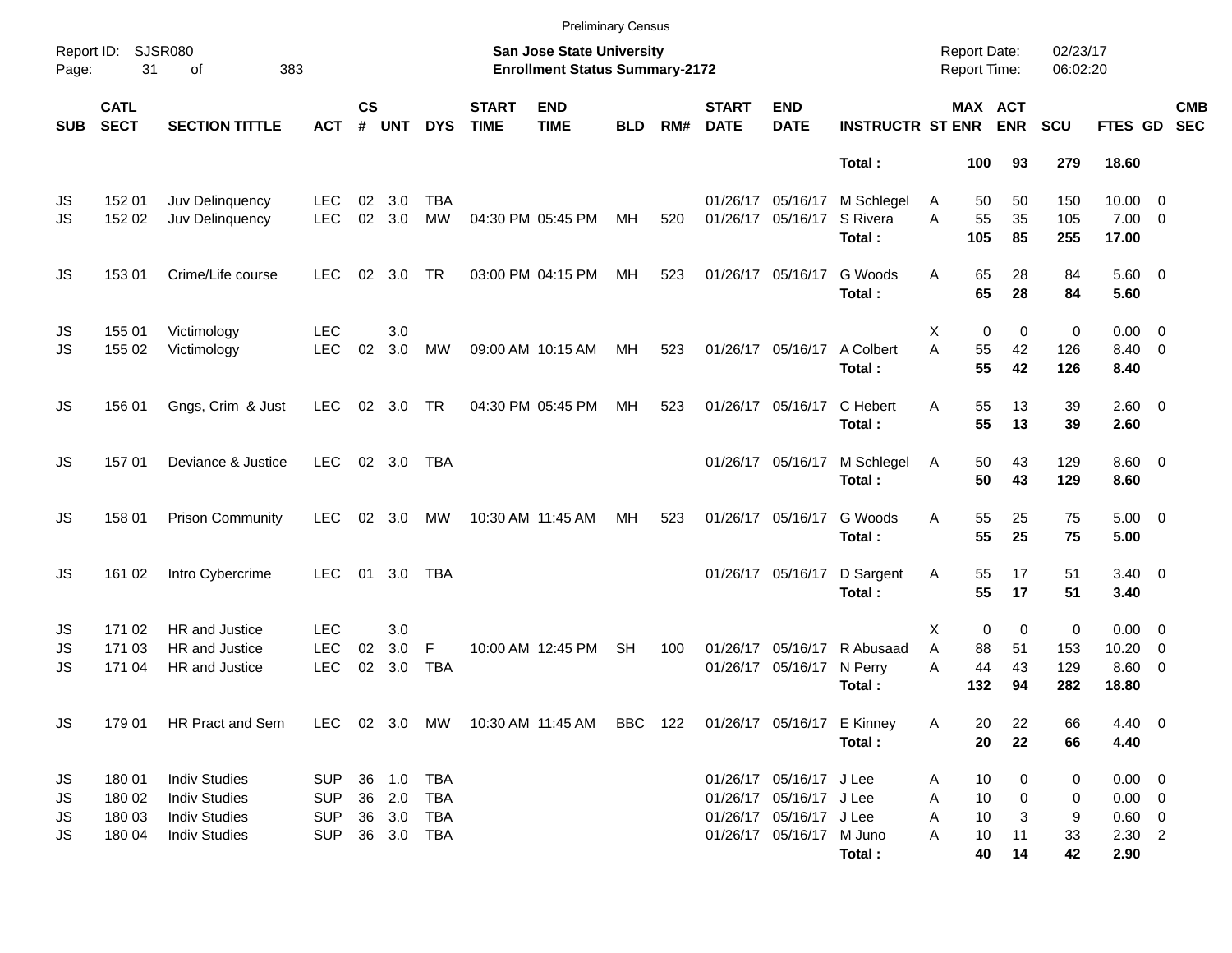|                     |                            |                       |              |                |            |                |                             |                                                                           | <b>Preliminary Census</b> |     |                             |                            |                                          |                                     |                                  |                      |                  |                          |                          |
|---------------------|----------------------------|-----------------------|--------------|----------------|------------|----------------|-----------------------------|---------------------------------------------------------------------------|---------------------------|-----|-----------------------------|----------------------------|------------------------------------------|-------------------------------------|----------------------------------|----------------------|------------------|--------------------------|--------------------------|
| Report ID:<br>Page: | 32                         | SJSR080<br>383<br>οf  |              |                |            |                |                             | <b>San Jose State University</b><br><b>Enrollment Status Summary-2172</b> |                           |     |                             |                            |                                          | <b>Report Date:</b><br>Report Time: |                                  | 02/23/17<br>06:02:20 |                  |                          |                          |
| <b>SUB</b>          | <b>CATL</b><br><b>SECT</b> | <b>SECTION TITTLE</b> | <b>ACT</b>   | <b>CS</b><br># | <b>UNT</b> | <b>DYS</b>     | <b>START</b><br><b>TIME</b> | <b>END</b><br><b>TIME</b>                                                 | <b>BLD</b>                | RM# | <b>START</b><br><b>DATE</b> | <b>END</b><br><b>DATE</b>  | <b>INSTRUCTR ST ENR</b>                  |                                     | MAX ACT<br><b>ENR</b>            | <b>SCU</b>           | <b>FTES GD</b>   |                          | <b>CMB</b><br><b>SEC</b> |
| JS                  | 181 01                     | Internship in JS      | <b>SUP</b>   | 36             | 3.0        | <b>TBA</b>     |                             |                                                                           |                           |     | 01/26/17                    | 05/16/17 Y Baba            |                                          | 10<br>Α                             | 11                               | 33                   | 2.20             | - 0                      |                          |
| JS                  | 181 02                     | Internship in JS      | <b>SUP</b>   | 36             | 6.0        | <b>TBA</b>     |                             |                                                                           |                           |     | 01/26/17                    | 05/16/17 Y Baba            |                                          | 2<br>Α                              | 0                                | 0                    | 0.00             | - 0                      |                          |
| JS                  | 181 03                     | Internship in JS      | <b>SUP</b>   | 36             | 3.0        | <b>TBA</b>     |                             |                                                                           |                           |     | 01/26/17                    |                            | 05/16/17 A De Giorgi                     | 10<br>A                             | 11                               | 33                   | 2.20             | - 0                      |                          |
| JS                  | 181 04                     | Internship in JS      | <b>SUP</b>   | 36             | 6.0        | <b>TBA</b>     |                             |                                                                           |                           |     | 01/26/17                    |                            | 05/16/17 A De Giorgi                     | 2<br>A                              | 0                                | 0                    | 0.00             | 0                        |                          |
| JS                  | 181 05                     | Internship in JS      | <b>SUP</b>   | 36             | 3.0        | <b>TBA</b>     |                             |                                                                           |                           |     | 01/26/17                    |                            | 05/16/17 C Hebert                        | 10<br>A                             | 11                               | 33                   | 2.20             | - 0                      |                          |
| JS                  | 181 06                     | Internship in JS      | <b>SUP</b>   | 36             | 6.0        | <b>TBA</b>     |                             |                                                                           |                           |     | 01/26/17                    |                            | 05/16/17 C Hebert                        | $\overline{2}$<br>A                 | 0                                | 0                    | 0.00             | 0                        |                          |
| JS                  | 181 07                     | Internship in JS      | <b>SUP</b>   | 36             | 3.0        | <b>TBA</b>     |                             |                                                                           |                           |     | 01/26/17                    |                            | 05/16/17 E Kinney                        | 10<br>Α                             | 11                               | 33                   | 2.20             | 0                        |                          |
| JS                  | 181 08                     | Internship in JS      | <b>SUP</b>   | 36             | 6.0        | <b>TBA</b>     |                             |                                                                           |                           |     |                             | 01/26/17 05/16/17 E Kinney |                                          | $\overline{2}$<br>Α                 | 0                                | 0                    | 0.00             | 0                        |                          |
| JS                  | 181 09                     | Internship in JS      | <b>SUP</b>   | 36             | 3.0        | <b>TBA</b>     |                             |                                                                           |                           |     |                             |                            | 01/26/17 05/16/17 V Thompson A           | 10                                  | 10                               | 30                   | 2.00             | - 0                      |                          |
| JS                  | 181 10                     | Internship in JS      | <b>SUP</b>   | 36             | 6.0        | <b>TBA</b>     |                             |                                                                           |                           |     | 01/26/17                    |                            | 05/16/17 V Thompson                      | 2<br>A                              | 0                                | 0                    | 0.00             | 0                        |                          |
| JS                  | 181 11                     | Internship in JS      | <b>SUP</b>   | 36             | 3.0        | <b>TBA</b>     |                             |                                                                           |                           |     | 01/26/17                    | 05/16/17 Y Yuan            |                                          | 10<br>Α                             | 9                                | 27                   | 1.80             | 0                        |                          |
| JS                  | 181 12                     | Internship in JS      | <b>SUP</b>   | 36             | 6.0        | <b>TBA</b>     |                             |                                                                           |                           |     | 01/26/17                    | 05/16/17 Y Yuan            |                                          | 2<br>Α                              | 0                                | 0                    | 0.00             | 0                        |                          |
| JS                  | 181 13                     | Internship in JS      | <b>SUP</b>   | 36             | 3.0        | <b>TBA</b>     |                             |                                                                           |                           |     | 01/26/17                    | 05/16/17 J Lee             |                                          | 10<br>Α                             | 8                                | 24                   | 1.60             | 0                        |                          |
| JS                  | 181 14                     | Internship in JS      | <b>SUP</b>   | 36             | 6.0        | <b>TBA</b>     |                             |                                                                           |                           |     | 01/26/17                    | 05/16/17 J Lee             |                                          | 2<br>Α                              | 1                                | 6                    | 0.40             | 0                        |                          |
| JS                  | 181 15                     | Internship in JS      | <b>SUP</b>   | 36             | 3.0        | <b>TBA</b>     |                             |                                                                           |                           |     |                             | 01/26/17 05/16/17          |                                          | 10<br>Α                             | 0                                | 0                    | 0.00             | $\overline{\mathbf{0}}$  |                          |
| JS                  | 181 16                     | Internship in JS      | <b>SUP</b>   | 36             | 6.0        | <b>TBA</b>     |                             |                                                                           |                           |     |                             | 01/26/17 05/16/17          |                                          | $\overline{c}$<br>Α                 | 0                                | 0                    | 0.00             | - 0                      |                          |
|                     |                            |                       |              |                |            |                |                             |                                                                           |                           |     |                             |                            | Total:                                   | 96                                  | 72                               | 219                  | 14.60            |                          |                          |
| JS                  | 189 01                     | Sen Sem Cont Prob     | <b>SEM</b>   |                | 3.0        |                |                             |                                                                           |                           |     |                             |                            |                                          | 0<br>Х                              | 0                                | 0                    | 0.00             | $\overline{\phantom{0}}$ |                          |
| JS                  | 18902                      | Sen Sem Cont Prob     | <b>SEM</b>   | 05             | 3.0        | TR             |                             | 01:30 PM 02:45 PM                                                         | ΜН                        | 235 | 01/26/17                    |                            | 05/16/17 G Woods                         | Α<br>27                             | 24                               | 72                   | 4.80             | $\overline{\mathbf{0}}$  |                          |
| JS                  | 18903                      | Sen Sem Cont Prob     | <b>SEM</b>   | 05             | 3.0        | МW             |                             | 01:30 PM 02:45 PM                                                         | ΜН                        | 520 | 01/26/17                    | 05/16/17                   | D Kameda                                 | 50<br>Α                             | 25                               | 75                   | 5.00             | $\overline{\mathbf{0}}$  |                          |
| JS                  | 18904                      | Sen Sem Cont Prob     | <b>SEM</b>   | 05             | 3.0        | W              |                             | 05:30 PM 08:15 PM                                                         | ΜН                        | 235 | 01/26/17                    |                            | 05/16/17 S Martinek                      | 27<br>A                             | 20                               | 60                   | 4.00             | $\overline{\mathbf{0}}$  |                          |
| JS                  | 18905                      | Sen Sem Cont Prob     | <b>SEM</b>   | 05             | 3.0        | МW             |                             | 10:30 AM 11:45 AM                                                         | ΜН                        | 223 | 01/26/17                    |                            | 05/16/17 A De Giorgi                     | 27<br>A                             | 26                               | 78                   | 5.20             | 0                        |                          |
| JS                  | 18906                      | Sen Sem Cont Prob     | SEM          | 05             | 3.0        | <b>MW</b>      |                             | 03:00 PM 04:15 PM                                                         | МH                        | 234 |                             |                            | 01/26/17 05/16/17 A De Giorgi            | 27<br>A                             | 11                               | 33                   | 2.20             | - 0                      |                          |
|                     |                            |                       |              |                |            |                |                             |                                                                           |                           |     |                             |                            | Total:                                   | 158                                 | 106                              | 318                  | 21.20            |                          |                          |
| JS                  | 203 01                     | Sem Stats Just        | SEM          | 05             | 3.0        | М              |                             | 04:30 PM 07:15 PM                                                         | МH                        | 526 |                             | 01/26/17 05/16/17          | Y Yuan<br>Total:                         | 15<br>A<br>15                       | 7<br>$\overline{7}$              | 21<br>21             | $1.75$ 7<br>1.75 |                          |                          |
| JS                  | 205 01                     | Law and Courts        | SEM          | 06             | 3.0        | W              |                             | 04:30 PM 07:15 PM                                                         | MН                        | 526 |                             | 01/26/17 05/16/17 E Kinney | Total:                                   | 20<br>A<br>20                       | 13<br>13                         | 39<br>39             | 3.25 13<br>3.25  |                          |                          |
| JS                  | 211 01                     | Hist-Issues-Jus       | SEM 05 3.0 T |                |            |                |                             | 04:30 PM 07:15 PM                                                         | MH                        | 526 |                             | 01/26/17 05/16/17 S Kil    | Total:                                   | 22<br>Α<br>22                       | 6<br>$6\phantom{1}$              | 18<br>18             | 1.50 6<br>1.50   |                          |                          |
| <b>JS</b>           | 222 01                     | Penal-Policies-Jus    | SEM 05 3.0 R |                |            |                |                             | 04:30 PM 07:15 PM                                                         | МH                        | 526 |                             |                            | 01/26/17 05/16/17 V Thompson A<br>Total: | 20<br>20                            | 9<br>$\boldsymbol{9}$            | 27<br>27             | $2.25$ 9<br>2.25 |                          |                          |
| JS                  | 281 01                     | Justice Practicum     |              |                |            | SUP 25 3.0 TBA |                             |                                                                           |                           |     |                             | 01/26/17 05/16/17 S Kil    |                                          | A                                   | 2 <sup>1</sup><br>$\overline{0}$ | 0                    | $0.00 \t 0$      |                          |                          |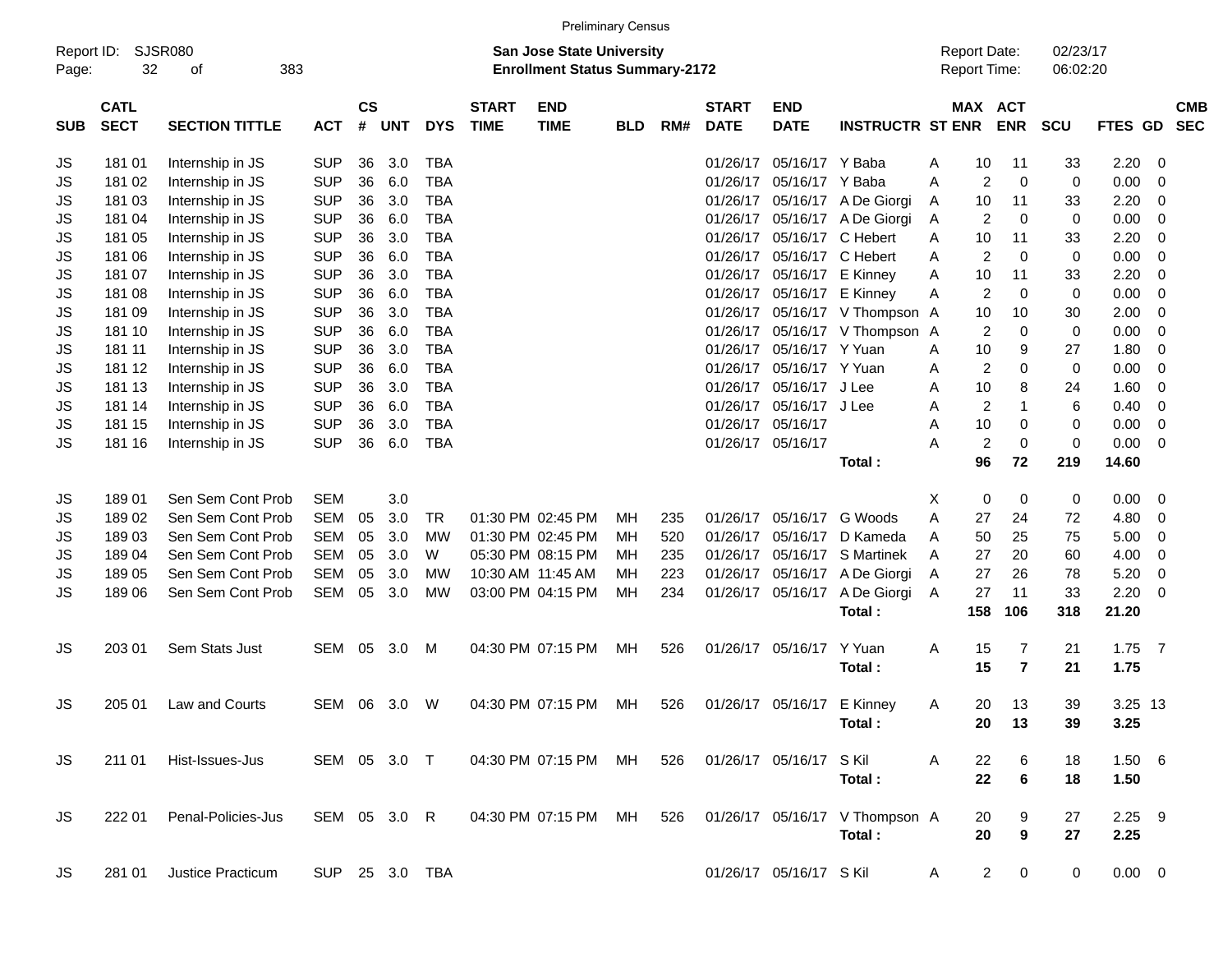|                     |                            |                                                                      |                                        |                    |                   |                                        |                             |                                                                    | <b>Preliminary Census</b> |     |                                  |                                  |                                   |                                            |                                                                                              |                               |                              |                                              |
|---------------------|----------------------------|----------------------------------------------------------------------|----------------------------------------|--------------------|-------------------|----------------------------------------|-----------------------------|--------------------------------------------------------------------|---------------------------|-----|----------------------------------|----------------------------------|-----------------------------------|--------------------------------------------|----------------------------------------------------------------------------------------------|-------------------------------|------------------------------|----------------------------------------------|
| Report ID:<br>Page: | 33                         | <b>SJSR080</b><br>383<br>of                                          |                                        |                    |                   |                                        |                             | San Jose State University<br><b>Enrollment Status Summary-2172</b> |                           |     |                                  |                                  |                                   | <b>Report Date:</b><br><b>Report Time:</b> |                                                                                              | 02/23/17<br>06:02:20          |                              |                                              |
| <b>SUB</b>          | <b>CATL</b><br><b>SECT</b> | <b>SECTION TITTLE</b>                                                | <b>ACT</b>                             | $\mathsf{cs}$<br># | <b>UNT</b>        | <b>DYS</b>                             | <b>START</b><br><b>TIME</b> | <b>END</b><br><b>TIME</b>                                          | <b>BLD</b>                | RM# | <b>START</b><br><b>DATE</b>      | <b>END</b><br><b>DATE</b>        | <b>INSTRUCTR ST ENR</b>           | <b>MAX</b>                                 | <b>ACT</b><br><b>ENR</b>                                                                     | SCU                           | FTES GD                      | <b>CMB</b><br><b>SEC</b>                     |
|                     |                            |                                                                      |                                        |                    |                   |                                        |                             |                                                                    |                           |     |                                  |                                  | Total:                            |                                            | $\mathbf{2}$<br>$\mathbf 0$                                                                  | 0                             | 0.00                         |                                              |
| JS.                 | 297 01                     | Prgm Eval Proj                                                       | <b>SUP</b>                             | 25                 | 3.0               | <b>TBA</b>                             |                             |                                                                    |                           |     | 01/26/17                         | 05/16/17                         | S Kil<br>Total:                   | A                                          | 5<br>8<br>5<br>8                                                                             | 24<br>24                      | $2.00\quad 8$<br>2.00        |                                              |
| JS<br>JS<br>JS.     | 298 01<br>298 02<br>298 03 | <b>Special Study</b><br><b>Special Study</b><br><b>Special Study</b> | <b>SUP</b><br><b>SUP</b><br><b>SUP</b> | 25<br>25<br>25     | 1.0<br>2.0<br>3.0 | <b>TBA</b><br><b>TBA</b><br><b>TBA</b> |                             |                                                                    |                           |     | 01/26/17<br>01/26/17<br>01/26/17 | 05/16/17<br>05/16/17<br>05/16/17 | S Kil<br>S Kil<br>S Kil<br>Total: | A<br>A<br>A                                | $\overline{2}$<br>$\mathbf 1$<br>$\overline{2}$<br>$\Omega$<br>$\overline{2}$<br>2<br>6<br>3 | 1<br>0<br>6<br>$\overline{7}$ | 0.08<br>0.00<br>0.50<br>0.58 | $\overline{\phantom{0}}$<br>$\overline{2}$   |
| JS.<br>JS           | 299 01<br>299 02           | <b>Masters Thesis</b><br><b>Masters Thesis</b>                       | <b>SUP</b><br><b>SUP</b>               | 25<br>25           | 3.0<br>6.0        | <b>TBA</b><br><b>TBA</b>               |                             |                                                                    |                           |     | 01/26/17<br>01/26/17             | 05/16/17<br>05/16/17             | S Kil<br>S Kil<br>Total:          | A<br>A<br>10                               | 5<br>-1<br>5<br>2<br>3                                                                       | 3<br>12<br>15                 | 0.25<br>1.00<br>1.25         | $\overline{\phantom{0}}$ 1<br>$\overline{2}$ |

**Department : Justice Studies Department Total : 3455 2190 6278 424.13 Lower Division : 565 231 693 46.20 Upper Division : 2790 1910 5434 365.35 Graduate Division : 100 49 151 12.58**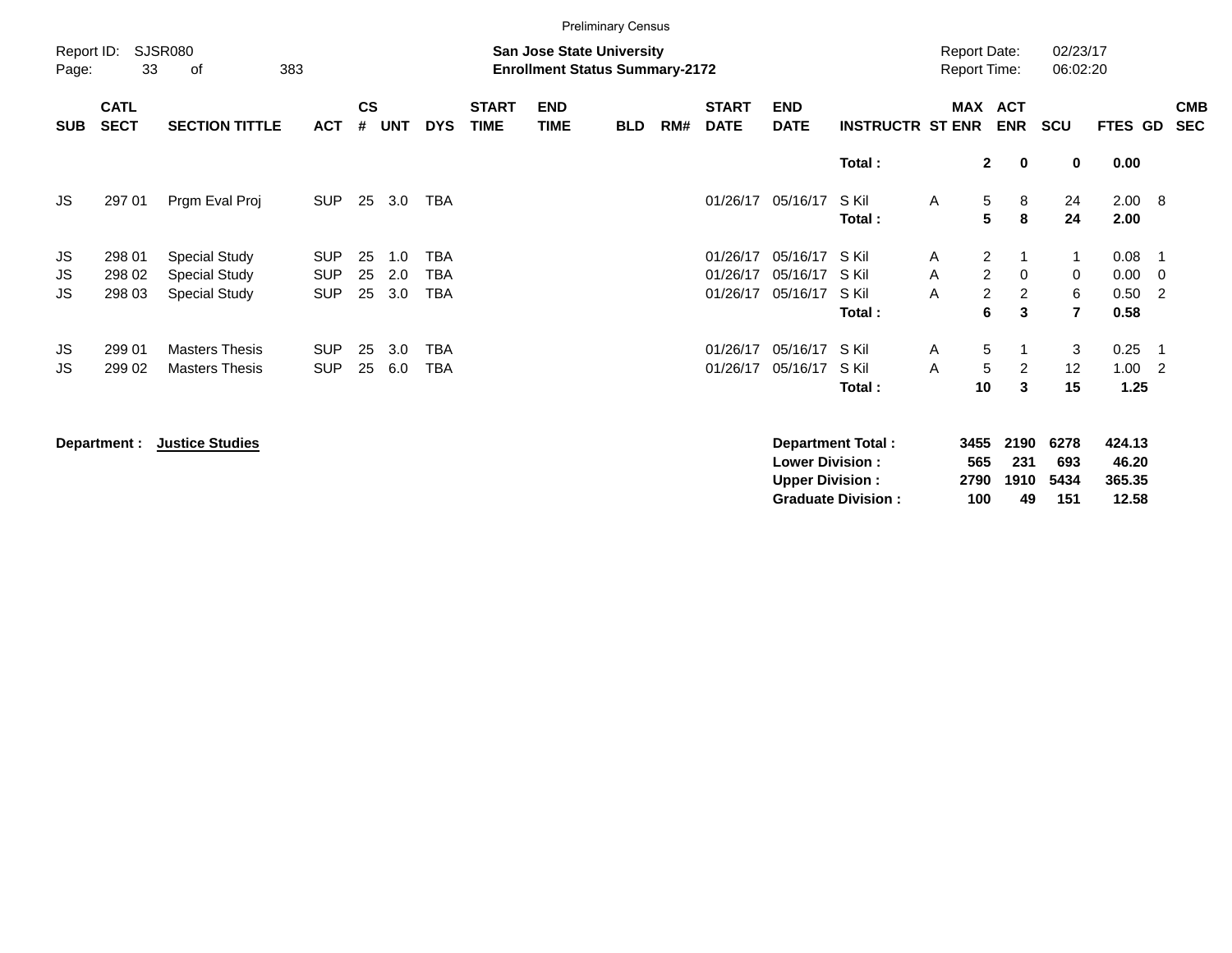|                |                            |                                              |                |               |        |            |                             |                                                                           | <b>Preliminary Census</b> |     |                             |                            |                                           |   |                                            |                |                      |                  |                          |
|----------------|----------------------------|----------------------------------------------|----------------|---------------|--------|------------|-----------------------------|---------------------------------------------------------------------------|---------------------------|-----|-----------------------------|----------------------------|-------------------------------------------|---|--------------------------------------------|----------------|----------------------|------------------|--------------------------|
| Page:          | Report ID: SJSR080<br>34   | 383<br>οf                                    |                |               |        |            |                             | <b>San Jose State University</b><br><b>Enrollment Status Summary-2172</b> |                           |     |                             |                            |                                           |   | <b>Report Date:</b><br><b>Report Time:</b> |                | 02/23/17<br>06:02:20 |                  |                          |
| SUB            | <b>CATL</b><br><b>SECT</b> | <b>SECTION TITTLE</b>                        | <b>ACT</b>     | $\mathsf{cs}$ | # UNT  | <b>DYS</b> | <b>START</b><br><b>TIME</b> | <b>END</b><br><b>TIME</b>                                                 | <b>BLD</b>                | RM# | <b>START</b><br><b>DATE</b> | <b>END</b><br><b>DATE</b>  | <b>INSTRUCTR ST ENR</b>                   |   | MAX ACT                                    | <b>ENR</b>     | <b>SCU</b>           | FTES GD          | <b>CMB</b><br><b>SEC</b> |
| <b>College</b> |                            | <b>Applied Sciences &amp; Arts</b>           |                |               |        |            |                             |                                                                           |                           |     |                             |                            |                                           |   |                                            |                |                      |                  |                          |
|                | Department :               | <b>School of Information</b>                 |                |               |        |            |                             |                                                                           |                           |     |                             |                            |                                           |   |                                            |                |                      |                  |                          |
| <b>INFO</b>    | 200 01                     | Inf. Comm                                    | SEM            | 05            | 3.0    | <b>TBA</b> |                             |                                                                           |                           |     | 01/26/17                    | 05/16/17 Z Liu             |                                           | A | 35                                         | 29             | 87                   | 7.15 27          |                          |
| <b>INFO</b>    | 200 02                     | Inf. Comm                                    | <b>SEM</b>     | 05            | 3.0    | <b>TBA</b> |                             |                                                                           |                           |     | 01/26/17                    |                            | 05/16/17 M Stephens                       | A | 35                                         | 31             | 93                   | 7.75 31          |                          |
| INFO           | 200 03                     | Inf. Comm                                    | <b>SEM</b>     | 05            | 3.0    | TBA        |                             |                                                                           |                           |     | 01/26/17                    |                            | 05/16/17 K Bontenbal A                    |   | 35                                         | 26             | 78                   | 6.50 26          |                          |
| <b>INFO</b>    | 200 04                     | Inf. Comm                                    | SEM            |               | 05 3.0 | <b>TBA</b> |                             |                                                                           |                           |     |                             |                            | 01/26/17 05/16/17 K Bontenbal A<br>Total: |   | 35<br>140                                  | 18<br>104      | 54<br>312            | 4.50 18<br>25.90 |                          |
| <b>INFO</b>    | 202 01                     | Inf. Ret. Sys. Des                           | SEM            | 05            | 3.0    | <b>TBA</b> |                             |                                                                           |                           |     | 01/26/17                    | 05/16/17 H Chen            |                                           | A | 35                                         | 33             | 99                   | 8.25 33          |                          |
| <b>INFO</b>    | 202 02                     | Inf. Ret. Sys. Des                           | SEM            | 05            | 3.0    | <b>TBA</b> |                             |                                                                           |                           |     | 01/26/17                    |                            | 05/16/17 T San Nicola A                   |   | 35                                         | 21             | 63                   | 5.25 21          |                          |
| <b>INFO</b>    | 202 03                     | Inf. Ret. Sys. Des                           | SEM            | 05            | 3.0    | <b>TBA</b> |                             |                                                                           |                           |     | 01/26/17                    |                            | 05/16/17 T San Nicola A                   |   | 35                                         | 13             | 39                   | 3.25 13          |                          |
| <b>INFO</b>    | 202 04                     | Inf. Ret. Sys. Des                           | SEM            |               | 05 3.0 | TBA        |                             |                                                                           |                           |     |                             | 01/26/17 05/16/17 V Tucker |                                           | A | 35                                         | 32             | 96                   | 7.95 31          |                          |
|                |                            |                                              |                |               |        |            |                             |                                                                           |                           |     |                             |                            | Total:                                    |   | 140                                        | 99             | 297                  | 24.70            |                          |
| <b>INFO</b>    | 203 01                     | Online Learning                              | SEM            | 02            | 1.0    | TBA        |                             |                                                                           |                           |     | 01/26/17                    |                            | 05/16/17 C Runnels                        | A | 35                                         | 34             | 34                   | 2.82 33          |                          |
| <b>INFO</b>    | 203 02                     | Online Learning                              | <b>SEM</b>     | 02            | 1.0    | <b>TBA</b> |                             |                                                                           |                           |     | 01/26/17                    |                            | 05/16/17 C Runnels                        | A | 35                                         | 32             | 32                   | 2.65 31          |                          |
| <b>INFO</b>    | 203 03                     | Online Learning                              | SEM            |               | 02 1.0 | <b>TBA</b> |                             |                                                                           |                           |     |                             |                            | 01/26/17 05/16/17 C Runnels               | A | 35                                         | 29             | 29                   | 2.42 29          |                          |
|                |                            |                                              |                |               |        |            |                             |                                                                           |                           |     |                             |                            | Total:                                    |   | 105                                        | 95             | 95                   | 7.88             |                          |
| <b>INFO</b>    | 204 01                     | Inf. Prof                                    | SEM            | 05            | 3.0    | TBA        |                             |                                                                           |                           |     | 01/26/17                    | 05/16/17 C Dee             |                                           | A | 35                                         | 32             | 96                   | 7.95 31          |                          |
| <b>INFO</b>    | 204 02                     | Inf. Prof                                    | <b>SEM</b>     | 05            | 3.0    | <b>TBA</b> |                             |                                                                           |                           |     | 01/26/17                    |                            | 05/16/17 C Sawyer                         | A | 35                                         | 19             | 57                   | 4.75 19          |                          |
| INFO           | 204 03                     | Inf. Prof                                    | <b>SEM</b>     | 05            | 3.0    | TBA        |                             |                                                                           |                           |     | 01/26/17                    |                            | 05/16/17 S Gaffney                        | A | 35                                         | 28             | 84                   | 7.00 28          |                          |
| <b>INFO</b>    | 204 04                     | Inf. Prof                                    | SEM            |               | 05 3.0 | TBA        |                             |                                                                           |                           |     |                             |                            | 01/26/17 05/16/17 S Gaffney               | A | 35                                         | 17             | 51                   | 4.25 17          |                          |
|                |                            |                                              |                |               |        |            |                             |                                                                           |                           |     |                             |                            | Total:                                    |   | 140                                        | 96             | 288                  | 23.95            |                          |
| <b>INFO</b>    | 210 01                     | Reference Info Servi                         | SEM 05 3.0     |               |        | TBA        |                             |                                                                           |                           |     |                             | 01/26/17 05/16/17          | M Otero-Bois A                            |   | 35                                         | 34             | 34                   | 8.50 34          |                          |
|                |                            |                                              |                |               |        |            |                             |                                                                           |                           |     |                             |                            | Total:                                    |   | 35                                         | 34             | 34                   | 8.50             |                          |
| <b>INFO</b>    | 230 01                     | <b>Iss Acad Libs</b>                         | <b>SUP</b>     | 36            | 3.0    | TBA        |                             |                                                                           |                           |     |                             | 01/26/17 05/16/17 T Gilman |                                           | A | 35                                         | 15             | 45                   | 3.75 15          |                          |
|                |                            |                                              |                |               |        |            |                             |                                                                           |                           |     |                             |                            | Total:                                    |   | 35                                         | 15             | 45                   | 3.75             |                          |
|                |                            | INFO 233 01 School Media Cent SEM 05 3.0 TBA |                |               |        |            |                             |                                                                           |                           |     |                             | 01/26/17 05/16/17 M Harlan |                                           | A | 35                                         | 8              | 24                   | $1.90\quad 6$    |                          |
|                |                            |                                              |                |               |        |            |                             |                                                                           |                           |     |                             |                            | Total:                                    |   | 35                                         | 8              | 24                   | 1.90             |                          |
|                | INFO 240 01                | Info Tech Tools & Ap SEM 05 3.0 TBA          |                |               |        |            |                             |                                                                           |                           |     |                             | 01/26/17 05/16/17 R Dean   |                                           | A | 35                                         | 34             | 102                  | 8.50 34          |                          |
|                |                            |                                              |                |               |        |            |                             |                                                                           |                           |     |                             |                            | Total:                                    |   | 35                                         | 34             | 102                  | 8.50             |                          |
|                | INFO 242 01                | Database Mgmt                                | SEM 05 3.0 TBA |               |        |            |                             |                                                                           |                           |     |                             | 01/26/17 05/16/17 G Liu    |                                           | A | 35                                         | 7              | 21                   | $1.75$ 7         |                          |
|                |                            |                                              |                |               |        |            |                             |                                                                           |                           |     |                             |                            | Total:                                    |   | 35                                         | $\overline{7}$ | 21                   | 1.75             |                          |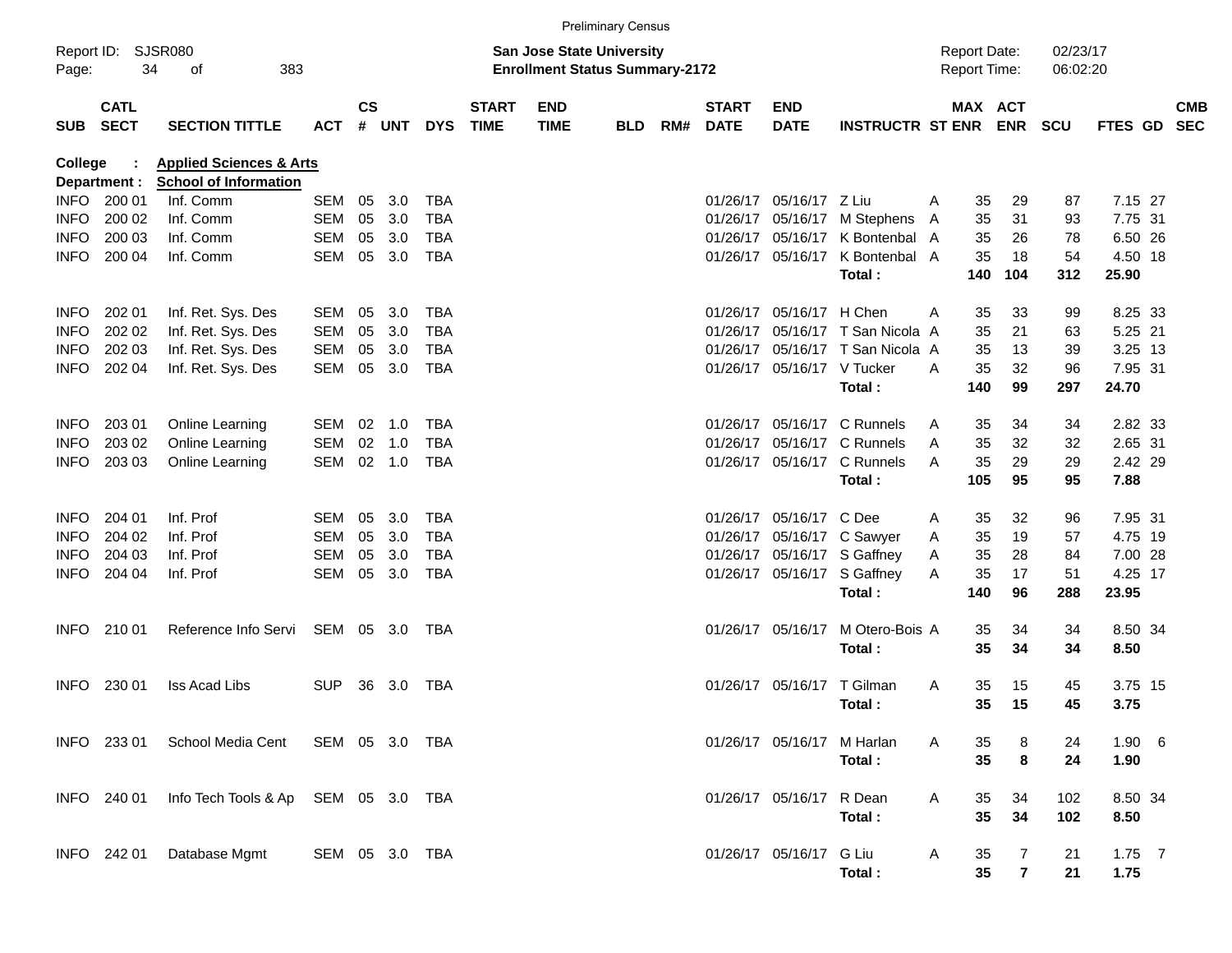|                            |                          |                                              |                                  |                    |               |                   |                             |                                                                           | <b>Preliminary Census</b> |     |                             |                                        |                                                                         |                                            |                            |                      |                             |            |
|----------------------------|--------------------------|----------------------------------------------|----------------------------------|--------------------|---------------|-------------------|-----------------------------|---------------------------------------------------------------------------|---------------------------|-----|-----------------------------|----------------------------------------|-------------------------------------------------------------------------|--------------------------------------------|----------------------------|----------------------|-----------------------------|------------|
| Page:                      | Report ID: SJSR080<br>35 | 383<br>of                                    |                                  |                    |               |                   |                             | <b>San Jose State University</b><br><b>Enrollment Status Summary-2172</b> |                           |     |                             |                                        |                                                                         | <b>Report Date:</b><br><b>Report Time:</b> |                            | 02/23/17<br>06:02:20 |                             |            |
|                            | <b>CATL</b><br>SUB SECT  | <b>SECTION TITTLE</b>                        | <b>ACT</b>                       | $\mathsf{cs}$<br># | <b>UNT</b>    | <b>DYS</b>        | <b>START</b><br><b>TIME</b> | <b>END</b><br><b>TIME</b>                                                 | <b>BLD</b>                | RM# | <b>START</b><br><b>DATE</b> | <b>END</b><br><b>DATE</b>              | <b>INSTRUCTR ST ENR ENR</b>                                             |                                            | MAX ACT                    | <b>SCU</b>           | FTES GD SEC                 | <b>CMB</b> |
|                            | INFO 244 01              | Online Searching                             | SEM 05 3.0 TBA                   |                    |               |                   |                             |                                                                           |                           |     |                             | 01/26/17 05/16/17                      | J Bedord<br>Total:                                                      | 35<br>Α<br>35                              | 16<br>16                   | 48<br>48             | 4.00 16<br>4.00             |            |
|                            | INFO 248 01              | Beg Cat & Class                              | SEM 05 3.0 TBA                   |                    |               |                   |                             |                                                                           |                           |     |                             | 01/26/17 05/16/17                      | <b>G</b> Cotton<br>Total:                                               | 35<br>A<br>35                              | 32<br>32                   | 96<br>96             | 8.00 32<br>8.00             |            |
| <b>INFO</b><br><b>INFO</b> | 250 01<br>250 02         | Instr Dsgn Info Prof<br>Instr Dsgn Info Prof | SEM<br>SEM                       | 05                 | 3.0<br>05 3.0 | TBA<br><b>TBA</b> |                             |                                                                           |                           |     |                             | 01/26/17 05/16/17<br>01/26/17 05/16/17 | D Kovacs<br>D Loertscher A<br>Total:                                    | 35<br>A<br>35<br>70                        | 19<br>$\overline{7}$<br>26 | 57<br>21<br>78       | 4.75 19<br>$1.75$ 7<br>6.50 |            |
|                            | INFO 256 01              | Archv & Mnscpt                               | SEM 05 3.0 TBA                   |                    |               |                   |                             |                                                                           |                           |     |                             | 01/26/17 05/16/17                      | D DeLorenzo A<br>Total:                                                 | 35<br>35                                   | 20<br>20                   | 60<br>60             | 5.00 20<br>5.00             |            |
|                            | INFO 259 01              | Presrv Mgmt                                  | SEM 05 3.0 TBA                   |                    |               |                   |                             |                                                                           |                           |     |                             | 01/26/17 05/16/17                      | E Holmes<br>Total:                                                      | 35<br>Α<br>35                              | 14<br>14                   | 42<br>42             | 3.50 14<br>3.50             |            |
| <b>INFO</b>                |                          | 260A 01 Prgrm and Srvcs for                  | LEC 02 3.0 TBA                   |                    |               |                   |                             |                                                                           |                           |     |                             | 01/26/17 05/16/17                      | P Peck<br>Total:                                                        | 35<br>Α<br>35                              | 35<br>35                   | 105<br>105           | 8.75 35<br>8.75             |            |
| <b>INFO</b>                | 263 01                   | Matrls For Chldrn                            | <b>LEC</b>                       |                    | 02 3.0        | TBA               |                             |                                                                           |                           |     |                             | 01/26/17 05/16/17                      | J Bodart<br>Total:                                                      | 35<br>Α<br>35                              | 0<br>$\mathbf 0$           | 0<br>0               | $0.00 \t 0$<br>0.00         |            |
| <b>INFO</b>                | 266 01                   | <b>Collection Mgmt</b>                       | SEM 05 3.0 TBA                   |                    |               |                   |                             |                                                                           |                           |     |                             | 01/26/17 05/16/17                      | D Loertscher A<br>Total:                                                | 35<br>35                                   | 16<br>16                   | 48<br>48             | 3.95 15<br>3.95             |            |
|                            | INFO 275 01              | Libr Sev Div Comm                            | SEM 05 3.0                       |                    |               | TBA               |                             |                                                                           |                           |     |                             | 01/26/17 05/16/17                      | K Rebmann A<br>Total:                                                   | 35<br>35                                   | 21<br>21                   | 63<br>63             | 5.25 21<br>5.25             |            |
| INFO                       | 280 01                   | Hist of Bks & Lib                            | SEM 05 3.0 TBA                   |                    |               |                   |                             |                                                                           |                           |     |                             |                                        | 01/26/17 05/16/17 D Hansen<br>Total:                                    | 35<br>Α<br>35                              | 28<br>28                   | 84<br>84             | 7.00 28<br>7.00             |            |
| <b>INFO</b>                | INFO 281 01<br>281 02    | Colloq Contemp Iss<br>Colloq Contemp Iss     | SEM<br>SEM 05 1.0 TBA            |                    | 05 3.0        | TBA               |                             |                                                                           |                           |     |                             | 01/26/17 05/16/17                      | 01/26/17 05/16/17 D DeLorenzo A<br>R Koh<br>Total:                      | 35<br>35<br>A<br>70                        | 19<br>6<br>25              | 57<br>18<br>75       | 4.75 19<br>0.50 6<br>5.25   |            |
| <b>INFO</b>                | INFO 282 01<br>282 02    | Sem in Libr Mgmt<br>Sem in Libr Mgmt         | SEM 05 1.0 TBA<br>SEM 05 1.0 TBA |                    |               |                   |                             |                                                                           |                           |     |                             |                                        | 01/26/17 05/16/17 D Buenting<br>01/26/17 05/16/17 P Sweeney A<br>Total: | 35<br>A<br>35                              | 13<br>8<br>70<br>21        | 13<br>8<br>21        | 1.08 13<br>0.67 8<br>1.75   |            |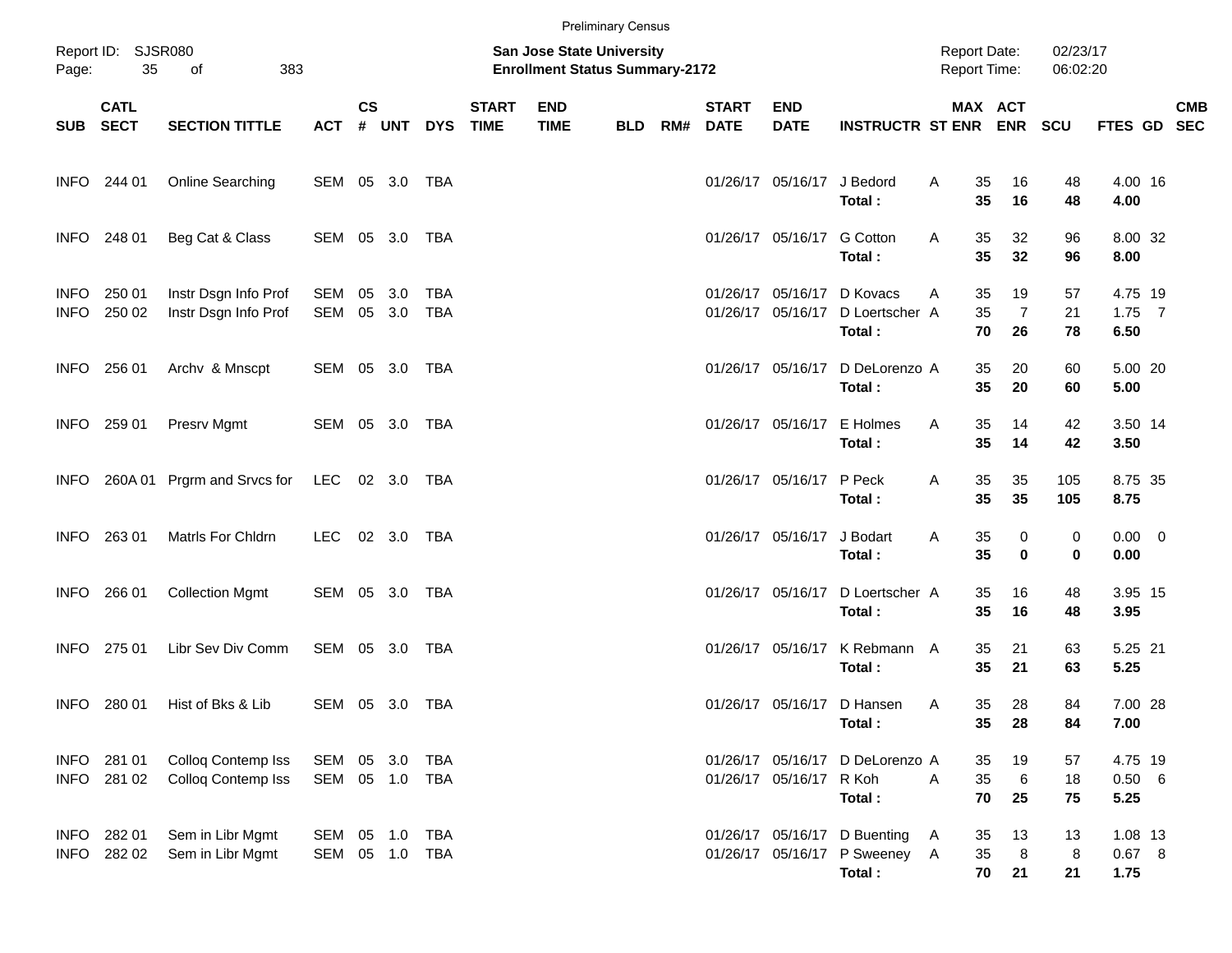|                                                                                 |                                                          |                                                                                                                                              |                                                                                  |                            |                                                    |                                                                           |                             |                                                                           | <b>Preliminary Census</b> |     |                             |                                                                                                                                                                            |                                                                            |                            |                                                                                        |                             |                                                                               |                            |            |
|---------------------------------------------------------------------------------|----------------------------------------------------------|----------------------------------------------------------------------------------------------------------------------------------------------|----------------------------------------------------------------------------------|----------------------------|----------------------------------------------------|---------------------------------------------------------------------------|-----------------------------|---------------------------------------------------------------------------|---------------------------|-----|-----------------------------|----------------------------------------------------------------------------------------------------------------------------------------------------------------------------|----------------------------------------------------------------------------|----------------------------|----------------------------------------------------------------------------------------|-----------------------------|-------------------------------------------------------------------------------|----------------------------|------------|
| Page:                                                                           | Report ID: SJSR080<br>36                                 | 383<br>of                                                                                                                                    |                                                                                  |                            |                                                    |                                                                           |                             | <b>San Jose State University</b><br><b>Enrollment Status Summary-2172</b> |                           |     |                             |                                                                                                                                                                            |                                                                            |                            | <b>Report Date:</b><br>Report Time:                                                    | 02/23/17<br>06:02:20        |                                                                               |                            |            |
| SUB                                                                             | <b>CATL</b><br><b>SECT</b>                               | <b>SECTION TITTLE</b>                                                                                                                        | <b>ACT</b>                                                                       | $\mathsf{cs}$              | # UNT                                              | <b>DYS</b>                                                                | <b>START</b><br><b>TIME</b> | <b>END</b><br><b>TIME</b>                                                 | <b>BLD</b>                | RM# | <b>START</b><br><b>DATE</b> | <b>END</b><br><b>DATE</b>                                                                                                                                                  | <b>INSTRUCTR ST ENR ENR</b>                                                |                            | MAX ACT                                                                                | <b>SCU</b>                  | FTES GD SEC                                                                   |                            | <b>CMB</b> |
| <b>INFO</b>                                                                     | 28301                                                    | <b>Library Market</b>                                                                                                                        | SEM 05 1.0 TBA                                                                   |                            |                                                    |                                                                           |                             |                                                                           |                           |     |                             | 01/26/17 05/16/17                                                                                                                                                          | C Koontz<br>Total:                                                         | Α                          | 35<br>15<br>35<br>15                                                                   | 45<br>45                    | 1.25 15<br>1.25                                                               |                            |            |
| <b>INFO</b>                                                                     | 284 01                                                   | Sem Archiv Rec Mgmt SEM 05 3.0 TBA                                                                                                           |                                                                                  |                            |                                                    |                                                                           |                             |                                                                           |                           |     |                             | 01/26/17 05/16/17 P Franks                                                                                                                                                 | Total:                                                                     | Α                          | 35<br>3<br>3<br>35                                                                     | 3<br>3                      | $0.75$ 3<br>0.75                                                              |                            |            |
| <b>INFO</b><br><b>INFO</b>                                                      | 285 01<br>285 02                                         | App. Res. Methods<br>App. Res. Methods                                                                                                       | SEM<br>SEM                                                                       | 05                         | 3.0<br>05 3.0                                      | TBA<br>TBA                                                                |                             |                                                                           |                           |     |                             | 01/26/17 05/16/17 S Walter<br>01/26/17 05/16/17 C Hagar                                                                                                                    | Total:                                                                     | A<br>A                     | 35<br>17<br>35<br>35<br>70<br>52                                                       | 17<br>35<br>52              | 4.25 17<br>8.75 35<br>13.00                                                   |                            |            |
| <b>INFO</b><br><b>INFO</b><br><b>INFO</b>                                       | 287 01<br>287 02<br>287 03                               | Sem Inf Sci<br>Sem Inf Sci<br>Sem Inf Sci                                                                                                    | SEM<br><b>SEM</b><br>SEM                                                         | 05<br>05                   | 3.0<br>1.0<br>05 1.0                               | TBA<br><b>TBA</b><br><b>TBA</b>                                           |                             |                                                                           |                           |     |                             | 01/26/17 05/16/17 E Valenti                                                                                                                                                | 01/26/17 05/16/17 S Hall-Ellis<br>01/26/17 05/16/17 S Hall-Ellis<br>Total: | Α<br>A<br>A<br>105         | 35<br>16<br>35<br>$\overline{4}$<br>35<br>3<br>23                                      | 16<br>4<br>3<br>23          | 4.00 16<br>$0.33$ 4<br>$0.25$ 3<br>4.58                                       |                            |            |
| <b>INFO</b>                                                                     | 289 01                                                   | Adv Topics Libr & In                                                                                                                         | SUP                                                                              |                            | 25 3.0                                             | TBA                                                                       |                             |                                                                           |                           |     |                             | 01/26/17 05/16/17                                                                                                                                                          | D Faires<br>Total:                                                         | A                          | 80<br>28<br>80<br>28                                                                   | 84<br>84                    | 7.00 28<br>7.00                                                               |                            |            |
| <b>INFO</b><br><b>INFO</b><br><b>INFO</b><br><b>INFO</b><br><b>INFO</b><br>INFO | 294 02<br>294 03<br>294 04<br>294 05<br>294 06<br>294 07 | Prof Exp Intern<br>Prof Exp Intern<br>Prof Exp Intern<br>Prof Exp Intern<br>Prof Exp Intern<br>Prof Exp Intern                               | <b>SUP</b><br><b>SUP</b><br><b>SUP</b><br><b>SUP</b><br><b>SUP</b><br><b>SUP</b> | 25<br>25<br>25<br>25<br>25 | 2.0<br>3.0<br>4.0<br>2.0<br>3.0<br>25 4.0          | TBA<br><b>TBA</b><br><b>TBA</b><br><b>TBA</b><br><b>TBA</b><br><b>TBA</b> |                             |                                                                           |                           |     |                             | 01/26/17 05/16/17 W Fisher<br>01/26/17 05/16/17 W Fisher<br>01/26/17 05/16/17 W Fisher<br>01/26/17 05/16/17 L Main<br>01/26/17 05/16/17 L Main<br>01/26/17 05/16/17 L Main |                                                                            | Α<br>A<br>A<br>A<br>A<br>A | 25<br>0<br>35<br>$\overline{7}$<br>25<br>0<br>25<br>1<br>35<br>0<br>25<br>$\mathbf{1}$ | 0<br>21<br>0<br>2<br>0<br>4 | $0.00 \t 0$<br>$1.75$ 7<br>$0.00 \t 0$<br>$0.17$ 1<br>$0.00 \t 0$<br>$0.33$ 1 |                            |            |
| INFO.                                                                           | 295 01                                                   | Sch Libr Fieldwork                                                                                                                           | <b>SUP</b>                                                                       |                            | 25 3.0                                             | TBA                                                                       |                             |                                                                           |                           |     |                             | 01/26/17 05/16/17                                                                                                                                                          | Total:<br>M Harlan<br>Total:                                               | 170<br>Α                   | 9<br>25<br>6<br>25<br>6                                                                | 27<br>18<br>18              | 2.25<br>$1.45$ 5<br>1.45                                                      |                            |            |
| <b>INFO</b><br><b>INFO</b><br><b>INFO</b><br>INFO<br>INFO<br><b>INFO</b>        | 298 01<br>298 02<br>298 03<br>298 04<br>298 05<br>298 06 | <b>Special Study</b><br><b>Special Study</b><br><b>Special Study</b><br><b>Special Study</b><br><b>Special Study</b><br><b>Special Study</b> | <b>SUP</b><br><b>SUP</b><br><b>SUP</b><br><b>SUP</b><br><b>SUP</b><br><b>SUP</b> | 25                         | 25 1.0<br>25 2.0<br>25 3.0<br>25 3.0<br>3.0<br>3.0 | TBA<br>TBA<br>TBA<br>TBA<br>TBA                                           |                             |                                                                           |                           |     |                             | 01/26/17 05/16/17 D Faires<br>01/26/17 05/16/17 D Faires<br>01/26/17 05/16/17 D Faires<br>01/26/17 05/16/17 D Faires<br>01/26/17 05/16/17 D Faires                         |                                                                            | A<br>Α<br>Α<br>Α<br>Α<br>X | 25<br>25<br>0<br>25<br>6<br>25<br>2<br>25<br>0<br>0                                    | 1<br>0<br>18<br>6<br>3<br>0 | 0.08<br>$0.00 \t 0$<br>1.50 6<br>$0.50$ 2<br>$0.25$ 1<br>$0.00 \t 0$          | $\overline{\phantom{0}}$ 1 |            |
| INFO                                                                            | 299 01                                                   | <b>MA Thesis/Project</b>                                                                                                                     |                                                                                  |                            |                                                    | SEM 25 3.0 TBA                                                            |                             |                                                                           |                           |     |                             |                                                                                                                                                                            | Total:<br>01/26/17 05/16/17 D Hansen                                       | 125<br>A                   | 10<br>6<br>0                                                                           | 28<br>0                     | 2.33<br>$0.00 \t 0$                                                           |                            |            |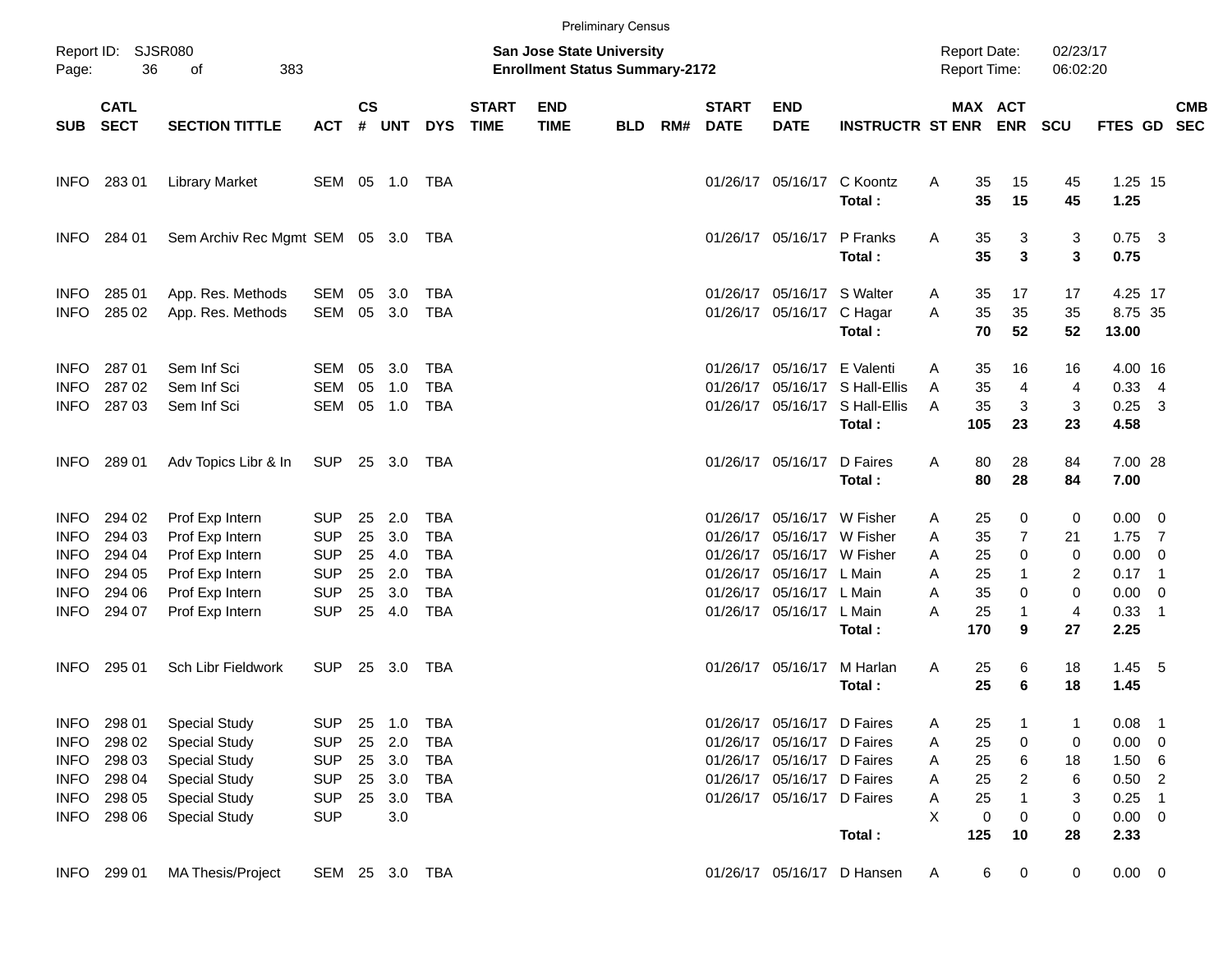| оf                    |                      |                                     |            |                             |                           |            |     |                                                               |                                       |        |                                                                                                           |                          |                                                                                    |                                   |                      |
|-----------------------|----------------------|-------------------------------------|------------|-----------------------------|---------------------------|------------|-----|---------------------------------------------------------------|---------------------------------------|--------|-----------------------------------------------------------------------------------------------------------|--------------------------|------------------------------------------------------------------------------------|-----------------------------------|----------------------|
| <b>SECTION TITTLE</b> | ACT                  | <b>CS</b><br><b>UNT</b><br>#        | <b>DYS</b> | <b>START</b><br><b>TIME</b> | <b>END</b><br><b>TIME</b> | <b>BLD</b> | RM# | <b>START</b><br><b>DATE</b>                                   | <b>END</b><br><b>DATE</b>             |        |                                                                                                           | <b>ACT</b><br><b>ENR</b> | <b>SCU</b>                                                                         | FTES GD SEC                       | <b>CMB</b>           |
|                       |                      |                                     |            |                             |                           |            |     |                                                               |                                       | Total: |                                                                                                           | $\mathbf 0$              | 0                                                                                  | 0.00                              |                      |
|                       |                      |                                     |            |                             |                           |            |     |                                                               |                                       |        |                                                                                                           |                          | 2218<br>0<br>312<br>1906                                                           | 198.40<br>0.00<br>25.90<br>172.50 |                      |
|                       | <b>SJSR080</b><br>37 | 383<br><b>School of Information</b> |            |                             |                           |            |     | <b>Preliminary Census</b><br><b>San Jose State University</b> | <b>Enrollment Status Summary-2172</b> |        | <b>Department Total:</b><br><b>Lower Division:</b><br><b>Upper Division:</b><br><b>Graduate Division:</b> | <b>INSTRUCTR ST ENR</b>  | <b>Report Date:</b><br><b>Report Time:</b><br>MAX<br>6<br>1876<br>0<br>140<br>1736 | 892<br>$\bf{0}$<br>104<br>788     | 02/23/17<br>06:02:20 |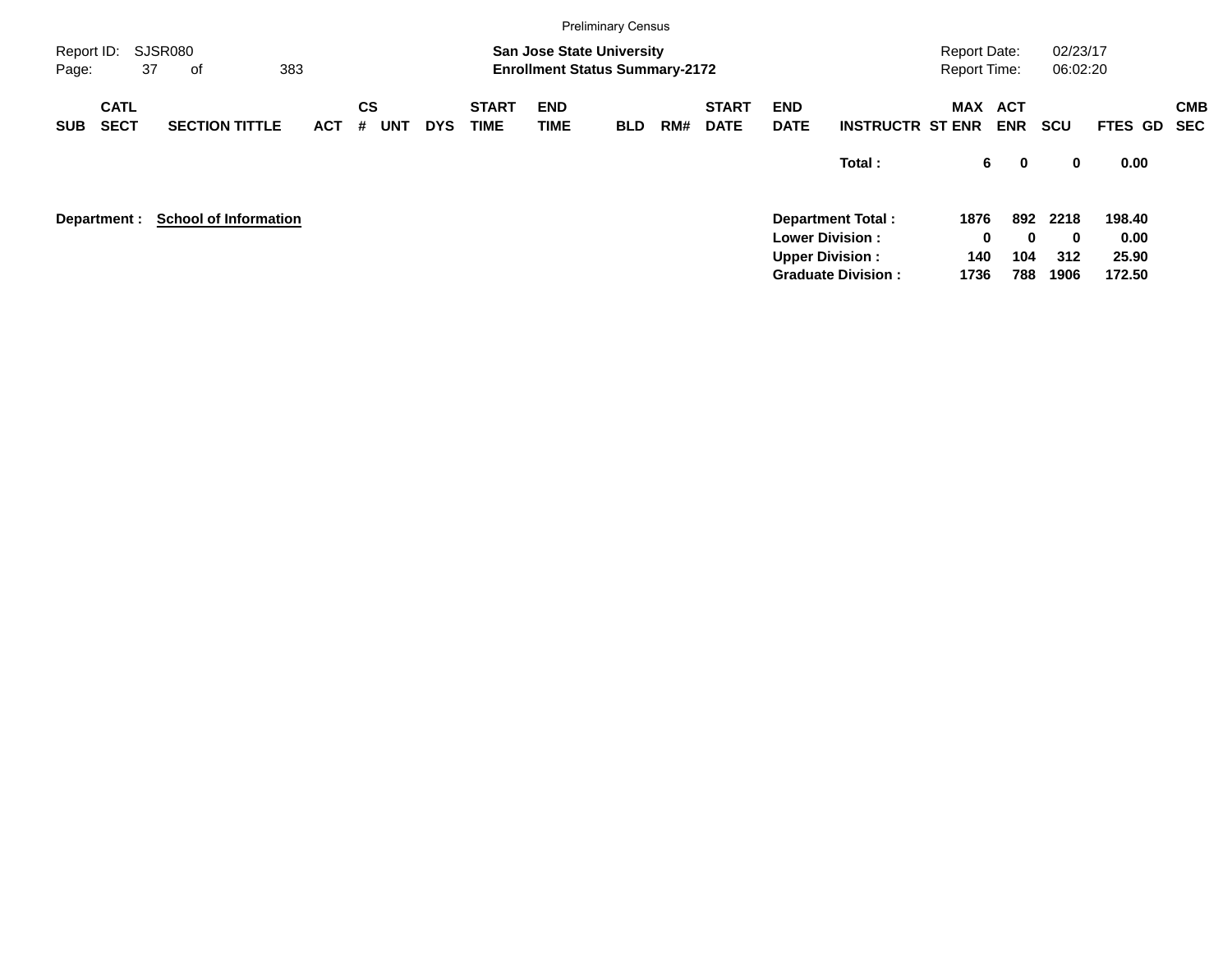|                     |                            |                                                               |            |                    |            |            |                             |                                                                           | <b>Preliminary Census</b> |     |                             |                           |                           |                                     |     |                |                      |         |                            |                          |
|---------------------|----------------------------|---------------------------------------------------------------|------------|--------------------|------------|------------|-----------------------------|---------------------------------------------------------------------------|---------------------------|-----|-----------------------------|---------------------------|---------------------------|-------------------------------------|-----|----------------|----------------------|---------|----------------------------|--------------------------|
| Report ID:<br>Page: | 38                         | SJSR080<br>383<br>0f                                          |            |                    |            |            |                             | <b>San Jose State University</b><br><b>Enrollment Status Summary-2172</b> |                           |     |                             |                           |                           | <b>Report Date:</b><br>Report Time: |     |                | 02/23/17<br>06:02:20 |         |                            |                          |
| <b>SUB</b>          | <b>CATL</b><br><b>SECT</b> | <b>SECTION TITTLE</b>                                         | <b>ACT</b> | $\mathsf{cs}$<br># | <b>UNT</b> | <b>DYS</b> | <b>START</b><br><b>TIME</b> | <b>END</b><br><b>TIME</b>                                                 | <b>BLD</b>                | RM# | <b>START</b><br><b>DATE</b> | <b>END</b><br><b>DATE</b> | <b>INSTRUCTR ST ENR</b>   | <b>MAX ACT</b>                      |     | <b>ENR</b>     | <b>SCU</b>           | FTES GD |                            | <b>CMB</b><br><b>SEC</b> |
| <b>College</b>      | Department :               | <b>Applied Sciences &amp; Arts</b><br><b>Military Science</b> |            |                    |            |            |                             |                                                                           |                           |     |                             |                           |                           |                                     |     |                |                      |         |                            |                          |
| <b>MILS</b>         | 1B 01                      | Intro Tac Leadership                                          | <b>SUP</b> | 77                 | 2.0        | <b>MW</b>  |                             | 08:00 AM 09:05 AM                                                         | <b>OFF</b>                |     | CAMP 01/26/17               | 05/16/17                  | M Morales                 | A                                   | 30  | 10             | 20                   | 1.33    | $\overline{\mathbf{0}}$    |                          |
| <b>MILS</b>         | 1B 02                      | Intro Tac Leadership                                          | LAB        | 78                 | 0.0        | W          |                             | 02:15 PM 05:00 PM                                                         | <b>OFF</b>                |     | CAMP 01/26/17               | 05/16/17                  | M Morales                 | A                                   | 30  | 10             | 10                   | 0.00    | $\overline{\mathbf{0}}$    |                          |
|                     |                            |                                                               |            |                    |            |            |                             |                                                                           |                           |     |                             |                           | Total:                    |                                     | 60  | 20             | 30                   | 1.33    |                            |                          |
| MILS                | 2B 01                      | Fnd Tac Ldrshp                                                | <b>SUP</b> | 77                 | 2.0        | <b>MW</b>  |                             | 08:00 AM 09:05 AM                                                         | <b>OFF</b>                |     | CAMP 01/26/17               | 05/16/17                  | M Morales                 | Α                                   | 30  | 13             | 26                   | 1.73    | $\overline{\mathbf{0}}$    |                          |
| <b>MILS</b>         | 2B 02                      | Fnd Tac Ldrshp                                                | LAB        | 78                 | 0.0        | W          |                             | 02:15 PM 05:00 PM                                                         | <b>OFF</b>                |     | CAMP 01/26/17               | 05/16/17                  | M Morales                 | A                                   | 30  | 13             | 13                   | 0.00    | $\overline{\mathbf{0}}$    |                          |
|                     |                            |                                                               |            |                    |            |            |                             |                                                                           |                           |     |                             |                           | Total:                    |                                     | 60  | 26             | 39                   | 1.73    |                            |                          |
| MILS                |                            | 130B 01 Appl Tm Ldrshp                                        | <b>SUP</b> | 77                 | 4.0        | <b>TR</b>  |                             | 08:30 AM 10:10 AM                                                         | <b>OFF</b>                |     | CAMP 01/26/17               | 05/16/17                  | M Morales                 | A                                   | 30  | 7              | 28                   | 1.93    | $\overline{\phantom{0}}$ 1 |                          |
| <b>MILS</b>         |                            | 130B 02 Appl Tm Ldrshp                                        | <b>LAB</b> | 78                 | 0.0        | W          |                             | 02:15 PM 05:00 PM                                                         | <b>OFF</b>                |     | CAMP 01/26/17               | 05/16/17                  | <b>M</b> Morales          | A                                   | 30  | $\overline{7}$ | $\overline{7}$       | 0.00    | $\overline{\phantom{0}}$ 1 |                          |
|                     |                            |                                                               |            |                    |            |            |                             |                                                                           |                           |     |                             |                           | Total:                    |                                     | 60  | 14             | 35                   | 1.93    |                            |                          |
| MILS                |                            | 140B 01 Ldrshp Cplx Wld                                       | <b>SUP</b> | 77                 | 4.0        | <b>TR</b>  |                             | 10:20 AM 12:00 PM                                                         | <b>OFF</b>                |     | CAMP 01/26/17               | 05/16/17                  | <b>M</b> Morales          | Α                                   | 30  | 6              | 24                   | 1.67    | - 1                        |                          |
| <b>MILS</b>         |                            | 140B 02 Ldrshp Cplx Wld                                       | LAB        | 78                 | 0.0        | W          |                             | 02:15 PM 05:00 PM                                                         | <b>OFF</b>                |     | CAMP 01/26/17               | 05/16/17                  | <b>M</b> Morales          | A                                   | 30  | 6              | 6                    | 0.00    | $\overline{\phantom{0}}$   |                          |
|                     |                            |                                                               |            |                    |            |            |                             |                                                                           |                           |     |                             |                           | Total:                    |                                     | 60  | 12             | 30                   | 1.67    |                            |                          |
| MILS                | 180 01                     | <b>Individual Studies</b>                                     | <b>SUP</b> | 77                 | 3.0        | <b>TBA</b> |                             |                                                                           | <b>OFF</b>                |     | CAMP 01/26/17               | 05/16/17                  | <b>M</b> Morales          | A                                   | 30  | 0              | 0                    | 0.00    | $\overline{\mathbf{0}}$    |                          |
|                     |                            |                                                               |            |                    |            |            |                             |                                                                           |                           |     |                             |                           | Total:                    |                                     | 30  | $\bf{0}$       | $\mathbf 0$          | 0.00    |                            |                          |
| <b>MILS</b>         | 199 01                     | American Military Hi                                          | <b>LEC</b> | 02                 | 3.0        | F          |                             | 02:00 PM 05:00 PM                                                         | <b>OFF</b>                |     | CAMP 01/26/17               | 05/16/17                  | <b>M</b> Morales          | A                                   | 15  | 3              | 9                    | 0.60    | $\overline{\mathbf{0}}$    |                          |
|                     |                            |                                                               |            |                    |            |            |                             |                                                                           |                           |     |                             |                           | Total:                    |                                     | 15  | 3              | 9                    | 0.60    |                            |                          |
|                     |                            |                                                               |            |                    |            |            |                             |                                                                           |                           |     |                             |                           |                           |                                     |     |                |                      |         |                            |                          |
|                     | Department :               | <b>Military Science</b>                                       |            |                    |            |            |                             |                                                                           |                           |     |                             |                           | <b>Department Total:</b>  |                                     | 285 | 75             | 143                  | 7.27    |                            |                          |
|                     |                            |                                                               |            |                    |            |            |                             |                                                                           |                           |     |                             | <b>Lower Division:</b>    |                           |                                     | 120 | 46             | 69                   | 3.07    |                            |                          |
|                     |                            |                                                               |            |                    |            |            |                             |                                                                           |                           |     |                             | <b>Upper Division:</b>    |                           |                                     | 165 | 29             | 74                   | 4.20    |                            |                          |
|                     |                            |                                                               |            |                    |            |            |                             |                                                                           |                           |     |                             |                           | <b>Graduate Division:</b> |                                     | 0   | $\bf{0}$       | 0                    | 0.00    |                            |                          |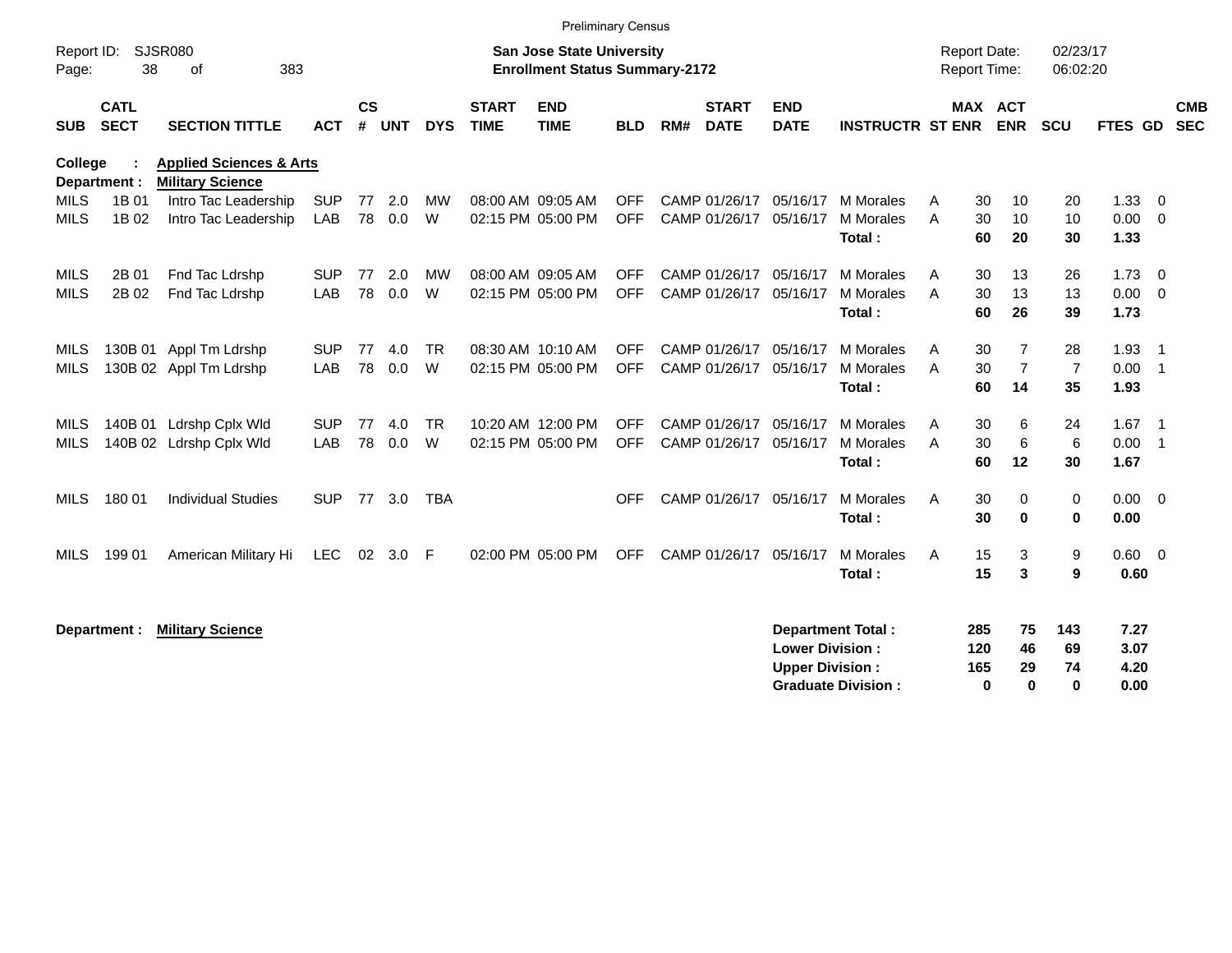|                     |                            |                                    |            |               |           |            |                             | <b>Preliminary Census</b>                                                 |            |     |                             |                            |                                  |                                            |                |                      |                       |                          |                          |
|---------------------|----------------------------|------------------------------------|------------|---------------|-----------|------------|-----------------------------|---------------------------------------------------------------------------|------------|-----|-----------------------------|----------------------------|----------------------------------|--------------------------------------------|----------------|----------------------|-----------------------|--------------------------|--------------------------|
| Report ID:<br>Page: | 39                         | <b>SJSR080</b><br>383<br>of        |            |               |           |            |                             | <b>San Jose State University</b><br><b>Enrollment Status Summary-2172</b> |            |     |                             |                            |                                  | <b>Report Date:</b><br><b>Report Time:</b> |                | 02/23/17<br>06:02:20 |                       |                          |                          |
| <b>SUB</b>          | <b>CATL</b><br><b>SECT</b> | <b>SECTION TITTLE</b>              | <b>ACT</b> | $\mathsf{cs}$ | # UNT     | <b>DYS</b> | <b>START</b><br><b>TIME</b> | <b>END</b><br><b>TIME</b>                                                 | <b>BLD</b> | RM# | <b>START</b><br><b>DATE</b> | <b>END</b><br><b>DATE</b>  | <b>INSTRUCTR ST ENR ENR</b>      |                                            | MAX ACT        | <b>SCU</b>           | FTES GD               |                          | <b>CMB</b><br><b>SEC</b> |
| <b>College</b>      |                            | <b>Applied Sciences &amp; Arts</b> |            |               |           |            |                             |                                                                           |            |     |                             |                            |                                  |                                            |                |                      |                       |                          |                          |
| Department :        |                            | <b>Nursing</b>                     |            |               |           |            |                             |                                                                           |            |     |                             |                            |                                  |                                            |                |                      |                       |                          |                          |
| <b>NURS 2301</b>    |                            | Pathophysiology-I                  | LEC.       | 01            | 3.0       | -R         |                             | 03:00 PM 05:50 PM                                                         | CL         | 222 |                             | 01/26/17 05/16/17          | A Spilker<br>Total:              | 60<br>A<br>60                              | 60<br>60       | 180<br>180           | $12.00 \t 0$<br>12.00 |                          |                          |
| <b>NURS</b> 24 01   |                            | Adult Care Mgmt I                  | <b>LEC</b> | 01            | 4.0       | TF         |                             | 10:30 AM 12:20 PM                                                         | CL         | 222 |                             | 01/26/17 05/16/17          | C O'Leary-Ke A                   | 62                                         | 61             | 244                  | 16.27 0               |                          |                          |
|                     |                            |                                    |            |               |           |            |                             |                                                                           |            |     |                             |                            | Total:                           | 62                                         | 61             | 244                  | 16.27                 |                          |                          |
| <b>NURS 3301</b>    |                            | Prof Role Dev I                    | LEC        | 02            | 2.0       | W          |                             | 12:00 PM 01:50 PM                                                         | НB         | 408 |                             | 01/26/17 05/16/17 S Guido  |                                  | 30<br>A                                    | 30             | 60                   | $4.00 \ 0$            |                          |                          |
| NURS 33 02          |                            | Prof Role Dev I                    | <b>LEC</b> | 02            | 2.0       | W          |                             | 05:00 PM 06:50 PM                                                         | HB         | 408 |                             | 01/26/17 05/16/17          | M Haririfar                      | 30<br>Α                                    | 30             | 60                   | $4.00 \ 0$            |                          |                          |
|                     |                            |                                    |            |               |           |            |                             |                                                                           |            |     |                             |                            | Total:                           | 60                                         | 60             | 120                  | 8.00                  |                          |                          |
|                     | NURS 34A 01                | Prof Role Dev II                   | <b>LEC</b> | 02            | 1.0       | F          |                             | 08:00 AM 10:15 AM                                                         | НB         | 408 |                             | 01/26/17 05/16/17          | C Finkbeiner A                   | 31                                         | 32             | 32                   | $2.13 \quad 0$        |                          |                          |
|                     | NURS 34A 02                | Prof Role Dev II                   | <b>LEC</b> | 02            | 1.0       | F          |                             | 01:15 PM 03:30 PM                                                         | <b>HB</b>  | 408 |                             | 01/26/17 05/16/17          | C Finkbeiner A                   | 31                                         | 27             | 27                   | $1.80 \ 0$            |                          |                          |
|                     |                            |                                    |            |               |           |            |                             |                                                                           |            |     |                             |                            | Total:                           | 62                                         | 59             | 59                   | 3.93                  |                          |                          |
| NURS 43 01          |                            | Pharmacology                       | <b>LEC</b> | 01            | 3.0       | $\top$     |                             | 01:30 PM 04:20 PM                                                         | CL         | 222 |                             | 01/26/17 05/16/17          | S Malloy                         | 60<br>A                                    | 60             | 180                  | $12.00 \t 0$          |                          |                          |
|                     |                            |                                    |            |               |           |            |                             |                                                                           |            |     |                             |                            | Total:                           | 60                                         | 60             | 180                  | 12.00                 |                          |                          |
| NURS 44 01          |                            | <b>Adult Care Clin Prac</b>        | LAB.       | 17            | 3.0       | м          |                             | 07:00 AM 03:00 PM                                                         | <b>OFF</b> |     | CAMP 01/26/17               | 05/16/17                   | D Law                            | 10<br>A                                    | 9              | 27                   | $1.80 \ 0$            |                          |                          |
| <b>NURS</b>         | 44 02                      | <b>Adult Care Clin Prac</b>        | LAB        | 17            | 3.0       | Т          |                             | 02:00 PM 10:00 PM                                                         | <b>OFF</b> |     | CAMP 01/26/17               | 05/16/17                   | T Tchantchan A                   | 10                                         | 9              | 27                   | $1.80 \ 0$            |                          |                          |
| <b>NURS</b>         | 44 03                      | <b>Adult Care Clin Prac</b>        | <b>LAB</b> | 17            | 3.0       | W          |                             | 02:00 PM 10:00 PM                                                         | <b>OFF</b> |     |                             | CAMP 01/26/17 05/16/17     | M Diaz                           | 10<br>A                                    | 9              | 27                   | $1.80 \ 0$            |                          |                          |
| <b>NURS</b>         | 44 05                      | <b>Adult Care Clin Prac</b>        | <b>LAB</b> | 17            | 3.0       | т          |                             | 02:00 PM 10:00 PM                                                         | <b>OFF</b> |     |                             | CAMP 01/26/17 05/16/17     | M Brown                          | 10<br>A                                    | 9              | 27                   | 1.80                  | $\overline{\phantom{0}}$ |                          |
| <b>NURS</b>         | 44 06                      | <b>Adult Care Clin Prac</b>        | <b>LAB</b> | 17            | 3.0       | S          |                             | 07:00 AM 03:00 PM                                                         | <b>OFF</b> |     |                             | CAMP 01/26/17 05/16/17     | M Mistal                         | A<br>10                                    | $\overline{7}$ | 21                   | $1.40 \ 0$            |                          |                          |
| <b>NURS</b>         | 44 07                      | <b>Adult Care Clin Prac</b>        | LAB        | 17            | 3.0       | T          |                             | 02:00 PM 10:00 PM                                                         | <b>OFF</b> |     |                             | CAMP 01/26/17 05/16/17     | P Mayer                          | 10<br>Α                                    | 9              | 27                   | 1.80 0                |                          |                          |
| <b>NURS 44 08</b>   |                            | Adult Care Clin Prac               | <b>LAB</b> | 17            | 3.0       | M          |                             | 02:00 PM 10:30 PM                                                         | <b>OFF</b> |     |                             | CAMP 01/26/17 05/16/17     | C Keane                          | 10<br>Α                                    | 9              | 27                   | $1.80 \ 0$            |                          |                          |
|                     |                            |                                    |            |               |           |            |                             |                                                                           |            |     |                             |                            | Total:                           | 70                                         | 61             | 183                  | 12.20                 |                          |                          |
| <b>NURS 5301</b>    |                            | Skills in Nursing I                | <b>LEC</b> | 02            | 0.0       | <b>TBA</b> |                             |                                                                           |            |     |                             | 01/26/17 05/16/17          | M Agroia                         | 60<br>Α                                    | 60             | 60                   | $0.00 \t 0$           |                          |                          |
| NURS 53 02          |                            | Skills in Nursing I                | LAB        | 16            | 3.0       | WF         |                             | 08:00 AM 10:50 AM                                                         | HB         | 311 |                             |                            | 01/26/17 05/16/17 K Bawel-Brin A | 20                                         | 20             | 40                   | 4.00                  | $\overline{\phantom{0}}$ |                          |
| NURS 53 03          |                            | Skills in Nursing I                | LAB        |               | 16 3.0    | WF         |                             | 11:00 AM 01:50 PM                                                         | HB         | 311 |                             | 01/26/17 05/16/17 D Nelson |                                  | 20<br>Α                                    | 20             | 40                   | $4.00 \ 0$            |                          |                          |
| <b>NURS 5304</b>    |                            | Skills in Nursing I                | LAB        |               | 16 3.0 WF |            |                             | 02:00 PM 04:50 PM                                                         | HB         | 311 |                             | 01/26/17 05/16/17 M Diaz   |                                  | 20<br>A                                    | 20             | 40                   | $4.00 \ 0$            |                          |                          |
|                     |                            |                                    |            |               |           |            |                             |                                                                           |            |     |                             |                            | Total:                           | 120                                        | 120            | 180                  | 12.00                 |                          |                          |
| <b>NURS 54 01</b>   |                            | <b>Nursing Skills II</b>           | LEC.       |               | 02 0.0    | TBA        |                             |                                                                           |            |     |                             |                            | 01/26/17 05/16/17 K Bawel-Brin A | 61                                         | 59             | 59                   | $0.00 \t 0$           |                          |                          |
| <b>NURS 54 02</b>   |                            | <b>Nursing Skills II</b>           | LAB        |               | 16 2.0    | R.         |                             | 08:00 AM 10:50 AM                                                         | HB.        | 311 |                             |                            | 01/26/17 05/16/17 K Bawel-Brin A | 21                                         | 19             | 19                   | $2.53$ 0              |                          |                          |
| <b>NURS 54 03</b>   |                            | <b>Nursing Skills II</b>           | LAB        |               | 16 2.0    | R          |                             | 11:00 AM 01:50 PM                                                         | HB         | 311 |                             |                            | 01/26/17 05/16/17 K Bawel-Brin A | 20                                         | 19             | 19                   | 2.53 0                |                          |                          |
| <b>NURS 54 04</b>   |                            | <b>Nursing Skills II</b>           | LAB        |               | 16 2.0    | R          |                             | 02:00 PM 04:50 PM                                                         | HB         | 311 |                             | 01/26/17 05/16/17 V Finck  |                                  | 20<br>Α                                    | 21             | 21                   | 2.80 0                |                          |                          |
|                     |                            |                                    |            |               |           |            |                             |                                                                           |            |     |                             |                            | Total:                           |                                            | 122 118        | 118                  | 7.87                  |                          |                          |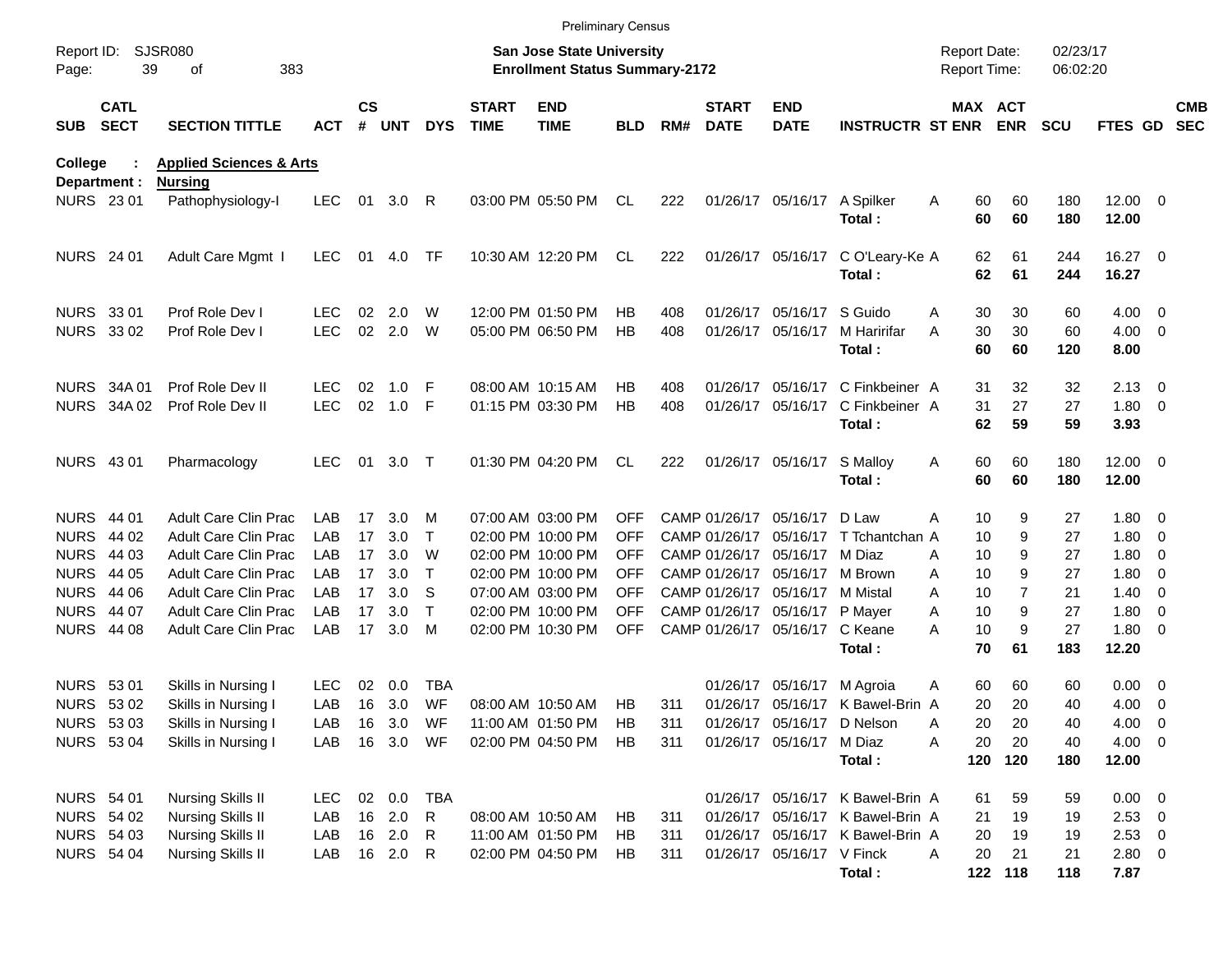|       |                                                          |                                                                      |                                                |                    |                                                |                           |                             | <b>Preliminary Census</b>                                          |                |                   |                             |                                                                                                   |                                                                                                   |                                            |                       |                        |                                                            |            |
|-------|----------------------------------------------------------|----------------------------------------------------------------------|------------------------------------------------|--------------------|------------------------------------------------|---------------------------|-----------------------------|--------------------------------------------------------------------|----------------|-------------------|-----------------------------|---------------------------------------------------------------------------------------------------|---------------------------------------------------------------------------------------------------|--------------------------------------------|-----------------------|------------------------|------------------------------------------------------------|------------|
| Page: | Report ID: SJSR080<br>40                                 | 383<br>of                                                            |                                                |                    |                                                |                           |                             | San Jose State University<br><b>Enrollment Status Summary-2172</b> |                |                   |                             |                                                                                                   |                                                                                                   | <b>Report Date:</b><br><b>Report Time:</b> |                       | 02/23/17<br>06:02:20   |                                                            |            |
| SUB   | <b>CATL</b><br><b>SECT</b>                               | <b>SECTION TITTLE</b>                                                | <b>ACT</b>                                     | $\mathsf{cs}$<br># | <b>UNT</b>                                     | <b>DYS</b>                | <b>START</b><br><b>TIME</b> | <b>END</b><br><b>TIME</b>                                          | <b>BLD</b>     | RM#               | <b>START</b><br><b>DATE</b> | <b>END</b><br><b>DATE</b>                                                                         | <b>INSTRUCTR ST ENR</b>                                                                           | MAX ACT                                    | <b>ENR</b>            | <b>SCU</b>             | FTES GD SEC                                                | <b>CMB</b> |
|       | NURS 124 01                                              | Nursing Theory II                                                    | <b>LEC</b>                                     | 01                 | 3.0                                            | W                         |                             | 12:00 PM 02:45 PM                                                  | <b>ENG</b>     | 303               |                             | 01/26/17 05/16/17                                                                                 | K Kinner<br>Total:                                                                                | 33<br>A<br>33                              | 28<br>28              | 84<br>84               | $5.60$ 0<br>5.60                                           |            |
|       | NURS 125 01                                              | Adult Care Mgmt II                                                   | <b>LEC</b>                                     | 01                 | 4.0                                            | W                         |                             | 10:30 AM 12:20 PM                                                  | CL.            | 222               |                             | 01/26/17 05/16/17                                                                                 | D Gaylle<br>Total:                                                                                | 61<br>Α<br>61                              | 60<br>60              | 240<br>240             | 16.00 0<br>16.00                                           |            |
|       |                                                          | NURS 126A 01 Pediatric Theory                                        | <b>LEC</b>                                     |                    | 01 2.0 R                                       |                           |                             | 10:00 AM 11:50 AM                                                  | CL.            | 222               |                             | 01/26/17 05/16/17                                                                                 | C Hill<br>Total:                                                                                  | 60<br>A<br>60                              | 58<br>58              | 232<br>232             | $7.73 \t 0$<br>7.73                                        |            |
|       |                                                          | NURS 126B 01 Mat/Newborn Theory LEC 01 2.0 R                         |                                                |                    |                                                |                           |                             | 01:00 PM 02:50 PM                                                  | CL             | 222               |                             | 01/26/17 05/16/17                                                                                 | A Spilker<br>Total:                                                                               | A<br>60<br>60                              | 58<br>58              | 116<br>116             | $7.73 \t 0$<br>7.73                                        |            |
|       |                                                          | NURS 127A 01 Psych / MH Theory                                       | <b>LEC</b>                                     |                    | 01 2.0 F                                       |                           |                             | 08:00 AM 09:50 AM                                                  | <b>IRC</b>     | 306               |                             | 01/26/17 05/16/17                                                                                 | C Mao<br>Total:                                                                                   | 63<br>A<br>63                              | 61<br>61              | 122<br>122             | 8.13 0<br>8.13                                             |            |
|       |                                                          | NURS 127B 01 Community Theory                                        | <b>LEC</b>                                     |                    | 01 2.0 F                                       |                           |                             | 10:00 AM 11:50 AM                                                  | <b>IRC</b>     | 306               |                             | 01/26/17 05/16/17                                                                                 | L Rauch<br>Total:                                                                                 | 96<br>A<br>96                              | 92<br>92              | 184<br>184             | $12.27$ 0<br>12.27                                         |            |
|       | NURS 128 01<br>NURS 128 02<br>NURS 128 03<br>NURS 128 07 | EBP in Nursing<br>EBP in Nursing<br>EBP in Nursing<br>EBP in Nursing | LEC.<br><b>LEC</b><br><b>LEC</b><br><b>LEC</b> | 02<br>02<br>02     | 2.0<br>2.0<br>2.0<br>02 2.0                    | R<br>R<br>W<br><b>TBA</b> |                             | 12:00 PM 01:50 PM<br>02:00 PM 03:50 PM<br>03:00 PM 04:50 PM        | НB<br>НB<br>МH | 408<br>408<br>523 |                             | 01/26/17 05/16/17<br>01/26/17 05/16/17 S Larson<br>01/26/17 05/16/17 R Patel<br>01/26/17 05/16/17 | C Hill                                                                                            | 31<br>Α<br>30<br>A<br>A<br>33<br>А<br>20   | 32<br>27<br>28<br>14  | 64<br>54<br>56<br>28   | $4.27 \t 0$<br>$3.60 \ 0$<br>$3.73 \quad 0$<br>$1.87 \t 0$ |            |
|       | NURS 133 01<br>NURS 133 02                               | Prof Role Dev IV<br>Prof Role Dev IV                                 | LEC.<br><b>LEC</b>                             | 02<br>$02\,$       | 2.0<br>$2.0$ T                                 | $\top$                    |                             | 10:30 AM 12:20 PM<br>01:00 PM 02:50 PM                             | НB<br>HB       | 408<br>408        |                             | 01/26/17 05/16/17 S Mallov<br>01/26/17 05/16/17                                                   | Total:<br>V Wong<br>Total:                                                                        | 114<br>31<br>A<br>A<br>30<br>61            | 101<br>30<br>30<br>60 | 202<br>60<br>60<br>120 | 13.47<br>$4.00 \ 0$<br>$4.00 \ 0$<br>8.00                  |            |
|       | NURS 136 01                                              | Prof Role Dev III<br>NURS 136 02 Prof Role Dev III                   | <b>LEC</b>                                     |                    | 02 2.0 R<br>LEC 02 2.0 R                       |                           |                             | 08:00 AM 09:50 AM<br>04:00 PM 05:50 PM HB                          | HB             | 408<br>408        |                             | 01/26/17 05/16/17 T Lind                                                                          | 01/26/17 05/16/17 D Nelson<br>Total:                                                              | 30<br>Α<br>30<br>Α<br>60                   | 30<br>28<br>58        | 60<br>56<br>116        | $4.00 \ 0$<br>$3.73 \quad 0$<br>7.73                       |            |
|       | NURS 137 01<br>NURS 137 02<br>NURS 137 03                | Prof Role Dev V<br>Prof Role Dev V<br>Prof Role Dev V                |                                                |                    | LEC 02 2.0 F<br>LEC 02 2.0 F<br>LEC 02 2.0 TBA |                           |                             | 12:30 PM 02:20 PM<br>12:30 PM 02:20 PM                             | IRC<br>IRC.    | 306<br>302        |                             |                                                                                                   | 01/26/17 05/16/17 T Adelman<br>01/26/17 05/16/17 D Canham<br>01/26/17 05/16/17 D Canham<br>Total: | 32<br>A<br>32<br>A<br>32<br>A<br>96        | 47<br>35<br>10<br>92  | 94<br>70<br>20<br>184  | $6.27$ 0<br>4.67 0<br>$1.33 \ 0$<br>12.27                  |            |
|       | NURS 138 01                                              | Prof Role Dev VI                                                     |                                                |                    | LEC 02 3.0 F                                   |                           |                             | 09:00 AM 11:50 AM                                                  | HB             | 407               |                             | 01/26/17 05/16/17 T Lind                                                                          |                                                                                                   | 34<br>A                                    | 33                    | 99                     | $6.60$ 0                                                   |            |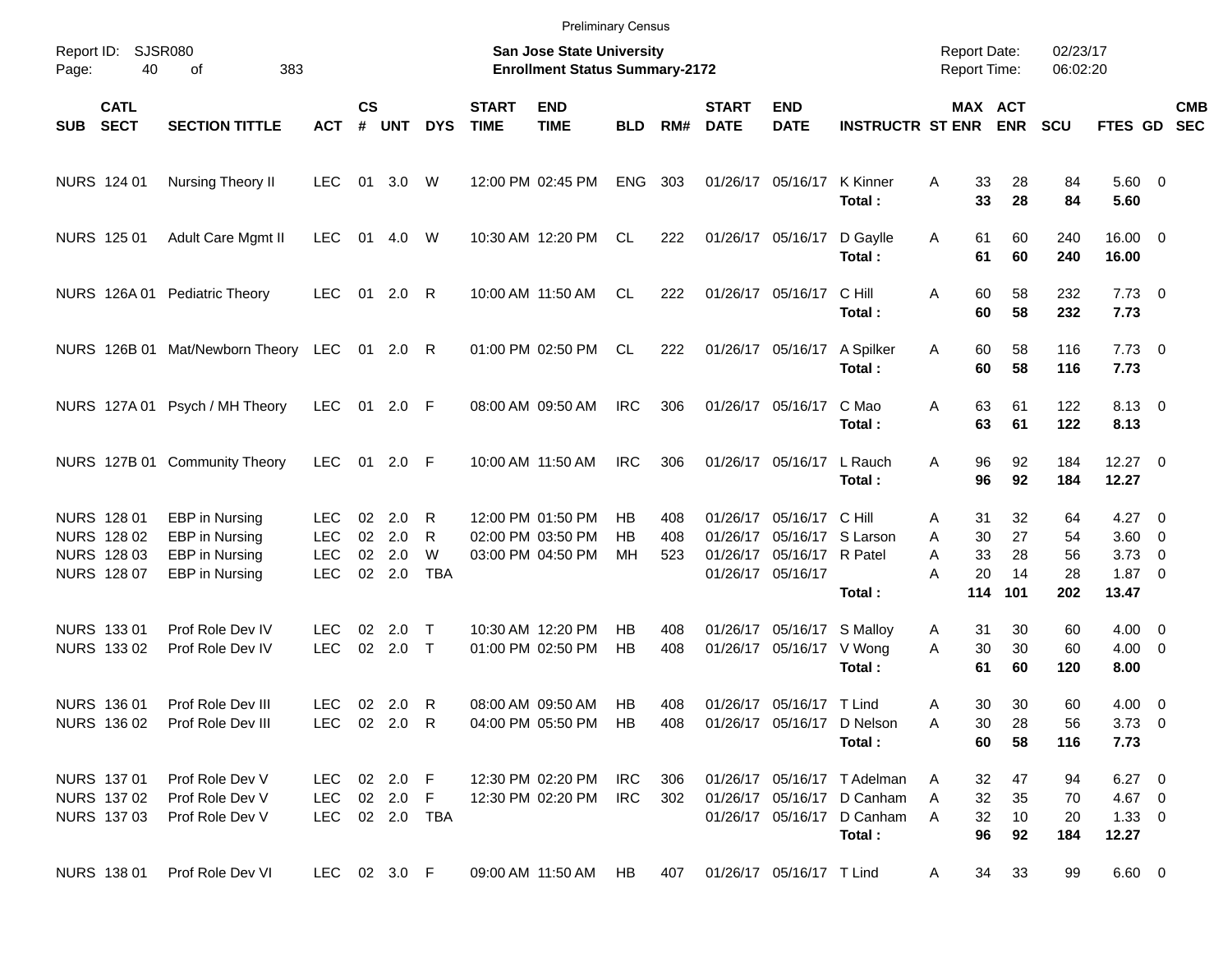|                     |                            |                                 |              |                    |            |              |                             | <b>Preliminary Census</b>                                                 |            |     |                             |                                  |                                    |                                     |                       |                      |                |                         |                          |
|---------------------|----------------------------|---------------------------------|--------------|--------------------|------------|--------------|-----------------------------|---------------------------------------------------------------------------|------------|-----|-----------------------------|----------------------------------|------------------------------------|-------------------------------------|-----------------------|----------------------|----------------|-------------------------|--------------------------|
| Report ID:<br>Page: | 41                         | SJSR080<br>383<br>оf            |              |                    |            |              |                             | <b>San Jose State University</b><br><b>Enrollment Status Summary-2172</b> |            |     |                             |                                  |                                    | <b>Report Date:</b><br>Report Time: |                       | 02/23/17<br>06:02:20 |                |                         |                          |
| SUB                 | <b>CATL</b><br><b>SECT</b> | <b>SECTION TITTLE</b>           | <b>ACT</b>   | $\mathsf{cs}$<br># | <b>UNT</b> | <b>DYS</b>   | <b>START</b><br><b>TIME</b> | <b>END</b><br><b>TIME</b>                                                 | <b>BLD</b> | RM# | <b>START</b><br><b>DATE</b> | <b>END</b><br><b>DATE</b>        | <b>INSTRUCTR ST ENR</b>            |                                     | MAX ACT<br><b>ENR</b> | <b>SCU</b>           | <b>FTES GD</b> |                         | <b>CMB</b><br><b>SEC</b> |
|                     | NURS 138 02                | Prof Role Dev VI                | <b>LEC</b>   | 02                 | 3.0        | - F          |                             | 09:00 AM 11:50 AM                                                         | <b>BBC</b> | 225 |                             | 01/26/17 05/16/17                | R Ballin                           | Α<br>35                             | 35                    | 105                  | $7.00 \t 0$    |                         |                          |
|                     |                            |                                 |              |                    |            |              |                             |                                                                           |            |     |                             |                                  | Total:                             | 69                                  | 68                    | 204                  | 13.60          |                         |                          |
|                     | NURS 144 01                | Clin Nurs Appl                  | <b>LEC</b>   | 02                 | 2.0        | W            |                             | 09:00 AM 10:50 AM                                                         | HB         | 408 |                             | 01/26/17 05/16/17                | D Nelson                           | 33<br>Α                             | 28                    | 56                   | $3.73 \quad 0$ |                         |                          |
|                     |                            |                                 |              |                    |            |              |                             |                                                                           |            |     |                             |                                  | Total:                             | 33                                  | 28                    | 56                   | 3.73           |                         |                          |
|                     | NURS 145 01                | <b>Adult Care Clin II</b>       | LAB          | 17                 | 4.0        | <b>RF</b>    |                             | 07:00 AM 03:00 PM                                                         | <b>OFF</b> |     |                             | CAMP 01/26/17 05/16/17           | D Gaylle                           | 10<br>A                             | 9                     | 36                   | 2.40           | 0                       |                          |
|                     | NURS 145 02                | <b>Adult Care Clin II</b>       | LAB          | 17                 | 4.0        | <b>RF</b>    |                             | 07:00 AM 03:00 PM                                                         | <b>OFF</b> |     |                             | CAMP 01/26/17 05/16/17 V Wong    |                                    | 10<br>Α                             | 9                     | 36                   | 2.40           | 0                       |                          |
|                     | NURS 145 03                | <b>Adult Care Clin II</b>       | LAB          | 17                 | 4.0        | R            |                             | 07:00 AM 07:00 PM                                                         | <b>OFF</b> |     |                             | CAMP 01/26/17 05/16/17 C Pham    |                                    | 10<br>A                             | 8                     | 32                   | 2.13           | 0                       |                          |
|                     | <b>NURS 145 04</b>         | <b>Adult Care Clin II</b>       | LAB          | 17                 | 4.0        | <b>WR</b>    |                             | 02:00 PM 10:00 PM                                                         | <b>OFF</b> |     |                             |                                  | CAMP 01/26/17 05/16/17 A Butzlaff  | 10<br>A                             | 9                     | 36                   | 2.40           | 0                       |                          |
|                     | NURS 145 07                | <b>Adult Care Clin II</b>       | LAB          | 17                 | 4.0        | <b>RF</b>    |                             | 07:00 AM 03:00 PM                                                         | <b>OFF</b> |     |                             | CAMP 01/26/17 05/16/17 P Gnehm   |                                    | A<br>10                             | 8                     | 32                   | 2.13           | 0                       |                          |
|                     | <b>NURS 14511</b>          | <b>Adult Care Clin II</b>       | LAB          | 17                 | 4.0        | <b>WR</b>    |                             | 02:00 PM 10:00 PM                                                         | <b>OFF</b> |     |                             | CAMP 01/26/17 05/16/17           | J Garcia                           | 10<br>A                             | 9                     | 36                   | 2.40           | 0                       |                          |
|                     | NURS 145 12                | <b>Adult Care Clin II</b>       | LAB          | 17                 | 4.0        | <b>WR</b>    |                             | 02:00 PM 10:00 PM                                                         | <b>OFF</b> |     |                             | CAMP 01/26/17 05/16/17           | P Mayer                            | 10<br>Α                             | 10                    | 40                   | 2.67           | $\overline{\mathbf{0}}$ |                          |
|                     |                            |                                 |              |                    |            |              |                             |                                                                           |            |     |                             |                                  | Total:                             | 70                                  | 62                    | 248                  | 16.53          |                         |                          |
|                     | NURS 146A 01               | <b>Peds Clinical</b>            | LAB          | 17                 | 2.0        | W            |                             | 07:00 AM 04:00 PM                                                         | <b>OFF</b> |     |                             | CAMP 01/26/17 05/16/17           | J Oslan                            | 8<br>A                              | 7                     | 14                   | 0.93           | 0                       |                          |
|                     |                            | NURS 146A 02 Peds Clinical      | LAB          | 17                 | 2.0        | F            |                             | 07:00 AM 03:00 PM                                                         | <b>OFF</b> |     |                             | CAMP 01/26/17 05/16/17 V Brewer  |                                    | 10<br>A                             | 8                     | 16                   | 1.07           | 0                       |                          |
|                     |                            | NURS 146A 03 Peds Clinical      | LAB          | 17                 | 2.0        | $\mathsf{T}$ |                             | 07:00 AM 03:00 PM                                                         | <b>OFF</b> |     |                             | CAMP 01/26/17 05/16/17 J Pulatie |                                    | A<br>10                             | 10                    | 20                   | 1.33           | 0                       |                          |
|                     |                            | NURS 146A 06 Peds Clinical      | LAB          | 17                 | 2.0        | $\mathsf{T}$ |                             | 02:00 PM 10:00 PM                                                         | <b>OFF</b> |     |                             | CAMP 01/26/17 05/16/17 J Ruiz    |                                    | A<br>10                             | 10                    | 20                   | 1.33           | 0                       |                          |
|                     |                            | NURS 146A 07 Peds Clinical      | LAB          | 17                 | 2.0        | W            |                             | 07:00 AM 03:00 PM                                                         | <b>OFF</b> |     |                             | CAMP 01/26/17 05/16/17 C Hill    |                                    | A<br>10                             | 9                     | 18                   | 1.20           | 0                       |                          |
|                     |                            | NURS 146A 08 Peds Clinical      | LAB          | 17                 | 2.0        | E            |                             | 07:00 AM 04:00 PM                                                         | OFF        |     |                             |                                  | CAMP 01/26/17 05/16/17 S McKenna   | 10<br>A                             | 8                     | 16                   | 1.07           | 0                       |                          |
|                     |                            | NURS 146A 11 Peds Clinical      | LAB          | 17                 | 2.0        | W            |                             | 02:00 PM 10:00 PM                                                         | <b>OFF</b> |     |                             | CAMP 01/26/17 05/16/17           | C Weng                             | 10<br>Α                             | 6                     | 12                   | 0.80           | 0                       |                          |
|                     |                            |                                 |              |                    |            |              |                             |                                                                           |            |     |                             |                                  | Total:                             | 68                                  | 58                    | 116                  | 7.73           |                         |                          |
|                     | <b>NURS 146B 01</b>        | <b>Mat Hith Clinical</b>        | LAB          | 17                 | 2.0        | T            |                             | 02:00 PM 10:00 PM                                                         | <b>OFF</b> |     |                             | CAMP 01/26/17 05/16/17           | J Barnby                           | 10<br>A                             | 8                     | 16                   | 1.07           | $\overline{\mathbf{0}}$ |                          |
|                     | NURS 146B 02               | <b>Mat Hith Clinical</b>        | LAB          | 17                 | 2.0        | W            |                             | 07:00 AM 03:00 PM                                                         | <b>OFF</b> |     |                             | CAMP 01/26/17 05/16/17           | M Agroia                           | 8<br>Α                              | 10                    | 20                   | 1.33           | 0                       |                          |
|                     | <b>NURS 146B 04</b>        | <b>Mat Hith Clinical</b>        | LAB          | 17                 | 2.0        | $\mathsf{T}$ |                             | 07:00 AM 03:00 PM                                                         | <b>OFF</b> |     |                             | CAMP 01/26/17 05/16/17 S Bahl    |                                    | 8<br>A                              | 7                     | 14                   | 0.93           | 0                       |                          |
|                     |                            | NURS 146B 06 Mat Hlth Clinical  | LAB          | 17                 | 2.0        | W            |                             | 02:00 PM 10:00 PM                                                         | <b>OFF</b> |     |                             | CAMP 01/26/17 05/16/17           | B Ashaolu                          | 10<br>A                             | 10                    | 20                   | 1.33           | 0                       |                          |
|                     | <b>NURS 146B 07</b>        | Mat Hith Clinical               | LAB          | 17                 | 2.0        | $\mathsf{T}$ |                             | 07:00 AM 04:00 PM                                                         | OFF        |     |                             | CAMP 01/26/17 05/16/17           | D Nelson                           | Α<br>10                             | $\overline{7}$        | 14                   | 0.93           | 0                       |                          |
|                     |                            | NURS 146B 15 Mat Hith Clinical  | LAB          |                    | 17 2.0     | E            |                             | 07:00 AM 04:00 PM                                                         | <b>OFF</b> |     |                             |                                  | CAMP 01/26/17 05/16/17 M Germain   | 10<br>A                             | 9                     | 18                   | 1.20           | 0                       |                          |
|                     |                            | NURS 146B 16 Mat Hlth Clinical  | LAB 17 2.0 W |                    |            |              |                             | 07:00 AM 04:00 PM OFF CAMP 01/26/17 05/16/17 T Lind                       |            |     |                             |                                  |                                    | 10<br>Α                             |                       | 14                   | $0.93 \ 0$     |                         |                          |
|                     |                            |                                 |              |                    |            |              |                             |                                                                           |            |     |                             |                                  | Total:                             | 66                                  | 58                    | 116                  | 7.73           |                         |                          |
|                     |                            |                                 |              |                    |            |              |                             |                                                                           |            |     |                             |                                  |                                    |                                     |                       |                      |                |                         |                          |
|                     |                            | NURS 147A 01 Mental Health Clin | LAB          |                    | 2.0        |              |                             |                                                                           |            |     |                             |                                  |                                    | X<br>0                              | 0                     | 0                    | $0.00 \t 0$    |                         |                          |
|                     |                            | NURS 147A 02 Mental Health Clin | LAB          |                    | 17 2.0 W   |              |                             | 08:00 AM 01:50 PM                                                         | <b>OFF</b> |     |                             | CAMP 01/26/17 05/16/17 C Mao     |                                    | A<br>10                             | 12                    | 24                   | $1.60 \t 0$    |                         |                          |
|                     |                            | NURS 147A 03 Mental Health Clin | LAB          |                    | 17 2.0     | $\top$       |                             | 08:00 AM 01:50 PM                                                         | <b>OFF</b> |     |                             | CAMP 01/26/17 05/16/17 C Mao     |                                    | 10<br>A                             | 9                     | 18                   | $1.20 \t 0$    |                         |                          |
|                     |                            | NURS 147A 04 Mental Health Clin | LAB          |                    | 17 2.0     | - W          |                             | 08:00 AM 01:50 PM                                                         | <b>OFF</b> |     |                             |                                  | CAMP 01/26/17 05/16/17 D Francisco | 9<br>A                              | 10                    | 20                   | $1.33 \ 0$     |                         |                          |
|                     |                            | NURS 147A 05 Mental Health Clin | LAB          |                    | 17 2.0 T   |              |                             | 02:00 PM 10:00 PM                                                         | <b>OFF</b> |     |                             |                                  | CAMP 01/26/17 05/16/17 J Sugiyama  | 10<br>A                             | 10                    | 20                   | $1.33 \ 0$     |                         |                          |
|                     |                            | NURS 147A 06 Mental Health Clin | LAB          |                    | 17 2.0 M   |              |                             | 02:00 PM 10:00 PM                                                         | OFF        |     |                             |                                  | CAMP 01/26/17 05/16/17 P Gnehm     | 8<br>A                              | 10                    | 20                   | $1.33 \t 0$    |                         |                          |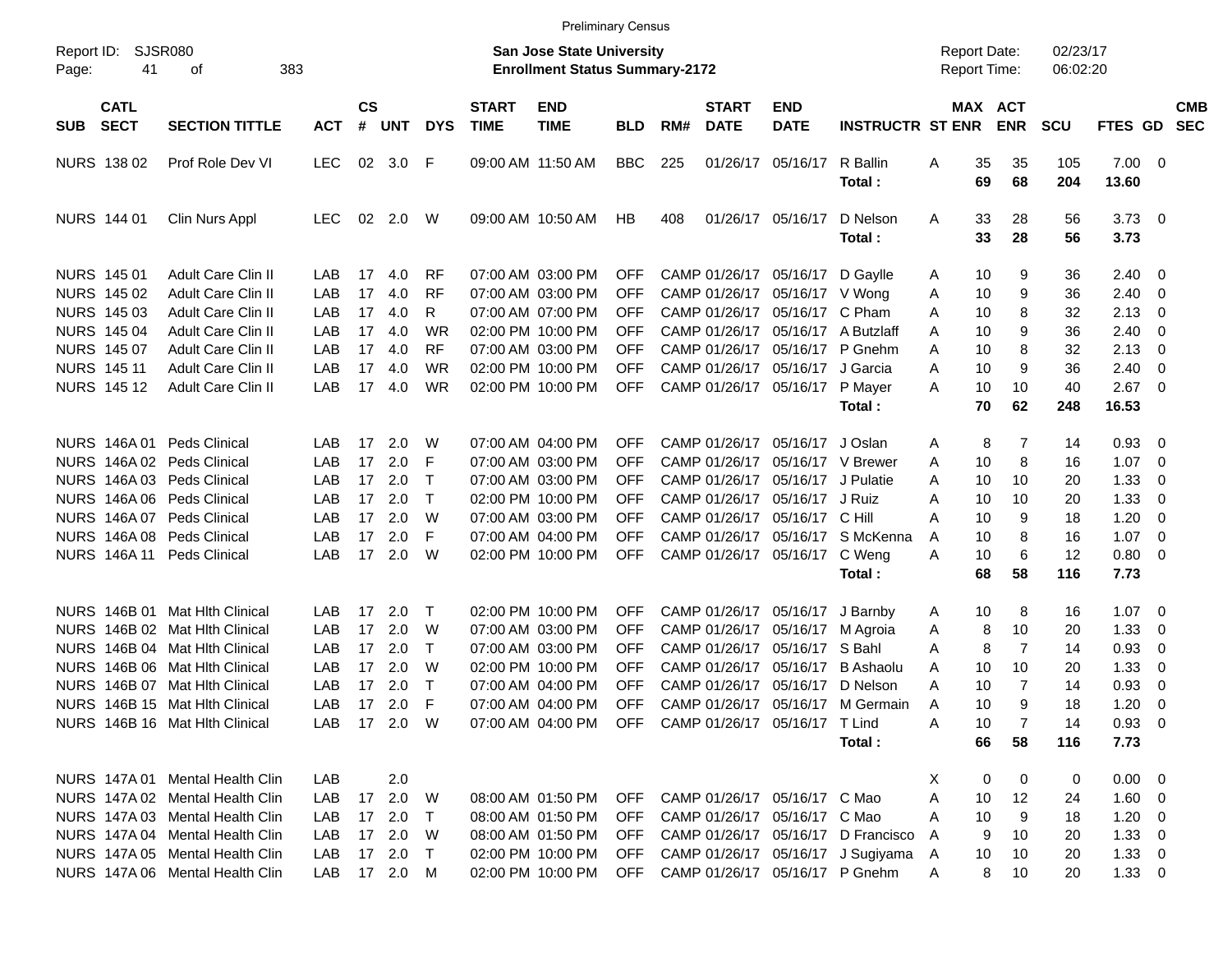|                     |                            |                                                              |            |                       |            |              |                             | <b>Preliminary Census</b>                                                 |            |     |                             |                           |                              |                                     |                       |                      |         |                         |                          |
|---------------------|----------------------------|--------------------------------------------------------------|------------|-----------------------|------------|--------------|-----------------------------|---------------------------------------------------------------------------|------------|-----|-----------------------------|---------------------------|------------------------------|-------------------------------------|-----------------------|----------------------|---------|-------------------------|--------------------------|
| Report ID:<br>Page: | 42                         | <b>SJSR080</b><br>383<br>of                                  |            |                       |            |              |                             | <b>San Jose State University</b><br><b>Enrollment Status Summary-2172</b> |            |     |                             |                           |                              | <b>Report Date:</b><br>Report Time: |                       | 02/23/17<br>06:02:20 |         |                         |                          |
| <b>SUB</b>          | <b>CATL</b><br><b>SECT</b> | <b>SECTION TITTLE</b>                                        | <b>ACT</b> | $\mathsf{cs}$<br>$\#$ | <b>UNT</b> | <b>DYS</b>   | <b>START</b><br><b>TIME</b> | <b>END</b><br><b>TIME</b>                                                 | <b>BLD</b> | RM# | <b>START</b><br><b>DATE</b> | <b>END</b><br><b>DATE</b> | <b>INSTRUCTR ST ENR</b>      |                                     | MAX ACT<br><b>ENR</b> | <b>SCU</b>           | FTES GD |                         | <b>CMB</b><br><b>SEC</b> |
|                     | NURS 147A 07               | Mental Health Clin                                           | LAB        | 17                    | 2.0        | М            |                             | 08:00 AM 02:00 PM                                                         | <b>OFF</b> |     | CAMP 01/26/17               | 05/16/17 S Lee            |                              | A                                   | 10<br>10              | 20                   | 1.33    | $\overline{\mathbf{0}}$ |                          |
|                     | <b>NURS 147A08</b>         | <b>Mental Health Clin</b>                                    | LAB        |                       | 2.0        |              |                             |                                                                           |            |     |                             |                           |                              | X                                   | 0<br>0                | 0                    | 0.00    | 0                       |                          |
|                     | NURS 147A 09               | <b>Mental Health Clin</b>                                    | LAB        | 17                    | 2.0        | W            |                             | 08:00 AM 02:00 PM                                                         | <b>OFF</b> |     | CAMP 01/26/17               | 05/16/17                  |                              | Α                                   | 10<br>0               | 0                    | 0.00    | 0                       |                          |
|                     | <b>NURS 147A11</b>         | Mental Health Clin                                           | LAB        |                       | 2.0        |              |                             |                                                                           |            |     |                             |                           |                              | X                                   | 0<br>0                | 0                    | 0.00    | $\overline{\mathbf{0}}$ |                          |
|                     |                            |                                                              |            |                       |            |              |                             |                                                                           |            |     |                             |                           | Total:                       | 67                                  | 61                    | 122                  | 8.13    |                         |                          |
|                     |                            | NURS 147B 01 Com Hith Clin                                   | LAB        | 17                    | 3.0        | $\top$       |                             | 08:00 AM 04:50 PM                                                         | <b>OFF</b> |     | CAMP 01/26/17               | 05/16/17                  | L Rauch                      | A                                   | 10<br>10              | 30                   | 2.00    | $\overline{\mathbf{0}}$ |                          |
|                     |                            | NURS 147B 02 Com Hith Clin                                   | LAB        | 17                    | 3.0        | W            |                             | 08:00 AM 04:50 PM                                                         | <b>OFF</b> |     | CAMP 01/26/17               | 05/16/17                  | D Canham                     | 11<br>A                             | 9                     | 27                   | 1.80    | 0                       |                          |
|                     |                            | NURS 147B 05 Com Hith Clin                                   | LAB        | 17                    | 3.0        | W            |                             | 08:00 AM 04:50 PM                                                         | <b>OFF</b> |     | CAMP 01/26/17               | 05/16/17                  | C Finkbeiner A               | 11                                  | 10                    | 30                   | 2.00    | $\mathbf 0$             |                          |
|                     |                            | NURS 147B 06 Com Hith Clin                                   | LAB        | 17                    | 3.0        | $\mathsf{T}$ |                             | 08:00 AM 04:50 PM                                                         | <b>OFF</b> |     | CAMP 01/26/17               | 05/16/17                  | T Adelman                    | 12<br>A                             | 11                    | 33                   | 2.20    | $\overline{\mathbf{0}}$ |                          |
|                     |                            | NURS 147B 07 Com Hith Clin                                   | LAB        | 17                    | 3.0        | $\top$       |                             | 08:00 AM 04:50 PM                                                         | <b>OFF</b> |     | CAMP 01/26/17               | 05/16/17                  | C Finkbeiner A               |                                     | 10<br>10              | 30                   | 2.00    | 0                       |                          |
|                     |                            | NURS 147B 08 Com Hith Clin                                   | LAB        | 17                    | 3.0        | $\top$       |                             | 08:00 AM 05:00 PM                                                         | <b>OFF</b> |     | CAMP 01/26/17               | 05/16/17                  | S Larson                     | Α<br>10                             | 10                    | 30                   | 2.00    | $\overline{0}$          |                          |
|                     |                            | NURS 147B 10 Com Hith Clin                                   | LAB        | 17                    | 3.0        | $\mathsf{R}$ |                             | 08:00 AM 04:50 PM                                                         | <b>OFF</b> |     | CAMP 01/26/17               | 05/16/17                  | D Canham                     | 10<br>A                             | 11                    | 33                   | 2.20    | $\overline{0}$          |                          |
|                     |                            | NURS 147B 12 Com Hith Clin                                   | LAB        | 17                    | 3.0        | W            |                             | 08:00 AM 04:50 PM                                                         | <b>OFF</b> |     | CAMP 01/26/17               | 05/16/17                  | J Cohen                      | 11<br>А                             | 9                     | 27                   | 1.80    | $\overline{0}$          |                          |
|                     |                            | NURS 147B 13 Com Hith Clin                                   | LAB        | 17                    | 3.0        | R            |                             | 10:00 AM 07:30 PM                                                         | <b>OFF</b> |     | CAMP 01/26/17               | 05/16/17                  | T Mckinnon                   | A                                   | 12<br>12              | 36                   | 2.40    | $\overline{0}$          |                          |
|                     |                            |                                                              |            |                       |            |              |                             |                                                                           |            |     |                             |                           | Total:                       | 97                                  | 92                    | 276                  | 18.40   |                         |                          |
|                     |                            | NURS 148A 01 Sen Precept                                     | <b>PRA</b> | 17                    | 4.0        | F            |                             | 12:30 PM 02:50 PM                                                         | <b>OFF</b> |     | CAMP 01/26/17               | 05/16/17                  | S Guido                      | 71<br>A                             | 13                    | 52                   | 3.47    | $\overline{\mathbf{0}}$ |                          |
|                     |                            | NURS 148A 02 Sen Precept                                     | <b>PRA</b> | 17                    | 4.0        | F            |                             | 12:30 PM 02:50 PM                                                         | HB         | 418 | 01/26/17                    | 05/16/17                  | J Barnby                     | 16<br>Α                             | 10                    | 40                   | 2.67    | $\overline{\mathbf{0}}$ |                          |
|                     |                            | NURS 148A 03 Sen Precept                                     | <b>PRA</b> | 17                    | 4.0        | F            |                             | 12:30 PM 02:50 PM                                                         | HB         |     | 301A 01/26/17               | 05/16/17                  | S Malloy                     | Α                                   | 16<br>12              | 48                   | 3.20    | 0                       |                          |
|                     |                            | NURS 148A 04 Sen Precept                                     | <b>PRA</b> | 17                    | 4.0        | F            |                             | 12:30 PM 02:50 PM                                                         | HB         | 401 | 01/26/17                    | 05/16/17                  | S McKenna                    | 16<br>A                             | 9                     | 36                   | 2.40    | 0                       |                          |
|                     |                            | NURS 148A 05 Sen Precept                                     | <b>PRA</b> | 17                    | 4.0        | F            |                             | 12:30 PM 02:50 PM                                                         | HB         |     | 301E 01/26/17               | 05/16/17                  | C Hill                       | A<br>16                             | 9                     | 36                   | 2.40    | $\overline{0}$          |                          |
|                     |                            | NURS 148A 06 Sen Precept                                     | <b>PRA</b> | 17                    | 4.0        | F            |                             | 12:30 PM 02:50 PM                                                         | HB         | 303 | 01/26/17                    | 05/16/17                  | K Bawel-Brin A               | 16                                  | 6                     | 24                   | 1.60    | $\overline{0}$          |                          |
|                     |                            | NURS 148A 07 Sen Precept                                     | <b>PRA</b> | 17                    | 4.0        | <b>TBA</b>   |                             |                                                                           | НB         | 418 |                             | 01/26/17 05/16/17         | P Edwards                    | 16<br>A                             | 9                     | 36                   | 2.40    | $\overline{0}$          |                          |
|                     |                            |                                                              |            |                       |            |              |                             |                                                                           |            |     |                             |                           | Total:                       | 167                                 | 68                    | 272                  | 18.13   |                         |                          |
|                     | <b>NURS 180 01</b>         | <b>Indivi Stdies</b>                                         | <b>SUP</b> | 36                    | 1.0        | <b>TBA</b>   |                             |                                                                           |            |     |                             | 01/26/17 05/16/17         | K Abriam-Yag A               |                                     | 13<br>40              | 13                   | 0.87    | $\overline{\mathbf{0}}$ |                          |
|                     | NURS 180 02                | <b>Indivi Stdies</b>                                         | <b>SUP</b> | 36                    | 2.0        | <b>TBA</b>   |                             |                                                                           |            |     | 01/26/17                    | 05/16/17                  | K Abriam-Yag A               | 36                                  | 9                     | 18                   | 1.20    | $\mathbf 0$             |                          |
|                     | NURS 180 03                | <b>Indivi Stdies</b>                                         | <b>SUP</b> | 36                    | 3.0        | <b>TBA</b>   |                             |                                                                           |            |     | 01/26/17                    | 05/16/17                  | K Abriam-Yag A               | 40                                  | $\mathbf{1}$          | 3                    | 0.20    | $\mathbf 0$             |                          |
|                     | <b>NURS 180 04</b>         | <b>Indivi Stdies</b>                                         | <b>SUP</b> | 36                    | 4.0        | <b>TBA</b>   |                             |                                                                           |            |     |                             | 01/26/17 05/16/17         | K Abriam-Yag A               |                                     | 36<br>3               | 12                   | 0.80    | $\overline{0}$          |                          |
|                     |                            |                                                              |            |                       |            |              |                             |                                                                           |            |     |                             |                           | Total:                       |                                     | 152 26                | 46                   | 3.07    |                         |                          |
|                     |                            | NURS 259 01 Adv Clin Pharm SEM 06 3.0 T 04:30 PM 07:15 PM HB |            |                       |            |              |                             |                                                                           |            | 408 |                             |                           | 01/26/17 05/16/17 A Butzlaff | $\mathsf{A}$<br>20                  | 11                    | 33                   | 2.75 11 |                         |                          |
|                     |                            |                                                              |            |                       |            |              |                             |                                                                           |            |     |                             |                           | Total:                       |                                     | 20<br>11              | 33                   | 2.75    |                         |                          |
|                     |                            | NURS 260 01 Adv Phys/Patho for A LEC 02 3.0 TBA              |            |                       |            |              |                             |                                                                           |            |     |                             | 01/26/17 05/16/17         |                              | $\mathsf{A}$                        | 11<br>20              | 33                   | 2.75 11 |                         |                          |
|                     |                            |                                                              |            |                       |            |              |                             |                                                                           |            |     |                             |                           | Total:                       |                                     | 20<br>11              | 33                   | 2.75    |                         |                          |
|                     |                            | NURS 295A 01 Research Methods LEC 02 3.0 TBA                 |            |                       |            |              |                             |                                                                           |            |     |                             | 01/26/17 05/16/17         |                              | $\mathsf{A}$                        | 12<br>20              | 36                   | 3.00 12 |                         |                          |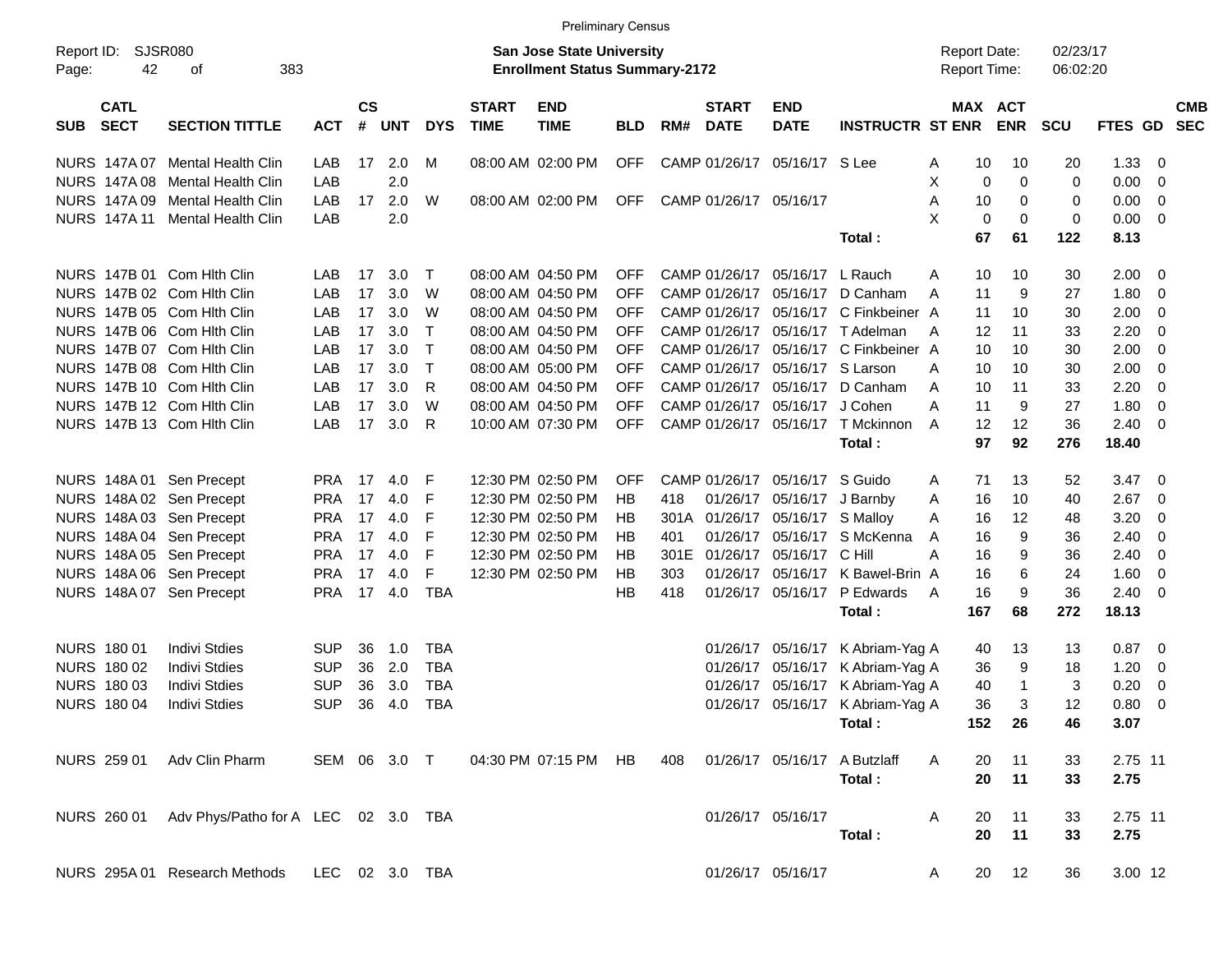|                     |                            |                       |     |                |            |            |                             |                           | <b>Preliminary Census</b>                                                 |     |                             |                           |                           |                                            |            |                      |                |                          |
|---------------------|----------------------------|-----------------------|-----|----------------|------------|------------|-----------------------------|---------------------------|---------------------------------------------------------------------------|-----|-----------------------------|---------------------------|---------------------------|--------------------------------------------|------------|----------------------|----------------|--------------------------|
| Report ID:<br>Page: |                            | SJSR080<br>43<br>оf   | 383 |                |            |            |                             |                           | <b>San Jose State University</b><br><b>Enrollment Status Summary-2172</b> |     |                             |                           |                           | <b>Report Date:</b><br><b>Report Time:</b> |            | 02/23/17<br>06:02:20 |                |                          |
| <b>SUB</b>          | <b>CATL</b><br><b>SECT</b> | <b>SECTION TITTLE</b> | ACT | <b>CS</b><br># | <b>UNT</b> | <b>DYS</b> | <b>START</b><br><b>TIME</b> | <b>END</b><br><b>TIME</b> | <b>BLD</b>                                                                | RM# | <b>START</b><br><b>DATE</b> | <b>END</b><br><b>DATE</b> | <b>INSTRUCTR ST ENR</b>   | MAX ACT                                    | <b>ENR</b> | <b>SCU</b>           | <b>FTES GD</b> | <b>CMB</b><br><b>SEC</b> |
|                     |                            |                       |     |                |            |            |                             |                           |                                                                           |     |                             |                           | Total:                    | 20                                         | 12         | 36                   | 3.00           |                          |
|                     | Department :               | <b>Nursing</b>        |     |                |            |            |                             |                           |                                                                           |     |                             |                           | <b>Department Total:</b>  | 2169                                       | 1822       | 4422                 | 288.77         |                          |
|                     |                            |                       |     |                |            |            |                             |                           |                                                                           |     |                             |                           | <b>Lower Division:</b>    | 616                                        | 599        | 1264                 | 84.27          |                          |
|                     |                            |                       |     |                |            |            |                             |                           |                                                                           |     |                             |                           | <b>Upper Division:</b>    | 1493                                       | 1189       | 3056                 | 196.00         |                          |
|                     |                            |                       |     |                |            |            |                             |                           |                                                                           |     |                             |                           | <b>Graduate Division:</b> | 60                                         | 34         | 102                  | 8.50           |                          |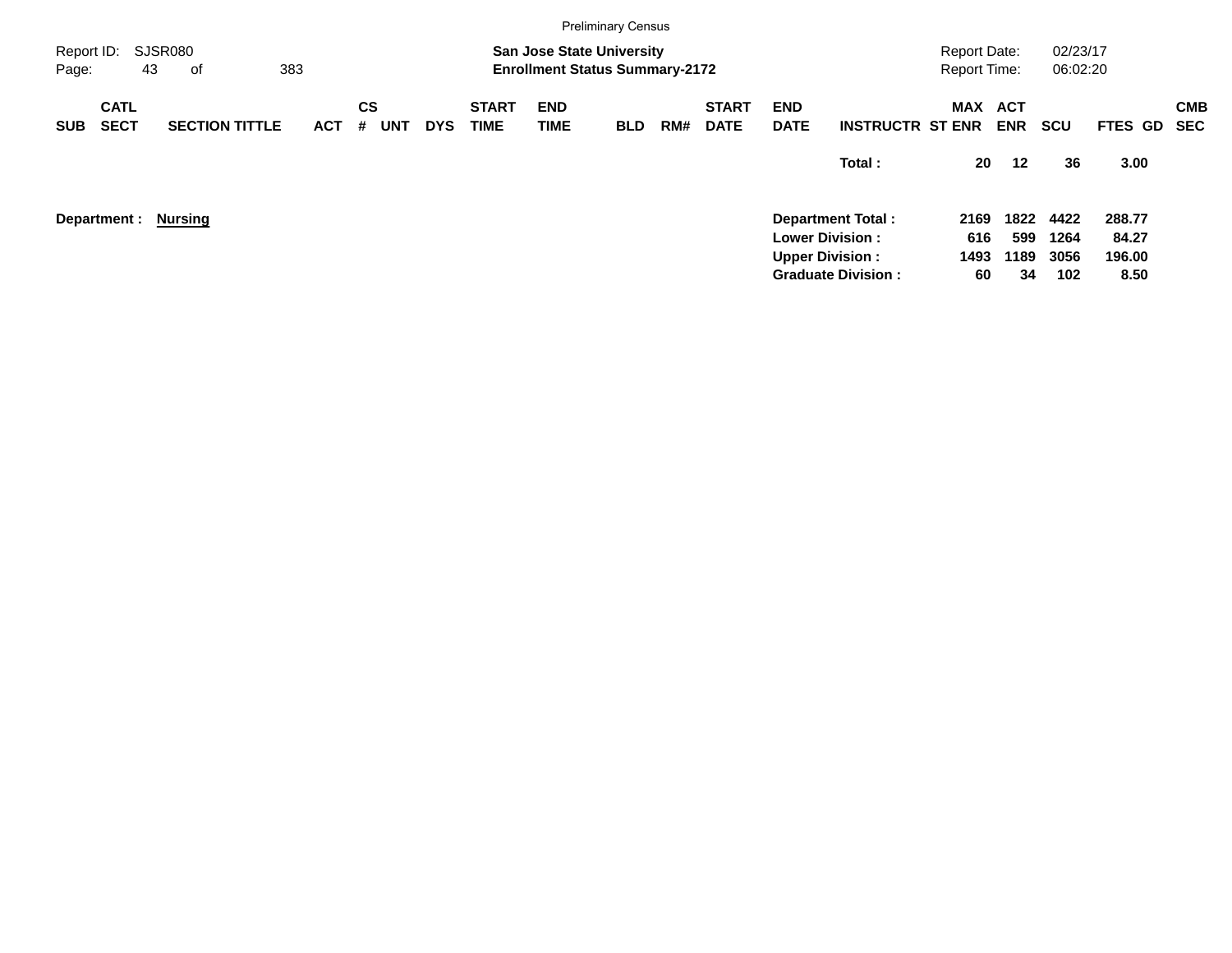|                |                            |                                                      |              |                    |            |            |                             |                                                                    | <b>Preliminary Census</b> |     |                             |                           |                                                            |                                            |                       |                      |                     |                          |
|----------------|----------------------------|------------------------------------------------------|--------------|--------------------|------------|------------|-----------------------------|--------------------------------------------------------------------|---------------------------|-----|-----------------------------|---------------------------|------------------------------------------------------------|--------------------------------------------|-----------------------|----------------------|---------------------|--------------------------|
| Page:          | Report ID: SJSR080<br>44   | 383<br>of                                            |              |                    |            |            |                             | San Jose State University<br><b>Enrollment Status Summary-2172</b> |                           |     |                             |                           |                                                            | <b>Report Date:</b><br><b>Report Time:</b> |                       | 02/23/17<br>06:02:20 |                     |                          |
| SUB            | <b>CATL</b><br><b>SECT</b> | <b>SECTION TITTLE</b>                                | ACT          | $\mathsf{cs}$<br># | <b>UNT</b> | <b>DYS</b> | <b>START</b><br><b>TIME</b> | <b>END</b><br><b>TIME</b>                                          | <b>BLD</b>                | RM# | <b>START</b><br><b>DATE</b> | <b>END</b><br><b>DATE</b> | <b>INSTRUCTR ST ENR</b>                                    |                                            | MAX ACT<br><b>ENR</b> | <b>SCU</b>           | FTES GD             | <b>CMB</b><br><b>SEC</b> |
| <b>College</b> |                            | <b>Applied Sciences &amp; Arts</b>                   |              |                    |            |            |                             |                                                                    |                           |     |                             |                           |                                                            |                                            |                       |                      |                     |                          |
|                | Department :               | <b>Occupational Therapy</b>                          |              |                    |            |            |                             |                                                                    |                           |     |                             |                           |                                                            |                                            |                       |                      |                     |                          |
|                | OCTH 180 01                | <b>Indiv Studies</b>                                 | <b>SUP</b>   | 36                 | 1.0        | TBA        |                             |                                                                    |                           |     |                             | 01/26/17 05/16/17         |                                                            | 36<br>A                                    | 0                     | 0                    | $0.00 \t 0$         |                          |
|                | OCTH 180 02                | <b>Indiv Studies</b>                                 | <b>SUP</b>   | 36                 | 2.0        | <b>TBA</b> |                             |                                                                    |                           |     |                             | 01/26/17 05/16/17         |                                                            | 36<br>Α                                    | 0                     | 0                    | $0.00 \t 0$         |                          |
|                | OCTH 180 03                | <b>Indiv Studies</b>                                 | <b>SUP</b>   | 36                 | 3.0        | <b>TBA</b> |                             |                                                                    |                           |     |                             | 01/26/17 05/16/17         |                                                            | 36<br>Α                                    | 0                     | 0                    | $0.00 \t 0$         |                          |
|                | OCTH 180 04                | <b>Indiv Studies</b>                                 | <b>SUP</b>   | 36                 | 4.0        | <b>TBA</b> |                             |                                                                    |                           |     |                             | 01/26/17 05/16/17         | Total:                                                     | 36<br>А<br>144                             | 0<br>$\bf{0}$         | 0<br>0               | $0.00 \t 0$<br>0.00 |                          |
|                |                            | OCTH 201A 01 Field Work Exper                        | <b>SUP</b>   |                    | 25 6.0     | TBA        |                             |                                                                    |                           |     |                             | 01/26/17 05/16/17         | D Wiederecht A                                             | 15                                         | $\overline{2}$        | 12                   | $1.00$ 2            |                          |
|                |                            |                                                      |              |                    |            |            |                             |                                                                    |                           |     |                             |                           | Total:                                                     | 15                                         | $\mathbf{2}$          | 12                   | 1.00                |                          |
|                |                            | OCTH 201B 01 Adv Field Wrk Exp                       | <b>SUP</b>   |                    | 25 6.0     | TBA        |                             |                                                                    |                           |     |                             | 01/26/17 05/16/17         | D Wiederecht A                                             | 15                                         | $\overline{7}$        | 42                   | $3.50$ 7            |                          |
|                |                            |                                                      |              |                    |            |            |                             |                                                                    |                           |     |                             |                           | Total:                                                     | 15                                         | $\overline{7}$        | 42                   | 3.50                |                          |
|                | OCTH 210 01                | Sem in Occup Therapy LEC                             |              |                    | 02 2.0 M   |            |                             | 05:00 PM 06:45 PM                                                  | CCB                       | 115 |                             | 01/26/17 05/16/17         | R McLaughlin A                                             | 30                                         | 23                    | 46                   | 3.83 23             |                          |
|                |                            |                                                      |              |                    |            |            |                             |                                                                    |                           |     |                             |                           | Total:                                                     | 30                                         | 23                    | 46                   | 3.83                |                          |
|                | OCTH 216 01                | Evaluation in OT                                     | SEM          |                    | 3.0        |            |                             |                                                                    |                           |     |                             |                           |                                                            | 0<br>X                                     | 0                     | 0                    | $0.00 \t 0$         |                          |
|                | OCTH 216 02                | Evaluation in OT                                     | <b>SEM</b>   | 05                 | 3.0        | $\top$     |                             | 01:30 PM 04:15 PM                                                  | <b>CCB</b>                | 209 |                             | 01/26/17 05/16/17         | H Pendleton                                                | A<br>19                                    | 18                    | 54                   | 4.50 18             |                          |
|                | OCTH 216 03                | Evaluation in OT                                     | <b>SEM</b>   | 05                 | 3.0        | R          |                             | 09:00 AM 11:45 AM                                                  | <b>CCB</b>                | 209 |                             | 01/26/17 05/16/17 A Smith |                                                            | 19<br>А                                    | 18                    | 54                   | 4.50 18             |                          |
|                | OCTH 216 04                | Evaluation in OT                                     | <b>SEM</b>   | 05                 | 3.0        | R          |                             | 01:30 PM 04:15 PM                                                  | <b>CCB</b>                | 209 |                             | 01/26/17 05/16/17         | H Pendleton A                                              | 19                                         | 19                    | 57                   | 4.75 19             |                          |
|                | OCTH 216 05                | Evaluation in OT                                     | <b>SEM</b>   | 05                 | 3.0        | W          |                             | 12:00 PM 02:45 PM                                                  | <b>CCB</b>                | 209 |                             | 01/26/17 05/16/17         | D Lashgari<br>Total:                                       | 19<br>Α<br>76                              | 19<br>74              | 57<br>222            | 4.75 19<br>18.50    |                          |
|                | OCTH 222 01                |                                                      | <b>SEM</b>   | 06                 | 3.0        | TR.        |                             | 09:00 AM 10:15 AM                                                  | CCB                       | 101 |                             | 01/26/17 05/16/17         |                                                            | 19                                         | 19                    | 57                   | 4.75 19             |                          |
|                | OCTH 222 02                | <b>Funct Kinesiology</b><br><b>Funct Kinesiology</b> | <b>SEM</b>   | 06                 | 3.0        | <b>TR</b>  |                             | 10:30 AM 11:45 AM                                                  | <b>CCB</b>                | 101 |                             | 01/26/17 05/16/17         | A George<br>A George                                       | Α<br>19<br>A                               | 18                    | 54                   | 4.50 18             |                          |
|                |                            |                                                      |              |                    |            |            |                             |                                                                    |                           |     |                             |                           | Total:                                                     | 38                                         | 37                    | 111                  | 9.25                |                          |
|                | OCTH 224 01                | OT in Community I                                    | <b>LEC</b>   | 02                 | 3.0        | M          |                             | 01:30 PM 04:15 PM                                                  | <b>CCB</b>                | 115 |                             | 01/26/17 05/16/17         | C Glogoski                                                 | 25<br>A                                    | 25                    | 75                   | 6.25 25             |                          |
|                | OCTH 224 02                | OT in Community I                                    | <b>LEC</b>   | $02\,$             | 3.0        | W          |                             | 09:00 AM 11:45 AM                                                  | <b>CCB</b>                | 101 |                             |                           | 01/26/17 05/16/17 L Andonian                               | 25<br>A                                    | 25                    | 75                   | 6.25 25             |                          |
|                |                            | OCTH 224 03 OT in Community I                        | LEC 02 3.0 W |                    |            |            |                             |                                                                    |                           |     |                             |                           | 01:30 PM 04:15 PM CCB 101 01/26/17 05/16/17 M Witte Bewe A | 25                                         | 24                    | 72                   | 6.00 24             |                          |
|                |                            |                                                      |              |                    |            |            |                             |                                                                    |                           |     |                             |                           | Total:                                                     | 75                                         | 74                    | 222                  | 18.50               |                          |
|                | OCTH 226 01                | OT with Children                                     | SEM 05 3.0 M |                    |            |            |                             | 09:00 AM 11:45 AM                                                  | CCB 210                   |     |                             |                           | 01/26/17 05/16/17 W Schultz-Kr A                           | 19                                         | 19                    | 57                   | 4.75 19             |                          |
|                | OCTH 226 02                | OT with Children                                     | SEM 05 3.0 M |                    |            |            |                             | 01:30 PM 04:15 PM                                                  | CCB 210                   |     |                             | 01/26/17 05/16/17 A Smith |                                                            | 19<br>A                                    | 18                    | 54                   | 4.50 18             |                          |
|                |                            |                                                      |              |                    |            |            |                             |                                                                    |                           |     |                             |                           | Total:                                                     | 38                                         | 37                    | 111                  | 9.25                |                          |
|                | OCTH 234 01                | OT in Community II                                   | SEM 05 3.0 T |                    |            |            |                             |                                                                    |                           |     |                             |                           | 09:00 AM 11:45 AM CCB 210 01/26/17 05/16/17 C Glogoski A   | 18                                         | 17                    | 51                   | 4.25 17             |                          |
|                |                            |                                                      |              |                    |            |            |                             |                                                                    |                           |     |                             |                           | Total:                                                     |                                            | 18 17                 | 51                   | 4.25                |                          |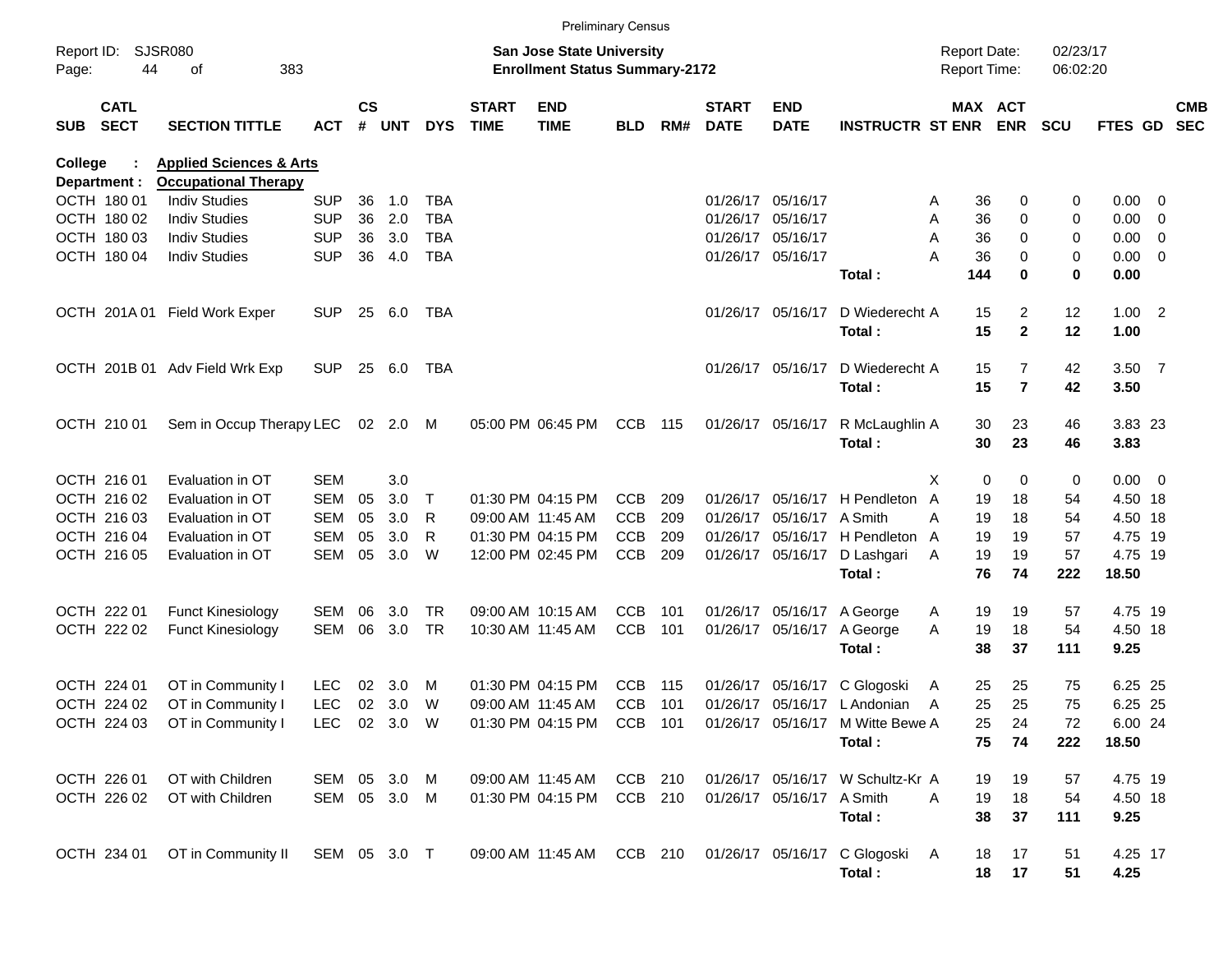|                     |                            |                       |              |                    |            |              |                             |                                                                    | <b>Preliminary Census</b> |     |                             |                            |                                  |                                            |                       |                      |                    |                          |
|---------------------|----------------------------|-----------------------|--------------|--------------------|------------|--------------|-----------------------------|--------------------------------------------------------------------|---------------------------|-----|-----------------------------|----------------------------|----------------------------------|--------------------------------------------|-----------------------|----------------------|--------------------|--------------------------|
| Report ID:<br>Page: | 45                         | SJSR080<br>383<br>оf  |              |                    |            |              |                             | San Jose State University<br><b>Enrollment Status Summary-2172</b> |                           |     |                             |                            |                                  | <b>Report Date:</b><br><b>Report Time:</b> |                       | 02/23/17<br>06:02:20 |                    |                          |
| SUB                 | <b>CATL</b><br><b>SECT</b> | <b>SECTION TITTLE</b> | <b>ACT</b>   | $\mathsf{cs}$<br># | <b>UNT</b> | <b>DYS</b>   | <b>START</b><br><b>TIME</b> | <b>END</b><br><b>TIME</b>                                          | <b>BLD</b>                | RM# | <b>START</b><br><b>DATE</b> | <b>END</b><br><b>DATE</b>  | <b>INSTRUCTR ST ENR</b>          |                                            | MAX ACT<br><b>ENR</b> | <b>SCU</b>           | <b>FTES GD</b>     | <b>CMB</b><br><b>SEC</b> |
| OCTH 236 01         |                            | OT with Youth         | SEM          | 05                 | 3.0        | Т            |                             | 01:30 PM 04:15 PM                                                  | <b>CCB</b>                | 210 |                             | 01/26/17 05/16/17 A George |                                  | 19<br>A                                    | 19                    | 57                   | 4.75 19            |                          |
| OCTH 236 02         |                            | OT with Youth         | <b>SEM</b>   | 05                 | 3.0        | R            |                             | 01:30 PM 04:15 PM                                                  | <b>CCB</b>                | 210 |                             | 01/26/17 05/16/17          | A George<br>Total:               | 19<br>A<br>38                              | 18<br>37              | 54<br>111            | 4.50 18<br>9.25    |                          |
| OCTH 245 01         |                            | Intro to Research     | LEC.         | 02                 | 3.0        | $\top$       |                             | 01:30 PM 04:15 PM                                                  | <b>CCB</b>                | 101 |                             | 01/26/17 05/16/17          | M Chang                          | 19<br>A                                    | 19                    | 57                   | 4.75 19            |                          |
| OCTH 245 02         |                            | Intro to Research     | <b>LEC</b>   | 02                 | 3.0        | W            |                             | 09:00 AM 11:45 AM                                                  | <b>CCB</b>                | 115 | 01/26/17                    | 05/16/17                   | E Cara                           | A<br>19                                    | 18                    | 54                   | 4.50 18            |                          |
| OCTH 245 03         |                            | Intro to Research     | <b>LEC</b>   | 02                 | 3.0        | W            |                             | 01:30 PM 04:15 PM                                                  | <b>CCB</b>                | 115 | 01/26/17                    | 05/16/17                   | J Smith                          | 19<br>A                                    | 20                    | 60                   | 5.00 20            |                          |
| OCTH 245 04         |                            | Intro to Research     | <b>LEC</b>   | 02                 | 3.0        | R            |                             | 01:30 PM 04:15 PM                                                  | <b>CCB</b>                | 101 |                             | 01/26/17 05/16/17          | E Cara<br>Total:                 | 19<br>А<br>76                              | 18<br>75              | 54<br>225            | 4.50 18<br>18.75   |                          |
| OCTH 246 01         |                            | OT w Young Adults     | SEM          | 05                 | 3.0        | W            |                             | 09:00 AM 11:45 AM                                                  | <b>CCB</b>                | 210 |                             | 01/26/17 05/16/17          | D Bolding                        | 20<br>A                                    | 18                    | 54                   | 4.50 18            |                          |
| OCTH 246 02         |                            | OT w Young Adults     | SEM          | 05                 | 3.0        | W            |                             | 01:30 PM 04:15 PM                                                  | <b>CCB</b>                | 210 |                             | 01/26/17 05/16/17          | D Bolding<br>Total:              | 20<br>A<br>40                              | 20<br>38              | 60<br>114            | 5.00 20<br>9.50    |                          |
| OCTH 256 01         |                            | OT Mid Age Adults     | SEM 05       |                    | 3.0        | R            |                             | 09:00 AM 11:45 AM                                                  | <b>CCB</b>                | 210 |                             | 01/26/17 05/16/17          | J Smith<br>Total:                | 18<br>Α<br>18                              | 18<br>18              | 54<br>54             | 4.50 18<br>4.50    |                          |
|                     |                            |                       |              |                    |            |              |                             |                                                                    |                           |     |                             |                            |                                  |                                            |                       |                      |                    |                          |
| OCTH 266 01         |                            | OT & Older Adults     | SEM          | 05                 | 3.0        | M            |                             | 09:00 AM 11:45 AM                                                  | <b>CCB</b>                | 209 |                             | 01/26/17 05/16/17          | C Glogoski                       | 19<br>A                                    | 17                    | 51                   | 4.25 17            |                          |
| OCTH 266 02         |                            | OT & Older Adults     | <b>SEM</b>   | 05                 | 3.0        | M            |                             | 01:30 PM 04:15 PM                                                  | <b>CCB</b>                | 209 | 01/26/17                    | 05/16/17                   | M Witte Bewe A                   | 19                                         | 20                    | 60                   | 5.00 20            |                          |
| OCTH 266 03         |                            | OT & Older Adults     | <b>SEM</b>   | 05                 | 3.0        | W            |                             | 09:00 AM 11:45 AM                                                  | <b>CCB</b>                | 209 |                             | 01/26/17 05/16/17          | C Glogoski                       | 19<br>A                                    | 18                    | 54                   | 4.50 18            |                          |
|                     |                            |                       |              |                    |            |              |                             |                                                                    |                           |     |                             |                            | Total:                           | 57                                         | 55                    | 165                  | 13.75              |                          |
| OCTH 276 01         |                            | Pract & Seminar 1A    | <b>SEM</b>   |                    | 0.0        | $\mathsf{T}$ |                             | 05:00 PM 07:05 PM                                                  | <b>CCB</b>                | 210 | 01/26/17                    | 05/16/17                   | D Wiederecht A                   | 19                                         | 19                    | 57                   | $0.00$ 19          |                          |
| OCTH 276 02         |                            | Pract & Seminar 1A    | LAB          | 17                 | 3.0        | <b>TBA</b>   |                             |                                                                    |                           |     | 01/26/17                    | 05/16/17                   | D Wiederecht A                   | 19                                         | 19                    | 10                   | 4.75 19            |                          |
| OCTH 276 03         |                            | Pract & Seminar 1A    | <b>SEM</b>   | 05                 | 0.0        | R            |                             | 05:00 PM 07:05 PM                                                  | <b>CCB</b>                | 210 | 01/26/17                    | 05/16/17                   | G Teaford                        | 19<br>A                                    | 18                    | 45                   | $0.00$ 18          |                          |
| OCTH 276 04         |                            | Pract & Seminar 1A    | LAB          | 17                 | 3.0        | <b>TBA</b>   |                             |                                                                    |                           |     |                             | 01/26/17 05/16/17          | G Teaford<br>Total:              | 19<br>A<br>76                              | 18<br>74              | 9<br>121             | 4.50 18<br>9.25    |                          |
| OCTH 286 01         |                            | Seminar & Pract IB    | SEM          | 05                 | 4.0        | TR           |                             | 09:00 AM 10:15 AM                                                  | CCB                       | 115 |                             |                            | 01/26/17 05/16/17 L Andonian     | 10<br>A                                    | 12                    | 36                   | 4.00 12            |                          |
| OCTH 286 02         |                            | Seminar & Pract IB    | <b>SUP</b>   | 23                 | 0.0        | TR           |                             | 10:30 AM 11:45 AM                                                  | <b>CCB</b>                | 115 |                             |                            | 01/26/17 05/16/17 L Andonian     | A<br>10                                    | 12                    | 48                   | $0.00$ 12          |                          |
| OCTH 286 03         |                            | Seminar & Pract IB    | SEM          | 05                 | 4.0        | <b>TR</b>    |                             | 01:30 PM 02:45 PM                                                  | <b>CCB</b>                | 115 |                             |                            | 01/26/17 05/16/17 M Tipton-Bur A | 10                                         | 12                    | 36                   | 4.00 12            |                          |
| OCTH 286 04         |                            | Seminar & Pract IB    | <b>SUP</b>   | 23                 | 0.0        | TR           |                             | 03:30 PM 04:45 PM                                                  | <b>CCB</b>                | 222 |                             |                            | 01/26/17 05/16/17 M Tipton-Bur A | 10                                         | 12                    | 48                   | $0.00$ 12          |                          |
| OCTH 286 05         |                            | Seminar & Pract IB    | SEM          |                    | 05 4.0     | TR           |                             | 02:00 PM 03:15 PM                                                  | CCB                       | 222 |                             | 01/26/17 05/16/17 A Smith  |                                  | 10<br>Α                                    | 13                    | 39                   | 4.33 13            |                          |
| OCTH 286 06         |                            | Seminar & Pract IB    | <b>SUP</b>   |                    | 23 0.0 TR  |              |                             | 03:30 PM 04:45 PM                                                  | CCB 115                   |     |                             | 01/26/17 05/16/17 A Smith  | Total:                           | 10<br>Α<br>60                              | 13<br>74              | 52<br>259            | $0.00$ 13<br>12.33 |                          |
| OCTH 295 01         |                            | Adv Research Meth     | <b>LEC</b>   |                    | 02 3.0 M   |              |                             | 09:00 AM 11:45 AM                                                  | CCB 101                   |     |                             | 01/26/17 05/16/17 M Chang  |                                  | 30<br>A                                    | 28                    | 84                   | 7.00 28            |                          |
| OCTH 295 02         |                            | Adv Research Meth     | LEC 02 3.0 M |                    |            |              |                             | 01:30 PM 04:15 PM                                                  | CCB 101                   |     |                             |                            | 01/26/17 05/16/17 D Bolding      | 30<br>Α                                    | 27                    | 81                   | 6.75 27            |                          |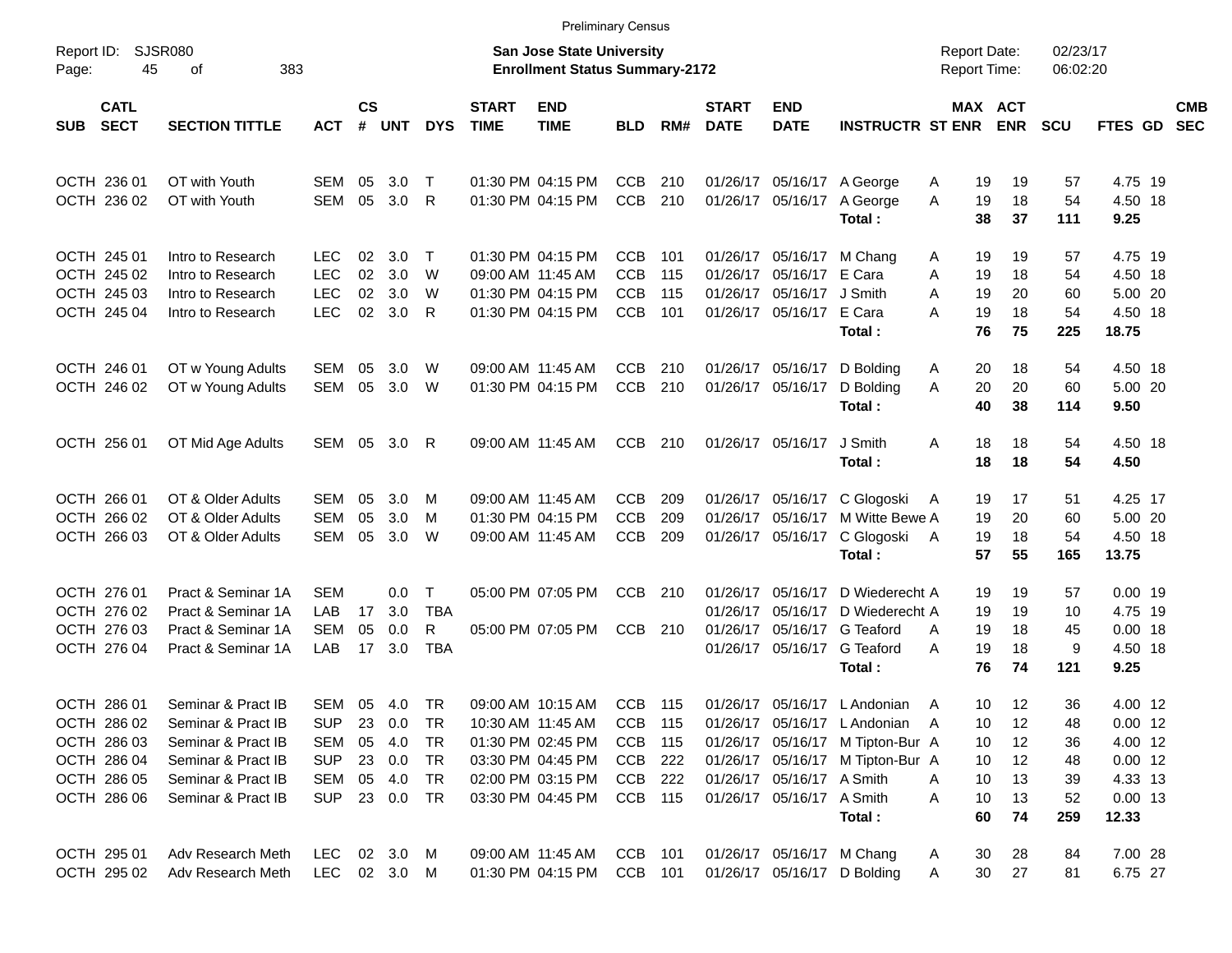| Report ID:<br>46           | 383<br>оf   |                                                                                                        |            |     |                   |                             |                           |            |     |                                                               |                                                   |          |                                                                                                                     |                          |                                                                                                                                                         |                                                                |                              |                                                                                   |
|----------------------------|-------------|--------------------------------------------------------------------------------------------------------|------------|-----|-------------------|-----------------------------|---------------------------|------------|-----|---------------------------------------------------------------|---------------------------------------------------|----------|---------------------------------------------------------------------------------------------------------------------|--------------------------|---------------------------------------------------------------------------------------------------------------------------------------------------------|----------------------------------------------------------------|------------------------------|-----------------------------------------------------------------------------------|
| <b>CATL</b><br><b>SECT</b> |             | <b>ACT</b>                                                                                             | CS<br>#    |     | <b>DYS</b>        | <b>START</b><br><b>TIME</b> | <b>END</b><br><b>TIME</b> | <b>BLD</b> | RM# | <b>START</b><br><b>DATE</b>                                   | <b>END</b><br><b>DATE</b>                         |          |                                                                                                                     | <b>ACT</b><br><b>ENR</b> | <b>SCU</b>                                                                                                                                              |                                                                |                              | <b>CMB</b><br><b>SEC</b>                                                          |
|                            |             |                                                                                                        |            |     |                   |                             |                           |            |     |                                                               |                                                   | Total:   |                                                                                                                     | 55                       | 165                                                                                                                                                     | 13.75                                                          |                              |                                                                                   |
| 298 01                     |             | <b>SUP</b>                                                                                             | 25         | 1.0 | TBA               |                             |                           |            |     | 01/26/17                                                      | 05/16/17                                          |          | $\mathsf{A}$                                                                                                        | $\overline{0}$           | 0                                                                                                                                                       | 0.00                                                           |                              |                                                                                   |
|                            |             |                                                                                                        |            |     |                   |                             |                           |            |     |                                                               |                                                   |          |                                                                                                                     |                          |                                                                                                                                                         |                                                                |                              |                                                                                   |
| Department :               |             |                                                                                                        |            |     |                   |                             |                           |            |     |                                                               |                                                   |          |                                                                                                                     |                          | 2031<br>0<br>0                                                                                                                                          | 159.17<br>0.00<br>0.00                                         |                              |                                                                                   |
|                            | OCTH 298 02 | <b>SJSR080</b><br><b>SECTION TITTLE</b><br>Sup Study OT<br>Sup Study OT<br><b>Occupational Therapy</b> | <b>SUP</b> | 25  | <b>UNT</b><br>1.0 | TBA                         |                           |            |     | <b>Preliminary Census</b><br><b>San Jose State University</b> | <b>Enrollment Status Summary-2172</b><br>01/26/17 | 05/16/17 | Total:<br><b>Department Total:</b><br><b>Lower Division:</b><br><b>Upper Division:</b><br><b>Graduate Division:</b> | A                        | <b>Report Date:</b><br><b>Report Time:</b><br>MAX<br><b>INSTRUCTR ST ENR</b><br>60<br>25<br>$\mathbf{0}$<br>26<br>$\mathbf 0$<br>900<br>0<br>144<br>756 | $\mathbf 0$<br>0<br>697<br>$\bf{0}$<br>$\bf{0}$<br>697<br>2031 | 02/23/17<br>06:02:20<br>0.00 | FTES GD<br>$\overline{\phantom{0}}$<br>$\overline{\phantom{0}}$<br>0.00<br>159.17 |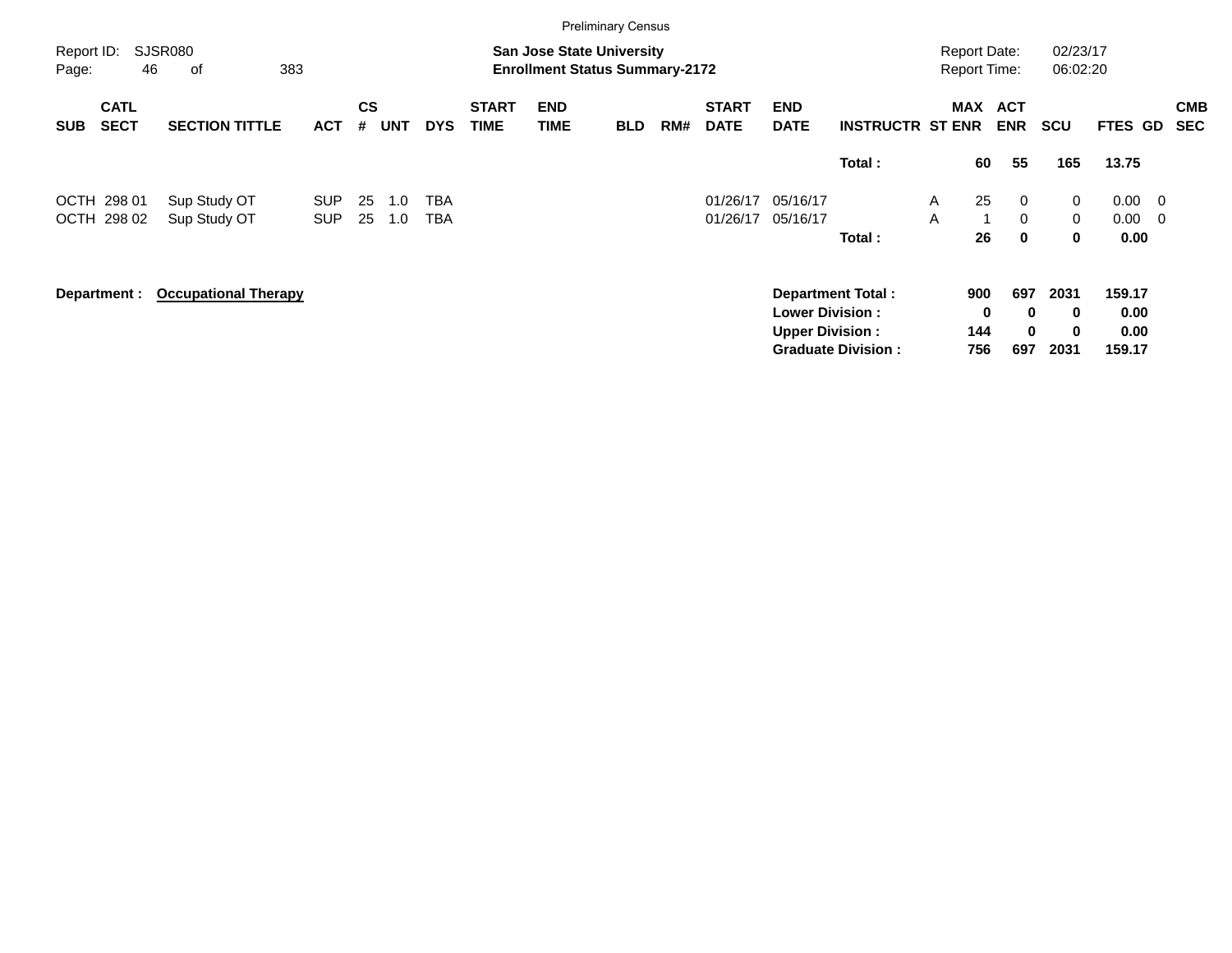|                     |                            |                                                          |               |                    |            |            |                             |                                                                           | <b>Preliminary Census</b> |     |                             |                            |                         |                                     |                              |                              |                     |                          |                          |
|---------------------|----------------------------|----------------------------------------------------------|---------------|--------------------|------------|------------|-----------------------------|---------------------------------------------------------------------------|---------------------------|-----|-----------------------------|----------------------------|-------------------------|-------------------------------------|------------------------------|------------------------------|---------------------|--------------------------|--------------------------|
| Report ID:<br>Page: | 47                         | <b>SJSR080</b><br>383<br>οf                              |               |                    |            |            |                             | <b>San Jose State University</b><br><b>Enrollment Status Summary-2172</b> |                           |     |                             |                            |                         | <b>Report Date:</b><br>Report Time: |                              | 02/23/17<br>06:02:20         |                     |                          |                          |
| <b>SUB</b>          | <b>CATL</b><br><b>SECT</b> | <b>SECTION TITTLE</b>                                    | <b>ACT</b>    | $\mathsf{cs}$<br># | <b>UNT</b> | <b>DYS</b> | <b>START</b><br><b>TIME</b> | <b>END</b><br><b>TIME</b>                                                 | <b>BLD</b>                | RM# | <b>START</b><br><b>DATE</b> | <b>END</b><br><b>DATE</b>  | <b>INSTRUCTR ST ENR</b> |                                     | <b>MAX ACT</b><br><b>ENR</b> | <b>SCU</b>                   | <b>FTES GD</b>      |                          | <b>CMB</b><br><b>SEC</b> |
| <b>College</b>      |                            | <b>Applied Sciences &amp; Arts</b>                       |               |                    |            |            |                             |                                                                           |                           |     |                             |                            |                         |                                     |                              |                              |                     |                          |                          |
|                     | Department :               | <b>Kinesiology</b><br>Adapted Phys Activit ACT 11 1.0 TR |               |                    |            |            |                             |                                                                           |                           |     |                             |                            | J Schachner A           |                                     |                              |                              |                     |                          |                          |
| KIN.                | 101                        |                                                          |               |                    |            |            |                             | 09:30 AM 10:20 AM                                                         | <b>YUH 126</b>            |     |                             | 01/26/17 05/16/17          | Total:                  | 10<br>10                            | 7<br>$\overline{7}$          | 7<br>$\overline{\mathbf{r}}$ | 0.48<br>0.48        | $\blacksquare$ 1         |                          |
| KIN                 | 2A 01                      | Begin Swimming                                           | ACT           | -11                | 1.0        | MW         |                             | 09:30 AM 10:20 AM                                                         | <b>SPXE 180</b>           |     |                             | 01/26/17 05/16/17          | C May                   | 25<br>Α                             | 18                           | 18                           | 1.20                | $\overline{\phantom{0}}$ |                          |
| KIN                 | 2A 02                      | Begin Swimming                                           | ACT           | 11                 | 1.0        | TR.        |                             | 09:30 AM 10:20 AM                                                         | SPXE 180                  |     |                             | 01/26/17 05/16/17 K Bruga  |                         | 25<br>Α                             | 22                           | 22                           | 1.47                | $\overline{\phantom{0}}$ |                          |
| KIN                 | 2A 03                      | Begin Swimming                                           | <b>ACT</b>    | 11                 | 1.0        | <b>TR</b>  |                             | 10:30 AM 11:20 AM                                                         | SPXE 180                  |     |                             | 01/26/17 05/16/17 K Bruga  |                         | 25<br>Α                             | 21                           | 21                           | 1.40                | $\overline{\phantom{0}}$ |                          |
| KIN                 | 2A 04                      | Begin Swimming                                           | <b>ACT</b>    | 11                 | 1.0        | МW         |                             | 11:30 AM 12:20 PM                                                         | <b>SPXE 180</b>           |     |                             | 01/26/17 05/16/17          | C May                   | 25<br>Α                             | 24                           | 24                           | 1.60                | $\overline{\phantom{0}}$ |                          |
| KIN                 | 2A 05                      | Begin Swimming                                           | <b>ACT</b>    | 11                 | 1.0        | МW         |                             | 08:30 AM 09:20 AM                                                         | <b>SPXE 180</b>           |     |                             | 01/26/17 05/16/17 C May    |                         | 25<br>Α                             | 22                           | 22                           | 1.47                | $\overline{\phantom{0}}$ |                          |
| KIN                 | 2A 06                      | Begin Swimming                                           | <b>ACT</b>    | 11                 | 1.0        | <b>TR</b>  |                             | 11:30 AM 12:20 PM                                                         | <b>SPXE 180</b>           |     |                             | 01/26/17 05/16/17          | C May                   | 25<br>A                             | 20                           | 20                           | 1.33                | - 0                      |                          |
| KIN                 | 2A 07                      | Begin Swimming                                           | <b>ACT</b>    | 11                 | 1.0        | <b>TR</b>  |                             | 08:30 AM 09:20 AM                                                         | <b>SPXE 180</b>           |     |                             | 01/26/17 05/16/17          | C May<br>Total:         | 25<br>А<br>175                      | 18<br>145                    | 18<br>145                    | 1.20<br>9.67        | $\overline{\phantom{0}}$ |                          |
| KIN                 | 2B 01                      | Inter Swimming                                           | <b>ACT</b>    | -11                | 1.0        | МW         |                             | 10:30 AM 11:20 AM                                                         | <b>SPXE 180</b>           |     |                             | 01/26/17 05/16/17          | C May<br>Total:         | 15<br>Α<br>15                       | 16<br>16                     | 16<br>16                     | $1.07 \t 0$<br>1.07 |                          |                          |
| <b>KIN</b>          | 2C 01                      | Adv Swim                                                 | ACT           | -11                | 1.0        | MW         |                             | 10:30 AM 11:20 AM                                                         | <b>SPXE 180</b>           |     |                             | 01/26/17 05/16/17          | C May                   | Α<br>10                             | 15                           | 15                           | $1.00 \t 0$         |                          |                          |
|                     |                            |                                                          |               |                    |            |            |                             |                                                                           |                           |     |                             |                            | Total:                  | 10                                  | 15                           | 15                           | 1.00                |                          |                          |
| KIN                 | 801                        | Scuba Diving                                             | LEC           | 02                 | 2.0        | W          |                             | 06:00 PM 08:30 PM                                                         | <b>SPXE 163</b>           |     |                             | 01/26/17 05/16/17 F Barry  |                         | 25<br>Α                             | 22                           | 22                           | $2.93$ 0            |                          |                          |
| KIN                 | 802                        | Scuba Diving                                             | LAB           | 16                 | 0.0        | <b>TBA</b> |                             |                                                                           | SPXE 180                  |     |                             | 01/26/17 05/16/17 F Barry  |                         | 25<br>Α                             | 22                           | 22                           | $0.00 \t 0$         |                          |                          |
| KIN                 | 803                        | Scuba Diving                                             | <b>LEC</b>    | 02                 | 2.0        | R          |                             | 06:00 PM 08:30 PM                                                         | <b>SPXE 163</b>           |     |                             | 01/26/17 05/16/17 F Barry  |                         | 25<br>Α                             | 18                           | 18                           | 2.43                | $\overline{1}$           |                          |
| KIN                 | 804                        | Scuba Diving                                             | LAB           | 16                 | 0.0        | <b>TBA</b> |                             |                                                                           | SPXE 180                  |     |                             | 01/26/17 05/16/17 F Barry  |                         | 25<br>Α                             | 18                           | 18                           | 0.00                | $\overline{\phantom{0}}$ |                          |
|                     |                            |                                                          |               |                    |            |            |                             |                                                                           |                           |     |                             |                            | Total:                  | 100                                 | 80                           | 80                           | 5.37                |                          |                          |
| KIN.                | 9A 01                      | <b>Begin Sailing</b>                                     | <b>ACT</b>    | - 11               | 1.0        | $\top$     |                             | 01:30 PM 04:20 PM                                                         | <b>SPXE 180</b>           |     |                             | 01/26/17 05/16/17          | S Reekie<br>Total:      | Α<br>15<br>15                       | 10<br>10                     | 10<br>10                     | $0.67$ 0<br>0.67    |                          |                          |
| KIN                 | 10A 01                     | Beg Kayaking                                             | <b>ACT</b>    |                    |            |            |                             | 01:00 PM 04:00 PM                                                         | <b>SPXE 180</b>           |     |                             | 01/26/17 05/16/17 S Reekie | Total :                 | 15<br>Α<br>15                       | 10<br>10                     | 10<br>10                     | $0.67$ 0<br>0.67    |                          |                          |
| <b>KIN</b>          | 11A 01                     | <b>Begin Rowing</b>                                      | ACT 11 1.0 TR |                    |            |            |                             | 09:00 AM 10:30 AM                                                         | <b>SPXE 180</b>           |     |                             | 01/26/17 05/16/17          | S Reekie<br>Total:      | Α<br>15<br>15                       | 9<br>$\boldsymbol{9}$        | 9<br>9                       | 0.60 0<br>0.60      |                          |                          |
| KIN                 | 13A 01                     | Begin Rugby                                              | ACT 11 1.0 M  |                    |            |            |                             | 09:30 AM 11:20 AM YUH 106                                                 |                           |     |                             | 01/26/17 05/16/17          | J Fonda<br>Total:       | Α<br>35<br>35                       | 16<br>16                     | 16<br>16                     | $1.07 \t 0$<br>1.07 |                          |                          |
| KIN                 | 14A 03                     | Begin Volleyball                                         | ACT 11 1.0 TR |                    |            |            |                             | 10:30 AM 11:20 AM SPXC 107A 01/26/17 05/16/17 O Crespo                    |                           |     |                             |                            |                         | 40<br>A                             | 43                           | 43                           | $2.87$ 0            |                          |                          |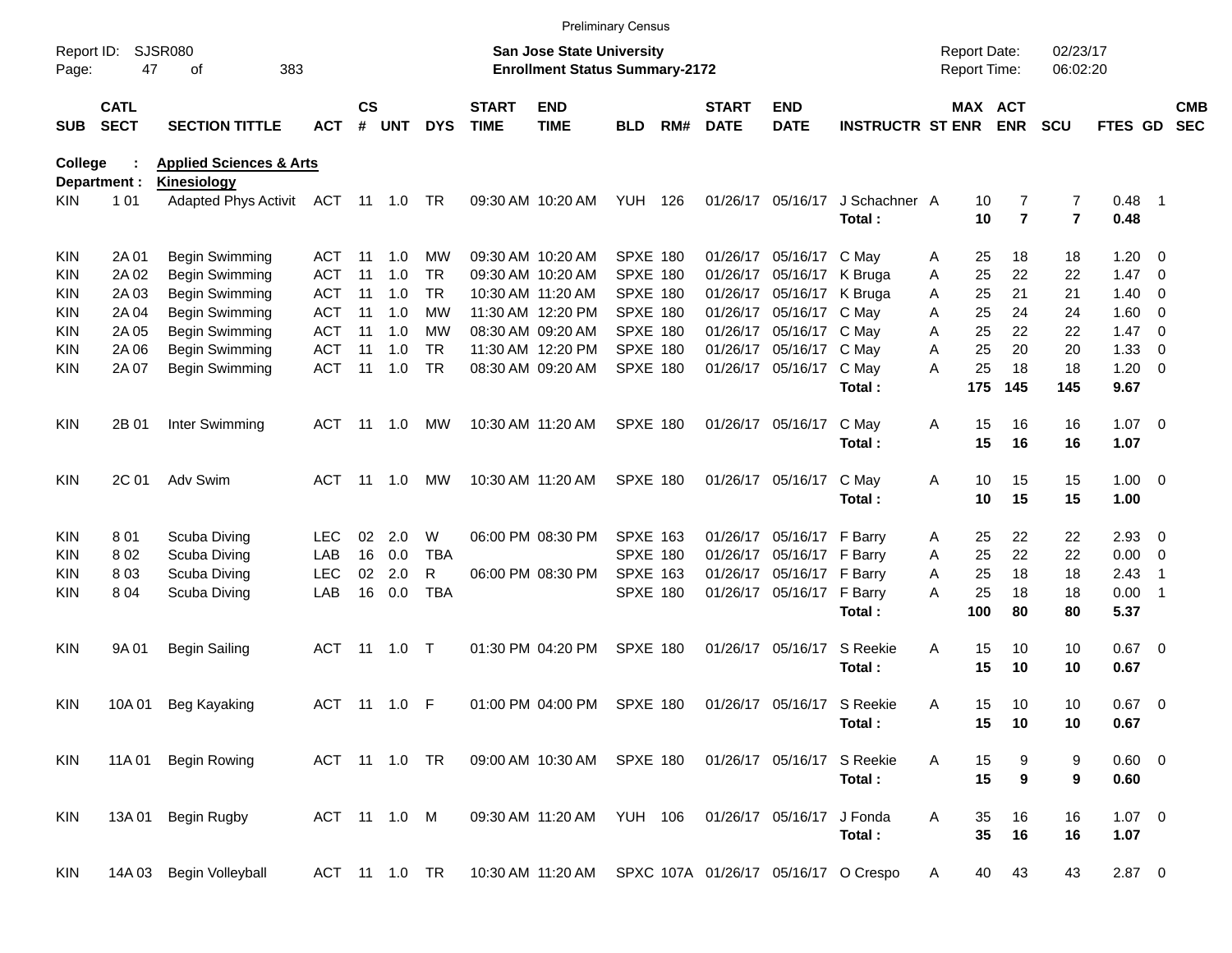KIN 14A 04 Begin Volleyball ACT 11 1.0 TR 11:30 AM 12:20 PM SPXC 107A 01/26/17 05/16/17 O Crespo A 40 41 41 2.73 0 KIN 14A 05 Begin Volleyball ACT 11 1.0 MW 11:30 AM 12:20 PM SPXC 107A 01/26/17 05/16/17 K Li A 40 40 40 2.67 0 KIN 14A 06 Begin Volleyball ACT 11 1.0 MW 01:30 PM 02:20 PM SPXC 107A 01/26/17 05/16/17 O Crespo A 40 42 42 2.80 0 KIN 14A 07 Begin Volleyball ACT 11 1.0 MW 09:30 AM 10:20 AM SPXC 107A 01/26/17 05/16/17 J Choi A 40 36 36 2.40 0 **Total : 200 202 202 13.47** KIN 14B 01 Inter Volleyball ACT 11 1.0 MW 10:30 AM 11:20 AM SPXC 107A 01/26/17 05/16/17 R MontgomeryA 40 34 34 2.27 0 KIN 14B 02 Inter Volleyball ACT 11 1.0 MW 12:30 PM 01:20 PM SPXC 107A 01/26/17 05/16/17 K Li A 40 42 42 2.80 0 KIN 14B 03 Inter Volleyball ACT 11 1.0 MW 03:30 PM 04:20 PM SPXC 107A 01/26/17 05/16/17 O Crespo A 40 39 39 2.60 0 KIN 14B 04 Inter Volleyball ACT 11 1.0 F 10:30 AM 12:20 PM SPXC 107A 01/26/17 05/16/17 M Watson A 40 36 36 2.40 0 **Total : 160 151 151 10.07** KIN 14C 01 Adv Volleyball ACT 11 1.0 MW 02:30 PM 03:20 PM SPXC 107A 01/26/17 05/16/17 O Crespo A 40 36 36 2.40 0 **Total : 40 36 36 2.40** KIN 15A 01 Beg Basketball ACT 11 1.0 MW 08:30 AM 09:20 AM YUH 106 01/26/17 05/16/17 S Butler A 24 23 23 1.53 0 KIN 15A 02 Beg Basketball ACT 11 1.0 TR 09:30 AM 10:20 AM YUH 106 01/26/17 05/16/17 S Butler A 24 24 24 1.60 0 KIN 15A 03 Beg Basketball ACT 11 1.0 TR 10:30 AM 11:20 AM YUH 106 01/26/17 05/16/17 H Pai A 24 27 27 1.80 0 KIN 15A 04 Beg Basketball ACT 11 1.0 TR 11:30 AM 12:20 PM YUH 106 01/26/17 05/16/17 H Pai A 24 24 24 1.60 0 **Total : 96 98 98 6.53** KIN 15B 01 Int Basketball ACT 11 1.0 MW 09:30 AM 10:20 AM YUH 106 01/26/17 05/16/17 S Butler A 24 24 24 1.60 0 **Total : 24 24 24 1.60** KIN 18A 01 Beg Handball ACT 11 1.0 W 06:00 PM 07:50 PM EC RQB 01/26/17 05/16/17 R Chavez A 20 18 18 1.20 0 **Total : 20 18 18 1.20** KIN 19A 01 Begin Soccer ACT 11 1.0 W 09:30 AM 11:20 AM YUH 106 01/26/17 05/16/17 M Behler A 30 32 32 2.13 0 KIN 19A 02 Begin Soccer ACT 11 1.0 T 09:30 AM 11:20 AM YUH 106 01/26/17 05/16/17 M Behler A 30 29 29 1.93 0 **Total : 60 61 61 4.07** KIN 20A 01 Begin Badminton ACT 11 1.0 F 08:30 AM 10:20 AM SPXC 107B 01/26/17 05/16/17 L Cai A 24 29 29 1.93 0 KIN 20A 02 Begin Badminton ACT 11 1.0 TR 08:30 AM 09:20 AM SPXC 107B 01/26/17 05/16/17 L Cai A 24 26 26 1.73 0 KIN 20A 03 Begin Badminton ACT 11 1.0 TR 09:30 AM 10:20 AM SPXC 107B 01/26/17 05/16/17 L Cai A 24 30 30 2.00 0 **Total : 72 85 85 5.67** KIN 20B 01 Inter Badminton ACT 11 1.0 MW 09:30 AM 10:20 AM SPXC 107B 01/26/17 05/16/17 L Cai A 24 25 25 1.67 0 KIN 20B 02 Inter Badminton ACT 11 1.0 F 10:30 AM 12:20 PM SPXC 107B 01/26/17 05/16/17 L Cai A 12 9 9 0.60 0 Report ID: SJSR080 **San Jose State University San Jose State University San Jose State University Report Date:** 02/23/17 Page: 48 of 383 **Enrollment Status Summary-2172** Report Time: 06:02:20 **CATL CS START END START END MAX ACT CMB** SUB SECT SECTION TITTLE ACT # UNT DYS TIME TIME BLD RM# DATE DATE INSTRUCTR ST ENR ENR SCU FTES GD SEC

Preliminary Census

**Total : 36 34 34 2.27**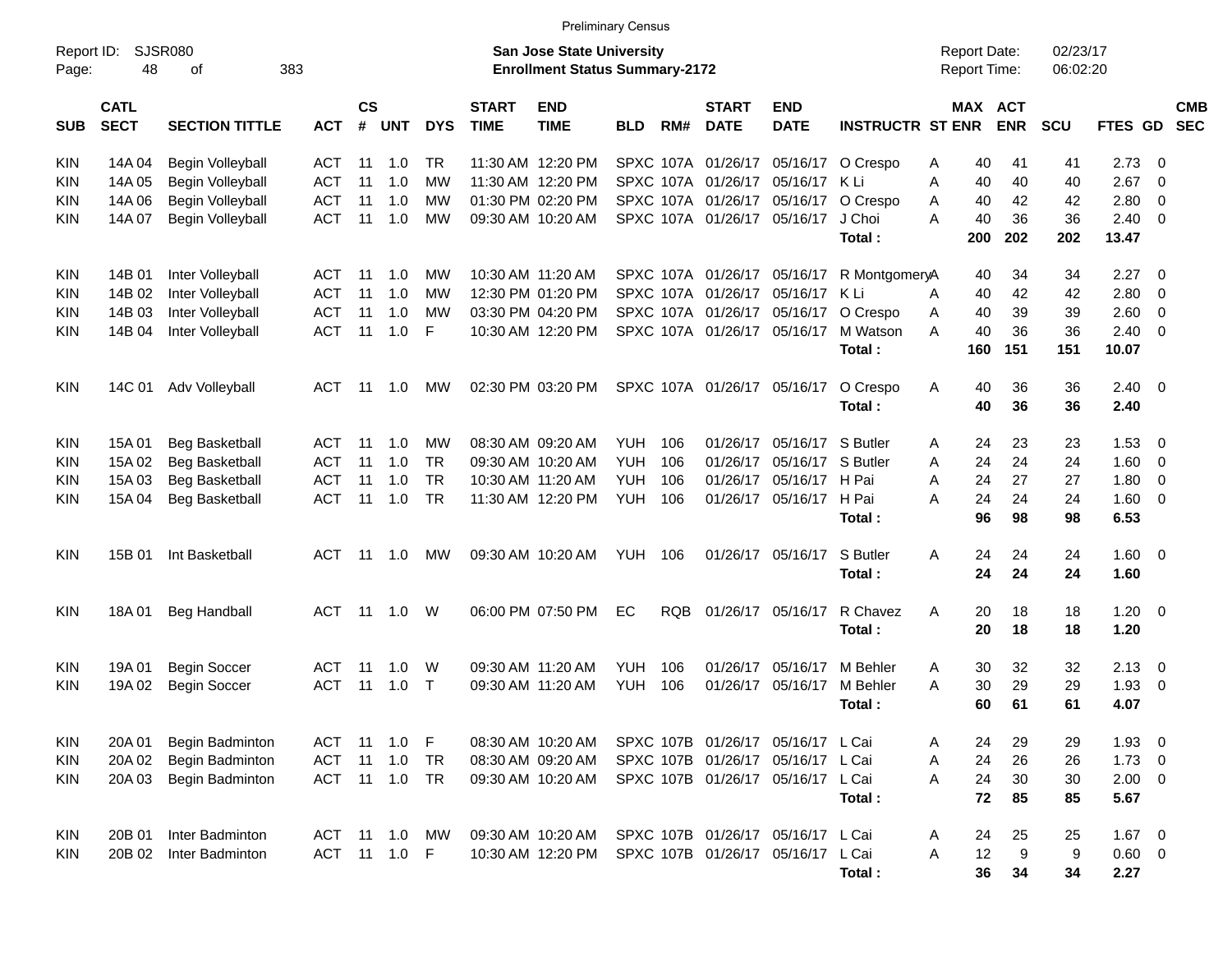|                                                      |                                                |                                                                                                    |                                                      |                            |                                                             |                                  |                             |                                                                                                       | <b>Preliminary Census</b>                            |                                 |                                                                                                                                                     |                                                                                                                                               |                                            |                                                            |                                         |                                   |                                                                       |                          |                          |
|------------------------------------------------------|------------------------------------------------|----------------------------------------------------------------------------------------------------|------------------------------------------------------|----------------------------|-------------------------------------------------------------|----------------------------------|-----------------------------|-------------------------------------------------------------------------------------------------------|------------------------------------------------------|---------------------------------|-----------------------------------------------------------------------------------------------------------------------------------------------------|-----------------------------------------------------------------------------------------------------------------------------------------------|--------------------------------------------|------------------------------------------------------------|-----------------------------------------|-----------------------------------|-----------------------------------------------------------------------|--------------------------|--------------------------|
| Report ID:<br>Page:                                  | 49                                             | SJSR080<br>383<br>of                                                                               |                                                      |                            |                                                             |                                  |                             | San Jose State University<br><b>Enrollment Status Summary-2172</b>                                    |                                                      |                                 |                                                                                                                                                     |                                                                                                                                               |                                            | <b>Report Date:</b><br><b>Report Time:</b>                 |                                         | 02/23/17<br>06:02:20              |                                                                       |                          |                          |
| SUB                                                  | <b>CATL</b><br><b>SECT</b>                     | <b>SECTION TITTLE</b>                                                                              | <b>ACT</b>                                           | $\mathsf{cs}$<br>#         | <b>UNT</b>                                                  | <b>DYS</b>                       | <b>START</b><br><b>TIME</b> | <b>END</b><br><b>TIME</b>                                                                             | <b>BLD</b>                                           | RM#                             | <b>START</b><br><b>DATE</b>                                                                                                                         | <b>END</b><br><b>DATE</b>                                                                                                                     | <b>INSTRUCTR ST ENR</b>                    |                                                            | MAX ACT<br><b>ENR</b>                   | <b>SCU</b>                        | <b>FTES GD</b>                                                        |                          | <b>CMB</b><br><b>SEC</b> |
| <b>KIN</b>                                           | 20C 01                                         | Adv Badminton                                                                                      |                                                      |                            | ACT 11 1.0 F                                                |                                  |                             | 10:30 AM 12:20 PM                                                                                     |                                                      |                                 | SPXC 107B 01/26/17 05/16/17                                                                                                                         |                                                                                                                                               | L Cai<br>Total:                            | Α                                                          | 12<br>14<br>12<br>14                    | 14<br>14                          | 0.93 0<br>0.93                                                        |                          |                          |
| <b>KIN</b>                                           | 22A 01                                         | Begin Racquetball                                                                                  |                                                      |                            | ACT 11 1.0 T                                                |                                  |                             | 06:00 PM 07:50 PM                                                                                     | EC                                                   | <b>RQB</b>                      | 01/26/17 05/16/17                                                                                                                                   |                                                                                                                                               | R Kwok<br>Total:                           | 15<br>A<br>15                                              | 15<br>15                                | 15<br>15                          | $1.02 \quad 1$<br>1.02                                                |                          |                          |
| <b>KIN</b>                                           | 22B 01                                         | Inter Racqueball                                                                                   |                                                      |                            | ACT 11 1.0 T                                                |                                  |                             | 06:00 PM 07:50 PM                                                                                     | EC                                                   | <b>RQB</b>                      | 01/26/17 05/16/17                                                                                                                                   |                                                                                                                                               | R Kwok<br>Total:                           | Α                                                          | 5<br>5<br>5<br>5                        | 5<br>5                            | $0.35$ 1<br>0.35                                                      |                          |                          |
| <b>KIN</b><br><b>KIN</b>                             | 23A 01<br>23A 02                               | <b>Begin Archery</b><br><b>Begin Archery</b>                                                       | ACT<br><b>ACT</b>                                    | 11<br>11                   | 1.0<br>1.0                                                  | $\top$<br>R                      |                             | 12:30 PM 02:20 PM<br>12:30 PM 02:20 PM                                                                | <b>YUH</b><br><b>YUH</b>                             | 106<br>106                      |                                                                                                                                                     | 01/26/17 05/16/17<br>01/26/17 05/16/17                                                                                                        | K Bruga<br>K Bruga<br>Total:               | 20<br>A<br>25<br>A<br>45                                   | 19<br>28<br>47                          | 19<br>28<br>47                    | $1.27 \t 0$<br>$1.87 \t 0$<br>3.13                                    |                          |                          |
| <b>KIN</b>                                           | 23B 01                                         | Inter Archery                                                                                      |                                                      |                            | ACT 11 1.0 T                                                |                                  |                             | 12:30 PM 02:20 PM                                                                                     | YUH                                                  | 106                             |                                                                                                                                                     | 01/26/17 05/16/17                                                                                                                             | K Bruga<br>Total:                          | Α                                                          | 5<br>6<br>5<br>6                        | 6<br>6                            | $0.40 \quad 0$<br>0.40                                                |                          |                          |
| <b>KIN</b><br><b>KIN</b><br><b>KIN</b><br>KIN<br>KIN | 24A 01<br>24A 02<br>24A 03<br>24A 04<br>24A 05 | <b>Begin Bowling</b><br>Begin Bowling<br>Begin Bowling<br>Begin Bowling<br>Begin Bowling           | ACT<br>ACT<br><b>ACT</b><br><b>ACT</b><br><b>ACT</b> | 11<br>11<br>11<br>11<br>11 | 1.0<br>1.0<br>1.0<br>1.0<br>1.0                             | M<br>M<br>$\mathsf{T}$<br>R<br>W |                             | 01:00 PM 02:50 PM<br>03:00 PM 04:50 PM<br>01:30 PM 03:20 PM<br>02:30 PM 04:20 PM<br>02:30 PM 04:20 PM | YUH<br><b>YUH</b><br><b>YUH</b><br><b>YUH</b><br>YUH | 106<br>106<br>106<br>106<br>106 |                                                                                                                                                     | 01/26/17 05/16/17 Z Deges<br>01/26/17 05/16/17 Z Deges<br>01/26/17 05/16/17 Z Deges<br>01/26/17 05/16/17 Z Deges<br>01/26/17 05/16/17 Z Deges | Total:                                     | 30<br>A<br>30<br>A<br>A<br>30<br>30<br>A<br>30<br>А<br>150 | 29<br>31<br>33<br>33<br>30<br>156       | 29<br>31<br>33<br>33<br>30<br>156 | $1.93 \ 0$<br>$2.07$ 0<br>2.20<br>$2.20 \t 0$<br>$2.00 \t 0$<br>10.40 | $\overline{\phantom{0}}$ |                          |
| <b>KIN</b><br><b>KIN</b><br>KIN                      | 25A 01<br>25A 02<br>25A 03                     | <b>Begin Golf</b><br>Begin Golf<br><b>Begin Golf</b>                                               | ACT<br>ACT<br>ACT                                    | 11<br>11<br>11             | 1.0<br>1.0<br>1.0                                           | W<br>M<br>R                      |                             | 09:30 AM 11:20 AM<br>09:30 AM 11:20 AM<br>09:30 AM 11:20 AM                                           | <b>YUH</b><br><b>YUH</b><br><b>YUH</b>               | 106<br>106<br>106               | 01/26/17                                                                                                                                            | 01/26/17 05/16/17<br>05/16/17<br>01/26/17 05/16/17                                                                                            | M Watson<br>M Behler<br>M Behler<br>Total: | A<br>25<br>Α<br>25<br>A<br>75                              | 25<br>24<br>25<br>23<br>72              | 24<br>25<br>23<br>72              | $1.62$ 1<br>$1.67$ 0<br>$1.53 \t 0$<br>4.82                           |                          |                          |
| <b>KIN</b><br><b>KIN</b><br><b>KIN</b><br><b>KIN</b> | 27A 01<br>27A 02<br>27A 03<br>27A 04           | Begin Table Tennis<br><b>Begin Table Tennis</b><br><b>Begin Table Tennis</b><br>Begin Table Tennis | ACT<br>ACT                                           |                            | ACT 11 1.0<br>$11 \quad 1.0$<br>11  1.0  TR<br>ACT 11 1.0 F | MW<br>TR                         |                             | 08:30 AM 09:20 AM<br>03:30 PM 04:20 PM<br>04:30 PM 05:20 PM<br>01:30 PM 03:20 PM                      |                                                      |                                 | SPXC 107A 01/26/17 05/16/17 L Cai<br>SPXC 107A 01/26/17 05/16/17 G Chen<br>SPXC 107A 01/26/17 05/16/17 G Chen<br>SPXC 107A 01/26/17 05/16/17 G Chen |                                                                                                                                               | Total:                                     | Α<br>A<br>40<br>Α<br>40<br>A<br>160                        | 40<br>40<br>43<br>40<br>42<br>40<br>165 | 40<br>43<br>42<br>40<br>165       | $2.67$ 0<br>$2.87$ 0<br>2.80 0<br>$2.67$ 0<br>11.00                   |                          |                          |
| KIN<br><b>KIN</b>                                    | 28A 01<br>28A 02                               | <b>Beg Gymnastics</b><br><b>Beg Gymnastics</b>                                                     |                                                      |                            | ACT 11 1.0 MW<br>ACT 11 1.0 MW                              |                                  |                             | 08:30 AM 09:20 AM<br>09:30 AM 10:20 AM                                                                | <b>SPXC 231</b><br><b>SPXC 231</b>                   |                                 |                                                                                                                                                     | 01/26/17 05/16/17 C Brown<br>01/26/17 05/16/17 C Brown                                                                                        | Total:                                     | 30<br>A<br>30<br>A                                         | 30<br>32<br>60<br>62                    | 30<br>32<br>62                    | $2.00 \t 0$<br>$2.13 \t 0$<br>4.13                                    |                          |                          |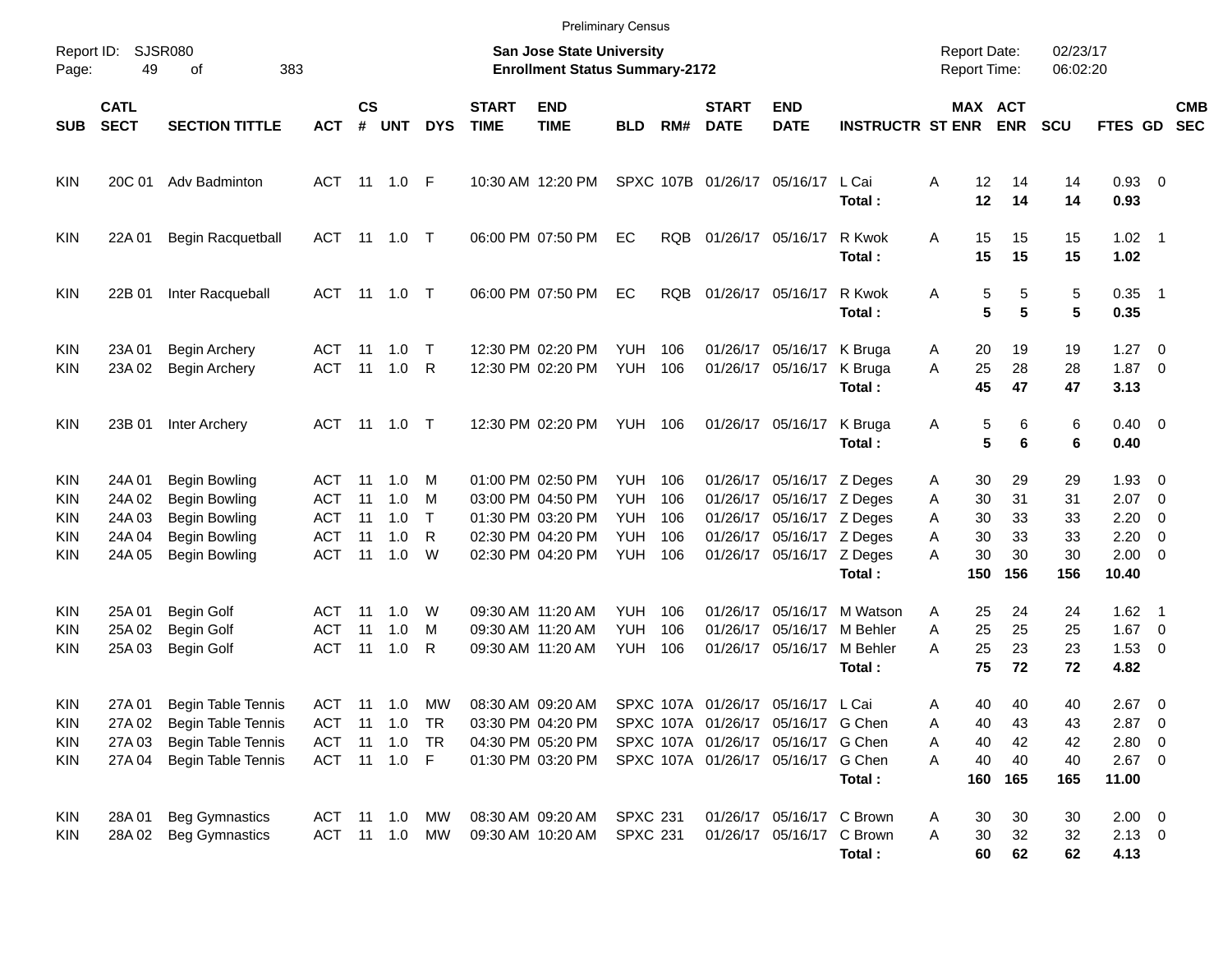| Report ID:<br>Page: | 50                         | SJSR080<br>383<br>οf     |            |                |            |            |                             | <b>San Jose State University</b><br><b>Enrollment Status Summary-2172</b> |                |            |                             |                            |                                  | <b>Report Date:</b><br><b>Report Time:</b> |                       | 02/23/17<br>06:02:20 |                |                            |                          |
|---------------------|----------------------------|--------------------------|------------|----------------|------------|------------|-----------------------------|---------------------------------------------------------------------------|----------------|------------|-----------------------------|----------------------------|----------------------------------|--------------------------------------------|-----------------------|----------------------|----------------|----------------------------|--------------------------|
| <b>SUB</b>          | <b>CATL</b><br><b>SECT</b> | <b>SECTION TITTLE</b>    | <b>ACT</b> | <b>CS</b><br># | <b>UNT</b> | <b>DYS</b> | <b>START</b><br><b>TIME</b> | <b>END</b><br><b>TIME</b>                                                 | <b>BLD</b>     | RM#        | <b>START</b><br><b>DATE</b> | <b>END</b><br><b>DATE</b>  | <b>INSTRUCTR ST ENR</b>          |                                            | MAX ACT<br><b>ENR</b> | <b>SCU</b>           | FTES GD        |                            | <b>CMB</b><br><b>SEC</b> |
| KIN                 | 29 01                      | Cardio Kickboxing        | <b>ACT</b> | 11             | 1.0        | МW         |                             | 01:30 PM 02:20 PM                                                         | EC             | <b>AER</b> | 01/26/17                    | 05/16/17                   | F Ghiasvand A                    | 30                                         | 36                    | 36                   | 2.40           | - 0                        |                          |
| <b>KIN</b>          | 29 02                      | Cardio Kickboxing        | <b>ACT</b> | 11             | 1.0        | <b>TR</b>  |                             | 04:30 PM 05:20 PM                                                         | EC             | <b>AER</b> | 01/26/17                    | 05/16/17                   | A Batt<br>Total:                 | 30<br>A<br>60                              | 36<br>72              | 36<br>72             | 2.42<br>4.82   | $\overline{\phantom{0}}$ 1 |                          |
| KIN                 | 30 01                      | Pilates                  | ACT        | -11            | 1.0        | МW         |                             | 09:30 AM 10:20 AM                                                         | EC             | AER        |                             | 01/26/17 05/16/17          | J Linafelter                     | 30<br>A                                    | 28                    | 28                   | 1.87           | $\overline{\mathbf{0}}$    |                          |
| <b>KIN</b>          | 30 02                      | Pilates                  | <b>ACT</b> | 11             | 1.0        | <b>MW</b>  |                             | 10:30 AM 11:20 AM                                                         | EC             | <b>AER</b> | 01/26/17                    | 05/16/17                   | J Linafelter                     | 30<br>A                                    | 31                    | 31                   | 2.07           | 0                          |                          |
| <b>KIN</b>          | 30 03                      | Pilates                  | <b>ACT</b> | 11             | 1.0        | <b>MW</b>  |                             | 11:30 AM 12:20 PM                                                         | EC             | <b>AER</b> |                             | 01/26/17 05/16/17          | J Linafelter                     | 30<br>Α                                    | 26                    | 26                   | 1.73           | 0                          |                          |
| <b>KIN</b>          | 30 04                      | Pilates                  | <b>ACT</b> |                | 1.0        |            |                             |                                                                           |                |            |                             |                            |                                  | X<br>0                                     | 0                     | 0                    | 0.00           | $\mathbf 0$                |                          |
| <b>KIN</b>          | 30 05                      | Pilates                  | <b>ACT</b> | 11             | 1.0        | МW         |                             | 12:30 PM 01:20 PM                                                         | EC             | AER.       |                             | 01/26/17 05/16/17          | J Linafelter                     | 30<br>A                                    | 29                    | 29                   | 1.93           | 0                          |                          |
|                     |                            |                          |            |                |            |            |                             |                                                                           |                |            |                             |                            | Total:                           | 120                                        | 114                   | 114                  | 7.60           |                            |                          |
| KIN                 | 31 01                      | <b>Body Sculpting</b>    | <b>ACT</b> | -11            | 1.0        | TR         |                             | 07:30 AM 08:20 AM                                                         | EC             | AER        |                             | 01/26/17 05/16/17          | L Pate                           | 50<br>Α                                    | 47                    | 47                   | 3.13           | $\overline{\mathbf{0}}$    |                          |
| <b>KIN</b>          | 31 02                      | <b>Body Sculpting</b>    | <b>ACT</b> | 11             | 1.0        | <b>TR</b>  |                             | 09:30 AM 10:20 AM                                                         | EC             | <b>AER</b> | 01/26/17                    | 05/16/17                   | L Pate                           | 50<br>A                                    | 57                    | 57                   | 3.80           | 0                          |                          |
| <b>KIN</b>          | 31 03                      | <b>Body Sculpting</b>    | <b>ACT</b> | 11             | 1.0        | <b>TR</b>  |                             | 12:30 PM 01:20 PM                                                         | EC             | <b>AER</b> |                             | 01/26/17 05/16/17          | L Pate                           | 50<br>Α                                    | 54                    | 54                   | 3.60           | 0                          |                          |
|                     |                            |                          |            |                |            |            |                             |                                                                           |                |            |                             |                            | Total:                           | 150                                        | 158                   | 158                  | 10.53          |                            |                          |
| KIN                 | 32 01                      | Aerobics                 | <b>ACT</b> | 11             | 1.0        | МW         |                             | 07:30 AM 08:20 AM                                                         | EC             | AER.       | 01/26/17                    | 05/16/17                   | F Ghiasvand A                    | 50                                         | 44                    | 44                   | 2.93           | $\overline{\mathbf{0}}$    |                          |
| <b>KIN</b>          | 32 02                      | Aerobics                 | <b>ACT</b> | 11             | 1.0        | МW         |                             | 08:30 AM 09:20 AM                                                         | EC             | <b>AER</b> | 01/26/17                    | 05/16/17                   | F Ghiasvand A                    | 50                                         | 31                    | 31                   | 2.07           | $\overline{0}$             |                          |
| <b>KIN</b>          | 32 03                      | Aerobics                 | <b>ACT</b> | 11             | 1.0        | <b>TR</b>  |                             | 07:30 AM 08:20 AM                                                         |                | SPXC 107A  | 01/26/17                    | 05/16/17                   | A Batt                           | 50<br>Α                                    | 31                    | 31                   | 2.08           | $\overline{1}$             |                          |
| <b>KIN</b>          | 32 04                      | Aerobics                 | <b>ACT</b> | 11             | 1.0        | <b>TR</b>  |                             | 08:30 AM 09:20 AM                                                         | EC             | <b>AER</b> | 01/26/17                    | 05/16/17                   | L Pate                           | 50<br>Α                                    | 47                    | 47                   | 3.13           | 0                          |                          |
| <b>KIN</b>          | 32 05                      | Aerobics                 | <b>ACT</b> | 11             | 1.0        | <b>TR</b>  |                             | 09:30 AM 10:20 AM                                                         |                | SPXC 107A  | 01/26/17                    | 05/16/17                   | A Batt                           | 50<br>Α                                    | 41                    | 41                   | 2.73           | $\overline{0}$             |                          |
| <b>KIN</b>          | 32 06                      | Aerobics                 | <b>ACT</b> | 11             | 1.0        | <b>TR</b>  |                             | 11:30 AM 12:20 PM                                                         | EC             | <b>AER</b> | 01/26/17                    | 05/16/17                   | L Pate                           | 50<br>Α                                    | 46                    | 46                   | 3.07           | $\overline{0}$             |                          |
| <b>KIN</b>          | 32 07                      | Aerobics                 | <b>ACT</b> | 11             | 1.0        | <b>TR</b>  |                             | 03:30 PM 04:20 PM                                                         | EC             | <b>AER</b> |                             | 01/26/17 05/16/17 M Behler |                                  | 50<br>A                                    | 44                    | 44                   | 2.93           | 0                          |                          |
|                     |                            |                          |            |                |            |            |                             |                                                                           |                |            |                             |                            | Total:                           | 350                                        | 284                   | 284                  | 18.95          |                            |                          |
| <b>KIN</b>          | 34 01                      | <b>Step Training</b>     | <b>ACT</b> | 11             | 1.0        | TR         |                             | 08:30 AM 09:20 AM                                                         |                | SPXC 107A  | 01/26/17                    | 05/16/17                   | A Batt                           | Α<br>50                                    | 30                    | 30                   | 2.00           | 0                          |                          |
| <b>KIN</b>          | 34 02                      | <b>Step Training</b>     | <b>ACT</b> | 11             | 1.0        | <b>TR</b>  |                             | 10:30 AM 11:20 AM                                                         | EC             | <b>AER</b> | 01/26/17                    | 05/16/17                   | F Ghiasvand                      | 50<br>A                                    | 50                    | 50                   | 3.33           | $\overline{0}$             |                          |
| <b>KIN</b>          | 34 03                      | <b>Step Training</b>     | <b>ACT</b> | 11             | 1.0        | <b>TR</b>  |                             | 03:30 PM 04:20 PM                                                         | EC             | <b>AER</b> |                             | 01/26/17 05/16/17          | A Batt                           | 50<br>A                                    | 39                    | 39                   | 2.60           | 0                          |                          |
|                     |                            |                          |            |                |            |            |                             |                                                                           |                |            |                             |                            | Total:                           | 150                                        | 119                   | 119                  | 7.93           |                            |                          |
| KIN                 | 35A 01                     | Begin Wt Training        | ACT        | -11            | 1.0        | МW         |                             | 07:30 AM 08:20 AM                                                         | <b>YUH 126</b> |            |                             |                            | 01/26/17 05/16/17 R MontgomeryA  | 32                                         | 27                    | 27                   | 1.80           | $\overline{\mathbf{0}}$    |                          |
| KIN                 | 35A 02                     | Begin Wt Training        | ACT        | 11             | 1.0        | MW         |                             | 08:30 AM 09:20 AM                                                         | <b>YUH</b>     | 126        |                             |                            | 01/26/17 05/16/17 R MontgomeryA  | 32                                         | 32                    | 32                   | $2.13 \quad 0$ |                            |                          |
| KIN                 | 35A03                      | <b>Begin Wt Training</b> | <b>ACT</b> | 11             | 1.0        | МW         |                             | 12:30 PM 01:20 PM                                                         | <b>YUH</b>     | 126        |                             | 01/26/17 05/16/17 C May    |                                  | 32<br>A                                    | 36                    | 36                   | $2.40 \ 0$     |                            |                          |
| KIN                 | 35A 04                     | Begin Wt Training        | <b>ACT</b> | 11             | 1.0        | TR         |                             | 07:30 AM 08:20 AM                                                         | <b>YUH 126</b> |            |                             | 01/26/17 05/16/17 S Butler |                                  | 32<br>Α                                    | 30                    | 30                   | $2.00 \t 0$    |                            |                          |
| KIN                 | 35A 05                     | Begin Wt Training        | <b>ACT</b> | 11             | 1.0        | TR         |                             | 08:30 AM 09:20 AM                                                         | <b>YUH 126</b> |            |                             | 01/26/17 05/16/17 S Butler |                                  | 32<br>Α                                    | 31                    | 31                   | $2.07$ 0       |                            |                          |
| KIN                 | 35A 06                     | <b>Begin Wt Training</b> | <b>ACT</b> | 11             | 1.0        | TR         |                             | 10:30 AM 11:20 AM                                                         | <b>YUH 126</b> |            |                             | 01/26/17 05/16/17 S Butler |                                  | 32<br>Α                                    | 32                    | 32                   | $2.13 \t 0$    |                            |                          |
| KIN                 | 35A 07                     | Begin Wt Training        | <b>ACT</b> | 11             | 1.0        | TR         |                             | 12:30 PM 01:20 PM                                                         | <b>YUH 126</b> |            |                             | 01/26/17 05/16/17 S Butler |                                  | 32<br>Α                                    | 30                    | 30                   | $2.00 \t 0$    |                            |                          |
| KIN                 | 35A08                      | <b>Begin Wt Training</b> | <b>ACT</b> | 11             | 1.0        | TR         |                             | 01:30 PM 02:20 PM                                                         | <b>YUH 126</b> |            |                             | 01/26/17 05/16/17 J Fonda  |                                  | 32<br>Α                                    | 32                    | 32                   | $2.13 \quad 0$ |                            |                          |
| KIN                 | 35A 09                     | <b>Begin Wt Training</b> | ACT 11 1.0 |                |            | MW         |                             | 01:30 PM 02:20 PM                                                         | <b>YUH 126</b> |            |                             |                            | 01/26/17 05/16/17 S Bowersmith A | 32                                         | 30                    | 30                   | $2.00 \t 0$    |                            |                          |

Preliminary Census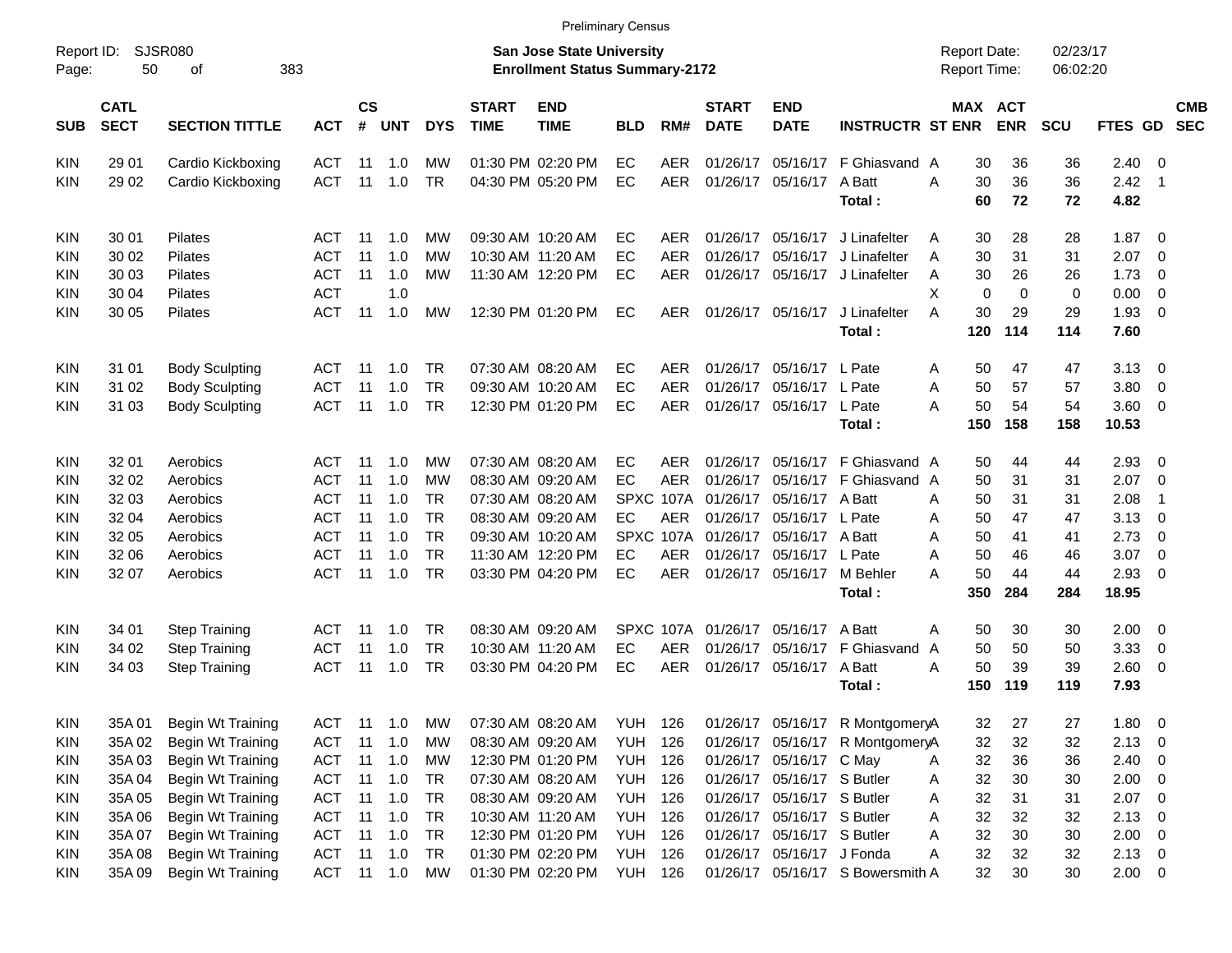| Report ID:<br>Page:                                                                                        | SJSR080<br>51                                                            | 383<br>of                                                                                                                                                                                                            |                                                                                                       |                                              |                                                      |                                                                                  |                             | <b>San Jose State University</b><br><b>Enrollment Status Summary-2172</b>                                                                                            |                                                                                                                                                      |                   |                                                                                  |                                                                                                                                                                                                         |                                      | <b>Report Date:</b><br><b>Report Time:</b>                                              |                                                                                   | 02/23/17<br>06:02:20                                               |                                                                      |                                                                                                                                   |                          |
|------------------------------------------------------------------------------------------------------------|--------------------------------------------------------------------------|----------------------------------------------------------------------------------------------------------------------------------------------------------------------------------------------------------------------|-------------------------------------------------------------------------------------------------------|----------------------------------------------|------------------------------------------------------|----------------------------------------------------------------------------------|-----------------------------|----------------------------------------------------------------------------------------------------------------------------------------------------------------------|------------------------------------------------------------------------------------------------------------------------------------------------------|-------------------|----------------------------------------------------------------------------------|---------------------------------------------------------------------------------------------------------------------------------------------------------------------------------------------------------|--------------------------------------|-----------------------------------------------------------------------------------------|-----------------------------------------------------------------------------------|--------------------------------------------------------------------|----------------------------------------------------------------------|-----------------------------------------------------------------------------------------------------------------------------------|--------------------------|
| <b>SUB</b>                                                                                                 | <b>CATL</b><br><b>SECT</b>                                               | <b>SECTION TITTLE</b>                                                                                                                                                                                                | <b>ACT</b>                                                                                            | $\mathsf{cs}$<br>#                           | UNT                                                  | <b>DYS</b>                                                                       | <b>START</b><br><b>TIME</b> | <b>END</b><br><b>TIME</b>                                                                                                                                            | <b>BLD</b>                                                                                                                                           | RM#               | <b>START</b><br><b>DATE</b>                                                      | <b>END</b><br><b>DATE</b>                                                                                                                                                                               | <b>INSTRUCTR ST ENR</b>              | MAX ACT                                                                                 | <b>ENR</b>                                                                        | <b>SCU</b>                                                         | <b>FTES GD</b>                                                       |                                                                                                                                   | <b>CMB</b><br><b>SEC</b> |
| <b>KIN</b><br><b>KIN</b>                                                                                   | 35A 10<br>35A 11                                                         | <b>Begin Wt Training</b><br>Begin Wt Training                                                                                                                                                                        | ACT<br><b>ACT</b>                                                                                     | 11<br>11                                     | 1.0<br>1.0                                           | MW<br>MW                                                                         |                             | 02:30 PM 03:20 PM<br>04:30 PM 05:20 PM                                                                                                                               | YUH<br><b>YUH</b>                                                                                                                                    | 126<br>126        | 01/26/17<br>01/26/17                                                             | 05/16/17<br>05/16/17                                                                                                                                                                                    | S Bowersmith A<br>M Watson<br>Total: | 32<br>32<br>A<br>352                                                                    | 32<br>24<br>336                                                                   | 32<br>24<br>336                                                    | $2.13 \quad 0$<br>1.60<br>22.40                                      | $\overline{\phantom{0}}$                                                                                                          |                          |
| <b>KIN</b>                                                                                                 | 35B 01                                                                   | Inter Wt Training                                                                                                                                                                                                    | ACT                                                                                                   | -11                                          | 1.0                                                  | МW                                                                               |                             | 09:30 AM 10:20 AM                                                                                                                                                    | YUH                                                                                                                                                  | 126               |                                                                                  | 01/26/17 05/16/17                                                                                                                                                                                       | R MontgomeryA<br>Total:              | 32<br>32                                                                                | 28<br>28                                                                          | 28<br>28                                                           | $1.87 \t 0$<br>1.87                                                  |                                                                                                                                   |                          |
| <b>KIN</b>                                                                                                 | 3701                                                                     | <b>Fitness Walking</b>                                                                                                                                                                                               | ACT                                                                                                   | - 11                                         | 1.0                                                  | TR                                                                               |                             | 11:30 AM 12:20 PM                                                                                                                                                    | YUH                                                                                                                                                  | 106               |                                                                                  | 01/26/17 05/16/17                                                                                                                                                                                       | J Fonda<br>Total:                    | 30<br>A<br>30                                                                           | 29<br>29                                                                          | 29<br>29                                                           | $1.93$ 0<br>1.93                                                     |                                                                                                                                   |                          |
| <b>KIN</b><br><b>KIN</b><br>KIN                                                                            | 38 01<br>38 02<br>38 03                                                  | Begin Jogging<br>Begin Jogging<br>Begin Jogging                                                                                                                                                                      | ACT<br><b>ACT</b><br><b>ACT</b>                                                                       | - 11<br>11<br>11                             | 1.0<br>1.0<br>1.0                                    | TR<br><b>TR</b><br>MW                                                            |                             | 08:30 AM 09:20 AM<br>09:30 AM 10:20 AM<br>10:30 AM 11:20 AM                                                                                                          | <b>YUH</b><br><b>YUH</b><br><b>YUH</b>                                                                                                               | 106<br>106<br>106 | 01/26/17                                                                         | 01/26/17 05/16/17<br>05/16/17<br>01/26/17 05/16/17                                                                                                                                                      | J Fonda<br>J Fonda<br>K Li<br>Total: | 30<br>A<br>Α<br>30<br>Α<br>30<br>90                                                     | 28<br>25<br>28<br>81                                                              | 28<br>25<br>28<br>81                                               | 1.87<br>1.67<br>$1.87 \ 0$<br>5.40                                   | $\overline{\phantom{0}}$<br>$\overline{\phantom{0}}$                                                                              |                          |
| <b>KIN</b><br><b>DANC</b>                                                                                  | 45A 01<br>45A 01                                                         | Beg Lindy & Swing<br>Beg Lindy & Swing                                                                                                                                                                               | ACT<br><b>ACT</b>                                                                                     | 11<br>11                                     | 1.0<br>1.0                                           | МW<br>MW                                                                         |                             | 08:30 AM 09:20 AM<br>08:30 AM 09:20 AM                                                                                                                               | <b>SPXE 178</b><br><b>SPXE 178</b>                                                                                                                   |                   |                                                                                  | 01/26/17 05/16/17<br>01/26/17 05/16/17 A Ayers                                                                                                                                                          | A Ayers<br>Total:                    | 40<br>A<br>0<br>Α<br>40                                                                 | 14<br>0<br>14                                                                     | 14<br>0<br>14                                                      | 0.93<br>0.00<br>0.93                                                 | 0 <sup>o</sup><br>0 <sup>o</sup>                                                                                                  |                          |
| <b>KIN</b><br><b>DANC</b><br><b>KIN</b><br><b>DANC</b><br><b>KIN</b><br><b>DANC</b><br>KIN.<br><b>DANC</b> | 46A 01<br>46A01<br>46A 02<br>46A 02<br>46A03<br>46A03<br>46A 04<br>46A04 | <b>Beg Social Dance</b><br><b>Beg Social Dance</b><br><b>Beg Social Dance</b><br><b>Beg Social Dance</b><br><b>Beg Social Dance</b><br><b>Beg Social Dance</b><br><b>Beg Social Dance</b><br><b>Beg Social Dance</b> | ACT<br><b>ACT</b><br><b>ACT</b><br><b>ACT</b><br><b>ACT</b><br><b>ACT</b><br><b>ACT</b><br><b>ACT</b> | 11<br>11<br>11<br>11<br>11<br>11<br>11<br>11 | 1.0<br>1.0<br>1.0<br>1.0<br>1.0<br>1.0<br>1.0<br>1.0 | МW<br>MW<br>МW<br>МW<br>МW<br>МW<br>MW<br>MW                                     |                             | 09:30 AM 10:20 AM<br>09:30 AM 10:20 AM<br>10:30 AM 11:20 AM<br>10:30 AM 11:20 AM<br>11:30 AM 12:20 PM<br>11:30 AM 12:20 PM<br>01:30 PM 02:20 PM<br>01:30 PM 02:20 PM | <b>SPXE 178</b><br><b>SPXE 178</b><br><b>SPXE 178</b><br><b>SPXE 178</b><br><b>SPXE 178</b><br><b>SPXE 178</b><br><b>SPXE 178</b><br><b>SPXE 178</b> |                   | 01/26/17<br>01/26/17<br>01/26/17<br>01/26/17<br>01/26/17<br>01/26/17<br>01/26/17 | 01/26/17 05/16/17 A Ayers<br>05/16/17 A Ayers<br>05/16/17 A Ayers<br>05/16/17 A Ayers<br>05/16/17 A Ayers<br>05/16/17 A Ayers<br>05/16/17 A Ayers<br>05/16/17 A Ayers                                   | Total:                               | 40<br>A<br>0<br>Α<br>40<br>Α<br>0<br>Α<br>40<br>Α<br>0<br>Α<br>40<br>Α<br>0<br>Α<br>160 | 14<br>3<br>30<br>$\mathbf{1}$<br>16<br>$\mathbf{1}$<br>25<br>$\overline{4}$<br>94 | 14<br>3<br>30<br>$\mathbf 1$<br>16<br>$\mathbf 1$<br>25<br>4<br>94 | 0.93<br>0.20<br>2.00<br>0.07<br>1.07<br>0.07<br>1.67<br>0.27<br>6.27 | 0 C<br>0 <sup>o</sup><br>0 <sup>o</sup><br>0 <sup>o</sup><br>0 <sup>o</sup><br>0 <sup>o</sup><br>0 <sup>o</sup><br>0 <sup>o</sup> |                          |
| <b>KIN</b>                                                                                                 | 47A 01                                                                   | Beg W Coast Swing                                                                                                                                                                                                    | ACT                                                                                                   | 11                                           | 1.0                                                  | TR                                                                               |                             | 12:30 PM 01:20 PM                                                                                                                                                    | <b>SPXE 178</b>                                                                                                                                      |                   |                                                                                  | 01/26/17 05/16/17                                                                                                                                                                                       | H Schmitt<br>Total:                  | 40<br>Α<br>40                                                                           | 18<br>18                                                                          | 18<br>18                                                           | 1.20<br>1.20                                                         | $\overline{\phantom{0}}$                                                                                                          |                          |
| KIN<br><b>DANC</b><br><b>KIN</b><br>DANC<br><b>KIN</b><br>DANC<br><b>KIN</b>                               | 48A01<br>48A01<br>48A02<br>48A 02<br>48A03<br>48A03<br>48A 04            | Beg Latin Dance<br>Beg Latin Dance<br>Beg Latin Dance<br>Beg Latin Dance<br>Beg Latin Dance<br>Beg Latin Dance<br>Beg Latin Dance                                                                                    | ACT<br><b>ACT</b><br><b>ACT</b><br><b>ACT</b><br><b>ACT</b><br><b>ACT</b><br>ACT 11 1.0               | 11<br>11<br>11<br>11<br>11<br>11             | 1.0<br>1.0<br>1.0<br>1.0<br>1.0<br>1.0               | <b>TR</b><br><b>TR</b><br><b>TR</b><br><b>TR</b><br><b>TR</b><br><b>TR</b><br>MW |                             | 08:30 AM 09:20 AM<br>08:30 AM 09:20 AM<br>09:30 AM 10:20 AM<br>09:30 AM 10:20 AM<br>10:30 AM 11:20 AM<br>10:30 AM 11:20 AM<br>02:30 PM 03:20 PM                      | <b>SPXE 178</b><br><b>SPXE 178</b><br><b>SPXE 178</b><br><b>SPXE 178</b><br><b>SPXE 178</b><br><b>SPXE 178</b><br><b>SPXE 178</b>                    |                   |                                                                                  | 01/26/17 05/16/17 O David<br>01/26/17 05/16/17 O David<br>01/26/17 05/16/17 O David<br>01/26/17 05/16/17 O David<br>01/26/17 05/16/17 O David<br>01/26/17 05/16/17 O David<br>01/26/17 05/16/17 A Ayers |                                      | 50<br>A<br>0<br>A<br>50<br>A<br>0<br>Α<br>50<br>A<br>0<br>A<br>50<br>A                  | 13<br>$\mathbf{1}$<br>34<br>$\,6$<br>45<br>4<br>31                                | 13<br>$\mathbf 1$<br>34<br>6<br>45<br>4<br>31                      | 0.90<br>0.07<br>2.27<br>0.40<br>3.00<br>0.27<br>2.07                 | 2 C<br>$0\,C$<br>$0\,C$<br>$0\,C$<br>0 <sup>o</sup><br>$0\,C$<br>$0\,$ C                                                          |                          |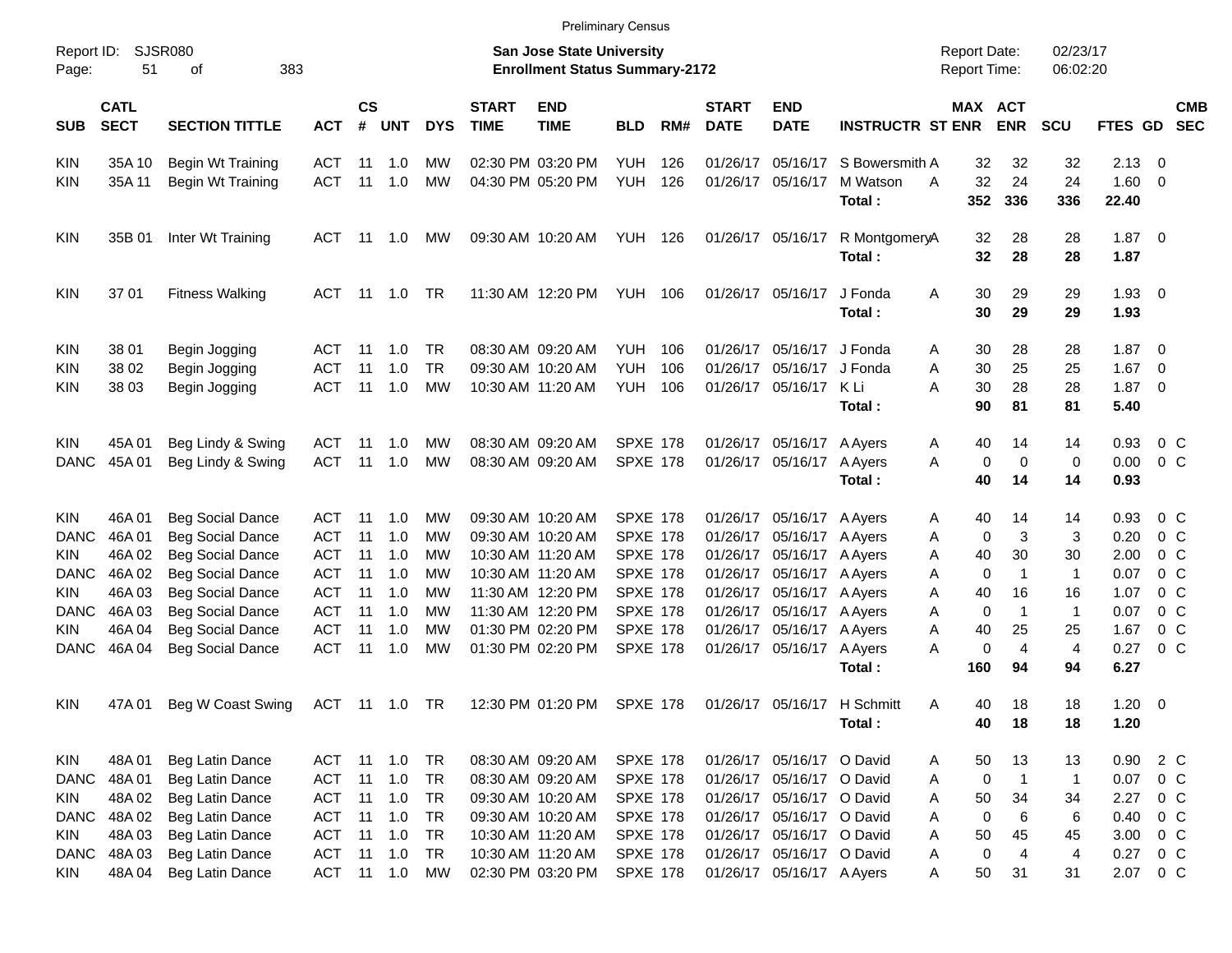|                                 |                            |                                                             |                                 |                             |                              |                       |                             |                                                                           | <b>Preliminary Census</b>               |                   |                             |                                                            |                                                                                                                 |                                            |                                        |                      |                                            |                          |            |
|---------------------------------|----------------------------|-------------------------------------------------------------|---------------------------------|-----------------------------|------------------------------|-----------------------|-----------------------------|---------------------------------------------------------------------------|-----------------------------------------|-------------------|-----------------------------|------------------------------------------------------------|-----------------------------------------------------------------------------------------------------------------|--------------------------------------------|----------------------------------------|----------------------|--------------------------------------------|--------------------------|------------|
| Page:                           | Report ID: SJSR080<br>52   | 383<br>οf                                                   |                                 |                             |                              |                       |                             | <b>San Jose State University</b><br><b>Enrollment Status Summary-2172</b> |                                         |                   |                             |                                                            |                                                                                                                 | <b>Report Date:</b><br><b>Report Time:</b> |                                        | 02/23/17<br>06:02:20 |                                            |                          |            |
| <b>SUB</b>                      | <b>CATL</b><br><b>SECT</b> | <b>SECTION TITTLE</b>                                       | <b>ACT</b>                      | $\mathsf{cs}$<br>$\pmb{\#}$ | <b>UNT</b>                   | <b>DYS</b>            | <b>START</b><br><b>TIME</b> | <b>END</b><br><b>TIME</b>                                                 | <b>BLD</b>                              | RM#               | <b>START</b><br><b>DATE</b> | <b>END</b><br><b>DATE</b>                                  | <b>INSTRUCTR ST ENR</b>                                                                                         |                                            | MAX ACT<br><b>ENR</b>                  | <b>SCU</b>           | FTES GD SEC                                |                          | <b>CMB</b> |
|                                 | DANC 48A 04                | Beg Latin Dance                                             | ACT                             |                             |                              | МW                    |                             | 02:30 PM 03:20 PM                                                         | <b>SPXE 178</b>                         |                   |                             | 01/26/17 05/16/17                                          | A Ayers<br>Total:                                                                                               | Α<br>200                                   | 0<br>3<br>137                          | 3<br>137             | 0.20<br>9.17                               | $0\,C$                   |            |
| <b>KIN</b><br>KIN               | 50 01<br>50 03             | Tai Chi<br>Tai Chi                                          | ACT<br><b>ACT</b>               | - 11<br>11                  | 1.0<br>1.0                   | МW<br><b>MW</b>       |                             | 08:30 AM 09:20 AM<br>03:30 PM 04:20 PM                                    | <b>SPXE 178</b>                         | SPXC 107B         |                             | 01/26/17 05/16/17<br>01/26/17 05/16/17                     | G Chen<br>C Weng<br>Total:                                                                                      | A<br>50<br>A<br>100                        | 32<br>50<br>19<br>51                   | 32<br>19<br>51       | $2.13 \quad 0$<br>$1.27 \t 0$<br>3.40      |                          |            |
| <b>KIN</b><br>KIN               | 51A01<br>51A02             | Begin Aikido<br>Begin Aikido                                | ACT<br><b>ACT</b>               | - 11<br>11                  | 1.0<br>1.0                   | MW<br><b>MW</b>       |                             | 09:30 AM 10:20 AM<br>10:30 AM 11:20 AM                                    | YUH<br><b>YUH</b>                       | 208<br>208        |                             | 01/26/17 05/16/17<br>01/26/17 05/16/17                     | S Olliges<br>S Olliges<br>Total:                                                                                | A<br>20<br>A<br>50                         | 21<br>30<br>21<br>42                   | 21<br>21<br>42       | $1.40 \quad 0$<br>$1.40 \ 0$<br>2.80       |                          |            |
| <b>KIN</b>                      | 51B 01                     | Int Aikido                                                  | ACT                             | - 11                        | 1.0                          | МW                    |                             | 10:30 AM 11:20 AM                                                         | <b>YUH 208</b>                          |                   |                             | 01/26/17 05/16/17                                          | S Olliges<br>Total:                                                                                             | A<br>10                                    | 10<br>2<br>$\mathbf{2}$                | 2<br>$\mathbf{2}$    | $0.13 \quad 0$<br>0.13                     |                          |            |
| <b>KIN</b><br><b>KIN</b><br>KIN | 52A 01<br>52A 02<br>52A 03 | Begin Judo<br>Begin Judo<br>Begin Judo                      | ACT<br><b>ACT</b><br><b>ACT</b> | - 11<br>11<br>11            | 1.0<br>1.0<br>1.0            | TR<br><b>TR</b><br>МW |                             | 09:30 AM 10:20 AM<br>10:30 AM 11:20 AM<br>02:30 PM 03:20 PM               | <b>YUH</b><br><b>YUH</b><br><b>YUH</b>  | 208<br>208<br>208 | 01/26/17<br>01/26/17        | 05/16/17<br>05/16/17<br>01/26/17 05/16/17                  | D Williams<br>D Williams<br>S Rhodes<br>Total:                                                                  | A<br>30<br>A<br>30<br>A<br>90              | 29<br>30<br>28<br>28<br>85             | 29<br>28<br>28<br>85 | $1.93 \ 0$<br>1.87<br>$1.87 \t 0$<br>5.67  | $\overline{\phantom{0}}$ |            |
| <b>KIN</b>                      | 52B 01                     | Inter Judo                                                  |                                 |                             | ACT 11 1.0                   | TR                    |                             | 08:30 AM 09:20 AM                                                         | <b>YUH 208</b>                          |                   |                             | 01/26/17 05/16/17                                          | D Williams<br>Total:                                                                                            | Α<br>20                                    | 20<br>11<br>11                         | 11<br>11             | $0.73 \quad 0$<br>0.73                     |                          |            |
| <b>KIN</b>                      | 52C 01                     | Competitive Judo                                            |                                 |                             | ACT 11 1.0                   | TBA                   |                             |                                                                           | YUH                                     | 208               |                             | 01/26/17 05/16/17                                          | Y Uchida<br>Total:                                                                                              | Α                                          | 35<br>11<br>35<br>11                   | 11<br>11             | $0.73 \ 0$<br>0.73                         |                          |            |
| <b>KIN</b><br>KIN               | 53A 01<br>53A 02           | <b>Begin Karate</b><br><b>Begin Karate</b>                  | ACT 11<br><b>ACT</b>            | 11                          | 1.0<br>1.0                   | F<br>F                |                             | 08:30 AM 10:20 AM<br>10:30 AM 12:20 PM                                    | <b>YUH</b><br><b>YUH</b>                | 106<br>106        |                             | 01/26/17 05/16/17<br>01/26/17 05/16/17                     | J Keeling<br>J Keeling<br>Total:                                                                                | A<br>20<br>A<br>40                         | 20<br>18<br>19<br>37                   | 18<br>19<br>37       | $1.20 \t 0$<br>$1.27 \t 0$<br>2.47         |                          |            |
| <b>KIN</b><br>KIN               | 53B 01                     | Inter Karate<br>53B 02 Inter Karate                         |                                 |                             | ACT 11 1.0 F<br>ACT 11 1.0 F |                       |                             | 08:30 AM 10:20 AM<br>10:30 AM 12:20 PM YUH 106                            | <b>YUH 106</b>                          |                   |                             | 01/26/17 05/16/17 J Keeling<br>01/26/17 05/16/17 J Keeling | Total:                                                                                                          | A<br>Α                                     | 10<br>3<br>5<br>10<br>20<br>8          | 3<br>5<br>8          | $0.20 \ 0$<br>0.33 0<br>0.53               |                          |            |
| KIN<br><b>KIN</b><br><b>KIN</b> | 54A 01<br>54A 02<br>54A 03 | Begin Tae Kwon Do<br>Begin Tae Kwon Do<br>Begin Tae Kwon Do | ACT 11 1.0                      |                             | ACT 11 1.0<br>ACT 11 1.0 TR  | МW<br>MW              |                             | 03:30 PM 04:20 PM<br>04:30 PM 05:20 PM<br>07:30 AM 08:20 AM               | <b>YUH 208</b><br>YUH<br><b>YUH 208</b> | 208               |                             |                                                            | 01/26/17 05/16/17 J Schachner A<br>01/26/17 05/16/17 J Schachner A<br>01/26/17 05/16/17 J Schachner A<br>Total: | 80                                         | 32<br>30<br>17<br>20<br>30<br>27<br>76 | 32<br>17<br>27<br>76 | $2.13 \ 0$<br>$1.13 \ 0$<br>1.80 0<br>5.07 |                          |            |
| KIN                             | 54B 01                     | Int Tae Kwon Do                                             |                                 |                             | ACT 11 1.0 MW                |                       |                             | 04:30 PM 05:20 PM YUH 208                                                 |                                         |                   |                             |                                                            | 01/26/17 05/16/17 J Schachner A                                                                                 |                                            | 10<br>9                                | 9                    | $0.60 \t 0$                                |                          |            |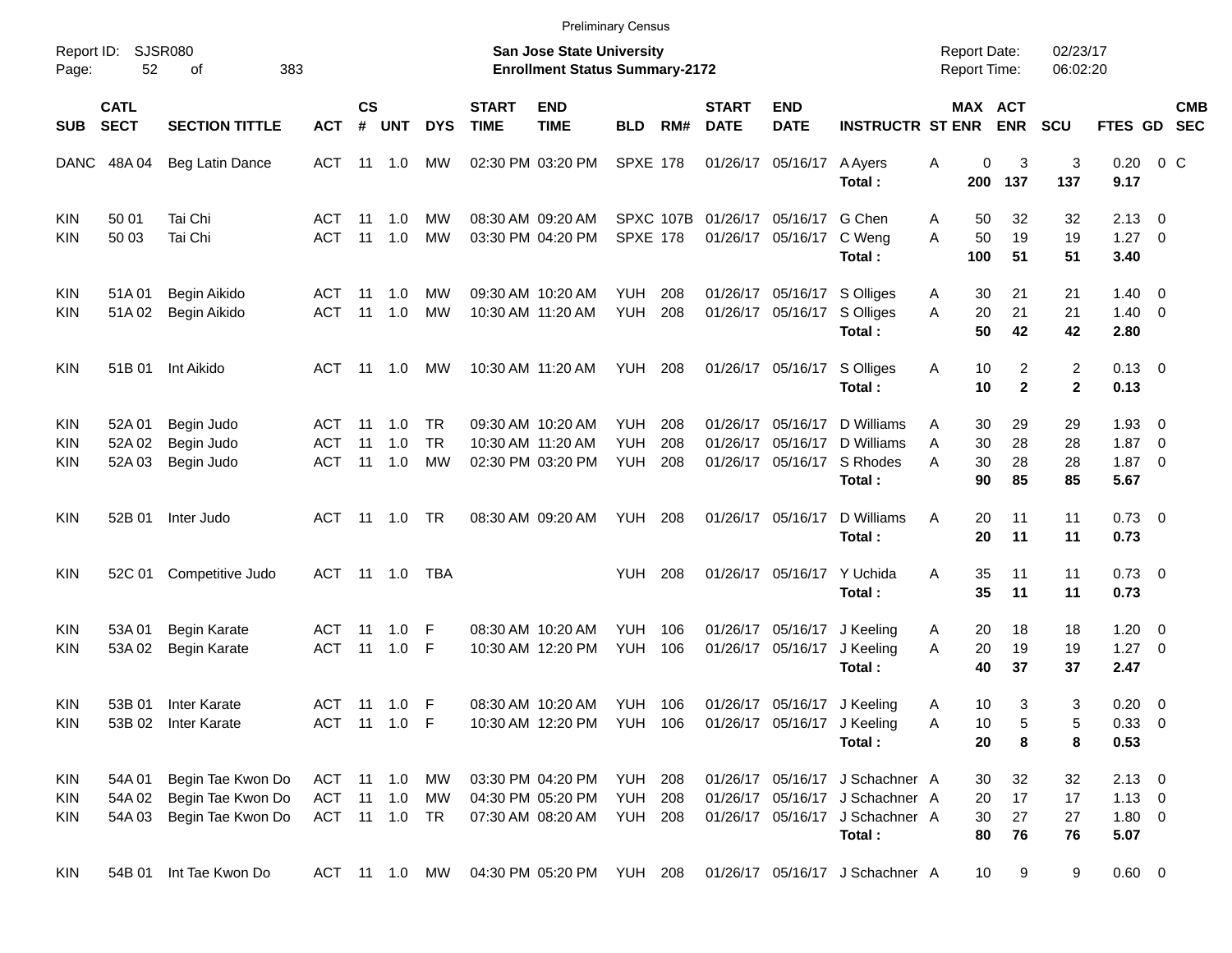|                     |                            |                             |            |               |         |            |                             |                                                                           | <b>Preliminary Census</b> |            |                             |                             |                                 |                                     |                       |                      |                     |                          |                          |
|---------------------|----------------------------|-----------------------------|------------|---------------|---------|------------|-----------------------------|---------------------------------------------------------------------------|---------------------------|------------|-----------------------------|-----------------------------|---------------------------------|-------------------------------------|-----------------------|----------------------|---------------------|--------------------------|--------------------------|
| Report ID:<br>Page: | 53                         | <b>SJSR080</b><br>383<br>оf |            |               |         |            |                             | <b>San Jose State University</b><br><b>Enrollment Status Summary-2172</b> |                           |            |                             |                             |                                 | <b>Report Date:</b><br>Report Time: |                       | 02/23/17<br>06:02:20 |                     |                          |                          |
| <b>SUB</b>          | <b>CATL</b><br><b>SECT</b> | <b>SECTION TITTLE</b>       | <b>ACT</b> | $\mathsf{cs}$ | # UNT   | <b>DYS</b> | <b>START</b><br><b>TIME</b> | <b>END</b><br><b>TIME</b>                                                 | <b>BLD</b>                | RM#        | <b>START</b><br><b>DATE</b> | <b>END</b><br><b>DATE</b>   | <b>INSTRUCTR ST ENR</b>         |                                     | MAX ACT<br><b>ENR</b> | <b>SCU</b>           | <b>FTES GD</b>      |                          | <b>CMB</b><br><b>SEC</b> |
|                     |                            |                             |            |               |         |            |                             |                                                                           |                           |            |                             |                             | Total:                          |                                     | 10<br>9               | 9                    | 0.60                |                          |                          |
| KIN                 | 55A01                      | Begin Self-Defense          | ACT        | -11           | 1.0     | МW         |                             | 11:30 AM 12:20 PM                                                         | YUH                       | 208        |                             | 01/26/17 05/16/17           | G Chen                          | Α                                   | 30<br>30              | 30                   | $2.00 \t 0$         |                          |                          |
| KIN                 | 55A 02                     | Begin Self-Defense          | ACT        | 11            | 1.0     | MW         |                             | 12:30 PM 01:20 PM                                                         | <b>YUH</b>                | 208        |                             | 01/26/17 05/16/17           | G Chen                          | 30<br>A                             | 32                    | 32                   | $2.13 \quad 0$      |                          |                          |
| KIN                 | 55A03                      | Begin Self-Defense          | <b>ACT</b> | 11            | 1.0     | MW         |                             | 01:30 PM 02:20 PM                                                         | YUH                       | 208        |                             | 01/26/17 05/16/17           | G Chen                          | 30<br>А                             | 34                    | 34                   | $2.27 \t 0$         |                          |                          |
|                     |                            |                             |            |               |         |            |                             |                                                                           |                           |            |                             |                             | Total:                          | 90                                  | 96                    | 96                   | 6.40                |                          |                          |
| KIN                 | 61A 02                     | Begin Hatha Yoga            | ACT        | 11            | 1.0     | F          |                             | 07:30 AM 09:20 AM                                                         | YUH                       | 208        |                             |                             | 01/26/17 05/16/17 S Caughlan A  |                                     | 50<br>43              | 43                   | 2.88                | - 1                      |                          |
| KIN                 | 61A03                      | Begin Hatha Yoga            | ACT        | 11            | 1.0     | F          |                             | 11:30 AM 01:20 PM                                                         | <b>YUH</b>                | 208        |                             | 01/26/17 05/16/17           | S Caughlan                      | $\overline{A}$                      | 46<br>50              | 46                   | 3.07                | $\overline{\phantom{0}}$ |                          |
| KIN                 | 61A04                      | Begin Hatha Yoga            | ACT        | 11            | 1.0     | Т          |                             | 11:30 AM 01:20 PM                                                         | YUH                       | 208        |                             | 01/26/17 05/16/17 S Olliges |                                 | 50<br>A                             | 51                    | 51                   | $3.40 \ 0$          |                          |                          |
| KIN                 | 61A05                      | Begin Hatha Yoga            | <b>ACT</b> | 11            | 1.0     | F          |                             | 07:30 AM 09:20 AM                                                         | <b>EC</b>                 | <b>AER</b> |                             | 01/26/17 05/16/17           | J Linafelter                    | 50<br>A                             | 36                    | 36                   | 2.42                | $\overline{\phantom{1}}$ |                          |
| KIN                 | 61A06                      | Begin Hatha Yoga            | <b>ACT</b> | 11            | 1.0     | F          |                             | 09:30 AM 11:20 AM                                                         | EC                        | <b>AER</b> |                             | 01/26/17 05/16/17           | J Linafelter                    | 50<br>A                             | 50                    | 50                   | $3.33 \ 0$          |                          |                          |
|                     |                            |                             |            |               |         |            |                             |                                                                           |                           |            |                             |                             | Total:                          | 250                                 | 226                   | 226                  | 15.10               |                          |                          |
| KIN                 | 61B 01                     | Int Hatha Yoga              | ACT        |               | 11  1.0 | F          |                             | 09:30 AM 11:20 AM                                                         | <b>YUH 208</b>            |            |                             | 01/26/17 05/16/17           | S Caughlan A<br>Total:          |                                     | 50<br>24<br>50<br>24  | 24<br>24             | $1.62$ 1<br>1.62    |                          |                          |
| KIN                 | 62A 01                     | Begin Ice Skating           | ACT        | -11           | 1.0     | Т          |                             | 09:30 AM 11:10 AM                                                         | <b>YUH</b>                | 106        |                             | 01/26/17 05/16/17           | G Chen                          | Α                                   | 50<br>41              | 41                   | 2.75                | $\overline{\phantom{1}}$ |                          |
| KIN                 | 62A 02                     | Begin Ice Skating           | <b>ACT</b> | 11            | 1.0     | F          |                             | 08:20 AM 10:00 AM                                                         | YUH                       | 106        |                             | 01/26/17 05/16/17           | G Chen                          | 50<br>A                             | 46                    | 46                   | $3.10$ 2            |                          |                          |
|                     |                            |                             |            |               |         |            |                             |                                                                           |                           |            |                             |                             | Total:                          | 100                                 | 87                    | 87                   | 5.85                |                          |                          |
| KIN                 | 63A01                      | Beg Hiking                  | ACT        |               |         |            |                             | 01:00 PM 03:50 PM                                                         | <b>SPXE 163</b>           |            |                             | 01/26/17 05/16/17           | K Kirkendall A                  | 20                                  | 25                    | 25                   | $1.67$ 0            |                          |                          |
|                     |                            |                             |            |               |         |            |                             |                                                                           |                           |            |                             |                             | Total:                          | 20                                  | 25                    | 25                   | 1.67                |                          |                          |
| KIN                 | 65A 02                     | Begin Ice Hockey            | <b>ACT</b> | $-11$         | 1.0     | F          |                             | 09:50 AM 11:30 AM                                                         | <b>YUH 106</b>            |            |                             | 01/26/17 05/16/17           | G Chen                          | Α                                   | 33<br>40              | 33                   | $2.20 \t 0$         |                          |                          |
|                     |                            |                             |            |               |         |            |                             |                                                                           |                           |            |                             |                             | Total:                          | 40                                  | 33                    | 33                   | 2.20                |                          |                          |
| KIN                 | 68 01                      | Visl Rep Sprt Cult          | <b>LEC</b> | 02            | 3.0     | МW         |                             | 01:30 PM 02:45 PM                                                         | <b>SPXC 151</b>           |            |                             | 01/26/17 05/16/17           | D Murphy<br>Total:              | 40<br>A<br>40                       | 38<br>38              | 114<br>114           | $7.60 \t 0$<br>7.60 |                          |                          |
| KIN                 | 69 01                      | <b>Stress Management</b>    | <b>LEC</b> |               | 02 3.0  | МW         |                             | 10:30 AM 11:45 AM                                                         | YUH                       | 236        |                             | 01/26/17 05/16/17 T Butryn  |                                 | Α                                   | 30<br>30              | 90                   | 6.00                | $\overline{\phantom{0}}$ |                          |
| KIN                 | 69 02                      | <b>Stress Management</b>    | <b>LEC</b> |               | 02 3.0  | МW         |                             | 01:30 PM 02:45 PM                                                         | YUH                       | 236        |                             | 01/26/17 05/16/17 K Jeffery |                                 | 30<br>Α                             | 33                    | 99                   | $6.60$ 0            |                          |                          |
| KIN                 | 69 03                      | <b>Stress Management</b>    | <b>LEC</b> |               | 02 3.0  | TR         |                             | 10:30 AM 11:45 AM                                                         | YUH                       | 236        |                             |                             | 01/26/17 05/16/17 K Russell     | 30<br>Α                             | 30                    | 90                   | $6.00 \t 0$         |                          |                          |
| KIN                 | 69 04                      | <b>Stress Management</b>    | <b>LEC</b> |               | 02 3.0  | $\top$     |                             | 05:30 PM 08:15 PM                                                         | YUH                       | 236        |                             | 01/26/17 05/16/17 T Beggs   |                                 | 30<br>Α                             | 34                    | 102                  | $6.80$ 0            |                          |                          |
| KIN                 | 69 05                      | <b>Stress Management</b>    | <b>LEC</b> |               | 02 3.0  | R          |                             | 05:30 PM 08:15 PM                                                         | <b>YUH 236</b>            |            |                             | 01/26/17 05/16/17 T Beggs   |                                 | 30<br>Α                             | 34                    | 102                  | $6.80$ 0            |                          |                          |
|                     |                            |                             |            |               |         |            |                             |                                                                           |                           |            |                             |                             | Total:                          | 150                                 | 161                   | 483                  | 32.20               |                          |                          |
| <b>KIN</b>          | 70 01                      | Intro to Kinesiology        | LEC.       |               | 02 3.0  | МW         |                             | 08:30 AM 09:20 AM                                                         | <b>YUH 124</b>            |            |                             |                             | 01/26/17 05/16/17 J Schachner A |                                     | 100 102               | 204                  | 20.40 0             |                          |                          |
| KIN                 | 70 02                      | Intro to Kinesiology        | ACT 11 0.0 |               |         | M          |                             | 09:30 AM 11:20 AM                                                         | DBH 202                   |            |                             | 01/26/17 05/16/17 Z Bryant  |                                 | A                                   | 20<br>22              | 22                   | $0.00 \t 0$         |                          |                          |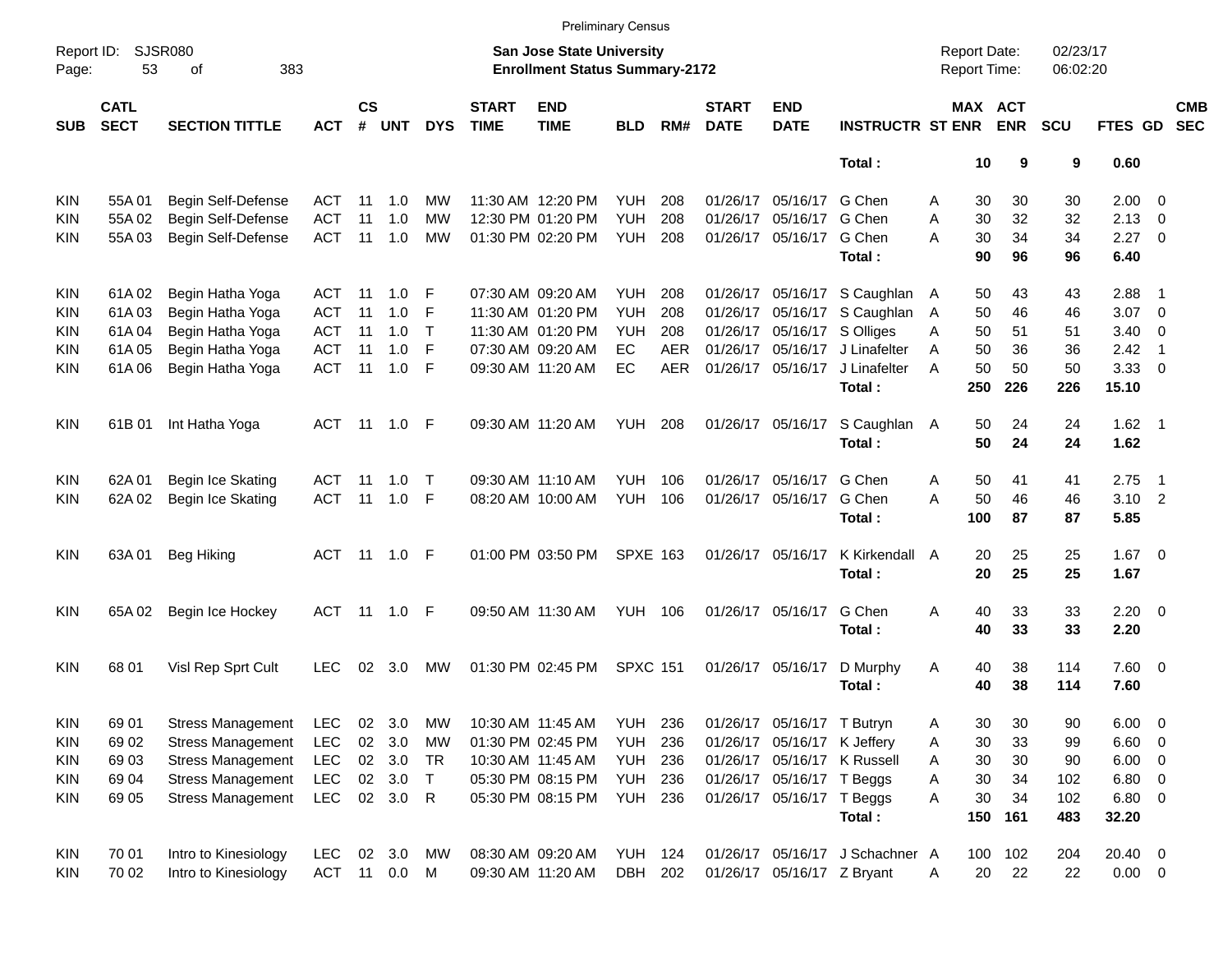|                     |                            |                                                |                          |                    |        |            |                             |                                                                           | <b>Preliminary Census</b> |     |                             |                            |                                                            |                                            |                              |                      |                            |                          |            |
|---------------------|----------------------------|------------------------------------------------|--------------------------|--------------------|--------|------------|-----------------------------|---------------------------------------------------------------------------|---------------------------|-----|-----------------------------|----------------------------|------------------------------------------------------------|--------------------------------------------|------------------------------|----------------------|----------------------------|--------------------------|------------|
| Report ID:<br>Page: | 54                         | <b>SJSR080</b><br>383<br>оf                    |                          |                    |        |            |                             | <b>San Jose State University</b><br><b>Enrollment Status Summary-2172</b> |                           |     |                             |                            |                                                            | <b>Report Date:</b><br><b>Report Time:</b> |                              | 02/23/17<br>06:02:20 |                            |                          |            |
| <b>SUB</b>          | <b>CATL</b><br><b>SECT</b> | <b>SECTION TITTLE</b>                          | <b>ACT</b>               | $\mathsf{cs}$<br># | UNT    | <b>DYS</b> | <b>START</b><br><b>TIME</b> | <b>END</b><br><b>TIME</b>                                                 | <b>BLD</b>                | RM# | <b>START</b><br><b>DATE</b> | <b>END</b><br><b>DATE</b>  | <b>INSTRUCTR ST ENR</b>                                    |                                            | <b>MAX ACT</b><br><b>ENR</b> | <b>SCU</b>           | FTES GD SEC                |                          | <b>CMB</b> |
| <b>KIN</b>          | 70 03                      | Intro to Kinesiology                           | ACT                      | 11                 | 0.0    | W          |                             | 09:30 AM 11:20 AM                                                         | <b>DBH</b>                | 202 | 01/26/17                    | 05/16/17 Z Bryant          |                                                            | 20<br>Α                                    | 20                           | 20                   | $0.00 \t 0$                |                          |            |
| <b>KIN</b>          | 70 04                      | Intro to Kinesiology                           | <b>ACT</b>               | 11                 | 0.0    | M          |                             | 09:30 AM 11:20 AM                                                         | <b>SPXC 153</b>           |     | 01/26/17                    |                            | 05/16/17 J Schachner                                       | 20<br>A                                    | 20                           | 20                   | 0.00                       | - 0                      |            |
| <b>KIN</b>          | 70 05                      | Intro to Kinesiology                           | <b>ACT</b>               | 11                 | 0.0    | W          |                             | 09:30 AM 11:20 AM                                                         | <b>SPXC 153</b>           |     | 01/26/17                    |                            | 05/16/17 J Schachner                                       | 20<br>A                                    | 20                           | 20                   | 0.00                       | $\overline{\phantom{0}}$ |            |
| <b>KIN</b>          | 70 06                      | Intro to Kinesiology                           | <b>ACT</b>               | 11                 | 0.0    | W          |                             | 01:30 PM 03:20 PM                                                         | <b>SPXC 153</b>           |     | 01/26/17                    | 05/16/17 Z Bryant          |                                                            | 20<br>A                                    | 20                           | 20                   | $0.00 \t 0$                |                          |            |
|                     |                            |                                                |                          |                    |        |            |                             |                                                                           |                           |     |                             |                            | Total:                                                     | 200                                        | 204                          | 306                  | 20.40                      |                          |            |
| KIN                 | 80 01                      | <b>Indivdl Movement</b>                        | ACT                      | -11                | 1.0    | <b>TBA</b> |                             |                                                                           |                           |     | 01/26/17                    | 05/16/17 G Chen            |                                                            | 2<br>A                                     |                              | 1                    | $0.07 \quad 0$             |                          |            |
| <b>KIN</b>          | 80 02                      | <b>Indivdl Movement</b>                        | <b>ACT</b>               | -11                | 1.0    | <b>TBA</b> |                             |                                                                           |                           |     | 01/26/17                    |                            | 05/16/17 D Williams                                        | $\overline{c}$<br>A                        | 1                            | 1                    | 0.07                       | $\overline{\phantom{0}}$ |            |
| <b>KIN</b>          | 80 03                      | <b>Indivdl Movement</b>                        | <b>ACT</b>               | -11                | 1.0    | <b>TBA</b> |                             |                                                                           |                           |     | 01/26/17                    |                            | 05/16/17 J Keeling                                         | $\boldsymbol{2}$<br>Α                      | $\overline{c}$               | 2                    | 0.13                       | 0                        |            |
| <b>KIN</b>          | 80 04                      | <b>Indivdl Movement</b>                        | <b>ACT</b>               | 11                 | 1.0    | <b>TBA</b> |                             |                                                                           |                           |     |                             | 01/26/17 05/16/17 S Reekie |                                                            | $\overline{c}$<br>A                        | $\mathbf 0$                  | $\mathbf 0$          | $0.00 \ 0$                 |                          |            |
|                     |                            |                                                |                          |                    |        |            |                             |                                                                           |                           |     |                             |                            | Total:                                                     | 8                                          | 4                            | 4                    | 0.27                       |                          |            |
| KIN                 |                            | 100W 01 Writing Workshop                       | SEM                      | 04                 | 3.0    | МW         |                             | 07:30 AM 08:45 AM                                                         | <b>SPXE 163</b>           |     | 01/26/17                    |                            | 05/16/17 S Olliges                                         | 25<br>A                                    | 24                           | 72                   | $4.80\ 0$                  |                          |            |
| KIN                 |                            | 100W 02 Writing Workshop                       | <b>SEM</b>               | 04                 | 3.0    | МW         |                             | 09:00 AM 10:15 AM                                                         | SН                        | 242 | 01/26/17                    |                            | 05/16/17 D Bohigian                                        | 25<br>A                                    | 26                           | 78                   | 5.20                       | $\overline{\phantom{0}}$ |            |
| <b>KIN</b>          |                            | 100W 03 Writing Workshop                       | <b>SEM</b>               | 04                 | 3.0    | МW         |                             | 12:00 PM 01:15 PM                                                         | SН                        | 242 | 01/26/17                    | 05/16/17 P Toney           |                                                            | 25<br>A                                    | 25                           | 75                   | 5.00                       | $\overline{\mathbf{0}}$  |            |
| <b>KIN</b>          |                            | 100W 04 Writing Workshop                       | <b>SEM</b>               | 04                 | 3.0    | <b>TR</b>  |                             | 09:00 AM 10:15 AM                                                         | SН                        | 242 | 01/26/17                    |                            | 05/16/17 A Medina                                          | 25<br>A                                    | 26                           | 78                   | 5.20                       | $\overline{\mathbf{0}}$  |            |
| <b>KIN</b>          |                            | 100W 05 Writing Workshop                       | <b>SEM</b>               | 04                 | 3.0    | <b>TR</b>  |                             | 01:30 PM 02:45 PM                                                         | <b>SH</b>                 | 242 |                             |                            | 01/26/17 05/16/17 M Crockett                               | 25<br>A                                    | 25                           | 75                   | $5.00 \t 0$                |                          |            |
|                     |                            |                                                |                          |                    |        |            |                             |                                                                           |                           |     |                             |                            | Total:                                                     | 125                                        | 126                          | 378                  | 25.20                      |                          |            |
| KIN                 | 101 01                     | Sport in America                               | LEC                      | 02                 | 3.0    | МW         |                             | 10:30 AM 11:45 AM                                                         | SН                        | 242 | 01/26/17                    | 05/16/17                   | <b>M Crockett</b>                                          | 40<br>Α                                    | 40                           | 120                  | 8.05                       | - 1                      |            |
| <b>KIN</b>          | 101 02                     | Sport in America                               | <b>LEC</b>               | 02                 | 3.0    | <b>TR</b>  |                             | 10:30 AM 11:45 AM                                                         | <b>SH</b>                 | 242 | 01/26/17                    |                            | 05/16/17 V Andrews                                         | 40<br>A                                    | 38                           | 114                  | 7.60 0                     |                          |            |
|                     |                            |                                                |                          |                    |        |            |                             |                                                                           |                           |     |                             |                            | Total:                                                     | 80                                         | 78                           | 234                  | 15.65                      |                          |            |
|                     |                            |                                                |                          |                    | 2.0    | F          |                             | 09:00 AM 11:50 AM                                                         | <b>SPXE 163</b>           |     |                             |                            | 05/16/17 L Boswell                                         |                                            |                              |                      |                            |                          |            |
| KIN<br><b>KIN</b>   | 105 01<br>105 02           | <b>Water Saf Inst</b><br><b>Water Saf Inst</b> | <b>LEC</b><br><b>ACT</b> | 02<br>11           | 0.0    | <b>TBA</b> |                             |                                                                           |                           |     | 01/26/17<br>01/26/17        |                            | 05/16/17 L Boswell                                         | 20<br>A<br>A<br>20                         | 14<br>14                     | 14<br>14             | $1.87 \t 0$<br>$0.00 \t 0$ |                          |            |
|                     |                            |                                                |                          |                    |        |            |                             |                                                                           |                           |     |                             |                            | Total:                                                     | 40                                         | 28                           | 28                   | 1.87                       |                          |            |
|                     |                            |                                                |                          |                    |        |            |                             |                                                                           |                           |     |                             |                            |                                                            |                                            |                              |                      |                            |                          |            |
| KIN                 | 106 01                     | Adv Scuba & Aquc Tec LEC                       |                          |                    | 02 3.0 | Т          |                             | 06:00 PM 08:30 PM                                                         | <b>SPXE 163</b>           |     | 01/26/17                    | 05/16/17 F Barry           |                                                            | 25<br>A                                    | 9                            | 9                    | 1.80 0                     |                          |            |
| <b>KIN</b>          | 106 02                     | Adv Scuba & Aquc Tec ACT                       |                          | 11                 | 0.0    | TBA        |                             |                                                                           | <b>SPXE 180</b>           |     | 01/26/17                    | 05/16/17 F Barry           |                                                            | 25<br>Α                                    | 9                            | 18                   | 0.00                       | $\overline{\phantom{0}}$ |            |
|                     |                            |                                                |                          |                    |        |            |                             |                                                                           |                           |     |                             |                            | Total :                                                    | 50                                         | 18                           | 27                   | 1.80                       |                          |            |
| KIN                 | 107 01                     | <b>Adapted Aquatics</b>                        | ACT 11 1.0 TBA           |                    |        |            |                             |                                                                           |                           |     |                             |                            | 01/26/17 05/16/17 B Manrubia A                             | 25                                         | 27                           | 27                   | 1.80 0                     |                          |            |
|                     |                            |                                                |                          |                    |        |            |                             |                                                                           |                           |     |                             |                            | Total:                                                     | 25                                         | 27                           | 27                   | 1.80                       |                          |            |
| KIN                 | 111 01                     | <b>Global Sport</b>                            | LEC                      |                    | 02 3.0 | МW         |                             | 10:30 AM 11:45 AM                                                         | BBC 225                   |     |                             |                            | 01/26/17 05/16/17 D Murphy                                 | 40<br>A                                    | 40                           | 120                  | 8.05 1                     |                          |            |
| KIN                 | 111 02                     | <b>Global Sport</b>                            | LEC 02 3.0 TR            |                    |        |            |                             | 12:00 PM 01:15 PM                                                         | <b>SPXE 163</b>           |     |                             |                            | 01/26/17 05/16/17 D Murphy                                 | A<br>40                                    | 39                           | 117                  | 7.80 0                     |                          |            |
|                     |                            |                                                |                          |                    |        |            |                             |                                                                           |                           |     |                             |                            | Total:                                                     | 80                                         | 79                           | 237                  | 15.85                      |                          |            |
| KIN                 |                            | 145A 01 Phys Act Old Adult                     | SEM 05 3.0 T             |                    |        |            |                             |                                                                           |                           |     |                             |                            | 11:30 AM 01:20 PM SPXC 153 01/26/17 05/16/17 J Schachner A | 30                                         | 9                            | 18                   | $1.85$ 1                   |                          |            |
|                     |                            |                                                |                          |                    |        |            |                             |                                                                           |                           |     |                             |                            |                                                            |                                            |                              |                      |                            |                          |            |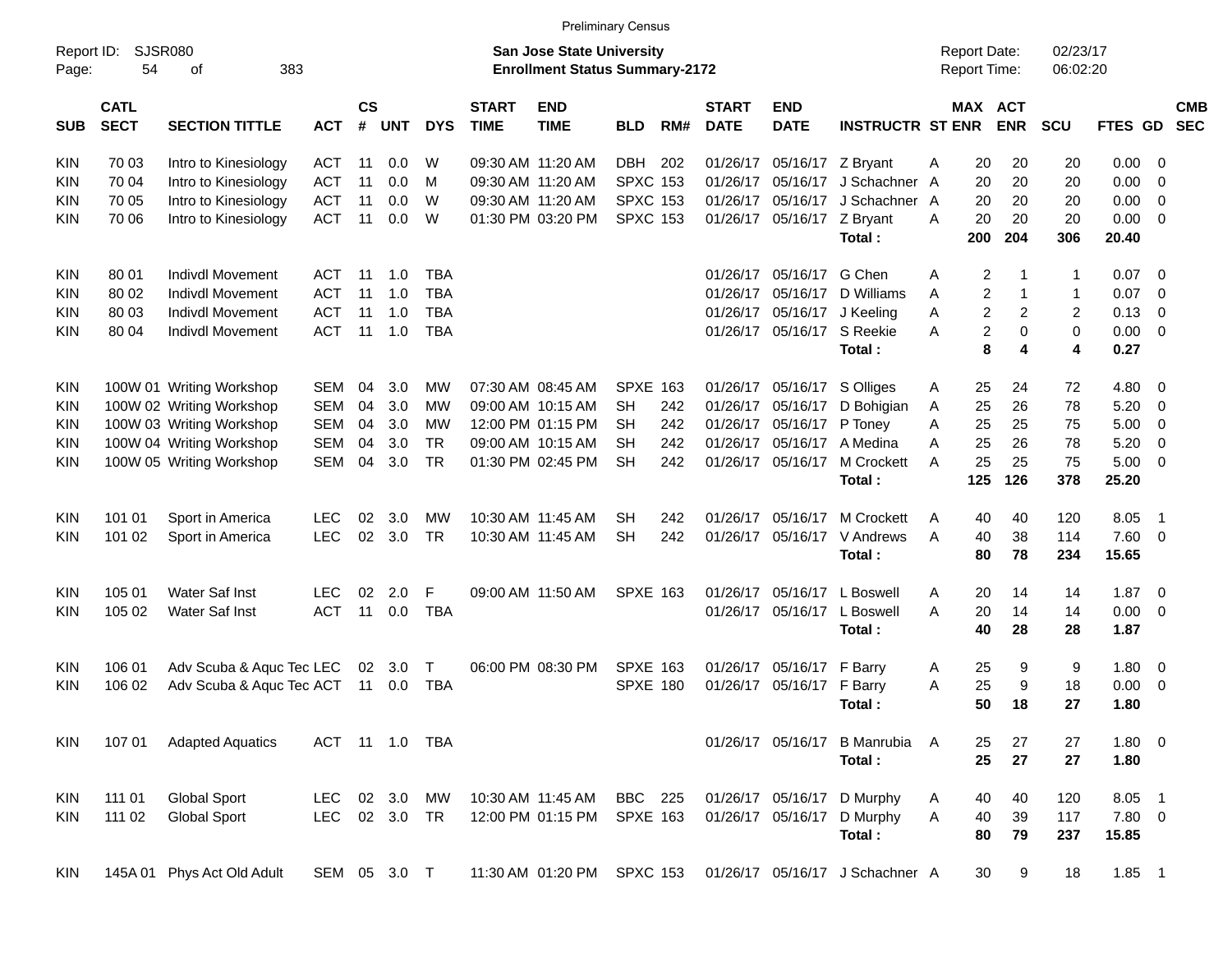|                     |                            |                             |            |                    |              |              |                             |                                                                    | <b>Preliminary Census</b> |     |                             |                           |                                 |   |          |                                            |                      |                        |                          |                          |
|---------------------|----------------------------|-----------------------------|------------|--------------------|--------------|--------------|-----------------------------|--------------------------------------------------------------------|---------------------------|-----|-----------------------------|---------------------------|---------------------------------|---|----------|--------------------------------------------|----------------------|------------------------|--------------------------|--------------------------|
| Report ID:<br>Page: | 55                         | <b>SJSR080</b><br>383<br>of |            |                    |              |              |                             | San Jose State University<br><b>Enrollment Status Summary-2172</b> |                           |     |                             |                           |                                 |   |          | <b>Report Date:</b><br><b>Report Time:</b> | 02/23/17<br>06:02:20 |                        |                          |                          |
| <b>SUB</b>          | <b>CATL</b><br><b>SECT</b> | <b>SECTION TITTLE</b>       | <b>ACT</b> | $\mathsf{cs}$<br># | <b>UNT</b>   | <b>DYS</b>   | <b>START</b><br><b>TIME</b> | <b>END</b><br><b>TIME</b>                                          | <b>BLD</b>                | RM# | <b>START</b><br><b>DATE</b> | <b>END</b><br><b>DATE</b> | <b>INSTRUCTR ST ENR</b>         |   |          | MAX ACT<br><b>ENR</b>                      | <b>SCU</b>           | FTES GD                |                          | <b>CMB</b><br><b>SEC</b> |
| <b>KIN</b>          |                            | 145A 02 Phys Act Old Adult  | LAB        |                    | 17 0.0       | TBA          |                             |                                                                    |                           |     |                             | 01/26/17 05/16/17         | J Schachner A<br>Total:         |   | 30<br>60 | 9<br>18                                    | 9<br>27              | $0.00$ 1<br>1.85       |                          |                          |
| <b>KIN</b>          | 14701                      | Biomechanical Asmt o LEC    |            | 02                 | 3.0          | м            |                             | 08:30 AM 09:20 AM                                                  | <b>SPXC 151</b>           |     |                             | 01/26/17 05/16/17         | J Kao                           | Α | 40       | 37                                         | 37                   | $7.40 \quad 0$         |                          |                          |
| KIN                 | 14702                      | Biomechanical Asmt o LAB    |            | 15                 | 0.0          | <b>MW</b>    |                             | 09:30 AM 11:20 AM                                                  | <b>SPXC 234</b>           |     | 01/26/17                    | 05/16/17                  | J Kao                           | A | 20       | 16                                         | 32                   | $0.00 \t 0$            |                          |                          |
| <b>KIN</b>          | 14703                      | Biomechanical Asmt o LAB    |            |                    | 15 0.0       | <b>MW</b>    |                             | 02:00 PM 03:50 PM                                                  | <b>SPXC 234</b>           |     |                             | 01/26/17 05/16/17         | M Watson                        | A | 20       | 21                                         | 42                   | $0.00 \t 0$            |                          |                          |
|                     |                            |                             |            |                    |              |              |                             |                                                                    |                           |     |                             |                           | Total:                          |   | 80       | 74                                         | 111                  | 7.40                   |                          |                          |
| <b>KIN</b>          | 153 01                     | Spt Fac Evnt Mgt            | LEC.       | 02                 | 3.0          | MW.          |                             | 01:30 PM 02:45 PM                                                  | <b>SPXE 163</b>           |     |                             | 01/26/17 05/16/17         | C Armstrong A<br>Total:         |   | 40<br>40 | 41<br>41                                   | 123<br>123           | 8.25<br>8.25           | $\blacksquare$ 1         |                          |
| <b>KIN</b>          |                            | 154B 01 ECG Interp & Test   | LEC.       | 02                 | 3.0          | <b>MW</b>    |                             | 10:30 AM 11:20 AM                                                  | YUH                       | 233 |                             | 01/26/17 05/16/17         | P Plato                         | Α | 20       | 22                                         | 44                   | 4.70 6                 |                          |                          |
| <b>KIN</b>          |                            | 154B 02 ECG Interp & Test   | <b>ACT</b> | 13                 | 0.0          | MW           |                             | 11:30 AM 12:20 PM                                                  | YUH                       | 233 |                             | 01/26/17 05/16/17         | P Plato                         | A | 20       | 22                                         | 22                   | 0.00 6                 |                          |                          |
|                     |                            |                             |            |                    |              |              |                             |                                                                    |                           |     |                             |                           | Total:                          |   | 40       | 44                                         | 66                   | 4.70                   |                          |                          |
| <b>KIN</b>          | 155 01                     | <b>Exercise Physiology</b>  | <b>LEC</b> | 02                 | 3.0          | MW           |                             | 09:30 AM 10:20 AM                                                  | YUH                       | 124 |                             | 01/26/17 05/16/17 C Cisar |                                 | Α | 90       | 79                                         | 158                  | 15.85                  | - 1                      |                          |
| KIN                 | 155 02                     | <b>Exercise Physiology</b>  | <b>ACT</b> | 07                 | 0.0          | м            |                             | 07:30 AM 09:20 AM                                                  | <b>YUH</b>                | 233 | 01/26/17                    | 05/16/17 C Cisar          |                                 | A | 20       | 21                                         | 21                   | $0.00 \t 0$            |                          |                          |
| KIN                 | 155 03                     | <b>Exercise Physiology</b>  | <b>ACT</b> | 07                 | 0.0          | W            |                             | 07:30 AM 09:20 AM                                                  | <b>YUH</b>                | 233 |                             | 01/26/17 05/16/17 C Cisar |                                 | A | 20       | 20                                         | 20                   | $0.00 \t 0$            |                          |                          |
| KIN                 | 155 04                     | <b>Exercise Physiology</b>  | <b>ACT</b> | 07                 | 0.0          | $\mathsf{T}$ |                             | 07:30 AM 09:20 AM                                                  | <b>YUH</b>                | 233 |                             | 01/26/17 05/16/17 C Cisar |                                 | A | 20       | 18                                         | 18                   | 0.00                   | $\overline{1}$           |                          |
| <b>KIN</b>          | 155 05                     | <b>Exercise Physiology</b>  | <b>ACT</b> | 07                 | 0.0          | R            |                             | 07:30 AM 09:20 AM                                                  | YUH                       | 233 |                             | 01/26/17 05/16/17 C Cisar |                                 | А | 20       | 20                                         | 20                   | $0.00 \t 0$            |                          |                          |
|                     |                            |                             |            |                    |              |              |                             |                                                                    |                           |     |                             |                           | Total:                          |   | 170      | 158                                        | 237                  | 15.85                  |                          |                          |
| <b>KIN</b>          | 156 02                     | Intro Adapted Act           | <b>LEC</b> | 02                 | 3.0          | M            |                             | 04:00 PM 06:45 PM                                                  | <b>SPXC 151</b>           |     |                             | 01/26/17 05/16/17         | N Megginson A<br>Total:         |   | 30<br>30 | 37<br>37                                   | 111<br>111           | $7.40 \quad 0$<br>7.40 |                          |                          |
| <b>KIN</b>          | 157 01                     | <b>Physiol Assessment</b>   | <b>LEC</b> | 02                 | 3.0          | $\mathsf{T}$ |                             | 10:30 AM 11:20 AM                                                  | <b>YUH</b>                | 233 |                             | 01/26/17 05/16/17         | A Jensen                        | A | 40       | 48                                         | 48                   | $9.60 \quad 0$         |                          |                          |
| <b>KIN</b>          | 15702                      | <b>Physiol Assessment</b>   | LAB        | 15                 | 0.0          | <b>TR</b>    |                             | 11:30 AM 01:20 PM                                                  | <b>YUH</b>                | 233 | 01/26/17                    | 05/16/17                  | A Jensen                        | A | 20       | 24                                         | 48                   | 0.00                   | $\overline{\phantom{0}}$ |                          |
| <b>KIN</b>          | 157 03                     | <b>Physiol Assessment</b>   | LAB        | 15                 | 0.0          | <b>TR</b>    |                             | 01:30 PM 03:20 PM                                                  | YUH                       | 233 |                             | 01/26/17 05/16/17         | L Wilkin                        | А | 20       | 24                                         | 48                   | $0.00 \t 0$            |                          |                          |
|                     |                            |                             |            |                    |              |              |                             |                                                                    |                           |     |                             |                           | Total:                          |   | 80       | 96                                         | 144                  | 9.60                   |                          |                          |
| KIN                 | 158 01                     | Biomechanics                | <b>LEC</b> | 02                 | 3.0          | TR           |                             | 08:00 AM 08:50 AM                                                  | <b>YUH 124</b>            |     |                             | 01/26/17 05/16/17 J Kao   |                                 | A | 100      | 123                                        | 246                  | 24.65                  |                          |                          |
| <b>KIN</b>          | 158 02                     | <b>Biomechanics</b>         | ACT        | 07                 | 0.0          | $\top$       |                             | 12:00 PM 01:50 PM                                                  | <b>SPXC 234</b>           |     |                             | 01/26/17 05/16/17 J Kao   |                                 | Α | 20       | 20                                         | 20                   | 0.00                   |                          |                          |
| <b>KIN</b>          | 158 03                     | <b>Biomechanics</b>         | ACT        |                    | 07 0.0       | R            |                             | 12:00 PM 01:50 PM                                                  | <b>SPXC 234</b>           |     |                             | 01/26/17 05/16/17 J Kao   |                                 | Α | 20       | 20                                         | 20                   | $0.00 \t 0$            |                          |                          |
| <b>KIN</b>          | 158 04                     | <b>Biomechanics</b>         | ACT        |                    | 07 0.0       | $\top$       |                             | 02:00 PM 03:50 PM                                                  | <b>SPXC 234</b>           |     |                             |                           | 01/26/17 05/16/17 A Tomimbang A |   | 20       | 24                                         | 24                   | $0.00 \t 0$            |                          |                          |
| <b>KIN</b>          | 158 05                     | <b>Biomechanics</b>         | ACT        | 07                 | 0.0          | R            |                             | 02:00 PM 03:50 PM                                                  | <b>SPXC 234</b>           |     |                             |                           | 01/26/17 05/16/17 M Watson      | Α | 20       | 21                                         | 21                   | $0.00 \t 0$            |                          |                          |
| <b>KIN</b>          | 158 06                     | <b>Biomechanics</b>         | ACT        | 07                 | 0.0          | M            |                             | 12:00 PM 01:50 PM                                                  | <b>SPXC 234</b>           |     |                             | 01/26/17 05/16/17 J Kao   |                                 | Α | 20       | 22                                         | 22                   | $0.00 \t 0$            |                          |                          |
| <b>KIN</b>          | 158 07                     | <b>Biomechanics</b>         |            |                    | ACT 07 0.0 W |              |                             | 12:00 PM 01:50 PM                                                  | <b>SPXC 234</b>           |     |                             | 01/26/17 05/16/17 J Kao   |                                 | Α | 20       | 16                                         | 16                   | $0.00 \t 0$            |                          |                          |
|                     |                            |                             |            |                    |              |              |                             |                                                                    |                           |     |                             |                           | Total:                          |   | 220      | 246                                        | 369                  | 24.65                  |                          |                          |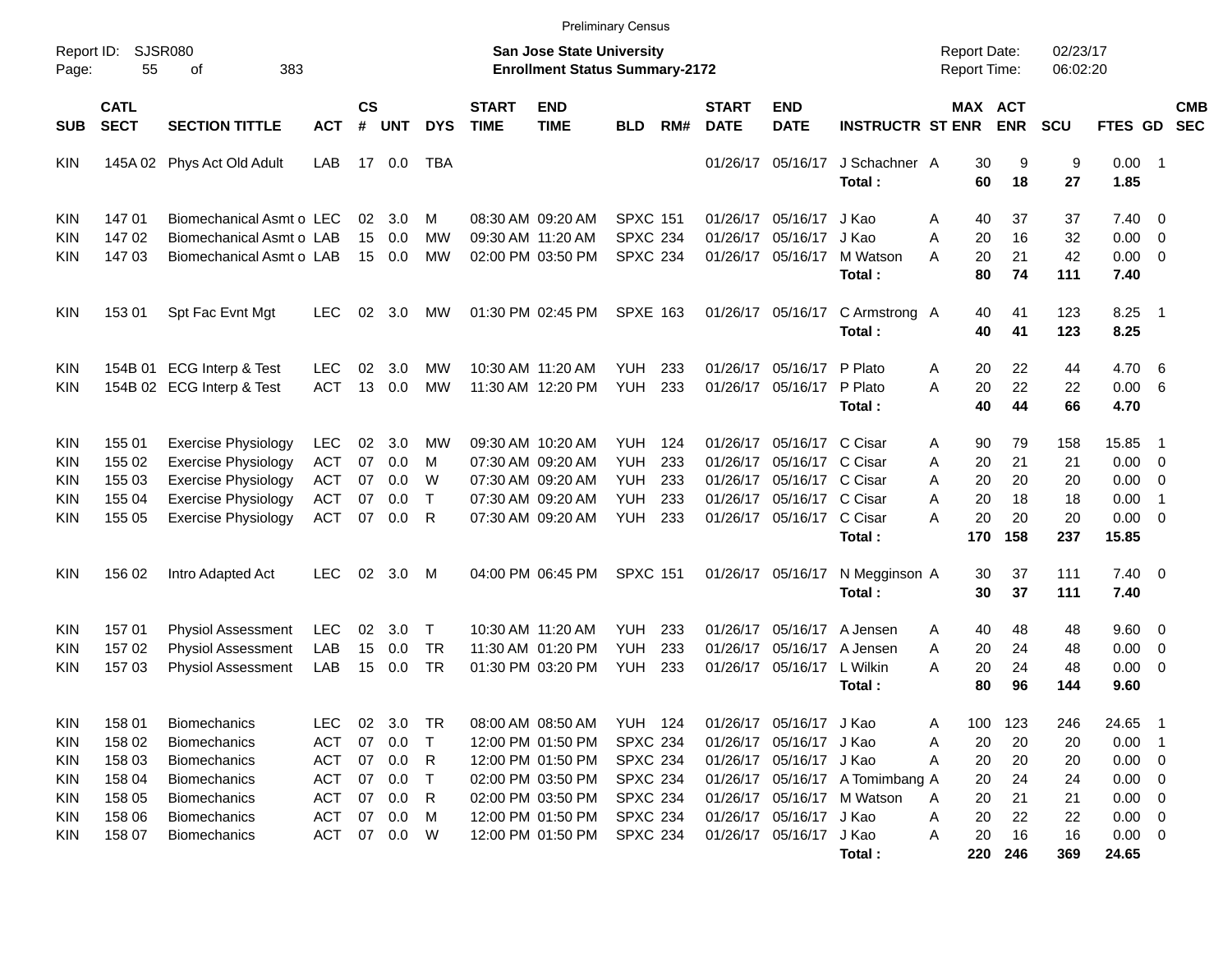| <b>Preliminary Census</b> |  |
|---------------------------|--|
|---------------------------|--|

| Report ID:<br>Page: | 56                         | <b>SJSR080</b><br>383<br>of |            |                    |            |            |                             | San Jose State University<br><b>Enrollment Status Summary-2172</b> |                 |     |                             |                           |                                 |   | <b>Report Date:</b> | <b>Report Time:</b>   | 02/23/17<br>06:02:20 |                         |                         |                          |
|---------------------|----------------------------|-----------------------------|------------|--------------------|------------|------------|-----------------------------|--------------------------------------------------------------------|-----------------|-----|-----------------------------|---------------------------|---------------------------------|---|---------------------|-----------------------|----------------------|-------------------------|-------------------------|--------------------------|
| <b>SUB</b>          | <b>CATL</b><br><b>SECT</b> | <b>SECTION TITTLE</b>       | <b>ACT</b> | $\mathsf{cs}$<br># | <b>UNT</b> | <b>DYS</b> | <b>START</b><br><b>TIME</b> | <b>END</b><br><b>TIME</b>                                          | <b>BLD</b>      | RM# | <b>START</b><br><b>DATE</b> | <b>END</b><br><b>DATE</b> | <b>INSTRUCTR ST ENR</b>         |   |                     | MAX ACT<br><b>ENR</b> | <b>SCU</b>           | FTES GD                 |                         | <b>CMB</b><br><b>SEC</b> |
| <b>KIN</b>          | 160 01                     | Hist of Sport & PE          | <b>LEC</b> | 02                 | 3.0        | TR         |                             | 12:00 PM 01:15 PM                                                  | <b>SPXC 151</b> |     |                             |                           | 01/26/17 05/16/17 V Andrews     | A | 40                  | 32                    | 96                   | $6.40\quad 0$           |                         |                          |
| <b>KIN</b>          | 160 02                     | Hist of Sport & PE          | <b>LEC</b> | 02                 | 3.0        | R          |                             | 01:30 PM 04:15 PM                                                  | <b>SPXE 160</b> |     |                             | 01/26/17 05/16/17         | S Reekie<br>Total:              | A | 40<br>80            | 32<br>64              | 96<br>192            | $6.40 \quad 0$<br>12.80 |                         |                          |
| <b>KIN</b>          | 161 01                     | <b>Philos of Sport</b>      | <b>LEC</b> | 02                 | 3.0        | <b>MW</b>  |                             | 10:30 AM 11:45 AM                                                  | <b>SPXC 151</b> |     |                             | 01/26/17 05/16/17         | D Bohigian<br>Total:            | A | 40<br>40            | 43<br>43              | 129<br>129           | $8.60$ 0<br>8.60        |                         |                          |
| <b>KIN</b>          | 164 02                     | Soc-cult Perspectv          | <b>LEC</b> | 02                 | 3.0        | TR         |                             | 01:30 PM 02:45 PM                                                  | <b>SPXC 151</b> |     |                             |                           | 01/26/17 05/16/17 V Andrews     | A | 40                  | 35                    | 105                  | $7.00 \t 0$             |                         |                          |
| <b>KIN</b>          | 164 03                     | Soc-cult Perspectv          | <b>LEC</b> | 02                 | 3.0        | <b>MW</b>  |                             | 10:30 AM 11:45 AM                                                  | <b>SPXE 163</b> |     |                             |                           | 01/26/17 05/16/17 T Semerjian A |   | 40                  | 37                    | 111                  | $7.40 \quad 0$          |                         |                          |
|                     |                            |                             |            |                    |            |            |                             |                                                                    |                 |     |                             |                           | Total:                          |   | 80                  | 72                    | 216                  | 14.40                   |                         |                          |
| <b>KIN</b>          | 165 02                     | Motor Development           | <b>LEC</b> | 02                 | 3.0        | TR         |                             | 07:30 AM 08:45 AM                                                  | <b>SPXC 151</b> |     |                             | 01/26/17 05/16/17 V Payne |                                 | A | 40                  | 39                    | 117                  | 7.80 0                  |                         |                          |
| <b>KIN</b>          | 165 03                     | Motor Development           | <b>LEC</b> | 02                 | 3.0        | <b>TR</b>  |                             | 10:30 AM 11:45 AM                                                  | <b>SPXC 151</b> |     |                             | 01/26/17 05/16/17 V Payne |                                 | A | 40                  | 41                    | 123                  | 8.20 0                  |                         |                          |
| KIN                 | 165 04                     | Motor Development           | <b>LEC</b> | 02                 | 3.0        | MW         |                             | 12:00 PM 01:15 PM                                                  | <b>SPXE 163</b> |     |                             | 01/26/17 05/16/17 S Chang |                                 | A | 40                  | 44                    | 132                  | 8.80 0                  |                         |                          |
|                     |                            |                             |            |                    |            |            |                             |                                                                    |                 |     |                             |                           | Total:                          |   | 120                 | 124                   | 372                  | 24.80                   |                         |                          |
| <b>KIN</b>          | 166 01                     | Motor Learning              | <b>LEC</b> | 02                 | 3.0        | TR         |                             | 09:00 AM 09:50 AM                                                  | <b>SPXE 160</b> |     |                             | 01/26/17 05/16/17         | E Wughalter A                   |   | 60                  | 74                    | 148                  | 14.80 0                 |                         |                          |
| <b>KIN</b>          | 166 02                     | Motor Learning              | <b>ACT</b> | 07                 | 0.0        | $\top$     |                             | 10:00 AM 11:50 AM                                                  | <b>SPXE 172</b> |     |                             | 01/26/17 05/16/17         | E Wughalter A                   |   | 20                  | 25                    | 25                   | $0.00 \t 0$             |                         |                          |
| <b>KIN</b>          | 166 03                     | Motor Learning              | <b>ACT</b> | 07                 | 0.0        | R          |                             | 10:00 AM 11:50 AM                                                  | <b>SPXE 172</b> |     |                             | 01/26/17 05/16/17         | E Wughalter                     | A | 20                  | 25                    | 25                   | $0.00 \t 0$             |                         |                          |
| KIN                 | 166 04                     | Motor Learning              | <b>ACT</b> | 07                 | 0.0        | R          |                             | 03:00 PM 04:50 PM                                                  | <b>SPXE 172</b> |     |                             | 01/26/17 05/16/17         | J Smith                         | A | 20                  | 24                    | 24                   | $0.00 \t 0$             |                         |                          |
|                     |                            |                             |            |                    |            |            |                             |                                                                    |                 |     |                             |                           | Total:                          |   | 120                 | 148                   | 222                  | 14.80                   |                         |                          |
| <b>KIN</b>          | 168 01                     | Psych of Coaching           | LEC.       | 02                 | 3.0        | MW         |                             | 12:00 PM 01:15 PM                                                  | <b>SPXC 151</b> |     |                             | 01/26/17 05/16/17         | T Butryn                        | A | 40                  | 44                    | 132                  | 8.95                    | $\overline{\mathbf{3}}$ |                          |
|                     |                            |                             |            |                    |            |            |                             |                                                                    |                 |     |                             |                           | Total:                          |   | 40                  | 44                    | 132                  | 8.95                    |                         |                          |
| <b>KIN</b>          | 169 01                     | Divrsty/Stress/Hlth         | <b>SEM</b> | 05                 | 3.0        | MW         |                             | 09:00 AM 10:15 AM                                                  | YUH             | 236 |                             | 01/26/17 05/16/17         | K Jeffery                       | A | 30                  | 27                    | 81                   | 5.40                    |                         | 0 C                      |
| HS                  | 169 01                     | Divrsty/Stress/Hlth         | <b>SEM</b> | 05                 | 3.0        | MW         |                             | 09:00 AM 10:15 AM                                                  | <b>YUH</b>      | 236 |                             | 01/26/17 05/16/17         | K Jeffery                       | A | 0                   | 10                    | 30                   | 2.00                    |                         | 0 <sup>o</sup>           |
| <b>KIN</b>          | 169 02                     | Divrsty/Stress/Hlth         | <b>SEM</b> | 05                 | 3.0        | MW         |                             | 12:00 PM 01:15 PM                                                  | <b>YUH</b>      | 236 |                             | 01/26/17 05/16/17         | D Murphy                        | Α | 30                  | 27                    | 81                   | 5.40                    |                         | 0 <sup>o</sup>           |
| HS                  | 169 02                     | Divrsty/Stress/Hlth         | <b>SEM</b> | 05                 | 3.0        | MW         |                             | 12:00 PM 01:15 PM                                                  | <b>YUH</b>      | 236 | 01/26/17                    | 05/16/17                  | D Murphy                        | Α | 0                   | $\overline{7}$        | 21                   | 1.40                    |                         | 0 <sup>o</sup>           |
| KIN                 | 169 03                     | Divrsty/Stress/Hlth         | <b>SEM</b> | 05                 | 3.0        | MW         |                             | 03:00 PM 04:15 PM                                                  | <b>YUH</b>      | 236 | 01/26/17                    | 05/16/17                  | K Jeffery                       | Α | 30                  | 24                    | 72                   | 4.80                    |                         | $0\,C$                   |
| HS                  | 169 03                     | Divrsty/Stress/Hlth         | SEM        | 05                 | 3.0        | <b>MW</b>  |                             | 03:00 PM 04:15 PM                                                  | <b>YUH</b>      | 236 | 01/26/17                    | 05/16/17                  | K Jeffery                       | A | $\mathbf 0$         | 9                     | 27                   | 1.80                    |                         | 0 <sup>o</sup>           |
| <b>KIN</b>          | 169 04                     | Divrsty/Stress/Hlth         | SEM        | 05                 | 3.0        | <b>TR</b>  |                             | 09:00 AM 10:15 AM                                                  | <b>YUH 236</b>  |     |                             |                           | 01/26/17 05/16/17 M Crockett    | A | 30                  | 26                    | 78                   | 5.25                    |                         | 1 C                      |
| HS                  | 169 04                     | Divrsty/Stress/Hlth         | <b>SEM</b> | 05                 | 3.0        | <b>TR</b>  |                             | 09:00 AM 10:15 AM                                                  | YUH             | 236 |                             | 01/26/17 05/16/17         | M Crockett                      | Α | 0                   | 5                     | 15                   | 1.00                    |                         | 0 <sup>o</sup>           |
| <b>KIN</b>          | 169 05                     | Divrsty/Stress/Hlth         | SEM        | 05                 | 3.0        | <b>TR</b>  |                             | 12:00 PM 01:15 PM                                                  | <b>YUH 236</b>  |     |                             | 01/26/17 05/16/17         | M Crockett                      | A | 30                  | 24                    | 72                   | 4.80                    |                         | $0\,$ C                  |
| HS                  | 169 05                     | Divrsty/Stress/Hlth         | <b>SEM</b> | 05                 | 3.0        | <b>TR</b>  |                             | 12:00 PM 01:15 PM                                                  | <b>YUH 236</b>  |     |                             | 01/26/17 05/16/17         | M Crockett                      | A | 0                   | 7                     | 21                   | 1.40                    |                         | $0\,$ C                  |
| <b>KIN</b>          | 169 06                     | Divrsty/Stress/Hlth         | SEM        | 05                 | 3.0        | <b>TR</b>  |                             | 01:30 PM 02:45 PM                                                  | <b>YUH 236</b>  |     |                             | 01/26/17 05/16/17         | D Murphy                        | Α | 30                  | 21                    | 63                   | 4.20                    |                         | $0\,C$                   |
| HS                  | 169 06                     | Divrsty/Stress/Hlth         | SEM        |                    | 05 3.0     | TR         |                             | 01:30 PM 02:45 PM                                                  | <b>YUH 236</b>  |     |                             | 01/26/17 05/16/17         | D Murphy                        | Α | 0                   | 10                    | 30                   | 2.00 0 C                |                         |                          |
|                     |                            |                             |            |                    |            |            |                             |                                                                    |                 |     |                             |                           | Total:                          |   |                     | 180 197               | 591                  | 39.45                   |                         |                          |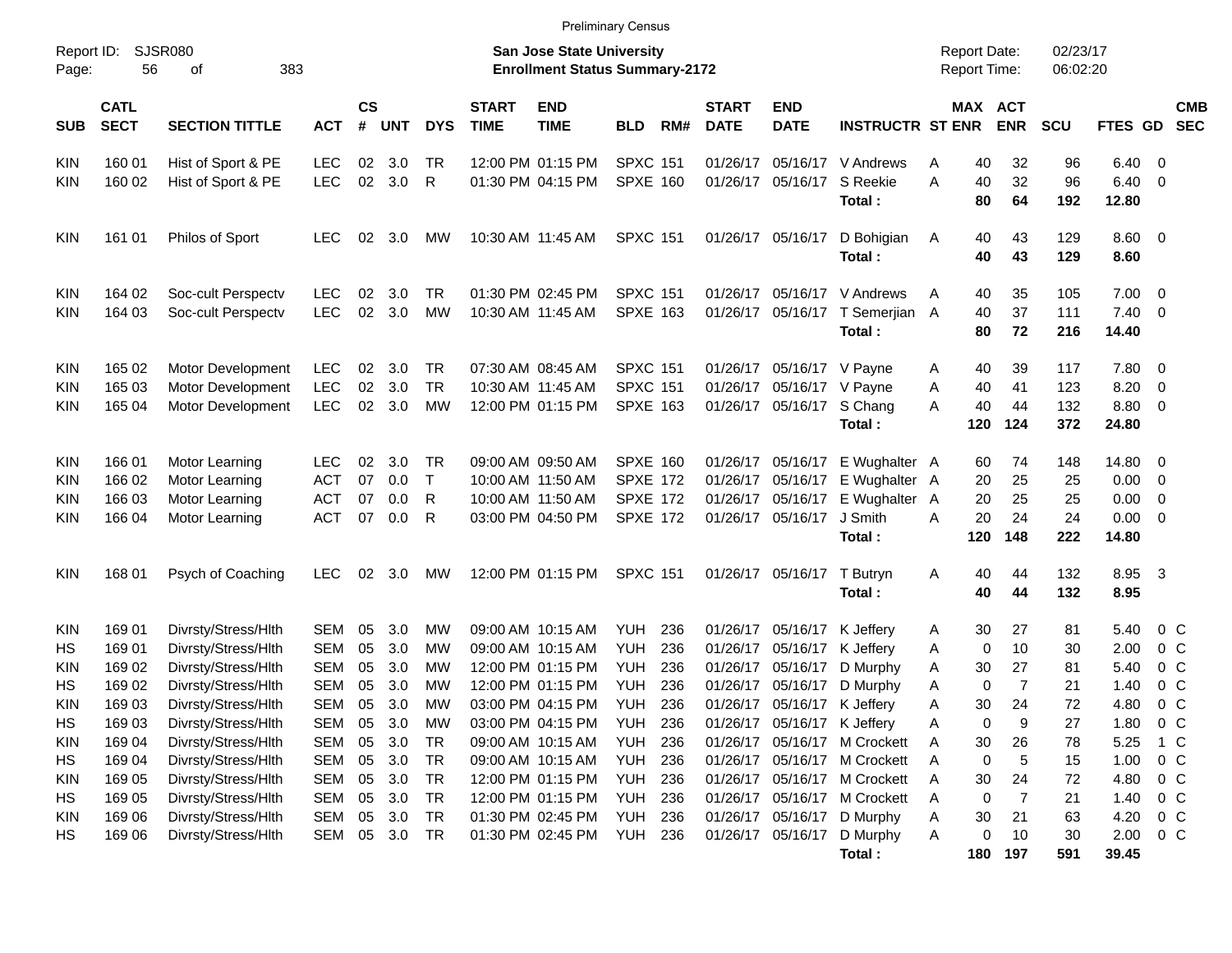|                     |                            |                                 |            |                    |            |            |                             |                                                                           | <b>Preliminary Census</b> |     |                             |                           |                         |                                     |                                  |                      |                |                          |
|---------------------|----------------------------|---------------------------------|------------|--------------------|------------|------------|-----------------------------|---------------------------------------------------------------------------|---------------------------|-----|-----------------------------|---------------------------|-------------------------|-------------------------------------|----------------------------------|----------------------|----------------|--------------------------|
| Report ID:<br>Page: | 57                         | SJSR080<br>of<br>383            |            |                    |            |            |                             | <b>San Jose State University</b><br><b>Enrollment Status Summary-2172</b> |                           |     |                             |                           |                         | <b>Report Date:</b><br>Report Time: |                                  | 02/23/17<br>06:02:20 |                |                          |
| <b>SUB</b>          | <b>CATL</b><br><b>SECT</b> | <b>SECTION TITTLE</b>           | <b>ACT</b> | $\mathsf{cs}$<br># | <b>UNT</b> | <b>DYS</b> | <b>START</b><br><b>TIME</b> | <b>END</b><br><b>TIME</b>                                                 | <b>BLD</b>                | RM# | <b>START</b><br><b>DATE</b> | <b>END</b><br><b>DATE</b> | <b>INSTRUCTR ST ENR</b> |                                     | MAX ACT<br><b>ENR</b>            | <b>SCU</b>           | <b>FTES GD</b> | <b>CMB</b><br><b>SEC</b> |
| KIN                 |                            | 170B 01 Fld Exp Teach           | <b>SUP</b> | 36                 | 1.0        | <b>TBA</b> |                             |                                                                           |                           |     | 01/26/17                    | 05/16/17                  | D Daum                  | 15<br>A                             | 0                                | 0                    | 0.00           | 0                        |
| <b>KIN</b>          |                            | 170B 02 Fld Exp Teach           | <b>SUP</b> | 36                 | 1.0        | <b>TBA</b> |                             |                                                                           |                           |     | 01/26/17                    | 05/16/17                  | D Daum                  | A<br>15                             | 0                                | 0                    | 0.00           | 0                        |
|                     |                            |                                 |            |                    |            |            |                             |                                                                           |                           |     |                             |                           | Total:                  | 30                                  | $\bf{0}$                         | 0                    | 0.00           |                          |
| KIN                 |                            | 170C 01 Fieldwork-Adapted       | <b>SUP</b> | 36                 | 1.0        | <b>TBA</b> |                             |                                                                           |                           |     | 01/26/17                    | 05/16/17                  | N Megginson A           |                                     | 0<br>2                           | 0                    | 0.00           | - 0                      |
| <b>KIN</b>          |                            | 170C 02 Fieldwork-Adapted       | <b>SUP</b> | 36                 | 2.0        | <b>TBA</b> |                             |                                                                           |                           |     | 01/26/17                    | 05/16/17                  | N Megginson A           |                                     | 2<br>0                           | 0                    | 0.00           | 0                        |
| KIN                 |                            | 170C 03 Fieldwork-Adapted       | <b>SUP</b> | 36                 | 3.0        | <b>TBA</b> |                             |                                                                           |                           |     | 01/26/17                    | 05/16/17                  | N Megginson A           |                                     | $\overline{c}$<br>8              | 24                   | 1.60           | 0                        |
|                     |                            |                                 |            |                    |            |            |                             |                                                                           |                           |     |                             |                           | Total:                  |                                     | 6<br>8                           | 24                   | 1.60           |                          |
| KIN                 |                            | 170D 01 Fldwrk Sport Mngmt      | <b>SUP</b> | 36                 | 1.0        | <b>TBA</b> |                             |                                                                           |                           |     | 01/26/17                    | 05/16/17                  | <b>B</b> Shifflett      | A                                   | 2<br>0                           | 0                    | 0.00           | - 0                      |
| <b>KIN</b>          |                            | 170D 02 Fldwrk Sport Mngmt      | <b>SUP</b> | 36                 | 2.0        | <b>TBA</b> |                             |                                                                           |                           |     | 01/26/17                    | 05/16/17                  | <b>B</b> Shifflett      | A                                   | $\overline{2}$<br>0              | 0                    | 0.00           | 0                        |
| <b>KIN</b>          |                            | 170D 03 Fldwrk Sport Mngmt      | <b>SUP</b> | 36                 | 3.0        | <b>TBA</b> |                             |                                                                           |                           |     | 01/26/17                    | 05/16/17                  | <b>B</b> Shifflett      | A                                   | $\overline{c}$<br>$\overline{c}$ | 6                    | 0.40           | 0                        |
|                     |                            |                                 |            |                    |            |            |                             |                                                                           |                           |     |                             |                           | Total:                  | 6                                   | $\mathbf{2}$                     | 6                    | 0.40           |                          |
| KIN                 | 17201                      | Elem Sch Programs               | <b>LEC</b> | 02                 | 3.0        | R          |                             | 03:00 PM 04:50 PM                                                         | <b>SPXE 163</b>           |     | 01/26/17                    | 05/16/17                  | D Daum                  | 22<br>A                             | 15                               | 30                   | 3.00           | - 0                      |
| <b>KIN</b>          | 172 02                     | Elem Sch Programs               | <b>ACT</b> | 11                 | 0.0        | R          |                             | 05:00 PM 06:50 PM                                                         | <b>SPXE 163</b>           |     | 01/26/17                    | 05/16/17                  | D Daum                  | A<br>22                             | 15                               | 15                   | 0.00           | $\overline{0}$           |
|                     |                            |                                 |            |                    |            |            |                             |                                                                           |                           |     |                             |                           | Total:                  | 44                                  | 30                               | 45                   | 3.00           |                          |
| KIN                 | 174 01                     | Assess Psychomotor LEC          |            |                    | 02 3.0     | - W        |                             | 04:00 PM 06:30 PM                                                         | <b>SPXE 160</b>           |     |                             | 01/26/17 05/16/17         | N Megginson A           | 30                                  | 33                               | 99                   | $6.60 \quad 0$ |                          |
|                     |                            |                                 |            |                    |            |            |                             |                                                                           |                           |     |                             |                           | Total:                  | 30                                  | 33                               | 99                   | 6.60           |                          |
| KIN                 | 175 01                     | Meas & Eval in Kines LEC        |            | 02                 | 3.0        | МW         |                             | 09:30 AM 10:20 AM                                                         | CL.                       | 117 | 01/26/17                    | 05/16/17                  | <b>B</b> Shifflett      | A<br>60                             | 50                               | 100                  | 10.00          | 0                        |
| <b>KIN</b>          | 175 02                     | Meas & Eval in Kines            | ACT        | 13                 | 0.0        | F          |                             | 10:00 AM 11:50 AM                                                         | CL.                       | 111 | 01/26/17                    | 05/16/17                  | <b>B</b> Shifflett      | 20<br>A                             | 16                               | 16                   | 0.00           | 0                        |
| <b>KIN</b>          | 175 03                     | Meas & Eval in Kines            | <b>ACT</b> | 13                 | 0.0        | F          |                             | 12:00 PM 01:50 PM                                                         | CL                        | 111 | 01/26/17                    | 05/16/17                  | <b>B</b> Shifflett      | Α<br>20                             | 19                               | 19                   | 0.00           | 0                        |
| KIN                 | 175 04                     | Meas & Eval in Kines ACT        |            | 13                 | 0.0        | F          |                             | 02:00 PM 03:50 PM                                                         | CL                        | 111 | 01/26/17                    | 05/16/17                  | <b>B</b> Shifflett      | 20<br>A                             | 15                               | 15                   | 0.00           | 0                        |
|                     |                            |                                 |            |                    |            |            |                             |                                                                           |                           |     |                             |                           | Total:                  | 120                                 | 100                              | 150                  | 10.00          |                          |
| KIN                 | 17701                      | Mvt Exp Children                | LEC        | 02                 | 3.0        | МW         |                             | 02:30 PM 03:20 PM                                                         | <b>SPXE 160</b>           |     | 01/26/17                    | 05/16/17                  | S Chang                 | 20<br>A                             | 9                                | 18                   | 1.80           | - 0                      |
| KIN                 | 17702                      | Mvt Exp Children                | <b>ACT</b> | 13                 | 0.0        | MW         |                             | 03:30 PM 04:20 PM                                                         | <b>SPXE 160</b>           |     | 01/26/17                    | 05/16/17                  | S Chang                 | Α<br>20                             | 9                                | 9                    | 0.00           | 0                        |
|                     |                            |                                 |            |                    |            |            |                             |                                                                           |                           |     |                             |                           | Total:                  | 40                                  | 18                               | 27                   | 1.80           |                          |
| KIN                 | 179 02                     | Dsgn/Asmt Movement LEC 02 3.0 T |            |                    |            |            |                             | 04:00 PM 06:45 PM SPXC 151                                                |                           |     |                             | 01/26/17 05/16/17         | D Daum                  | 22<br>A                             | 16                               | 48                   | $3.30$ 2       |                          |
|                     |                            |                                 |            |                    |            |            |                             |                                                                           |                           |     |                             |                           | Total:                  | 22                                  | 16                               | 48                   | 3.30           |                          |
| KIN                 | 18001                      | Independent Study               | <b>SUP</b> |                    | 36 1.0     | <b>TBA</b> |                             |                                                                           |                           |     |                             | 01/26/17 05/16/17         |                         | A                                   | 2<br>0                           | 0                    | $0.00 \t 0$    |                          |
| KIN                 | 180 02                     | Independent Study               | <b>SUP</b> | 36                 | 2.0        | <b>TBA</b> |                             |                                                                           |                           |     |                             | 01/26/17 05/16/17         |                         | A                                   | $\boldsymbol{2}$<br>0            | 0                    | $0.00 \t 0$    |                          |
| KIN                 | 180 03                     | Independent Study               | <b>SUP</b> | 36                 | 3.0        | <b>TBA</b> |                             |                                                                           |                           |     |                             | 01/26/17 05/16/17         | E Wughalter             | A                                   | $\overline{c}$<br>$\mathbf{1}$   | 3                    | 0.20           | $\overline{\mathbf{0}}$  |
| KIN                 | 180 04                     | Independent Study               | <b>SUP</b> | 36                 | 4.0        | <b>TBA</b> |                             |                                                                           |                           |     |                             | 01/26/17 05/16/17         |                         | Α                                   | $\overline{c}$<br>0              | $\pmb{0}$            | $0.00 \t 0$    |                          |
| KIN                 | 180 05                     | Independent Study               | <b>SUP</b> |                    | 36 1.0     | <b>TBA</b> |                             |                                                                           |                           |     |                             | 01/26/17 05/16/17 C Cisar |                         | Α                                   | $\overline{c}$<br>0              | 0                    | $0.00 \t 0$    |                          |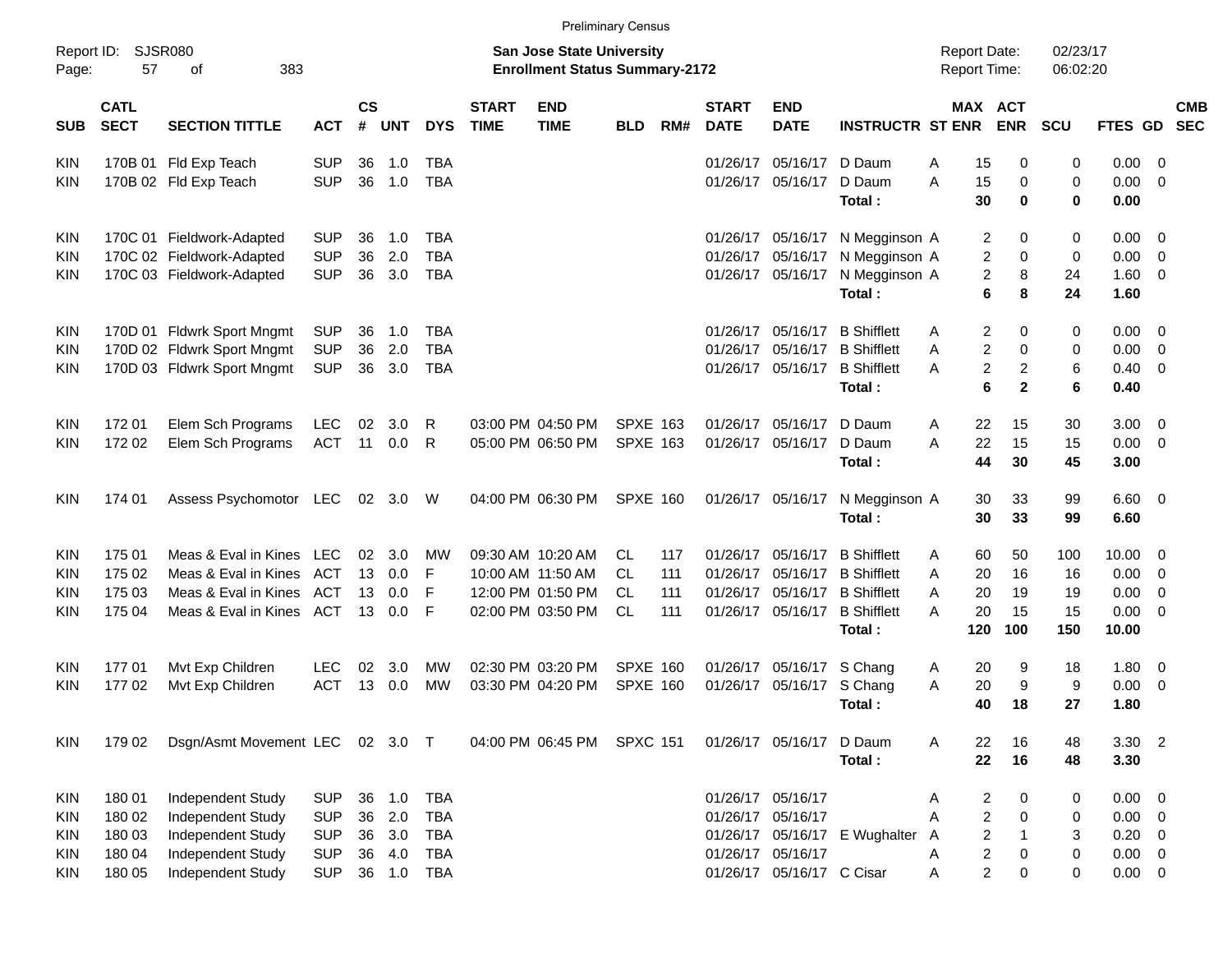|                     |                            |                                        |               |                    |            |               |                             |                                                                    | <b>Preliminary Census</b> |     |                             |                             |                               |                                     |                         |                      |                  |     |                          |
|---------------------|----------------------------|----------------------------------------|---------------|--------------------|------------|---------------|-----------------------------|--------------------------------------------------------------------|---------------------------|-----|-----------------------------|-----------------------------|-------------------------------|-------------------------------------|-------------------------|----------------------|------------------|-----|--------------------------|
| Report ID:<br>Page: | 58                         | <b>SJSR080</b><br>383<br>οf            |               |                    |            |               |                             | San Jose State University<br><b>Enrollment Status Summary-2172</b> |                           |     |                             |                             |                               | <b>Report Date:</b><br>Report Time: |                         | 02/23/17<br>06:02:20 |                  |     |                          |
| <b>SUB</b>          | <b>CATL</b><br><b>SECT</b> | <b>SECTION TITTLE</b>                  | <b>ACT</b>    | $\mathsf{cs}$<br># | <b>UNT</b> | <b>DYS</b>    | <b>START</b><br><b>TIME</b> | <b>END</b><br><b>TIME</b>                                          | <b>BLD</b>                | RM# | <b>START</b><br><b>DATE</b> | <b>END</b><br><b>DATE</b>   | <b>INSTRUCTR ST ENR</b>       |                                     | MAX ACT<br><b>ENR</b>   | <b>SCU</b>           | FTES GD          |     | <b>CMB</b><br><b>SEC</b> |
| <b>KIN</b>          | 180 06                     |                                        | <b>SUP</b>    | 36                 | 1.0        | TBA           |                             |                                                                    |                           |     | 01/26/17                    | 05/16/17                    | E Wughalter                   | 2                                   | 4                       | 4                    | 0.27             | - 0 |                          |
| <b>KIN</b>          | 180 07                     | Independent Study<br>Independent Study | <b>SUP</b>    | 36                 | 1.0        | <b>TBA</b>    |                             |                                                                    |                           |     | 01/26/17                    | 05/16/17                    | K Han                         | A<br>2<br>Α                         | 3                       | 3                    | 0.20             | -0  |                          |
| KIN                 | 180 08                     | Independent Study                      | <b>SUP</b>    | 36                 | 1.0        | <b>TBA</b>    |                             |                                                                    |                           |     |                             | 01/26/17 05/16/17           |                               | 2<br>Α                              | 0                       | 0                    | 0.00             | 0   |                          |
| <b>KIN</b>          | 180 09                     | Independent Study                      | <b>SUP</b>    | 36                 | 1.0        | <b>TBA</b>    |                             |                                                                    |                           |     |                             | 01/26/17 05/16/17           |                               | 2<br>А                              | 0                       | 0                    | 0.00             | -0  |                          |
| <b>KIN</b>          | 180 10                     | Independent Study                      | <b>SUP</b>    | 36                 | 2.0        | <b>TBA</b>    |                             |                                                                    |                           |     |                             | 01/26/17 05/16/17 K Jeffery |                               | 2<br>Α                              | 1                       | $\overline{c}$       | 0.13             | - 0 |                          |
| <b>KIN</b>          | 180 11                     | Independent Study                      | <b>SUP</b>    | 36                 | 2.0        | <b>TBA</b>    |                             |                                                                    |                           |     | 01/26/17                    | 05/16/17                    | A Jensen                      | $\overline{\mathbf{c}}$<br>Α        | 1                       | 2                    | 0.13             | 0   |                          |
| <b>KIN</b>          | 180 12                     | Independent Study                      | <b>SUP</b>    | 36                 | 2.0        | <b>TBA</b>    |                             |                                                                    |                           |     |                             |                             | 01/26/17 05/16/17 T Semerjian | 2<br>Α                              | 1                       | 2                    | 0.13             | - 0 |                          |
| <b>KIN</b>          | 180 13                     | Independent Study                      | <b>SUP</b>    | 36                 | 2.0        | <b>TBA</b>    |                             |                                                                    |                           |     |                             | 01/26/17 05/16/17           |                               | 2<br>Α                              | 0                       | 0                    | 0.00             | 0   |                          |
| <b>KIN</b>          | 180 14                     | Independent Study                      | <b>SUP</b>    | 36                 | 3.0        | <b>TBA</b>    |                             |                                                                    |                           |     |                             | 01/26/17 05/16/17           | E Wughalter                   | 2<br>A                              | 2                       | 6                    | 0.40             | 0   |                          |
| <b>KIN</b>          | 180 15                     | Independent Study                      | <b>SUP</b>    | 36                 | 3.0        | <b>TBA</b>    |                             |                                                                    |                           |     | 01/26/17                    | 05/16/17                    | K Han                         | 2<br>Α                              | 5                       | 15                   | 1.00             | 0   |                          |
| <b>KIN</b>          | 180 16                     | Independent Study                      | <b>SUP</b>    | 36                 | 3.0        | <b>TBA</b>    |                             |                                                                    |                           |     | 01/26/17                    | 05/16/17 J Kao              |                               | 2<br>Α                              | 2                       | 6                    | 0.40             | -0  |                          |
| <b>KIN</b>          | 180 17                     | Independent Study                      | <b>SUP</b>    | 36                 | 3.0        | <b>TBA</b>    |                             |                                                                    |                           |     | 01/26/17                    | 05/16/17                    | J Schachner                   | 2<br>A                              | 1                       | 3                    | 0.20             | 0   |                          |
| <b>KIN</b>          | 180 18                     | Independent Study                      | <b>SUP</b>    | 36                 | 3.0        | <b>TBA</b>    |                             |                                                                    |                           |     | 01/26/17                    |                             | 05/16/17 T Semerjian          | 2<br>A                              | 1                       | 3                    | 0.20             | -0  |                          |
| <b>KIN</b>          | 180 19                     | Independent Study                      | <b>SUP</b>    | 36                 | 3.0        | <b>TBA</b>    |                             |                                                                    |                           |     | 01/26/17                    | 05/16/17 C Cisar            |                               | 2<br>Α                              | 3                       | 9                    | 0.60             | -0  |                          |
| <b>KIN</b>          | 180 20                     | Independent Study                      | <b>SUP</b>    | 36                 | 3.0        | <b>TBA</b>    |                             |                                                                    |                           |     | 01/26/17                    | 05/16/17 P Plato            |                               | 2<br>Α                              | $\overline{\mathbf{c}}$ | 6                    | 0.40             | 0   |                          |
| <b>KIN</b>          | 180 21                     | Independent Study                      | <b>SUP</b>    | 36                 | 2.0        | <b>TBA</b>    |                             |                                                                    |                           |     |                             | 01/26/17 05/16/17           |                               | 2<br>А                              | 0                       | 0                    | 0.00             | 0   |                          |
| KIN                 | 180 22                     | Independent Study                      | <b>SUP</b>    | 36                 | 2.0        | <b>TBA</b>    |                             |                                                                    |                           |     |                             | 01/26/17 05/16/17           |                               | 2<br>А                              | 0                       | 0                    | 0.00             | -0  |                          |
| <b>KIN</b>          | 180 23                     | Independent Study                      | <b>SUP</b>    | 36                 | 1.0        | <b>TBA</b>    |                             |                                                                    |                           |     |                             | 01/26/17 05/16/17           |                               | 2<br>А                              | 0                       | 0                    | 0.00             | 0   |                          |
| <b>KIN</b>          | 180 24                     | Independent Study                      | <b>SUP</b>    | 36                 | 1.0        | <b>TBA</b>    |                             |                                                                    |                           |     |                             | 01/26/17 05/16/17           |                               | 2<br>А                              | 0                       | 0                    | 0.00             | -0  |                          |
| <b>KIN</b>          | 180 25                     | Independent Study                      | <b>SUP</b>    | 36                 | 1.0        | <b>TBA</b>    |                             |                                                                    |                           |     |                             | 01/26/17 05/16/17           |                               | 2<br>А                              | 0                       | 0                    | 0.00             | -0  |                          |
| <b>KIN</b>          | 180 26                     | Independent Study                      | <b>SUP</b>    | 36                 | 3.0        | <b>TBA</b>    |                             |                                                                    |                           |     |                             | 01/26/17 05/16/17           | D Daum                        | 2<br>Α                              |                         | 3                    | 0.20             | 0   |                          |
| KIN                 | 180 27                     | Independent Study                      | <b>SUP</b>    | 36                 | 3.0        | <b>TBA</b>    |                             |                                                                    |                           |     |                             | 01/26/17 05/16/17           | S Reekie                      | $\overline{\mathbf{c}}$<br>Α        | 1                       | 3                    | 0.20             | -0  |                          |
| <b>KIN</b>          | 180 28                     | Independent Study                      | <b>SUP</b>    | 36                 | 3.0        | <b>TBA</b>    |                             |                                                                    |                           |     |                             | 01/26/17 05/16/17           |                               | $\overline{c}$<br>Α                 | 0                       | 0                    | 0.00             | - 0 |                          |
|                     |                            |                                        |               |                    |            |               |                             |                                                                    |                           |     |                             |                             | Total:                        | 56                                  | 29                      | 70                   | 4.67             |     |                          |
| <b>KIN</b>          | 18501                      | Senior Seminar                         | SEM           | 05                 | 1.0        | $\top$        |                             | 09:00 AM 09:50 AM                                                  | <b>SPXC 153</b>           |     |                             | 01/26/17 05/16/17           | L Wilkin                      | 20<br>Α                             | 29                      | 29                   | 1.93             | - 0 |                          |
| KIN                 | 185 02                     | Senior Seminar                         | <b>SEM</b>    | 05                 | 1.0        | M             |                             | 12:30 PM 01:20 PM                                                  | <b>SPXC 153</b>           |     | 01/26/17                    |                             | 05/16/17 T Semerjian          | 20<br>A                             | 16                      | 16                   | 1.07             | - 0 |                          |
| KIN                 | 185 03                     | <b>Senior Seminar</b>                  | <b>SEM</b>    | 05                 | 1.0        | W             |                             | 12:30 PM 01:20 PM                                                  | <b>SPXC 153</b>           |     |                             |                             | 01/26/17 05/16/17 T Semerjian | 20<br>A                             | 14                      | 14                   | 0.93             | 0   |                          |
| KIN                 | 185 04                     | <b>Senior Seminar</b>                  | <b>SEM</b>    | 05                 | 1.0        | R             |                             | 09:00 AM 09:50 AM                                                  | <b>SPXC 153</b>           |     |                             | 01/26/17 05/16/17           | K Jeffery                     | 20<br>Α                             | 34                      | 34                   | 2.27             | 0   |                          |
| <b>KIN</b>          | 185 05                     | <b>Senior Seminar</b>                  | <b>SEM</b>    | 05                 | 1.0        | M             |                             | 11:30 AM 12:20 PM                                                  | <b>SPXC 153</b>           |     |                             | 01/26/17 05/16/17 K Jeffery |                               | 20<br>Α                             | 14                      | 14                   | 0.93             | - 0 |                          |
|                     |                            |                                        |               |                    |            |               |                             |                                                                    |                           |     |                             |                             | Total:                        |                                     | 100 107                 | 107                  | 7.13             |     |                          |
| KIN                 | 187 01                     | Clin Ex Physiol                        |               |                    |            | LEC 02 3.0 TR |                             | 01:30 PM 02:45 PM SPXE 163                                         |                           |     |                             | 01/26/17 05/16/17           | A Jensen                      | 40<br>A                             | 42                      | 126                  | 8.75 7           |     |                          |
|                     |                            |                                        |               |                    |            |               |                             |                                                                    |                           |     |                             |                             | Total:                        | 40                                  | 42                      | 126                  | 8.75             |     |                          |
| KIN                 | 188 01                     | Prev Care Ath Inj                      | LEC 02 2.0 TR |                    |            |               |                             | 09:30 AM 10:20 AM SPXE 163                                         |                           |     |                             | 01/26/17 05/16/17           | K Han<br>Total:               | 40<br>A<br>40                       | 38<br>38                | 76<br>76             | $5.07$ 0<br>5.07 |     |                          |
|                     |                            |                                        |               |                    |            |               |                             |                                                                    |                           |     |                             |                             |                               |                                     |                         |                      |                  |     |                          |

KIN 18901 Care & Prev Lab LAB 15 1.0 M 12:30 PM 02:20 PM YUH 128 01/26/17 05/16/17 H Pai A 20 11 11 0.73 0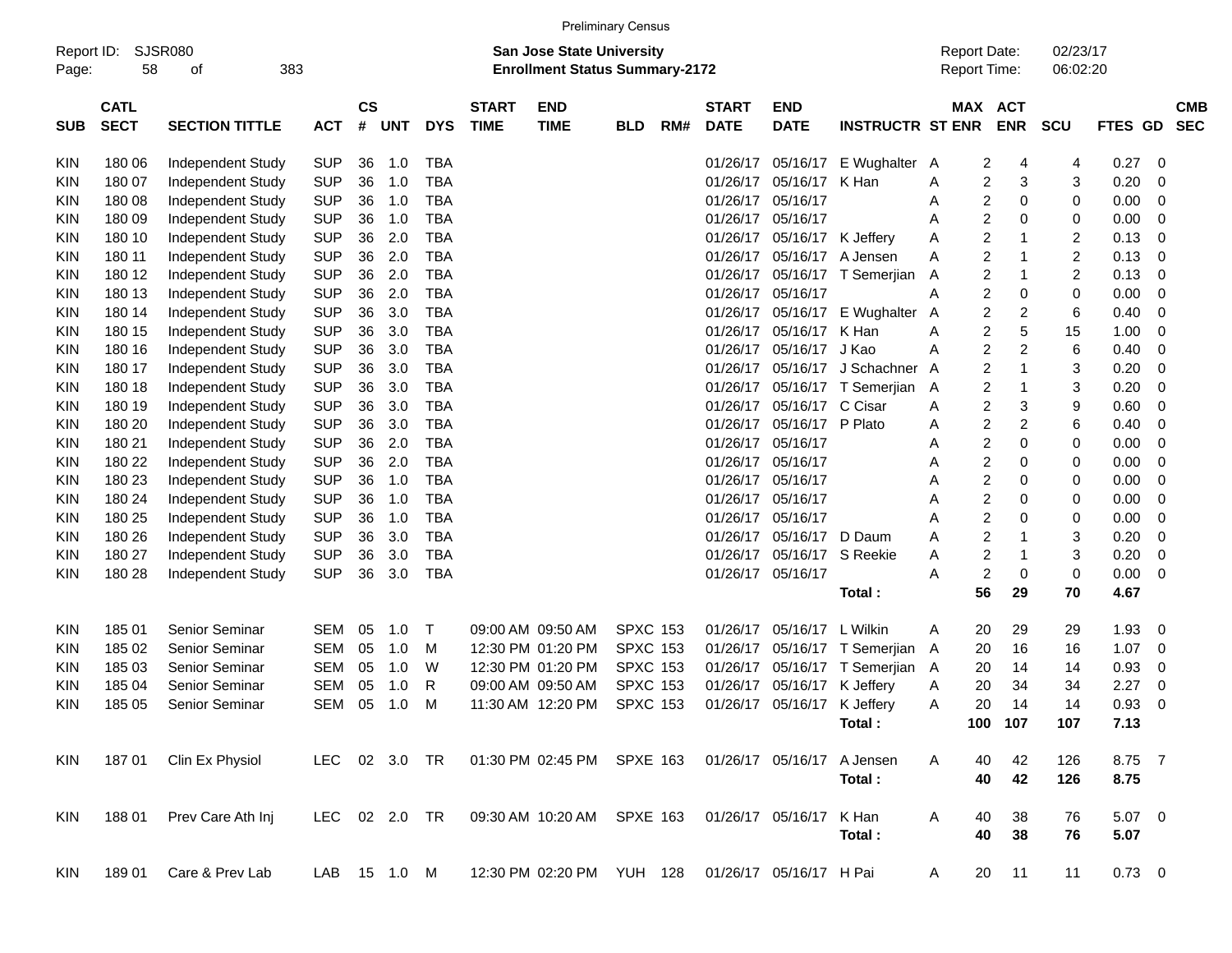|                     |                            |                                                                                       |                          |                    |            |                          |                             |                                                                           | <b>Preliminary Census</b>    |            |                             |                                           |                                                       |                                            |                              |                      |                                    |                                                      |            |
|---------------------|----------------------------|---------------------------------------------------------------------------------------|--------------------------|--------------------|------------|--------------------------|-----------------------------|---------------------------------------------------------------------------|------------------------------|------------|-----------------------------|-------------------------------------------|-------------------------------------------------------|--------------------------------------------|------------------------------|----------------------|------------------------------------|------------------------------------------------------|------------|
| Report ID:<br>Page: | 59                         | <b>SJSR080</b><br>383<br>οf                                                           |                          |                    |            |                          |                             | <b>San Jose State University</b><br><b>Enrollment Status Summary-2172</b> |                              |            |                             |                                           |                                                       | <b>Report Date:</b><br><b>Report Time:</b> |                              | 02/23/17<br>06:02:20 |                                    |                                                      |            |
| <b>SUB</b>          | <b>CATL</b><br><b>SECT</b> | <b>SECTION TITTLE</b>                                                                 | <b>ACT</b>               | $\mathsf{cs}$<br># | <b>UNT</b> | <b>DYS</b>               | <b>START</b><br><b>TIME</b> | <b>END</b><br><b>TIME</b>                                                 | <b>BLD</b>                   | RM#        | <b>START</b><br><b>DATE</b> | <b>END</b><br><b>DATE</b>                 | <b>INSTRUCTR ST ENR</b>                               |                                            | <b>MAX ACT</b><br><b>ENR</b> | <b>SCU</b>           | FTES GD SEC                        |                                                      | <b>CMB</b> |
| KIN                 | 18902                      | Care & Prev Lab                                                                       | LAB                      |                    | 15 1.0     | W                        |                             | 12:30 PM 02:20 PM                                                         | <b>YUH</b>                   | 128        | 01/26/17                    | 05/16/17 H Pai                            | Total:                                                | 20<br>Α<br>40                              | 12<br>23                     | 12<br>23             | $0.80 \ 0$<br>1.53                 |                                                      |            |
| <b>KIN</b>          |                            | 191B 01 Adv Assess Upr Ext                                                            | <b>LEC</b>               | 02                 | 3.0        | МW                       |                             | 09:30 AM 10:20 AM                                                         | <b>SPXC 151</b>              |            | 01/26/17                    | 05/16/17 H Pai                            |                                                       | 40<br>A                                    | 20                           | 40                   | $4.00 \ 0$                         |                                                      |            |
| KIN<br>KIN          |                            | 191B 02 Adv Assess Upr Ext<br>191B 03 Adv Assess Upr Ext                              | LAB<br>LAB               | 15<br>15           | 0.0<br>0.0 | м<br>W                   |                             | 10:30 AM 12:20 PM<br>10:30 AM 12:20 PM                                    | <b>YUH</b><br><b>YUH 128</b> | 128        | 01/26/17                    | 05/16/17 H Pai<br>01/26/17 05/16/17 H Pai | Total:                                                | 20<br>Α<br>A<br>20<br>80                   | 12<br>8<br>40                | 12<br>8<br>60        | $0.00 \t 0$<br>$0.00 \t 0$<br>4.00 |                                                      |            |
| KIN                 | 195 01                     | <b>Therapeutic Modaliti</b>                                                           | <b>LEC</b>               | 01                 | 3.0        | . TR                     |                             | 10:30 AM 11:20 AM                                                         | <b>SPXE 163</b>              |            | 01/26/17                    | 05/16/17 K Han                            |                                                       | 40<br>A                                    | 22                           | 44                   | $4.40 \quad 0$                     |                                                      |            |
| KIN<br>KIN          | 195 02<br>195 03           | <b>Therapeutic Modaliti</b><br>Therapeutic Modaliti                                   | <b>ACT</b><br><b>ACT</b> | 11<br>11           | 0.0<br>0.0 | $\top$<br>R              |                             | 11:30 AM 01:20 PM<br>11:30 AM 01:20 PM                                    | <b>YUH</b><br><b>YUH</b>     | 128<br>128 | 01/26/17                    | 05/16/17 K Han<br>01/26/17 05/16/17 K Han | Total:                                                | 20<br>Α<br>A<br>20<br>80                   | 11<br>11<br>44               | 11<br>11<br>66       | $0.00 \t 0$<br>$0.00 \t 0$<br>4.40 |                                                      |            |
| KIN                 |                            | 197B 01 Practicum Ath Trn II                                                          | <b>SUP</b>               | 36                 | 1.0        | W                        |                             | 07:30 AM 08:20 AM                                                         | <b>YUH 128</b>               |            |                             | 01/26/17 05/16/17 H Pai                   | Total:                                                | 12<br>Α<br>12                              | 11<br>11                     | 11<br>11             | $0.73 \quad 0$<br>0.73             |                                                      |            |
| <b>KIN</b>          |                            | 197D 01 Practicum Ath Trn IV                                                          | <b>SUP</b>               | 36                 | 1.0        | R                        |                             | 07:30 AM 08:20 AM                                                         | YUH                          | 128        |                             | 01/26/17 05/16/17                         | K Han<br>Total:                                       | 12<br>Α<br>12                              | 12<br>12                     | 12<br>12             | $0.80 \ 0$<br>0.80                 |                                                      |            |
| KIN                 | 198 01<br>198 02           | Internship                                                                            | SUP<br><b>SUP</b>        | 36<br>36           | 1.0<br>2.0 | TBA<br><b>TBA</b>        |                             |                                                                           |                              |            | 01/26/17<br>01/26/17        |                                           | 05/16/17 B Shifflett<br>05/16/17 B Shifflett          | 10<br>A<br>10<br>A                         | 18<br>35                     | 18<br>70             | 1.20<br>4.67                       | $\overline{\phantom{0}}$<br>$\overline{\phantom{0}}$ |            |
| KIN<br>KIN<br>KIN   | 198 03<br>198 04           | Internship<br>Internship<br>Internship                                                | <b>SUP</b><br><b>SUP</b> | 36<br>36           | 3.0<br>4.0 | <b>TBA</b><br><b>TBA</b> |                             |                                                                           |                              |            | 01/26/17                    |                                           | 05/16/17 B Shifflett<br>01/26/17 05/16/17 B Shifflett | 10<br>A<br>10<br>A                         | 19<br>$\mathbf 1$            | 57<br>4              | 3.80<br>$0.27 \t 0$                | $\overline{\mathbf{0}}$                              |            |
| KIN                 | 250 01                     | <b>Fund Quant Resrch</b>                                                              | <b>SEM</b>               |                    | 3.0        |                          |                             |                                                                           |                              |            |                             |                                           | Total:                                                | 40<br>X<br>0                               | 73<br>0                      | 149<br>0             | 9.93<br>$0.00 \t 0$                |                                                      |            |
|                     |                            |                                                                                       |                          |                    |            |                          |                             |                                                                           |                              |            |                             |                                           | Total:                                                | 0                                          | $\bf{0}$                     | 0                    | 0.00                               |                                                      |            |
| KIN                 | 251 01                     | <b>Fund Qual Resrch</b>                                                               | SEM                      | 05                 | 3.0        | W                        |                             | 04:00 PM 06:45 PM                                                         | <b>SPXC 151</b>              |            |                             | 01/26/17 05/16/17                         | J Chin<br>Total:                                      | Α<br>22<br>22                              | 17<br>17                     | 51<br>51             | 4.25 17<br>4.25                    |                                                      |            |
| KIN                 | 256 01                     | Environmental Ex Phy SEM 05 3.0 T 04:00 PM 06:45 PM YUH 233 01/26/17 05/16/17 C Cisar |                          |                    |            |                          |                             |                                                                           |                              |            |                             |                                           | Total:                                                | 15<br>A<br>15                              | 14<br>14                     | 42<br>42             | 3.50 14<br>3.50                    |                                                      |            |
| KIN                 | 257 01                     | Biomechanics                                                                          | <b>SEM</b>               |                    | 3.0        |                          |                             |                                                                           |                              |            |                             |                                           | Total:                                                | х<br>0<br>$\bf{0}$                         | 0<br>0                       | 0<br>0               | $0.00 \t 0$<br>0.00                |                                                      |            |
| KIN                 | 259 01                     | Adv APA Internship                                                                    | SUP 25 3.0 TBA           |                    |            |                          |                             |                                                                           |                              |            |                             |                                           | 01/26/17 05/16/17 N Megginson A<br>Total:             | 2<br>$\mathbf 2$                           | 0<br>0                       | 0<br>0               | $0.00 \t 0$<br>0.00                |                                                      |            |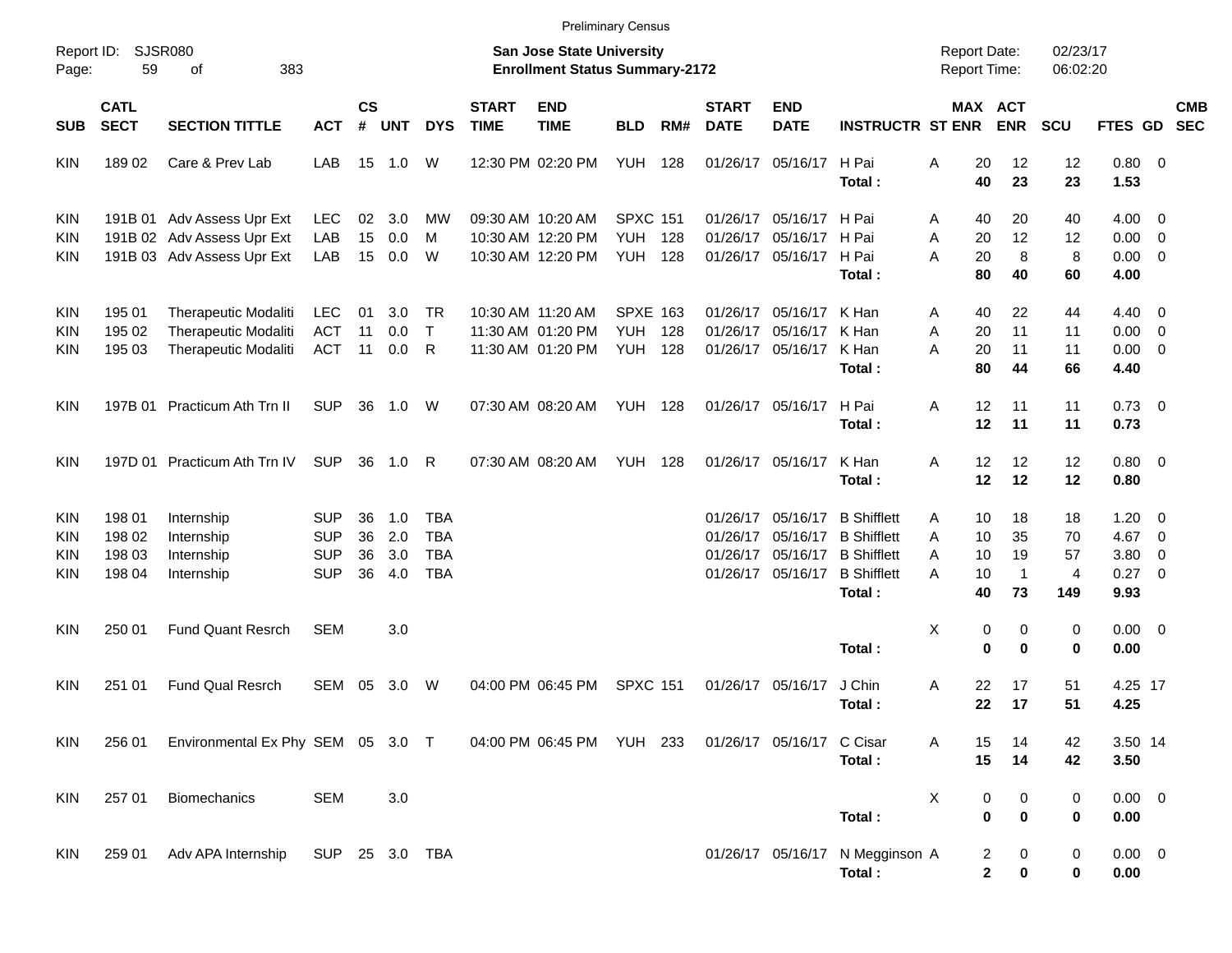|                                               |                                      |                                                                                  |                                                      |                      |                          |                                                      |                                                                    |                           | <b>Preliminary Census</b> |     |                             |                                                                                                           |                                                                          |                  |                                                                    |                                 |                                                   |                                                     |            |
|-----------------------------------------------|--------------------------------------|----------------------------------------------------------------------------------|------------------------------------------------------|----------------------|--------------------------|------------------------------------------------------|--------------------------------------------------------------------|---------------------------|---------------------------|-----|-----------------------------|-----------------------------------------------------------------------------------------------------------|--------------------------------------------------------------------------|------------------|--------------------------------------------------------------------|---------------------------------|---------------------------------------------------|-----------------------------------------------------|------------|
| Page:                                         | Report ID: SJSR080<br>60             | 383                                                                              |                                                      |                      |                          |                                                      | San Jose State University<br><b>Enrollment Status Summary-2172</b> |                           |                           |     |                             |                                                                                                           | <b>Report Date:</b><br><b>Report Time:</b>                               |                  | 02/23/17<br>06:02:20                                               |                                 |                                                   |                                                     |            |
| SUB                                           | <b>CATL</b><br><b>SECT</b>           | <b>SECTION TITTLE</b>                                                            | <b>ACT</b>                                           | $\mathsf{cs}$<br>#   | <b>UNT</b>               | <b>DYS</b>                                           | <b>START</b><br><b>TIME</b>                                        | <b>END</b><br><b>TIME</b> | <b>BLD</b>                | RM# | <b>START</b><br><b>DATE</b> | <b>END</b><br><b>DATE</b>                                                                                 | <b>INSTRUCTR ST ENR</b>                                                  |                  | MAX ACT<br><b>ENR</b>                                              | <b>SCU</b>                      | FTES GD SEC                                       |                                                     | <b>CMB</b> |
| KIN.                                          | 264 01                               | Sport Sociology                                                                  | SEM 05 3.0 T                                         |                      |                          |                                                      |                                                                    | 04:00 PM 06:45 PM         | <b>SPXC 153</b>           |     |                             | 01/26/17 05/16/17                                                                                         | T Butryn<br>Total:                                                       | Α<br>15<br>15    | 13<br>13                                                           | 39<br>39                        | 3.25 13<br>3.25                                   |                                                     |            |
| <b>KIN</b>                                    | 266 01                               | Prin & Conc Mot Lrng SEM 05 3.0 M                                                |                                                      |                      |                          |                                                      |                                                                    | 04:00 PM 06:45 PM         | <b>SPXE 163</b>           |     |                             | 01/26/17 05/16/17                                                                                         | E Wughalter A<br>Total:                                                  | 30<br>30         | 33<br>33                                                           | 99<br>99                        | 8.25 33<br>8.25                                   |                                                     |            |
| <b>KIN</b>                                    | 269 01                               | Res/Prac/Mgmt/Inj -                                                              | SEM 05 2.0 W                                         |                      |                          |                                                      |                                                                    | 07:00 PM 08:50 PM         | <b>YUH 128</b>            |     |                             | 01/26/17 05/16/17                                                                                         | M Tsuruike<br>Total:                                                     | 15<br>A<br>15    | 12<br>12                                                           | 24<br>24                        | 2.00 12<br>2.00                                   |                                                     |            |
| <b>KIN</b>                                    | 27301                                | Res/Prac Ther Modali SEM 05 2.0 T                                                |                                                      |                      |                          |                                                      |                                                                    | 07:00 PM 08:50 PM         | YUH                       | 128 |                             | 01/26/17 05/16/17                                                                                         | M Tsuruike<br>Total:                                                     | 15<br>A<br>15    | 12<br>12                                                           | 24<br>24                        | 2.00 12<br>2.00                                   |                                                     |            |
| <b>KIN</b><br><b>KIN</b><br>KIN               | 280 01<br>280 02<br>280 03           | Adv Fldwk Sprt Mgt<br>Adv Fldwk Sprt Mgt<br>Adv Fldwk Sprt Mgt                   | <b>SUP</b><br><b>SUP</b><br><b>SUP</b>               | 25<br>25             | 1.0<br>2.0<br>25 3.0     | <b>TBA</b><br><b>TBA</b><br><b>TBA</b>               |                                                                    |                           |                           |     |                             | 01/26/17 05/16/17<br>01/26/17 05/16/17<br>01/26/17 05/16/17                                               | <b>B</b> Shifflett<br><b>B</b> Shifflett<br><b>B</b> Shifflett<br>Total: | Α<br>Α<br>Α      | 2<br>0<br>2<br>0<br>2<br>0<br>6<br>0                               | 0<br>0<br>0<br>0                | $0.00 \t 0$<br>$0.00 \t 0$<br>$0.00 \t 0$<br>0.00 |                                                     |            |
| <b>KIN</b>                                    | 281 01                               | Legal Aspects Sprt                                                               | SEM 05 3.0                                           |                      |                          | M                                                    |                                                                    | 04:00 PM 06:45 PM         | <b>SPXC 153</b>           |     |                             | 01/26/17 05/16/17                                                                                         | C Armstrong A<br>Total:                                                  | 15<br>15         | 11<br>11                                                           | 33<br>33                        | 2.75 11<br>2.75                                   |                                                     |            |
| <b>KIN</b>                                    | 284 01                               | Finance Aspt Sport                                                               | SEM 05 3.0 T                                         |                      |                          |                                                      |                                                                    | 07:00 PM 09:45 PM         | <b>SPXC 151</b>           |     |                             | 01/26/17 05/16/17                                                                                         | C Armstrong A<br>Total:                                                  | 15<br>15         | 9<br>9                                                             | 27<br>27                        | $2.25$ 9<br>2.25                                  |                                                     |            |
| <b>KIN</b><br><b>KIN</b><br>KIN               | 285 01<br>285 02<br>285 03           | Internship Kinesiolo<br>Internship Kinesiolo<br>Internship Kinesiolo             | <b>SUP</b><br><b>SUP</b><br><b>SUP</b>               | 25<br>25<br>25       | 1.0<br>2.0<br>3.0        | TBA<br><b>TBA</b><br>TBA                             |                                                                    |                           |                           |     | 01/26/17                    | 01/26/17 05/16/17<br>05/16/17<br>01/26/17 05/16/17                                                        | <b>B</b> Shifflett<br><b>B</b> Shifflett<br><b>B</b> Shifflett<br>Total: | A<br>Α<br>Α      | 2<br>1<br>2<br>$\mathbf{1}$<br>2<br>8<br>6<br>10                   | 1<br>$\overline{2}$<br>24<br>27 | $0.08$ 1<br>$0.17$ 1<br>2.00 8<br>2.25            |                                                     |            |
| KIN.<br><b>KIN</b><br><b>KIN</b>              | 286 01<br>286 02<br>286 03           | Independent Study<br>Independent Study<br>Independent Study                      | <b>SUP</b><br><b>SUP</b><br><b>SUP</b>               | 25<br>25             | 25 1.0<br>2.0<br>3.0     | TBA<br><b>TBA</b><br><b>TBA</b>                      |                                                                    |                           |                           |     |                             | 01/26/17 05/16/17<br>01/26/17 05/16/17                                                                    | 01/26/17 05/16/17 E Wughalter A                                          | Α<br>А           | 2<br>$\overline{2}$<br>2<br>0<br>2<br>0                            | $\overline{c}$<br>0<br>0        | $0.17$ 2<br>0.00<br>0.00                          | $\overline{\mathbf{0}}$<br>$\overline{\phantom{0}}$ |            |
| <b>KIN</b><br><b>KIN</b><br><b>KIN</b>        | 286 04<br>286 05<br>286 06           | Independent Study<br>Independent Study<br>Independent Study                      | <b>SUP</b><br><b>SUP</b><br><b>SUP</b>               | 25<br>25<br>25       | 1.0<br>1.0<br>2.0        | <b>TBA</b><br><b>TBA</b><br><b>TBA</b>               |                                                                    |                           |                           |     |                             | 01/26/17 05/16/17 P Plato<br>01/26/17 05/16/17                                                            | 01/26/17 05/16/17 M Tsuruike                                             | Α<br>Α<br>Α      | $\overline{\mathbf{c}}$<br>2<br>2<br>0                             | 1<br>1<br>0                     | 0.08<br>0.08<br>0.00                              | $\overline{\phantom{0}}$                            |            |
| <b>KIN</b><br><b>KIN</b><br><b>KIN</b><br>KIN | 286 07<br>286 08<br>286 09<br>286 10 | Independent Study<br>Independent Study<br>Independent Study<br>Independent Study | <b>SUP</b><br><b>SUP</b><br><b>SUP</b><br><b>SUP</b> | 25<br>25<br>25<br>25 | 3.0<br>3.0<br>3.0<br>3.0 | <b>TBA</b><br><b>TBA</b><br><b>TBA</b><br><b>TBA</b> |                                                                    |                           |                           |     |                             | 01/26/17 05/16/17 P Plato<br>01/26/17 05/16/17 C Cisar<br>01/26/17 05/16/17 A Jensen<br>01/26/17 05/16/17 |                                                                          | Α<br>Α<br>Α<br>Α | 2<br>2<br>$\overline{c}$<br>2<br>2<br>$\overline{\mathbf{c}}$<br>0 | 6<br>6<br>3<br>0                | $0.50$ 2<br>0.50<br>0.25<br>$0.00 \t 0$           | $\overline{2}$<br>$\overline{\phantom{1}}$          |            |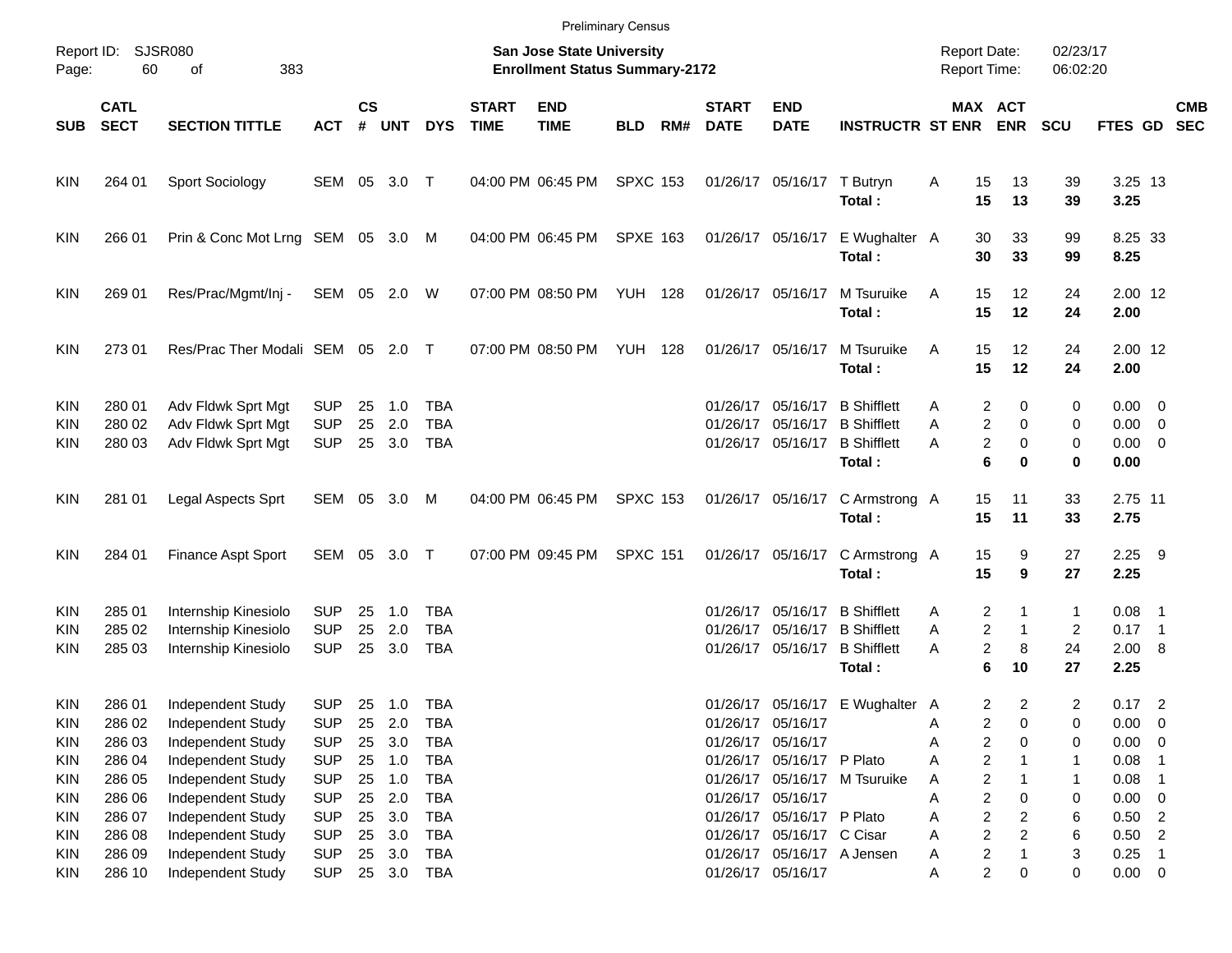|                     |                            |                                      |                          |                |            |            |                             |                                                                           | <b>Preliminary Census</b> |     |                             |                            |                                 |                     |                         |                       |                      |                |                         |                          |
|---------------------|----------------------------|--------------------------------------|--------------------------|----------------|------------|------------|-----------------------------|---------------------------------------------------------------------------|---------------------------|-----|-----------------------------|----------------------------|---------------------------------|---------------------|-------------------------|-----------------------|----------------------|----------------|-------------------------|--------------------------|
| Report ID:<br>Page: | 61                         | <b>SJSR080</b><br>383<br>οf          |                          |                |            |            |                             | <b>San Jose State University</b><br><b>Enrollment Status Summary-2172</b> |                           |     |                             |                            |                                 | <b>Report Date:</b> |                         | <b>Report Time:</b>   | 02/23/17<br>06:02:20 |                |                         |                          |
| <b>SUB</b>          | <b>CATL</b><br><b>SECT</b> | <b>SECTION TITTLE</b>                | <b>ACT</b>               | <b>CS</b><br># | UNT        | <b>DYS</b> | <b>START</b><br><b>TIME</b> | <b>END</b><br><b>TIME</b>                                                 | <b>BLD</b>                | RM# | <b>START</b><br><b>DATE</b> | <b>END</b><br><b>DATE</b>  | <b>INSTRUCTR ST ENR</b>         |                     |                         | MAX ACT<br><b>ENR</b> | SCU                  | <b>FTES GD</b> |                         | <b>CMB</b><br><b>SEC</b> |
| KIN.                | 286 11                     | Independent Study                    | <b>SUP</b>               | 25             | 3.0        | TBA        |                             |                                                                           |                           |     |                             | 01/26/17 05/16/17          |                                 | Α                   | $\overline{\mathbf{c}}$ | 0                     | 0                    | 0.00           | - 0                     |                          |
|                     |                            |                                      |                          |                |            |            |                             |                                                                           |                           |     |                             |                            | Total:                          |                     | 22                      | 9                     | 19                   | 1.58           |                         |                          |
| KIN                 |                            | 292B 01 Sem Sport Medicine I         | SEM                      | 05             | 2.0        | W          |                             | 05:00 PM 06:50 PM YUH 128                                                 |                           |     | 01/26/17                    | 05/16/17                   | M Tsuruike                      | A                   | 15                      | 13                    | 13                   | 2.17 13        |                         |                          |
| KIN.                |                            | 292B 02 Sem Sport Medicine I SUP     |                          | 25             | 0.0        | <b>TBA</b> |                             |                                                                           |                           |     | 01/26/17                    | 05/16/17                   | M Tsuruike                      | Α                   | 15                      | 13                    | 26                   | $0.00$ 13      |                         |                          |
|                     |                            |                                      |                          |                |            |            |                             |                                                                           |                           |     |                             |                            | Total:                          |                     | 30                      | 26                    | 39                   | 2.17           |                         |                          |
| KIN                 |                            | 293B 01 Fieldwork AT II              | SEM                      | 05             | 2.0        | <b>TBA</b> |                             |                                                                           |                           |     | 01/26/17                    | 05/16/17                   | M Tsuruike                      | A                   | 15                      | 12                    | 12                   | $2.00$ 12      |                         |                          |
| <b>KIN</b>          |                            | 293B 02 Fieldwork AT II              | <b>SUP</b>               | 25             | 0.0        | <b>TBA</b> |                             |                                                                           |                           |     | 01/26/17                    | 05/16/17                   | M Tsuruike                      | A                   | 15                      | 12                    | 24                   | $0.00$ 12      |                         |                          |
|                     |                            |                                      |                          |                |            |            |                             |                                                                           |                           |     |                             |                            | Total:                          |                     | 30                      | 24                    | 36                   | 2.00           |                         |                          |
| KIN                 |                            | 293D 01 Fieldwork AT IV              | <b>SEM</b>               | 05             | 2.0        | TBA        |                             |                                                                           |                           |     | 01/26/17                    | 05/16/17                   | M Tsuruike                      | A                   | 15                      | 12                    | 12                   | $2.00$ 12      |                         |                          |
| <b>KIN</b>          |                            | 293D 02 Fieldwork AT IV              | <b>SUP</b>               | 25             | 0.0        | <b>TBA</b> |                             |                                                                           |                           |     | 01/26/17                    | 05/16/17                   | M Tsuruike                      | Α                   | 15                      | 12                    | 24                   | $0.00$ 12      |                         |                          |
|                     |                            |                                      |                          |                |            |            |                             |                                                                           |                           |     |                             |                            | Total:                          |                     | 30                      | 24                    | 36                   | 2.00           |                         |                          |
| KIN                 | 298 01                     | Spec Studies P E                     | <b>SUP</b>               | 25             | 3.0        | TBA        |                             |                                                                           |                           |     | 01/26/17                    | 05/16/17                   |                                 | Α                   | 1                       | 0                     | 0                    | 0.00           | - 0                     |                          |
| KIN                 | 298 02                     | Spec Studies P E                     | <b>SUP</b>               | 25             | 3.0        | <b>TBA</b> |                             |                                                                           |                           |     | 01/26/17                    |                            | 05/16/17 C Armstrong            | A                   | 1                       | 4                     | 12                   | 1.00           | -4                      |                          |
| KIN                 | 298 03                     | Spec Studies P E                     | <b>SUP</b>               | 25             | 3.0        | <b>TBA</b> |                             |                                                                           |                           |     | 01/26/17                    | 05/16/17 P Plato           |                                 | A                   | 1                       | 5                     | 15                   | 1.25           | -5                      |                          |
| KIN                 | 298 04                     | Spec Studies P E                     | <b>SUP</b>               | 25             | 3.0        | <b>TBA</b> |                             |                                                                           |                           |     | 01/26/17                    |                            | 05/16/17 T Semerjian            | A                   | 1                       | 1                     | 3                    | 0.25           | $\overline{1}$          |                          |
| KIN                 | 298 05                     | Spec Studies P E                     | <b>SUP</b>               | 25             | 3.0        | <b>TBA</b> |                             |                                                                           |                           |     | 01/26/17                    | 05/16/17 C Cisar           |                                 | A                   |                         | 6                     | 18                   | 1.50           | 6                       |                          |
| KIN                 | 298 06                     | Spec Studies P E                     | <b>SUP</b>               | 25             | 3.0        | <b>TBA</b> |                             |                                                                           |                           |     | 01/26/17                    |                            | 05/16/17 M Tsuruike             | Α                   | 1                       | 8                     | 24                   | 2.00           | 8                       |                          |
| KIN                 | 298 07                     | Spec Studies P E                     | <b>SUP</b>               | 25             | 3.0        | <b>TBA</b> |                             |                                                                           |                           |     | 01/26/17                    |                            | 05/16/17 A Medina               | Α                   | 1                       | 1                     | 3                    | 0.25           | $\overline{1}$          |                          |
| KIN                 | 298 08                     | Spec Studies P E                     | <b>SUP</b>               | 25             | 3.0        | <b>TBA</b> |                             |                                                                           |                           |     | 01/26/17                    | 05/16/17 T Butryn          |                                 | Α                   | 1                       | 2                     | 6                    | 0.50           | $\overline{2}$          |                          |
| KIN                 | 298 09                     | Spec Studies P E                     | <b>SUP</b>               | 25             | 3.0        | <b>TBA</b> |                             |                                                                           |                           |     | 01/26/17                    | 05/16/17 J Kao             |                                 | Α                   | 1                       | 1                     | 3                    | 0.25           | $\overline{1}$          |                          |
| KIN                 | 298 10                     | Spec Studies P E                     | <b>SUP</b>               | 25             | 3.0        | <b>TBA</b> |                             |                                                                           |                           |     | 01/26/17                    | 05/16/17 J Chin            |                                 | Α                   | 1                       | 2                     | 6                    | 0.50           | $\overline{2}$          |                          |
| KIN                 | 298 11                     | Spec Studies P E<br>Spec Studies P E | <b>SUP</b><br><b>SUP</b> | 25<br>25       | 3.0<br>3.0 | <b>TBA</b> |                             |                                                                           |                           |     | 01/26/17                    | 05/16/17                   |                                 | A<br>Α              | 1<br>1                  | 0<br>0                | 0<br>0               | 0.00<br>0.00   | 0                       |                          |
| <b>KIN</b>          | 298 12                     |                                      |                          |                |            | TBA        |                             |                                                                           |                           |     |                             | 01/26/17 05/16/17          | Total:                          |                     | 12                      | 30                    | 90                   | 7.50           | 0                       |                          |
|                     |                            |                                      |                          |                |            |            |                             |                                                                           |                           |     |                             |                            |                                 |                     |                         |                       |                      |                |                         |                          |
| KIN.                | 299 01                     | <b>Masters Thesis</b>                | <b>SUP</b>               | 25             | 1.0        | TBA        |                             |                                                                           |                           |     |                             | 01/26/17 05/16/17          |                                 | A                   | 1                       | 0                     | 0                    | 0.00           | $\overline{\mathbf{0}}$ |                          |
| <b>KIN</b>          | 299 02                     | <b>Masters Thesis</b>                | <b>SUP</b>               | 25             | 2.0        | TBA        |                             |                                                                           |                           |     |                             | 01/26/17 05/16/17          |                                 | A                   |                         | 0                     | 0                    | 0.00           | - 0                     |                          |
| <b>KIN</b>          | 299 03                     | <b>Masters Thesis</b>                | <b>SUP</b>               | 25             | 3.0        | TBA        |                             |                                                                           |                           |     |                             | 01/26/17 05/16/17 J Chin   |                                 | Α                   |                         |                       | 3                    | 0.25           | - 1                     |                          |
| KIN                 | 299 04                     | <b>Masters Thesis</b>                | <b>SUP</b>               | 25             | 6.0        | TBA        |                             |                                                                           |                           |     |                             | 01/26/17 05/16/17          |                                 | Α                   |                         | 0                     | 0                    | 0.00           | - 0                     |                          |
| KIN                 | 299 05                     | <b>Masters Thesis</b>                | <b>SUP</b>               | 25             | 2.0        | TBA        |                             |                                                                           |                           |     |                             | 01/26/17 05/16/17          |                                 |                     |                         | 0                     | 0                    | 0.00           | - 0                     |                          |
| KIN                 | 299 06                     | <b>Masters Thesis</b>                | <b>SUP</b>               | 25             | 3.0        | TBA        |                             |                                                                           |                           |     |                             |                            | 01/26/17 05/16/17 M Tsuruike    | A                   |                         |                       | 3                    | 0.25           |                         |                          |
| KIN                 | 299 07                     | <b>Masters Thesis</b>                | <b>SUP</b>               | 25             | 3.0        | TBA        |                             |                                                                           |                           |     |                             |                            | 01/26/17 05/16/17 E Wughalter A |                     |                         |                       | 3                    | 0.25           | - 1                     |                          |
| KIN                 | 299 08                     | <b>Masters Thesis</b>                | <b>SUP</b>               |                | 25 6.0     | TBA        |                             |                                                                           |                           |     |                             | 01/26/17 05/16/17 T Butryn |                                 | A                   |                         |                       | $\,6$                | $0.50$ 1       |                         |                          |
|                     |                            |                                      |                          |                |            |            |                             |                                                                           |                           |     |                             |                            | Total:                          |                     | 8                       | 4                     | 15                   | 1.25           |                         |                          |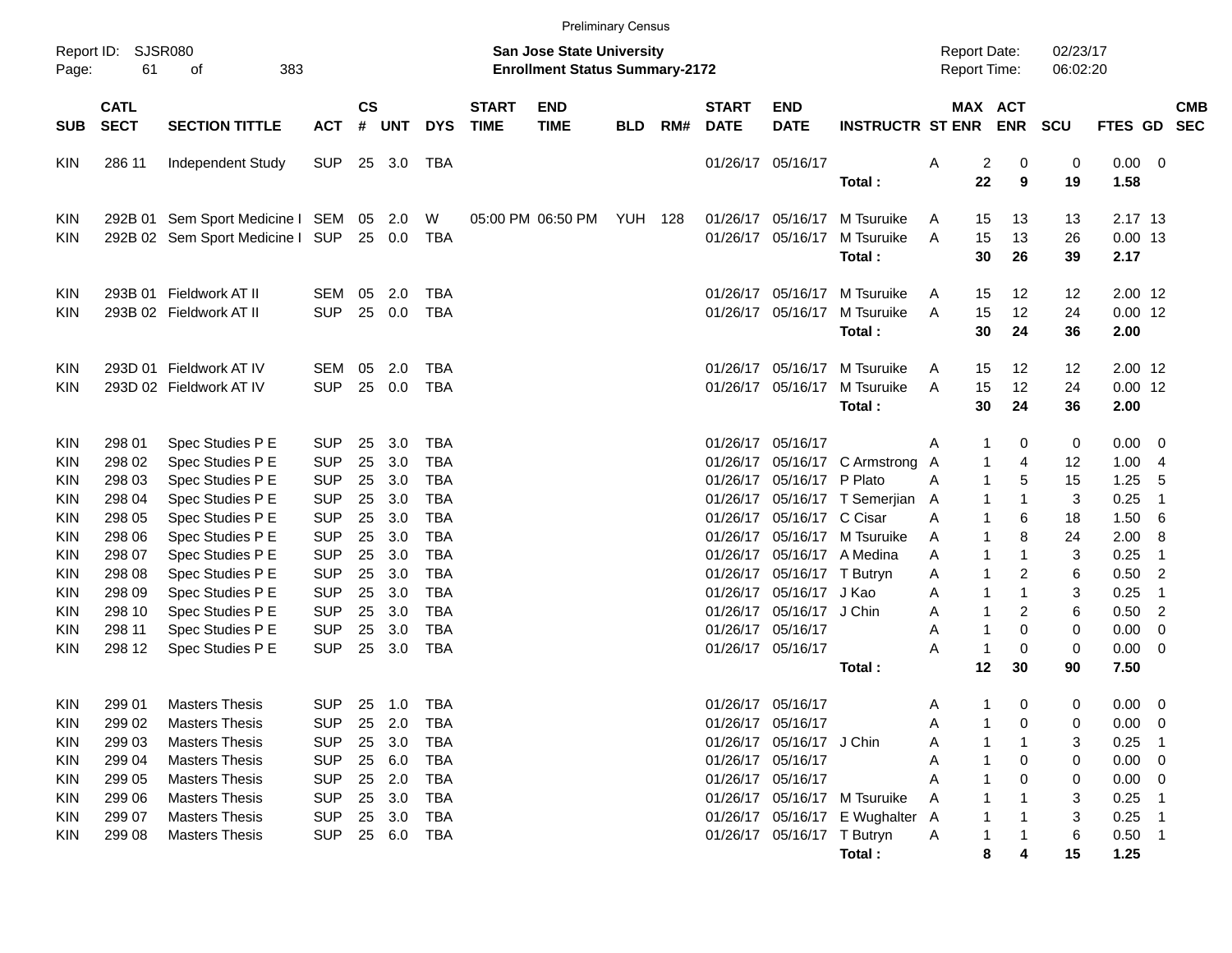|                     |                            |                                |                          |                |            |            |                             | <b>Preliminary Census</b>                                                 |            |     |                             |                                                  |                                                |                              |                                            |                     |                                   |                                     |                         |                          |
|---------------------|----------------------------|--------------------------------|--------------------------|----------------|------------|------------|-----------------------------|---------------------------------------------------------------------------|------------|-----|-----------------------------|--------------------------------------------------|------------------------------------------------|------------------------------|--------------------------------------------|---------------------|-----------------------------------|-------------------------------------|-------------------------|--------------------------|
| Report ID:<br>Page: | 62                         | <b>SJSR080</b><br>383<br>оf    |                          |                |            |            |                             | <b>San Jose State University</b><br><b>Enrollment Status Summary-2172</b> |            |     |                             |                                                  |                                                |                              | <b>Report Date:</b><br><b>Report Time:</b> |                     | 02/23/17<br>06:02:20              |                                     |                         |                          |
| <b>SUB</b>          | <b>CATL</b><br><b>SECT</b> | <b>SECTION TITTLE</b>          | <b>ACT</b>               | <b>CS</b><br># | <b>UNT</b> | <b>DYS</b> | <b>START</b><br><b>TIME</b> | <b>END</b><br>TIME                                                        | <b>BLD</b> | RM# | <b>START</b><br><b>DATE</b> | <b>END</b><br><b>DATE</b>                        | <b>INSTRUCTR ST ENR</b>                        |                              | MAX                                        | ACT<br><b>ENR</b>   | <b>SCU</b>                        | <b>FTES GD</b>                      |                         | <b>CMB</b><br><b>SEC</b> |
| KNED                | 184Y 01                    | Stdt Tchg II                   | <b>SUP</b>               | 25             | 4.0        | <b>TBA</b> |                             |                                                                           |            |     | 01/26/17                    | 05/16/17                                         | D Daum<br>Total:                               | A                            | 10<br>10                                   | 5<br>5              | 20<br>20                          | 1.33<br>1.33                        | - 0                     |                          |
| KNED<br>KNED        | 184Z 01<br>184Z 02         | Stdt Tchg III<br>Stdt Tchg III | <b>SUP</b><br><b>SUP</b> | 25<br>25       | 4.0<br>5.0 | TBA<br>TBA |                             |                                                                           |            |     | 01/26/17<br>01/26/17        | 05/16/17<br>05/16/17                             | D Daum<br>D Daum<br>Total :                    | $\mathsf{A}$<br>$\mathsf{A}$ | 10<br>10<br>20                             | 3<br>2<br>5         | $12 \overline{ }$<br>10<br>22     | $0.80 \quad 0$<br>0.67<br>1.47      | $\overline{\mathbf{0}}$ |                          |
|                     | Department :               | <b>Kinesiology</b>             |                          |                |            |            |                             |                                                                           |            |     |                             | <b>Lower Division:</b><br><b>Upper Division:</b> | Department Total:<br><b>Graduate Division:</b> |                              | 7698<br>4802<br>2608<br>288                | 4273<br>2398<br>248 | 6919 10488<br>4773<br>5114<br>601 | 707.65<br>318.47<br>342.18<br>47.00 |                         |                          |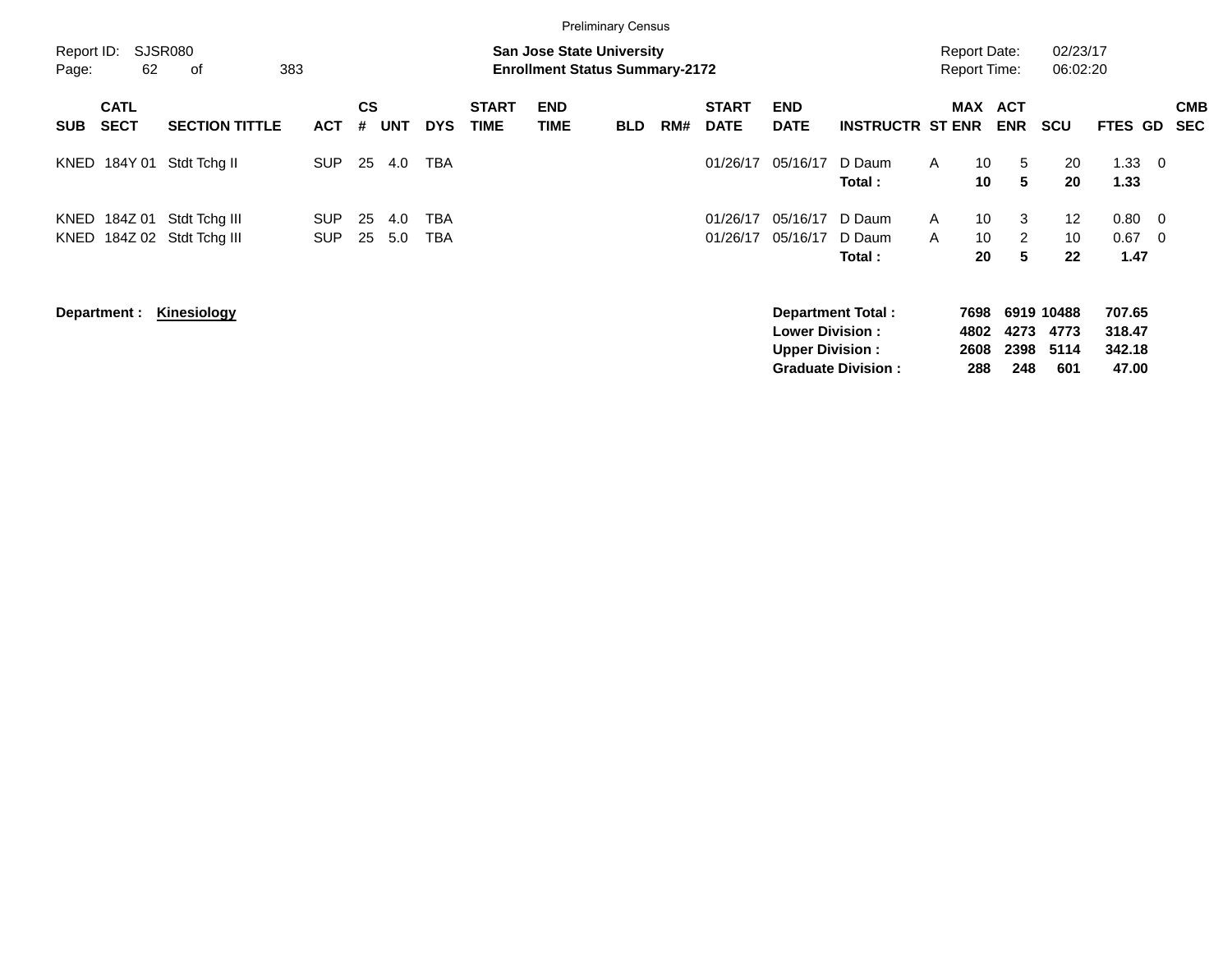|                |                            |                                                                               |               |                 |        |            |                             |                                                                           | <b>Preliminary Census</b> |     |                             |                            |                         |         |                                     |                      |                      |                          |            |
|----------------|----------------------------|-------------------------------------------------------------------------------|---------------|-----------------|--------|------------|-----------------------------|---------------------------------------------------------------------------|---------------------------|-----|-----------------------------|----------------------------|-------------------------|---------|-------------------------------------|----------------------|----------------------|--------------------------|------------|
| Page:          | Report ID: SJSR080<br>63   | 383<br>of                                                                     |               |                 |        |            |                             | <b>San Jose State University</b><br><b>Enrollment Status Summary-2172</b> |                           |     |                             |                            |                         |         | <b>Report Date:</b><br>Report Time: |                      | 02/23/17<br>06:02:20 |                          |            |
| <b>SUB</b>     | <b>CATL</b><br><b>SECT</b> | <b>SECTION TITTLE</b>                                                         | <b>ACT</b>    | $\mathsf{cs}$   | # UNT  | <b>DYS</b> | <b>START</b><br><b>TIME</b> | <b>END</b><br><b>TIME</b>                                                 | <b>BLD</b>                | RM# | <b>START</b><br><b>DATE</b> | <b>END</b><br><b>DATE</b>  | <b>INSTRUCTR ST ENR</b> |         | MAX ACT<br><b>ENR</b>               | <b>SCU</b>           | FTES GD SEC          |                          | <b>CMB</b> |
| <b>College</b> |                            | <b>Applied Sciences &amp; Arts</b><br><b>Recreation &amp; Leisure Studies</b> |               |                 |        |            |                             |                                                                           |                           |     |                             |                            |                         |         |                                     |                      |                      |                          |            |
|                | Department :<br>RECL 10 01 | Creat Meaning Life                                                            | <b>LEC</b>    |                 | 02 3.0 | МW         |                             | 09:00 AM 10:15 AM                                                         | CL                        | 222 |                             | 01/26/17 05/16/17 P Toney  |                         | A       | 45<br>39                            | 117                  | 7.80                 | $\overline{\phantom{0}}$ |            |
|                | RECL 10 02                 | <b>Creat Meaning Life</b>                                                     | <b>LEC</b>    | 02 <sub>o</sub> | 3.0    | <b>TR</b>  |                             | 09:00 AM 10:15 AM                                                         | <b>BBC</b>                | 320 |                             | 01/26/17 05/16/17          | M Duphily               | Α       | 45<br>20                            | 60                   | 4.00                 | $\overline{\phantom{0}}$ |            |
|                | RECL 10 03                 | Creat Meaning Life                                                            | <b>LEC</b>    |                 | 02 3.0 | <b>TBA</b> |                             |                                                                           |                           |     |                             | 01/26/17 05/16/17          | M Duphily               | A       | 45<br>37                            | 111                  | $7.40 \quad 0$       |                          |            |
|                |                            |                                                                               |               |                 |        |            |                             |                                                                           |                           |     |                             |                            | Total:                  | 135     | 96                                  | 288                  | 19.20                |                          |            |
|                | RECL 90 01                 | <b>Rec Parks Tourism</b>                                                      | <b>LEC</b>    | 02              | 3.0    | TR         |                             | 09:00 AM 10:15 AM                                                         | YUH 243                   |     |                             | 01/26/17 05/16/17          | P Toney<br>Total:       | A       | 40<br>14<br>40<br>14                | 42<br>42             | 2.80 0<br>2.80       |                          |            |
|                | RECL 97A01                 | <b>Event Planning</b>                                                         | <b>LEC</b>    |                 | 3.0    |            |                             |                                                                           |                           |     |                             |                            |                         | Х       | 0                                   | 0<br>0               | $0.00 \t 0$          |                          |            |
|                | RECL 97A02                 | <b>Event Planning</b>                                                         | <b>ACT</b>    |                 | 0.0    |            |                             |                                                                           |                           |     |                             |                            |                         | $\sf X$ | $\pmb{0}$                           | 0<br>0               | $0.00 \t 0$          |                          |            |
|                |                            |                                                                               |               |                 |        |            |                             |                                                                           |                           |     |                             |                            | Total:                  |         | $\bf{0}$                            | 0<br>$\mathbf 0$     | 0.00                 |                          |            |
|                |                            | RECL 100W 01 Writing Workshop                                                 | <b>SEM</b>    |                 | 3.0    |            |                             |                                                                           |                           |     |                             |                            |                         | Х       | 0                                   | 0<br>0               | $0.00 \t 0$          |                          |            |
|                |                            |                                                                               |               |                 |        |            |                             |                                                                           |                           |     |                             |                            | Total:                  |         | $\mathbf 0$                         | $\bf{0}$<br>$\bf{0}$ | 0.00                 |                          |            |
|                | RECL 110 01                | Leisure, Life                                                                 | <b>LEC</b>    | 02              | 3.0    | MW         |                             | 09:00 AM 10:15 AM                                                         | <b>YUH 243</b>            |     |                             | 01/26/17 05/16/17          | <b>B</b> Grosvenor A    |         | 40<br>31                            | 93                   | $6.20 \t 0$          |                          |            |
|                |                            |                                                                               |               |                 |        |            |                             |                                                                           |                           |     |                             |                            | Total:                  |         | 40<br>31                            | 93                   | 6.20                 |                          |            |
|                | RECL 111 01                | Leis Cult & Ident                                                             | <b>LEC</b>    | 02              | 3.0    | MW         |                             | 12:00 PM 01:15 PM                                                         | CL.                       | 324 |                             | 01/26/17 05/16/17          | L Levine                | Α       | 40<br>41                            | 123                  | 8.20 0               |                          |            |
|                |                            |                                                                               |               |                 |        |            |                             |                                                                           |                           |     |                             |                            | Total:                  |         | 40<br>41                            | 123                  | 8.20                 |                          |            |
|                | RECL 112 01                | Intro to RT                                                                   | <b>LEC</b>    | 02              | 3.0    | TR         |                             | 01:30 PM 02:45 PM                                                         | <b>YUH 243</b>            |     |                             | 01/26/17 05/16/17          | <b>B</b> Grosvenor A    |         | 40<br>35                            | 105                  | $7.00 \t 0$          |                          |            |
|                |                            |                                                                               |               |                 |        |            |                             |                                                                           |                           |     |                             |                            | Total:                  |         | 40<br>35                            | 105                  | 7.00                 |                          |            |
|                | RECL 130 01                | Event Marketing in R LEC                                                      |               |                 | 3.0    |            |                             |                                                                           |                           |     |                             |                            |                         | Х       | 0                                   | 0<br>0               | $0.00 \t 0$          |                          |            |
|                |                            |                                                                               |               |                 |        |            |                             |                                                                           |                           |     |                             |                            | Total:                  |         | $\mathbf 0$                         | $\bf{0}$<br>0        | 0.00                 |                          |            |
|                | RECL 132 01                | Rec Program Plan                                                              | LEC.          |                 | 02 3.0 | MW         |                             | 03:00 PM 04:15 PM                                                         | HB                        | 408 |                             | 01/26/17 05/16/17 L Levine |                         | A       | 23<br>40                            | 69                   | $4.60$ 0             |                          |            |
|                |                            |                                                                               |               |                 |        |            |                             |                                                                           |                           |     |                             |                            | Total:                  |         | 40<br>23                            | 69                   | 4.60                 |                          |            |
|                | RECL 135 01                | Rec Areas & Facilit                                                           | SEM 04 3.0 T  |                 |        |            |                             | 12:00 PM 02:45 PM SH                                                      |                           | 346 |                             | 01/26/17 05/16/17 W Spain  |                         | A       | 40<br>24                            | 72                   | 4.80 0               |                          |            |
|                |                            |                                                                               |               |                 |        |            |                             |                                                                           |                           |     |                             |                            | Total:                  |         | 40<br>24                            | 72                   | 4.80                 |                          |            |
|                | RECL 136 01                | Rec & Park Admin                                                              | LEC 02 3.0 TR |                 |        |            |                             | 09:00 AM 10:15 AM HB                                                      |                           | 407 |                             | 01/26/17 05/16/17 W Spain  |                         | A       | 18<br>40                            | 54                   | 3.60 0               |                          |            |
|                |                            |                                                                               |               |                 |        |            |                             |                                                                           |                           |     |                             |                            | Total:                  |         | 40<br>18                            | 54                   | 3.60                 |                          |            |
|                | RECL 140 01                | Spec RT Intervention ACT                                                      |               |                 | 1.0    |            |                             |                                                                           |                           |     |                             |                            |                         | X       | 0                                   | $\mathbf 0$<br>0     | $0.00 \t 0$          |                          |            |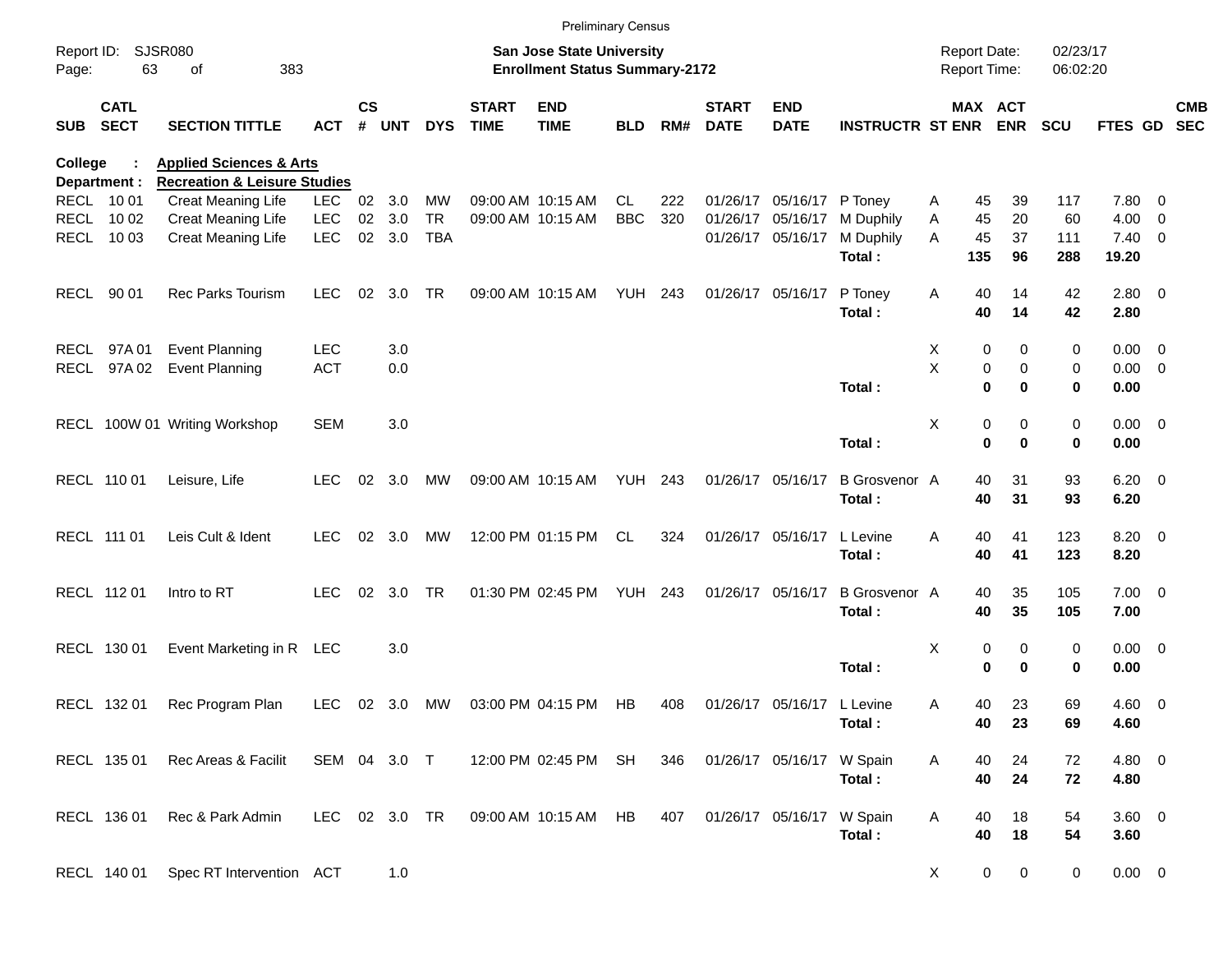|            |                            |                                                        |                 |                    |                 |            |                             | <b>Preliminary Census</b>                                          |                |     |                             |                                               |                         |                                            |                                |                      |                                 |            |
|------------|----------------------------|--------------------------------------------------------|-----------------|--------------------|-----------------|------------|-----------------------------|--------------------------------------------------------------------|----------------|-----|-----------------------------|-----------------------------------------------|-------------------------|--------------------------------------------|--------------------------------|----------------------|---------------------------------|------------|
| Page:      | Report ID: SJSR080<br>64   | 383<br>of                                              |                 |                    |                 |            |                             | San Jose State University<br><b>Enrollment Status Summary-2172</b> |                |     |                             |                                               |                         | <b>Report Date:</b><br><b>Report Time:</b> |                                | 02/23/17<br>06:02:20 |                                 |            |
| <b>SUB</b> | <b>CATL</b><br><b>SECT</b> | <b>SECTION TITTLE</b>                                  | <b>ACT</b>      | $\mathsf{cs}$<br># | <b>UNT</b>      | <b>DYS</b> | <b>START</b><br><b>TIME</b> | <b>END</b><br><b>TIME</b>                                          | <b>BLD</b>     | RM# | <b>START</b><br><b>DATE</b> | <b>END</b><br><b>DATE</b>                     | <b>INSTRUCTR ST ENR</b> |                                            | MAX ACT<br><b>ENR</b>          | <b>SCU</b>           | FTES GD SEC                     | <b>CMB</b> |
|            |                            |                                                        |                 |                    |                 |            |                             |                                                                    |                |     |                             |                                               | Total:                  |                                            | 0<br>0                         | 0                    | 0.00                            |            |
|            | RECL 143 01                | Festivals & Events                                     | <b>LEC</b>      | 02                 | 3.0             | <b>TR</b>  |                             | 10:30 AM 11:45 AM                                                  | <b>YUH 243</b> |     |                             | 01/26/17 05/16/17                             | P Toney<br>Total:       | Α                                          | 35<br>16<br>35<br>16           | 48<br>48             | $3.20 \ 0$<br>3.20              |            |
|            | RECL 144 01                | Natural&CulturalInte                                   | <b>LEC</b>      |                    | 3.0             |            |                             |                                                                    |                |     |                             |                                               | Total:                  | X                                          | 0<br>0<br>$\bf{0}$<br>$\bf{0}$ | 0<br>0               | $0.00 \t 0$<br>0.00             |            |
|            | RECL 148 01                | BiofdbckPrinciples&P LEC                               |                 |                    | 03 3.0 TR       |            |                             | 10:30 AM 11:45 AM                                                  | HB             | 407 | 01/26/17 05/16/17           |                                               | K Pham<br>Total:        | Α                                          | 35<br>34<br>35<br>34           | 102<br>102           | $6.80$ 0<br>6.80                |            |
|            | RECL 152 01                | Non-Profit Leaders                                     | <b>LEC</b>      | 02                 | 3.0             | MW         |                             | 01:30 PM 02:45 PM                                                  | <b>SH</b>      | 346 | 01/26/17 05/16/17           |                                               | W Spain<br>Total:       | Α                                          | 35<br>14<br>35<br>14           | 42<br>42             | $2.80 \t 0$<br>2.80             |            |
|            | RECL 153 01                | Youth Development                                      | <b>LEC</b>      |                    | 3.0             |            |                             |                                                                    |                |     |                             |                                               | Total:                  | X                                          | 0<br>0<br>$\bf{0}$<br>$\bf{0}$ | 0<br>0               | $0.00 \t 0$<br>0.00             |            |
|            | RECL 155 01                | Outdoor Rec System LEC 02 3.0 MW                       |                 |                    |                 |            |                             | 12:00 PM 01:15 PM                                                  | HB             | 407 | 01/26/17 05/16/17           |                                               | J Baur<br>Total:        | Α                                          | 35<br>19<br>35<br>19           | 57<br>57             | $3.80\ 0$<br>3.80               |            |
|            | RECL 156 01                | Princ Sust Trav Tour                                   | LEC             |                    | 02 3.0 TR       |            |                             | 03:00 PM 04:15 PM                                                  | <b>SH</b>      | 312 |                             | 01/26/17 05/16/17                             | P Toney<br>Total:       | Α                                          | 35<br>15<br>35<br>15           | 45<br>45             | $3.00 \ 0$<br>3.00              |            |
|            | RECL 160 01                | Eval & Res in Rec                                      | <b>LEC</b>      | 03                 | 3.0             | MW         |                             | 10:30 AM 11:45 AM                                                  | MH             | 322 | 01/26/17 05/16/17           |                                               | J Baur<br>Total:        | Α                                          | 35<br>18<br>35<br>18           | 54<br>54             | 3.60 0<br>3.60                  |            |
|            | RECL 169 01                | Practicum in RT                                        | <b>SUP</b>      | 36                 | 1.0             | <b>TBA</b> |                             |                                                                    |                |     |                             | 01/26/17 05/16/17                             | S Ross<br>Total:        | Α                                          | 40<br>13<br>40<br>13           | 13<br>13             | $0.87$ 0<br>0.87                |            |
|            |                            | RECL 170A 01 Pre-Intern Workshp                        | LEC             |                    | 02  1.0  TBA    |            |                             |                                                                    |                |     |                             | 01/26/17 05/16/17 J Baur                      | Total:                  | Α                                          | 50<br>31<br>50 31              | 31<br>31             | $2.07$ 0<br>2.07                |            |
|            |                            | RECL 170B 01 Intern in Rec                             | SUP 36 10.0 TBA |                    |                 |            |                             |                                                                    |                |     |                             | 01/26/17 05/16/17 J Baur                      | Total:                  | A                                          | 15<br>9<br>15<br>9             | 90<br>90             | $6.00 \t 0$<br>6.00             |            |
|            |                            | RECL 170C 01 Intern in TR<br>RECL 170C 02 Intern in TR | SUP 36 10.0     |                    | SUP 36 10.0 TBA |            |                             |                                                                    |                |     |                             | 01/26/17 05/16/17<br>01/26/17 05/16/17 S Ross | Total:                  | X<br>A                                     | 0<br>0<br>16<br>25<br>25<br>16 | 0<br>160<br>160      | $0.00 \t 0$<br>10.67 0<br>10.67 |            |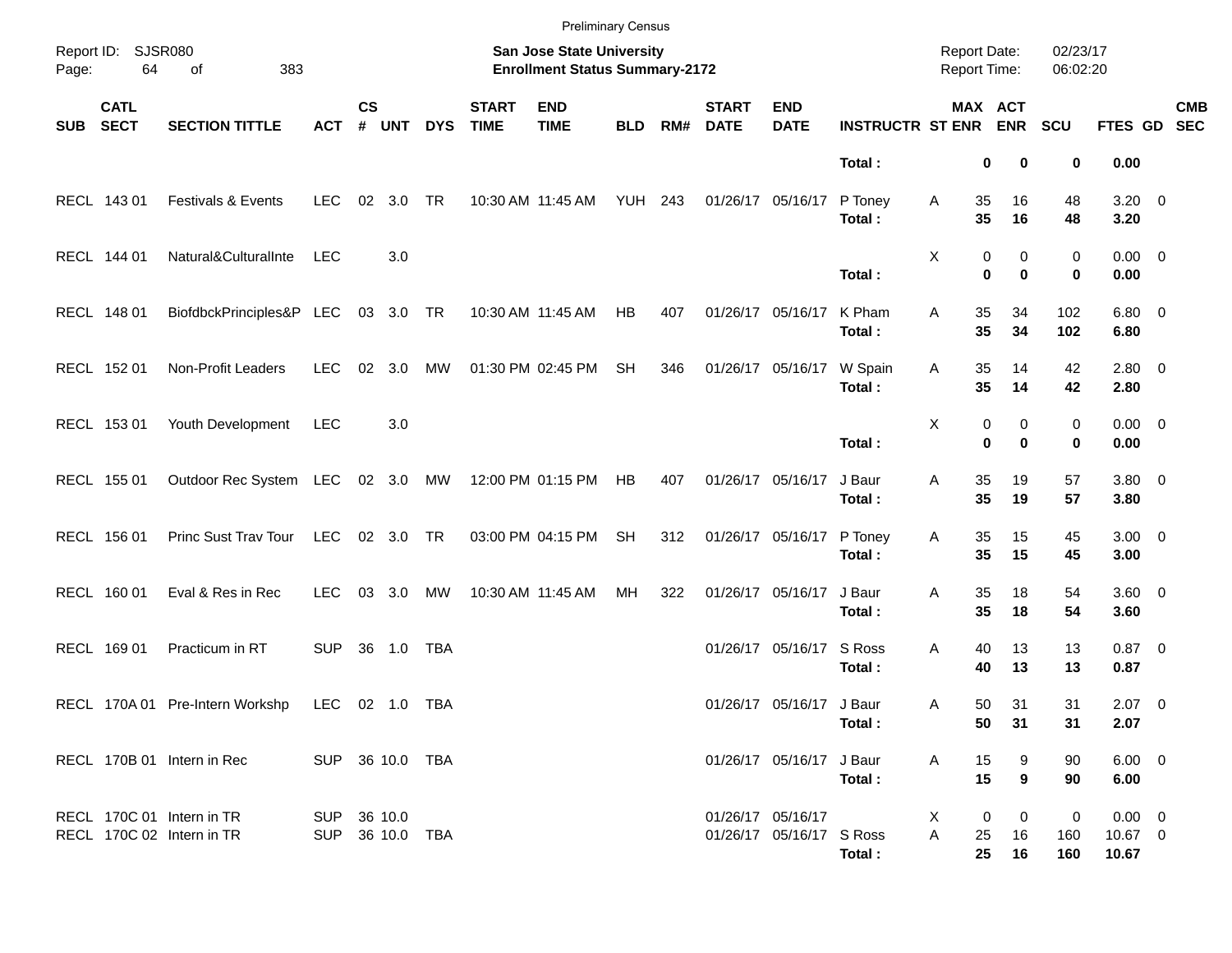| Report ID:<br>Page:                                      | SJSR080<br>65    | 383<br>οf                                                                    |                                                      |                      |                          |                                        |                             | <b>Preliminary Census</b><br><b>San Jose State University</b><br><b>Enrollment Status Summary-2172</b> |                                                      |                          |                                              |                                              |                                                 | <b>Report Date:</b><br><b>Report Time:</b> |                                                                  | 02/23/17<br>06:02:20       |                                      |                                 |                          |
|----------------------------------------------------------|------------------|------------------------------------------------------------------------------|------------------------------------------------------|----------------------|--------------------------|----------------------------------------|-----------------------------|--------------------------------------------------------------------------------------------------------|------------------------------------------------------|--------------------------|----------------------------------------------|----------------------------------------------|-------------------------------------------------|--------------------------------------------|------------------------------------------------------------------|----------------------------|--------------------------------------|---------------------------------|--------------------------|
| <b>CATL</b><br><b>SECT</b><br><b>SUB</b>                 |                  | <b>SECTION TITTLE</b>                                                        | <b>ACT</b>                                           | $\mathsf{cs}$<br>#   | <b>UNT</b>               | <b>DYS</b>                             | <b>START</b><br><b>TIME</b> | <b>END</b><br><b>TIME</b>                                                                              | <b>BLD</b>                                           | RM#                      | <b>START</b><br><b>DATE</b>                  | <b>END</b><br><b>DATE</b>                    | <b>INSTRUCTR ST ENR</b>                         |                                            | <b>MAX ACT</b><br><b>ENR</b>                                     | <b>SCU</b>                 | FTES GD                              |                                 | <b>CMB</b><br><b>SEC</b> |
| RECL<br>RECL 180 02<br><b>RECL</b>                       | 180 01<br>180 03 | <b>Indiv Study</b><br><b>Indiv Study</b><br><b>Indiv Study</b>               | <b>SUP</b><br><b>SUP</b><br><b>SUP</b>               | 36<br>36<br>36       | 3.0<br>4.0<br>4.0        | <b>TBA</b><br><b>TBA</b><br><b>TBA</b> |                             |                                                                                                        |                                                      |                          | 01/26/17<br>01/26/17<br>01/26/17             | 05/16/17<br>05/16/17<br>05/16/17             | Total:                                          | A<br>A<br>A                                | 10<br>3<br>10<br>$\Omega$<br>10<br>0<br>30<br>3                  | 9<br>0<br>$\mathbf 0$<br>9 | 0.60<br>0.00<br>0.00<br>0.60         | - 0<br>- 0<br>- 0               |                          |
| RECL 184 01<br>RECL<br>RECL                              | 184 02<br>184 03 | Directed Reading<br>Directed Reading<br>Directed Reading                     | <b>SUP</b><br><b>SUP</b><br><b>SUP</b>               | 36<br>36<br>36       | 4.0<br>4.0<br>4.0        | <b>TBA</b><br><b>TBA</b><br><b>TBA</b> |                             |                                                                                                        |                                                      |                          | 01/26/17<br>01/26/17<br>01/26/17             | 05/16/17<br>05/16/17<br>05/16/17             | Total:                                          | A<br>A<br>A                                | 10<br>0<br>$\overline{c}$<br>10<br>10<br>0<br>30<br>$\mathbf{2}$ | 0<br>8<br>$\mathbf 0$<br>8 | 0.00<br>0.53<br>0.00<br>0.53         | - 0<br>- 0<br>- 0               |                          |
| RECL<br>RECL                                             | 194 01<br>194 02 | <b>Advanced TR Pract</b><br><b>Advanced TR Pract</b>                         | <b>LEC</b><br><b>LEC</b>                             | 02<br>02             | 3.0<br>3.0               | MW<br>T                                |                             | 10:30 AM 11:45 AM<br>03:00 PM 05:45 PM                                                                 | <b>YUH</b><br>MH                                     | 243<br>322               | 01/26/17<br>01/26/17                         | 05/16/17<br>05/16/17                         | B Grosvenor A<br><b>B</b> Grosvenor A<br>Total: |                                            | 25<br>14<br>25<br>15<br>50<br>29                                 | 42<br>45<br>87             | 2.80<br>3.00<br>5.80                 | $\overline{\phantom{0}}$<br>- 0 |                          |
| RECL 197 01<br>RECL 197 02<br>RECL 197 03<br>RECL 197 04 |                  | RT in psychiatry<br>RT in psychiatry<br>RT in psychiatry<br>RT in psychiatry | <b>LEC</b><br><b>ACT</b><br><b>LEC</b><br><b>ACT</b> | 02<br>11<br>02<br>11 | 3.0<br>0.0<br>3.0<br>0.0 | M<br>M<br>W<br>W                       |                             | 03:00 PM 04:15 PM<br>04:30 PM 05:45 PM<br>03:00 PM 04:15 PM<br>04:30 PM 05:45 PM                       | <b>YUH</b><br><b>YUH</b><br><b>YUH</b><br><b>YUH</b> | 243<br>243<br>243<br>243 | 01/26/17<br>01/26/17<br>01/26/17<br>01/26/17 | 05/16/17<br>05/16/17<br>05/16/17<br>05/16/17 | S Ross<br>S Ross<br>S Ross<br>S Ross<br>Total:  | A<br>A<br>A<br>25<br>A<br>100              | 25<br>14<br>25<br>14<br>25<br>16<br>16<br>60                     | 28<br>14<br>32<br>16<br>90 | 2.80<br>0.00<br>3.20<br>0.00<br>6.00 | - 0<br>- 0<br>- 0<br>- 0        |                          |

**Department : Recreation & Leisure Studies** 

| Department Total:         | 965 |     | 561 1682 | 112.13 |
|---------------------------|-----|-----|----------|--------|
| <b>Lower Division:</b>    | 175 | 110 | -330     | 22.00  |
| <b>Upper Division:</b>    | 790 |     | 451 1352 | 90.13  |
| <b>Graduate Division:</b> | o   | n   | o        | 0.00   |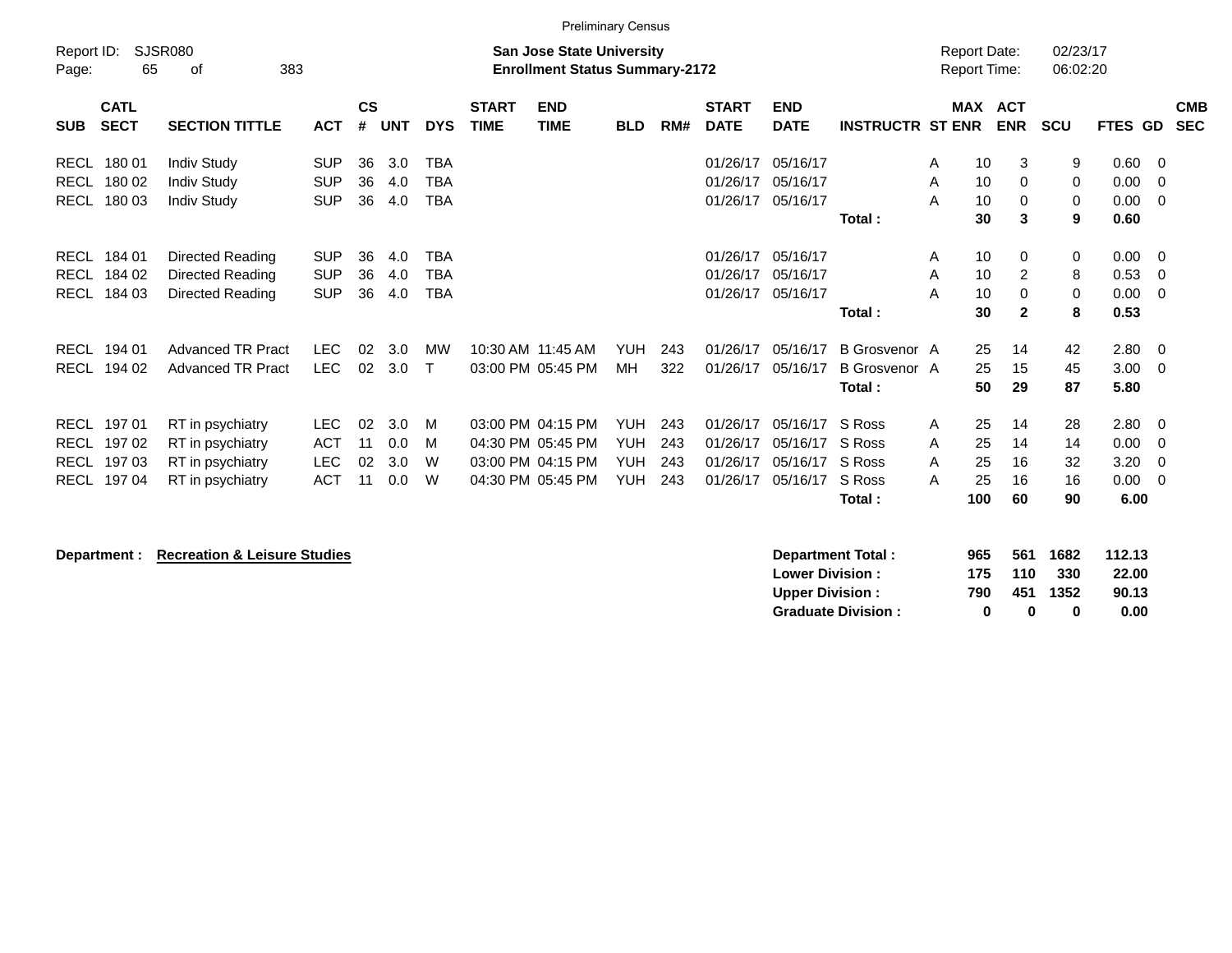|            |                            |                                    |              |                    |            |              |                             | <b>Preliminary Census</b>             |            |     |                             |                           |                                  |                     |             |                       |            |                |                |                          |
|------------|----------------------------|------------------------------------|--------------|--------------------|------------|--------------|-----------------------------|---------------------------------------|------------|-----|-----------------------------|---------------------------|----------------------------------|---------------------|-------------|-----------------------|------------|----------------|----------------|--------------------------|
| Report ID: |                            | SJSR080                            |              |                    |            |              |                             | <b>San Jose State University</b>      |            |     |                             |                           |                                  | <b>Report Date:</b> |             |                       | 02/23/17   |                |                |                          |
| Page:      | 66                         | 383<br>οf                          |              |                    |            |              |                             | <b>Enrollment Status Summary-2172</b> |            |     |                             |                           |                                  | Report Time:        |             |                       | 06:02:20   |                |                |                          |
| <b>SUB</b> | <b>CATL</b><br><b>SECT</b> | <b>SECTION TITTLE</b>              | <b>ACT</b>   | $\mathsf{cs}$<br># | <b>UNT</b> | <b>DYS</b>   | <b>START</b><br><b>TIME</b> | <b>END</b><br><b>TIME</b>             | <b>BLD</b> | RM# | <b>START</b><br><b>DATE</b> | <b>END</b><br><b>DATE</b> | <b>INSTRUCTR ST ENR</b>          |                     |             | MAX ACT<br><b>ENR</b> | <b>SCU</b> | <b>FTES GD</b> |                | <b>CMB</b><br><b>SEC</b> |
|            |                            |                                    |              |                    |            |              |                             |                                       |            |     |                             |                           |                                  |                     |             |                       |            |                |                |                          |
| College    |                            | <b>Applied Sciences &amp; Arts</b> |              |                    |            |              |                             |                                       |            |     |                             |                           |                                  |                     |             |                       |            |                |                |                          |
|            | Department :               | <b>Social Work</b>                 |              |                    |            |              |                             |                                       |            |     |                             |                           |                                  |                     |             |                       |            |                |                |                          |
|            | GERO 107 01                | Aging and Society                  | <b>LEC</b>   | 02                 | 3.0        | M            |                             | 06:00 PM 08:45 PM                     | CL.        | 243 | 01/26/17                    | 05/16/17 V Silva          |                                  | Α                   | 30          | 12                    | 36         | 2.45           | 1 C            |                          |
|            | SCWK 107 01                | Aging and Society                  | <b>LEC</b>   | 02                 | 3.0        | M            |                             | 06:00 PM 08:45 PM                     | <b>CL</b>  | 243 | 01/26/17                    | 05/16/17 V Silva          |                                  | Α                   | $\mathbf 0$ | 3                     | 9          | 0.60           | 0 <sup>o</sup> |                          |
| HS.        | 107 01                     | Aging and Society                  | <b>LEC</b>   | 02                 | 3.0        | M            |                             | 06:00 PM 08:45 PM                     | CL         | 243 | 01/26/17                    | 05/16/17 V Silva          |                                  | Α                   | 0           | 8                     | 24         | 1.60           | $0\,C$         |                          |
|            | GERO 107 02                | Aging and Society                  | <b>LEC</b>   |                    | 3.0        |              |                             |                                       |            |     |                             |                           |                                  | х                   | 0           | 0                     | 0          | 0.00           | 0              |                          |
|            | SCWK 107 02                | Aging and Society                  | <b>LEC</b>   |                    | 3.0        |              |                             |                                       |            |     |                             |                           |                                  | X                   | 0           | 0                     | 0          | 0.00           | $\overline{0}$ |                          |
| HS         | 107 02                     | Aging and Society                  | <b>LEC</b>   |                    | 3.0        |              |                             |                                       |            |     |                             |                           |                                  | X                   | 0           | $\mathbf 0$           | 0          | $0.00 \t 0$    |                |                          |
|            |                            |                                    |              |                    |            |              |                             |                                       |            |     |                             |                           | Total:                           |                     | 30          | 23                    | 69         | 4.65           |                |                          |
|            | GERO 108 01                | Hith in Later Life                 | <b>LEC</b>   |                    | 3.0        |              |                             |                                       |            |     |                             |                           |                                  | X                   | 0           | 0                     | 0          | $0.00 \t 0$    |                |                          |
| HS         | 108 01                     | Hith in Later Life                 | <b>LEC</b>   |                    | 3.0        |              |                             |                                       |            |     |                             |                           |                                  | X                   | 0           | 0                     | 0          | $0.00 \t 0$    |                |                          |
|            |                            |                                    |              |                    |            |              |                             |                                       |            |     |                             |                           | Total:                           |                     | $\mathbf 0$ | 0                     | 0          | 0.00           |                |                          |
|            | GERO 117 01                | Soc Pol Serv Aging                 | LEC          | 02                 | 3.0        | $\mathsf{T}$ |                             | 03:00 PM 05:45 PM                     | CL         | 324 | 01/26/17                    | 05/16/17                  | J McCabe                         | Α                   | 35          | 5                     | 15         | 1.20           | 4 C            |                          |
| HS.        | 117 01                     | Soc Pol Serv Aging                 | <b>LEC</b>   | 02                 | 3.0        | $\top$       |                             | 03:00 PM 05:45 PM                     | <b>CL</b>  | 324 | 01/26/17                    | 05/16/17                  | J McCabe                         | A                   | 0           | 30                    | 90         | 6.00           | 0 <sup>o</sup> |                          |
|            |                            |                                    |              |                    |            |              |                             |                                       |            |     |                             |                           | Total:                           |                     | 35          | 35                    | 105        | 7.20           |                |                          |
|            |                            |                                    |              |                    |            |              |                             |                                       |            |     |                             |                           |                                  |                     |             |                       |            |                |                |                          |
|            | GERO 133 01                | Gero Field Work                    | <b>SUP</b>   | 36                 | 3.0        | TBA          |                             |                                       |            |     |                             | 01/26/17 05/16/17         |                                  | Α                   | 36          | 0                     | 0          | $0.00 \t 0$    |                |                          |
|            |                            |                                    |              |                    |            |              |                             |                                       |            |     |                             |                           | Total:                           |                     | 36          | $\mathbf 0$           | 0          | 0.00           |                |                          |
|            | <b>SCWK 1001</b>           | Int Soc Wel & SocW                 | <b>LEC</b>   |                    | 3.0        |              |                             |                                       |            |     |                             |                           |                                  | X                   | 0           | 0                     | 0          | $0.00 \t 0$    |                |                          |
|            | <b>SCWK 1002</b>           | Int Soc Wel & SocW                 | <b>LEC</b>   |                    | 3.0        |              |                             |                                       |            |     |                             |                           |                                  | X                   | 0           | 0                     | 0          | $0.00 \t 0$    |                |                          |
|            |                            |                                    |              |                    |            |              |                             |                                       |            |     |                             |                           | Total:                           |                     | $\bf{0}$    | 0                     | 0          | 0.00           |                |                          |
|            |                            | SCWK 100W 01 Writing Workshop      | <b>SEM</b>   | 04                 | 3.0        | $\mathsf T$  |                             | 06:00 PM 08:45 PM                     | SН         | 242 | 01/26/17                    | 05/16/17                  | J Hubbs                          | A                   | 25          | 29                    | 87         | 5.80 0         |                |                          |
|            |                            | SCWK 100W 02 Writing Workshop      | <b>SEM</b>   | 04                 | 3.0        | R            |                             | 06:00 PM 08:45 PM                     | <b>SH</b>  | 312 | 01/26/17                    | 05/16/17                  | J Hubbs                          | Α                   | 25          | 29                    | 87         | 5.80 0         |                |                          |
|            |                            |                                    |              |                    |            |              |                             |                                       |            |     |                             |                           |                                  |                     |             |                       |            |                |                |                          |
|            |                            |                                    |              |                    |            |              |                             |                                       |            |     |                             |                           | Total:                           |                     | 50          | 58                    | 174        | 11.60          |                |                          |
|            | SCWK 112 01                | Gen Practice II                    | LEC.         |                    | 02 3.0     | M            |                             | 06:00 PM 08:45 PM                     | <b>SH</b>  | 312 |                             |                           | 01/26/17 05/16/17 L Moore-Guer A |                     | 25          | 19                    | 57         | 3.80 0         |                |                          |
|            | SCWK 112 02                | Gen Practice II                    | LEC.         |                    | 02 3.0 W   |              |                             | 03:00 PM 05:45 PM                     | BBC        | 225 |                             | 01/26/17 05/16/17 M Reyes |                                  | Α                   | 25          | 25                    | 75         | $5.00 \t 0$    |                |                          |
|            | <b>SCWK 11203</b>          | Gen Practice II                    | LEC 02 3.0 W |                    |            |              |                             | 03:00 PM 05:45 PM                     | SH         | 312 |                             | 01/26/17 05/16/17 J Bloom |                                  | Α                   | 25          | 24                    | 72         | 4.80 0         |                |                          |
|            |                            |                                    |              |                    |            |              |                             |                                       |            |     |                             |                           | Total:                           |                     | 75          | 68                    | 204        | 13.60          |                |                          |
|            | SCWK 121 01                | Soc Wel Ins II                     | LEC          |                    | 02 3.0 M   |              |                             | 12:00 PM 02:45 PM                     | SH         | 312 |                             |                           | 01/26/17 05/16/17 J Thompson A   |                     | 26          | 30                    | 90         | $6.00 \t 0$    |                |                          |
|            | SCWK 121 02                | Soc Wel Ins II                     | <b>LEC</b>   |                    | 02 3.0 F   |              |                             | 12:30 PM 03:15 PM                     | SH         | 312 |                             | 01/26/17 05/16/17 C Kohtz |                                  | A                   | 26          | 24                    | 72         | 4.80 0         |                |                          |
|            | <b>SCWK 121 03</b>         | Soc Wel Ins II                     | <b>LEC</b>   |                    | 02 3.0 W   |              |                             | 06:00 PM 08:45 PM                     | BBC        | 225 |                             |                           | 01/26/17 05/16/17 M Perdue       | Α                   | 26          | 29                    | 87         | $5.80\ 0$      |                |                          |
|            |                            |                                    |              |                    |            |              |                             |                                       |            |     |                             |                           | Total:                           |                     | 78          | 83                    | 249        | 16.60          |                |                          |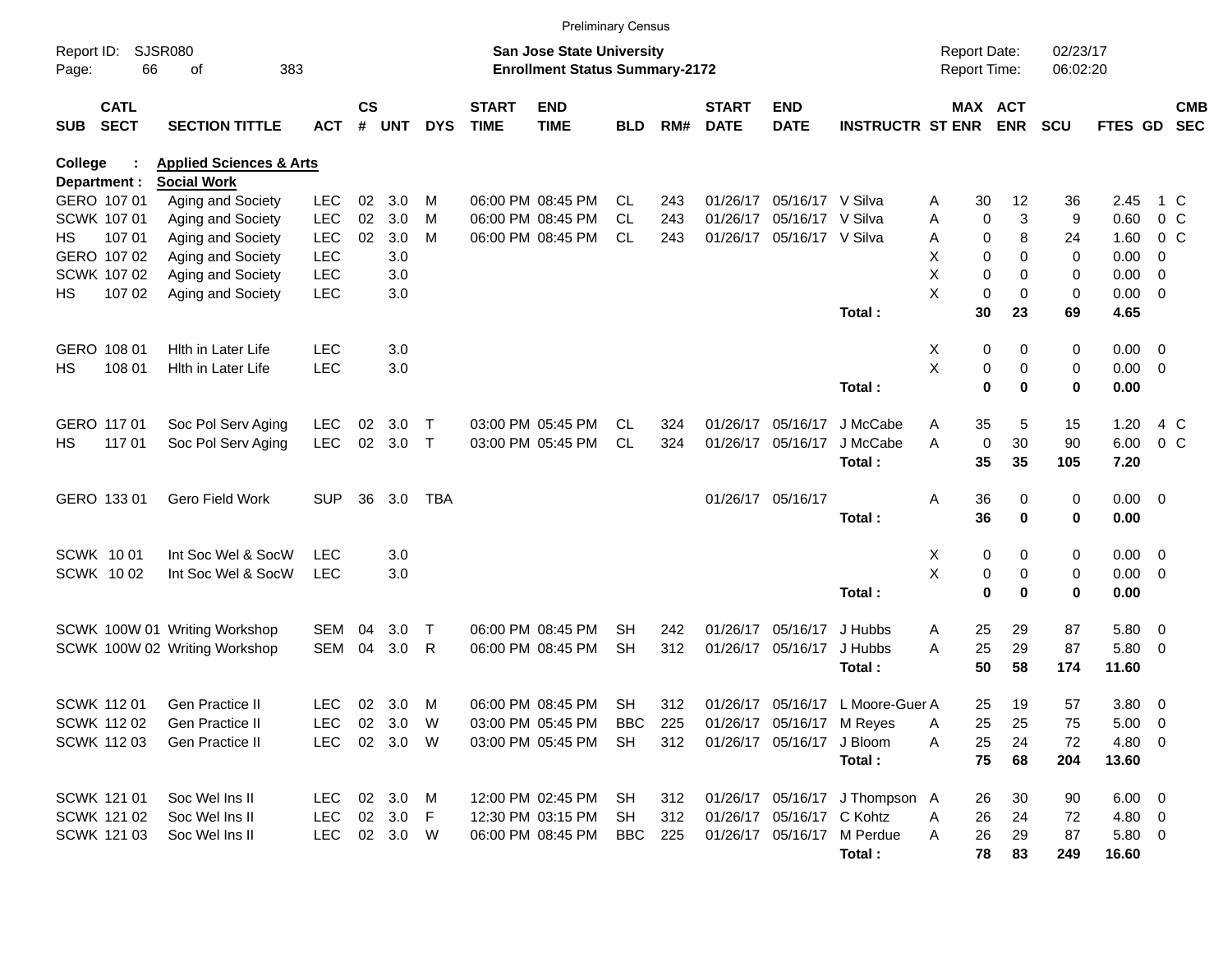|                                          |                             |                                                                           |                    |              |            |                             | <b>Preliminary Census</b>           |            |                      |                             |                           |                             |   |         |             |            |                |                         |                          |
|------------------------------------------|-----------------------------|---------------------------------------------------------------------------|--------------------|--------------|------------|-----------------------------|-------------------------------------|------------|----------------------|-----------------------------|---------------------------|-----------------------------|---|---------|-------------|------------|----------------|-------------------------|--------------------------|
| Report ID:<br>67<br>Page:                | <b>SJSR080</b><br>383<br>οf | <b>San Jose State University</b><br><b>Enrollment Status Summary-2172</b> |                    |              |            |                             | <b>Report Date:</b><br>Report Time: |            | 02/23/17<br>06:02:20 |                             |                           |                             |   |         |             |            |                |                         |                          |
| <b>CATL</b><br><b>SECT</b><br><b>SUB</b> | <b>SECTION TITTLE</b>       | <b>ACT</b>                                                                | $\mathsf{cs}$<br># | <b>UNT</b>   | <b>DYS</b> | <b>START</b><br><b>TIME</b> | <b>END</b><br><b>TIME</b>           | <b>BLD</b> | RM#                  | <b>START</b><br><b>DATE</b> | <b>END</b><br><b>DATE</b> | <b>INSTRUCTR ST ENR</b>     |   | MAX ACT | <b>ENR</b>  | <b>SCU</b> | <b>FTES GD</b> |                         | <b>CMB</b><br><b>SEC</b> |
| <b>SCWK 131 01</b>                       | Hm Bhyr Soc Eny II          | <b>LEC</b>                                                                | 02                 | 3.0          | м          |                             | 06:00 PM 08:45 PM                   | MН         | 322                  | 01/26/17                    | 05/16/17                  | S Diwan                     | A | 26      | 28          | 84         | 5.60           | - 0                     |                          |
| <b>SCWK 131 02</b>                       | Hm Bhyr Soc Eny II          | <b>LEC</b>                                                                | 02                 | 3.0          | W          |                             | 12:00 PM 02:45 PM                   | <b>SH</b>  | 312                  | 01/26/17                    | 05/16/17                  | N Thomas                    | A | 26      | 28          | 84         | 5.60           | $\overline{0}$          |                          |
| <b>SCWK 131 03</b>                       | Hm Bhyr Soc Eny II          | <b>LEC</b>                                                                | 02                 | 3.0          | W          |                             | 03:00 PM 05:45 PM                   | <b>CL</b>  | 222                  | 01/26/17                    | 05/16/17                  | N Thomas                    | A | 26      | 26          | 78         | 5.20           | $\overline{\mathbf{0}}$ |                          |
|                                          |                             |                                                                           |                    |              |            |                             |                                     |            |                      |                             |                           | Total:                      |   | 78      | 82          | 246        | 16.40          |                         |                          |
| <b>SCWK 14201</b>                        | <b>Field Practicum II</b>   | <b>SUP</b>                                                                | 36                 | 4.0          | <b>TBA</b> |                             |                                     |            |                      | 01/26/17                    | 05/16/17                  | M Blandino                  | A | 35      | 13          | 52         | 3.47           | $\overline{\mathbf{0}}$ |                          |
| <b>SCWK 142 02</b>                       | <b>Field Practicum II</b>   | <b>SUP</b>                                                                | 36                 | 4.0          | <b>TBA</b> |                             |                                     |            |                      | 01/26/17                    | 05/16/17                  | M Curry                     | Α | 35      | 14          | 56         | 3.73           | - 0                     |                          |
| <b>SCWK 142 03</b>                       | <b>Field Practicum II</b>   | <b>SUP</b>                                                                | 36                 | 4.0          | <b>TBA</b> |                             |                                     |            |                      | 01/26/17                    | 05/16/17                  | L Chin                      | A | 35      | 13          | 52         | 3.47           | $\overline{\mathbf{0}}$ |                          |
| SCWK 142 04                              | <b>Field Practicum II</b>   | <b>SUP</b>                                                                | 36                 | 4.0          | <b>TBA</b> |                             |                                     |            |                      | 01/26/17                    | 05/16/17                  | R Bhader                    | A | 35      | 14          | 56         | 3.73           | $\overline{0}$          |                          |
| <b>SCWK 142 05</b>                       | Field Practicum II          | <b>SUP</b>                                                                | 36                 | 4.0          | <b>TBA</b> |                             |                                     |            |                      | 01/26/17                    | 05/16/17                  | R Bhader                    | A | 35      | 14          | 56         | 3.73           | $\overline{\mathbf{0}}$ |                          |
|                                          |                             |                                                                           |                    |              |            |                             |                                     |            |                      |                             |                           | Total:                      |   | 175     | 68          | 272        | 18.13          |                         |                          |
| <b>SCWK 17001</b>                        | Intro Res Methods           | <b>SEM</b>                                                                | 04                 | 3.0          | M          |                             | 09:00 AM 11:45 AM                   | SH         | 312                  | 01/26/17                    | 05/16/17                  | S Lee                       | A | 26      | 26          | 78         | 5.20           | $\overline{\mathbf{0}}$ |                          |
| SCWK 170 02                              | Intro Res Methods           | <b>SEM</b>                                                                | 04                 | 3.0          | W          |                             | 09:00 AM 11:45 AM                   | <b>SH</b>  | 312                  | 01/26/17                    | 05/16/17                  | H Song                      | Α | 26      | 27          | 81         | 5.40           | $\overline{0}$          |                          |
| <b>SCWK 17003</b>                        | Intro Res Methods           | <b>SEM</b>                                                                | 04                 | 3.0          | F          |                             | 09:30 AM 12:15 PM                   | <b>SH</b>  | 312                  | 01/26/17                    | 05/16/17                  | H Song                      | A | 26      | 25          | 75         | 5.00           | $\overline{\mathbf{0}}$ |                          |
|                                          |                             |                                                                           |                    |              |            |                             |                                     |            |                      |                             |                           | Total:                      |   | 78      | 78          | 234        | 15.60          |                         |                          |
| <b>SCWK 17501</b>                        | Senior Seminar              | <b>LEC</b>                                                                | 02                 | 3.0          | M          |                             | 03:00 PM 05:45 PM                   | <b>SH</b>  | 312                  | 01/26/17                    | 05/16/17                  | L Arieta Hay                | A | 25      | 23          | 69         | 4.60           | $\overline{\mathbf{0}}$ |                          |
| <b>SCWK 17502</b>                        | Senior Seminar              | <b>LEC</b>                                                                | 02                 | 3.0          | м          |                             | 09:00 AM 11:45 AM                   | <b>SH</b>  | 345                  | 01/26/17                    | 05/16/17                  | M Conroy                    | A | 25      | 21          | 63         | 4.20           | $\overline{0}$          |                          |
| <b>SCWK 17503</b>                        | <b>Senior Seminar</b>       | <b>LEC</b>                                                                | 02                 | 3.0          | W          |                             | 06:00 PM 08:45 PM                   | <b>SH</b>  | 312                  | 01/26/17                    | 05/16/17                  | S House                     | A | 25      | 26          | 78         | 5.20           | $\overline{\mathbf{0}}$ |                          |
|                                          |                             |                                                                           |                    |              |            |                             |                                     |            |                      |                             |                           | Total:                      |   | 75      | 70          | 210        | 14.00          |                         |                          |
| <b>SCWK 180 02</b>                       | <b>Individual Studies</b>   | <b>SUP</b>                                                                | 36                 | 2.0          | <b>TBA</b> |                             |                                     |            |                      | 01/26/17                    | 05/16/17                  |                             | A | 30      | 0           | 0          | 0.00           | $\overline{0}$          |                          |
| <b>SCWK 18003</b>                        | <b>Individual Studies</b>   | <b>SUP</b>                                                                | 36                 | 3.0          | <b>TBA</b> |                             |                                     |            |                      |                             | 01/26/17 05/16/17         |                             | A | 30      | 0           | 0          | 0.00           | $\overline{\mathbf{0}}$ |                          |
|                                          |                             |                                                                           |                    |              |            |                             |                                     |            |                      |                             |                           | Total:                      |   | 60      | $\bf{0}$    | 0          | 0.00           |                         |                          |
| SCWK 202 01                              | Soc Policy and Servi        | SEM                                                                       |                    | 3.0          |            |                             |                                     |            |                      |                             |                           |                             | X | 0       | 0           | 0          | 0.00           | $\overline{\mathbf{0}}$ |                          |
|                                          |                             |                                                                           |                    |              |            |                             |                                     |            |                      |                             |                           | Total:                      |   | 0       | $\mathbf 0$ | 0          | 0.00           |                         |                          |
| SCWK 204 01                              | Soc Pol Analsis             | <b>SEM</b>                                                                | 05                 | 3.0          | M          |                             | 12:00 PM 02:45 PM                   | <b>SH</b>  | 345                  |                             | 01/26/17 05/16/17         | G Thomas                    | A | 30      | 30          | 90         | 7.50 30        |                         |                          |
| SCWK 204 02                              | Soc Pol Analsis             | SEM 05                                                                    |                    | 3.0          | W          |                             | 06:00 PM 08:45 PM                   | <b>SH</b>  | 345                  |                             |                           | 01/26/17 05/16/17 G Thomas  | Α | 30      | 26          | 78         | 6.50 26        |                         |                          |
| SCWK 204 03                              | Soc Pol Analsis             | SEM                                                                       | 05                 | 3.0          | F          |                             | 12:30 PM 03:15 PM                   | SH         | 345                  |                             |                           | 01/26/17 05/16/17 G Thomas  | A | 30      | 25          | 75         | 6.25 25        |                         |                          |
| <b>SCWK 204 04</b>                       | Soc Pol Analsis             |                                                                           |                    | SEM 05 3.0 F |            |                             | 03:30 PM 06:15 PM                   | CL         | 308                  |                             |                           | 01/26/17 05/16/17 G Thomas  | A | 30      | 19          | 57         | 4.75 19        |                         |                          |
|                                          |                             |                                                                           |                    |              |            |                             |                                     |            |                      |                             |                           | Total:                      |   | 120     | 100         | 300        | 25.00          |                         |                          |
| SCWK 214 01                              | Hum Be Soc Env II           | SEM 05                                                                    |                    | 3.0          | M          |                             | 06:00 PM 08:45 PM                   | <b>BBC</b> | 225                  |                             | 01/26/17 05/16/17 F Krebs |                             | A | 30      | 23          | 69         | 5.75 23        |                         |                          |
| SCWK 214 02                              | Hum Be Soc Env II           | SEM                                                                       |                    | 05 3.0       | W          |                             | 03:00 PM 05:45 PM                   | SH         | 345                  |                             |                           | 01/26/17 05/16/17 Y Maxwell | A | 30      | 31          | 93         | 7.75 31        |                         |                          |
| SCWK 214 03                              | Hum Be Soc Env II           | SEM                                                                       |                    | 05 3.0       | W          |                             | 06:00 PM 08:45 PM                   | SH         | 242                  |                             | 01/26/17 05/16/17 F Krebs |                             | A | 30      | 22          | 66         | 5.50 22        |                         |                          |
| SCWK 214 04                              | Hum Be Soc Env II           |                                                                           |                    | SEM 05 3.0 F |            |                             | 12:30 PM 03:15 PM                   | <b>SH</b>  | 242                  |                             |                           | 01/26/17 05/16/17 Y Maxwell | A | 30      | 23          | 69         | 5.75 23        |                         |                          |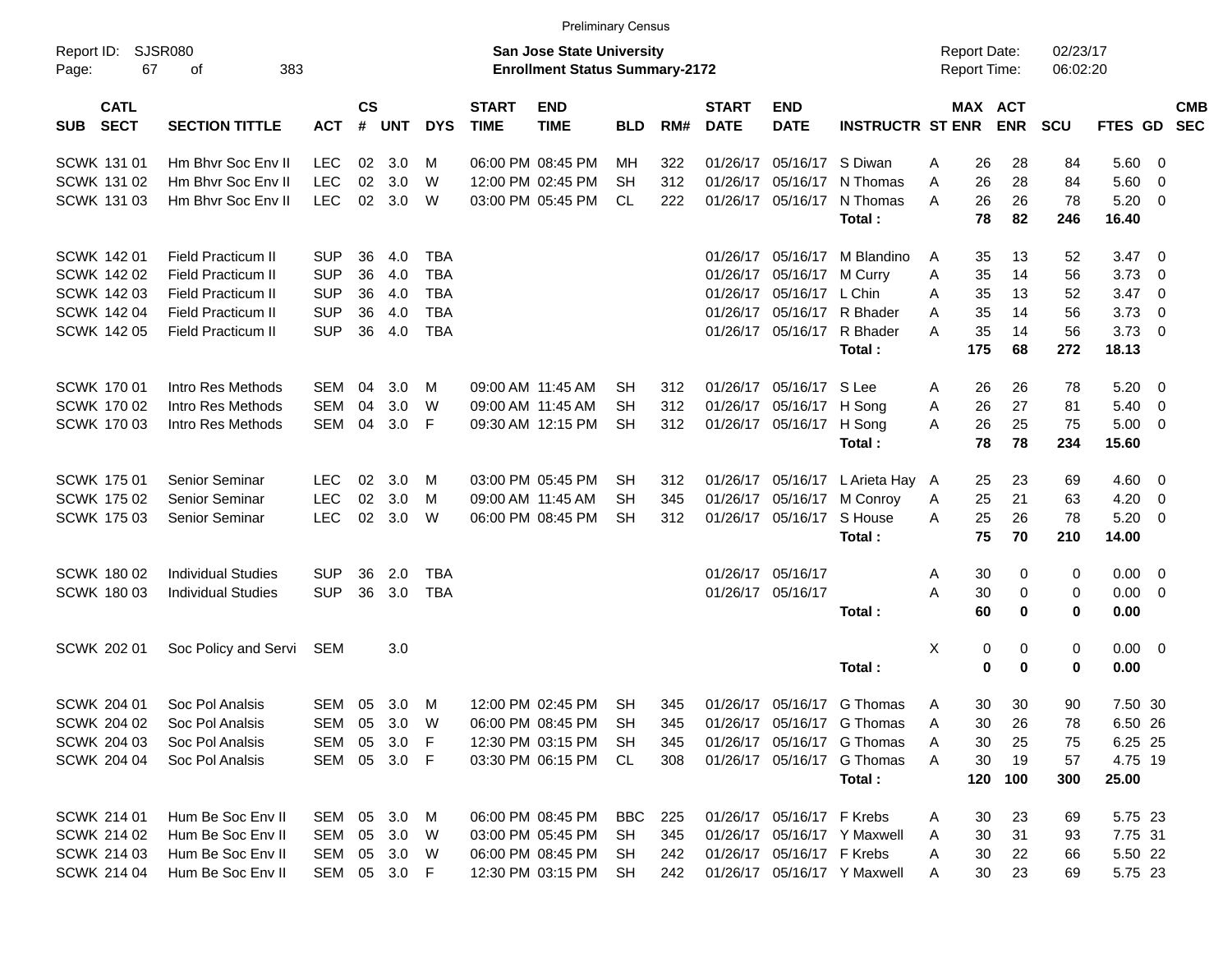|                                          |                             |            |                |        |            |                             |                                                                           | <b>Preliminary Census</b> |     |                             |                            |                                  |                                     |                              |                      |                 |                          |
|------------------------------------------|-----------------------------|------------|----------------|--------|------------|-----------------------------|---------------------------------------------------------------------------|---------------------------|-----|-----------------------------|----------------------------|----------------------------------|-------------------------------------|------------------------------|----------------------|-----------------|--------------------------|
| Report ID:<br>68<br>Page:                | <b>SJSR080</b><br>383<br>οf |            |                |        |            |                             | <b>San Jose State University</b><br><b>Enrollment Status Summary-2172</b> |                           |     |                             |                            |                                  | <b>Report Date:</b><br>Report Time: |                              | 02/23/17<br>06:02:20 |                 |                          |
| <b>CATL</b><br><b>SECT</b><br><b>SUB</b> | <b>SECTION TITTLE</b>       | <b>ACT</b> | <b>CS</b><br># | UNT    | <b>DYS</b> | <b>START</b><br><b>TIME</b> | <b>END</b><br><b>TIME</b>                                                 | <b>BLD</b>                | RM# | <b>START</b><br><b>DATE</b> | <b>END</b><br><b>DATE</b>  | <b>INSTRUCTR ST ENR</b>          |                                     | <b>MAX ACT</b><br><b>ENR</b> | <b>SCU</b>           | FTES GD         | <b>CMB</b><br><b>SEC</b> |
|                                          |                             |            |                |        |            |                             |                                                                           |                           |     |                             |                            | Total:                           | 120                                 | 99                           | 297                  | 24.75           |                          |
| SCWK 221 01                              | Trans Gen Prac II           | <b>SEM</b> | 05             | 3.0    | М          |                             | 06:00 PM 08:45 PM                                                         | <b>SH</b>                 | 345 |                             | 01/26/17 05/16/17          | M Reyes                          | A                                   | 20<br>30                     | 60                   | 5.00 20         |                          |
| <b>SCWK 221 02</b>                       | Trans Gen Prac II           | <b>SEM</b> | 05             | 3.0    | W          |                             | 09:00 AM 11:45 AM                                                         | SH                        | 345 |                             | 01/26/17 05/16/17          | J Wall                           | A                                   | 30<br>30                     | 90                   | 7.50 30         |                          |
| SCWK 221 03                              | <b>Trans Gen Prac II</b>    | <b>SEM</b> | 05             | 3.0    | W          |                             | 06:00 PM 08:45 PM                                                         | HВ                        | 407 |                             | 01/26/17 05/16/17          | M Reyes                          | A                                   | 30<br>25                     | 75                   | 6.25 25         |                          |
| SCWK 221 04                              | <b>Trans Gen Prac II</b>    | SEM        | 05             | 3.0    | F          |                             | 09:30 AM 12:15 PM                                                         | <b>SH</b>                 | 345 |                             | 01/26/17 05/16/17          | J Wall                           | Α                                   | 30<br>30                     | 90                   | 7.50 30         |                          |
|                                          |                             |            |                |        |            |                             |                                                                           |                           |     |                             |                            | Total:                           | 120                                 | 105                          | 315                  | 26.25           |                          |
| <b>SCWK 222 01</b>                       | Trans Adv Gen I             | <b>SEM</b> |                | 3.0    |            |                             |                                                                           |                           |     |                             |                            |                                  | X                                   | 0<br>0                       | 0                    | $0.00 \t 0$     |                          |
|                                          |                             |            |                |        |            |                             |                                                                           |                           |     |                             |                            | Total:                           |                                     | 0<br>$\bf{0}$                | 0                    | 0.00            |                          |
| SCWK 223 01                              | Trans Adv Gen II            | SEM 05     |                | 3.0 T  |            |                             | 06:00 PM 08:45 PM                                                         | <b>SH</b>                 | 312 |                             | 01/26/17 05/16/17          | M Reyes<br>Total:                | A                                   | 30<br>19<br>30<br>19         | 57<br>57             | 4.75 19<br>4.75 |                          |
| SCWK 231 01                              | Soc W Pract II              | <b>SUP</b> | 23             | 3.0    | TBA        |                             |                                                                           |                           |     |                             | 01/26/17 05/16/17          | M Blandino                       | A                                   | 30<br>9                      | 27                   | 2.25            | - 9                      |
| SCWK 231 02                              | Soc W Pract II              | <b>SUP</b> | 23             | 3.0    | <b>TBA</b> |                             |                                                                           |                           |     |                             | 01/26/17 05/16/17          | <b>B</b> Tavera                  | A                                   | 30<br>10                     | 30                   | 2.50 10         |                          |
| SCWK 231 03                              | Soc W Pract II              | <b>SUP</b> | 23             | 3.0    | <b>TBA</b> |                             |                                                                           |                           |     |                             | 01/26/17 05/16/17          | J Jackson                        | A                                   | 30<br>14                     | 42                   | 3.50 14         |                          |
| SCWK 231 04                              | Soc W Pract II              | <b>SUP</b> | 23             | 3.0    | <b>TBA</b> |                             |                                                                           |                           |     |                             |                            | 01/26/17 05/16/17 A Fimbres-Wi A |                                     | 30<br>14                     | 42                   | 3.50 14         |                          |
| SCWK 231 05                              | Soc W Pract II              | <b>SUP</b> | 23             | 3.0    | <b>TBA</b> |                             |                                                                           |                           |     |                             | 01/26/17 05/16/17 V Smith  |                                  | A                                   | 30<br>16                     | 48                   | 4.00 16         |                          |
| SCWK 231 06                              | Soc W Pract II              | <b>SUP</b> | 23             | 3.0    | <b>TBA</b> |                             |                                                                           |                           |     |                             | 01/26/17 05/16/17 J Rose   |                                  | Α                                   | 30<br>8                      | 24                   | 2.00 8          |                          |
| SCWK 231 07                              | Soc W Pract II              | <b>SUP</b> | 23             | 3.0    | <b>TBA</b> |                             |                                                                           |                           |     |                             | 01/26/17 05/16/17 M Curry  |                                  | A                                   | 30<br>11                     | 33                   | 2.75 11         |                          |
| SCWK 231 08                              | Soc W Pract II              | <b>SUP</b> | 23             | 3.0    | <b>TBA</b> |                             |                                                                           |                           |     |                             |                            | 01/26/17 05/16/17 B Watkins      | A                                   | 30<br>12                     | 36                   | 3.00 12         |                          |
| SCWK 231 09                              | Soc W Pract II              | <b>SUP</b> | 23             | 3.0    | <b>TBA</b> |                             |                                                                           |                           |     |                             | 01/26/17 05/16/17 L Chin   |                                  | Α                                   | 30<br>9                      | 27                   | 2.25            | - 9                      |
| SCWK 231 10                              | Soc W Pract II              | <b>SUP</b> | 23             | 5.0    | <b>TBA</b> |                             |                                                                           |                           |     |                             |                            | 01/26/17 05/16/17 C Shaffar      | Α                                   | 30<br>0                      | 0                    | $0.00 \t 0$     |                          |
|                                          |                             |            |                |        |            |                             |                                                                           |                           |     |                             |                            | Total:                           | 300                                 | 103                          | 309                  | 25.75           |                          |
| SCWK 233 01                              | Soc W Pract IV              | <b>SUP</b> | 23             | 5.0    | TBA        |                             |                                                                           |                           |     |                             | 01/26/17 05/16/17          |                                  | Α                                   | 30                           | 0<br>0               | $0.00 \quad 0$  |                          |
| SCWK 233 02                              | Soc W Pract IV              | <b>SUP</b> | 23             | 5.0    | <b>TBA</b> |                             |                                                                           |                           |     |                             | 01/26/17 05/16/17 B Tavera |                                  | A                                   | 30<br>10                     | 50                   | 4.17 10         |                          |
| SCWK 233 03                              | Soc W Pract IV              | <b>SUP</b> | 23             | 5.0    | <b>TBA</b> |                             |                                                                           |                           |     |                             | 01/26/17 05/16/17          | J Jackson                        | A                                   | 30<br>9                      | 45                   | 3.75            | - 9                      |
| SCWK 233 04                              | Soc W Pract IV              | <b>SUP</b> | 23             | 5.0    | <b>TBA</b> |                             |                                                                           |                           |     |                             |                            | 01/26/17 05/16/17 A Fimbres-Wi A |                                     | 30<br>12                     | 60                   | 5.00 12         |                          |
| SCWK 233 05                              | Soc W Pract IV              | <b>SUP</b> | 23             | 5.0    | TBA        |                             |                                                                           |                           |     |                             |                            | 01/26/17 05/16/17 B Watkins      | Α                                   | 30<br>10                     | 50                   | 4.17 10         |                          |
| SCWK 233 06                              | Soc W Pract IV              | <b>SUP</b> | 23             | 5.0    | TBA        |                             |                                                                           |                           |     |                             | 01/26/17 05/16/17 R Ghezzi |                                  | Α                                   | 30<br>8                      | 40                   | $3.33\ 8$       |                          |
| SCWK 233 07                              | Soc W Pract IV              | <b>SUP</b> | 23             | 5.0    | TBA        |                             |                                                                           |                           |     |                             | 01/26/17 05/16/17 V Smith  |                                  | Α                                   | 30<br>9                      | 45                   | $3.75$ 9        |                          |
| <b>SCWK 233 08</b>                       | Soc W Pract IV              | <b>SUP</b> | 23             | 5.0    | TBA        |                             |                                                                           |                           |     |                             | 01/26/17 05/16/17 R Ghezzi |                                  | Α                                   | 30                           | 35                   | $2.92 \quad 7$  |                          |
| SCWK 233 09                              | Soc W Pract IV              | <b>SUP</b> | 23             | 5.0    | TBA        |                             |                                                                           |                           |     |                             | 01/26/17 05/16/17          |                                  | Α                                   | 30                           | 0<br>0               | $0.00 \t 0$     |                          |
| SCWK 233 10                              | Soc W Pract IV              | <b>SUP</b> | 23             | 5.0    | TBA        |                             |                                                                           |                           |     |                             | 01/26/17 05/16/17 J Rose   |                                  | Α                                   | 30<br>19                     | 95                   | 7.92 19         |                          |
| SCWK 233 11                              | Soc W Pract IV              | <b>SUP</b> | 23             | 5.0    |            |                             |                                                                           |                           |     |                             | 01/26/17 05/16/17          |                                  | X                                   | 0<br>O                       | 0                    | $0.00 \t 0$     |                          |
| SCWK 233 12                              | Soc W Pract IV              | <b>SUP</b> |                | 23 5.0 | TBA        |                             |                                                                           |                           |     |                             | 01/26/17 05/16/17          |                                  | Α                                   | 30                           | 0                    | $0.00 \quad 0$  |                          |
| SCWK 233 13                              | Soc W Pract IV              | <b>SUP</b> |                |        | 23 3.0 TBA |                             |                                                                           |                           |     |                             |                            | 01/26/17 05/16/17 C Shaffar      | Α                                   | 30                           | 6<br>18              | $1.50\ 6$       |                          |
|                                          |                             |            |                |        |            |                             |                                                                           |                           |     |                             |                            |                                  |                                     |                              |                      |                 |                          |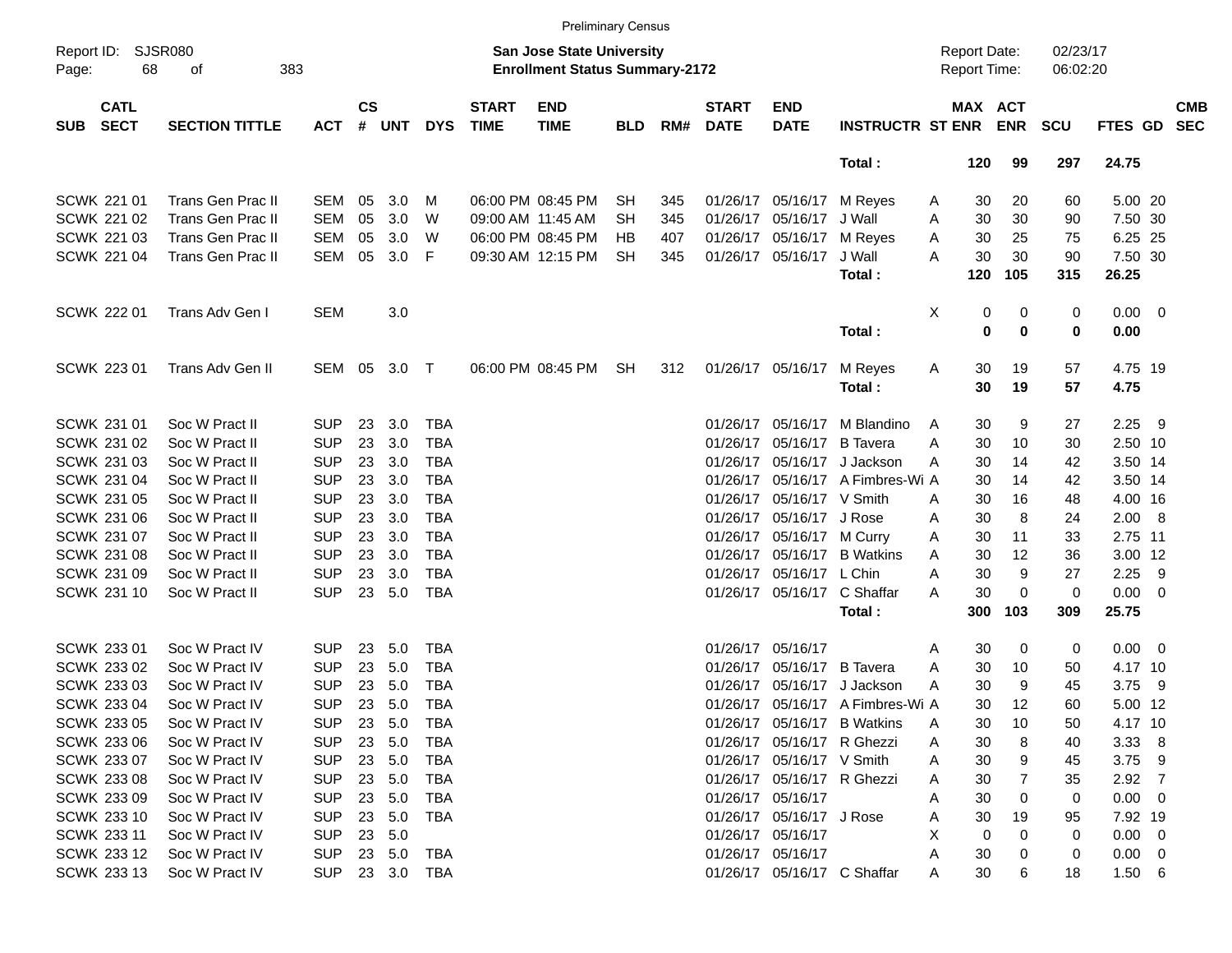|                     |                            |                                 |            |                    |            |            |                             |                                                                           | <b>Preliminary Census</b> |     |                             |                           |                                  |                                     |                                      |                      |                     |            |
|---------------------|----------------------------|---------------------------------|------------|--------------------|------------|------------|-----------------------------|---------------------------------------------------------------------------|---------------------------|-----|-----------------------------|---------------------------|----------------------------------|-------------------------------------|--------------------------------------|----------------------|---------------------|------------|
| Report ID:<br>Page: | 69                         | <b>SJSR080</b><br>383<br>of     |            |                    |            |            |                             | <b>San Jose State University</b><br><b>Enrollment Status Summary-2172</b> |                           |     |                             |                           |                                  | <b>Report Date:</b><br>Report Time: |                                      | 02/23/17<br>06:02:20 |                     |            |
| SUB                 | <b>CATL</b><br><b>SECT</b> | <b>SECTION TITTLE</b>           | <b>ACT</b> | $\mathsf{cs}$<br># | <b>UNT</b> | <b>DYS</b> | <b>START</b><br><b>TIME</b> | <b>END</b><br><b>TIME</b>                                                 | <b>BLD</b>                | RM# | <b>START</b><br><b>DATE</b> | <b>END</b><br><b>DATE</b> | <b>INSTRUCTR ST ENR</b>          |                                     | MAX ACT<br><b>ENR</b>                | <b>SCU</b>           | FTES GD SEC         | <b>CMB</b> |
|                     | SCWK 233 14                | Soc W Pract IV                  | <b>SUP</b> |                    | 23 5.0     | TBA        |                             |                                                                           |                           |     |                             | 01/26/17 05/16/17         | C Shaffar<br>Total:              | Α<br>370                            | 10<br>2<br>92                        | 10<br>448            | $0.83$ 2<br>37.33   |            |
|                     | SCWK 242 01                | <b>Res Meth Data Eval</b>       | SEM        | 05                 | 3.0        | M          |                             | 06:00 PM 08:45 PM                                                         | <b>DBH</b>                | 225 |                             | 01/26/17 05/16/17         | A Wrixon                         | Α                                   | 28<br>15                             | 84                   | 7.00 28             |            |
|                     | <b>SCWK 242 02</b>         | <b>Res Meth Data Eval</b>       | <b>SEM</b> | 05                 | 3.0        | W          |                             | 09:00 AM 11:45 AM                                                         | <b>BBC</b>                | 126 |                             | 01/26/17 05/16/17         | E Cohen                          | Α                                   | 30<br>28                             | 84                   | 7.00 28             |            |
|                     | <b>SCWK 242 03</b>         | Res Meth Data Eval              | <b>SEM</b> | 05                 | 3.0        | W          |                             | 06:00 PM 08:45 PM                                                         | MH                        | 523 |                             | 01/26/17 05/16/17         | A Wrixon                         | А                                   | 30<br>19                             | 57                   | 4.75 19             |            |
|                     | <b>SCWK 242 04</b>         | Res Meth Data Eval              | <b>SEM</b> | 05                 | 3.0        | F          |                             | 09:30 AM 12:15 PM                                                         | CL.                       | 324 |                             | 01/26/17 05/16/17         | K Lemon OsteA                    |                                     | 30<br>30                             | 90                   | 7.50 30             |            |
|                     |                            |                                 |            |                    |            |            |                             |                                                                           |                           |     |                             |                           | Total:                           | 105                                 | 105                                  | 315                  | 26.25               |            |
|                     | SCWK 245 01                | Mngmt Hum Serv                  | <b>SEM</b> |                    | 3.0        |            |                             |                                                                           |                           |     |                             |                           | Total:                           | X                                   | 0<br>0<br>$\mathbf 0$<br>$\mathbf 0$ | 0<br>0               | $0.00 \t 0$<br>0.00 |            |
|                     | <b>SCWK 250 01</b>         | Policy Prac Aging               | <b>SEM</b> |                    | 3.0        |            |                             |                                                                           |                           |     |                             |                           | Total:                           | Χ                                   | 0<br>0<br>$\mathbf 0$<br>$\bf{0}$    | 0<br>0               | $0.00 \t 0$<br>0.00 |            |
|                     | <b>SCWK 260 01</b>         | Pol Prac Child Fam              | SEM 05     |                    | 3.0        | M          |                             | 12:00 PM 02:45 PM                                                         | HB                        | 408 |                             | 01/26/17 05/16/17         | E Bruce<br>Total:                | Α                                   | 30<br>28<br>30<br>28                 | 84<br>84             | 7.00 28<br>7.00     |            |
|                     | SCWK 280 01                | Pol Prac Hlth/MH                | SEM        | 05                 | 3.0        | Т          |                             | 06:00 PM 08:45 PM                                                         | SН                        | 345 |                             | 01/26/17 05/16/17         | M Conroy                         | Α                                   | 30<br>22                             | 66                   | 5.50 22             |            |
|                     | <b>SCWK 280 02</b>         | Pol Prac Hlth/MH                | <b>SEM</b> | 05                 | 3.0        | M          |                             | 12:00 PM 02:45 PM                                                         | <b>CL</b>                 | 222 |                             | 01/26/17 05/16/17         | M Conroy                         | A                                   | 31<br>30                             | 93                   | 7.75 31             |            |
|                     |                            |                                 |            |                    |            |            |                             |                                                                           |                           |     |                             |                           | Total:                           |                                     | 53<br>60                             | 159                  | 13.25               |            |
|                     | <b>SCWK 283 01</b>         | Pharmco for Scwkrs              | SEM        |                    | 3.0        |            |                             |                                                                           |                           |     |                             |                           | Total:                           | X                                   | 0<br>0<br>$\mathbf 0$<br>$\mathbf 0$ | 0<br>0               | $0.00 \t 0$<br>0.00 |            |
|                     | SCWK 285 01                | SW and Soc Prob                 | <b>SEM</b> | 05                 | 3.0        |            |                             |                                                                           |                           |     |                             | 01/26/17 05/16/17         |                                  | X                                   | 0<br>0                               | 0                    | $0.00 \t 0$         |            |
|                     | SCWK 285 02                | SW and Soc Prob                 | <b>SEM</b> |                    | 3.0        |            |                             |                                                                           |                           |     |                             |                           |                                  | Χ                                   | 0<br>0                               | 0                    | $0.00 \t 0$         |            |
|                     |                            |                                 |            |                    |            |            |                             |                                                                           |                           |     |                             |                           | Total:                           |                                     | $\bf{0}$<br>$\bf{0}$                 | 0                    | 0.00                |            |
|                     | <b>SCWK 287 01</b>         | Gen Prac Sub Abuse              | SEM        |                    | 3.0        |            |                             |                                                                           |                           |     |                             |                           |                                  | х                                   | 0<br>0                               | 0                    | $0.00 \t 0$         |            |
|                     | SCWK 287 02                | Gen Prac Sub Abuse SEM 05 3.0 M |            |                    |            |            |                             | 06:00 PM 08:45 PM                                                         | DMH 164                   |     |                             |                           | 01/26/17 05/16/17 L Arieta Hay A |                                     | 35<br>34                             | 102                  | 8.50 34             |            |
|                     |                            |                                 |            |                    |            |            |                             |                                                                           |                           |     |                             |                           | Total:                           |                                     | 35<br>34                             | 102                  | 8.50                |            |
|                     |                            |                                 |            |                    |            |            |                             |                                                                           |                           |     |                             |                           |                                  |                                     |                                      |                      |                     |            |
|                     | SCWK 298 01                | <b>Special Study</b>            | <b>SUP</b> |                    | 25 3.0 M   |            |                             | 03:00 PM 05:45 PM                                                         | CL                        | 205 |                             | 01/26/17 05/16/17 N Dubus |                                  | Α                                   | 15<br>13                             | 39                   | 3.25 13             |            |
|                     | SCWK 298 02                | <b>Special Study</b>            | <b>SUP</b> |                    | 25 3.0     | M          |                             | 03:00 PM 05:45 PM                                                         | DBH                       | 202 |                             | 01/26/17 05/16/17 E Bruce |                                  | A                                   | 15<br>11                             | 33                   | 2.75 11             |            |
|                     | SCWK 298 03                | <b>Special Study</b>            | <b>SUP</b> |                    | 25 3.0     | M          |                             | 03:00 PM 04:45 PM                                                         |                           |     |                             |                           | 01/26/17 05/16/17 L Drabble      | A                                   | 15<br>11                             | 33                   | 2.75 11             |            |
|                     | SCWK 298 04                | <b>Special Study</b>            | <b>SUP</b> |                    | 25 3.0     | $\top$     |                             | 03:00 PM 05:45 PM                                                         | МH                        | 235 |                             | 01/26/17 05/16/17 E Cohen |                                  | A                                   | 15<br>12                             | 36                   | 3.00 12             |            |
|                     | <b>SCWK 298 05</b>         | <b>Special Study</b>            | <b>SUP</b> |                    | 25 3.0     | $\top$     |                             | 03:00 PM 05:45 PM                                                         | <b>BBC</b> 203            |     |                             | 01/26/17 05/16/17 S Sen   |                                  | Α                                   | 15<br>11                             | 33                   | 2.75 11             |            |
|                     | <b>SCWK 298 06</b>         | <b>Special Study</b>            | <b>SUP</b> |                    | 25 3.0 T   |            |                             | 03:00 PM 05:45 PM                                                         |                           |     |                             | 01/26/17 05/16/17 S Lee   |                                  | Α                                   | 15<br>11                             | 33                   | 2.75 11             |            |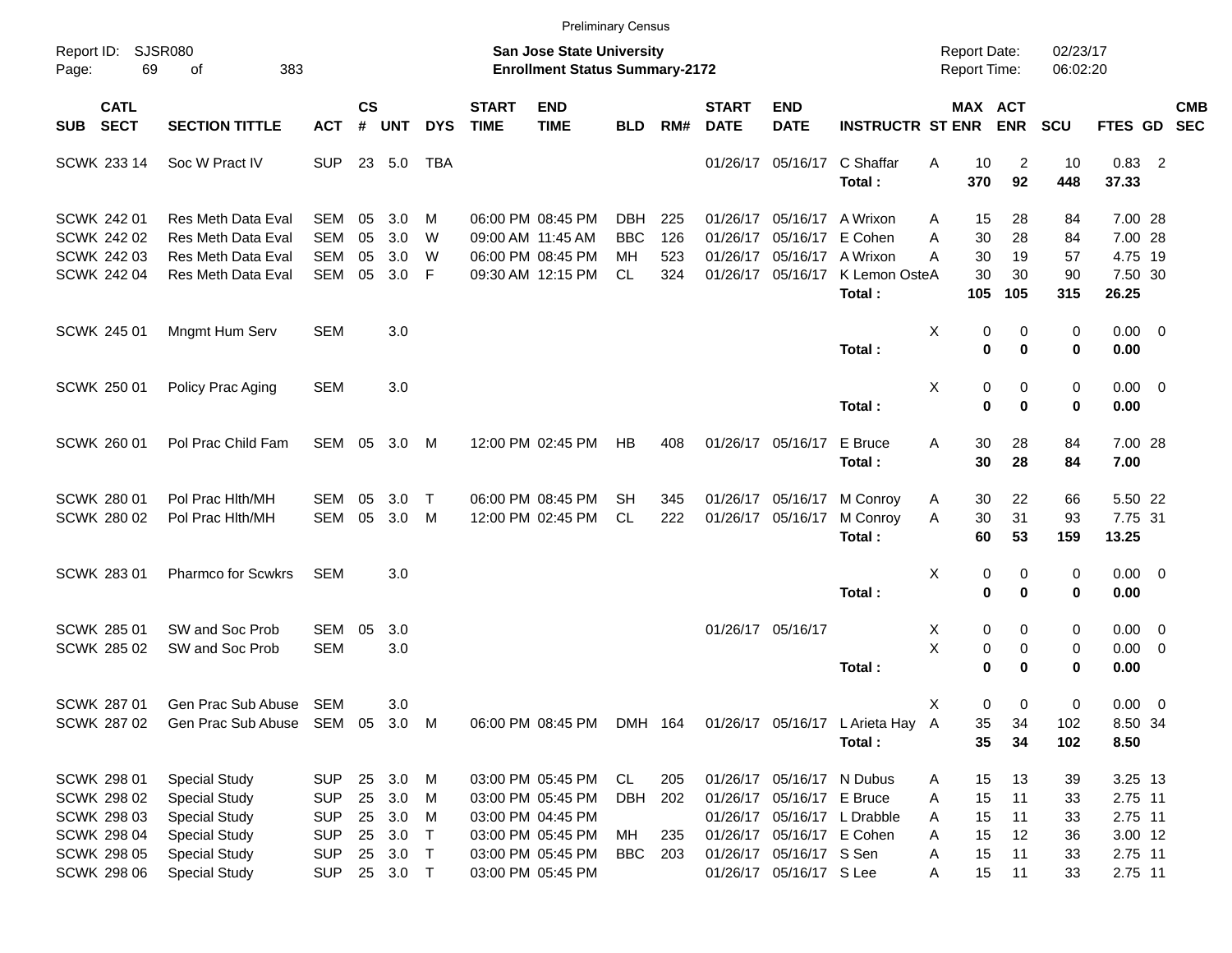|                                          |                                       |                          |          |            |             |                             | <b>Preliminary Census</b>                                                 |                  |            |                             |                                                  |                                                       |                   |                                            |                         |                                  |                                    |                          |
|------------------------------------------|---------------------------------------|--------------------------|----------|------------|-------------|-----------------------------|---------------------------------------------------------------------------|------------------|------------|-----------------------------|--------------------------------------------------|-------------------------------------------------------|-------------------|--------------------------------------------|-------------------------|----------------------------------|------------------------------------|--------------------------|
| Report ID:<br>Page:                      | SJSR080<br>70<br>383<br>оf            |                          |          |            |             |                             | <b>San Jose State University</b><br><b>Enrollment Status Summary-2172</b> |                  |            |                             |                                                  |                                                       |                   | <b>Report Date:</b><br><b>Report Time:</b> |                         | 02/23/17<br>06:02:20             |                                    |                          |
| <b>CATL</b><br><b>SECT</b><br><b>SUB</b> | <b>SECTION TITTLE</b>                 | <b>ACT</b>               | CS<br>#  | <b>UNT</b> | <b>DYS</b>  | <b>START</b><br><b>TIME</b> | <b>END</b><br><b>TIME</b>                                                 | <b>BLD</b>       | RM#        | <b>START</b><br><b>DATE</b> | <b>END</b><br><b>DATE</b>                        | <b>INSTRUCTR ST ENR</b>                               | <b>MAX</b>        | <b>ACT</b><br><b>ENR</b>                   |                         | <b>SCU</b>                       | <b>FTES GD</b>                     | <b>CMB</b><br><b>SEC</b> |
| <b>SCWK 298 07</b><br><b>SCWK 298 08</b> | <b>Special Study</b><br>Special Study | <b>SUP</b><br><b>SUP</b> | 25<br>25 | 3.0<br>3.0 | M<br>$\top$ |                             | 03:00 PM 05:45 PM<br>03:00 PM 05:45 PM                                    | IS.<br><b>SH</b> | 215<br>345 | 01/26/17<br>01/26/17        | 05/16/17<br>05/16/17                             | S Diwan<br>M Han<br>Total:                            | $\mathsf{A}$<br>A | 15<br>15<br>120                            | 12<br>11<br>92          | 36<br>33<br>276                  | $3.00$ 12<br>2.75 11<br>23.00      |                          |
| Department :                             | <b>Social Work</b>                    |                          |          |            |             |                             |                                                                           |                  |            |                             | <b>Lower Division:</b><br><b>Upper Division:</b> | <b>Department Total:</b><br><b>Graduate Division:</b> |                   | 2180<br>$\bf{0}$<br>770<br>1410            | 1395<br>0<br>565<br>830 | 4425<br>$\bf{0}$<br>1763<br>2662 | 339.62<br>0.00<br>117.78<br>221.83 |                          |